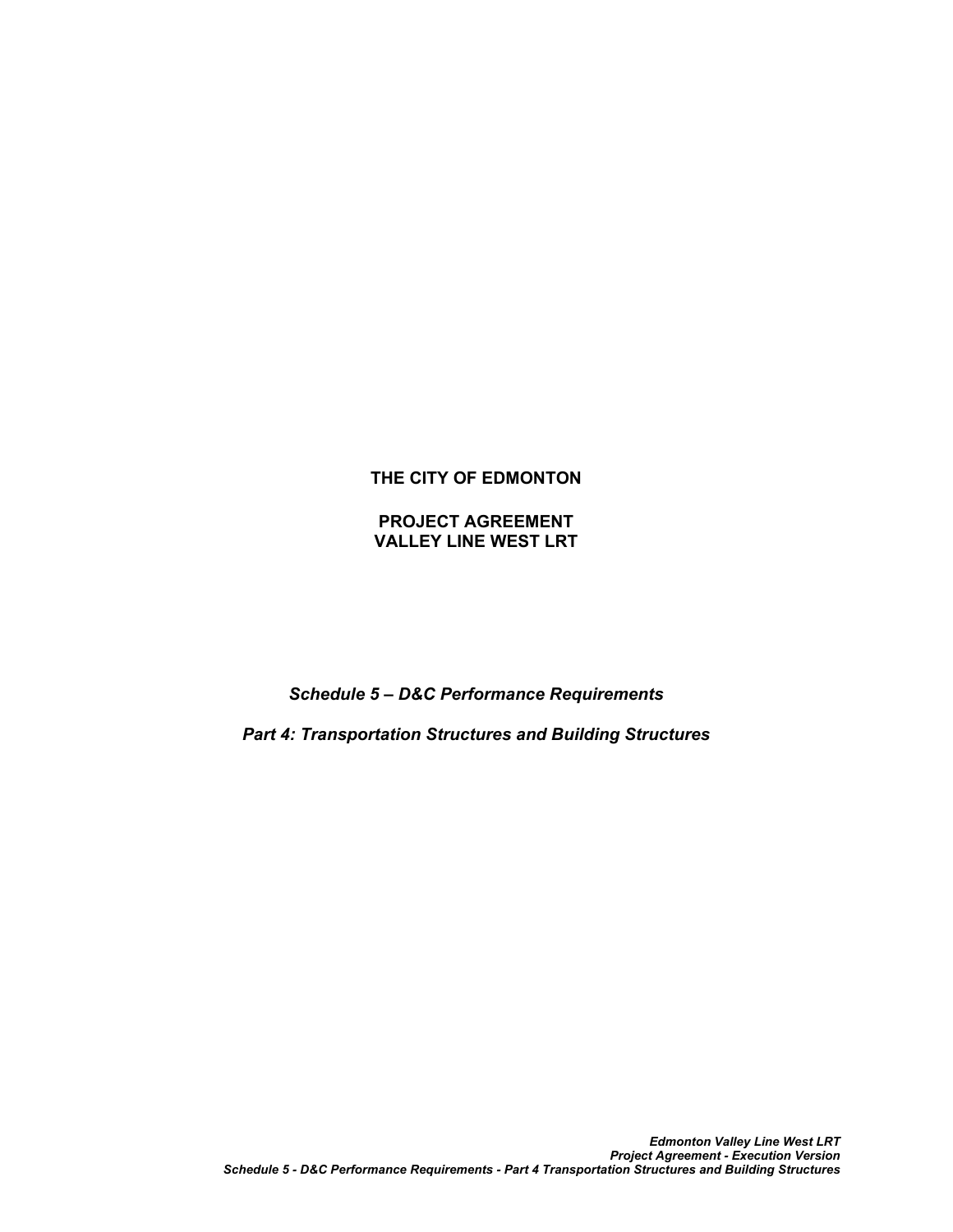# **TABLE OF CONTENTS**

|            | PART 4 : TRANSPORTATION STRUCTURES AND BUILDING STRUCTURES4-4                                                                                                                                                                 |           |
|------------|-------------------------------------------------------------------------------------------------------------------------------------------------------------------------------------------------------------------------------|-----------|
|            |                                                                                                                                                                                                                               |           |
| $4 - 1.1$  |                                                                                                                                                                                                                               |           |
| $4 - 1.2$  |                                                                                                                                                                                                                               |           |
| $4 - 1.3$  |                                                                                                                                                                                                                               |           |
| $4 - 1.4$  |                                                                                                                                                                                                                               |           |
| $4 - 1.5$  |                                                                                                                                                                                                                               |           |
| $4 - 1.6$  |                                                                                                                                                                                                                               |           |
| $4 - 1.7$  |                                                                                                                                                                                                                               |           |
| $4 - 1.8$  | 4-19. 4-19. 4-19. All and the summand control of the state of the state of the state of the state of the state of the state of the state of the state of the state of the state of the state of the state of the state of the |           |
| $4 - 1.9$  |                                                                                                                                                                                                                               |           |
| $4 - 1.10$ |                                                                                                                                                                                                                               |           |
| $4 - 1.11$ |                                                                                                                                                                                                                               |           |
| $4 - 1.12$ |                                                                                                                                                                                                                               |           |
|            |                                                                                                                                                                                                                               |           |
| $4 - 2.1$  |                                                                                                                                                                                                                               |           |
| $4 - 2.2$  |                                                                                                                                                                                                                               |           |
| $4 - 2.3$  |                                                                                                                                                                                                                               |           |
| $4 - 2.4$  |                                                                                                                                                                                                                               |           |
| $4 - 2.5$  |                                                                                                                                                                                                                               |           |
| $4 - 2.6$  |                                                                                                                                                                                                                               |           |
| $4 - 2.7$  |                                                                                                                                                                                                                               |           |
| $4 - 2.8$  |                                                                                                                                                                                                                               |           |
| $4 - 2.9$  |                                                                                                                                                                                                                               |           |
| $4 - 2.10$ |                                                                                                                                                                                                                               |           |
| $4 - 2.11$ |                                                                                                                                                                                                                               |           |
| 4-2.12     | Pole Foundations                                                                                                                                                                                                              | $-4 - 43$ |
| $4 - 2.13$ |                                                                                                                                                                                                                               |           |
| $4 - 2.14$ |                                                                                                                                                                                                                               |           |
|            |                                                                                                                                                                                                                               |           |
| $4 - 3.1$  |                                                                                                                                                                                                                               |           |
| $4 - 3.2$  |                                                                                                                                                                                                                               |           |
| $4 - 3.3$  |                                                                                                                                                                                                                               |           |
| $4 - 3.4$  |                                                                                                                                                                                                                               |           |
| $4 - 3.5$  |                                                                                                                                                                                                                               |           |
|            |                                                                                                                                                                                                                               |           |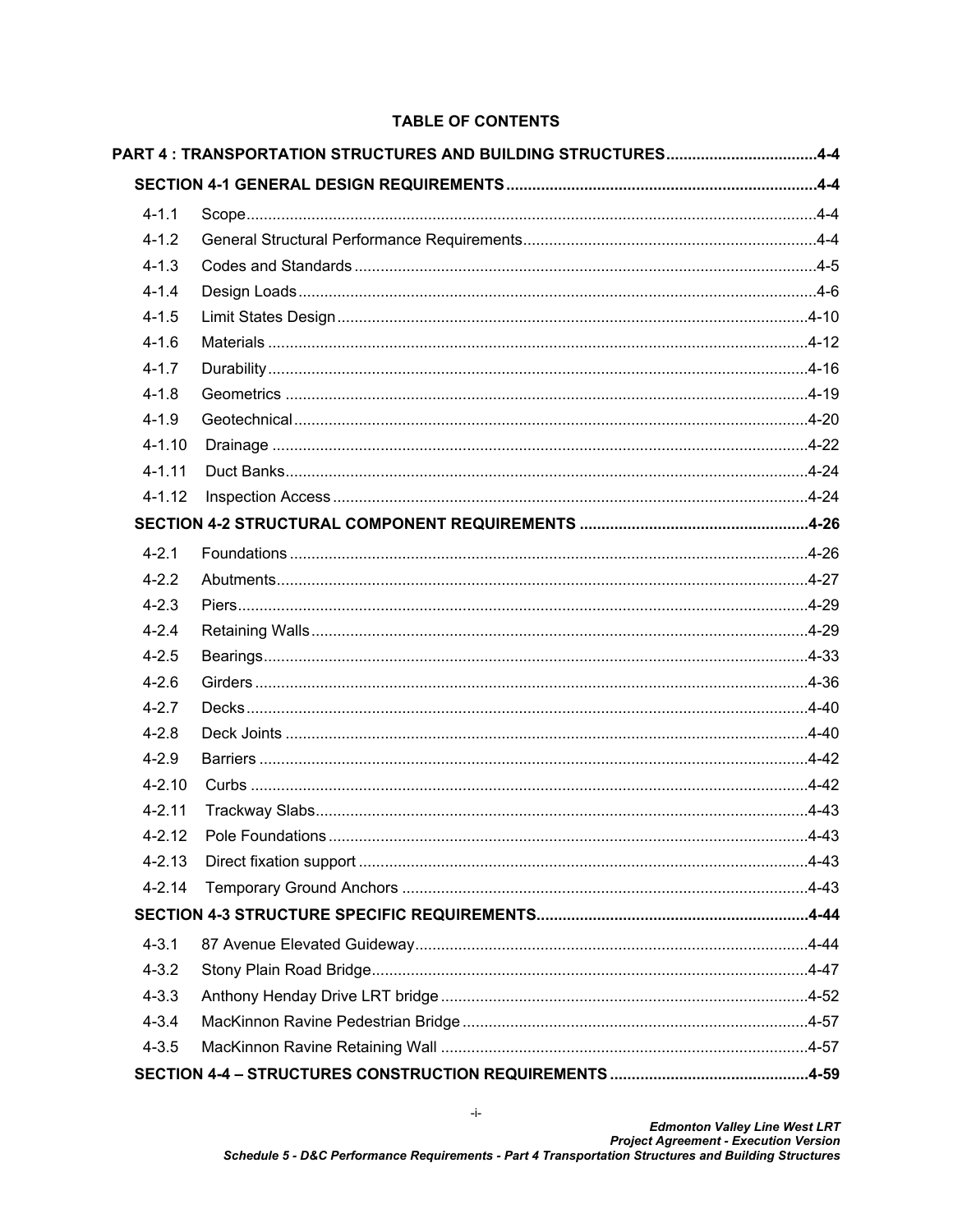| $4 - 4.1$  | $.4 - 59$  |
|------------|------------|
| $4 - 4.2$  |            |
| $4 - 4.3$  |            |
| $4 - 4.4$  |            |
| $4 - 4.5$  |            |
| $4 - 4.6$  | 4-106      |
| $4 - 4.7$  | $.4 - 127$ |
| $4 - 4.8$  | $.4 - 134$ |
| $4 - 4.9$  | .4-139     |
| $4 - 4.10$ | $.4 - 144$ |
| $4 - 4.11$ |            |
| 4-4.12     | $.4 - 172$ |
| $4 - 4.13$ |            |
| $4 - 4.14$ |            |
| $4 - 4.15$ |            |
| 4-4.16     | .4-196     |
| $4 - 4.17$ |            |

# **TABLES AND FIGURES**

| TABLE 4-2.5.3-2 AVERAGE CONTACT PRESSURE FOR UNFILLED PTFE ELEMENTS4-35   |  |
|---------------------------------------------------------------------------|--|
|                                                                           |  |
|                                                                           |  |
|                                                                           |  |
| TABLE 4-4.6.10-2 DIMENSIONAL TOLERANCES OF PRECAST CONCRETE GIRDERS 4-117 |  |
| TABLE 4-4.6.10-4 DIMENSIONAL TOLERANCES OF PRECAST CONCRETE FULL DEPTH    |  |
| TABLE 4-4.8.3 DIMENSIONAL TOLERANCES OF CONCRETE SEGMENTS 4-138           |  |
|                                                                           |  |
|                                                                           |  |
| TABLE 4-4.11.4-1 COMPACTION TEMPERATURE RANGE OF ACP LIFTS4-172           |  |
| TABLE 4-4.13.3-1 CLASS DESIGNATION OF MSE WALL BACKFILL MATERIALS4-184    |  |
| TABLE 4-4.13.3-2 ELECTROCHEMICAL PARAMETERS FOR MSE WALL STEEL SOIL       |  |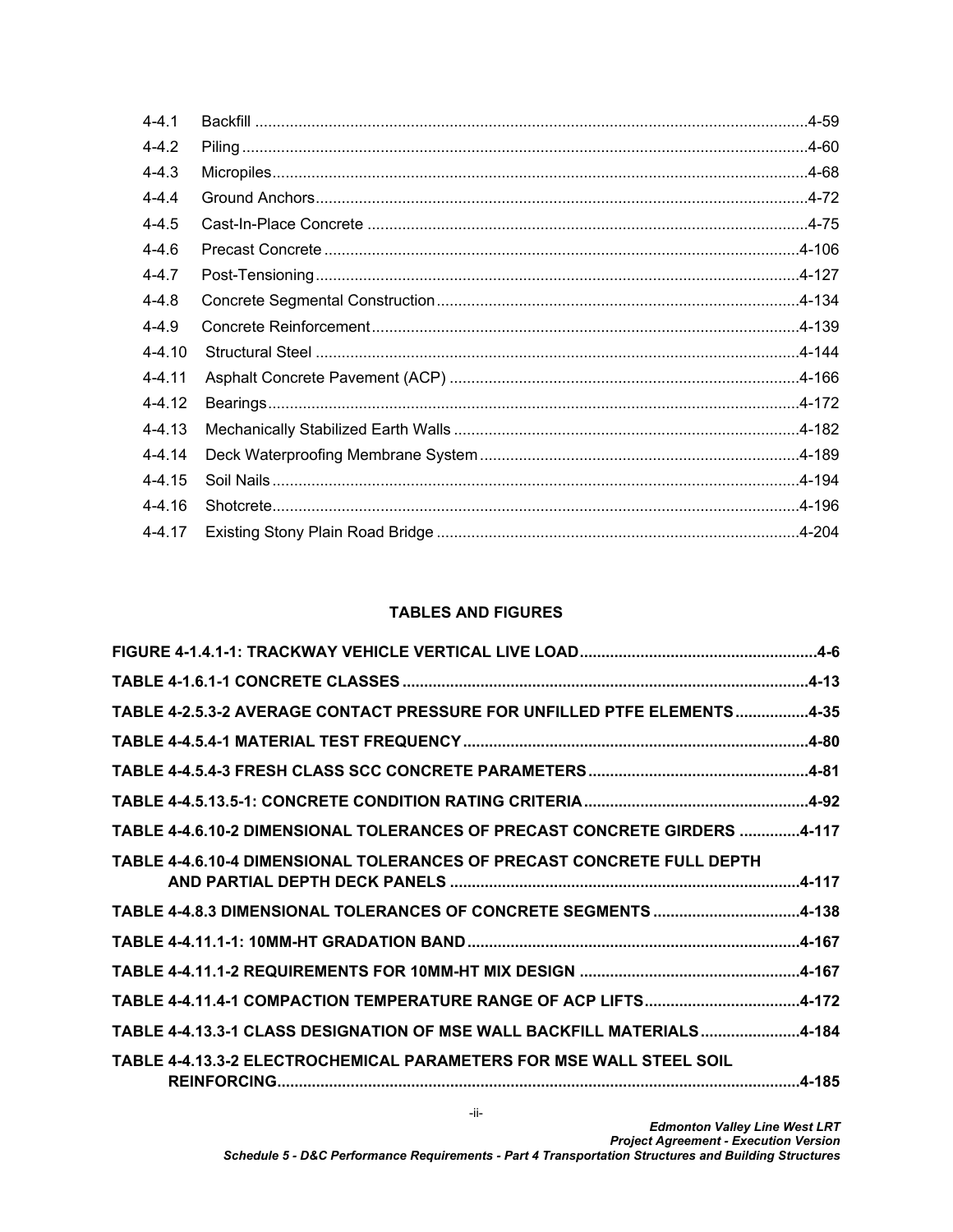| TABLE 4-4.13.3-3 REQUIREMENTS FOR GEOSYNTHETIC REINFORCING 4-185            |  |
|-----------------------------------------------------------------------------|--|
| TABLE 4-4.13.3-4 SPECIFICATION FOR NON-WOVEN GEOTEXTILE FILTER FABRIC 4-185 |  |
| TABLE 4-4.13.3-5 SPECIFICATION FOR IMPERMEABLE GEOMEMBRANE 4-186            |  |
| TABLE 4-4.13.7-1 SAMPLING AND TESTING OF BACKFILL PROPERTIES DURING         |  |
|                                                                             |  |
| TABLE 4-4.16.2.1 CONCRETE CLASSES ………………………………………………………………………………4-196       |  |
|                                                                             |  |
|                                                                             |  |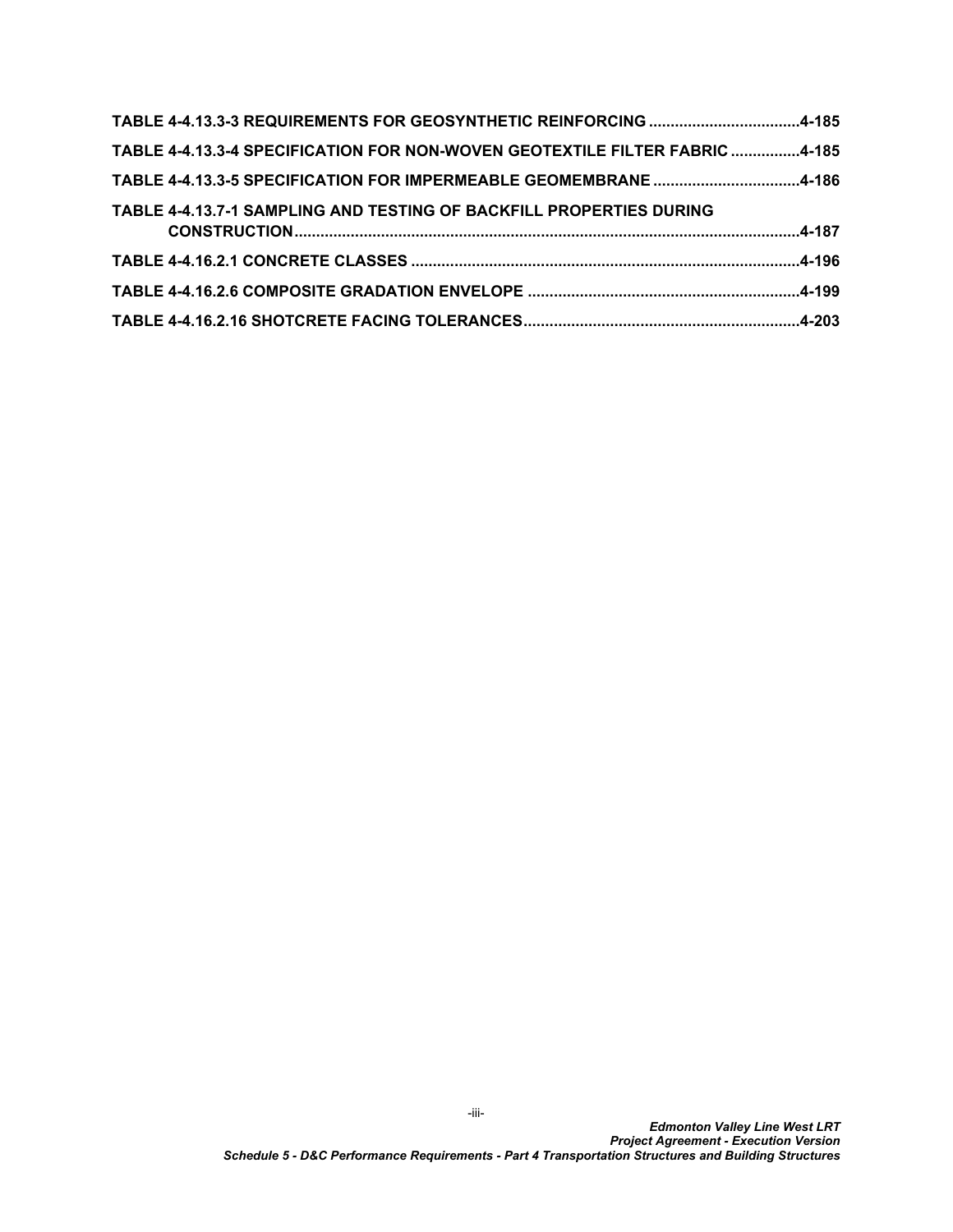### <span id="page-4-0"></span>**PART 4: TRANSPORTATION STRUCTURES AND BUILDING STRUCTURES**

# <span id="page-4-1"></span>**SECTION 4-1 GENERAL DESIGN REQUIREMENTS**

# <span id="page-4-2"></span>**4-1.1 SCOPE**

A. Part 4 *[Transportation Structures and Building Structures]* sets out structural Design and Construction Requirements for all Transportation Structures and Building Structures unless otherwise specified.

# <span id="page-4-3"></span>**4-1.2 GENERAL STRUCTURAL PERFORMANCE REQUIREMENTS**

#### <span id="page-4-4"></span>**4-1.2.1 Safety**

- A. Building Structures shall be designed to have a minimum reliability index consistent with that achieved by designs complying with the NBCAE.
- B. Transportation Structures shall be designed to have a minimum reliability index that complies with Section 3.5.1 of CAN/CSA S6. This requirement is deemed to be complied with for Transportation Structures designed in accordance with this Schedule provided additional design requirements as noted in Section [4-1.3](#page-5-0) *[\[Codes and Standards\]](#page-5-0)* of this Schedule are not required in the design of the Transportation Structure.
- C. Structures shall be operationally safe in terms of the accommodation of all intended uses, including all activities, in accordance with the Operability and Maintainability Parameters, and throughout their Design Service Life as described in Section 1-2.9 *[Design Service Life]* of this Schedule.
	- 1. Elevated Guideways, Stations and Stops shall meet the life safety requirements of NFPA 130 and NBCAE, as applicable.
	- 2. Components of Transportation Structures within 1 m of the Dynamic Envelope specified in Section 1-2.1.8 *[LRV Accommodation]* of this Schedule shall be designed to not be a snagging hazard to Trackway vehicles in the event of the component being struck by a Trackway vehicle.
- D. The Construction shall not adversely impact the structural integrity or safety of other structures.
- E. Single load path structures and primary load carrying components with non-inspectable webs for Transportation Structures shall fail in a ductile manner and provide warning of failure prior to failure; for example, critical concrete components fail in bending rather than in shear.

#### **4-1.2.2 Functionality**

A. The geometry and details of the Structures shall permit the safe operation, inspection and maintenance of the Infrastructure, including requirements during emergencies as described in the Operability and Maintainability Parameters.

#### **4-1.2.3 Serviceability / Durability**

- A. There shall be no noticeable or measurable deterioration of the performance or ability of a Structure to carry load and no deterioration detrimental to the appearance of a Structure over its Design Service Life.
	- 1. Transportation Structure components, such as deck joints, for which it may not be practical to achieve the Design Service Life specific for the Structure may be designed for a shorter Design Service Life if permitted by the City, in its discretion. Prior to proceeding with designing a shorter than specified Design Service Life, submit to the City all documentation or evidence requested by the City to demonstrate that the component can be replaced and meet the Operability and Maintainability Parameters.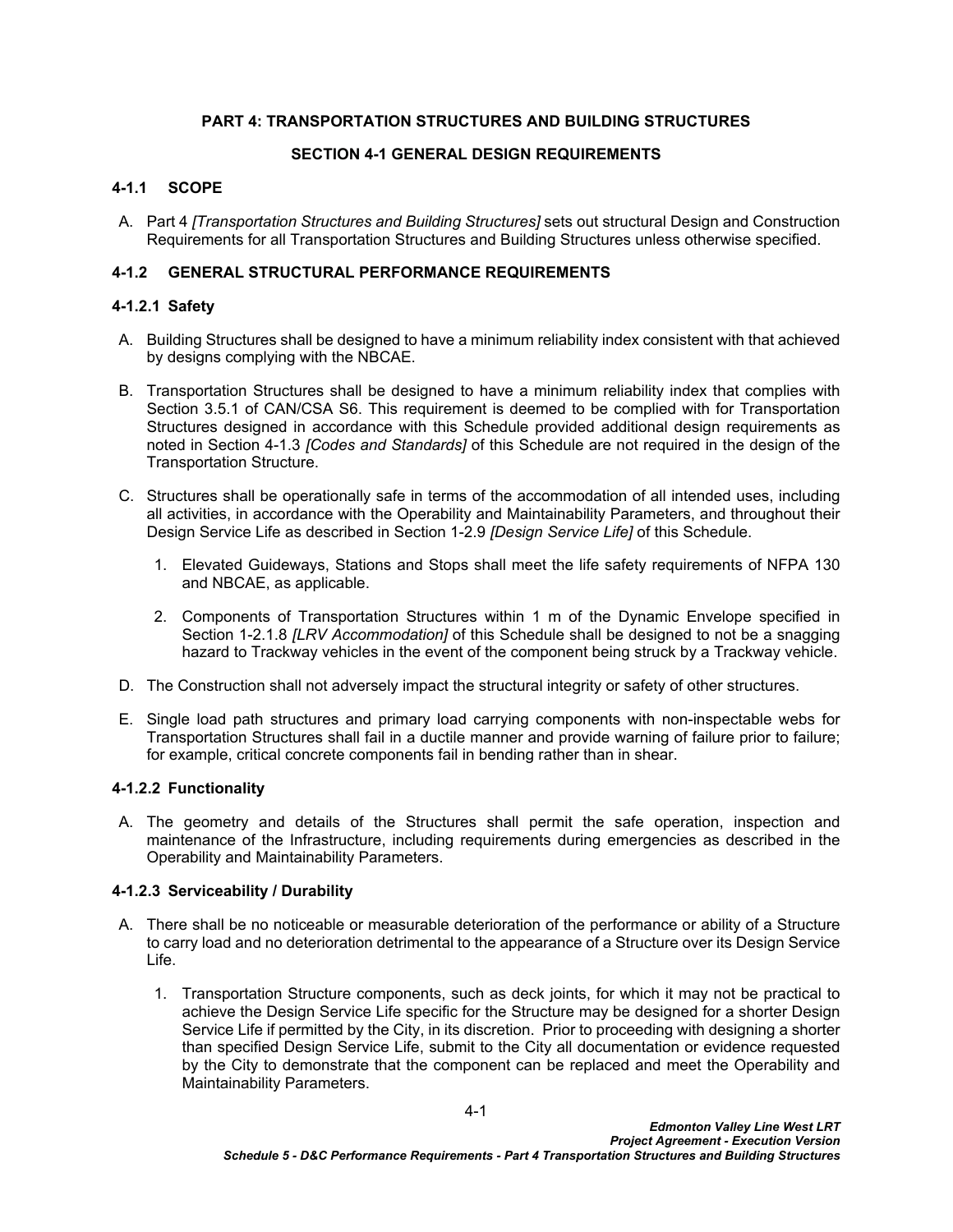B. Connections and interfaces between structural components shall be designed and detailed to accommodate any tolerances and deviations that could reasonably be expected to occur between the design and fabricated dimensions and elevations of the components being connected. The connections shall accommodate the tolerances and deviations without shimming, and in such a way that unanticipated stresses are not introduced into the structural components.

## <span id="page-5-0"></span>**4-1.3 CODES AND STANDARDS**

- A. Without limiting Section 1-1.7 *[Reference Documents]* of this Schedule and except as otherwise specified herein, Building Structures shall comply with the NBCAE.
- B. Without limiting Section 1-1.7 *[Reference Documents]* of this Schedule and except as otherwise specified herein, Transportation Structures shall comply with CAN/CSA S6.
	- 1. In CAN/CSA S6 references to the Regulatory Authority shall be taken to be references to the City.
	- 2. The Canadian Highway Bridge Design Code Commentary, CAN/CSA S6.1 shall not be a compliance document for this Agreement.
- C. NBCAE and CAN/CSA S6 shall be supplemented by other codes where required in this [Part 4](#page-4-0)  *[Transportation Structures and Building Structures]*
- D. The Design requirements in this [Part 4](#page-4-0) *[Transportation Structures and Building Structures]* may also be supplemented with additional Design requirements from other codes and standards not expressly listed in this Section 4-1.3D *[Codes and Standards]* if permitted by the City, in its discretion. Prior to proceeding with using such additional Design requirements from such codes and standards, submit to the City all documentation or evidence requested by the City to demonstrate that the reliability index criteria of Section [4-1.2.1](#page-4-4) *[[Safety](#page-4-4)]* of this Schedule are met when the supplemental Design requirements are used.
- E. Other codes and standards referenced in [Section 4-1](#page-4-1) *[[General Design Requirements](#page-4-1)]*, [Section 4-2](#page-26-0)  *[\[Structural Component Requirements](#page-26-0)]* and [Section 4-3](#page-44-0) *[[Structure Specific](#page-44-0)* Requirements*]* of this -<br>Schedule are:
	- 1. Canadian Foundation Engineering Manual (CFEM);
	- 2. Floor Vibrations Due to Human Activity, AISC Steel Design Guide 11 (AISC 11);
	- 3. CEB-FIP Model Code, Chapter 2, 1990 Edition (CEB-FIP);
	- 4. AASHTO, LRFD Bridge Design Specifications (AASHTO LRFD);
	- 5. PTI DC35.1, Recommendations for Prestressed Rock and Soil Anchors (PTI DC35.1);
	- 6. PTI M55.1, Specification for Grouting of Post Tensioned Structures (PTI M55.1);
	- 7. EN 1991 Part 2, Eurocode 1: Actions on Structures Traffic Loads on Bridges (EC1);
	- 8. EN 1993 Part 2, Eurocode 3: Design of Steel Structures Steel Bridges (EC3);
	- 9. AASHTO, LRFD Bridge Construction Specifications (AASHTO LRFD BCS);
	- 10. AASHTO, Standard Specifications for Highway Bridges (AASHTO SSHB);
	- 11. AWS D1.5 Bridge Welding Code (AWS D1.5);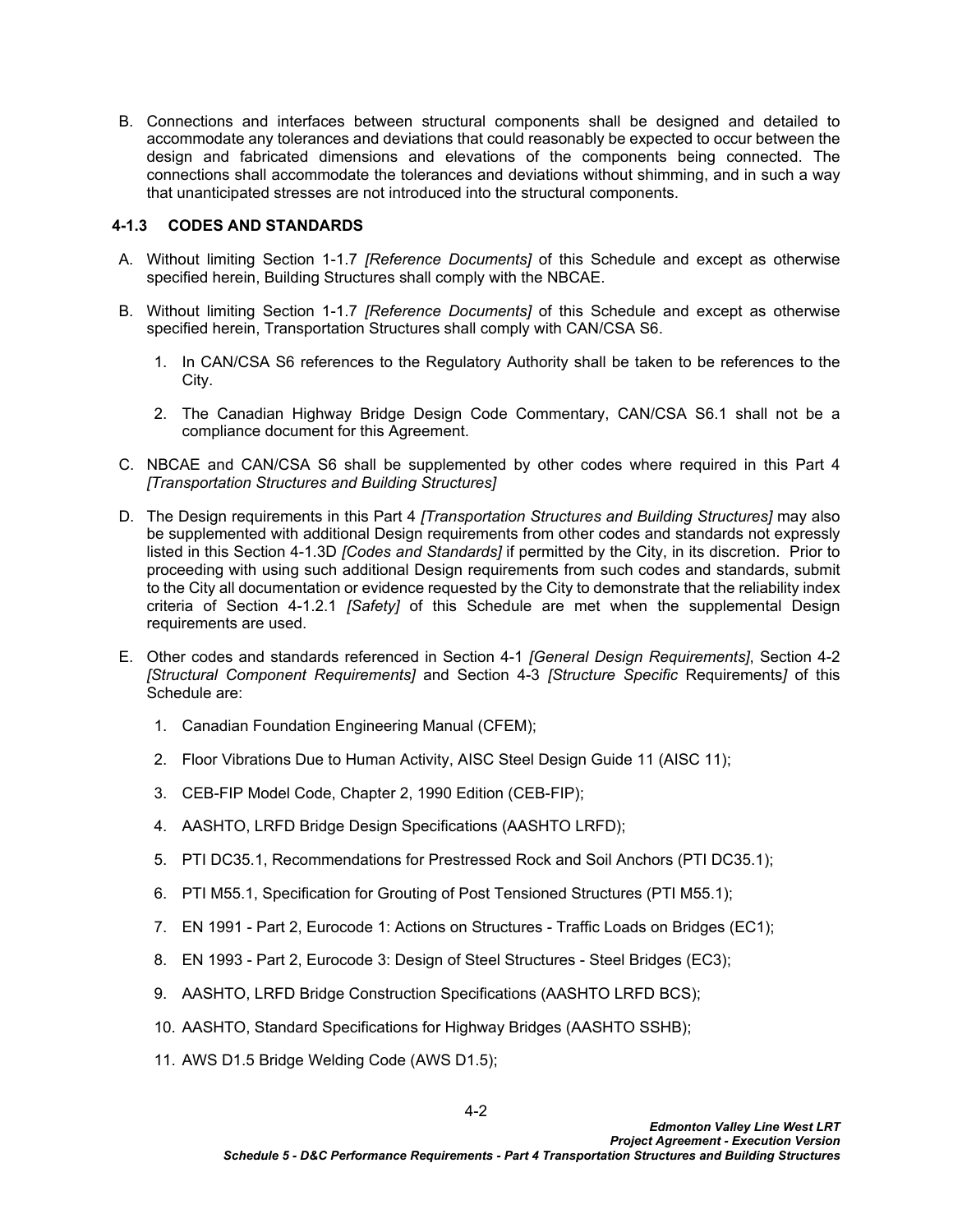- 12. PTI/ASBI M50.3 Guide Specification for Grouted Post-Tensioning (PTI/ABSI M50.3);
- 13. FHWA-NHI-05-039, Micropile Design and Construction Reference Manual;
- 14. FHWA-NHI-14-007, Soil Nail Walls Reference Manual;
- 15. FHWA-NHI-10-025, Design and Construction of Mechanically Stabilized Earth Walls and Reinforced Soil Slopes.
- 16. Fib Bulletin No. 34, Model Code for Service Life Design (FIB 34);
- 17. NFPA 130, Standard for Fixed Guideway Transit and Passenger Rail System (NFPA 130); and
- 18. TAC Geometric Design Guide for Canadian Roads (TAC)

#### <span id="page-6-0"></span>**4-1.4 DESIGN LOADS**

- A. This Section [4-1.4](#page-6-0) *[Design Loads]* sets out loads to be accounted for in the design of Structures, which are additional to those in CAN/CSA S6 and the NBCAE, as applicable.
- B. The loads given in this Section [4-1.4](#page-6-0) *[Design Loads]* are listed as minimum loads. Valley Line LRT Stage 1 LRV loads shall be used if the Valley Line LRT Stage 1 LRV loading results in more unfavorable effects than from the Trackway vehicle live loads given in this Section 4-1.4 *[Design Loads]*.

#### **4-1.4.1 Trackway Vehicle Vertical Live Load**

- A. Load Model
	- 1. Trackway vehicle vertical live loads shall be used as live loads, *"L"*, in CAN/CSA S6 and NBCAE.
	- 2. The minimum Trackway vehicle vertical live load shall be the load presented in [Figure 4-1.4.1-1](#page-6-1)  *[Trackway Vehicle Vertical Live Load]* unless it is demonstrated in the Accepted *Gerry Wright OMF Building Parametric Programming Report* defined in Section 8-2.6.2 [*Site Requirements*] of this Schedule or the Accepted *Lewis Farms Storage Facility Building Parametric Programming Report* defined in Section 8-3.6.3 [*Site Requirements*] of this Schedule, that a modified load model is appropriate to use for the design of Maintenance and Storage Facilities.



<span id="page-6-1"></span>**Figure 4-1.4.1-1: Trackway Vehicle Vertical Live Load** 

3. The load shown in [Figure 4-1.4.1-1](#page-6-1) *[Trackway Vehicle Vertical Live Load]* is the load applied to one Track. The length of the 25 kN/m portion of the load shall be varied to maximize the load effects in the Transportation Structure.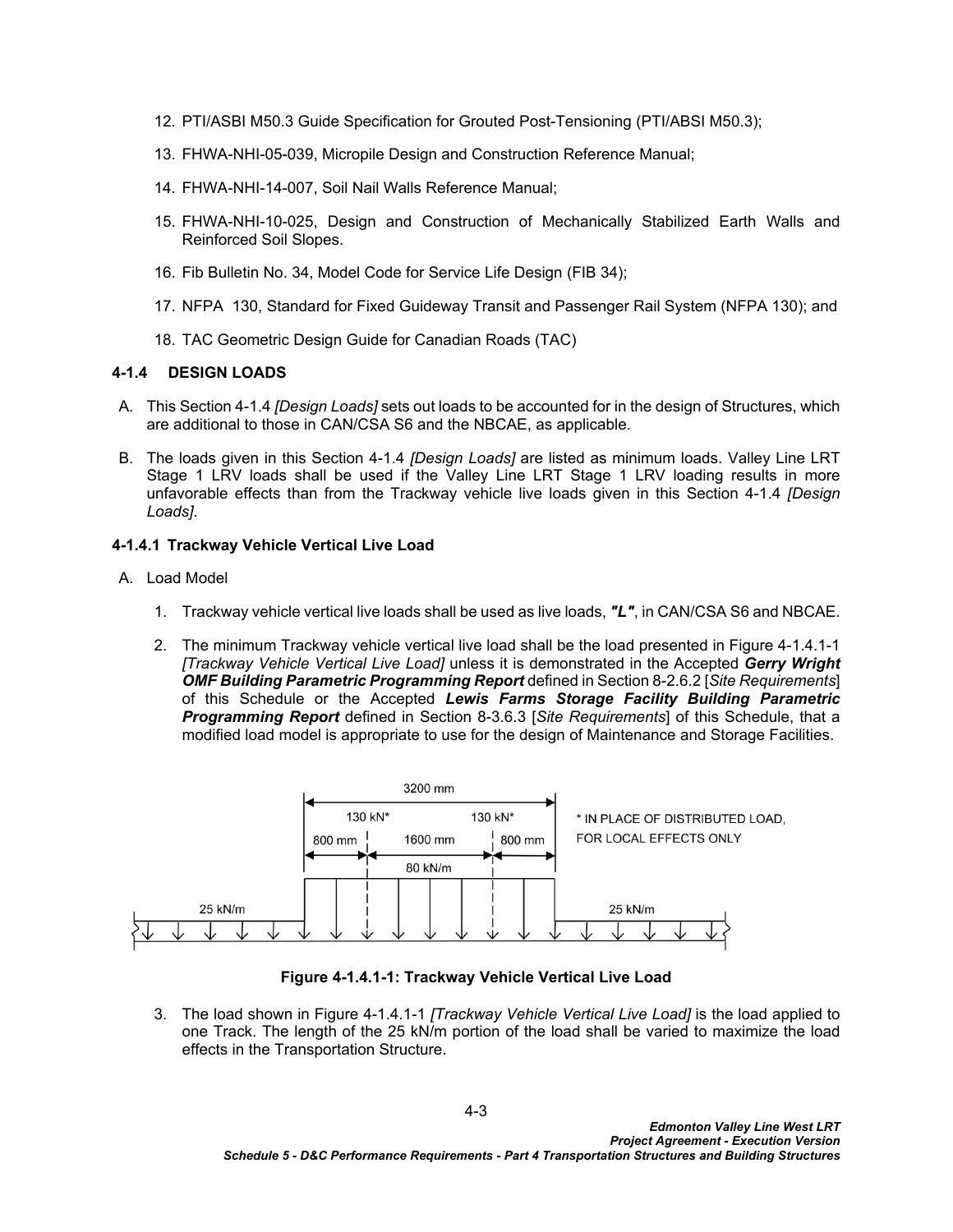- B. Dynamic Load Allowance (DLA)
	- 1. The Trackway vehicle vertical live load shall include a dynamic load allowance. The dynamic load allowance shall be used as DLA for the purpose of CAN/CSA S6, and shall have at least the following magnitudes, unless it is demonstrated in the Accepted *Gerry Wright OMF Building Parametric Programming Report* or the Accepted *Lewis Farms Storage Facility Building Parametric Programming Report*, that a modified DLA is appropriate to use in the design of Maintenance and Storage Facilities:
		- a. For global effects  $DLA=\frac{2.16}{\sqrt{L_{\phi}}-0.2}-0.27,$  but  $0\leq DLA\leq1,$  where  $L_{\phi}$  is according to Table 6.2 in EC1 (in metres). If  $L_{\phi}$  is not specified in Table 6.2 in EC1,  $L_{\phi}$  shall be taken equal to the length of the influence line for deflection of the component being considered;
		- b. For local effects due to loading from one bogie  $DLA = 1.00$ ; and
		- c. For slabs on grade supporting direct fixation or embedded track  $DLA = 1.00$ .
	- 2. DLA does not need to be included for the Trackway vehicle horizontal live loads.
- C. Tracks to Be Loaded
	- 1. Each Track shall be loaded simultaneously with the Trackway vehicle vertical live load using the full live load on each Track, unless the loading of fewer Tracks results in more unfavourable load effects in the Structure, in which case the loading of fewer Tracks shall be used.
- D. Rolling or Lurching Load
	- 1. The lateral shifting of the Trackway vehicle vertical live load from one rail to another shall be referred to as "rolling" or "lurching".
	- 2. The design rolling or lurching load shall be equal to the torque associated with an unbalanced wheel condition where 45% of the Trackway vehicle vertical live load is on one wheel of an axle and 55% of the Trackway vehicle vertical live load is on the other wheel of the axle.
	- 3. Only one Trackway vehicle rolling or lurching load shall be considered at one time.

#### **4-1.4.2 Trackway Vehicle Horizontal Live Load**

- A. Trackway vehicle horizontal live loads shall be used as live loads, "L", in CAN/CSA S6. Trackway vehicle vertical live load, Trackway vehicle horizontal live loads acting perpendicular to the Track centerline and Trackway vehicle horizontal live loads acting parallel to the Track centerline shall act concurrently. All loads that act favourably shall be neglected.
- B. For horizontal live loads acting perpendicular to the Track centreline:
	- 1. the hunting (nosing) load shall be a minimum of 50 kN applied at the top of the rails over the length of one bogie, but not over a length of more than 1.5 metres, at the location on the Structure resulting in the most unfavourable load effect; and
	- 2. Structures supporting non-tangent Track shall be designed for centrifugal loads according to CAN/CSA S6 with "*v"* being at least the Maximum Design Speed of the Trackway vehicle.
- C. For horizontal live loads acting parallel to the Track centreline:
	- 1. the load due to Trackway vehicle acceleration shall be applied uniformly at the top of the rails over a length of 6 m and be the greater of: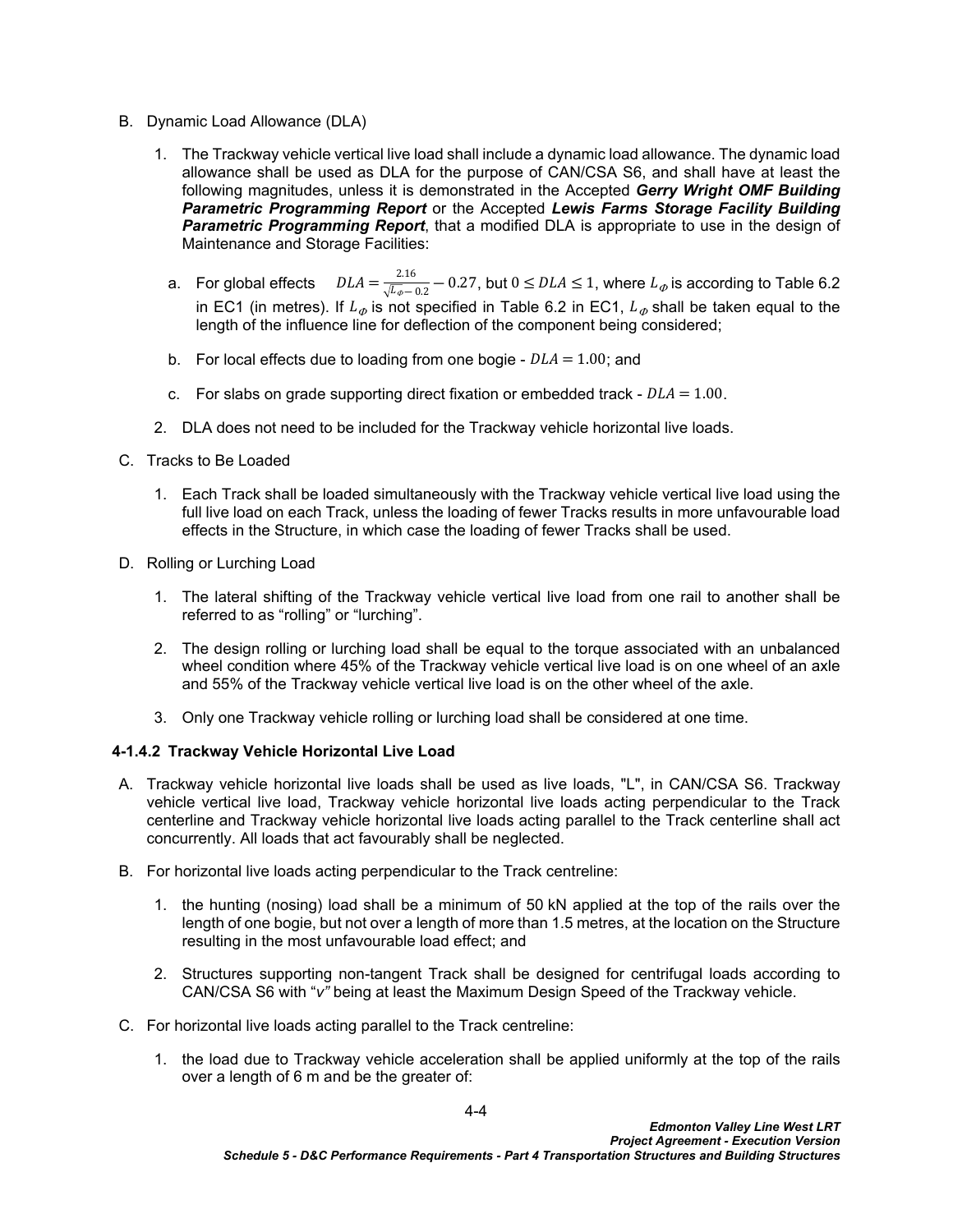- a. 180 kN; or
- b. the actual acceleration load of the Trackway vehicle; and
- 2. the load due to Trackway vehicle deceleration shall be applied uniformly at the top of the rails over a length of "**l**", where "**l**" is the length of the Structure in metres to a maximum of 90 m, and be the greater of:
	- a. 10**l** kN, or
	- b. the actual deceleration load of the Trackway vehicle.

### **4-1.4.3 Trackway Vehicle Wind Load**

- A. The wind load on Trackway vehicles shall be used as a wind load "V" in CAN/CSA S6.
- B. The horizontal drag coefficient on the Trackway vehicles shall be a minimum of  $C_h = 2.0$ .

### **4-1.4.4 Trackway Vehicle Derailment Load**

- A. The Trackway vehicle derailment load, including both vertical and horizontal loads, shall be used as a collision load, "H", in CAN/CSA S6.
- B. The Trackway vehicle derailment load shall be considered at the Ultimate Limit State (ULS) only. The load need not be applied to barriers.
- C. In the absence of a more detailed method, the minimum Trackway vehicle derailment loads, applied concurrently to the supporting Structure, shall be as follows:
	- 1. The vertical load shall be:
		- a. the Trackway vehicle vertical live load with DLA = 1.0, positioned between the rail and the barrier to cause the maximum load effects in the Structure; and
		- b. a second Trackway vehicle vertical live load with DLA = 0.0, applied on the adjacent Track, if it increases the load effects in the Structure.
	- 2. The horizontal load (perpendicular to the Track centreline) shall be 10% of the Trackway vehicle vertical live load with DLA = 0.0 acting at an elevation of 1.05 m above the top of the rail.
- D. For local effects, the wheels shall bear directly on the Structure. A rational method in accordance with Good Industry Practice shall be used to determine the wheel load distribution.

# **4-1.4.5 Roadway Traffic Live Load**

A. The minimum CL-W load on a Structure supporting a Roadway shall be CL-800, as defined in CAN/CSA S6.

# **4-1.4.6 Combined Roadway Traffic and Trackway Vehicle Load**

- A. Structures that have a combined loading with Roadway vehicles and Trackway vehicles shall be analyzed with the combined loading of Roadway traffic live loads and Trackway vehicle live loads.
- B. The modification factor for multi-lane roadway traffic loading shall be in accordance with Table 3.6 of CAN/CSA S6.
	- 1. The modification factor for multi-lane loading shall only be applied to the Roadway traffic live loads and shall not be applied to the Trackway vehicle loads.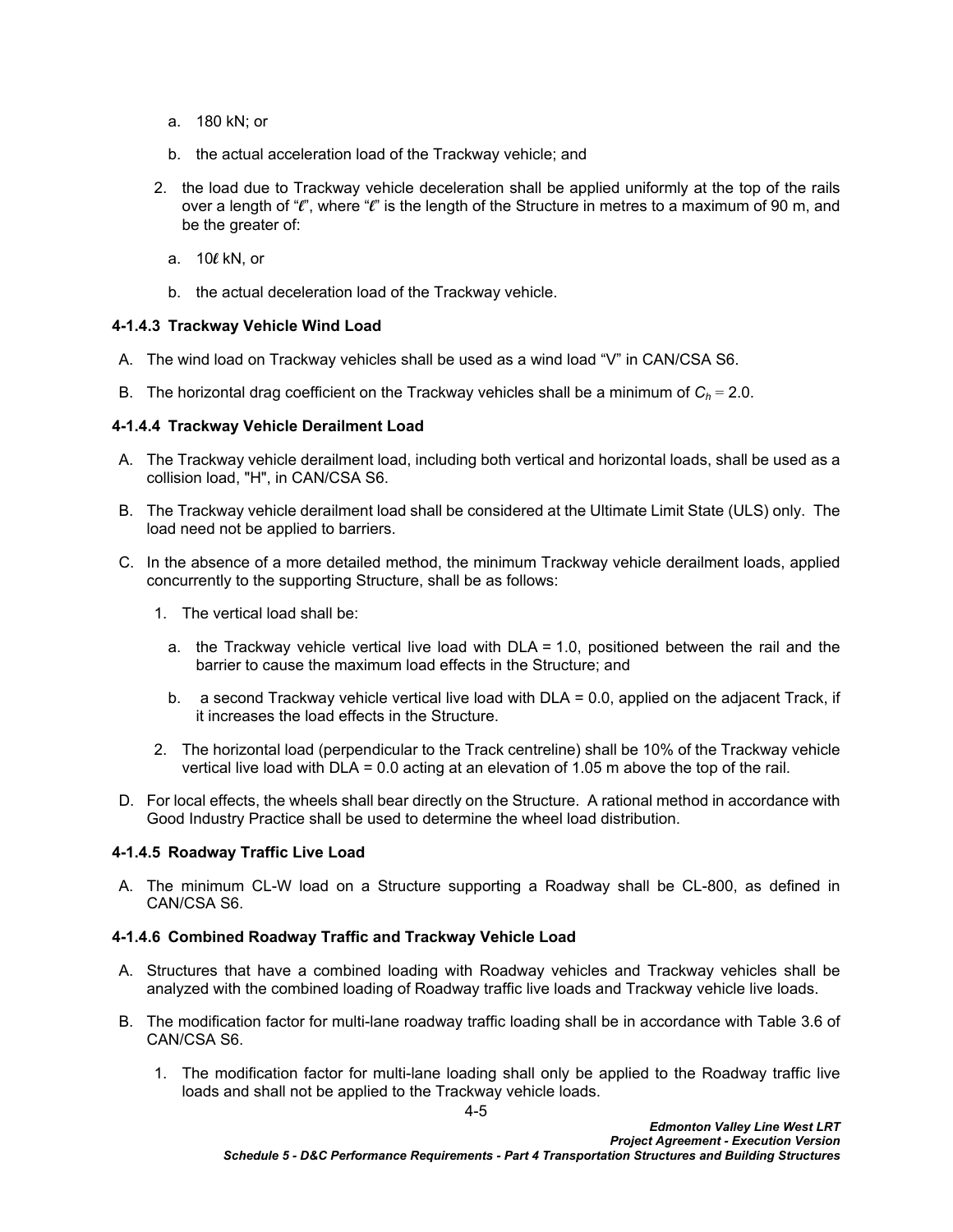### **4-1.4.7 Building Structures Loads**

### **4-1.4.7.1 Stops and Stations**

- A. Publicly accessible areas of Misericordia Station, West Edmonton Mall Station and all Platforms shall be designed for a minimum live load of 4.8 kPa.
- B. Platforms shall be designed to accommodate loading from all Passenger Interface Equipment, including those supplied and installed by the City, as described in Section 5-2.6.11 [*Passenger Interface Equipment*] in this Schedule.

### **4-1.4.7.2 Maintenance and Storage Facilities**

A. The Maintenance and Storage Facilities shall be designed for structural live loads required to accommodate the functions and equipment in accordance with the Accepted Gerry Wright OMF Building Parametric Programming Report and the Accepted Lewis Farms Storage Facility Building Parametric Programming Report.

### **4-1.4.8 Rail-Structure Interaction**

- A. Loads created by rail-structure interaction shall be taken into account and used as thermal loads, "K", in CAN/CSA S6.
- B. Submit a rail-structure interaction report with the applicable Final Design of each Transportation Structure supporting the Trackway summarizing the methodology used to determine the rail-structure interaction load. A rational analysis model in accordance with Good Industry Practice that includes the stiffness of the Transportation Structure, rails, rail fastenings, the rail fastenings load response and accurate boundary conditions shall be used to account for the rail-structure interaction.
- C. The temperature differences between the rail temperature and the average temperature of a Transportation Structure girder shall be relative to the average Transportation Structure temperature and shall be accounted for in combination with the thermal gradient effects specified in Section 3.9.4.4 of CAN/CSA S6 except that for segmental concrete girders they shall be accounted for in combination with the thermal gradient effects specified in Section [4-2.6.2.1B.1](#page-36-1) *[[Thermal Loads](#page-36-1)]* of this Schedule. The temperature difference used to determine the design forces shall be:
	- 1. at least 30 degrees Celsius for a temperature rise with the rail being warmer; and
	- 2. at least 40 degrees Celsius for a temperature fall with the rail being colder.
- D. Broken rail forces shall be accounted for. No more than one rail shall be considered broken on a given Transportation Structure. The broken rail forces shall be based on the rail break gap as described in Section 3-1.1.5.1 *[General]* of this Schedule.

#### **4-1.4.9 Snow Loads on Transportation Structures**

- A. Minimum snow loads on Transportation Structures shall be determined according to the NBCAE assuming a snow importance category of "Normal" and shall be used as a live load "L" in CAN/CSA S6 except that a load factor of 1.3 shall be used for snow load in all ULS load combinations.
- B. Snow loads shall be accounted for in locations on a Transportation Structure where snow does not require removal for operation of the Trackway vehicles as specified in the Operability and Maintainability Parameters.
- C. If snow clearing in accordance with the Operability and Maintainability Parameters will increase the height of snow above that due to natural accumulation, snow loads shall be increased by a factor of 1.5 above the value determined according to the NBCAE.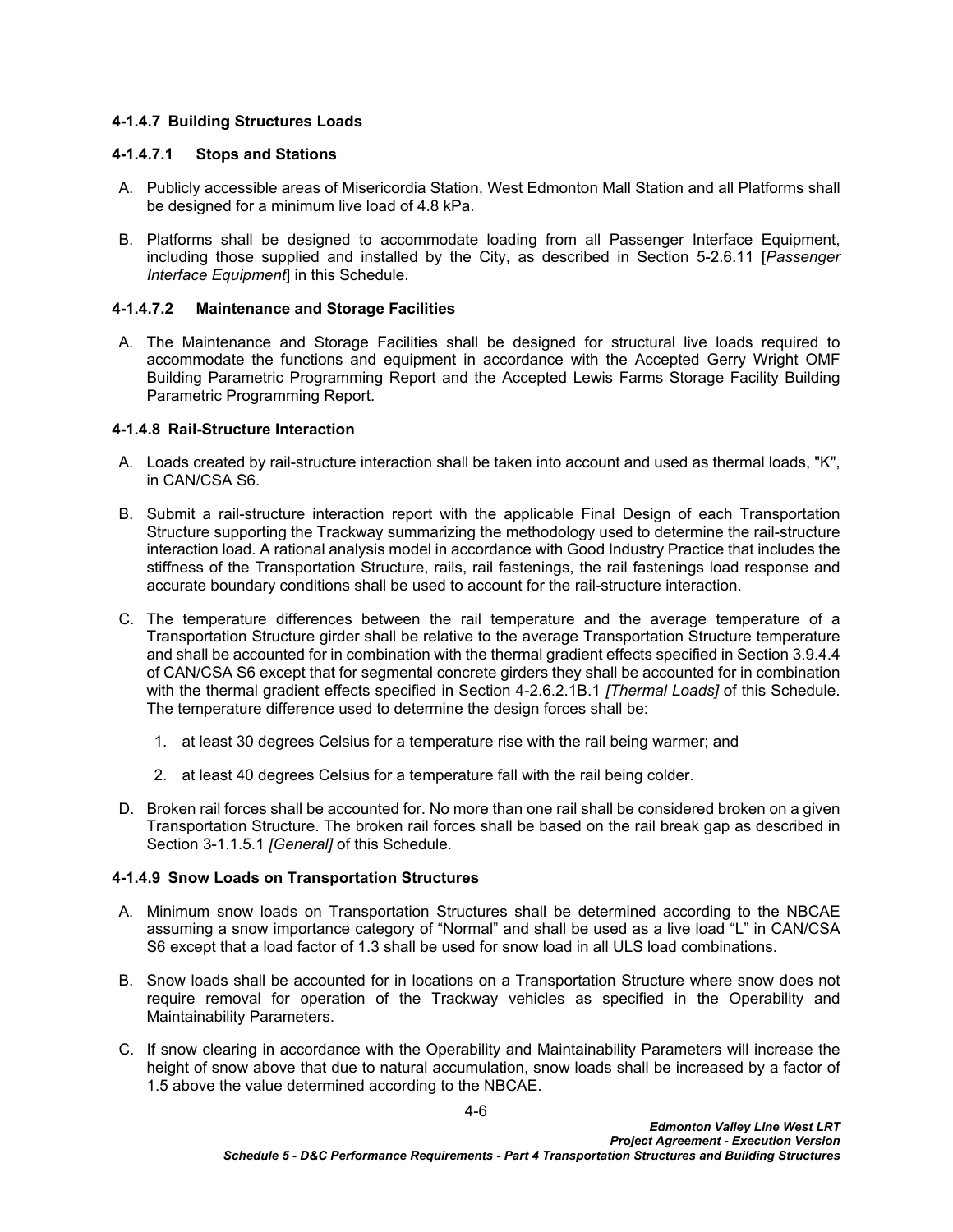D. Transportation Structures with direct fixation track shall be designed for a minimum accumulation of 50 mm of snow above the top of rail.

## <span id="page-10-1"></span>**4-1.4.10 Collision Loads**

- A. The collision loads set out in this Section [4-1.4.10](#page-10-1) *[\[Collision Loads\]](#page-10-1)* shall be used as collision loads, "H", in CAN/CSA S6.
- B. Transportation Structure components located less than 10 m horizontally from the centreline of any Track shall be designed for a minimum collision load of 50% of the Trackway vehicle vertical live load, where the length of the load shall be at least 90 m. The load shall be applied in a horizontal plane at an angle of up to 10° to the direction of the Tracks and at a height of 600 mm above the top of rail at the collision location. The DLA shall be assumed to be equal to 0.00.
	- 1. The collision load need not be applied to Protection Railings, barriers or to components that are protected from being struck by a Trackway vehicle.
- C. Transportation Structure substructures located above ground less than 10 m horizontally from the edge of a Roadway shall be designed for the collision load specified in CAN/CSA S6, except that for Roadways with a design speed ≥ 80 km/h, the collision load shall be increased to 1800 kN. The load shall be applied in a horizontal plane at an angle of up to 10° to the direction of the Roadway and at a height of 1.2 m above ground.
- D. Except for Transportation Structures with a vertical clearance above the under-passing Roadway of 6.0 m or more, Transportation Structure superstructures over Roadways shall be designed for a minimum collision load of 1000 kN applied to the superstructure. The connections between the superstructure and the substructure shall be designed to transfer the load to the substructure.

## **4-1.4.11 LRV Barrier Loads**

A. LRV barriers adjacent to a Trackway shall be designed to resist a horizontal collision load of 115 kN combined with a vertical collision load of 100 kN. The loads shall be distributed over a barrier length of 6 m. The vertical load shall be neglected if it reduces the load effects due to the horizontal load. The LRV barrier loads shall be used as live loads, "L", in CAN/CSA S6.

#### **4-1.4.12 Seismic Loads**

- A. Transportation Structures shall have a CAN/CSA S6 seismic importance category of "Other Bridges".
- B. Building Structures shall have an NBCAE seismic importance category of "Normal".

# <span id="page-10-0"></span>**4-1.5 LIMIT STATES DESIGN**

#### **4-1.5.1 Introduction**

- A. Where the design of the structural elements of a Structure is affected by a combination of live loads for Building Structures and for Transportation Structures, limit states design shall be in accordance with the requirements for Transportation Structures.
- B. Notwithstanding Section 4-1.5.1A [*Introduction*], limit states design of the Gerry Wright OMF Building B and Lewis Farms Storage Facility Building shall be in accordance with the requirements of Building Structures for all loads, including Trackway vehicle live loads.

#### **4-1.5.2 Ultimate Limit State (ULS)**

<span id="page-10-2"></span>A. In addition to the load combinations defined in CAN/CSA S6, the following ULS load combinations shall be accounted for in all Transportation Structures: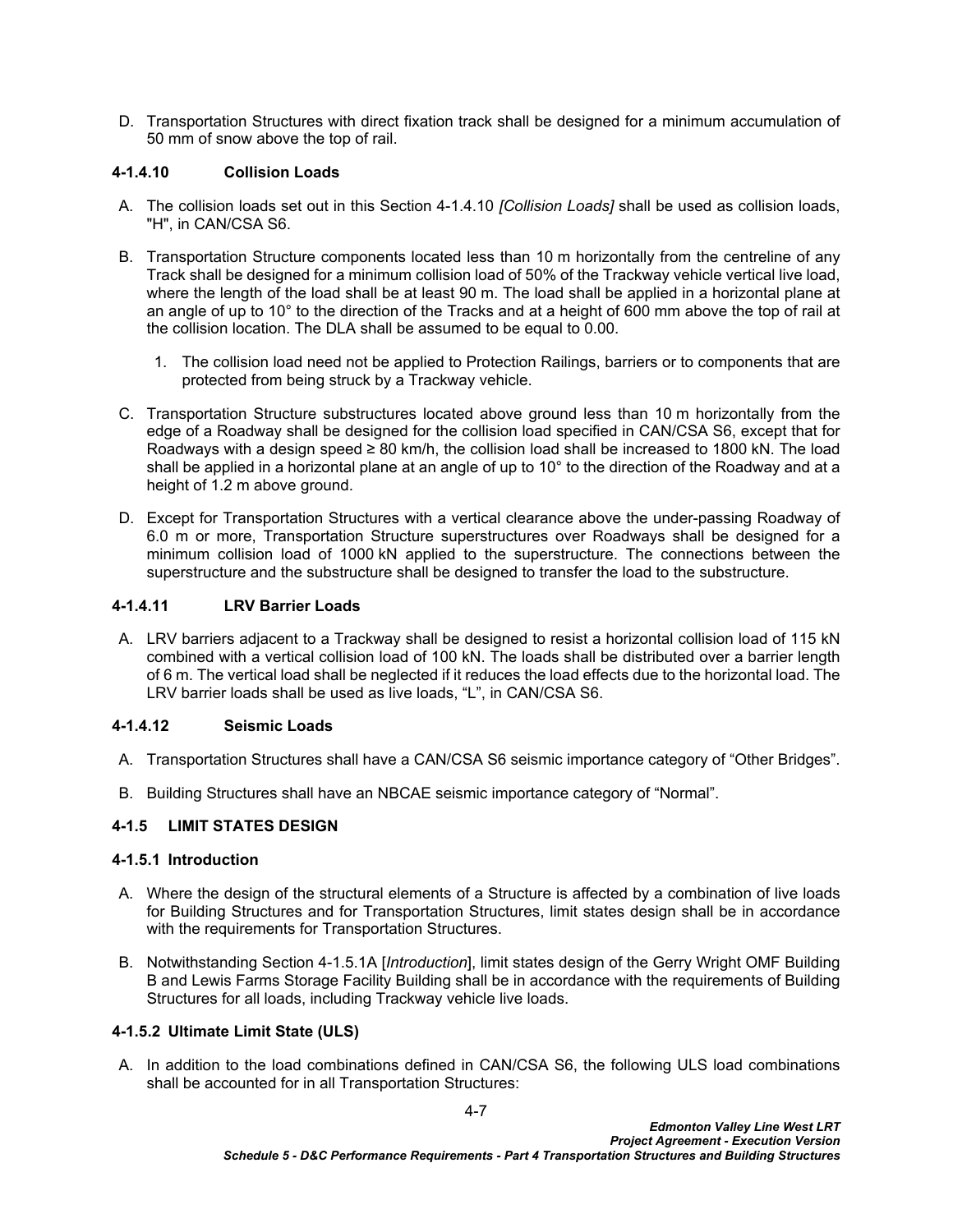- 1.  $\alpha_D D + \alpha_F E + \alpha_P P + 1.0L + 1.25K + 1.5(W+V)$  ULS Combination 4a 2.  $\alpha_D D + \alpha_F E + \alpha_P P + 0.5W + 1.0F$  ULS Combination 10 3.  $\alpha_D D + \alpha_F E + \alpha_P P + 1.0L + 1.0F$  ULS Combination 11
- B. In addition to the load combinations defined in Section [4-1.5.2A](#page-10-2) *[Ultimate Limit State (ULS)]* of this Schedule*,* Transportation Structures erected using segmental concrete construction shall satisfy the load combination requirements in Section 5.12.5.3.4 *[Construction Load Combinations at Strength Limit States]* of AASHTO LRFD.

# **4-1.5.3 Serviceability Limit State (SLS)**

# **4-1.5.3.1 General**

A. In addition to the load combinations defined in CAN/CSA S6, Transportation Structures erected using segmental concrete construction shall satisfy the load combination requirements in Section 5.12.5.3.3 *[Construction Load Combinations at the Service Limit State]* of AASHTO LRFD.

# **4-1.5.3.2 Live Load Deflections of Structures Carrying Trackway Vehicles**

- A. The live load deflections of Transportation Structures carrying Trackway vehicles shall be determined based on SLS Combination 2 in CAN/CSA S6.
- B. The live load deflections of Transportation Structures carrying Trackway vehicles shall not exceed L/1000, with "L" being the distance between adjacent vertical supports, such as piers or abutments. For cantilever structures the live load deflections shall not exceed 1/400 of the length of the cantilever.

# **4-1.5.3.3 Vibrations**

- A. For Transportation Structures carrying Trackway vehicles and/or pedestrians and having a fundamental vertical flexural frequency of less than 3.5 Hz, a vibration analysis report shall be submitted to the City with the Final Design of each Transportation Structure providing a summary of the methodology used to determine Transportation Structure accelerations, accounting for the interaction between the Trackway vehicle and the Transportation Structure, where applicable, and identifying the maximum accelerations expected to be experienced by:
	- 1. Passengers in a Train; and
	- 2. Pedestrians on a SUP or sidewalk.

# **4-1.5.4 Fatigue Limit State (FLS)**

- A. For Transportation Structures carrying Trackway vehicles:
	- 1. the FLS for steel load carrying members carrying Trackway vehicles shall be satisfied according to CAN/CSA S6 using the following design criterion:

 $\lambda_1 \cdot f_{sr} < F_{sr}$ 

where  $f_{sr}$  is the calculated fatigue stress range at the considered detail due to the passage of the Trackway vehicle vertical live load and  $\lambda_1$  is a correction factor accounting for the difference in fatigue damage caused by the Trackway vehicle vertical live load and the actual Trackway vehicles that pass over a Structure;

2. a rational analysis in accordance with Good Industry Practice shall be performed to determine  $\lambda_1$ accounting for the anticipated actual Trackway vehicle loads and their frequency and the Design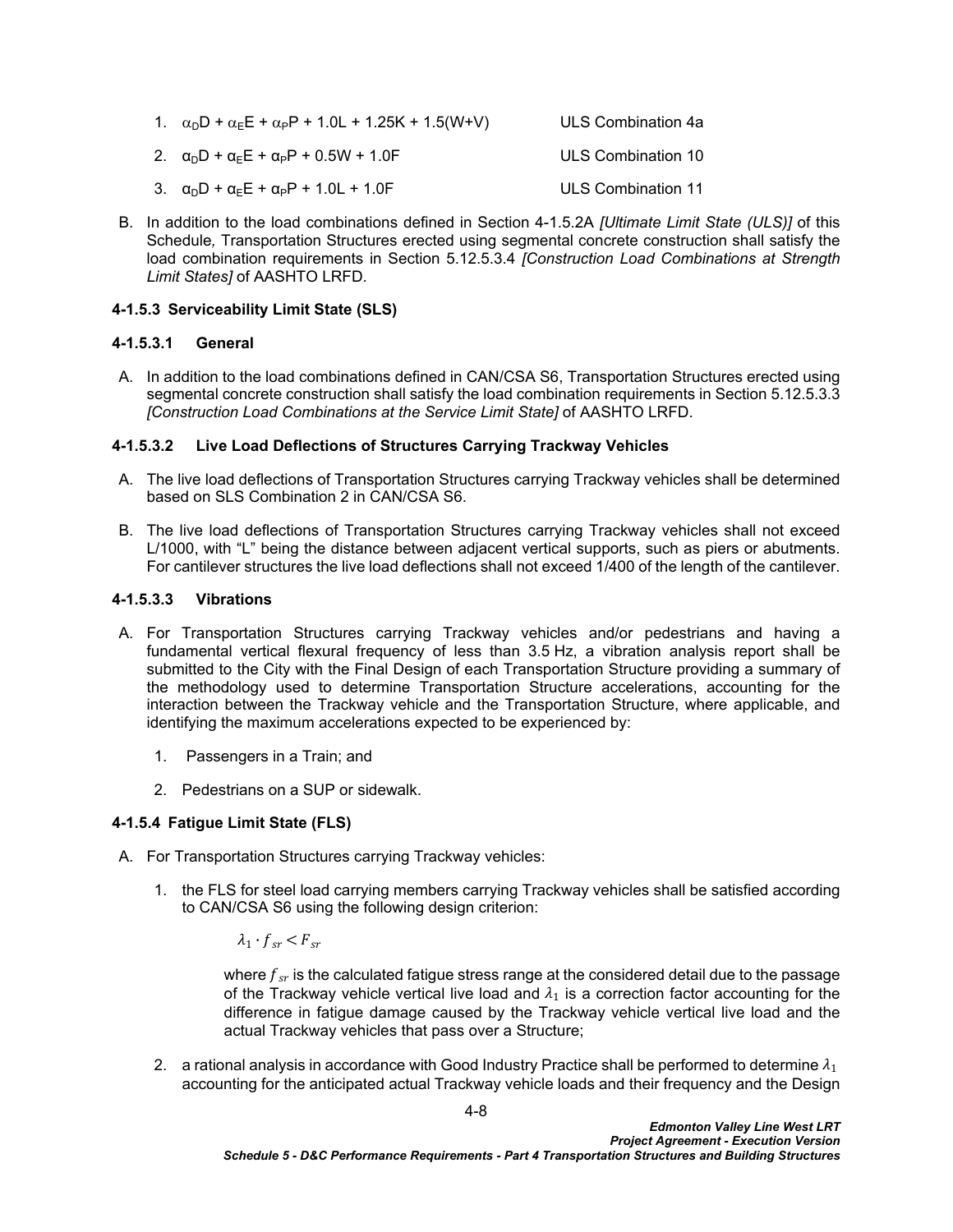Service Life of the Transportation Structure. The anticipated frequency of the Trackway vehicle loads shall be based on the Infrastructure operating at the Maximum Service Level based on the Operability and Maintainability Parameters; and

- 3. a fatigue report providing a summary of the methodology used to determine  $\lambda_1$  and the recommended value of  $\lambda_1$  shall be submitted to the City with the Final Design of each Transportation Structure supporting the Trackway. Values for  $\lambda_1$  shall not be smaller than those obtained with the following equations:
	- a.  $\lambda_1 = 2.0$  for local effects and  $L \le 5$  m
	- b.  $\lambda_1 = 2.0 0.11(L 5)$  for 5 m < L  $\leq$  15 m
	- c.  $\lambda_1 = 0.9$  for  $L > 15$  m

where  $L$  is the length (m) of the influence line as defined in Section 9.5 of EC3.

- 4. The specified number of design stress cycles,  $N_c$  shall be at least 150,000 per year.
- B. For transportation structures carrying both Trackway vehicles and Roadway traffic, the FLS for steel load carrying members shall be satisfied considering that the Trackway vehicle and Roadway traffic loads occur simultaneously.

#### <span id="page-12-0"></span>**4-1.6 MATERIALS**

A. This Section [4-1.6](#page-12-0) *[[Materials](#page-12-0)]* sets out minimum requirements for materials permitted for use in Structures.

#### **4-1.6.1 Concrete**

- A. Concrete classes shall conform to [Table 4-1.6.1-1](#page-13-0) *[[Concrete Classes](#page-13-1)].*
- B. All concrete shall be normal weight concrete.
- C. Unless otherwise specified, concrete in Transportation Structures, shall as a minimum, meet the requirements for Class C concrete, except that piles shall as a minimum meet the requirements for Pile Concrete.
- D. Unless otherwise specified, concrete in Building Structures shall, as a minimum, meet the requirements for Class B Concrete.
- E. All concrete classes except Class SCC shall have a slump no greater than 200 mm. Slumps higher than 100mm shall be obtained using superplasticizers.
- F. Class SCC concrete shall have a maximum spread diameter of 800 mm.
- G. The size of coarse aggregate and air content shall conform to CSA A23.1.
- H. The maximum practical size of coarse aggregate shall be used.
- I. The fly ash content for concrete not containing silica fume shall not exceed 30% by mass of cementing materials unless otherwise specified in Section [4-1.7](#page-16-0) [*[Durability](#page-16-0)*] of this Schedule.
- J. For Building Structures, where the concrete is not exposed to freeze thaw, sulfates or chlorides, air entrainment is not required.
- K. Dry cast concrete shall not be permitted.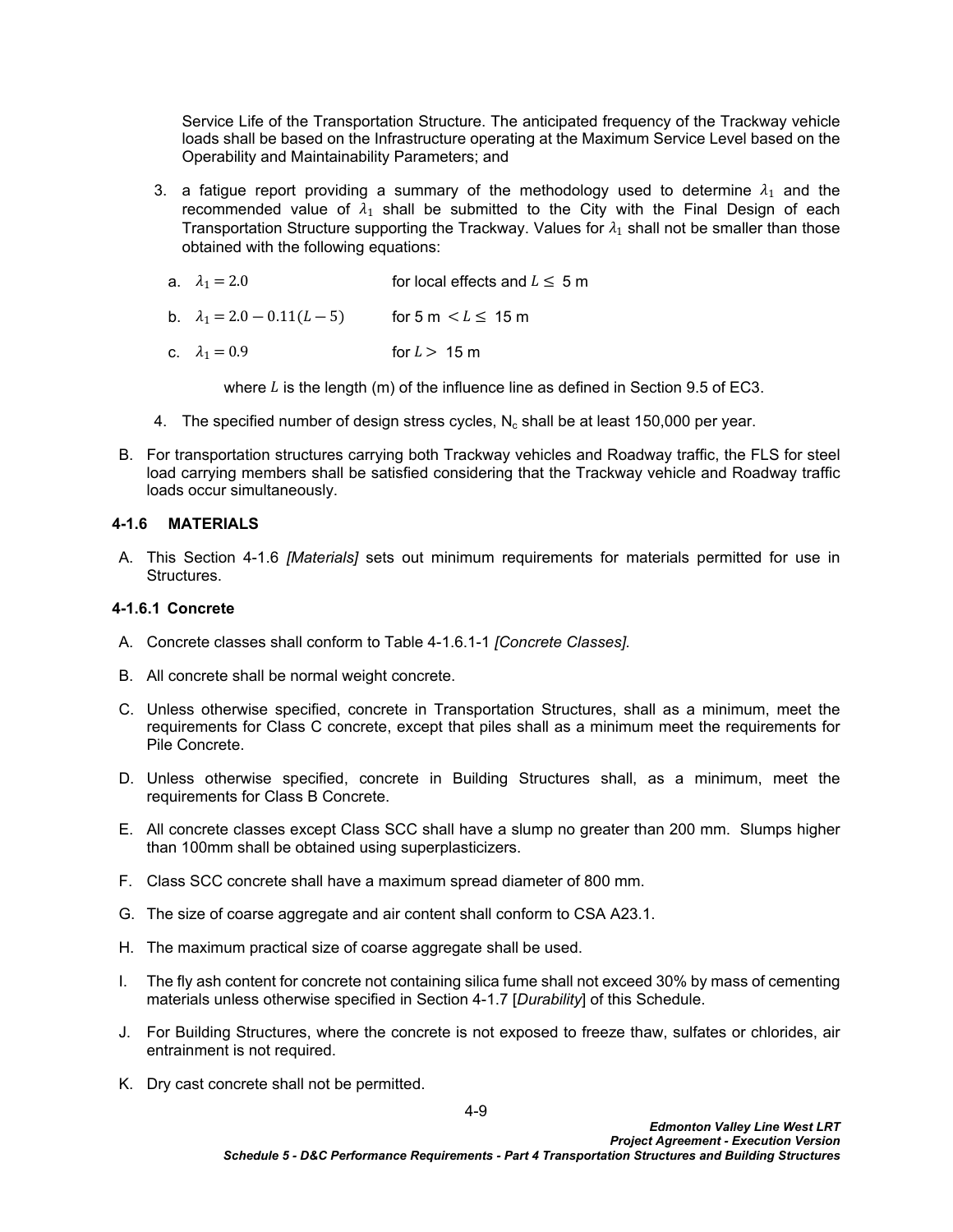| <b>Class of</b><br><b>Concrete</b> | <b>Minimum</b><br><b>Specified</b><br><b>Compressive</b><br><b>Strength at</b><br>28 Days<br>(MPa) | Max. Water/<br><b>Cementing</b><br><b>Materials</b><br><b>Ratio</b> |
|------------------------------------|----------------------------------------------------------------------------------------------------|---------------------------------------------------------------------|
| B                                  | 25                                                                                                 | 0.45                                                                |
| С                                  | 35                                                                                                 | 0.40                                                                |
| HPC <sup>[1]</sup>                 | 45                                                                                                 | 0.38                                                                |
| Pile                               | 30 [2]                                                                                             | 0.42                                                                |
| SCC                                | 35                                                                                                 | 0.40                                                                |

#### <span id="page-13-1"></span><span id="page-13-0"></span>**Table 4-1.6.1-1 Concrete Classes**

*Notes:*

- *1. Class HPC concrete shall contain silica fume. Additional requirements for concrete containing silica fume are set out in Section [4-1.6.2](#page-13-2) [Additional Requirements for Concrete Containing Silica Fume] of this Schedule.*
- *2. Pile Design strength shall not be greater than 30 MPa.*

### <span id="page-13-2"></span>**4-1.6.2 Additional Requirements for Concrete Containing Silica Fume**

- A. The concrete mix shall include silica fume and fly ash as supplementary cementing materials in combination with compatible air entraining, water reducing and/or super plasticizing admixtures, as required, by the mix design.
- B. The gradation limits for the fine aggregate shall conform to CAN/CSA A23.1, except that the amount of material finer than 160 um shall not exceed 5%.
- C. Coarse aggregate shall conform to CAN/CSA A23.1 and the maximum combination of flat and elongated particles (4:1 ratio), as determined by CAN/CSA A23.2-13A (Procedure A), shall not exceed 10% of the mass of coarse aggregate.
- D. Minimum Type GU cement content (excluding supplementary cementing materials) shall be 335 kg/m<sup>3</sup>. Type HS cement shall not be used.
- E. Sum of silica fume and fly ash by mass of cementing materials shall be 17% to 20%.
- F. Silica fume by mass of cementing materials shall be 6% to 8%.
- G. Fly ash by mass of cementing materials shall be 11% to 15%.
- H. Resistance to chloride ion penetration shall be determined in accordance with ASTM C1202 on duplicate laboratory moist cured samples at 28 days. The average of all tests shall not exceed 1000 coulombs, with no single test greater than 1250 coulombs. When only two test values are used to calculate the average coulomb rating, no test shall exceed 1000 coulombs. For Class HPC concrete with steel fibres, testing shall be done without the presence of the steel fibres.
- I. An air-void spacing factor shall be determined in accordance with ASTM C457 modified point-count method at 100 times magnification. The average of all tests shall not exceed 230  $\mu$ m with no single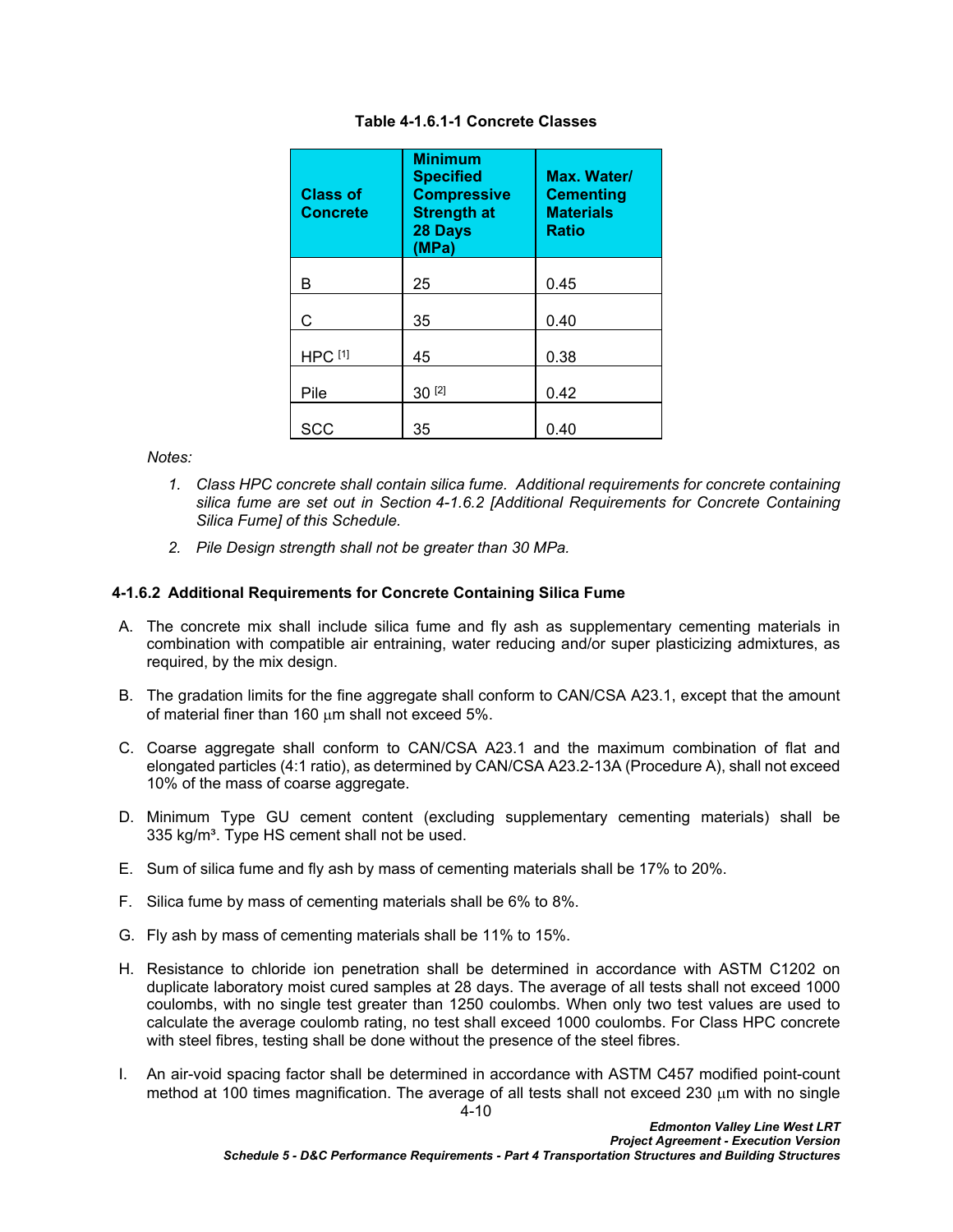test greater than 260 um. When only two test values are used to calculate the average air void spacing, no test shall exceed 230  $\mu$ m.

### <span id="page-14-0"></span>**4-1.6.3 Concrete Reinforcement**

- A. Concrete reinforcement shall be carbon steel, stainless steel or low carbon/chromium steel and shall conform to the following standards:
	- 1. Carbon steel reinforcing steel shall conform to CAN/CSA G30.18M, with a minimum yield strength of 400 MPa;
	- 2. Stainless steel reinforcing steel shall conform to ASTM A276 and ASTM A955M (including Annex 1.2 or 1.3) with a minimum yield strength of 420 MPa. Austenitic grades shall meet the requirements of ASTM A262, Practice E. Duplex grades shall meet the requirements of ASTM 1084, Method C by demonstrating no presence of detrimental phases. The UNS designations shall be UNS S31653, S31803, or S32304; and
	- 3. Low carbon/chromium reinforcing steel shall conform to ASTM A1035. The alloy type shall be CS with a minimum yield strength of 690 MPa, based on the 0.2% offset method.

### **4-1.6.4 Type 1c Concrete Sealer**

A. Type 1c concrete sealer shall be selected from the Alberta Transportation Products List.

#### **4-1.6.5 Deformed Welded Wire Mesh**

- A. Deformed welded wire mesh shall conform to ASTM A1064, Grade 70 ( $f_v$  = 485 MPa) with a minimum yield strength based on the 0.2% offset method. Welded wire mesh reinforcement shall be able to attain a minimum elongation of 4% at ultimate strength. Testing for elongation shall be in accordance with the Tension Test specified in ASTM A1064 with the following modifications:
	- 1. The minimum test gauge length shall be 100 mm;
	- 2. 100% of the tests shall be across the welds; and
	- 3. The extensometer shall not be removed until 4% elongation has been attained.

#### **4-1.6.6 Prestressing Steel**

- A. Prestressing steel strand shall conform to ASTM A416 for low relaxation strand.
- B. Prestressing steel bars shall conform to CAN/CSA G279.

# **4-1.6.7 Structural Steel**

#### **4-1.6.7.1 Transportation Structures**

- A. The structural steel for Transportation Structures shall conform to CAN/CSA G40.20/G40.21 and the following requirements:
	- 1. Primary load carrying members including girders, splice plates and all materials welded to primary load carrying members: Grade 350AT CAT 3; and
	- 2. Ungalvanized bearing and bracing materials bolted to primary load carrying members: Grade 350A.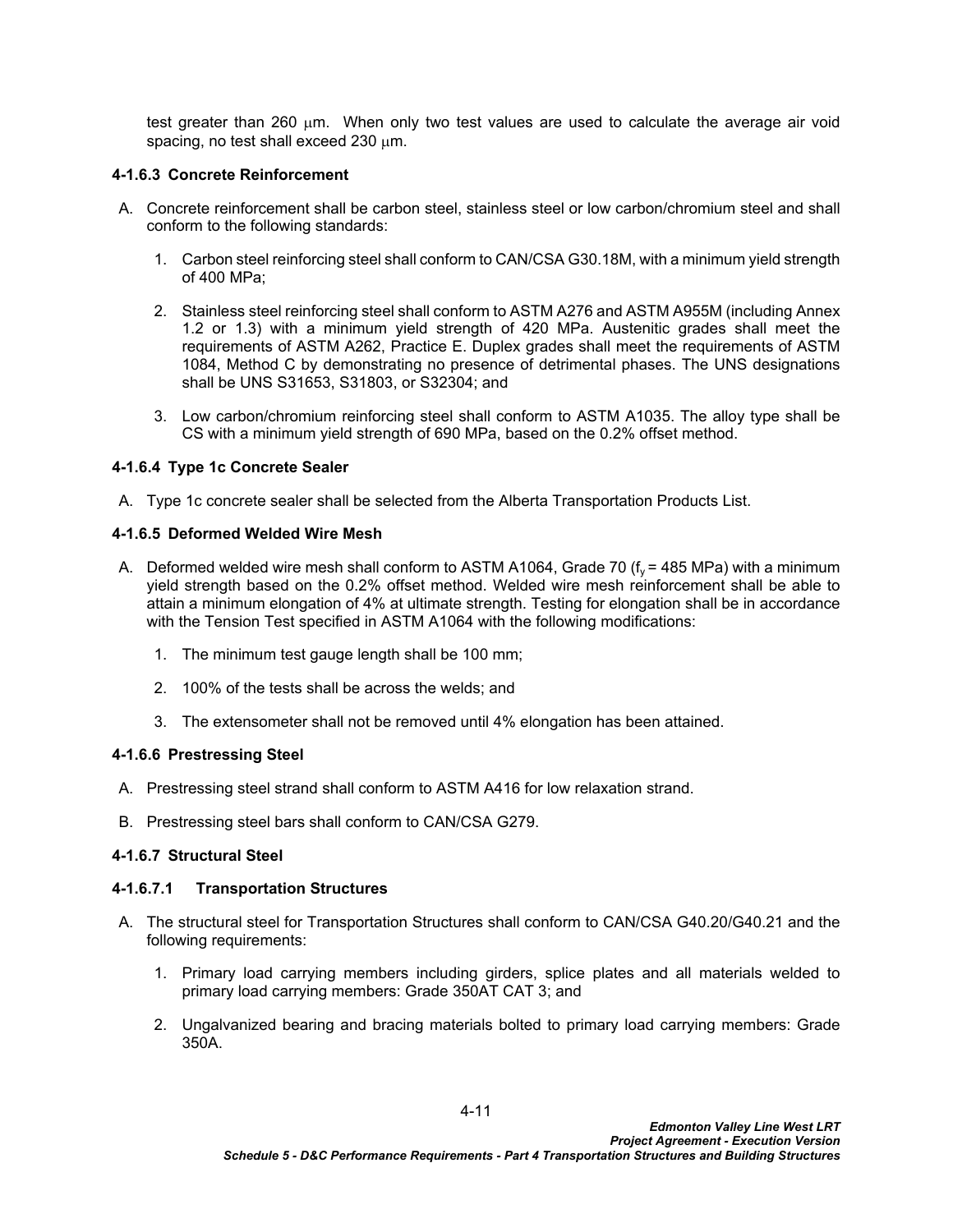### **4-1.6.7.2 Building Structures**

- A. Structural steel for Building Structures shall conform to the following requirements:
	- 1. steel for open web steel joists shall comply with CAN/CSA G40.20/G40.21, Grade 260W for chord sections and web material;
	- 2. W steel shapes shall comply with ASTM A992/A992M, Grade 50;
	- 3. square/rectangular HSS steel shapes shall comply with CAN/CSA G40.20/G40.21, Grade 350W, Class C;
	- 4. round HSS steel shapes shall comply with ASTM A500/A500M, Grade C;
	- 5. channel and angle steel shapes shall comply with CAN/CSA G40.20-13/G40.21, Grade 350W;
	- 6. other steel shapes and plates shall comply with CAN/CSA G40.21, Grade 300W; and
	- 7. cold-formed structural steel shall conform to the material standards in CAN/CSA S136 and comply with ASTM A653/A653M Grade 230.
- B. Galvanizing for steel shapes shall comply with ASTM A123/A123M, or CAN/CSA G164 for irregularly shaped articles, and shall have a minimum 600 g/m<sup>2</sup> coating.
- C. Metal deck shall be galvanized sheet steel conforming to ASTM A653, Grade 230 with a zinc coating that protects the steel for the Design Service Life of the Structure and:
	- 1. roof and floor decks shall conform to CSSBI 10M and 12M, respectively, and shall be designed to act as diaphragms.

#### **4-1.6.7.3 Structural Bolts and Anchor Rods**

- A. Structural bolts shall conform to ASTM F3125 Grade A325/A325M heavy hex style except that bolts in contact with CAN/CSA G40.20/G40.21 Grade 350 AT or 350A steel shall conform to ASTM F3125 Grade A325, Type 3.
- B. Nuts shall be heavy hex style and shall conform to ASTM A563/A563M.
- C. Hardened washers shall conform to ASTM F436/F436M.
- D. Anchor rods shall conform to ASTM F1554 (Grade 36 or Grade 55 Weldable) or ASTM A193 Grade B7.
- E. Nuts and washers shall be of equal or greater strength than the bolts or anchor rods to which they attach.
- F. Bolts, nuts and washers shall be finished to match the members to which they attach.

### <span id="page-15-0"></span>**4-1.6.8 Ground Anchors**

- A. Ground anchors shall be prestressed steel bars and shall conform to the requirements of PTI DC35.1.
	- 1. The use of prestressed steel strands shall not be permitted.
- B. Anchorages of ground anchors shall comply with the requirements of PTI DC35.1.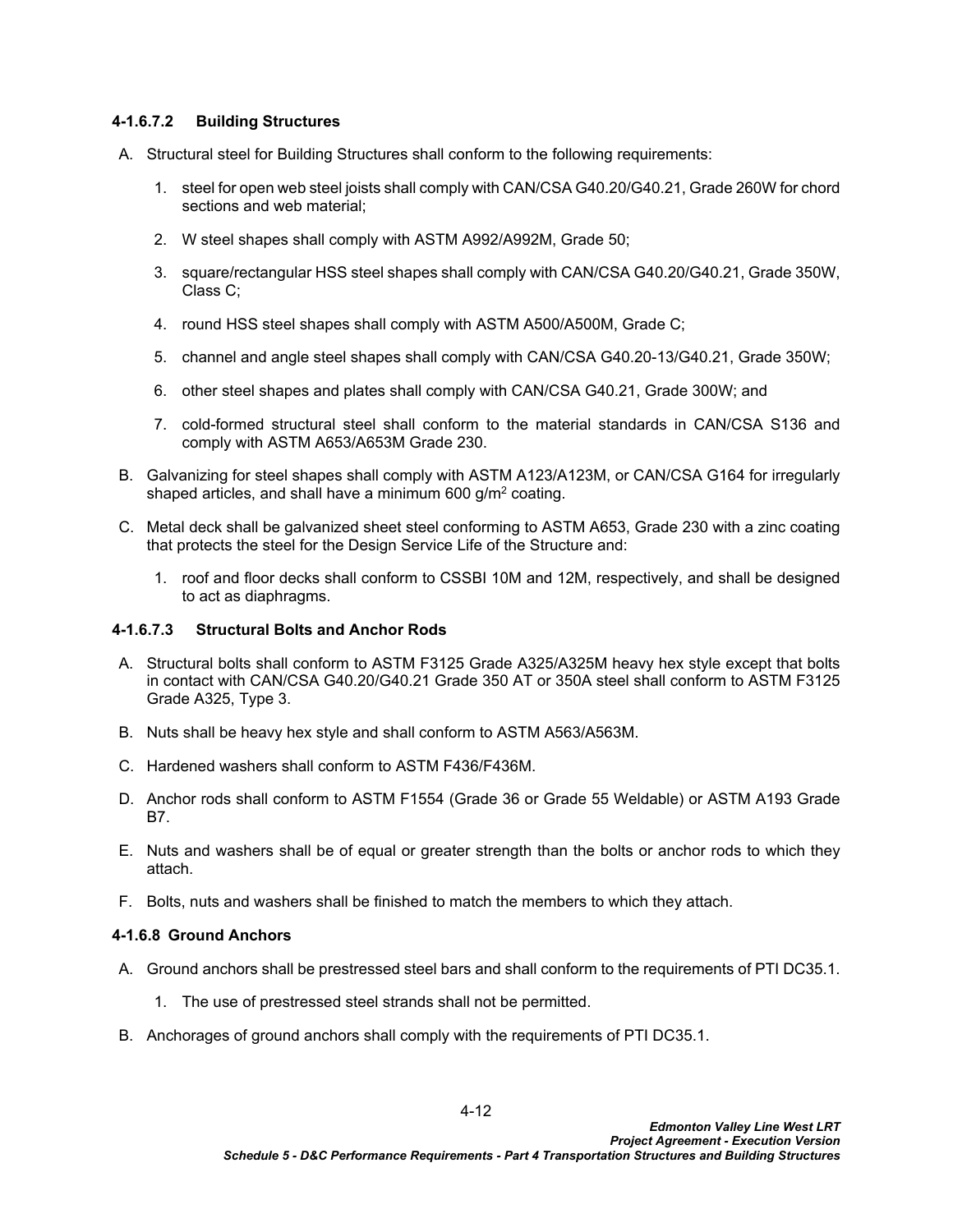#### **4-1.6.9 Micropiles**

- A. Permanent steel casing/pipe (if required) shall:
	- 1. come in one section without splices or joints.
	- 2. meet the tensile requirements of ASTM A252, Grade 3, except the yield strength shall be a minimum of 345 MPa to 552 MPa.
- B. Steel bars shall be deformed bars with a yield strength of 520 MPa in accordance with ASTM A615.

### <span id="page-16-1"></span>**4-1.6.10 Soil Nails**

A. Soil nail tendons shall be continuous, solid steel bars without splices or welds. Soil nail tendons shall be Grade 420 or 520 steel and shall meet the requirements of ASTM A615.

### **4-1.6.11 Structural Wood**

- A. The use of structural wood in Structures shall only be permitted in Building Structures.
- B. Structural wood shall conform to the material standards in CAN/CSA O86.
- C. Structural wood shall be installed in such a manner that moisture is not trapped within the wood.
- D. Structural wood shall have the appropriate preservatives and treatments to provide protection from exposure.

### **4-1.6.12 Masonry**

- A. The use of masonry material in Structures shall only be permitted in Building Structures, and for Transportation Structure veneers.
- B. Concrete block masonry shall conform to CAN/CSA S304.1.
- C. Masonry shall conform to CAN/CSA A371.
- D. Veneers used in Transportation Structures shall not be considered a protection system against chloride attack.

### **4-1.6.13 Grout**

A. Unless otherwise specified, grout in Transportation Structures shall be a non-shrink grout on the Alberta Transportation Products List.

# <span id="page-16-0"></span>**4-1.7 DURABILITY**

- A. This Section [4-1.7](#page-16-0) *[\[Durability\]](#page-16-0)* sets out minimum durability requirements for structural components of Transportation Structures unless otherwise specified.
	- 1. The minimum durability requirements for Building Structures are specified in CAN/CSA S478, *Guideline on Durability in Buildings*.
- B. Structures shall have sufficient durability to meet the Design Service Life requirements of Section 1- 2.9 *[Design Service Life]* of this Schedule.
- C. The Stray Current levels allowed by the Stray Current Program shall be accounted for when determining the Design Service Life of a Structure.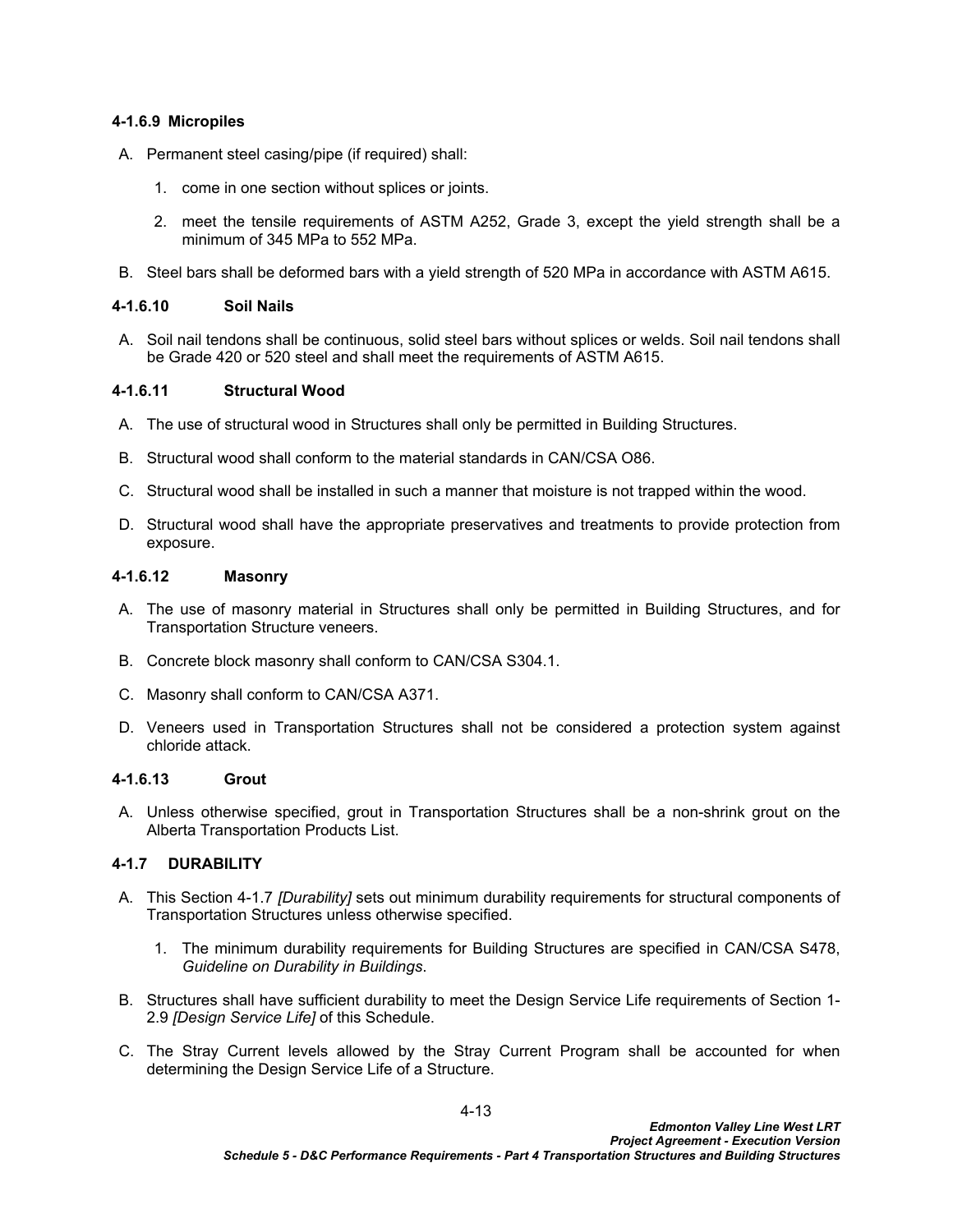### **4-1.7.1 Splash Zone Surfaces**

- A. Prepare and submit a report to the City justifying the selection of materials to be used in all concrete within 300 mm of any Splash Zone Surface, so as to achieve the minimum Design Service Life of the Structure.
- B. Concrete reinforcing in Splash Zone Surfaces for Building Structures and Transportation Structures shall be stainless steel in accordance with the requirements in Section [4-1.6.3](#page-14-0) *[\[Concrete](#page-14-0)  [Reinforcement](#page-14-0)*] of this Schedule unless noted otherwise.
- C. Trackway slabs and Building Structure surfaces may be exempted from using stainless steel reinforcement by the City, if a report is prepared and submitted to the City justifying the selection of materials to be used in all concrete within 300 mm of any Splash Zone Surface, to achieve the minimum Design Service Life of the Structure.
	- 1. The analysis justifying the selection of materials to be used shall be a full probabilistic verification in accordance with fib-34, "*Model code for Service Life Design*", using test data of the applicable concrete mix and the probabilistic distributions and values proposed in fib-34, with the exception of the following parameters in Table 4-1.7.1-1 [*fib-34 Full Probabilistic Method Parameters*] or by an alternate method acceptable to the City:

| Parameter                                                                             | <b>Variable</b> | <b>Value</b> |
|---------------------------------------------------------------------------------------|-----------------|--------------|
| Initial Chloride Content, $C_0$ (wt.-%/c)                                             | μ               | 0.055%       |
|                                                                                       | σ               | 0.028%       |
| Critical Chloride Content, C <sub>crit</sub> (wt.-%/c)                                | μ               | 0.20%        |
| For Carbon Steel                                                                      | σ               | 0.08%        |
|                                                                                       | а               | $0.1\%$      |
|                                                                                       | b               | 0.6%         |
| Chloride content at depth $\Delta x$ , C <sub>s.<math>\Delta x</math></sub> (wt.-%/c) |                 |              |
| <b>Exposure Class XD4</b>                                                             | μ               | 4%           |
|                                                                                       | σ               | 3%           |
| Exposure Class XD3                                                                    | μ               | 3%           |
|                                                                                       | σ               | 2.25%        |
| Exposure Class XD2                                                                    | μ               | 2%           |
|                                                                                       | σ               | 1.5%         |
| <b>Exposure Class XD1</b>                                                             | μ               | $1\%$        |
|                                                                                       | σ               | 0.75%        |

# **Table 4-1.7.1-2 fib-34 Full Probabilistic Method Parameters**

where the Exposure Classes are defined as follows:

- **Exposure Class XD4** means any surfaces with direct application of de-icing salts, including Roadway, Platform, WEM Transit Centre passenger loading area, Misericordia Station plaza, SUP and sidewalk surfaces, surfaces within 30 m of a Roadway crossing or 2 m of a pedestrian crossing, and interior surfaces of Building Structures within 2 m of an entrance adjacent to a surface receiving de-icing salts;
- **Exposure Class XD3** means any surfaces within less than 1.5 m of a surface with direct application of de-icing salts or surfaces buried less than 300 mm below a surface with direct application of de-icing salts;
- **Exposure Class XD2** means any surfaces within more than 1.5 m, but no more than 3 m, of a surface with direct application of de-icing salts, surfaces buried more than 300 mm, but less than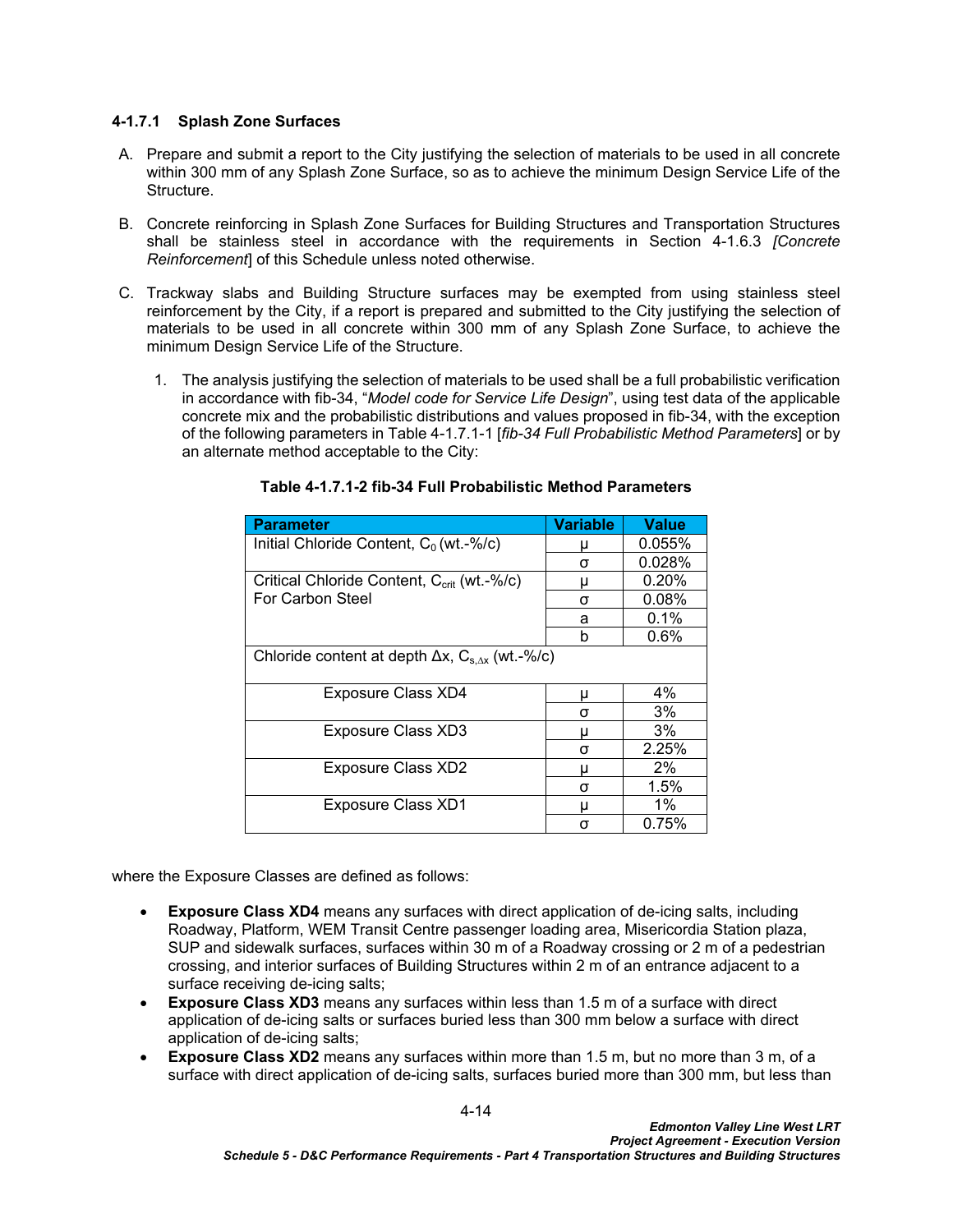1 m, below a surface with direct application of de-icing salts, or surfaces buried less than 300 mm below surfaces within 1.5 m of a surface with direct application of de-icing salts; and

- **Exposure Class XD1** means any surfaces exposed to splash within more than 3 m of a surface with direct application of de-icing salts, or surfaces buried more than 300 mm below surfaces within 1.5 m of a surface with direct application of de-icing salts.
	- 2. The report shall define testing standards, procedures, and testing frequency during Construction to validate the assumptions used in the report.
- D. CAN/CSA G40.20/G40.21, Grade 350A and 350AT steel shall not be used within a Splash Zone Surface unless galvanized in accordance with Section [4-4.10.8.2](#page-155-0) [*[Galvanizing](#page-155-0)*] of this Schedule.
- E. The fly ash content in concrete used as a Splash Zone Surface shall not exceed 25% and the cement content of the concrete shall be greater than 300 kg/m<sup>3</sup>.
- F. Concrete within splash zones shall be resistant to chloride ion penetration according to CSA A23.2- 23C.
- G. All Building Structures steel within a Splash Zone Surface, excluding benches, leaning rails, waste receptacles, and waste and recycling receptacles, shall be galvanized or be stainless steel.
- H. Metal components of benches, leaning rail, waste receptacles, and waste and recycling receptacles shall be aluminum, galvanized, or stainless steel.

#### **4-1.7.2 Clear Concrete Cover**

- A. The nominal concrete covers for Transportation Structures specified in Table 8.5 of CAN/CSA S6 shall be considered as minimum concrete covers with no negative tolerance on the nominal cover.
- B. For MSE wall panels, minimum cover to concrete reinforcement shall be 50 mm (excluding any additional thickness required for aesthetic surface treatment) on both front and back faces of the panels, and concrete reinforcement shall be electrically isolated from soil reinforcement attachment hardware.

#### **4-1.7.3 Concrete Surfaces**

A. Concrete placement procedures shall be prepared for each concrete mix design to outline the procedures for concrete placement to minimize the probability of the concrete deficiencies noted in Section [4-4.5.20](#page-100-0) [*[Concrete Deficiencies](#page-100-0)*] of this Schedule.

#### **4-1.7.4 Steel Surfaces**

#### **4-1.7.4.1 General**

- A. All steel surfaces, except CAN/CSA G40.20/G40.21, Grade 350A and 350AT steel surfaces, shall be protected by hot-dip galvanizing or by metallizing.
	- 1. Galvanizing shall conform to ASTM A123/A123M and A385/A385M.
	- 2. Metallizing shall be a minimum of 180 microns thick and shall conform to AWS C2.23M, "Specification for the application of thermal spray coatings (metallizing) of aluminum, zinc, and their alloys and composites for the corrosion protection of steel".
- B. Paint based coating systems shall not be permitted unless otherwise specified.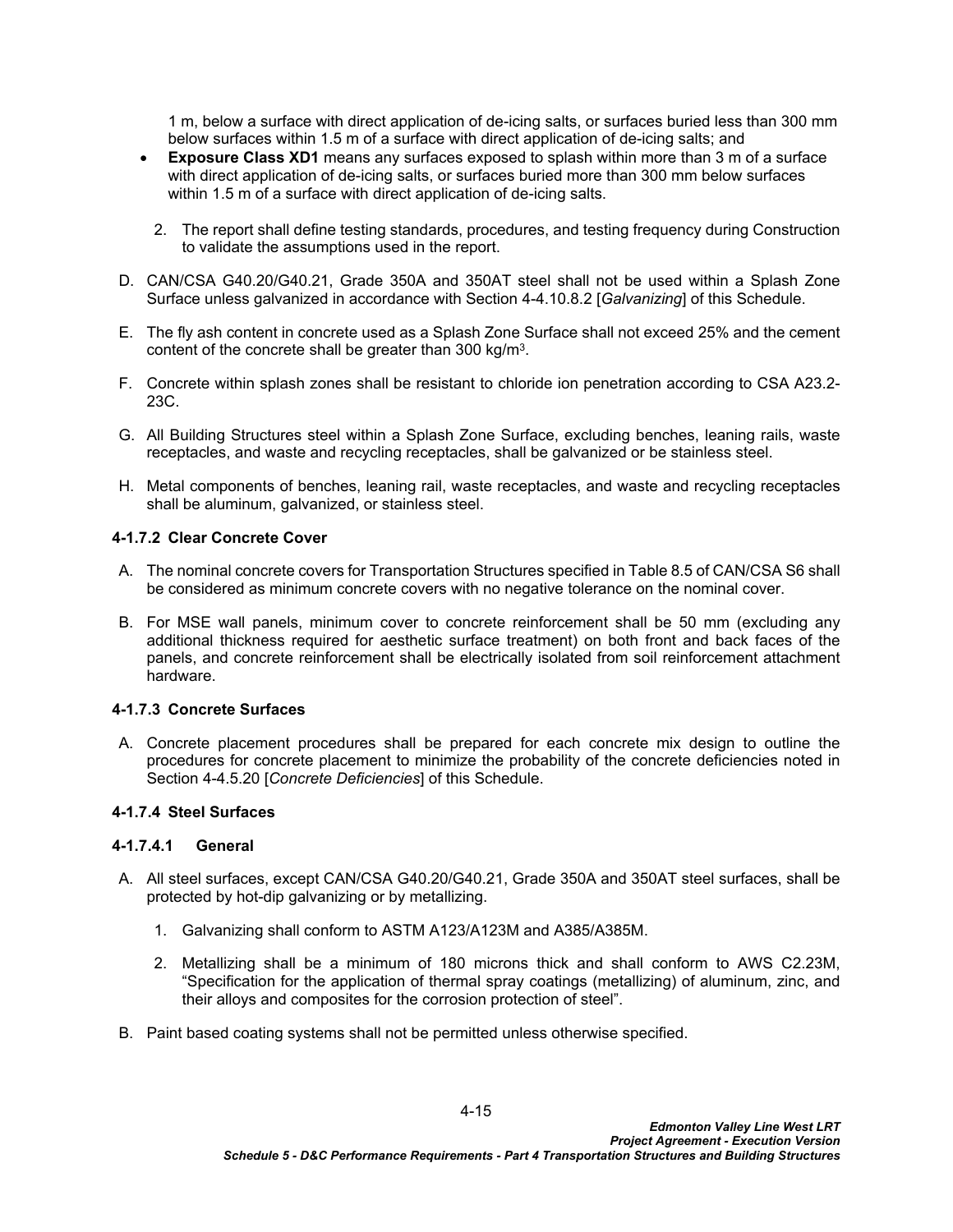### **4-1.7.4.2 Permanent Steel Piles**

- A. Steel piles that are exposed above ground shall be hot dip galvanized to 1000 mm below ground.
- B. Steel piles shall be designed to account for long term section loss by providing additional sacrificial area, by hot dip galvanizing or by a combination of both.

## **4-1.7.5 Voids**

A. All voids shall be inaccessible to birds and other wildlife, with gaps and holes no larger than 20 mm.

### **4-1.7.6 Ground Anchor Corrosion Protection**

A. All ground anchors, including anchorages and couplers, shall be provided with a Class 1 or "double corrosion" protection system in accordance with the requirements of PTI DC35.1.

### **4-1.7.7 Micropile Corrosion Protection**

A. Micropile steel bars shall be encased in grout-filled, corrugated HDPE sheathing (encapsulation) for double corrosion protection in accordance with the requirements of FHWA-NHI-05-039.

# **4-1.7.8 Soil Nail Corrosion Protection**

A. All soil nails shall be provided with a Class A Corrosion Protection (encapsulation) in accordance with the requirements of FHWA-NHI-14-007.

#### **4-1.7.9 Post-Tensioning Tendon Corrosion Protection**

- A. All post-tensioning tendons shall be provided with a "Protection Level 2" protection system in accordance with the requirements of PTI/ASBI M50.3.
- B. Post-tensioning tendons shall not be located within 300 mm of a Splash Zone Surface.

# <span id="page-19-0"></span>**4-1.8 GEOMETRICS**

A. This Section [4-1.8](#page-19-0) *[[Geometrics](#page-19-0)]* sets out minimum geometric requirements for Transportation Structures.

#### **4-1.8.1 Structure Headslopes**

- A. If head slopes are used at the end of a Transportation Structure, the top of headslope widths shall be the out-to-out Structure end width plus at least 2 m. The top of headslope width shall be transitioned at 30:1 or flatter, back to the top of approach fill width away from the Transportation Structure. Headslopes shall be no steeper than 2H:1V.
- B. The minimum horizontal distance from the toe of a Transportation Structure headslope to the face of curb or edge of shoulder of the under-passing Roadway shall be a minimum of 3.0 m unless otherwise specified in [Section 4-3](#page-44-0) *[\[Structure Specific](#page-44-0)* Requirements*]* of this Schedule.

# **4-1.8.2 Horizontal Clearances**

- A. Transportation Structures carrying Trackway vehicles shall have adequate deck widths to accommodate the Dynamic Envelopes of the vehicles on two side by side Tracks, emergency egress requirements in accordance with NFPA 130 and all functional requirements of the Operability and Maintainability Parameters.
- B. The minimum distance from the face of a substructure element, e.g. abutment, pier, retaining wall, etc., to the adjacent Roadway shall be equal to, or greater than:

4-16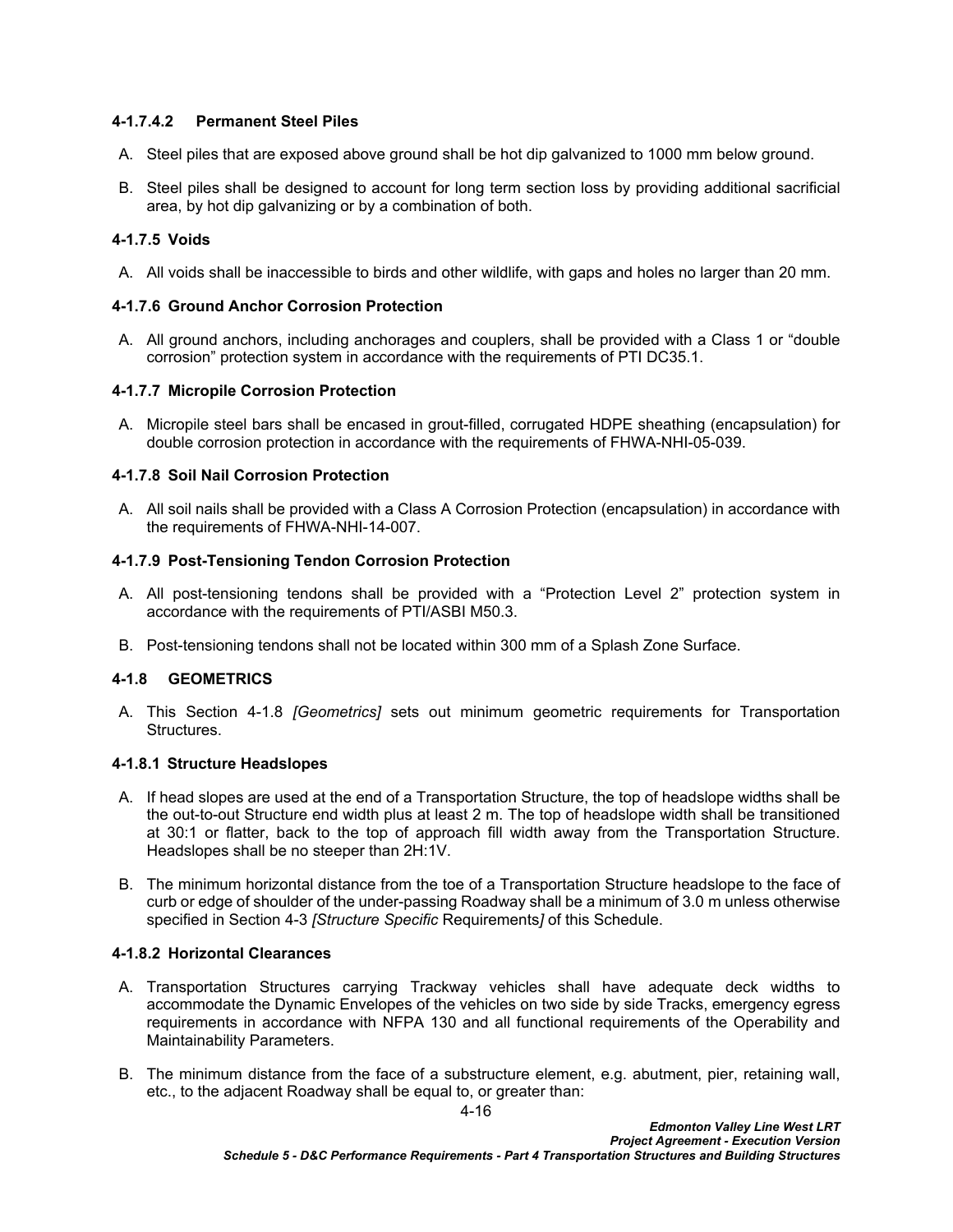- 1. the clear zone specified in TAC; and
- 2. the offset distance required to meet the upper limit sight distance requirements as specified in TAC.
- C. The use of barriers to reduce clear zone dimensions shall not be permitted unless otherwise specified in [Section 4-3](#page-44-0) *[\[Structure Specific](#page-44-0)* Requirements*]* of this Schedule.

### **4-1.8.3 Vertical Clearances**

- A. Transportation Structures carrying Trackway vehicles shall have adequate vertical clearances over the Tracks to accommodate the Dynamic Envelopes of the vehicles listed in Table 1-2.1.6 [*Dynamic Envelope Widths*].
- B. The minimum vertical clearance between a Roadway and the underside of any Transportation Structure shall be 5.4 m unless otherwise specified in [Section 4-3](#page-44-0) [*Structure Specific Requirements*] of this Schedule.
- C. The minimum vertical clearance between a sidewalk or SUP and the underside of any Transportation Structure shall be 3.5 m unless otherwise specified in [Section 4-3](#page-44-0) [*Structure Specific Requirements*] of this Schedule*.*
- D. Vertical clearance signs shall be provided on all Transportation Structures at the locations of underpassing Roadways or SUP and shall be mounted on the lower half of the upstream fascia girder. Shop drilled holes for steel girders or cast-in inserts for concrete girders shall be incorporated during girder fabrication.

## <span id="page-20-0"></span>**4-1.9 GEOTECHNICAL**

#### **4-1.9.1 General**

- A. This Section [4-1.9](#page-20-0) *[[Geotechnical\]](#page-20-0)* sets out general geotechnical requirements for Building Structures, Transportation Structures, Trackway, and Other Structures.
- B. The geotechnical designs required for Transportation Structures, Building Structures, Trackway, and Other Structures, including slope stability assessments and stabilization, shall be undertaken taking into account the geotechnical conditions encountered at the relevant Site. Site specific geotechnical investigations shall be carried out in sufficient detail to allow for the identification, consideration and advance treatment of all geotechnical issues.
- C. The Design and Construction of all Structures shall ensure the short term and long-term stability of all slopes, including the Groat Ravine slopes, the McKinnon Ravine slopes, the headslopes and sideslopes of the approach fills of new Transportation Structures, and the headslopes and sideslopes of the approach embankments of the Existing Anthony Henday Drive Bridge. All measures required to prevent erosion of embankment slopes and any altered natural slopes shall be implemented.
- D. The geotechnical investigations and the geotechnical engineering evaluations for Transportation Structures shall be completed in accordance with the requirements of CAN/CSA S6 and the CFEM. For Building Structures and Other Structures, the geotechnical investigations and evaluations shall be completed in accordance with the requirements of the NBCAE and the CFEM.
- E. The use of geotechnical resistance factors corresponding to "High Degree of Understanding" per Table 6.2 of CAN/CSA S6 in the design of Transportation Structures shall only be used when accepted by the City in its discretion.
- F. Detailed geotechnical reports documenting the geotechnical conditions and engineering recommendations to address Design and Construction Requirements shall be submitted to the City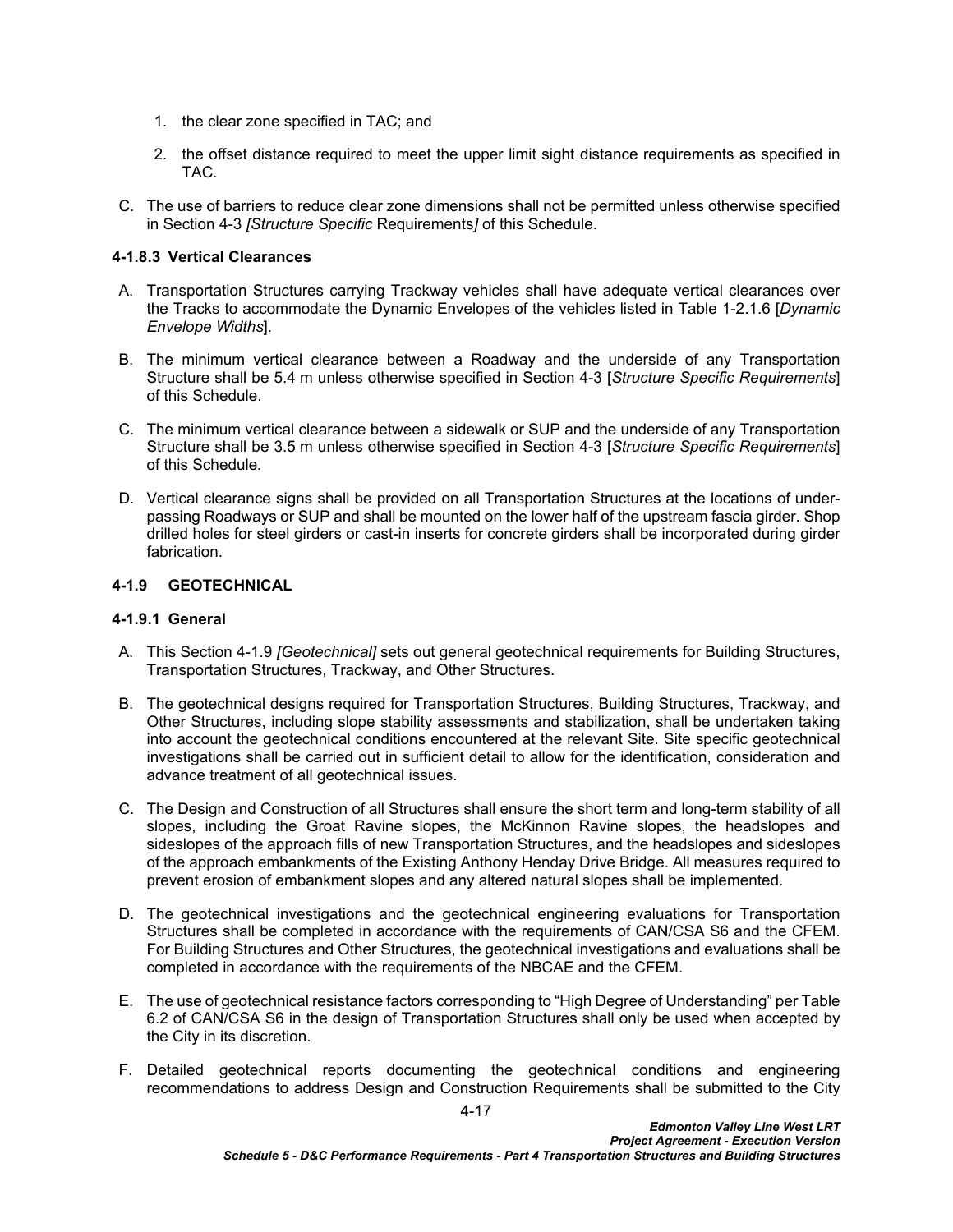as part of the Final Design of each Transportation Structure and Building Structure. The geotechnical assessments for Other Structures may be compiled in one or a series of reports, as may be deemed practical by the Designer.

- G. Geotechnical boreholes shall be drilled at all Transportation Structure foundation locations and shall extend a minimum of 3 m below the estimated pile tip elevation.
- H. For lineal structures such as retaining walls, Trackway, and Overhead Catenary System, the spacing between geotechnical boreholes shall not exceed 200 m.
- I. Geotechnical boreholes shall be drilled at all Building Structure and Other Structure locations. The number and depth of boreholes shall be consistent with the data requirements for the foundation designs.
- J. The selection of representative or "characteristic" geotechnical parameters used to determine foundation capacity shall be based on the results of field and laboratory investigations appropriate to the nature of the Structure and ground conditions and shall represent a cautious "best estimate" of the mean values of each parameter, taking into account all the factors that may have influence on the soil properties, in accordance with the CFEM, Section 8.5, and CAN/CSA S6.
- K. The competency and frost heave susceptibility of subgrade soils beneath grade-supported Infrastructure shall be evaluated as part of the Final Design of the Infrastructure. A competent subgrade is defined as having suitable load carrying characteristics and not susceptible to detrimental volume changes from moisture content fluctuations or frost heaving. The assessment of frost heave susceptibility shall be conducted in accordance with the criteria outlined in the CFEM. Mitigation measures (e.g. soil replacement, soil reinforcement, sub-drainage, insulation, grading, surface drainage, etc.) shall be implemented as required to improve subgrade conditions, prevent frost heave, and ensure no measurable deterioration in the performance of the Infrastructure over their Design Service Life. The results of the geotechnical assessment and the engineering recommendations to address Design and Construction Requirements shall be submitted to the City as part of the Final Design of the Infrastructure.

#### **4-1.9.2 Foundations**

A. Foundations of Transportation Structures shall be designed in accordance with CAN/CSA S6 and the CFEM. Foundations for Building Structures and Other Structures shall be designed in accordance with the NBCAE and the CFEM.

# **4-1.9.3 Fills**

A. Silt material specified as "ML" or "MH" material (in accordance with the "Modified Unified Soil Classification System" as described in the document "Prairie Farm Rehabilitation Administration, 1992, Small Dam Design and Construction Manual, Agriculture Canada, Prairie Resources Service") shall not be used in the construction of any Transportation Structure headslopes or approach fills, or in the construction of any embankments supporting the Trackway.

#### **4-1.9.4 Slopes and Retaining Walls**

A. Unless noted otherwise in [Section 4-3](#page-44-0) [*[Structure Specific Requirements](#page-44-0)*] of this Schedule the global stability of Transportation Structure headslopes, embankment sideslopes, cut slopes, and retaining walls, shall be designed for a minimum factor of safety of 1.3 at the end of slope or wall construction and 1.5 in the long term upon dissipation of construction induced excess pore water pressures. Irrespective of the computed value of the factor of safety, the inclination of permanent, unreinforced cut or fill slopes shall not be steeper than 3H:1V, unless noted otherwise in Section [4-1.8](#page-19-0) [*[Geometrics](#page-19-0)*] or [Section 4-3](#page-44-0) [*[Structure Specific Requirements](#page-44-0)*] of this Schedule.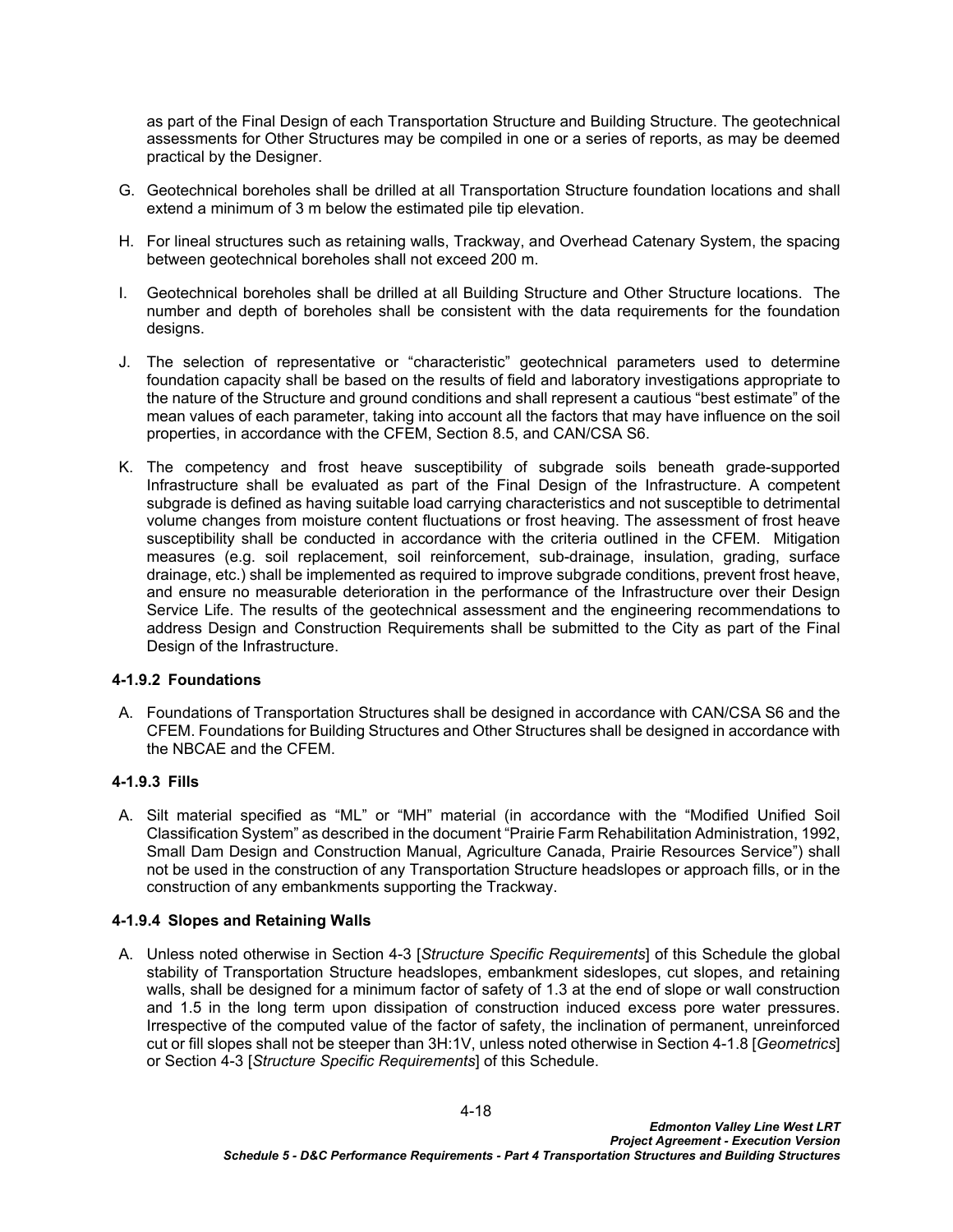- B. The design of retaining walls and Transportation Structure headslopes and approach fills shall account for global stability, bearing capacity (where applicable), long-term settlements, and lateral wall deformations. Stability analyses to confirm that all headslopes and retaining walls have short term and long term stability sufficient to prevent failure or excessive deformation shall be carried out. Deformations of the headslopes or retaining walls (including settlements and lateral movements) shall be determined using appropriate deformation analyses, with representative soil parameters derived from site specific geotechnical investigations and local experience. The estimated range of embankment and wall displacements including settlements and lateral movements shall be considered in the design of the Transportation Structure and shall provide for acceptable structural performance and aesthetics of the approach fills and walls.
- C. The geotechnical investigations and design of reinforced soil slopes shall be undertaken in accordance with the requirements of FHWA-NHI-10-025 and the CFEM.

#### <span id="page-22-0"></span>**4-1.10 DRAINAGE**

- A. This Section [4-1.10](#page-22-0) [[Drainage](#page-22-0)] sets out drainage requirements for structural components of Transportation Structures unless otherwise specified.
- B. Drainage of Transportation Structures shall be in accordance with this Section and Section 3-5 *[Stormwater Management]* of this Schedule*.*
- C. Drainage on Transportation Structures shall channel all water off and away from the Transportation Structures and into the overall Stormwater Management System in a controlled manner without creating erosion, flooding, icing of Roadways, sidewalks or SUPs or other detrimental effects.

#### **4-1.10.1 Wash Slopes/Drip Grooves**

- A. The tops of sidewalks, SUPs and medians adjacent to a Transportation Structure deck shall have a minimum slope of 2% towards the deck.
- B. The tops of all horizontal surfaces, (i.e. abutment seat, pier cap, curb, coping cap, retaining wall, and barrier top) shall have a minimum wash slope of 3%.
- C. Drip grooves shall be provided near the outside edges of all deck soffits and top flanges of concrete box girders or trough girders so as to prevent water running down the exposed girder faces.

#### **4-1.10.2 Drainage Collection on Decks**

- A. Drainage shall be collected at the low corners of Transportation Structure decks, and at other locations along the length of the decks as necessary, to channel water off the decks. Differential settlements and other movements between Transportation Structures and approach fills shall not compromise the collection of drainage.
- B. Discharge point(s) of Transportation Structure drainage shall be kept a minimum of 8 m away from the foundations of piers, abutments or other structure elements, and shall not be directed onto any Roadways, sidewalks or SUPs.
- C. All Transportation Structure decks shall be watertight.
	- 1. Leakage through decks shall not be permitted, including at construction joints.

#### **4-1.10.3 Drainage Collection in Box Girders**

A. Box girders shall have 50 mm minimum diameter ventilation/drain holes provided on each side of the bottom flange at a maximum spacing of 15 m to drain water from the box girder. Additional drains shall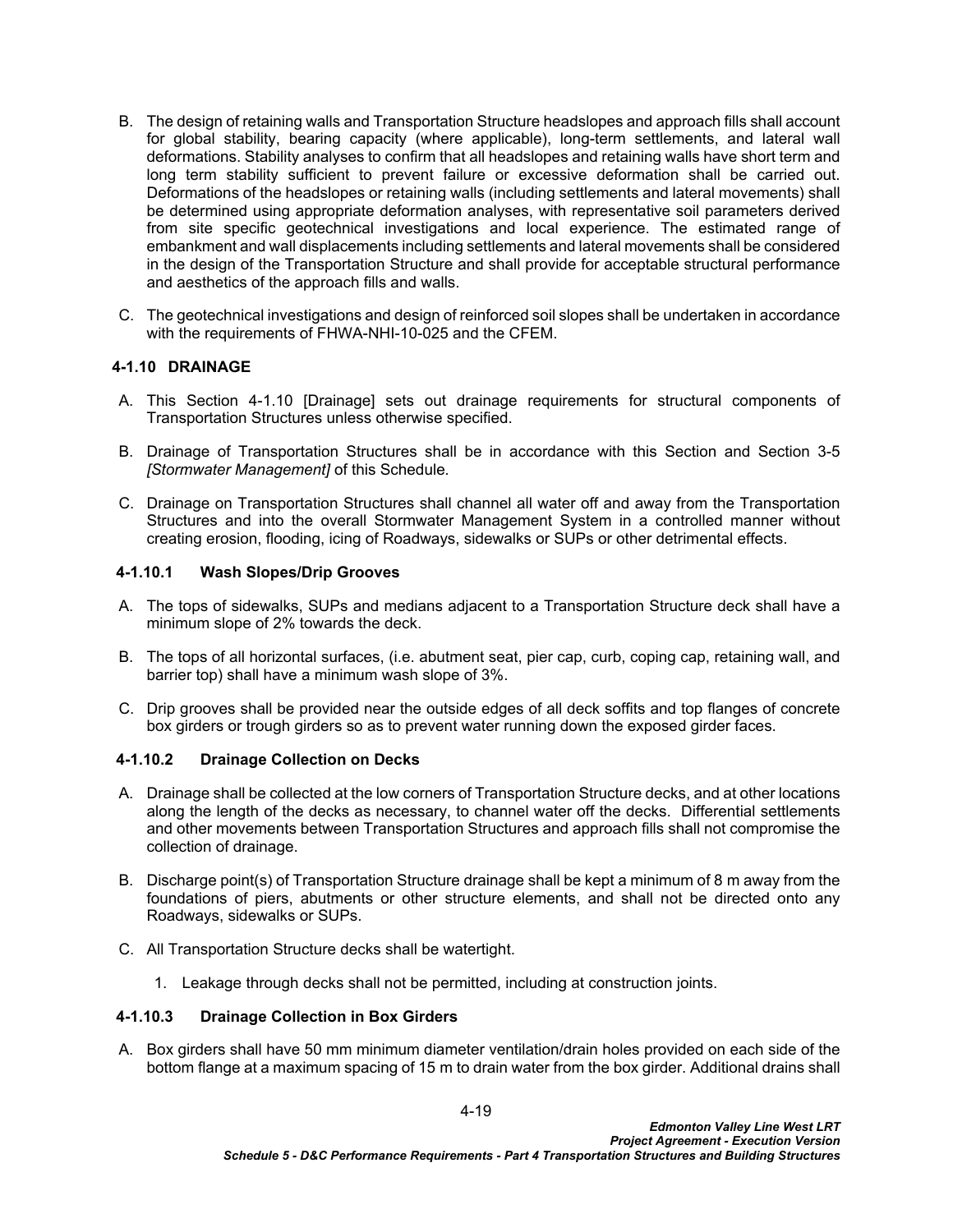be provided wherever water can be trapped within the girder, including against internal barriers such as diaphragms, post-tensioning anchorage blisters or ribs.

## **4-1.10.4 Drainage Collection at Abutments/Retaining Walls**

- A. Joints around abutments, abutment approach slabs and retaining walls shall be sealed at the surface to prevent water infiltration. A secondary system shall be provided to collect, channel and remove any seepage that penetrates the seals.
- B. Drainage shall be provided behind abutments and retaining walls to prevent the buildup of water pressures.
	- 1. If the material behind the abutment/retaining wall is backfill, the drainage system shall include clean granular material with a maximum aggregate size of 25 mm and a maximum fines content (soil particles finer than 0.08 mm) of 5 percent, complete with perforated weeping drains daylighted or connected to a discharge point for Positive Drainage.
	- 2. If the material retained behind the abutment/retaining wall is in-situ soil, the drainage system shall include a sheet drain that is placed directly against the excavation face and is continuous from the top to the bottom of the wall. At the bottom of the wall the sheet drain shall be connected to a perforated weeping drain located below grade and daylighted or connected to a discharge point for Positive Drainage.
- C. Any buried structural element surface, other than a Splash Zone Surface, that may be exposed to leakage of salt contaminated moisture shall be protected by an impervious waterproofing membrane.
- D. Swales shall be provided behind the tops of all retaining walls to collect and discharge surface water away from the walls in a manner that prevents erosion. The bottom and sides of swales shall be lined with an impervious material to prevent infiltration of surface water into soil retained behind the walls. Swales and top of walls shall slope away from abutments. The swale shall be designed such that the greatest depth of drainage flow shall be located at the center of the swale. The backside of the retaining wall shall not be used as part of the swale.

### **4-1.10.4.1 Drainage Collection at MSE Retaining Walls**

- A. Surface drainage shall be controlled and channeled away from the back of MSE wall panels and the mechanically stabilized earth mass.
- B. Weeping drains shall be provided near the front and back bottom corners of all mechanically stabilized earth masses. The weeping drains shall be daylighted or connected to a discharge point for Positive Drainage. The water level within the mechanically stabilized earth mass shall be assumed at the invert level of the weep drains or higher should the design warrant it in accordance to Good Industry Practice.
- C. All steel soil reinforcement shall be protected from exposure to de-icing salts by an impermeable membrane which shall be:
	- 1. placed below the surface receiving de-icing salts and above the top layer of soil reinforcement to collect and discharge all runoff;
	- 2. sealed to prevent leakage;
	- 3. sloped to drain away from the MSE wall into an intercepting weeping drain leading away from and daylighted beyond the MSE mass. The weeping tile shall not be located over the steel soil reinforcement or within the reinforced soil zone;
	- 4. provided with a non-woven geotextile filter fabric layer that shall be placed below and above the membrane to prevent puncture;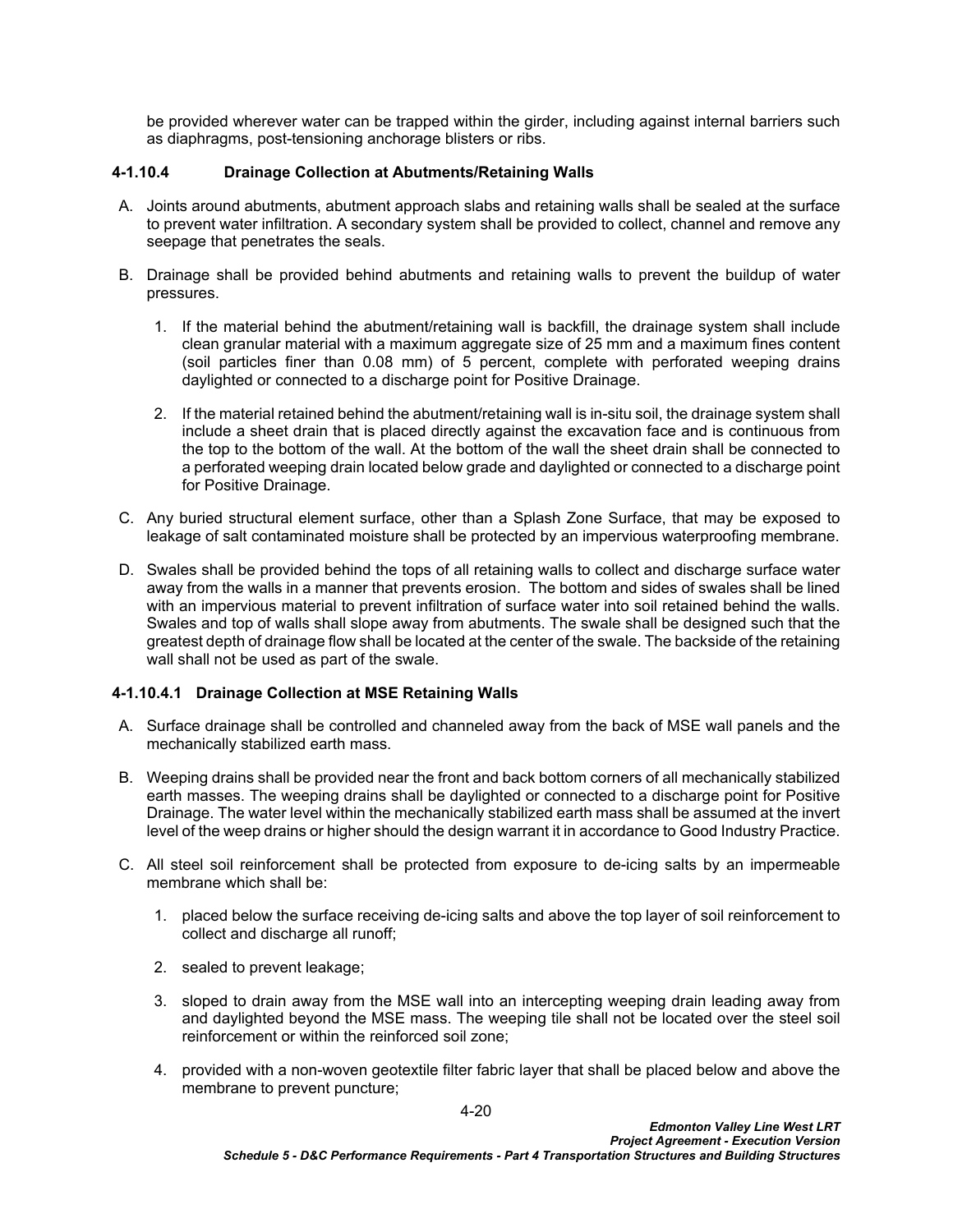- 5. extended for the full width of the surface receiving de-icing salts plus a minimum of 2 m beyond it on either side, and a minimum of 500 mm beyond the ends of the reinforced soil zone; and
- 6. All joints shall be shingled in the direction of drainage and welded or bonded to prevent leakage.
- D. For MSE wall abutments, the concrete walkway provided in front of the abutment for inspection purposes shall be underlain by the impermeable membrane.

### **4-1.10.4.2 Drainage of Soil Nail Walls**

- A. Surface drainage shall be controlled and channeled away from the back of the soil nail wall facing and reinforced earth mass.
- B. A drainage system consisting of geocomposite drain strips, PVC connection pipes, soil nail wall footing drains, and weepholes shall be provided to collect and direct perched groundwater and/or infiltrated surface water away from the soil nail wall, and to prevent the buildup of water pressure behind the wall facing. The geocomposite strip drain shall have sufficient capacity to convey the anticipated water flow, and sufficient resistance to prevent collapse during construction and throughout the Design Service Life.

### <span id="page-24-0"></span>**4-1.11 DUCT BANKS**

A. Duct bank accommodation requirements for Transportation Structures shall be in accordance with Section 6-1.6 *[Systems Duct Bank and Associated Infrastructure]* and Section 6-2.3.3.2 *[Traction Power Duct Bank]* of this Schedule.

### <span id="page-24-1"></span>**4-1.12 INSPECTION ACCESS**

- A. This Section [4-1.12](#page-24-1) *[[Inspection Access\]](#page-24-1)* sets out general inspection access requirements for Transportation Structures including portions of the Elevated Guideway within Misericordia and West Edmonton Mall Stations in addition to the requirements of CAN/CSA S6.
- B. Transportation Structure components that are not completely accessible using conventional and readily available inspection equipment, such as manlifts and bridge inspection vehicles, shall be provided with permanent access suitable for safe hands-on inspection activities.
- C. For abutments on headslopes a minimum 0.6 m wide bench shall be provided in front of the abutment seat suitable for bearing inspection access. The abutment height shall be such that the bearings can be viewed by an inspector standing directly on the bench. The top of the abutment seat shall be a maximum of 1.2 m above the bench.
- D. For abutments behind retaining walls a minimum 1.0 m wide concrete inspection walkway with a 1.2 m minimum vertical clearance suitable for inspection access shall be provided in front of the abutment seat. The inspection walkway shall be accessible from the side without the need of any equipment. The top of the abutment seat shall be a maximum of 1.5 m above the inspection walkway.
- E. A suitably flat area shall be provided at the base of all retaining walls over 2 m in exposed height to enable ladder access to the wall or abutment at any location along the wall or abutment to be done in a safe manner.
- F. Voids inside abutments or other substructure shall be accessible for inspections via access hatches in the abutment backwall.
- G. All girders having internal voids deeper than 1200 mm shall:
	- 1. have internal voids that are continuous along the length of the girder with a minimum of 2 access openings;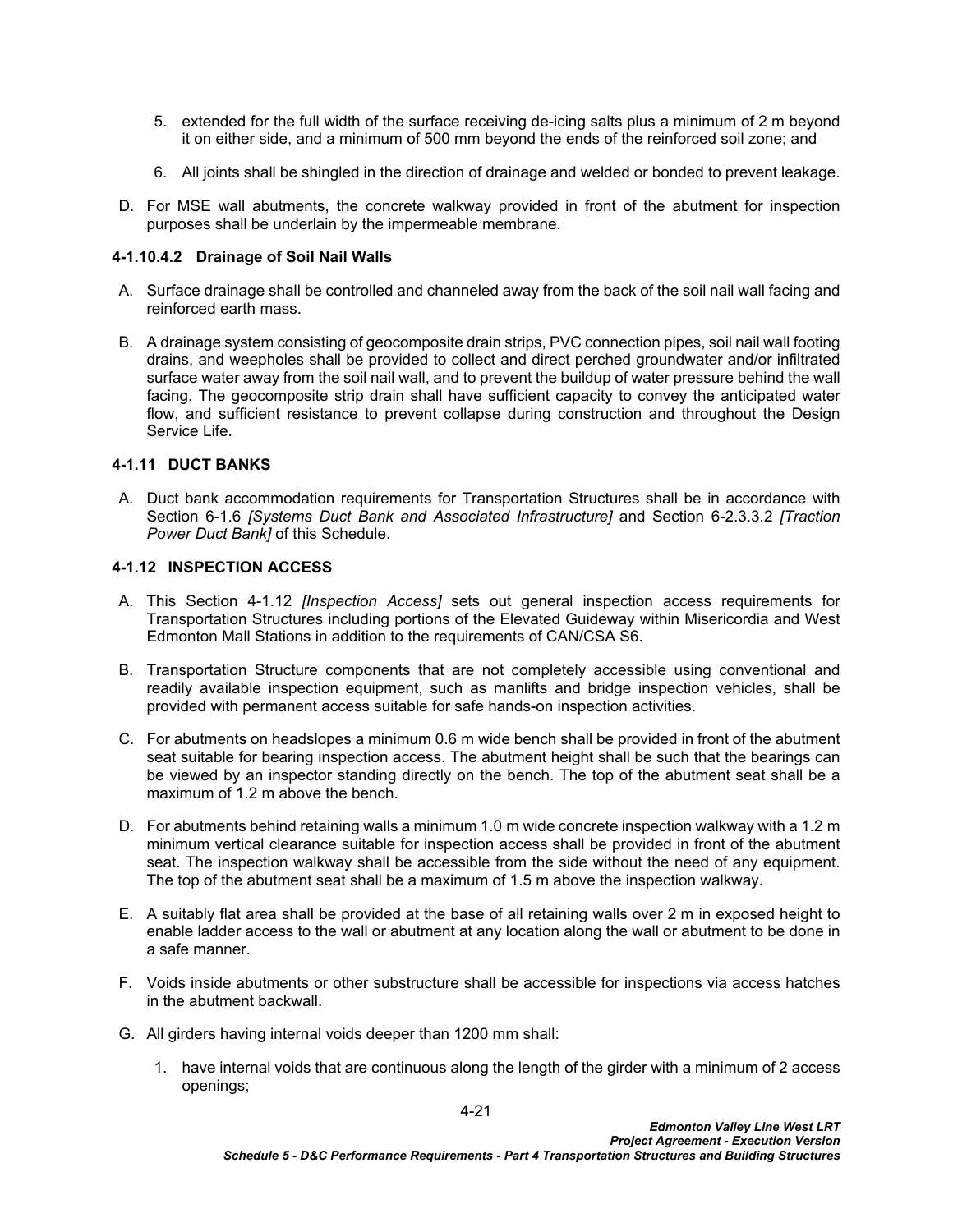- 2. be provided with access openings with minimum dimensions of 820 mm by 1100 mm if rectangular and a minimum diameter of 920 mm if circular:
	- a. near each girder end; and
	- b. provided with access hatches that shall be lockable and operable by one person.
- H. Pathways shall be provided for maintenance and inspection of Elevated Guideway Piers in accordance with Section 2-14.6.5.3F [*Area Specific Requirements*] of this Schedule*.*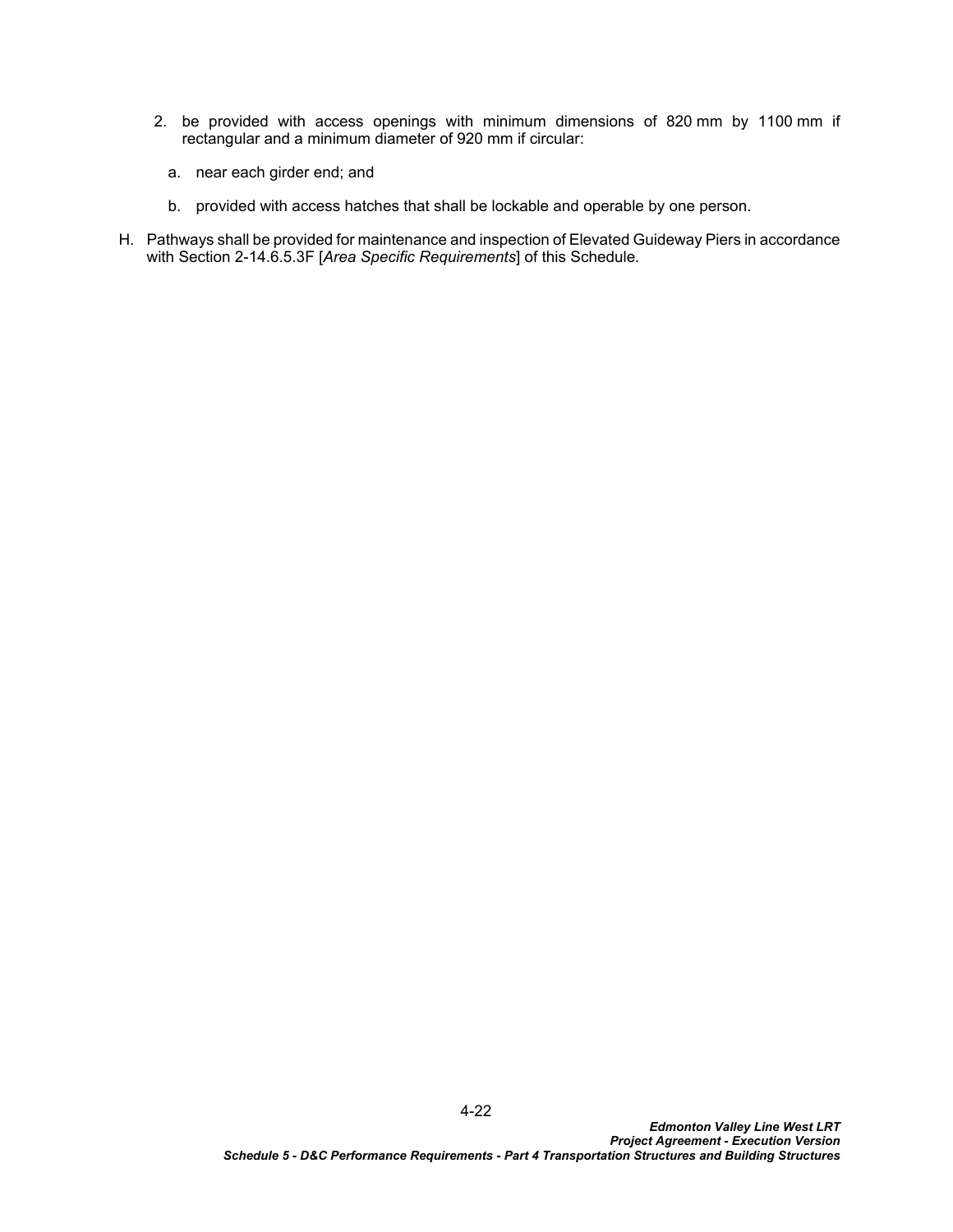#### <span id="page-26-0"></span>**SECTION 4-2 STRUCTURAL COMPONENT REQUIREMENTS**

A. This [Section 4-2](#page-26-0) [*[Structural Component Requirements](#page-26-0)*] sets out requirements for specific components forming part of a Transportation Structure unless otherwise specified.

### <span id="page-26-1"></span>**4-2.1 FOUNDATIONS**

## **4-2.1.1 General**

- A. Foundation requirements shall apply to Building Structures, Transportation Structures, and Other Structures unless noted otherwise.
- B. Driven piles shall not be permitted anywhere except for locations within:
	- 1. the Alberta Transportation TUC;
	- 2. 200 m west of the TUC western boundary and 200 m south of Webber Greens Drive but shall be:
		- a. at least 100 m from the nearest residential or commercial property; and
		- b. greater than 20 m from any ATCO pipeline or facility; and
	- 3. the Gerry Wright OMF Site.
- C. The pile load carrying capacities shall be determined based on the geotechnical parameters and method of installation.
	- 1. The pile driving criteria for driven piles shall be determined using wave equation analyses and verified using pile driving analyzer (PDA) testing.
- D. All welded pile splices whose tensile or flexural capacity is required for the structural stability of a Structure shall be identified on the applicable Final Design and tested for Deficiencies using nondestructive ultrasonic testing techniques as specified in Section [4-4.2.5.5](#page-64-0) *[[Steel Pile Splices](#page-64-0)]* of this Schedule.
	- 1. Deficiencies which are discovered shall be repaired and the suspect area re-inspected.
- E. Dynamically compacted, cast-in place concrete piles are not permitted.
- F. Timber piles are not permitted.
- G. The top of foundations for Transportation Structures, including footings and pile caps, shall be buried a minimum of 600 mm below finished grade.
- H. Combining shallow and deep foundations to support a single Transportation Structure or Building Structure shall not be permitted.
- I. The following Structures shall be supported on pile foundations:
	- 1. the Gerry Wright OMF Building B superstructure and all Shop Tracks and slabs-on-grade within Gerry Wright OMF Building B;
	- 2. the Lewis Farms Storage Facility Building superstructure; and
	- 3. the Lewis Farms Stop Platform, including all structural elements.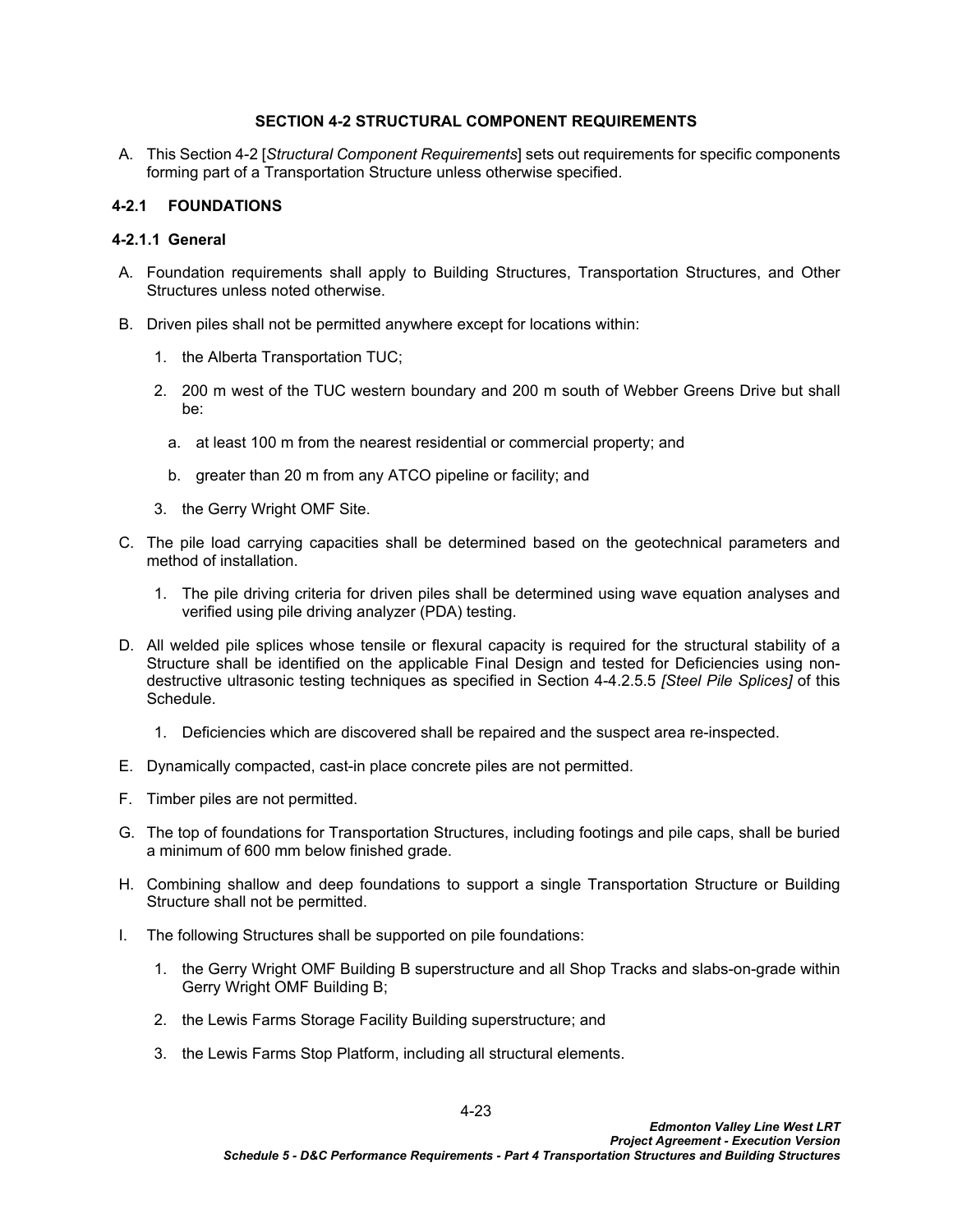- J. All Trackway slabs with Embedded Track for Gerry Wright OMF Stage 2, excluding the driveable apron areas as required in accordance with Section 3-1.1.5.6B [Yard Tracks] of this Schedule, shall be structurally supported on pile foundations.
- K. An instrumentation program shall be implemented to monitor the magnitude and rate of settlement of the Trackway and any structural fills placed to raise the site grade for Gerry Wright OMF Stage 2.
	- 1. The instrumentation program shall be extensive enough to provide a complete picture of fill and Trackway settlement over time.
	- 2. As a minimum, the instrumentation shall include twenty (20) settlement plates.
	- 3. The monitoring instruments shall be installed at critical locations/depths that allow the measuring of maximum values of settlement.
	- 4. The monitoring results shall be used to confirm compliance with the settlement criteria outlined in Section 3-1.1.5.1 [*General*] of this Schedule.
	- 5. Instrumentation monitoring shall be carried out as follows:
		- a. During Construction of Gerry Wright OMF Stage 2, once every two weeks or more frequently if deemed necessary by the Contractor's geotechnical engineer based on the monitoring results and Good Industry Practice.
		- b. After Phase 1 Construction Completion and until Construction Completion, every two months or more frequently if deemed necessary by the Contractor's geotechnical engineer based on monitoring results and Good Industry Practice; and
		- c. Submit monitoring results to the City within one week of the date of measurements.
- L. Helical piles are not permitted to support any portion of a Transportation Structure, Station or Maintenance and Storage Facility.

#### <span id="page-27-0"></span>**4-2.2 ABUTMENTS**

#### <span id="page-27-1"></span>**4-2.2.1 General**

- A. Abutments shall be supported on piles.
- B. Wingwalls generally parallel to the approach fill shall extend a minimum distance of 0.6 m beyond the top of approach fill headslope.
- C. Any abutments with wingwalls over 8 m in length shall include roof slabs supported on piles at both ends spanning between the end of the main superstructure members and the top of the approach fill headslope.
- D. Expanded polystyrene foam and MSE walls shall not be used behind abutment seats to reduce earth pressures on the abutments or abutment wingwalls or to support the abutment roof slab.
- E. Abutment seats and wingwalls shall be embedded a minimum of 0.5 m below finished grade.
- F. Headslopes for Transportation Structures spanning over Roadways shall be covered with concrete slope protection unless otherwise specified within this Schedule. The concrete slope protection shall extend from the abutment seat to the bottom of the headslope and 0.5 m past the edges of the Transportation Structure on each side of the Transportation Structure.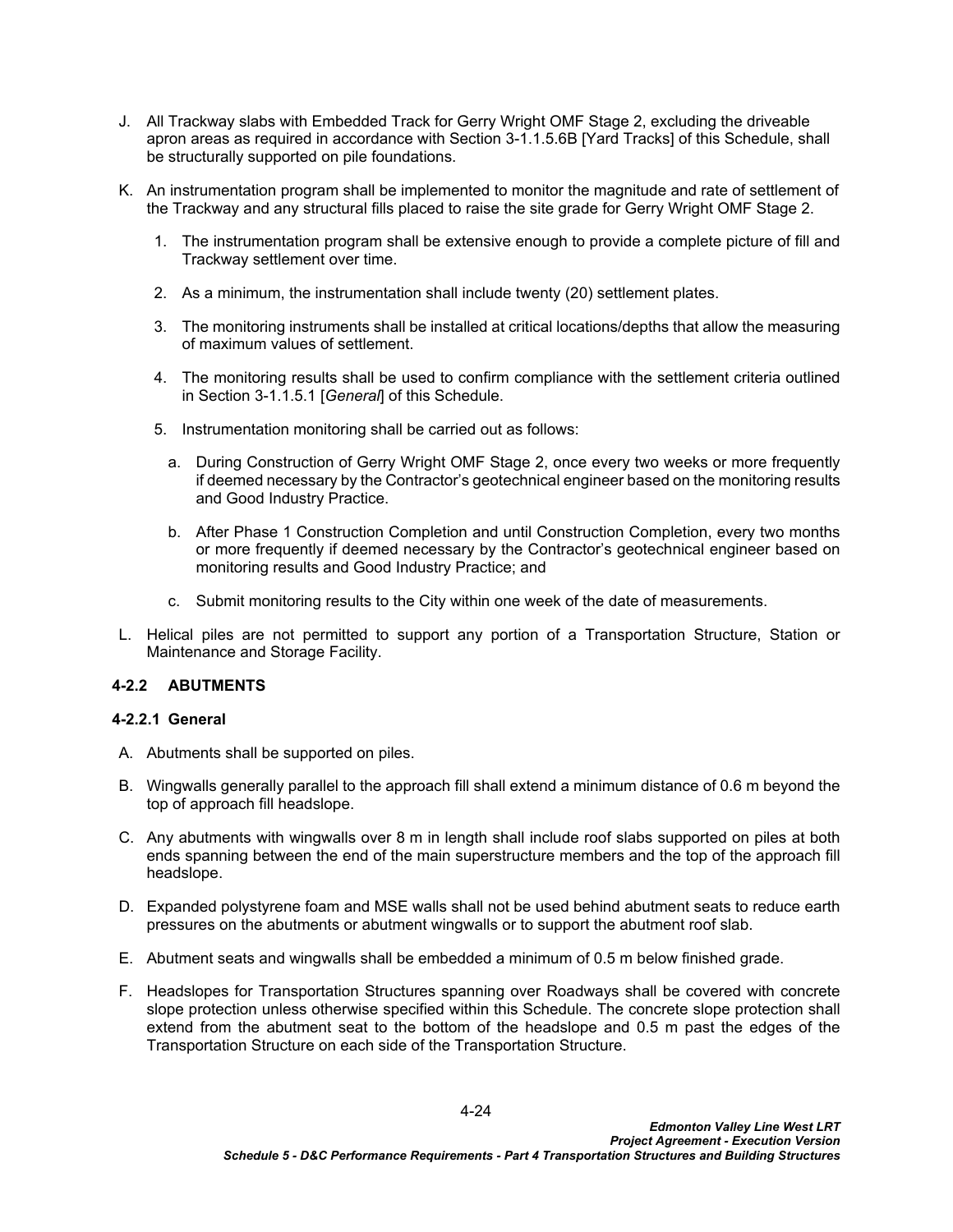- G. Approach slabs shall be used at the end of abutments. The approach slabs shall be a minimum of 6 m long and settlements shall not cause rotations at the abutment the approach slab is supported on that cause deviations to the track profile greater than 15 mm measured over 9.4 m.
- H. Abutment designs shall account for the potential horizontal movement of embankments or retaining walls.

### **4-2.2.2 Integral Abutments**

- A. Integral abutments, including both fully integral and semi-integral abutments, shall not be used for bridges with the following conditions:
	- 1. Thermal spans greater than 45 m for steel girder bridges, or greater than 60 m for concrete girder bridges, where the thermal span is the distance between the thermal fixity point and the centreline of the integral abutment piles.
	- 2. Bridge abutments with a skew angle greater than 23 degrees.
- B. In addition to the requirements of Section [4-2.2.1](#page-27-1) [*[General](#page-27-1)*] of this Schedule, integral abutments shall be designed to meet the following requirements:
	- 1. The effects of skew and potential for twisting of the superstructure in plan and bi-axial bending of the piles shall be analyzed and accounted for.
	- 2. The amount of Transportation Structure and earth that have to move with the abutment during thermal movement of the superstructure shall be minimized by limiting the abutment seat height above grade to not more than 1.5 m. Turned back wingwalls are required and shall be parallel to the approach fill and cantilevered off the back of the abutment. Such wingwalls shall not exceed 8 m in length measured from the back of the abutment seat/abutment diaphragm to the end of the wingwall.
	- 3. Deck reinforcement shall be provided at the abutments to resist negative bending moments due to torsional restraints provided by the stiff abutment diaphragms and adjacent girders.
	- 4. For fully integral abutments (monolithic connection between abutments and superstructure) the abutment foundation shall be a single row of steel H-piles. For thermal spans exceeding 22.5 m for steel girder bridges and 30 m for concrete girder bridges or when surrounding soils will restrict pile movement the piles shall be installed in permanent steel casings. The casings shall be filled with expanded polystyrene beads having a nominal diameter of 5 mm or an equivalent material and shall be designed to allow free movement of the piles within the casings and to last for the Design Service Life of the supported Transportation Structure. A sacrificial corrosion thickness or galvanizing shall be provided for the casings to achieve the Design Service Life. The H-piles shall be embedded a minimum of 2 pile widths into the abutment seat.
		- a. For fully integral abutments without driven steel piles, W-shape or built-up steel sections may be used.
	- 5. Cycle control joints at the ends of the approach slabs shall be located at least 1.125 m beyond the ends of the wing walls by extending the length of the approach slab. A sleeper slab shall be provided under the approach fill end of the approach slab. Drainage shall be provided beneath the joint between the approach slab and sleeper slab to drain water away from the abutment.
	- 6. Approach slabs shall not move longitudinally in and out between stationary and parallel nonintegral wingwalls.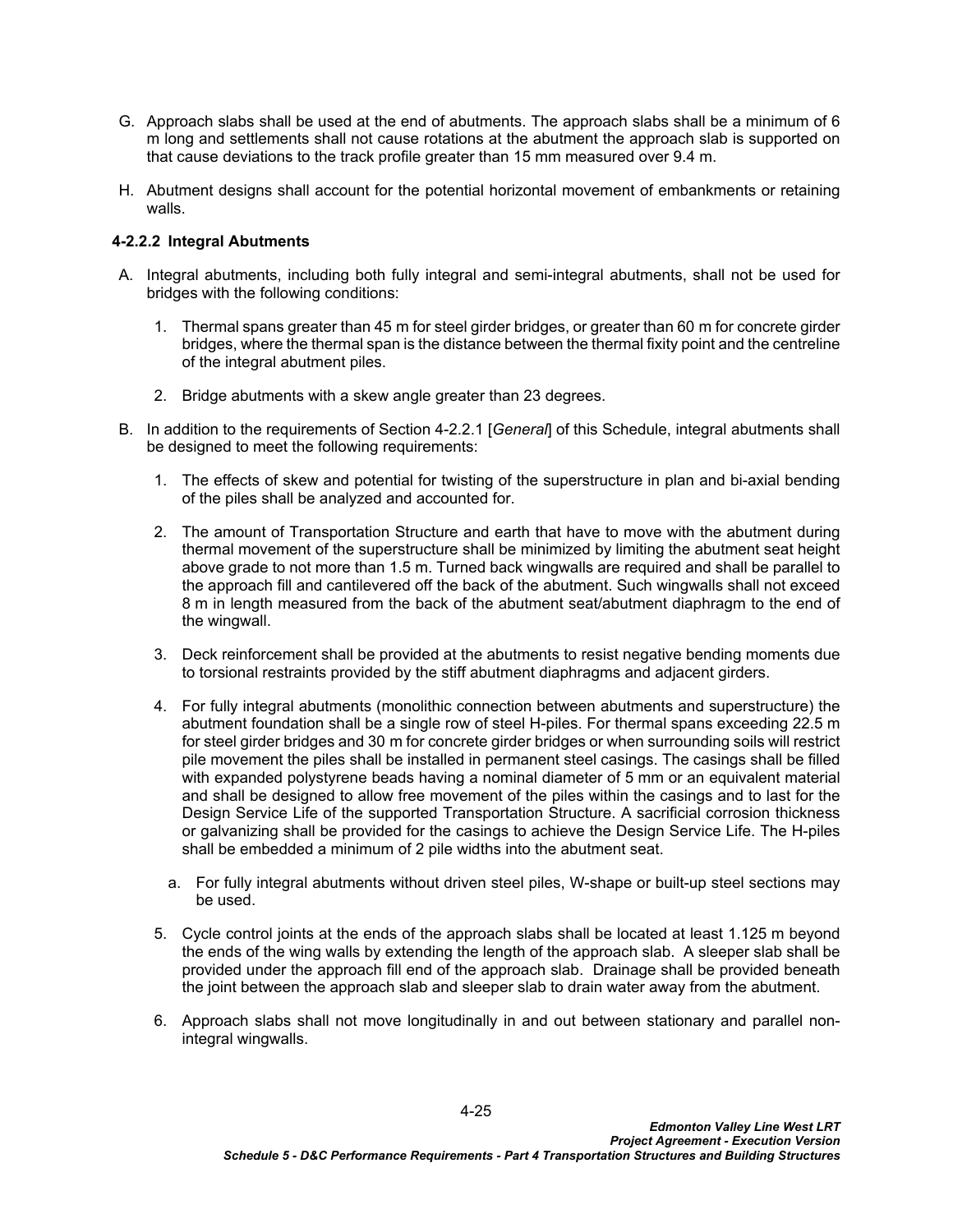- 7. Two layers of polyethylene sheet shall be provided under the approach slab to minimize frictional forces due to longitudinal movement. The connection between the approach slab and the superstructure shall be designed to resist all friction forces due to horizontal movement.
- 8. Barriers constructed on approach slabs shall be designed such that:
	- a. Loss of barrier height due to settlement does not exceed 30 mm;
	- b. The differential settlement between adjacent barrier segments does not exceed 25 mm; and
	- c. The joints between barrier segments remain sealed.
- 9. Provision shall be made to accommodate thermal movement between integral abutments, slope protection, inspection walkways, etc. Gaps shall be protected against moisture ingress.

### <span id="page-29-0"></span>**4-2.3 PIERS**

- A. Piers shall be founded on piles.
- B. The ends of pier cap cantilevers shall have cast-in stainless steel drip sheets across the full underside width of the pier cap or equivalent to prevent staining of substructure concrete.

### <span id="page-29-1"></span>**4-2.4 RETAINING WALLS**

#### **4-2.4.1 General**

- A. Retaining walls generally parallel to a Roadway located adjacent to the base of the wall shall have their ends on the approaching traffic side flared away from traffic at a 20:1 taper. A 20:1 taper shall also be used for both ends of walls generally parallel to a Trackway located adjacent to the base of the wall.
- B. Long term lateral displacements of the tops of retaining walls shall not adversely affect the safety, serviceability and durability of:
	- 1. the Infrastructure, including the retaining wall; and
	- 2. any buildings, surface facilities and Utility Infrastructure.
- C. Notwithstanding Section 4-2.4.1.B [*General*] of this Schedule, long term lateral displacements of the tops of retaining walls shall in no case exceed 20 mm.
- D. The exterior faces of retaining walls shall be sloped at a minimum of 1H:50V towards the retained soil and shall be designed to discourage attempts to climb the wall.
- E. The top of retaining walls, including copings, shall have a consistent negative slope from its high point to the ends of the wall.
- F. Any Transportation Structure components located immediately behind retaining walls, including abutment seats, abutment wingwalls, abutment deck joints, abutment bearings and barriers, shall be designed to accommodate any movements resulting from retaining wall displacements.
- G. Dry cast concrete block walls or stacked masonry block walls are not permitted for retaining walls, except for the retaining wall along the west side of 170 Street south of 87 Avenue.

# **4-2.4.1.1 Mechanically Stabilized Earth (MSE) Walls**

A. All MSE walls shall comply with the requirements of CAN/CSA S6 except that the capacity of the MSE wall shall be determined in accordance with AASHTO LRFD.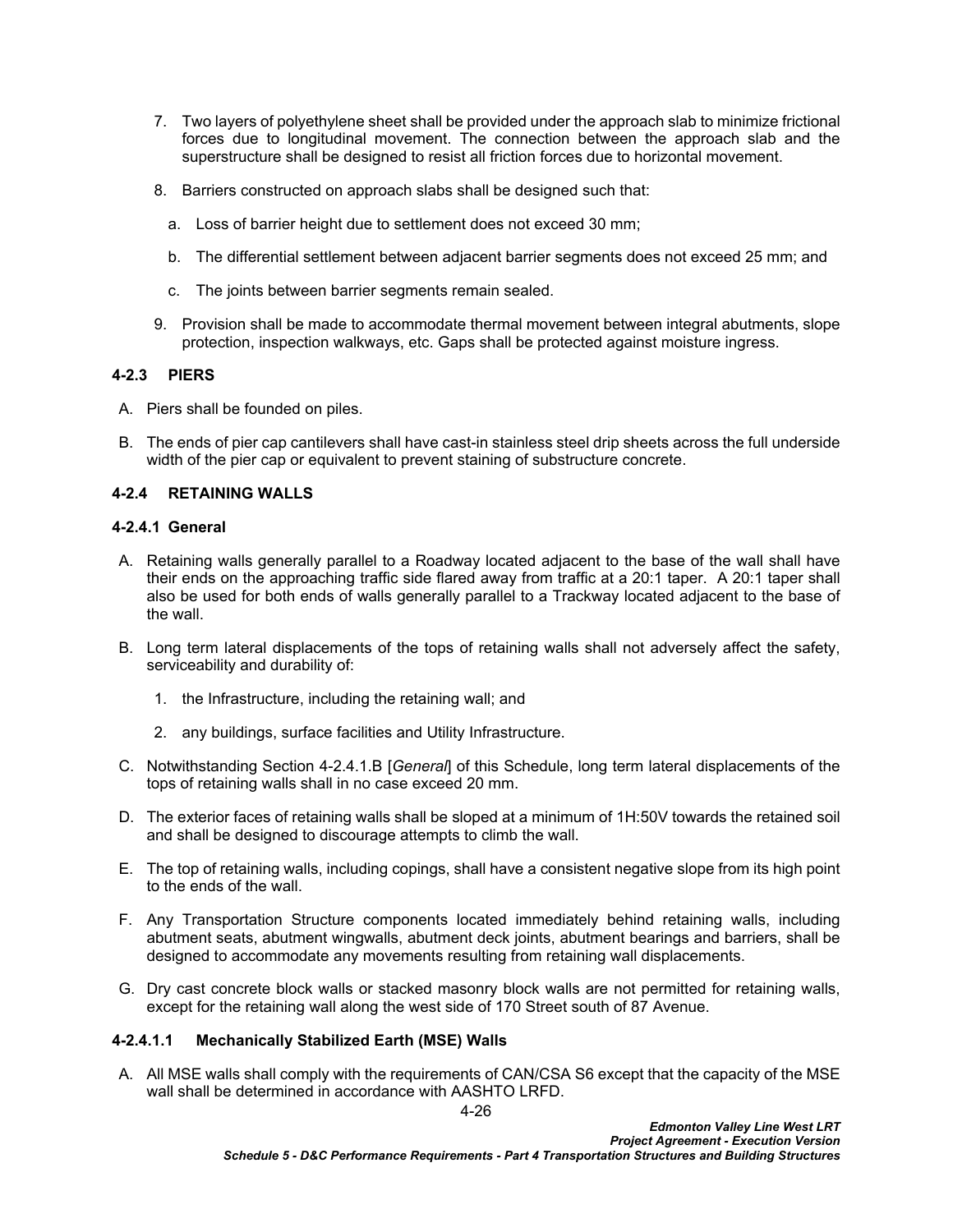- B. MSE walls shall not be used for Transportation Structures crossing watercourses.
- C. Maximum reinforcement loads shall be calculated using the "Simplified Method" as presented in AASHTO LRFD.
- D. MSE wall embedment depths below finished grade shall not be less than the minimum depth provided in Table C11.10.2.2-1 "Guide for Minimum Front Face Embedment Depth" in the AASHTO LRFD Commentary, but shall not be less than 1 m.
- E. MSE wall backfill shall extend a minimum of 0.5 m beyond the end of the soil reinforcement.
- F. Mechanically stabilized earth walls are not permitted in locations where the wall is required to support a Structure.

### **4-2.4.1.2 Utilities**

- A. Mechanically stabilized earth shall not be placed over or in the vicinity of any Utility Infrastructure, unless the following conditions are met:
	- 1. All applicable Utility Infrastructure can be removed and repaired without disturbing the mechanically stabilized earth;
	- 2. Utility Infrastructure carrying potentially eroding materials, including water carrying appurtenances, such as catch basins, drainage inlets/outlets, and culverts, shall not be permitted within 10 m of any MSE wall backfill unless the Utility Infrastructure are appropriately sheathed to protect the MSE wall system from any leakage, and the extent of the sheathing is sufficient to protect the MSE wall system against discharges from the ends of the sheathing; and
	- 3. No change of direction of Utility lines, and no valves, valve chambers or other discontinuity shall be permitted within the mechanically stabilized earth.

#### **4-2.4.1.3 Facing**

- A. All MSE walls shall be faced with precast concrete wall panels. The minimum precast concrete panel thickness shall be 140 mm, excluding any additional thickness required for aesthetic surface treatment.
- B. The precast concrete panel system shall not be subjected to a differential settlement of more than 100 mm in 10 m of length along the wall. For MSE walls with full height precast concrete panels, the total settlement shall be limited to a maximum of 50 mm, and the differential settlement shall not exceed 20 mm in 10 m of length along the wall.
- C. Joints between panels shall prevent the loss of fill through the joints.
- D. Corner units shall be provided and designed to prevent joint gaps from opening up between adjacent panels orientated in different directions. Acute wall corners less than 70° (measured between backfill sides of panels) shall not be used.
- E. The non-exposed side of MSE wall panels shall be in full contact with compacted backfill.
- F. Installed MSE wall panels shall be repairable/replaceable without adverse impact to the Transportation Structure. A repair/replacement procedure shall be submitted to the City with the applicable Final Design.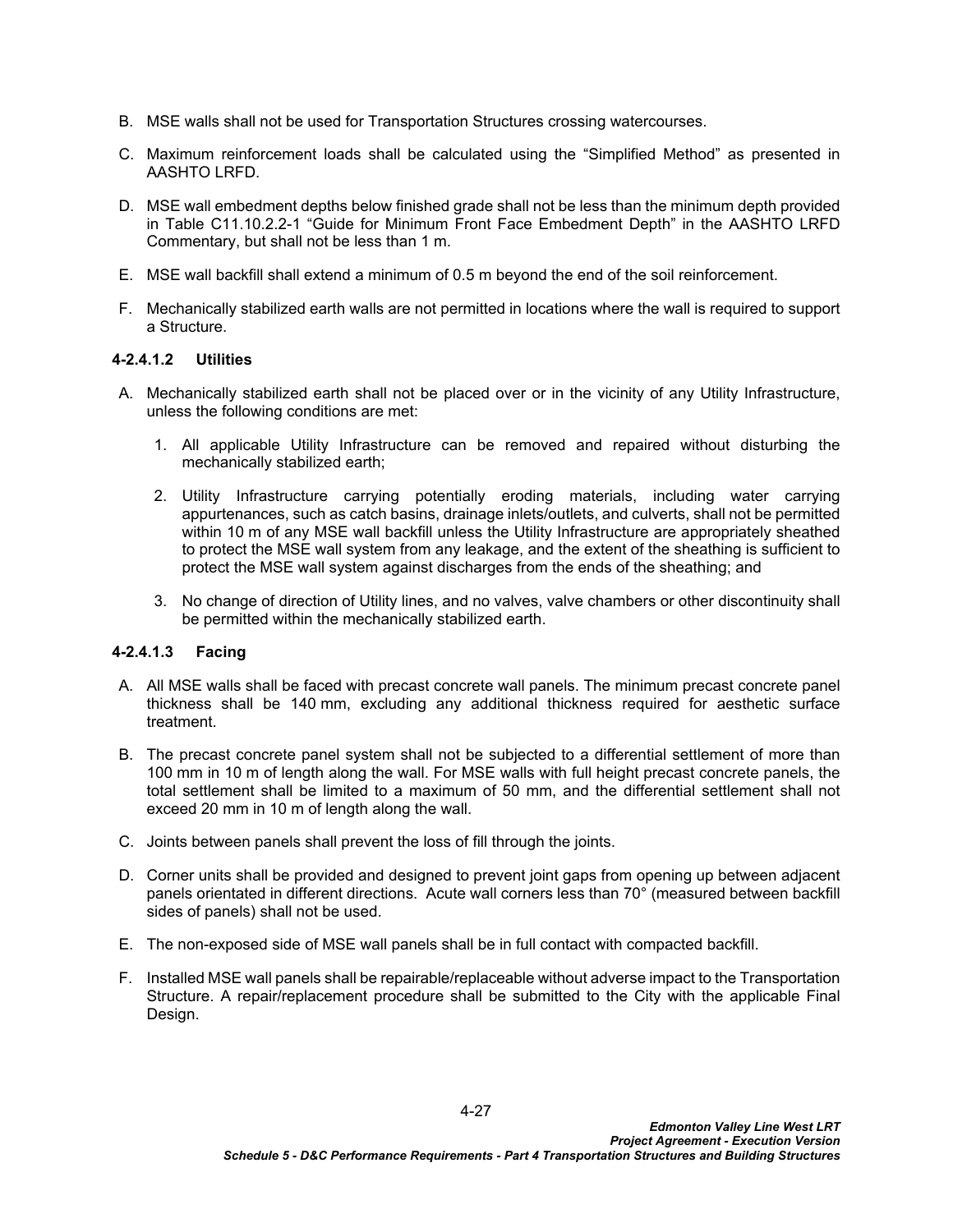# **4-2.4.1.4 Coping Cap**

- A. A cast-in-place concrete coping cap shall be placed on the top of all MSE walls not covered by a concrete barrier and shall have full depth joints lining up with panel joints.
- B. The top of the cast-in-place concrete wall coping shall be smooth and have no steps or abrupt changes in height. The top of the coping shall have a consistent negative slope from its high point to the ends of the wall.
- C. Copings shall have control joints perpendicular to the wall alignment. The spacing of the control joints shall not exceed 4 m. Longitudinal steel in the copings shall be discontinuous and have 50 mm cover measured from the centre of the control joint. The copings shall also have drip grooves in the soffit.
- D. Typical control joint details shall be in accordance with the Control Joint Detail in the Alberta Transportation Standard Drawing S1412-17.

### **4-2.4.1.5 Barriers**

- A. MSE walls with traffic running adjacent to the top of the wall shall have rigid traffic barriers. Such barriers shall be supported on moment slabs to resist sliding and overturning and shall be located on top of the MSE walls. Flexible guardrail systems shall not be used. The MSE wall shall be designed to resist the loads applied to the barrier.
- B. MSE walls with a sidewalk or SUP adjacent to the top of the wall shall be provided with a pedestrian or bicycle rail as required by CAN/CSA S6. The rail shall be mounted on the top surface of the concrete coping of the MSE wall.

### **4-2.4.1.6 Obstructions within the Backfill**

A. Soil reinforcing shall accommodate any obstruction within the mechanically stabilized earth, including foundation piles and associated casings, and casings for future pile installations. For MSE wall systems that lend themselves to splaying of the soil reinforcement, the splay angle shall not exceed 15° perpendicular to the facing panel. For MSE wall systems that do not lend themselves to splaying, additional soil reinforcement shall be provided to compensate for the loss of soil reinforcement at obstruction locations.

# **4-2.4.1.7 Inspection Wires**

- A. Galvanized steel inspection wires shall be provided in all steel reinforced MSE wall systems in addition to the soil reinforcement design requirements. One inspection wire shall be provided for each 25  $m<sup>2</sup>$ of wall area. Inspection wires shall be placed in vertically distributed sets of 2 or 3 depending on the wall height. Two locations shall be provided where the wall height is less than 6 m and 3 locations provided where the wall height is greater than 6 m. Vertical distribution shall be such that a single inspection wire is placed within the center of the bottom wall panel, center of the top wall panel, and in the center wall panel where 3 locations are required. Sets of inspection wires shall be evenly distributed along the length of the wall.
- B. Inspection access ports and wire removal and centering devices shall be detailed in accordance with the California Department of Transportation standard bridge detail sheet XS13-020-3. Inspection access ports shall be cast as voids in the panels at the panel manufacturing facility and the remaining cavity placed and filled with an OH-V patching product from the Alberta Transportation Products List and in accordance with the manufacturer's recommendations. All inspection access ports shall be marked with a 25 mm diameter galvanized survey target anchored into the patching material and flush with the wall surface. Adhesively mounted survey targets will not be permitted.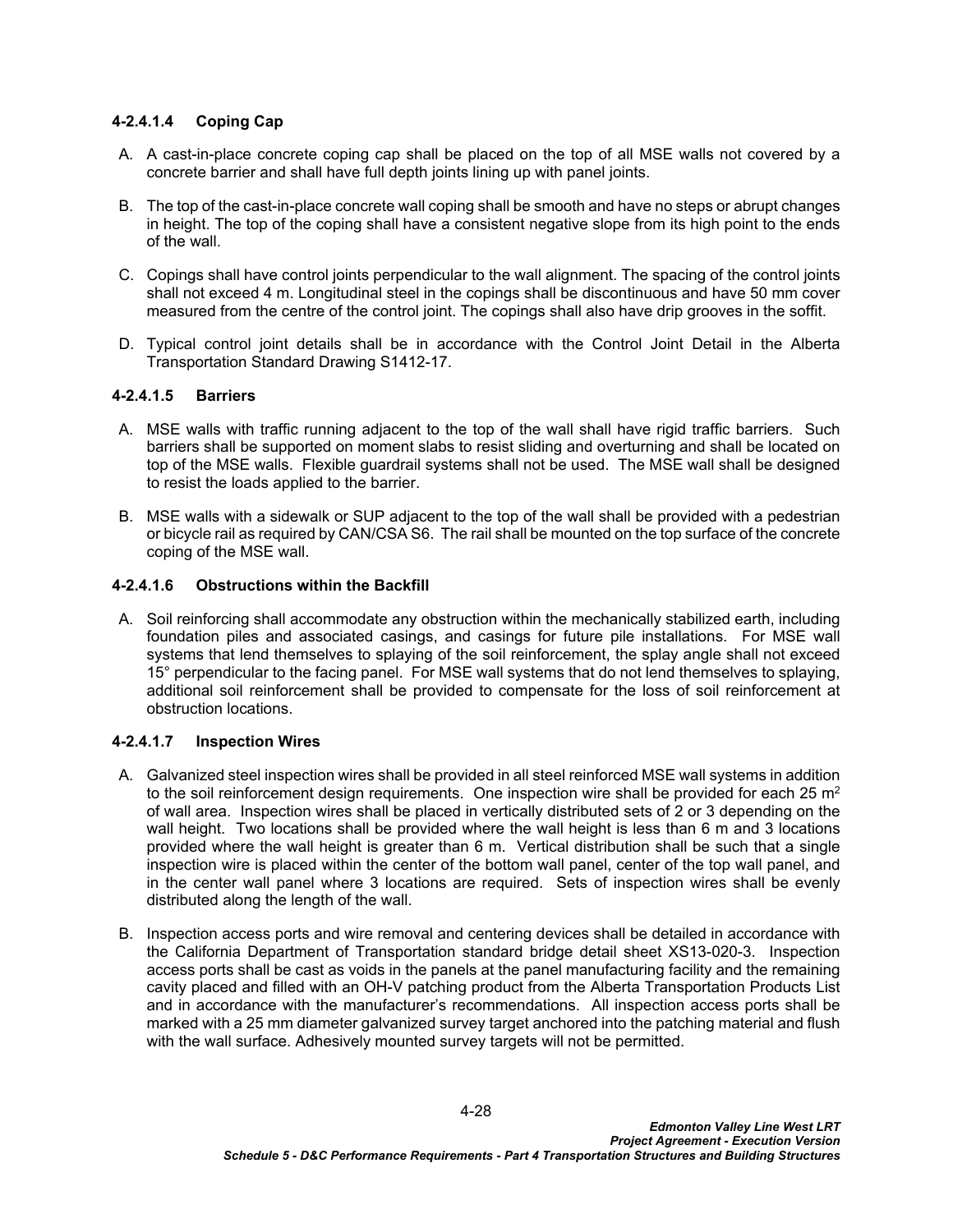# **4-2.4.2 Retaining Walls with Ground Anchors**

- A. Ground anchors shall not extend laterally beyond the boundary of the City Lands.
- B. Ground anchors shall be designed in accordance with the most stringent requirements of the following standards:
	- 1. PTI DC35.1; and
	- 2. CAN/CSA S6.
- C. The load-carrying capacity of ground anchors shall be verified by verification tests on sacrificial preproduction anchors and performance and proof tests on production anchors, in accordance with the recommendations of PTI DC35.1. For permanent anchors, a minimum of one verification test in each significantly different soil condition (in terms of geologic origin, composition and strength) at each Transportation Structure shall be performed. Performance tests shall be conducted on a minimum of 5 percent of production anchors, and proof tests shall be carried out on all production anchors not subjected to performance tests.
- D. The test setup, testing procedures and results of verification tests shall be reviewed and accepted by the Engineer of Record prior to the installation of production ground anchors.
- E. The minimum bond length of a ground anchor shall be 4.5 m.
- F. The factored design load, service design load, lock-off load, and test load of the ground anchors shall be stated on the applicable Final Design.
- G. The free stressing length (unbonded length) of a ground anchor shall extend at least 1.5 m or 20% of the height of the wall, whichever is greater, behind the critical failure surface. The critical failure surface shall be determined using slope stability analyses.
- H. A ground anchor design report containing all design parameters required for load resistance calculations, installation procedures, procedures required for installation verification, results of verification and proof tests, and details on how the corrosion-protection system provides the necessary corrosion protection over the Design Service Life shall be submitted to the City with the applicable Final Design.
- I. Ground anchors shall be in accordance with Section [4-1.6.8](#page-15-0) [*[Ground Anchors](#page-15-0)*] of this Schedule.

#### **4-2.4.3 Soil Nail Walls**

- A. Soil nails shall not extend laterally beyond the boundary of the City Lands.
	- 1. Soil nail walls shall be designed in accordance with the requirements in FHWA-NHI-14-007.
- B. The pullout capacity of soil nails shall be verified by verification tests on sacrificial pre-production soil nails and proof tests on production soil nails, in accordance with the recommendations of FHWA-NHI-14-007. For permanent soil nails, a minimum of one verification test in each different soil condition (in terms of geologic origin, composition and strength) shall be performed at the location of each soil nailed structure. Proof tests shall be conducted on a minimum of 5 percent of production soil nails in each nail row with a minimum of one test per row. Verification tests shall not be counted towards the number of required proof tests.
- C. The test setup, testing procedures and results of verification tests shall be reviewed and accepted by the Engineer of Record prior to the installation of production soil nails.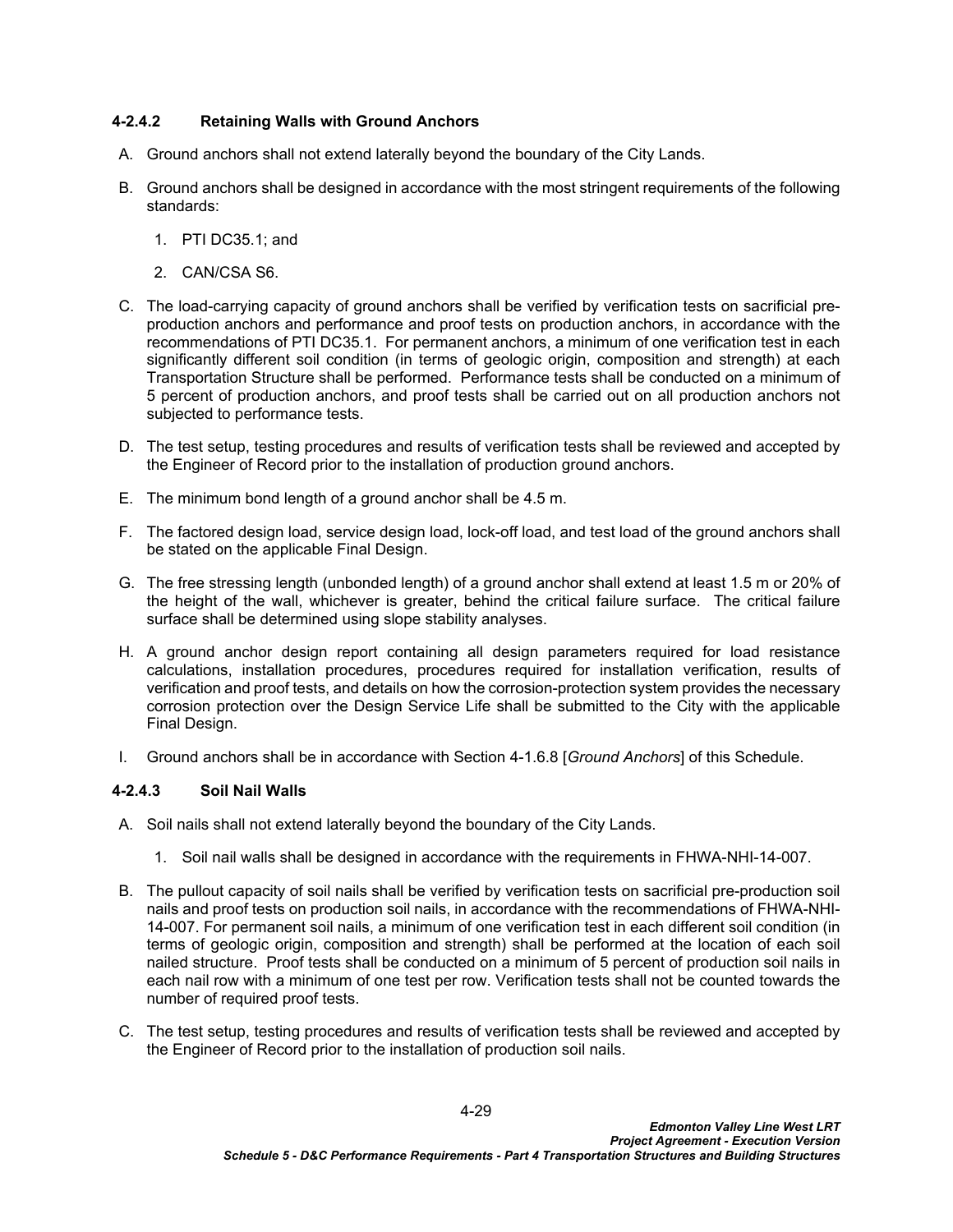- D. The factored design load, service design load, and test load of the soil nails shall be stated on the applicable Final Design.
- E. A soil nail wall design report containing all design parameters required for load resistance calculations, installation procedures, results of verification and proof tests, and procedures required for installation verification shall be submitted to the City with the applicable Final Design.
- F. Soil nail tendons shall be in accordance with [4-1.6.10](#page-16-1) [*[Soil Nails](#page-16-1)*] of this Schedule.

### <span id="page-33-0"></span>**4-2.5 BEARINGS**

#### **4-2.5.1 General**

- A. Expansion bearings shall provide an excess travel capacity in each direction of at least 25% of the theoretical thermal movement, but not less than 25 mm. An allowance shall be made for additional movement including movements due to concrete creep, shrinkage, and foundation or embankment movements.
- B. Steel sole plates and base plates shall be provided. All steel components except those welded to steel girders shall be galvanized, metallized, or stainless steel.
- C. The beneficial effect of friction shall be neglected in proportioning fasteners and anchors to resist horizontal loads at the ULS.
- D. An 80 mm nominal thickness grout pad shall be provided under all bearing base plates. The grout shall sit in a grout pocket recessed 40 mm nominally into the top of the substructure. The grout pocket shall be at least 75 mm larger than the base plate around the perimeter.
	- 1. The concrete surrounding the grout pocket recess shall be cast monolithically with the supporting substructure element.
- E. Shim plates used for shim stacks shall be hot-dip galvanized.
- F. Attachment of bearing sole plates to steel girders by welding shall be in the longitudinal direction along the edge of the girder.
	- 1. If there is an elastomer, the weld shall be a minimum of 40 mm away from the elastomer.
	- 2. Overhead welding shall not be permitted.
	- 3. Transverse sole plate ends not welded shall be sealed against moisture.
- G. Sole plates attached to concrete girders and base plates attached to concrete substructure shall be sealed against moisture.
- H. Bearings shall be designed and detailed to allow for bearing replacement without damage to the Transportation Structure and without removal of any concrete, welds, or anchorages permanently attached to the Transportation Structure. Bearing replacement shall be designed based on simultaneously jacking all girder lines and supporting them in the raised position while bearings are replaced one at a time. Bearings shall be replaceable with a maximum jacking height of 5 mm. Future jacking locations shall be located on the permanent substructure and shall not require the installation of temporary supports, use of proprietary equipment, or require prolonged traffic closures. Locations for future jacking shall be shown on the applicable Final Design and shall be based on estimated jack and distribution plate sizes. Details of the bearing replacement procedure shall be noted on the applicable Final Design, together with the unfactored dead load and live load jacking forces that will be required for bearing replacement.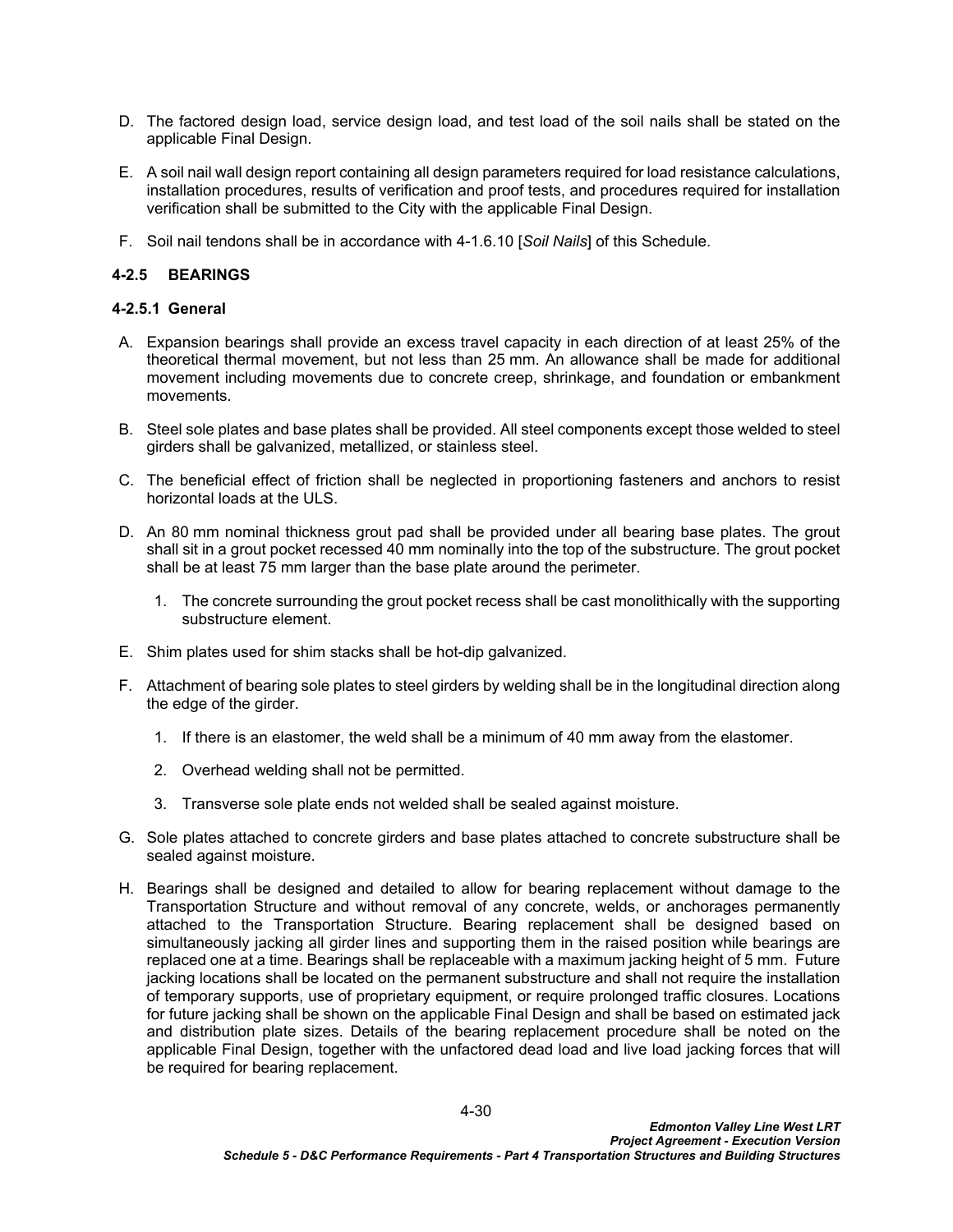- I. Disk bearings shall not be used.
- J. The height of each bearing base plate shall be adjustable until after the superstructure is erected and installed on to the bearing.
- K. Uplift of bearings shall not be permitted at serviceability limit states.

# **4-2.5.2 Elastomeric Bearings**

- A. Elastomeric bearings shall incorporate the following standard features:
	- 1. Elastomeric bearing pads shall be designed at SLS for all rotations that take place after the bearings are grouted, plus a tolerance of 0.005 radians. Rotations taking place prior to grouting need not be considered if the bearing base plate is supported on a self-rocking pintle that ensures uniform contact between the elastomeric bearing pad and the bearing sole plate/girder bottom flange at erection.
	- 2. Notwithstanding Section 11.6.6.2.2 of CAN/CSA S6, material requirements for elastomers shall conform to AASHTO M251 Standard Specification for Plain and Laminated Elastomeric Bridge Bearings (AASHTO M251). Cured elastomeric compounds shall be low temperature Grade 5 and meet the minimum requirements listed in Table X1 of AASHTO M251 with a Shore A durometer hardness of 60. For fully integral abutments and piers, cured elastomeric compounds shall be Shore A durometer hardness of 50.
	- 3. Elastomeric bearing pads shall be designed for a maximum of 10 mm of horizontal deformation.
	- 4. Sliding surfaces shall allow for translation by sliding of a stainless steel surface against a mating PTFE element. PTFE shall be 4.8 mm thick unlubricated, unfilled 100% virgin polymer conforming to Section 18.8.2.5 (Unfilled PTFE Sheet) of the AASHTO LRFD Bridge Construction Specifications (AASHTO LRFD BCS). PTFE sheets shall be recessed and bonded into a 2.5 mm deep recess in the top of a minimum 10 mm thick galvanized steel plate vulcanized to the top of the elastomeric pad. PTFE sheets shall have the same plan dimensions as the elastomeric pad.
	- 5. Elastomeric bearing pads shall be restrained from walking out by means of keeper bars attached to the top of the base plate.

# **4-2.5.3 Pot Bearings**

- A. Pot bearings shall incorporate the following standard features:
	- 1. Bearings shall be designed to prevent moisture and dirt from entering internal surfaces.
	- 2. Expansion bearings shall allow for translation by sliding of a stainless steel surface against a mating PTFE element. Except for lateral restraints, the stainless steel surface shall be positioned above the PTFE element.
	- 3. Except when used as a mating surface for guides for lateral restraints, PTFE shall be unfilled, 100% virgin polymer conforming to Section 18.8.2.5 (Unfilled PTFE Sheet) of the AASHTO LRFD BCS and contain spherical reservoirs for lubricant pressed into its surface. The diameter of the reservoirs shall not exceed 8 mm measured at the surface of the PTFE, and the depth shall not be less than 2 mm nor more than half the thickness of the PTFE. The reservoirs shall be evenly distributed across the surface of the PTFE and shall occupy 20% to 30% of the surface.
	- 4. PTFE used as a mating surface for guides for lateral restraint shall not be dimpled or lubricated. All PTFE elements shall be fully bonded and recessed in a rigid backing material.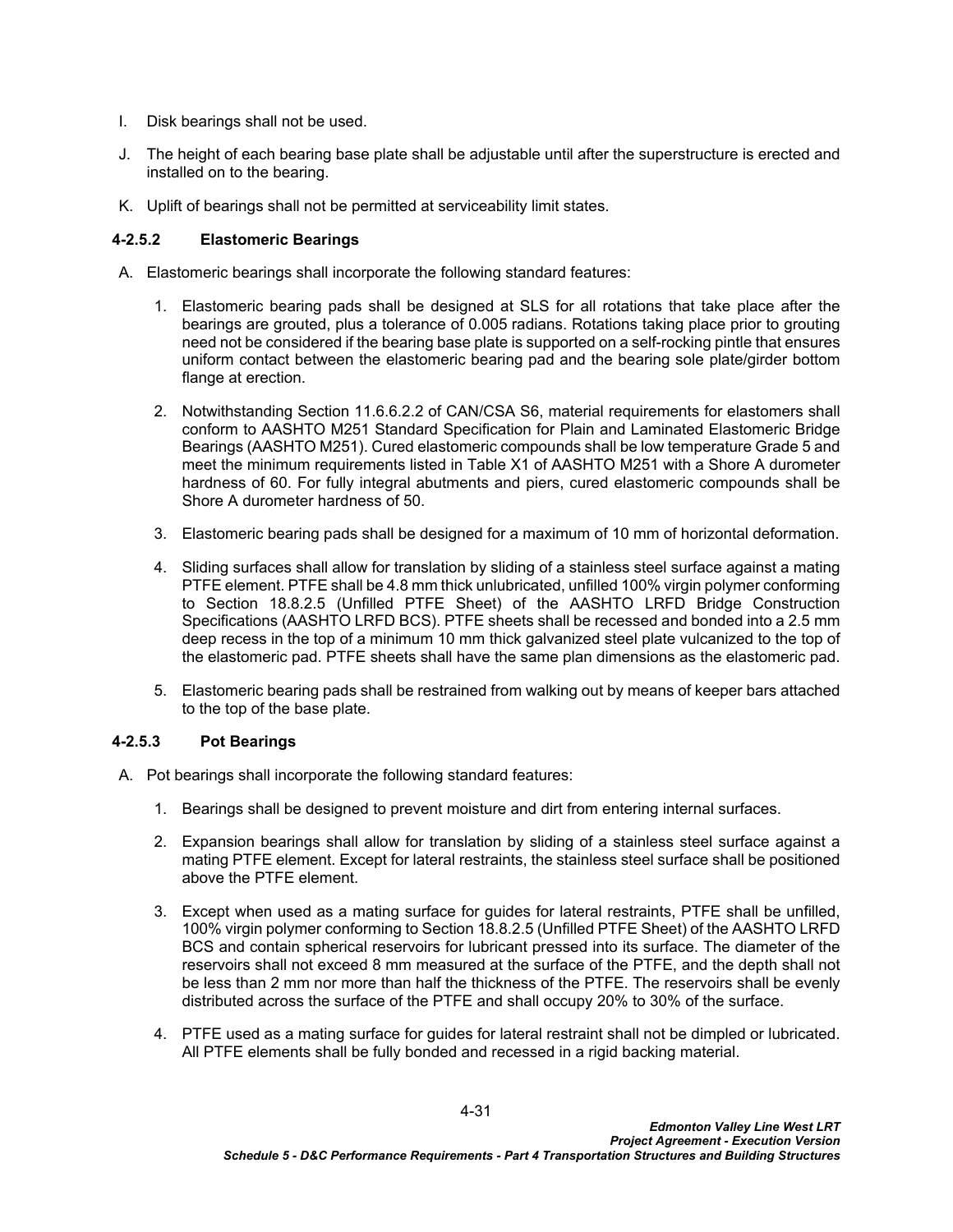- 5. All PTFE surfaces except those that act as mating surfaces for guides for lateral restraint or that are subjected to a contact pressure of less than 5 MPa shall be permanently lubricated with silicone grease.
- 6. Notwithstanding Section 11.6.3.6 of CAN/CSA S6, the average contact pressure for unfilled PTFE elements, based on the recessed area of the PTFE, shall not exceed the valves specified in Table **4-2.5.3-1** [*Average Contact Pressure for Unfilled PTFE elements*].

| <b>Limit State</b> | <b>Permanent Load (MPa)</b> | All Loads (MPa) |
|--------------------|-----------------------------|-----------------|
| <b>SLS</b>         | 25                          | 35              |
| ULS                | 40                          | 55              |

<span id="page-35-0"></span>**Table 4-2.5.3-2 Average Contact Pressure for Unfilled PTFE Elements** 

- 7. The maximum contact pressures at the extreme edges of flat and curved PTFE elements shall not exceed 1.2 times the values specified in [Table 4-2.5.3-2](#page-35-0) *[Average Contact Pressure for Unfilled PTFE Elements]*.
- 8. Notwithstanding Section 11.6.3.6 of CAN/CSA S6, the average contact pressure for all loads on PTFE elements filled with up to 15% by mass of glass fibres and used to face mating surfaces of guides for lateral restraint shall not exceed 45 MPa at SLS and 55 MPa at ULS.
- 9. Notwithstanding Section 11.6.5.4 of CAN/CSA S6, the average stress in the elastomer at SLS loads shall not exceed 30 MPa. Notwithstanding Section 11.6.5.2 and 11.6.6.2.2 of CAN/CSA S6, cured elastomeric compounds shall be low temperature Grade 5 and meet the minimum requirements listed in Table X1 of AASHTO M251 and Shore A durometer hardness of 50.
- 10. The elastomer shall be a single disc of confined elastomer. The effective thickness of the elastomeric disk to evaluate the rotational capacity of the bearing shall be limited to the thickness of the disk excluding the brass rings.
- 11. Pot bearings shall be installed on a level base plate on galvanized steel shim stacks. The bearings shall be designed for all rotations that take place at the SLS and ULS conditions, plus a fabrication and construction tolerance allowance of 0.01 radians. The total rotational capacity shall not be less than ± 1°.
- 12. The coefficient of friction between stainless steel sliding surfaces and lubricated virgin PTFE shall be in accordance with Section 14.7.2.5 and Table 14.7.2.5-1 of the AASHTO LRFD BCS.
- 13. The depth of the pot wall shall be such that a vertical distance of at least 2.5 mm remains between the top of the pot wall and the closest point of contact of the brass sealing rings with the pot wall upon rotating the piston an amount equal to the maximum design rotation at the ULS.
- 14. The pot and piston surfaces in contact with the confined elastomer shall be lubricated with silicone grease. The bearing shall be sealed by a one piece continuous preformed closed cell compressible ring against entry of dirt, dust and moisture between the elastomer and the pot and piston contact surfaces. Any joint in the ring shall be bonded and the strength shall be at least equal to the strength of the ring.
- 15. Bearings shall be set level by using tapered sole plates except at cover plated joints, where the sliding plane of the abutment expansion bearings shall be set parallel to the grade slope for proper functioning of the joints. In this case, the effects on the Transportation Structure of longitudinal forces generated by the inclined sliding bearings shall be accounted for.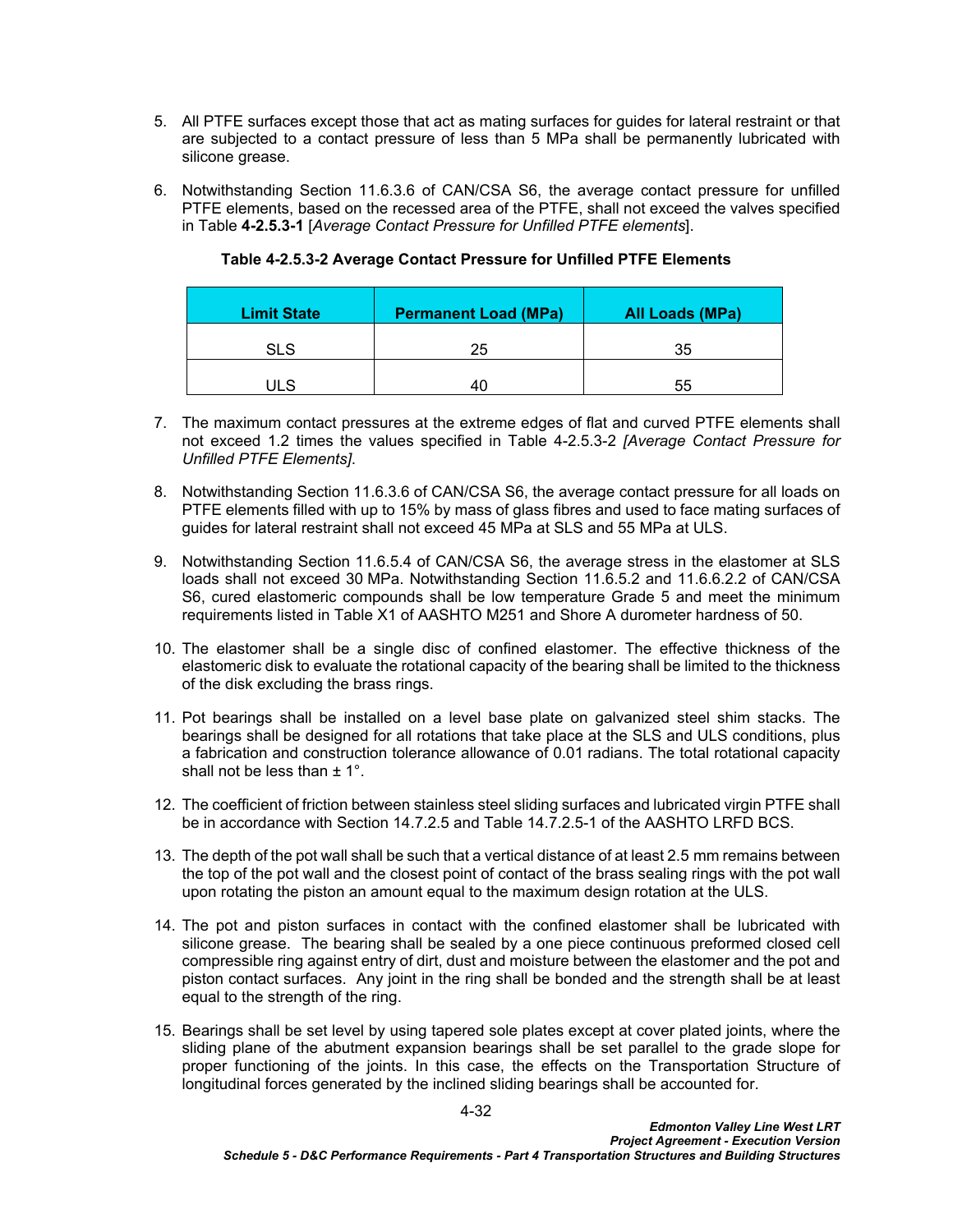16. The surfaces in contact with the elastomer shall not be metallized or galvanized and shall be lubricated with silicone grease.

### **4-2.6 GIRDERS**

## **4-2.6.1 General**

A. Continuous span Transportation Structures shall have the same number of girder lines in adjacent spans or adjacent segments, such that each individual girder line is fully continuous from end to end of the Transportation Structure.

## <span id="page-36-0"></span>**4-2.6.2 Concrete Girders**

- A. Concrete girders shall meet the following requirements:
	- 1. Stirrup projections from the top of the girder into the deck shall meet CAN/CSA S6 requirements for developing full composite action between the girder and the deck. All stirrups shall be hooked around longitudinal bars. When the projection of the underside of the stirrup tops is less than 25 mm above the top of the bottom mat of deck bars, additional extension bars shall be provided to tie the girder and the deck together to provide composite action.
	- 2. The horizontal interface shear design for composite action between the girder and the deck shall satisfy the requirements of CAN/CSA S6 or AASHTO LRFD, whichever is more stringent. The longitudinal distribution of shear forces shall be taken to be the same as the ULS applied shear envelope.
	- 3. The area of stirrups required for end crack control in pre-tensioning anchor zones shall be calculated in accordance with CAN/CSA S6, Section 8.16.3.2. Fifty percent of this amount of stirrups shall be distributed over a distance equal to 0.125h from the end of the girder where "h" is the depth of the girder. The end stirrup shall be located as close to the end of the girder as cover permits.
	- 4. For post-tensioning ducts in concrete girders with a 28 day concrete strength greater than or equal to 65 MPa, the inside duct diameter shall not exceed 50% of the web thickness and the inside duct area shall be greater than 250% of the strand area.
- B. Concrete girders that are adjoined in parallel (i.e. side-by-side) shall be steel reinforced through the shear interface between the girders for the entire girder length.

# **4-2.6.2.1 Segmental Concrete Girders**

- A. General
	- 1. Segmental concrete girders shall meet the following requirements, in addition to those of Section [4-2.6.2](#page-36-0) [*[Concrete Girders](#page-36-0)*] of this Schedule. The method of construction shall be shown on the applicable Final Design.

### B. Loads

- 1. Thermal Loads
	- a. In lieu of the requirements of CAN/CSA S6, Section 3.9.4.4 (Thermal gradient effects), segmental concrete girders shall be designed for the temperature gradient specified for Zone 1 in AASHTO LRFD, Section 3.12.3 (Temperature Gradient).
- 2. Creep and Shrinkage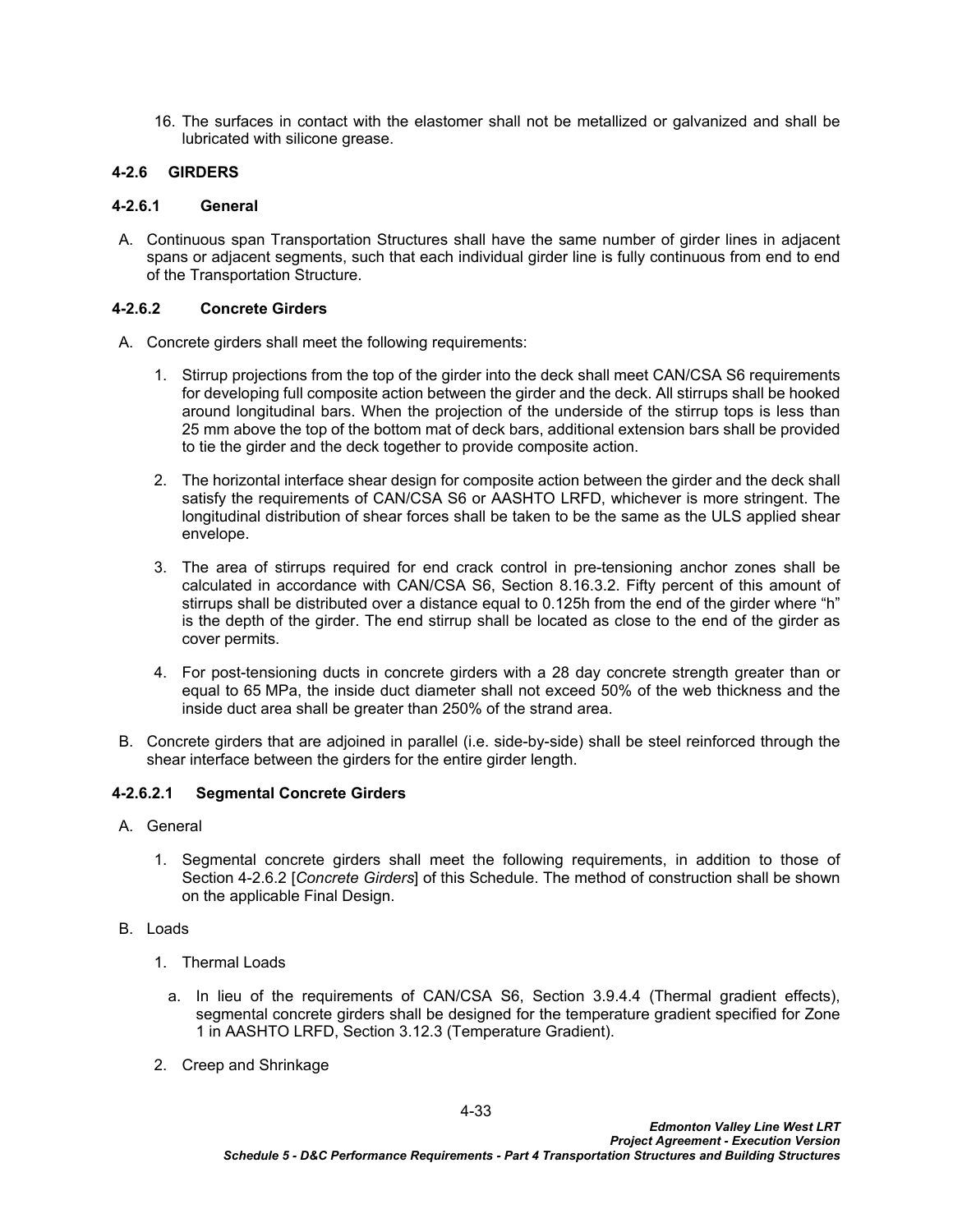- a. Creep and shrinkage strains shall be based on the provisions of the CEB-FIP rather than on the requirements of CAN/CSA S6, Sections 8.4.1.5 (Shrinkage) and 8.4.1.6 (Creep).
- b. The creep and shrinkage strains predicted by CEB-FIP shall be adjusted as required based on tests carried out on the actual concrete mix used for the girders, including on tests measuring concrete creep and shrinkage.
- 3. Closure Force Loads
	- a. Closure forces for segmental concrete cantilever construction due to vertical girder misalignment shall be based on a minimum girder misalignment of L/1000 (where L is the cantilever length from centre of pier to the cantilever tip) and assuming uncracked sections.
	- b. Closure forces shall be used as load "K" in CAN/CSA S6.

### C. Analysis

- 1. Transverse Analysis
	- a. The transverse design of segmental concrete box girder segments for flexure shall consider the segment as a rigid box frame. Flanges shall be analyzed as variable depth sections considering the fillets between the flanges and the webs. Wheel loads shall be positioned to provide maximum moments, and elastic analysis shall be used to determine the effective longitudinal distribution of wheel loads for each load location. Increase in web shear and other effects on the cross-section resulting from eccentric loading or unsymmetrical structure geometry shall be accounted for.
	- b. Transverse elastic and creep shortening due to prestressing and shrinkage shall be accounted for in the transverse analysis.
	- c. The effects of secondary moments due to prestressing shall be included in stress calculations at the SLS and during Construction. Secondary moments shall also be accounted for at the ULS.
- 2. Longitudinal Analysis
	- a. Longitudinal analysis of segmental concrete girders shall account for the actual Construction method and Construction Schedule as well as the time-related effects of concrete creep, shrinkage and prestress losses.
	- b. The effects of secondary moments due to prestressing shall be included in stress calculations at the SLS and during Construction. Secondary moments shall also be accounted for at the ULS.
	- c. All Construction loads and conditions, temporary supports or restraints, closure forces due to misalignment corrections and changes in the structural static system occurring during Construction shall be accounted for.
- 3. Analysis of Final Structural System
	- a. The final structural system shall be analyzed and designed for redistribution of Construction stage force effects due to internal deformations and changes in support and restraint conditions, including accumulated locked-in force effects from the Construction process.
- 4. Analysis of Girder Segment Joints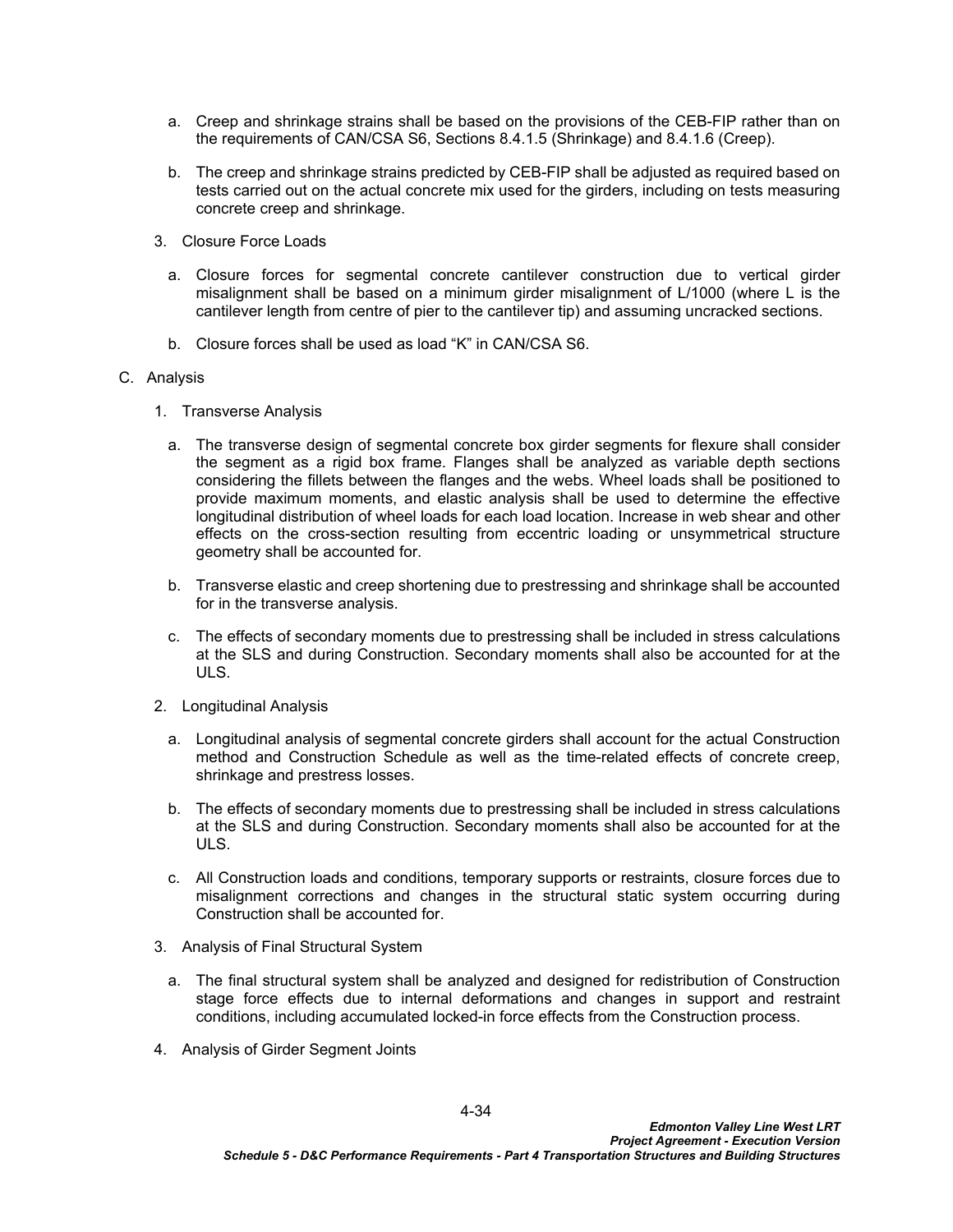- a. Joints in segmental girders made continuous by unbonded post-tensioning steel shall be designed at the ULS for the simultaneous effect of axial force, moment and shear that may occur at a joint. These force effects, the opening of the joint, and the remaining contact surface between the components shall be determined by global consideration of strain and deformation. Shear shall be assumed to be transmitted through the contact area only.
- D. Serviceability Limit State Stresses
	- 1. Stresses at SLS shall be in accordance with CAN/CSA S6, Section 8.8.4.6, such that:
		- a.  $\,$  the principle tensile stress at the neutral axis of the girder shall not exceed 0.288 $\sqrt{f}^{\,}c$  for SLS  $\,$ Load Combination 1; and
		- b. the maximum concrete compression stress at SLS under permanent loads shall not exceed  $0.4$ f'c.
	- 2. The principal tensile stress shall be determined using classical beam theory and Mohr's Circle. The width of the web for these calculations shall be measured perpendicular to the plane of the web. The vertical force component of draped longitudinal tendons may be considered to reduce the shear force due to the applied loads provided the tendons are anchored or fully developed in the top or bottom 1/3 of the webs. Local tensions produced in the webs due to the anchorage of tendons shall be included in the principal tension stress check.
- E. Resistance Factors
	- 1. Resistance factors for the ULS shall be in accordance with CAN/CSA S6 if the post-tensioning tendons are fully bonded. If the post-tensioning tendons are partially bonded or unbonded the resistance factors shall be reduced by 0.05 from those given in CAN/CSA S6. In order for a posttensioning tendon to be considered to be fully bonded the tendons shall be fully developed at the section being considered. If a bonded tendon is not fully developed at the section under consideration, it shall be considered to be partially bonded.
	- 2. Where the post-tensioning is a combination of fully bonded tendons, partially bonded tendons and unbonded tendons, the resistance factor at any section shall be based on fully bonded tendons, if the tendons providing the majority of the prestressing force at the section are fully bonded and on unbonded tendons if the tendons providing the majority of the prestressing force at the section are partially bonded or unbonded.
- F. Girder Detailing
	- 1. Minimum Top Flange Thickness
		- a. Girders shall have a minimum top flange thickness of 200 mm except that the minimum thickness shall be increased to 230 mm in anchorage zones where transverse post-tensioning is used.
	- 2. Minimum Web Thickness
		- a. Girders shall have a minimum web thickness of:
			- i. 200 mm if there are no longitudinal post-tensioning tendons in the webs; and
			- ii. 300 mm if there are longitudinal post-tensioning tendons in the webs.
	- 3. Closure Segment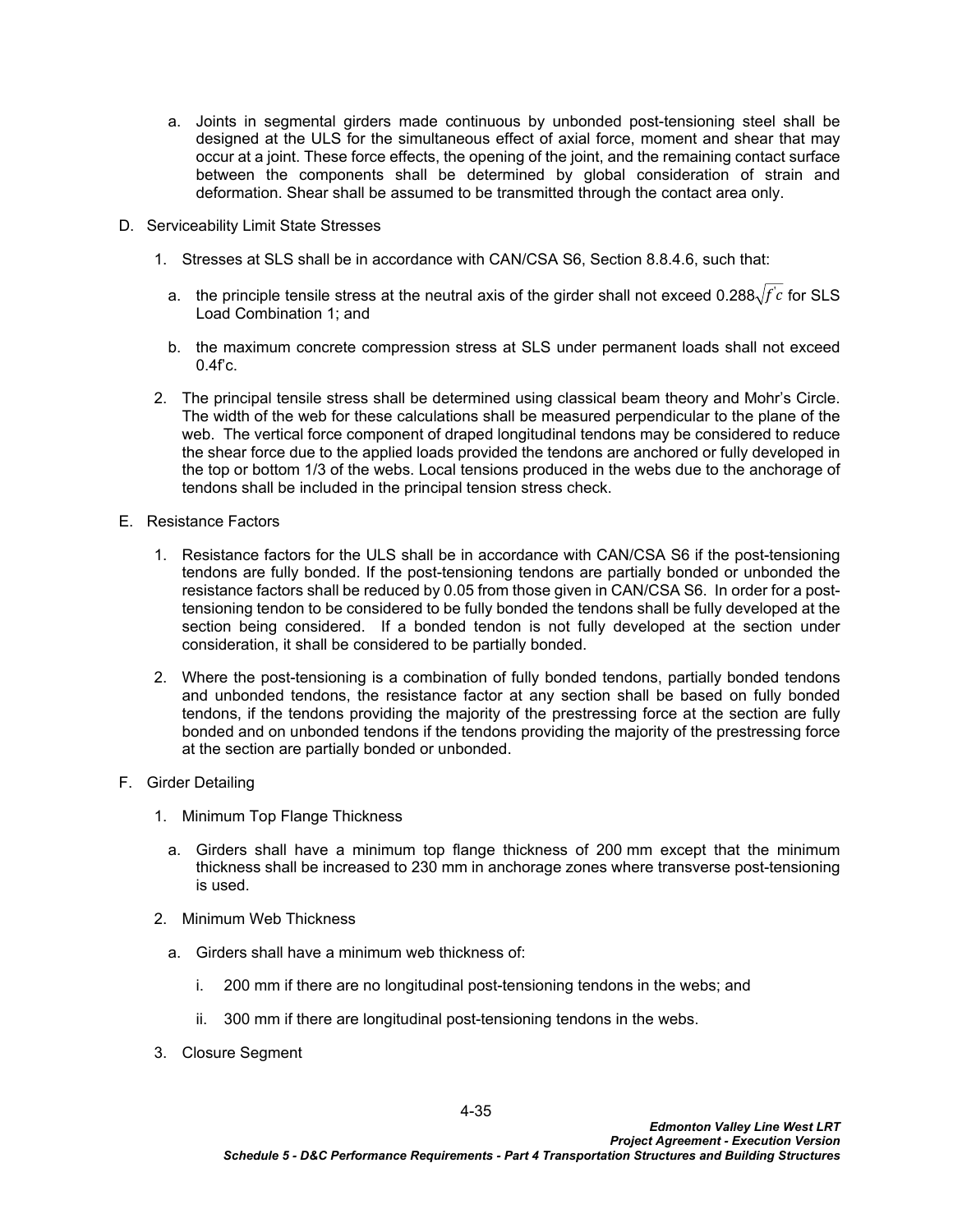- a. Cast-in-place concrete closure joints wider than 225 mm shall be reinforced with concrete reinforcement.
- 4. Post-Tensioning Tendons
	- a. All Transportation Structures erected using the balanced cantilever method shall have a minimum of two draped external or internal continuity post-tensioning tendons per girder web that extend to the adjacent pier or abutment diaphragms.
	- b. Vertical post-tensioning tendons shall not be used.
	- c. The unsupported length of external post-tensioning tendons shall not exceed 8.0 m.
- 5. External Post-Tensioning Tendon Deviators
	- a. External post-tensioning tendon deviators shall fully extend from the bottom flange to the top flange of the girder.
	- b. External post-tensioning tendons passing through deviators shall be contained in grouted steel pipes cast into the deviators.
- 6. Internal Post-Tensioning Ducts
	- a. Internal post-tensioning ducts shall be positively sealed with segmental duct couplers or o-rings at all segment joints. Duct couplers shall have a maximum deflection angle of 6° at the segment joints. The duct couplers shall be mounted perpendicular to the bulkheads at the segment joints.
	- b. The minimum centre-to-centre post-tensioning duct spacing shall be the greater of 200 mm, 2 times the outer duct diameter and the outer duct diameter plus 115 mm.

## **4-2.6.3 Steel Girders**

- A. Steel girders shall meet the following requirements:
	- 1. In accordance with AWS D1.5, Bridge Welding Code, the bottom of the bearing ends of bearing stiffeners shall be flush and square with the web and shall have a minimum of 75% of this area in contact with the flanges. The top shall be a "tight fit" and shall have a maximum gap of 1 mm. The bearing stiffeners shall be fillet welded to both the top and bottom flanges and to the web.
	- 2. Jacking stiffeners shall be provided for future bearing replacement. Locations of jacking stiffeners shall be based on the estimated jack sizes required for bearing replacement, plus sufficient clearance to the edge of the abutment seat or pier cap.
	- 3. Diaphragm connector plates as well as intermediate stiffeners at stress reversal locations shall be welded to both top and bottom flanges. Intermediate stiffeners, other than at stress reversal locations, shall be welded to the compression flange only, and cut short of the tension flange with a web gap meeting the requirement of Section 10.10.6.4 of CAN/CSA S6.
	- 4. No intersecting welds are allowed. The ends of stiffeners shall be corner coped a minimum of 25 mm x 25 mm.
	- 5. If a stiffener is wider than the flange, the end of the stiffener shall be coped at 45 degrees from the flange edge.
	- 6. All weld ends for stiffeners, gussets, and other attachments to girders shall terminate at least 10 mm from the edge or end of the plates.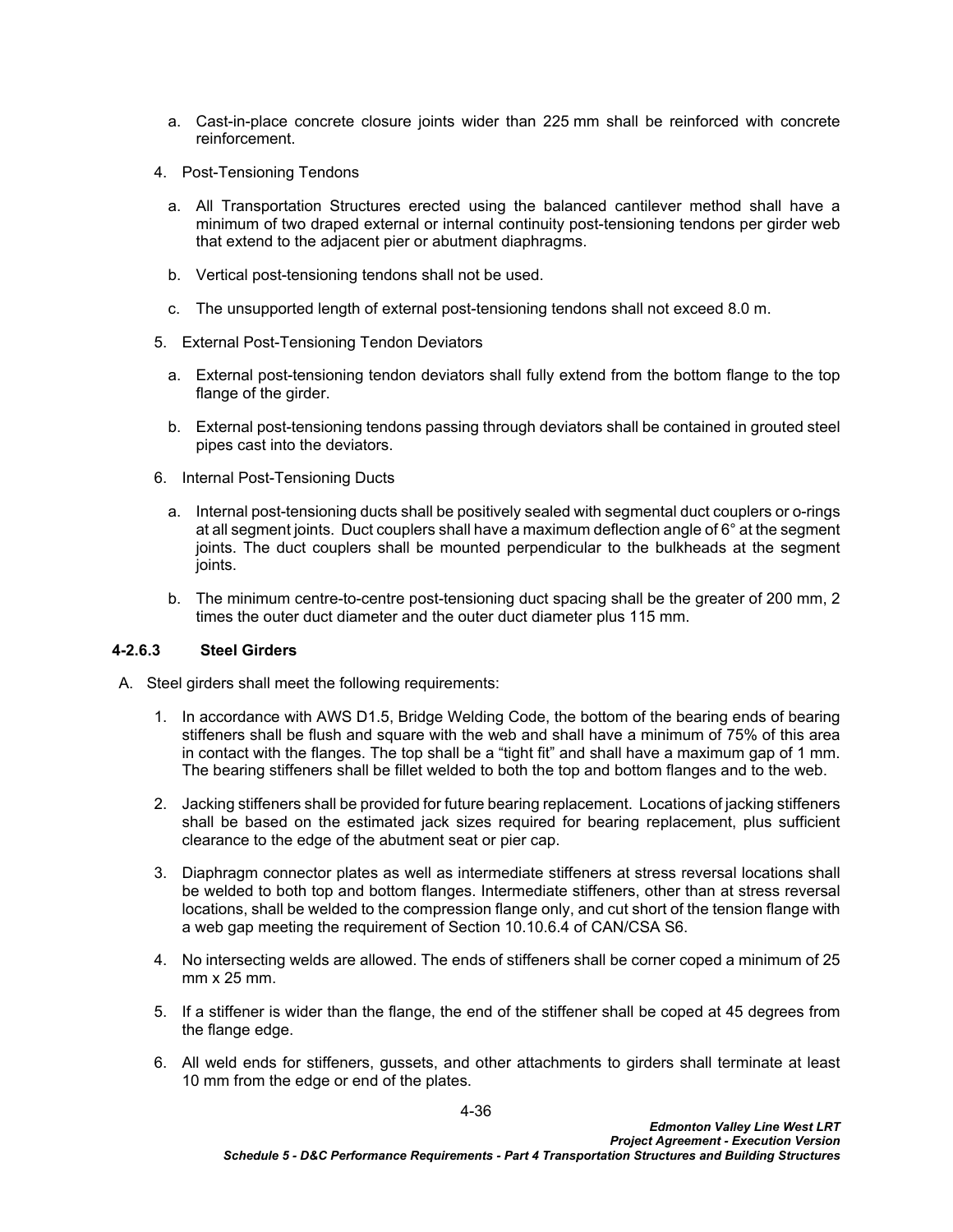- 7. Gusset plates for attachment of horizontal bracing shall be bolted and not welded to girders.
- 8. Staining of the sub-structure concrete or any other Structure components beneath the girders shall be prevented. Measures taken to prevent staining shall include:
	- a. at pier locations, as a minimum, the exterior edge of the bottom flange of exterior steel girders shall have a 19 x 19 x 8000 mm long rubber strip centred over the pier; and
	- b. at abutments, as a minimum, exterior steel girders shall have the same rubber strip attached around the bottom flange at 2000 mm from the face of the abutment walls. Where steel girders are cast into fully integral abutments, a second rubber strip shall be applied all around the bottom flange of all girders immediately in front of the concrete abutment face.
- 9. Shear stud projections from the top of girder flanges into the deck shall meet all CAN/CSA S6 requirements for stud development and anchorage and ensure full composite action between the girder and the deck. When the shear stud projection, measured from the underside of the head of the stud to the top of the bottom transverse deck reinforcement, is less than 25 mm, additional reinforcement shall be provided and designed as shear friction reinforcement for a horizontal shear plane at the deck/girder haunch interface.

# **4-2.7 DECKS**

### **4-2.7.1 General**

- A. The design of Transportation Structure barriers and decks for load effects due to barrier loading may be based on the AASHTO LRFD, Appendix A13.
- B. Cast-in-place concrete decks shall meet the following requirements:
	- 1. deck slabs shall have a minimum thickness of 225 mm, unless otherwise specified, and shall have two mats of concrete reinforcement;
	- 2. deck slabs, supporting sidewalks or SUPs, shall have a minimum thickness of 175 mm; and
	- 3. stay in place deck soffit formwork shall not be permitted.

# **4-2.8 DECK JOINTS**

### **4-2.8.1 General**

- A. The deck joint expansion gaps shall close before the barrier expansion gaps at deck joints.
- B. All deck joints shall be sealed deck joints.
- C. Deck joints shall run continuously across the full width of the deck and shall be turned up at their ends as required to prevent water from draining out of their ends.
- D. Exterior barriers and curbs shall have removable cover plates on the inside face and across the top except for the Stony Plain Road Bridge, where the cover plate shall also cover the outside face.
- E. Interior barriers and medians shall have removable cover plates on both sides and across the top.
- F. Deck joints across the width of sidewalks, SUPs and emergency egress routes shall have non-slip surface cover plates.
- G. The free ends of any deck joint cover plates at abutments shall be fixed to the deck side to allow for jacking of the superstructure.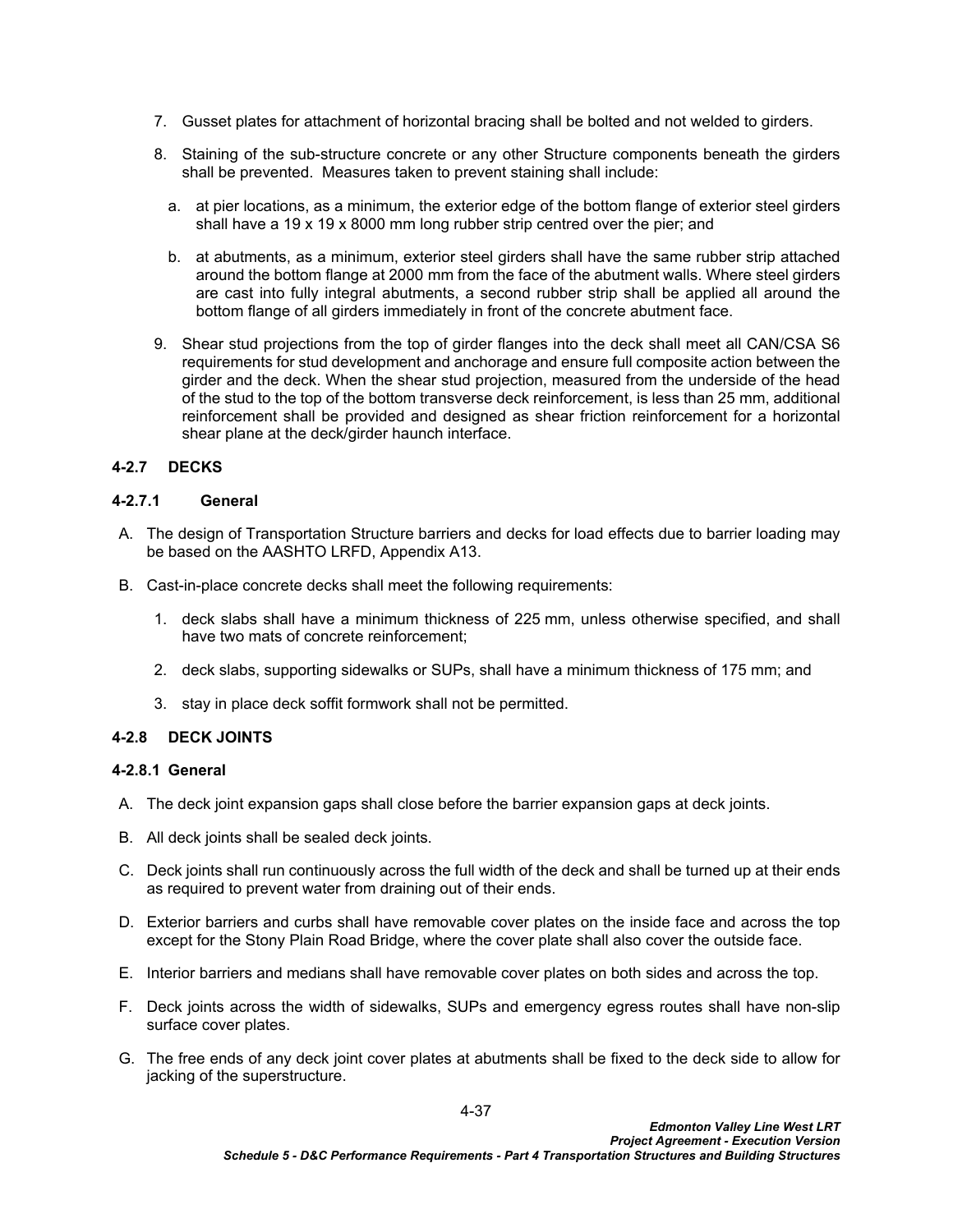H. Deck joint cover plates at piers shall be removable to allow for jacking of the superstructure.

# **4-2.8.1.1 Sealed deck joints**

- A. Sealed deck joints shall include Strip Seal Deck Joints and Cover Plated V-Seal Deck Joints in accordance with the Alberta Transportation Standard Drawings listed in Table [4-2.8.1-1](#page-41-0) [*[Alberta](#page-41-1)  [Transportation Standard Drawings for Sealed Deck Joints](#page-41-1)*]*.*
- B. Deck joints shall incorporate stop movement bars to maintain a minimum joint gap sufficient for seal replacement. The joint gap shall be maintained at a minimum of 60 mm notwithstanding any narrower gap width recommended by the manufacturer. The maximum allowable gap for sealed deck joints shall be taken as the summation of the minimum 60 mm and the maximum permissible normal movement.
- C. The maximum permissible shear movement shall be based on the maximum absolute temperature difference between the temperature at the time of joint installation and the maximum or minimum design temperature, whichever is greater.
- D. For skew bridges, the longitudinal direction of bridge movement shall be resolved into its normal and shear components with respect to the joint axis. The governing movement limit is reached when either one of the component movement ranges exceeds the respective permissible values listed in [Table 4-](#page-41-0) [2.8.1-1](#page-41-0) *[Alberta Transportation Standard Drawings for Sealed Deck Joints]*. The normal component gap shall be set at the time of concreting the joint extrusion, in accordance with the temperature setting chart provided on the standard drawings, but the shear component shall be zero at the time of seal installation. The temperature of seal installation is assumed to be 15°C for the standard design but shall be adjusted for the installation temperature.
- E. The Type I Strip Seal Deck Joint is the preferred deck joint and shall be used, unless Project Co can demonstrate to the satisfaction of the City that the Type I Strip Seal Deck Joint cannot be installed.
- F. Setting of deck joints may be based on the effective bridge temperature at the time of installation which may be assumed to be the mean shade air temperature taken over the previous 48 hours for concrete structure and 24 hours for steel structures.
- G. For multi-cell strip seal type deck joints on roadways with skew angles within the range of 20° to 45°, snow plow guard plates shall be installed (similar to what is shown in Alberta Transportation standard drawing S-1811-17) to prevent snow plow blades from dropping into the joint gap and catching the edge of the joint extrusion. Welded snow plow guard plates shall not be located directly under the expected vehicular wheel paths.
- H. Only neoprene seals shall be permitted.
- I. The construction joint for deck joint block-outs shall be located outside the width of the concrete paving lip and shall be within the extents of the deck waterproofing system.

| <b>Alberta Transportation Standard Drawing</b>     | <b>Joint Type</b> | <b>Maximum</b><br><b>Permissible</b><br><b>Normal</b><br><b>Movement</b> | <b>Maximum</b><br><b>Permissible</b><br><b>Shear</b><br><b>Movement</b> |
|----------------------------------------------------|-------------------|--------------------------------------------------------------------------|-------------------------------------------------------------------------|
| S-1810-17 (Type I Strip Seal Deck Joint – Sheet 1) | Multi-cell strip  | $55 \text{ mm}$                                                          | $13 \text{ mm}$                                                         |
| S-1811-17 (Type I Strip Seal Deck Joint - Sheet 2) | seal              |                                                                          |                                                                         |
| S-1812-17 (Type I Strip Seal Deck Joint - Sheet 3) |                   |                                                                          |                                                                         |
| S-1800-17 (Cover Plated V-Seal Deck Join - Sheet   | Cover-plated      | $30 \text{ mm}$                                                          | $20 \text{ mm}$                                                         |
|                                                    | 102 mm V-Seal     |                                                                          |                                                                         |

### <span id="page-41-1"></span><span id="page-41-0"></span>**Table 4-2.8.1-1 Alberta Transportation Standard Drawings for Sealed Deck Joints**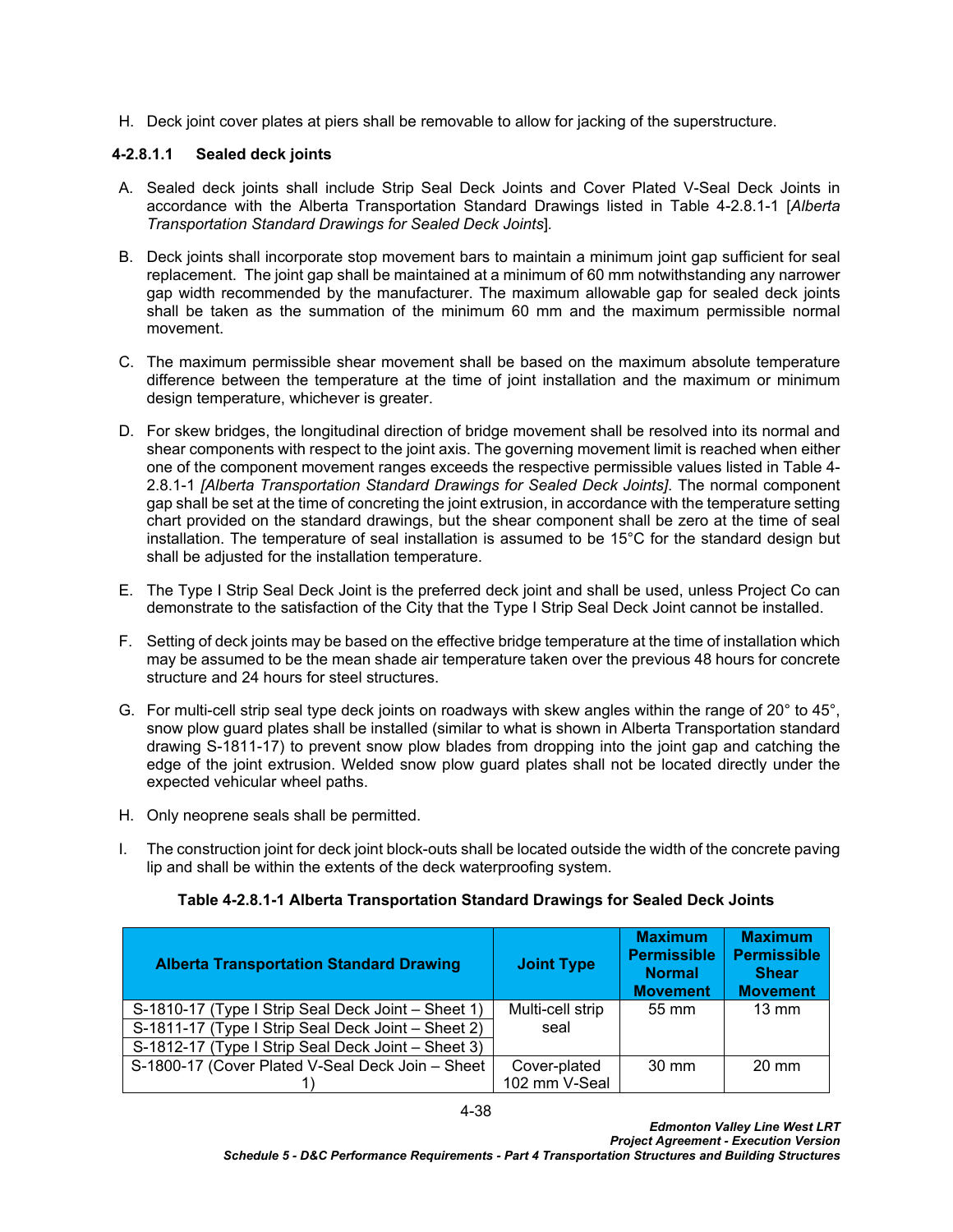| S-1801-17 (Cover Plated V-Seal Deck Joint - | Cover-plated  | $55 \text{ mm}$ | $25 \text{ mm}$ |
|---------------------------------------------|---------------|-----------------|-----------------|
| Sheet 2)                                    | 125 mm V-seal |                 |                 |
| S-1802-17 (Cover Plated V-Seal Deck Joint - | Cover-plated  | 90 mm           | $30 \text{ mm}$ |
| Sheet 3)                                    | 178 mm V-seal |                 |                 |

# **4-2.9 BARRIERS**

### **4-2.9.1 General**

- A. Concrete barriers shall have crack control joints in accordance with the details provided in Alberta Transportations standard drawing S-1412-17 at a maximum spacing of 3 m. The crack control joints shall be sealed against moisture ingress. Barrier posts, if required, shall be centered between crack control joints.
- B. Base plates and anchors for barrier posts shall be grouted. A minimum 40 mm nominal thickness grout pad shall be provided under base plates. The grout shall sit in a grout pocket recessed 20 mm nominal into the surface of the Transportation Structure. The grout pocket shall be at least 40 mm larger than the base plate around the perimeter. The height of the base plates shall be adjustable until after the barrier alignment has been fixed.

# **4-2.9.2 LRV Barriers**

- A. Transportation Structures carrying Trackway vehicles and with an elevation difference of 600 mm or more between grade and top of deck shall be provided with LRV barriers. The LRV barriers shall be sufficient to prevent Trackway vehicles from falling off of the Structure, including due to tipping.
- B. An LRV barrier may be considered to be sufficient to prevent a Trackway vehicle from falling off of a Structure provided it meets the following requirements:
	- 1. the LRV barrier satisfies the loading requirements specified in Section [4-1.4.11](#page-10-0) [*[LRV Barrier](#page-10-0)  [Loads](#page-10-0)*] of this Schedule; and
	- 2. the LRV barrier has sufficient height to prevent a Trackway vehicle from tipping over it. The height of the centre of gravity of the Trackway vehicle above the top of rail shall be based on the actual Stage 1 LRV centre of gravity except that the centre of gravity shall not be taken as being less than 1.8 m above the top of rail. Unless otherwise specified Transportation Structure components located behind LRV barriers shall be set-back a minimum of 600 mm from the traffic face of the LRV barrier.

# **4-2.9.3 Pedestrian Barriers**

A. Pedestrian railing pickets shall be vertical and have a maximum clear spacing no greater than 100 mm.

## **4-2.9.4 Attachments Behind LRV Barriers**

A. Unless otherwise specified, attachments such as sign supports, OCS pole supports, lamp post supports, and sign structure supports mounted on top of or behind LRV barriers shall be set-back a minimum of 600 mm from the traffic face of the barrier.

# **4-2.10 CURBS**

A. Sidewalks or SUPs on Transportation Structures shall have curbs along their outside edges which project at least 100 mm above the finished top of sidewalk or SUP and are a minimum of 150 mm wide.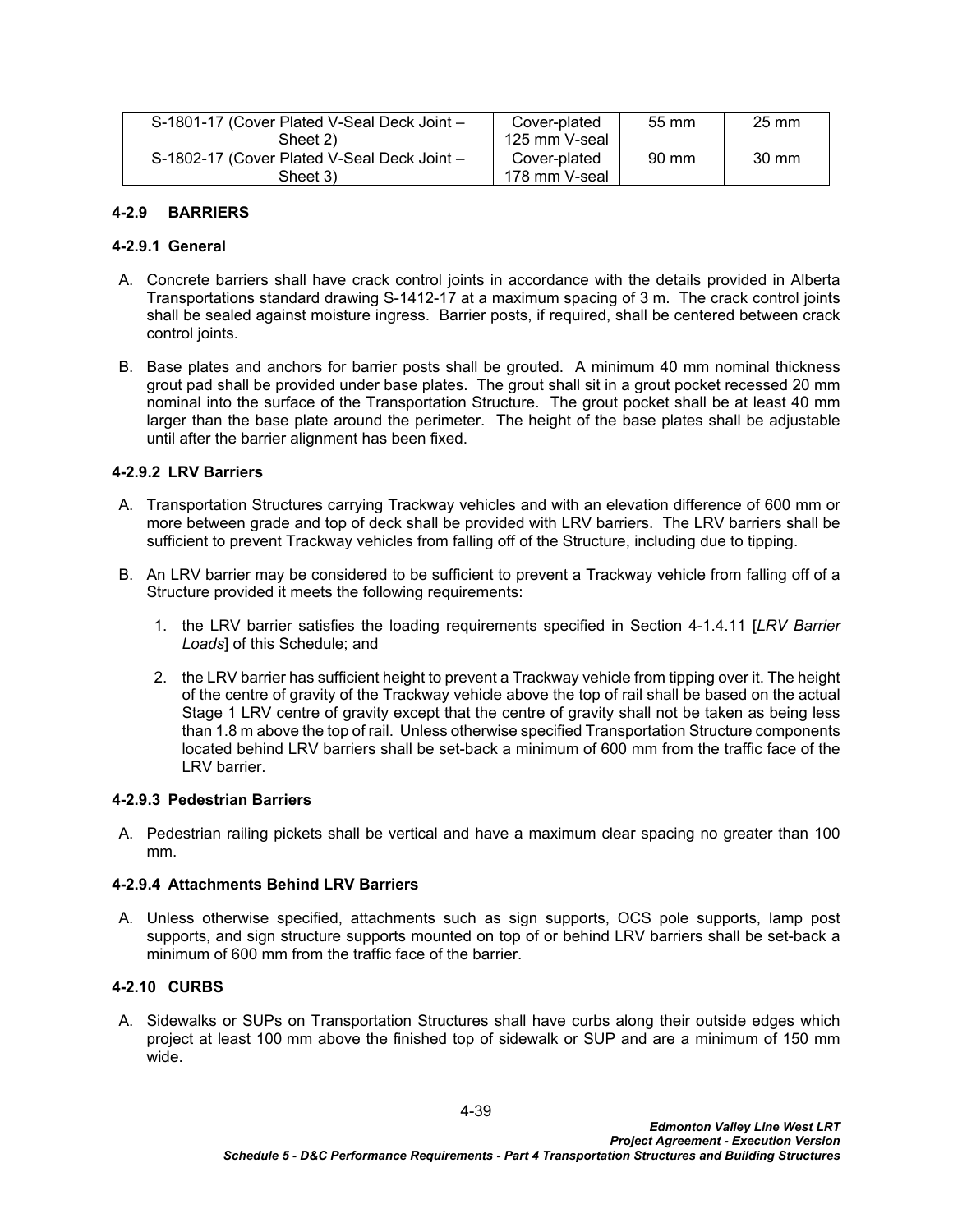### **4-2.11 TRACKWAY SLABS**

- A. Joints between at-grade Trackway slab segments shall allow for expansion and contraction to occur across the joint while preventing differential settlement across the joint.
	- 1. The joints shall be filled with a compressible material and sealed to prevent water ingress into the joint.
	- 2. Stainless steel dowels shall intersect the joint.
	- 3. Joints shall be no greater than 20 mm wide at the time of construction.
- B. An approach slab shall be provided under a Trackway slab to provide a smooth transition between a structurally supported Trackway slab to a ground supported Trackway slab or Ballasted Track.
	- 1. Approach slab shall be in accordance with Section [4-2.2.1.](#page-27-0)G [*Abutments*] of this Schedule.

#### **4-2.12 POLE FOUNDATIONS**

- A. OCS and other poles supported on Transportation Structures shall fail before their foundations and anchorages. The factored resistances of the foundations and anchorages as determined in accordance with CAN/CSA S6 shall be a minimum of 120% of the elastic factored resistances of the poles they support as determined in accordance with CAN/CSA S6.
	- 1. The factored resistance of an OCS or other pole may be assumed to be limited to the factored resistance of a weaker link placed between the pole and pole anchorage/foundation which limits the amount of force that can be transferred between the pole and pole foundation/anchorage to the factored resistance of the link.

### **4-2.13 DIRECT FIXATION SUPPORT**

- A. The Design Service Life of direct fixation supports (i.e. plinths), including the fatigue limit state of the shear mechanism between the plinth and deck or slab, shall be the same as the Design Service Life of the Transportation Structure supporting the direct fixation support.
- B. Track fasteners and anchorages shall not be directly anchored into a concrete deck.

## **4-2.14 TEMPORARY GROUND ANCHORS**

- A. Temporary ground anchors are ground anchors with a Design Service Life that is less than the Design Service Life of the Transportation Structure or Building Structure of which the ground anchors are part of.
- B. Temporary ground anchors shall be de-stressed no later than by Completion of the applicable Work Package.
- C. Temporary ground anchors shall not extend beyond the boundary of the City Lands.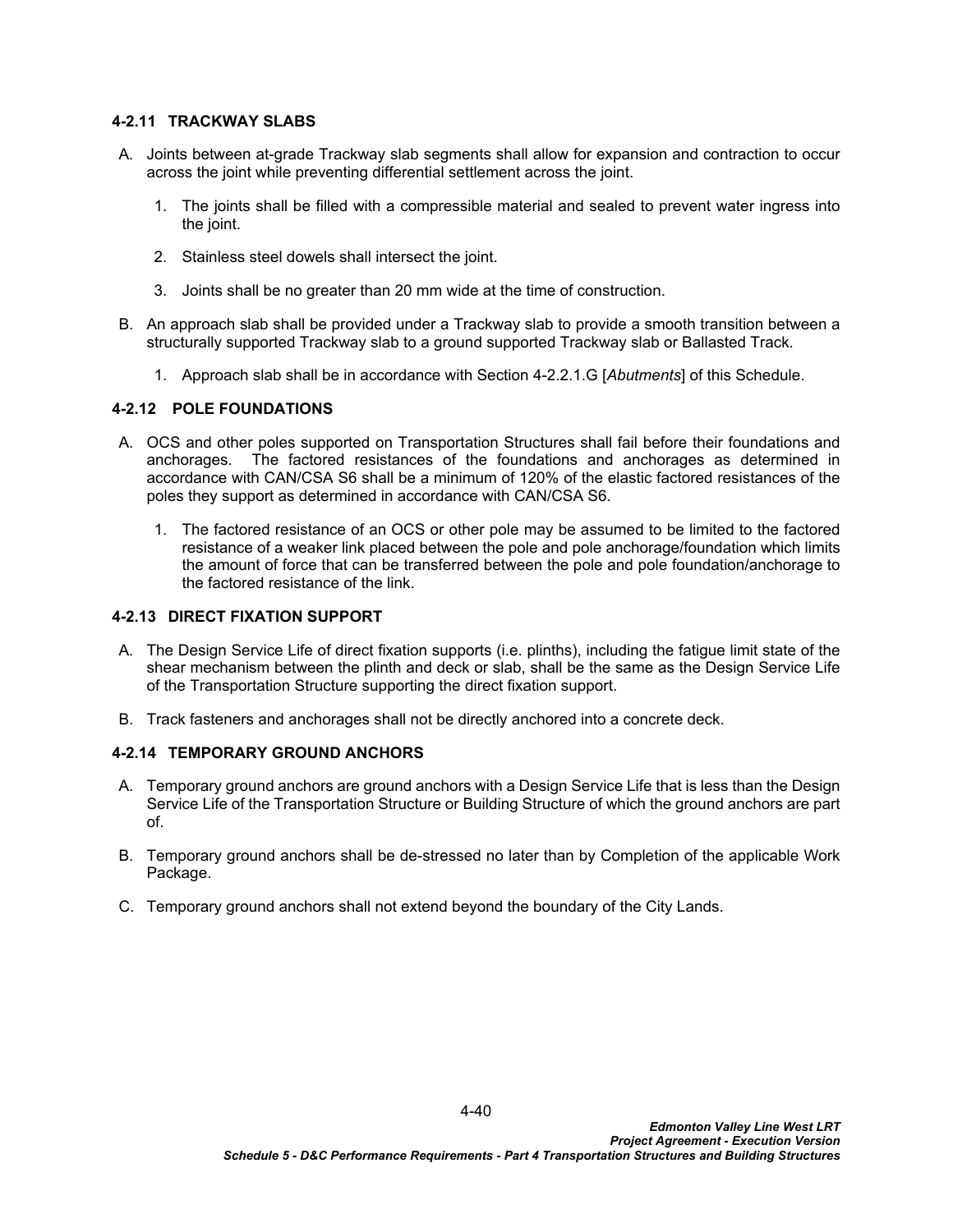### <span id="page-44-0"></span>**SECTION 4-3STRUCTURE SPECIFIC REQUIREMENTS**

A. This [Section 4-3](#page-44-0) *[\[Structure Specific](#page-44-0) Requirements]* sets out requirements for specific Transportation Structures.

# **4-3.1 87 AVENUE ELEVATED GUIDEWAY**

### **4-3.1.1 Geometrics**

### **4-3.1.1.1 Substructure Placement**

A. Piers and abutments shall be placed to meet the horizontal clearance requirements of Section [4-1.8.2](#page-19-0) *[\[Horizontal Clearances](#page-19-0)]* of this Schedule except that if clear zone requirements cannot be met the pier or abutment shall be protected by a barrier and as required by the Road Safety Audit. If a barrier is required, the pier or abutment shall be setback a minimum of 600 mm from the traffic face of the barrier.

### **4-3.1.1.2 Vertical Clearances**

- A. The minimum vertical clearance of the 87 Avenue Elevated Guideway over 165 Street, 169 Street, 170 Street, 175 Street, 178 Street, and property access roads (i.e. West Edmonton Mall and Misericordia Hospital) shall be 5.5 m.
- B. The minimum vertical clearance of the 87 Avenue Elevated Guideway over the pedestrian crosswalks shall be 3.0 m.

### **4-3.1.2 Geotechnical**

- A. Where the approach fills at the ends of the 87 Avenue Elevated Guideway exceed 1 m in height, the Trackway slabs shall be structurally supported on pile foundations.
- B. Settlement of substructures and approach fills of the 87 Avenue Elevated Guideway shall be evaluated using appropriate stress-strain analyses based on the results of site-specific geotechnical investigation and testing.
- C. Appropriate Design and Construction measures shall be implemented, as required, to limit differential settlement between Trackway slabs structurally supported on piles and Trackway slabs supported on approach fills of the 87 Avenue Elevated Guideway over the Design Service Life of the structure to a maximum of 10 mm. Settlements shall also not cause rotations that cause deviations to the track profile greater than 1/600 over 9.4 m. The settlement assessment and measures to control differential settlement to within the specified limit shall be included in a geotechnical report and submitted to the City as part of the Final Design of the 87 Avenue Elevated Guideway

### **4-3.1.3 87 Avenue Elevated Guideway Piles Close to Sewer Lines**

- A. The design and construction of pile foundations supporting the 87 Avenue Elevated Guideway shall not have any adverse effects on the integrity or serviceability of existing sewer lines, including the following sewer lines deemed to be in close proximity to potential guideway pile locations:
	- 1. 460 m length of 1200 mm to 1500 mm storm sewer draining east along 87 Avenue between 176 Street and 180 Street. The sewer line consists of precast concrete pipe, and the depth to crown varies between 4.5 m to 7.5 m. The sewer line may be in close proximity to piers P02 through P16 in accordance with the Preliminary Reference Design of the 87 Ave Elevated Guideway;
	- 2. a 2100 mm EYE sewer crossing 87 Avenue to the west of 172 Street. The sewer line consists of precast concrete pipe, and the depth to crown is about 9.2 m. The sewer line may be in close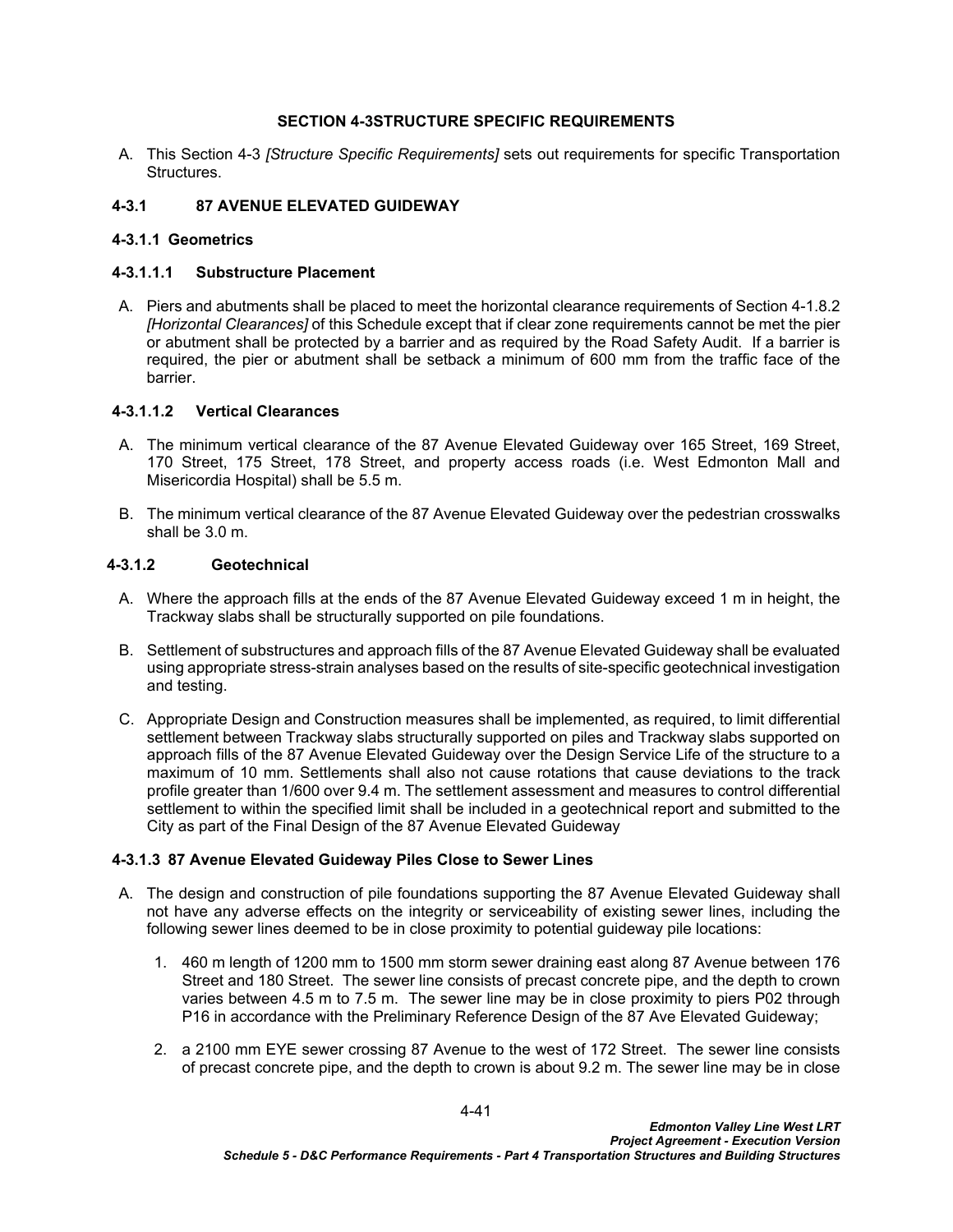proximity to pier P24 in accordance with the Preliminary Reference Design of the 87 Ave Elevated Guideway; and

- 3. a 1200 mm sanitary sewer near 165 Street. The sewer line consists of cast-in-place concrete oval section, and the depth to crown is about 26 m. The sewer line may be in close proximity to piers P38, P39 and P40 in accordance with the Preliminary Engineering design of the 87 Ave Elevated Guideway.
- B. For all locations where the minimum horizontal clear distance between an 87 Avenue Elevated Guideway pile and any portion of an existing sewer line is less than 4.0 m, Project Co shall, as a minimum:
	- 1. physically locate the sewers through a drilling program or other method accepted by the City;
	- 2. drill a geotechnical test hole at the pile location to the full pile depth to characterize the geotechnical conditions prior to construction;
		- a. At completion, the test holes shall be fully grouted from bottom to top using cement slurry.
	- 3. provide full time monitoring during pile construction by a geotechnical engineer;
		- a. The geotechnical engineer shall maintain and provide a complete installation record for each pile installation, including descriptions and depths of the encountered soils and bedrock, groundwater level, size and depth of pile hole, length and diameter of temporary casing used (if used), condition/cleanliness of pile base, pile materials (concrete, rebar), etc.
	- 4. design and construct piles to maintain a minimum 1.5 m horizontal clear distance to any portion of an existing sewer line;
	- 5. design and construct pile bottom elevations to be at least 1.5 m below the lowest portion of an existing sewer line, taken at the cross-section intercepting the centre of the pile and being perpendicular to the applicable sewer line;
		- a. If belled piles are used, the top of the bell shall be at least 1.5 m below the lowest portion of an existing sewer line, taken at the cross-section intercepting the centre of the pile and being perpendicular to the applicable sewer line.
	- 6. install piles no more than 50 mm out of the horizontal positions shown on the applicable Final Design, in accordance with Section 4-4.2.6.3 [*Tolerances*];
	- 7. construct piles within a maximum verticality tolerance of 10 mm per vertical meter (1%); and
	- 8. stop drilling at a minimum clear depth of 2.0 m from the highest point of an existing sewer line, remove the drill, and use sonic caliper verticality testing equipment to confirm that the minimum horizontal clear distance to any portion of an existing sewer line will be at least 1.5 m:
		- a. resume pile drilling, at the reduced speed outlined in the *87 Avenue Elevated Guideway Sewer Lines Risk Mitigation Plan*, if adequate horizontal clearance is achieved; or
		- b. fill the hole and re-drill, if adequate horizontal clearance is not achieved.
- C. Submit, within 60 Business Days of the Effective Date, a plan (the "*87 Avenue Elevated Guideway Sewer Lines Risk Mitigation Plan")* outlining measures to mitigate the risks of pile construction damaging existing sewer lines, which shall include, as a minimum:
	- 1. a description of the measures to be implemented to protect existing sewers from damage, based on the sewer location drilling program, the geotechnical information gathered from the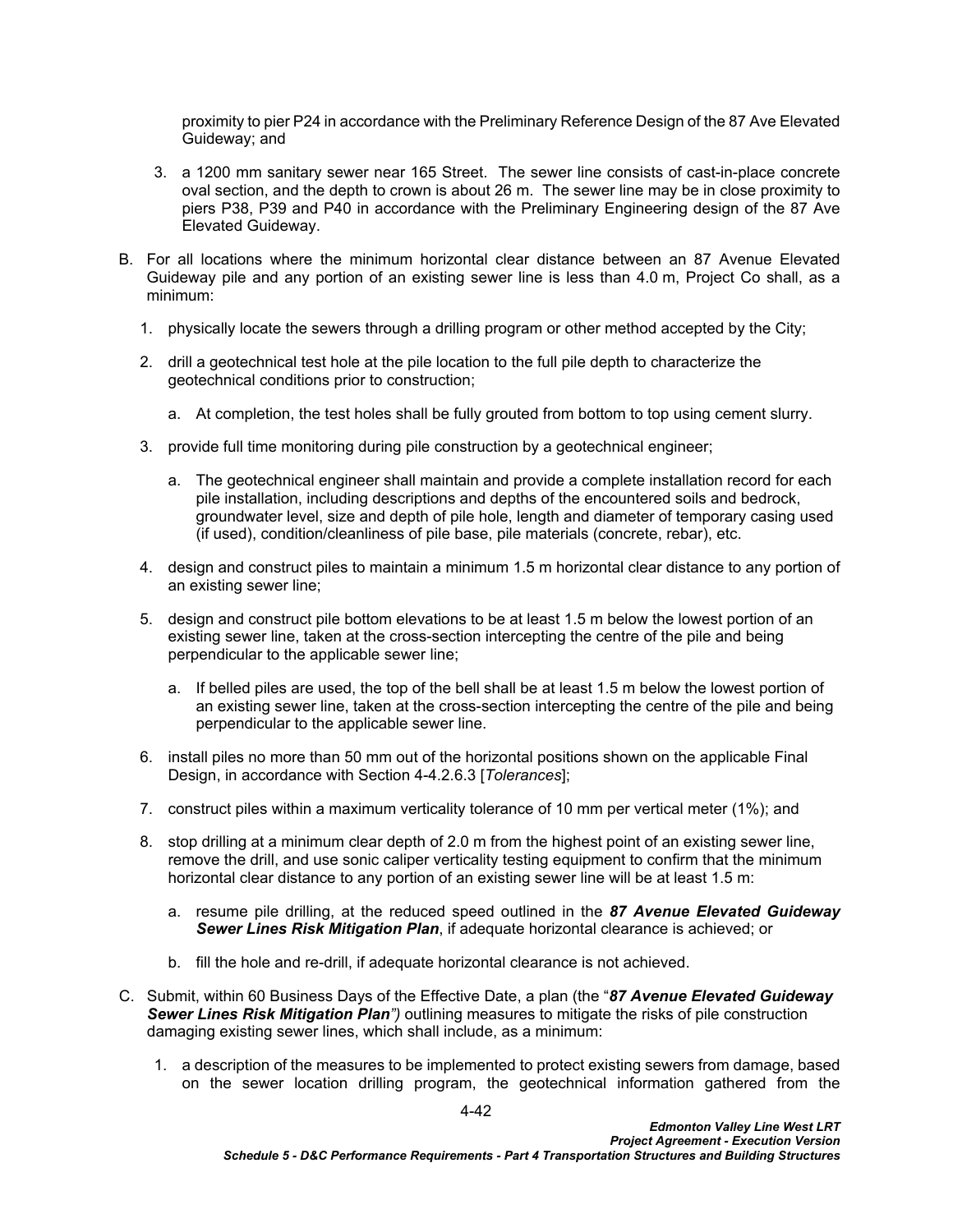geotechnical test hole drilling, and the sewer condition assessment information provided by EPCOR Drainage;

- 2. any additional measures required near sewers identified by EPCOR Drainage to be in poor condition;
- 3. measures to monitor vibrations during pile construction;
- 4. the type of pile drilling equipment used, including means to report and control the verticality of the bore;
- 5. measures to identify potentially problematic soil and/or groundwater conditions requiring, e.g., the use of temporary casings;
- 6. measures to monitor geotechnical conditions during pile construction;
- 7. reduced drilling speeds and applicable locations and depths;
- 8. measures to monitor the pile drill bit as drilling progresses; and
- 9. measures to confirm verticality is maintained during drilling.
- D. Submit, within 60 Business Days of the Effective Date, a plan (the "*87 Avenue Elevated Guideway Pile Construction Emergency Response Plan")* that describes how Project Co will respond in the event pile construction damages an existing sewer line, which shall include, as a minimum:
	- 1. immediate measures to be taken to minimize damage;
	- 2. immediate notification of the City and EPCOR Drainage;
	- 3. immediate evacuation of an area that is a minimum 50 m, measured perpendicular to the damaged sewer line alignment, by 300 m, measured parallel to the damaged sewer line alignment, centered on the damaged location;
	- 4. rescheduling of work activities to minimize delays to the overall project schedule, accounting for a maximum evacuation of the sewer line area of four (4) months; and
	- 5. methodology to complete pile construction following repair of the sewer line.

# **4-3.1.4 Infrastructure Requirements**

- A. A dry fire standpipe system shall be provided determined in the Safety and Security Certification program, so as to ensure fire protection coverage along all parts of the 87 Avenue Elevated Guideway. This system shall:
	- 1. be a single standpipe loop spanning across each affected 87 Avenue Elevated Guideway section, with an FDC provided at each end;
	- 2. consist of a DN150 galvanized carbon steel standpipe routed across the Elevated Guideway, containing a series of FHVs spaced at a maximum spacing of 70 m;
	- 3. contain a series of ARVs spaced equally along the standpipe to allow for the release of air from the pipe when it is being filled from either FDC;
	- 4. incorporate check valves on each end of the standpipe to enable water to be filled from either of the FDCs located at grade; and
	- 5. include drain valves at all low points to permit draining of the standpipe after use.

4-43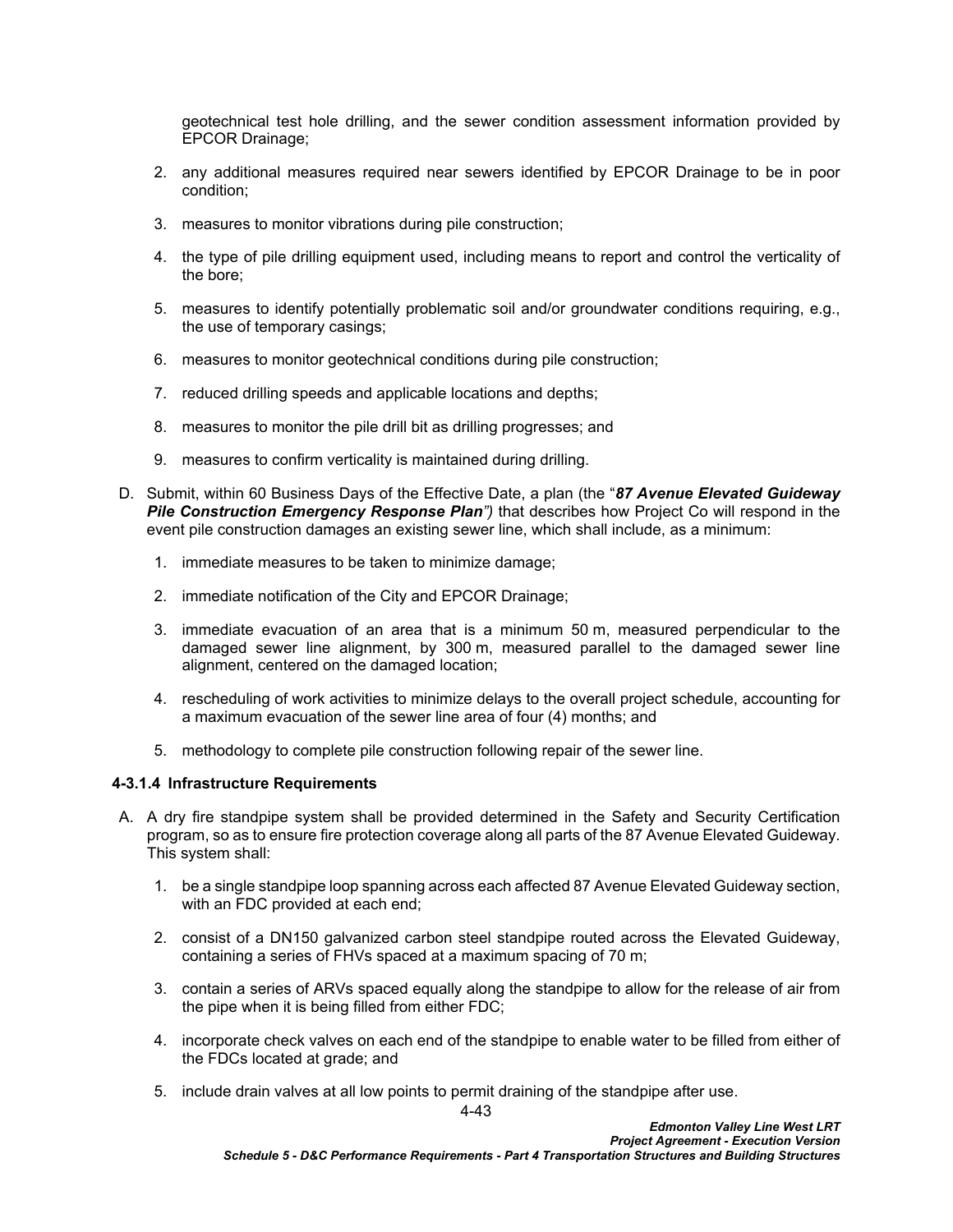### **4-3.2 STONY PLAIN ROAD BRIDGE**

### **4-3.2.1 Existing Information**

A. Drawings for the Existing Stony Plain Road Bridge are included in the Disclosed Data.

#### **4-3.2.2 Geometrics**

#### **4-3.2.2.1 General**

- A. The Stony Plain Road Bridge shall be a single span structure with no piers. The span length shall be a minimum of 46 m.
- B. A minimum vertical clearance of 6 m shall be maintained over Groat Road.

### **4-3.2.2.2 Deck Cross Section**

- A. The deck geometry shall at a minimum meet the curvature, lane widths, and cross slope of the Roadway and Track Final Design at the limits of the bridge.
- B. The Roadway lane width shall be in accordance with Section 3-2.11 [*Area Specific Requirements*] of this Schedule.

### **4-3.2.3 Durability**

- A. For concrete within 300 mm of a Splash Zone Surface and for the following components, concrete shall be Class HPC:
	- 1. Decks, Trackway slabs, curbs, barriers, and sidewalks;
	- 2. Abutment roof slabs, approach slabs and sleeper slabs;
	- 3. Abutment diaphragms and upper 300 mm portions of abutment backwalls;
	- 4. Deck joint block outs; and
	- 5. MSE wall precast concrete fascia panels and cast-in-place copings.
- B. A Type 1c concrete sealer selected from the Alberta Transportation Products List shall be applied to all concrete surfaces with a Class 2, Class 5 or Class 6 finish.
	- 1. This shall include all concrete surfaces up to 600 mm below grade. Surfaces that are to receive a waterproofing membrane shall not have sealer applied.
	- 2. Sealer will not be required on the underside of the bridge deck between girders, however, the faces of the end diaphragms nearest the abutment backwalls, inside face of backwall and top surface of abutment seat, excluding bearing recess pockets, shall be sealed.
- C. The traffic lane surface material shall be an Asphalt Concrete Pavement (ACP) wearing surface. The ACP wearing surface shall be a minimum 80 mm thick.
- D. A waterproofing membrane shall be placed between the ACP wearing surface and the concrete deck surface in accordance with the standard details provided in Alberta Transportation Standard Drawings S1838-17, S1839-17, and S1840-17.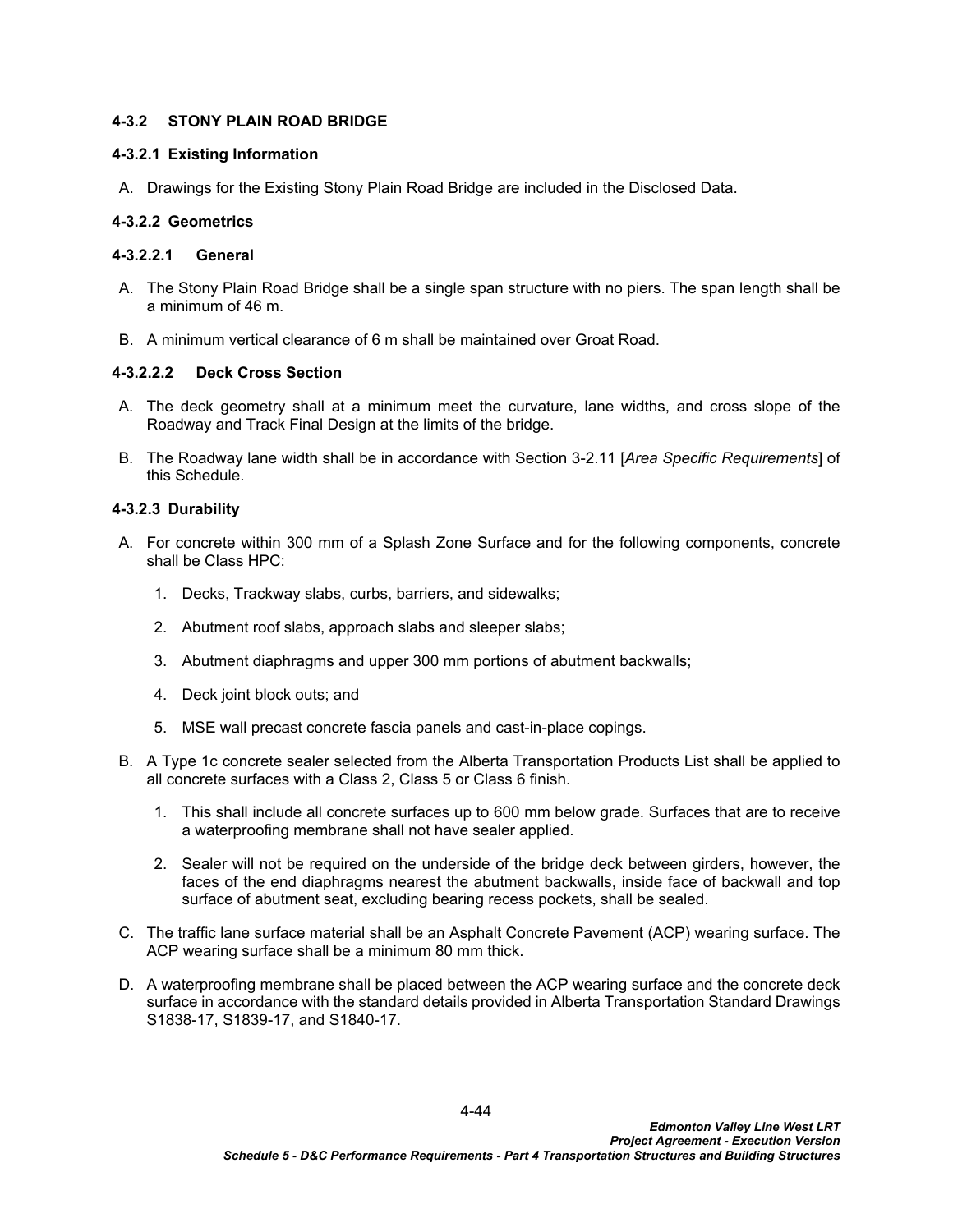### **4-3.2.4 Sidewalk and SUP**

- A. A sidewalk shall be constructed along the north side of Stony Plain Road with a minimum width of 4.2 m.
- B. A SUP shall be constructed along the south side of Stony Plain Road with a minimum width of 4.2 m.
- C. The sidewalk and SUP shall have a cross slope towards the roadway, and shall drain through 150 mm diameter drain holes at the base of the traffic separation barrier onto the roadway gutter.

### **4-3.2.5 Loading**

- A. The sidewalk and SUP shall be designed to support the following loads:
	- 1. The maintenance vehicle load specified in CAN/CSA S6, Section 3.8.11;
	- 2. Pedestrian loads; and
	- 3. City of Edmonton maintenance vehicle ASPEN A-40 details of which are included in the Disclosed Data.

### <span id="page-48-0"></span>**4-3.2.6 Geotechnical**

- A. The stability of the east and west slopes of the Groat Ravine at the location of the Stony Plain Road Bridge shall be evaluated and appropriate stabilization measures implemented to ensure the integrity and serviceability of the completed Infrastructure over the required Design Service Life and that the Infrastructure operates in full compliance with the Project Requirements.
	- 1. The minimum bank areas requiring evaluation and improvement shall encompass the entire ravine slope from crest to toe in the east-west directions and for 10 m beyond either side of the Stony Plain Road Bridge in the north-south directions.
	- 2. The scope and extent of slope stabilization measures shall meet the minimum requirements described in this Section*.*
- B. The overall ground profile of the existing Groat Ravine slopes shall be preserved. Any profile changes associated with the headslopes of the Stony Plain Road Bridge shall not alter the overall ground profile of the existing Groat Ravine slopes.
- C. The stability of the east and west slopes of the Groat Ravine shall be evaluated using limit equilibrium and stress-strain analyses.
	- 1. The analyses shall address both shallow and deep-seated failure mechanisms and shall take into consideration the potential impacts of grading works (including construction of retaining walls), removal of vegetation cover, changes to natural drainage patterns, and rise in groundwater levels due to precipitation and/or known urban development on the slope stability.
	- 2. Slope stabilization measures shall be implemented to maintain a minimum long-term factor of safety (following the dissipation of construction induced pore water pressures) of 1.5 or the factor of safety of the existing slope prior to construction, whichever is greater.
- D. Horizontal drains and drainage wells shall not be relied upon, as part of any permanent slope stabilization measures, to achieve the target long-term slope factor of safety.
- E. The placement of additional fill onto the Groat Ravine slopes for temporary or permanent purposes shall be kept to a minimum and shall have no adverse effects on slope stability.

4-45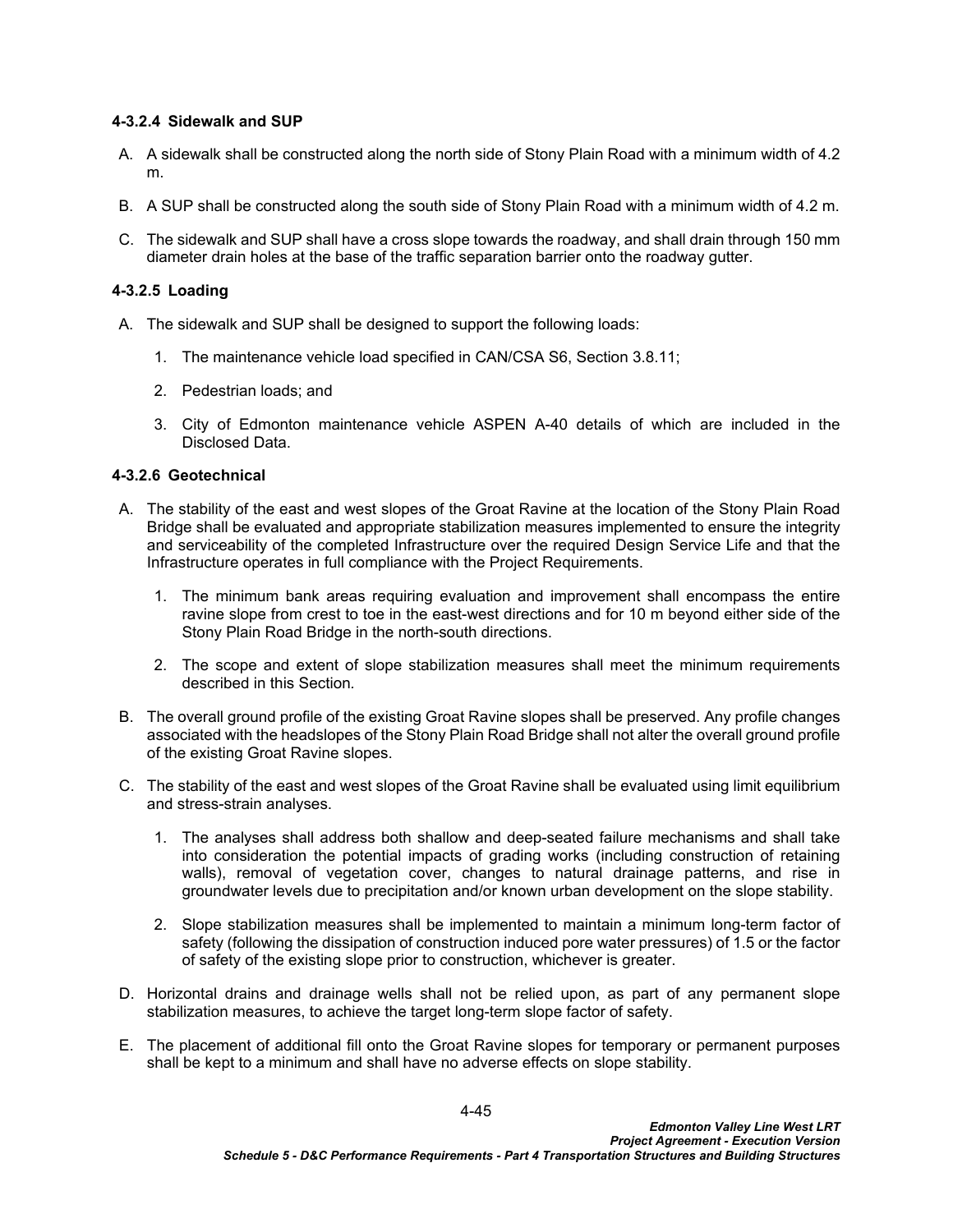- F. Temporary Construction measures, Construction sequence and the erection of any components of the permanent Infrastructure shall not adversely affect the conditions of the Groat Ravine slopes and shall not result in any reduction in the slope factors of safety from the initial values prior to the commencement of Construction.
- G. A geotechnical report documenting the results of the slope stability assessment and demonstrating the slope stabilization measures needed to attain the target slope factor of safety taking into account the anticipated operations shall be submitted to the City as part of the Final Design of the Stony Plain Road Bridge.
- H. The requirements of the pre-construction condition survey of adjacent buildings described in Section 1-6 [*Pre-Construction Asset Condition Survey*] of this Schedule shall apply to the buildings around the Stony Plain Road Bridge.
- I. An instrumentation program shall be implemented to monitor excess pore water pressure and the vertical and lateral displacements of the Groat Ravine slopes, and the abutments and wingwalls of the Stoney Plain Road Bridge during the Term*.* 
	- 1. As a minimum, the instrumentation shall include four vibrating wire piezometers (VWs), four shape arrays (SAAs), and six survey markers.
	- 2. The monitoring instruments shall be installed at critical locations/depths that allow the measuring of maximum values of settlement, lateral displacement, and pore water pressure.
	- 3. Monitoring of the VWs and SAAs shall be fully automated. All VWs and SAAs shall be connected to data logger(s) capable of transmitting the monitoring information wirelessly to a data management system with a web-based interface.
	- 4. During Construction, the monitoring results shall be used to provide early information regarding the impact of Construction on the slope stability and nearby structures and to adjust, in a timely manner, the Construction methodology to prevent degradation in the slope condition and damage to adjacent buildings, Structures, Infrastructure, or Utility Infrastructure.
	- 5. During the Construction Period, the data logger(s) shall be programmed to record measurements of the VWs and SAAs at maximum 3-hour intervals. Surveying of survey markers shall be performed weekly, or more frequently if deemed necessary by Project Co's geotechnical engineer based on the observed slope performance.
	- 6. After the Construction Period and until the end of the Term, the data logger(s) shall be programmed to record measurements of the VWs and SAAs at maximum 24-hour intervals. Surveying of survey markers shall be performed every three months, or more frequently if deemed necessary by Project Co's geotechnical engineer based on Good Industry Practice and observed slope performance.
	- 7. The results of slope monitoring shall be submitted to the City within one week of the date of measurements.
- J. After the Construction Period and until the end of the Term, the occurrence of an observed cumulative lateral displacement of 10 mm or a movement rate of 5 mm per year at any location within the slope areas specified in Section [4-3.2.6.](#page-48-0)A [*[Geotechnical](#page-48-0)*] of this Schedule (including the abutments of the Stony Plain Road Bridge) shall require the implementation of a more comprehensive slope monitoring program, including additional instruments and increased monitoring frequency, and additional evaluations as follows.
	- 1. A detailed review of the slope condition shall be undertaken by Project Co's geotechnical consultant.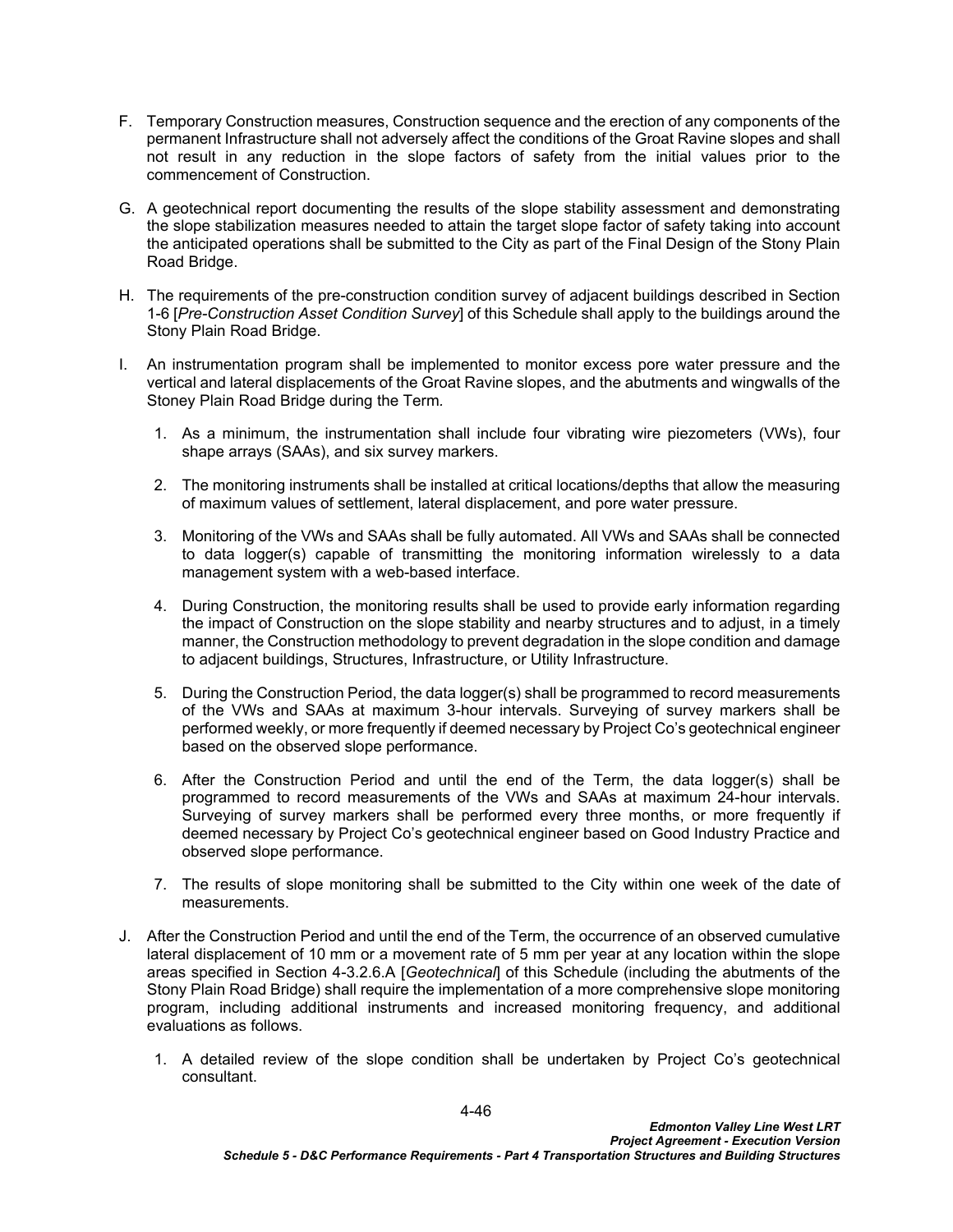- 2. The review shall include an assessment of the cause(s) of observed movements and the impact of the observed movements on the performance of the Stony Plain Road Bridge and the LRT Trackway, and the preparation of a plan of mitigation measures to arrest the slope movement should the magnitude of movement continue to increase.
- K. After the Construction Period and until the end of the Term, the occurrence of an observed cumulative lateral displacement of 20 mm, a movement rate of 10 mm per year, or where the rate of movement does not exhibit a diminishing trend over time at any location within the slope areas specified in Section [4-3.2.6.](#page-48-0)A [*[Geotechnical](#page-48-0)*] of this Schedule (including the abutments of the Stony Plain Road Bridge) shall require the implementation of suitable mitigation measures to arrest the slope movement and prevent further degradation in the slope condition and damage to the abutments of the Stony Plain Road Bridge.
- L. Any existing erosion features on the east and west slopes of the Groat Ravine within the limits specified in Section [4-3.2.6.](#page-48-0)A [*[Geotechnical](#page-48-0)*] of this Schedule shall be repaired.
	- 1. Adequate protection measures shall be designed and implemented to prevent future erosion of the Groat Ravine slopes within the areas specified in Section [4-3.2.6](#page-48-0).A [*[Geotechnical](#page-48-0)*] of this Schedule.

### **4-3.2.7 Foundations**

A. The existing foundations shall be abandoned and not used in the design of the new structure.

### **4-3.2.8 Abutments**

- A. The abutments shall be integral abutments and accommodate all structure design movements without the need of deck joints.
- B. The exposed abutment seat height shall be no greater than 1.2 m.
- C. Concrete slope protection is not required for the abutment headslopes unless it is required to satisfy the requirements in Section [4-3.2.6](#page-48-0) [*[Geotechnical](#page-48-0)*] of this Schedule.

# **4-3.2.9 Deck**

A. The deck shall be full depth cast-in-place concrete.

### **4-3.2.10 Barrier and Railing**

- A. A TL-4 single slope concrete barrier with a steel bicycle railing shall separate the traffic lanes and pedestrian sidewalk.
	- 1. The extents of the separation barrier shall at minimum be equal to the extents of the pedestrian railing for the adjacent sidewalk or SUP.
- B. Notwithstanding the requirements in Section 2-4.5.3.3 B [*Collision Barriers*] of this Schedule, there shall be a steel bicycle railing installed on top of the concrete barrier.
	- 1. The distance from the top of steel rail to top of concrete shall be a minimum 0.37 m.
- C. The ends of the barrier shall have a smooth linear transition without any blunt edges that may be a snagging hazard for vehicles.
- D. A bicycle railing shall be installed along both outside edges of the bridge.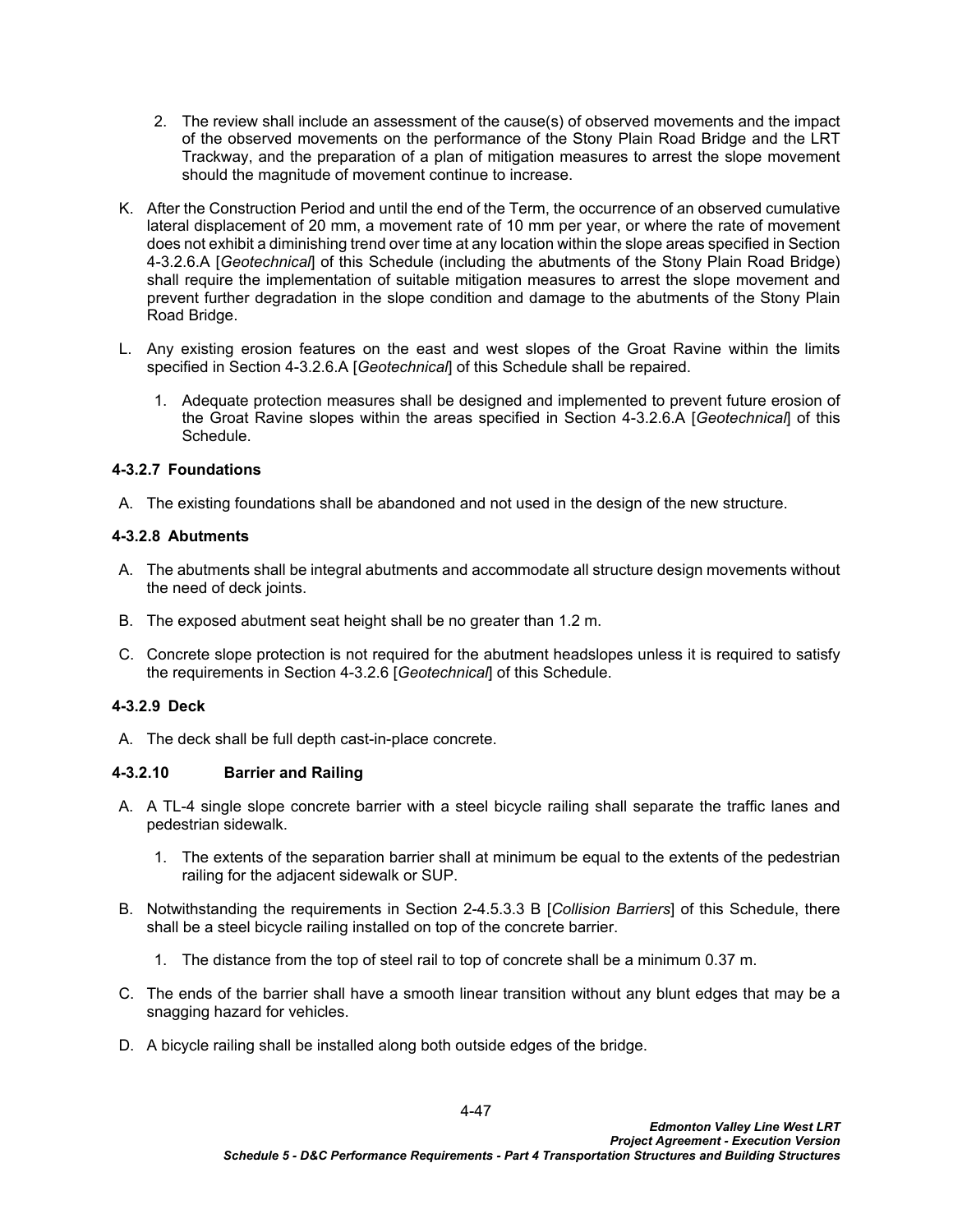### **4-3.2.11 Drainage**

- A. The bridge deck shall have a minimum longitudinal grade of 0.5% for deck drainage.
- B. The travel lanes shall have a minimum transverse grade of 2% away from the center of the bridge unless the bridge structure is super-elevated.
- C. The tops of the sidewalk and SUP shall slope 2% towards the roadway..
- D. Water shall be collected on the structure and discharged into the City drainage system.
	- 1. Water shall not be discharged onto Groat Road or the headslopes.

## **4-3.2.12 Trackway Slab**

A. The Trackway slab shall be constructed separately from the bridge deck and/or approach slabs but reinforced across the interface between the Trackway slab and deck and/or approach slabs.

### **4-3.2.13 Utility**

A. The duct bank shall not be anchored to the bridge girders.

### **4-3.2.14 Wildlife Crossing**

- A. Provide Wildlife Crossing Benches at the Stony Plain Road Bridge in accordance with the following requirements:
	- 1. See Schedule 10 [*Environmental Requirements*] of this Schedule for functional dimensions.
	- 2. See Part 2 [*Sustainable Urban Integration*] of this Schedule for SUI and landscaping requirements.
	- 3. A Wildlife Crossing Bench shall be located at mid height of each abutment headslope.
	- 4. Each Wildlife Crossing Bench shall be constructed without adding additional earth fill to the existing headslopes.
	- 5. The horizontal surface of each Wildlife Crossing Bench shall consist of compacted clay with a minimum thickness of 300 mm.
	- 6. The stability of the headslope shall be evaluated and a retaining wall shall be constructed to support the headslope above the Wildlife Crossing Bench.
		- a. The scope and extent of any required slope stabilization measures shall meet the minimum requirements described in Section [4-1.9](#page-20-0) [*[Geotechnical](#page-20-0)*] of this Schedule*.*

### **4-3.2.15 Existing Sidewalk and Retaining Wall**

- A. The existing retaining wall on the west side of Groat Road shall not be modified or disturbed.
- B. The existing sidewalk shall be expanded to cover the area that was previously occupied by the Existing Stony Plain Road Bridge piers.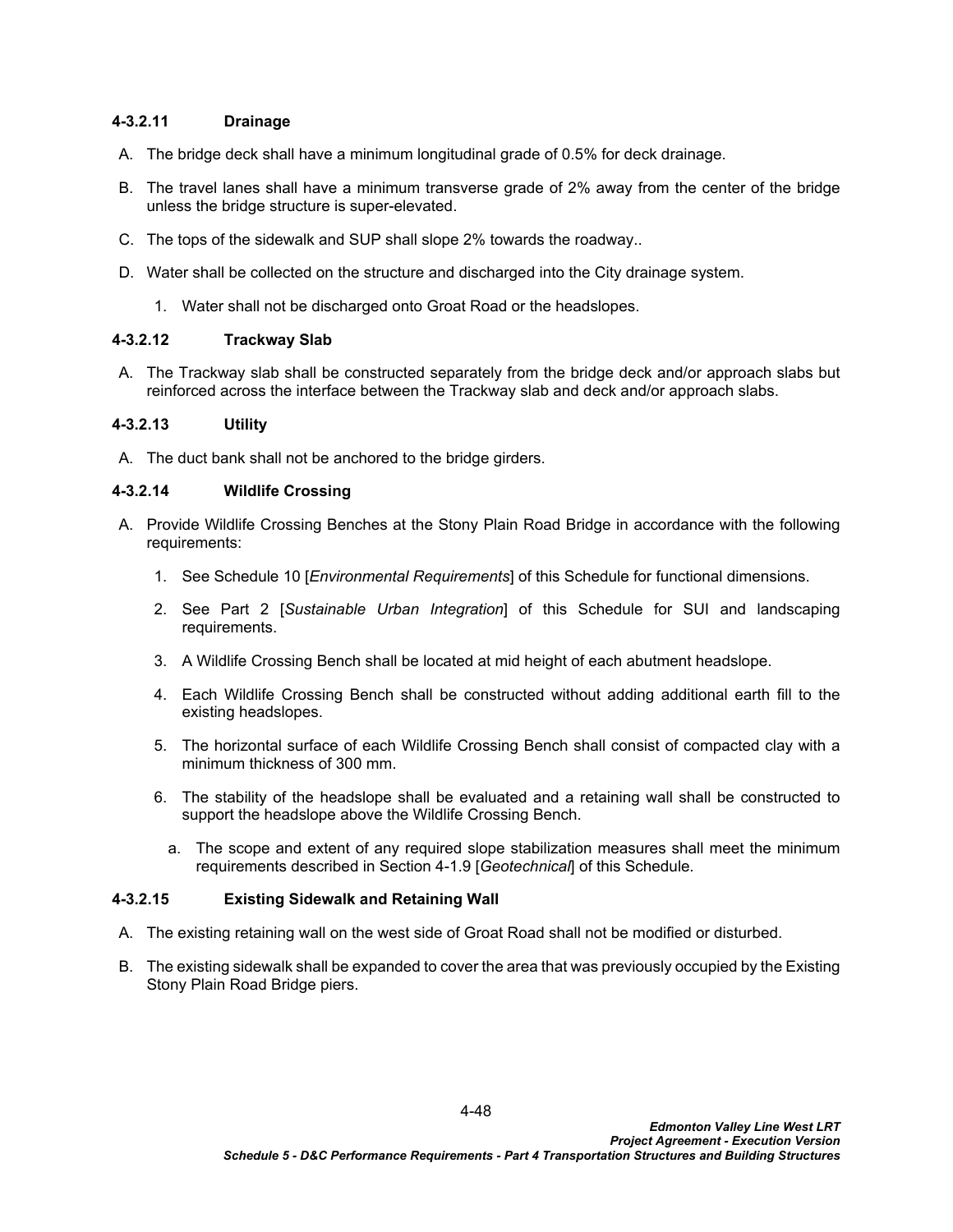### **4-3.3 ANTHONY HENDAY DRIVE LRT BRIDGE**

### **4-3.3.1 Existing Information**

A. Drawings for the Existing Anthony Henday Drive Bridge and the existing retaining wall at the east side of the bridge are included in the Disclosed Data.

## **4-3.3.2 Geometrics**

### **4-3.3.2.1 General**

- A. The requirements of Alberta Transportation's Roadside Design Guide shall be met.
- B. Impacts to the existing roadside and median barrier systems on the Anthony Henday Drive, including ramps, shall be minimized.

### **4-3.3.2.2 Location**

A. The Anthony Henday Drive LRT Bridge shall be located on the south side of the Existing Anthony Henday Drive Bridge.

## **4-3.3.2.3 Clearances**

- A. The minimum vertical clearance between Anthony Henday Drive (including northbound and southbound ramps onto Anthony Henday Drive) and the soffit of the bridge structure shall be 5.7 m or 0.2 m greater than the vertical clearance provided under adjacent structures over Anthony Henday Drive, whichever provides the larger vertical clearance.
	- 1. The minimum vertical clearance for cast-in-place slab or precast slab type structures, including single concrete trough girder structures shall be 6.0 m, unless the redundancy of the structure can be demonstrated through an engineering study that shall be submitted to the City as part of the Final Design of the Anthony Henday Drive LRT Bridge.
		- a. The engineering study shall confirm to the City's satisfaction, in its discretion, that in the event of a highway vehicle impact with the superstructure resulting in damage, the superstructure will continue to be capable of carrying service loads without risk of failure or collapse.
		- b. The extent of damage to be considered in the engineering study shall be dependent on the superstructure type chosen.
		- c. The study shall be independently checked in accordance with Section 6.9 [*Independent Checking*] in Schedule 4.
		- d. The study shall be authenticated by both the designer and checker in accordance with APEGA requirements.
	- 2. The vertical clearance of the bridge shall be posted. The method of determining the vertical clearance posting is as follows:
		- a. measure the minimum as-constructed vertical clearance between the roadway surface and lower bottom edge of the girder/structure within the roadway width (including shoulders) to the nearest centimetre (e.g. 5.37 m); then
		- b. subtract one decimetre for tolerance (e.g. 5.27 m); then
		- c. round down to the nearest decimetre (e.g. 5.20 m).

4-49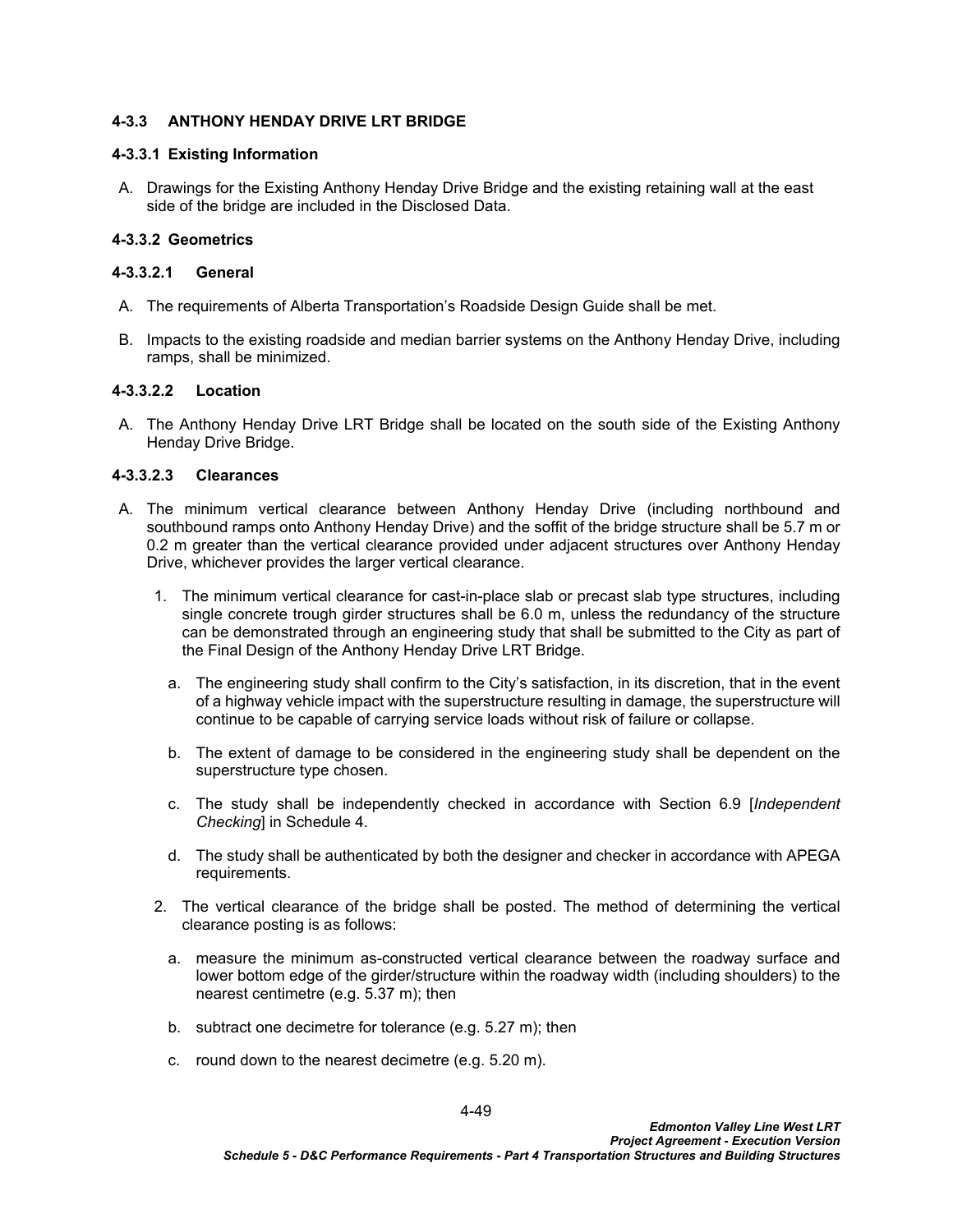- d. The minimum allowable posted vertical clearance shall be 5.50 m, or 0.2 m less than the design minimum vertical clearance.
- B. The horizontal clear distance between the new bridge structure and the Existing Anthony Henday Drive Bridge structure shall be a minimum 10.0 m.
- C. The following horizontal clearance limits measured from the base of the edge of the EPCOR transmission power line tower:
	- 1. any permanent Structure shall be set back a minimum of 17 m; and
	- 2. the toe of earth fills shall be set back a minimum of 25 m.
- D. The minimum horizontal clearance provided by the Anthony Henday Drive LRT Bridge over Anthony Henday Drive shall meet or exceed the horizontal clearance (retaining wall to retaining wall) provided by the Existing Anthony Henday Drive Bridge.

### **4-3.3.2.4 Placement**

- A. A pier may only be placed between the Anthony Henday Drive northbound and southbound lanes. The pier shall be in line with the Existing Anthony Henday Drive Bridge pier.
- B. The abutments of the Anthony Henday Drive LRT Bridge shall be located such that the exposed face of the abutment seats are in line with the exposed face of the Existing Anthony Henday Drive Bridge abutment seats.

### **4-3.3.2.5 Egress**

- A. The superstructure shall provide sufficient width for egress to be on both the north and south side of the tracks.
- B. Egress shall be provided for along the entire length of the bridge that is confined by barriers.

### **4-3.3.3 Barriers**

- A. Impacts to existing roadside and median barrier systems shall be minimized.
- B. New barrier systems along Anthony Henday Drive, if required, shall meet the requirements of Alberta Transportation's Roadside Design Guide.

### **4-3.3.4 Retaining Walls**

- A. Retaining walls that are permanently required in the Final Design shall be designed as permanent walls.
- B. Temporary retaining walls that are to remain in place shall be buried a minimum of 600 mm below the final grade surface.

#### **4-3.3.4.1 New Permanent Walls**

- A. Permanent retaining walls that adjoin the existing retaining wall shall be designed to geometrically and aesthetically match the existing wall alignment such that the wall is continuous.
- B. The existing retaining wall shall be cut at an existing control joint location.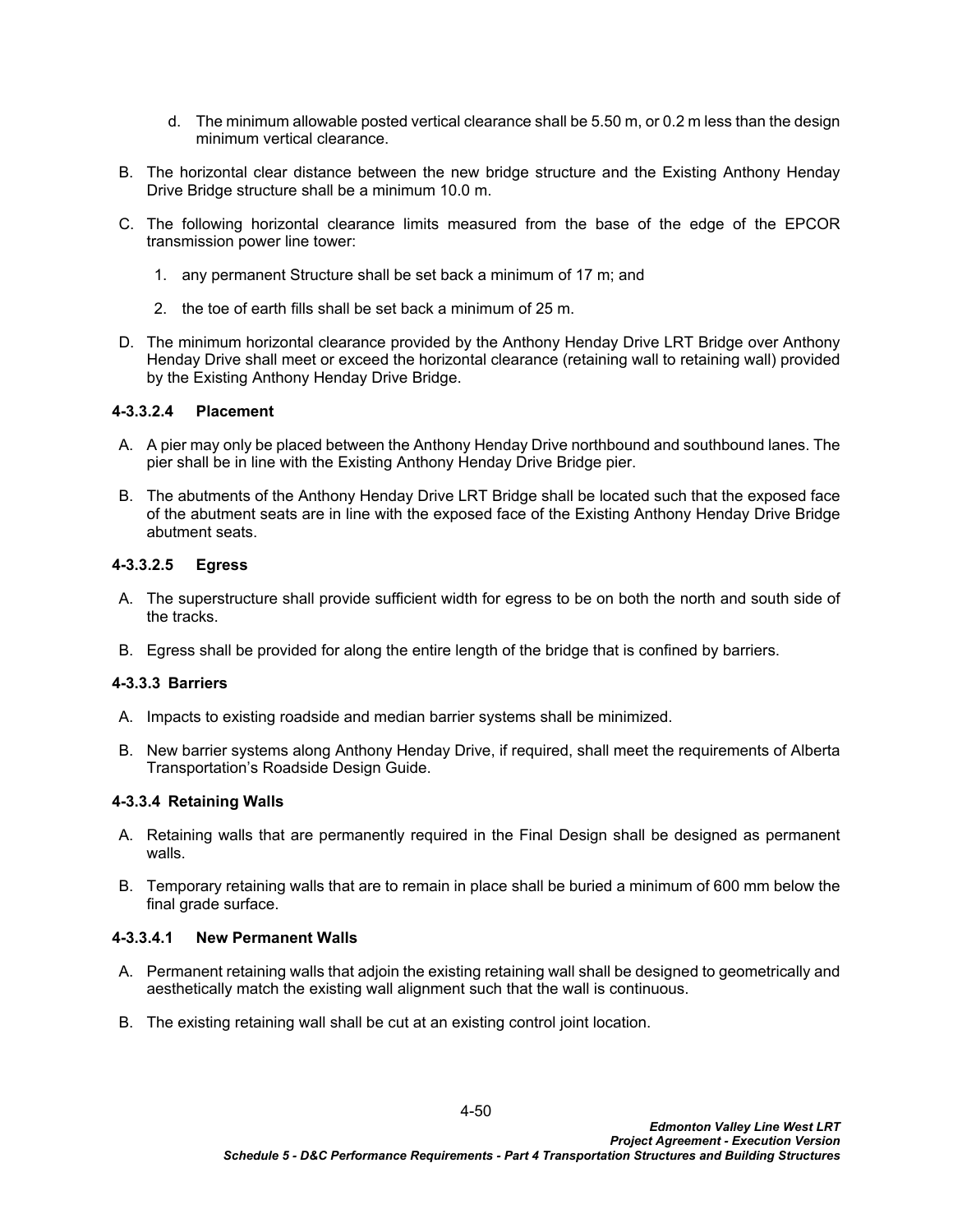### **4-3.3.5 Geotechnical**

### **4-3.3.5.1 General**

- A. Where the approach fills at the ends of the Anthony Henday Drive LRT Bridge exceed 1 m in height, the Trackway shall be structurally supported on approach spans that are founded on piles.
- B. Piles shall be founded into competent bedrock.
- C. Settlement of substructures and approach fills of the Anthony Henday Drive LRT Bridge shall be evaluated using appropriate stress-strain analyses based on the results of site-specific geotechnical investigation and testing.
	- 1. Appropriate design and construction measures shall be implemented, as required, to limit differential settlement between substructures and approach fills to a maximum of 10 mm over the Design Service Life of the bridge (specified in Section 1-2.9 [*Design Service Life*] of this Schedule).
	- 2. The settlement assessment and recommended measures to control differential settlement to within the specified limit shall be included in a geotechnical report and submitted to the City as part of the Final Design of the Anthony Henday Drive LRT Bridge.
- D. Temporary Works, Construction sequence and the erection of any components of the Anthony Henday Drive LRT Bridge and associated Structures and Infrastructure shall not adversely affect the stability of substructures or approach embankments of the Existing Anthony Henday Drive Bridge.
	- 1. Appropriate measures shall be implemented such that the factors of safety of the headslopes, sideslopes and retaining walls of the Existing Anthony Henday Drive Bridge are not less than the initial values prior to the commencement of Construction.
	- 2. Construction-induced vertical and lateral displacements of the substructures, wing walls, and approach slabs of the Existing Anthony Henday Drive Bridge shall not exceed 5 mm in each direction, and shall not adversely affect the integrity or serviceability of the Existing Anthony Henday Drive Bridge and the 87 Avenue traffic lanes and sidewalks.
	- 3. Construction-induced vertical and lateral displacements of the approach embankments of the Existing Anthony Henday Drive Bridge shall not exceed 20 mm in each direction, and shall not adversely affect the integrity of serviceability of the Existing Anthony Henday Drive Bridge and the 87 Avenue traffic lanes and sidewalks.
- E. A geotechnical report demonstrating the temporary and permanent stabilization measures that will be implemented to maintain the stability and minimize the vertical and lateral displacements of substructures and approach embankments of the Existing Anthony Henday Drive Bridge shall be submitted to the City as part of the Final Design of the Anthony Henday Drive LRT Bridge.
- F. An instrumentation program to monitor the magnitude and rate of settlement and lateral displacement of the abutments and approach embankments of the Existing Anthony Henday Drive Bridge during the Construction Period shall be implemented.
	- 1. As a minimum, the instrumentation shall include four settlement plates, six survey markers, and three shape arrays (SAAs).
	- 2. The monitoring instruments shall be installed at critical locations/depths that allow the measuring of maximum values of settlement and lateral displacement.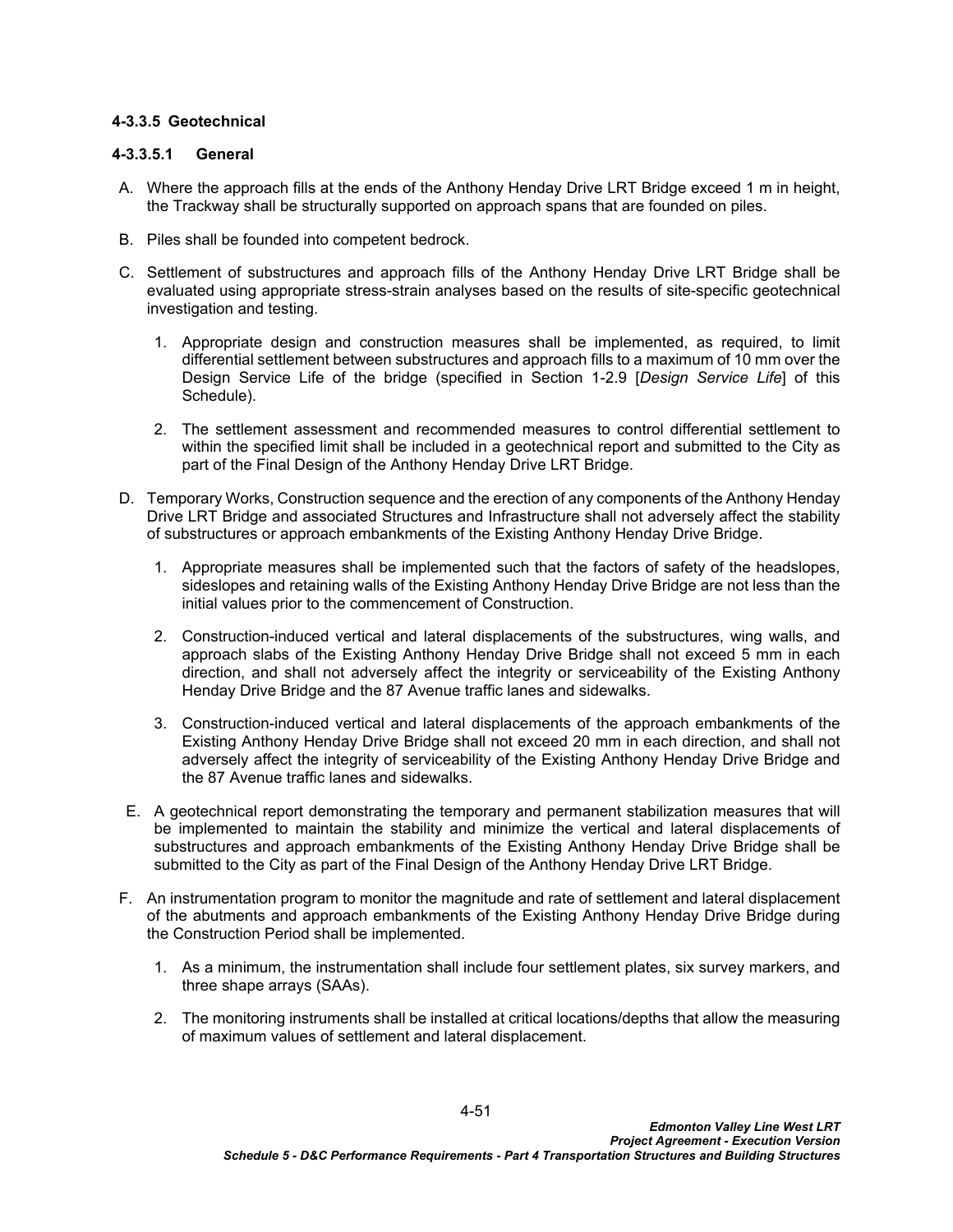- 3. Monitoring of the SAAs shall be fully automated. All SAAs shall be connected to a data logger capable of transmitting the monitoring information wirelessly to a data management system with a web-based interface.
- 4. During the Construction Period, the data logger shall be programmed to record measurements of the SAAs at maximum 3-hour intervals. Surveying of settlement plates and survey markers shall be performed weekly, or more frequently if deemed necessary by Project Co's geotechnical engineer based on the observed response of substructures and approach embankments of the Existing Anthony Henday Drive Bridge.
- 5. The monitoring results shall be submitted to the City within one week of the date of measurements.
- 6. The monitoring results shall be used to provide early information regarding the impact of Construction on the stability of substructures and approach embankments of the Existing Anthony Henday Drive Bridge and to adjust, in a timely manner, the Construction methodology to prevent any damage to the Existing Anthony Henday Drive Bridge and its approach embankments.
- G. A pre-construction condition survey of the Existing Anthony Henday Drive Bridge and approach embankments shall be conducted in accordance with the requirements outlined in Section 1-6 [*Pre-Construction Asset Condition Survey*] of this Schedule.

### **4-3.3.5.2 Micropiles**

A. The use of micropiles shall not be permitted except for the area under the EPCOR powerlines bound by a 15 m horizontal offset on both sides of the utility centerline.

### **4-3.3.6 Approach Spans**

- A. Approach spans are spans between the main bridge spans over Anthony Henday Drive and the point where the Trackway slab is cast directly on ground material.
- B. The approach spans shall be a minimum 8 m long and shall be cast-in-place concrete slab or precast concrete slab girders.
- C. The void beneath the approach spans and between pile supports shall be permanently enclosed.
	- 1. Access shall be provided for inspection purposes but shall not be accessible by the public.
- D. Approach spans shall not be post tensioned.

### **4-3.3.7 Drainage**

- A. Water shall be collected on the Anthony Henday Drive LRT Bridge and discharged at the end of the approach spans into a concrete drain trough.
	- 1. Water shall not be discharged onto the Anthony Henday Drive roadway, Anthony Henday Drive median, and the existing Anthony Henday Drive Bridge, including retaining walls or the Structure headslopes.
- B. The concrete drain trough shall collect drainage from the bridge and direct it to the base of the side slopes without causing potential erosion of the slope material.
- C. Drainage between 87 Avenue Roadway and Trackway shall be directed longitudinally away from Anthony Henday Drive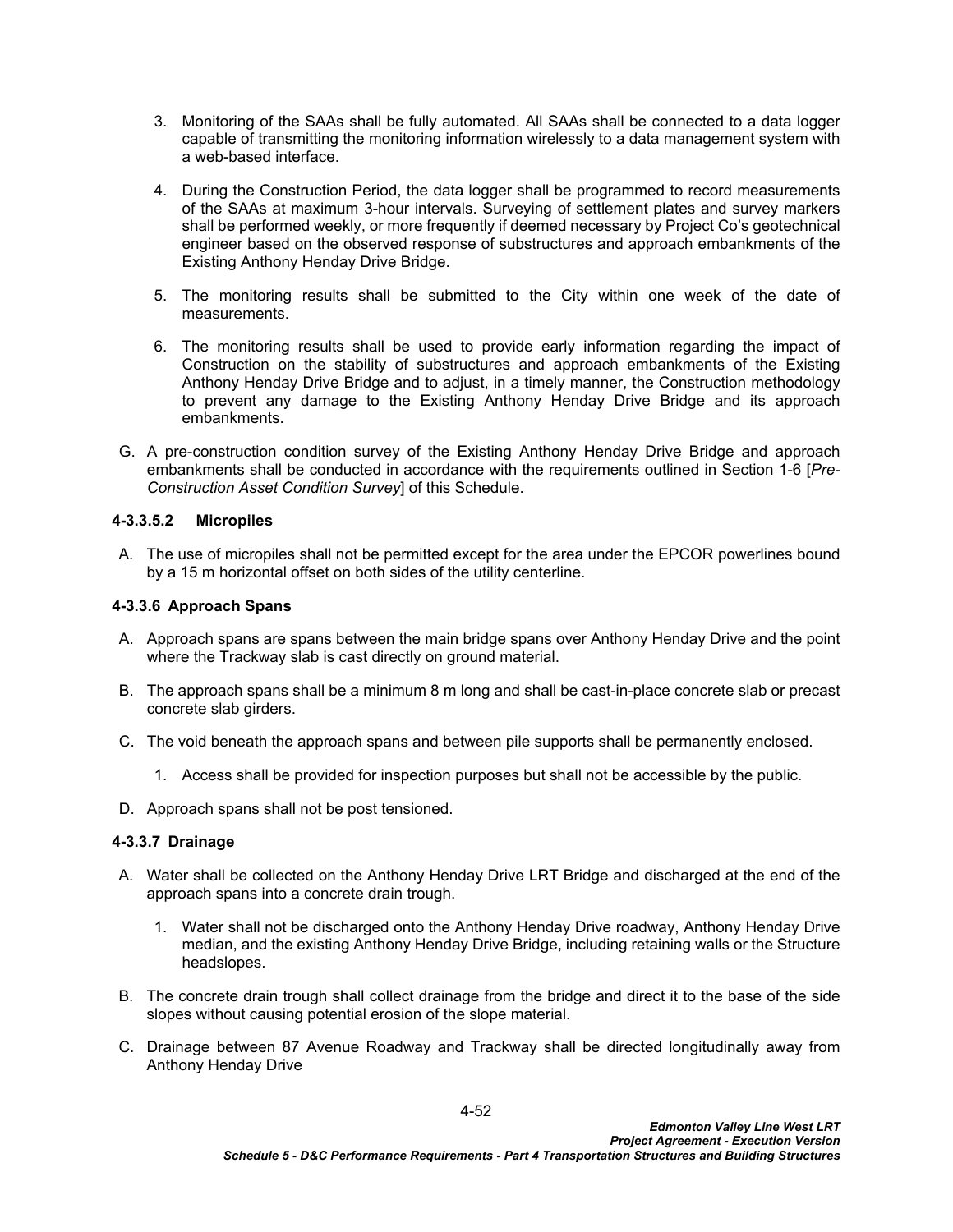### **4-3.3.8 Lighting**

- A. Lighting requirement for Anthony Henday Drive, including ramps, under and adjacent to the Anthony Henday Drive LRT Bridge shall be in accordance with Alberta Transportation's Highway Lighting Guide and Design Bulletins #35 and #88.
- B. Any conduits required for wiring to under-bridge lighting systems shall be cast within the bridge piers and pier caps and shall not be routed through abutment ends.
- C. The conduit system shall be concealed and shall comprise rigid PVC conduit having a minimum trade size of 41 mm, together with industry-standard junction boxes and fittings.
	- 1. The system shall provide a continuous concrete-proof and weatherproof conduit arrangement from below ground tot eh top surface of each pier cap.
- D. Conduit shall be installed as follows:
	- 1. Conduits shall enter the bridge structure a minimum 1000 mm below finished ground elevation at the exterior of the pier as necessary and shall bend up to connect with a PVC junction box to be recessed on the exterior surface of the pier shaft 1000 mm above the finished ground elevation. Minimum clear inside dimensions of this PVC junction box shall be 150 mm x 150 mm x 150 mm.
		- a. The junction box may be larger if necessary, for the proper connection and bonding of bridge wiring to incoming supply cables.
		- b. The PVC junction box is to be set flush with the surface of the pier shaft and shall be fit with a gasketed weatherproof securable cover.
	- 2. A riser conduit shall extend up to a weatherproof PVC access junction box secreted in the top surface of the pier cap.
		- a. The junction box shall be sized for the number of luminaire conduits and wires to be accommodated at that point.
		- b. For bridge structures where a concrete pier diaphragm precludes placement of an access junction box in the top of the pier cap, it may, subject to the City's acceptance, be placed unobtrusively in the face of the pier cap near its top edge.
		- c. For structures with integral pier cap/diaphragms, the riser conduit shall extend into the pier cap/diaphragm and up to the weatherproof PVC access junction box secreted in the side surface of the pier cap/diaphragm.
	- 3. Additional weatherproof access junction boxes may be installed in the pier cap as required by the width of the bridge and the number of luminaires to be serviced.
		- a. These additional access junction boxes shall be supplied by a rigid PVC conduit not less than 27 mm trade size cast horizontally within the pier cap/diaphragm.
	- 4. Rigid conduits exiting the access junction boxes to service under-bridge luminaires shall be the minimum diameter required for the number and sizes of wires employed and the availability of attached support points, but not less than 16 mm trade size.
	- 5. All wiring to under-bridge luminaires shall be RW90 of appropriate number and gauge to comply with voltage drop limitations.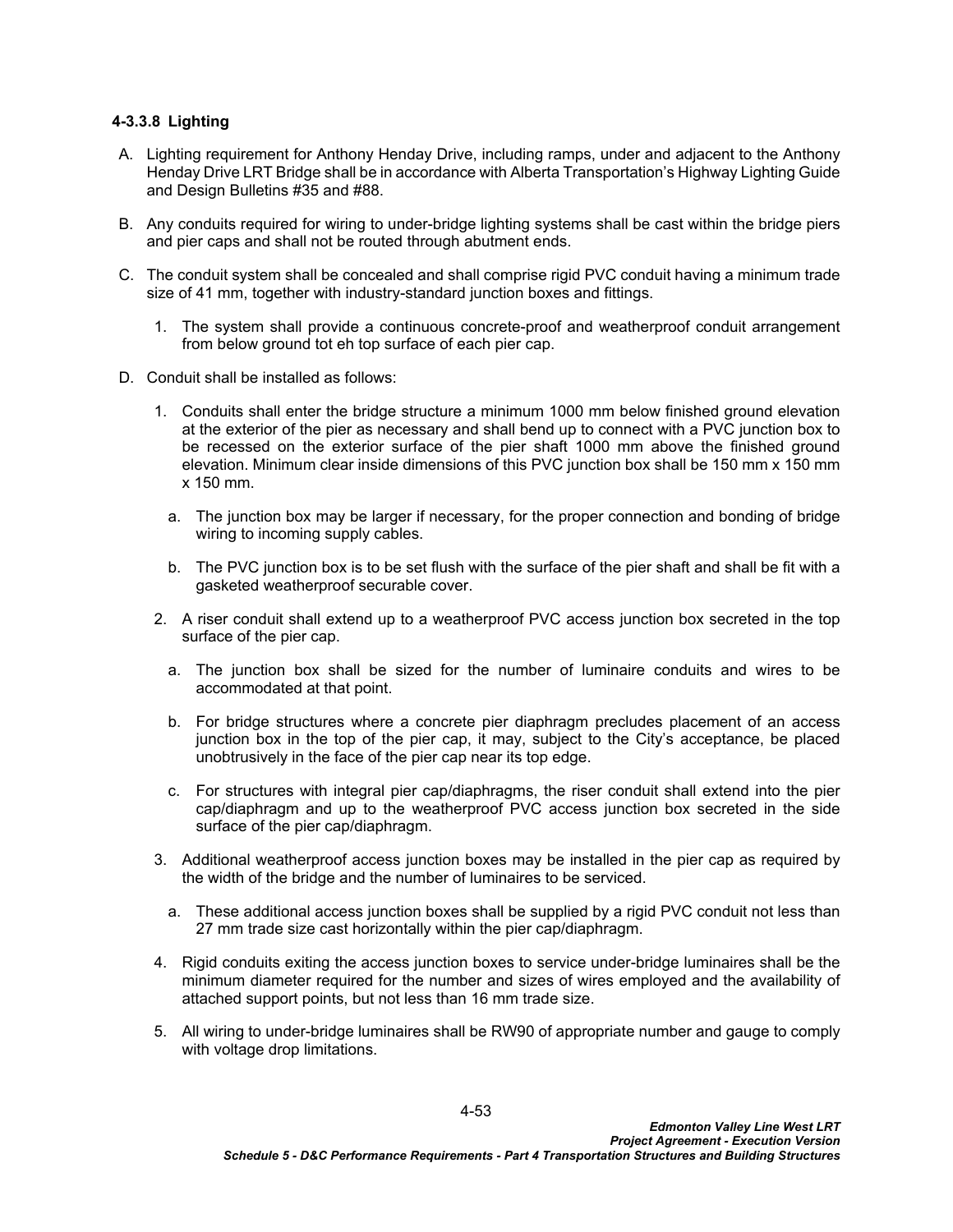- a. A continuous ground wire shall be provided in all under-bridge lighting conduits to ensure the whole system is properly bonded.
- 6. Prior to the wiring being installed, all conduits shall be proven to be free and clear of obstructions.
- E. Under bridge lighting fixtures or any other lighting fixture shall include the ROAM Smart Node sensor and shall be connected to the existing ROAM Smart Node sensor system.

# **4-3.4 MACKINNON RAVINE PEDESTRIAN BRIDGE**

# **4-3.4.1 Existing Information**

A. Drawings for the MacKinnon Ravine Pedestrian Bridge are included in the Disclosed Data.

# **4-3.4.1.2 General**

- A. The first span from the north end of the MacKinnon Ravine Bridge shall be modified as required to provide a smooth transition from the bridge to the sidewalk.
- B. The bridge shall be independently supported from the MacKinnon Ravine Retaining Wall such that both structures are unaffected from their respective potential movement.

# **4-3.5 MACKINNON RAVINE RETAINING WALL**

### **4-3.5.1 Geotechnical**

- A. Earth fills for the widening of Stony Plain Road onto the north slope of the MacKinnon Ravine to accommodate the Infrastructure shall be supported with a retaining wall.
- B. The stability of the north slope of the MacKinnon Ravine at the location of the MacKinnon Ravine Retaining Wall shall be evaluated and stabilization measures implemented to ensure the integrity and serviceability of the completed Infrastructure over the required Design Service Life and that the Infrastructure operates in full compliance with the Project Requirements.
	- 1. The minimum bank area requiring evaluation and assessment shall encompass the entire ravine slope from crest to toe in the north-south direction and for the full length of the MacKinnon Ravine Retaining Wall in the east-west direction.
	- 2. The scope and extent of any required slope stabilization measures shall meet the minimum requirements described in Section [4-1.9](#page-20-0) *[\[Geotechnical\]](#page-20-0)* of this Schedule*.*
- C. The stability of the north slope of the MacKinnon Ravine shall be evaluated using limit equilibrium and stress-strain analyses.
	- 1. The analyses shall address both shallow and deep-seated failure mechanisms and shall account for the potential impacts of grading works, removal of vegetation cover, changes to natural drainage patterns, and rise in groundwater levels due to precipitation and seasonal effects on the slope stability.
	- 2. Slope stabilization measures shall be implemented as required to maintain a minimum long-term factor of safety (following the dissipation of construction induced pore water pressures) of 1.5 or the factor of safety of the existing slope prior to construction, whichever is greater.
- D. The minimum separation distance between the south edge of the Trackway slab and the face of the MacKinnon Ravine Retaining Wall shall be established such that the long term factor of safety of slip surfaces daylighting north of the southern edge of the Trackway slab is greater than 1.5, but shall not be less than 3 m.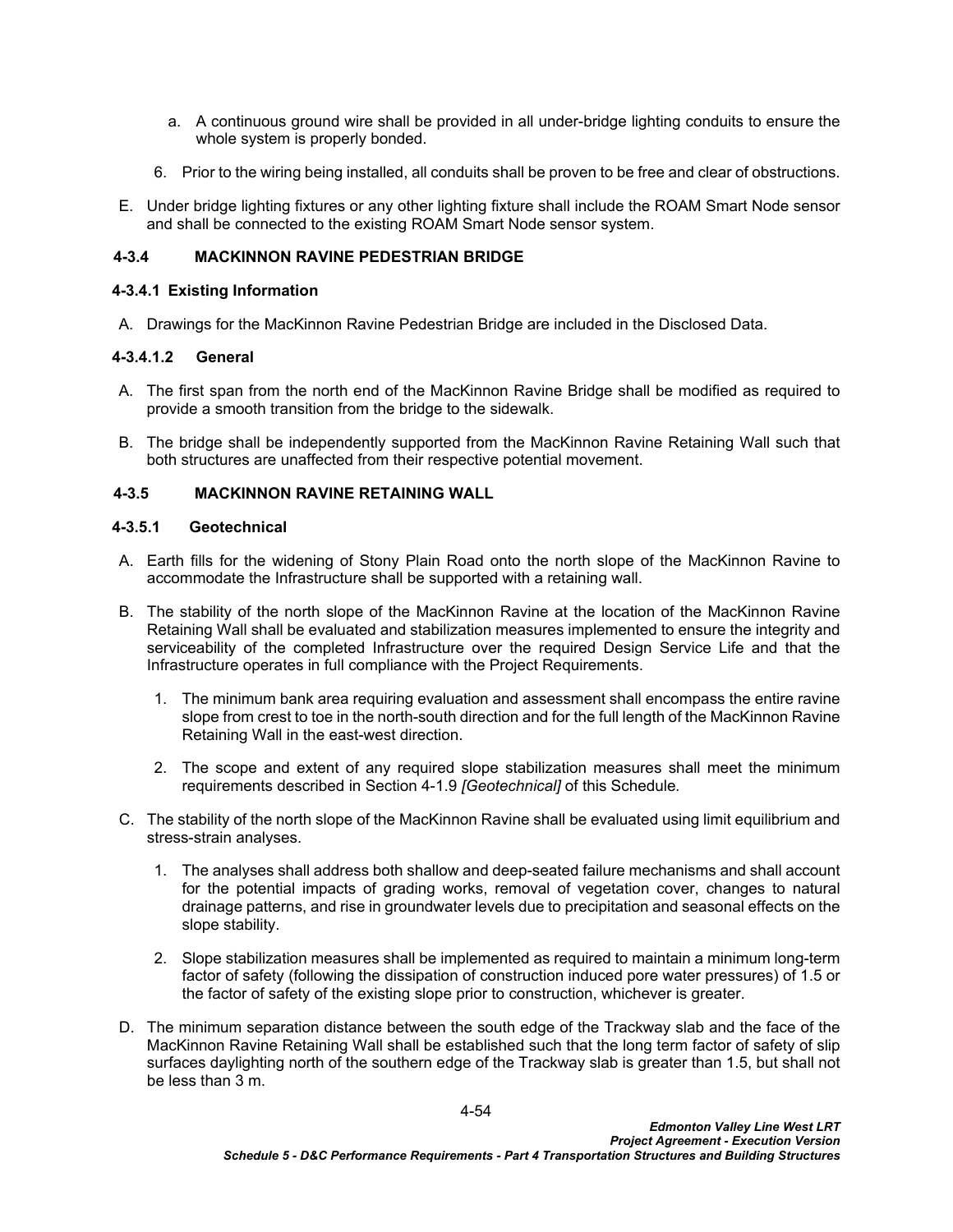- E. Horizontal drains and drainage wells shall not be relied upon, as part of any permanent slope stabilization measures, to achieve the target long-term slope factor of safety.
- F. The placement of additional fill onto the MacKinnon Ravine slopes for temporary or permanent purposes shall be kept to a minimum and shall have no adverse effects on slope stability.
	- 1. Temporary Works, Construction sequence and the erection of any components of the permanent Infrastructure shall not adversely affect the stability of the MacKinnon Ravine slopes and shall not result in any reduction in the slope factors of safety from the initial values prior to the commencement of Construction.
- G. Geotechnical report(s) demonstrating the slope stabilization measures needed to attain the target slope factors of safety for both temporary and permanent conditions taking into account the anticipated operations in accordance with the Operability and Maintainability Parameters, shall be submitted to the City as part of the Final Design of the MacKinnon Ravine Retaining Wall.
- H. An instrumentation program shall be implemented to monitor excess pore water pressure and the vertical and lateral displacements of the McKinnon Ravine north slope during the Construction Period.
	- 1. As a minimum, the instrumentation shall include two vibrating wire piezometers (VWs), two shape arrays (SAAs) and survey markers.
	- 2. The monitoring instruments shall be installed at critical locations/depths that allow the measuring of maximum values of settlement, lateral displacement, and pore water pressure.
	- 3. Monitoring of the VWs and SAAs shall be fully automated. All VWs and SAAs shall be connected to a data logger capable of transmitting the monitoring information wirelessly to a data management system with a web-based interface.
	- 4. During the Construction Period, the data logger shall be programmed to recor measurements of the VWs and SAAs at maximum 3-hour intervals. Surveying of survey markers shall be performed weekly, or more frequently if deemed necessary by Project Co's geotechnical engineer based on the observed slope performance.
	- 5. The monitoring results shall be used to provide early information regarding the impact of Construction on the slope stability and to adjust, in a timely manner, the Construction methodology to prevent degradation in the slope condition and damage to adjacent buildings, Structures, Infrastructure, or Utility Infrastructure.
	- 6. The results of slope monitoring shall be submitted to the City within one week of the date of measurements.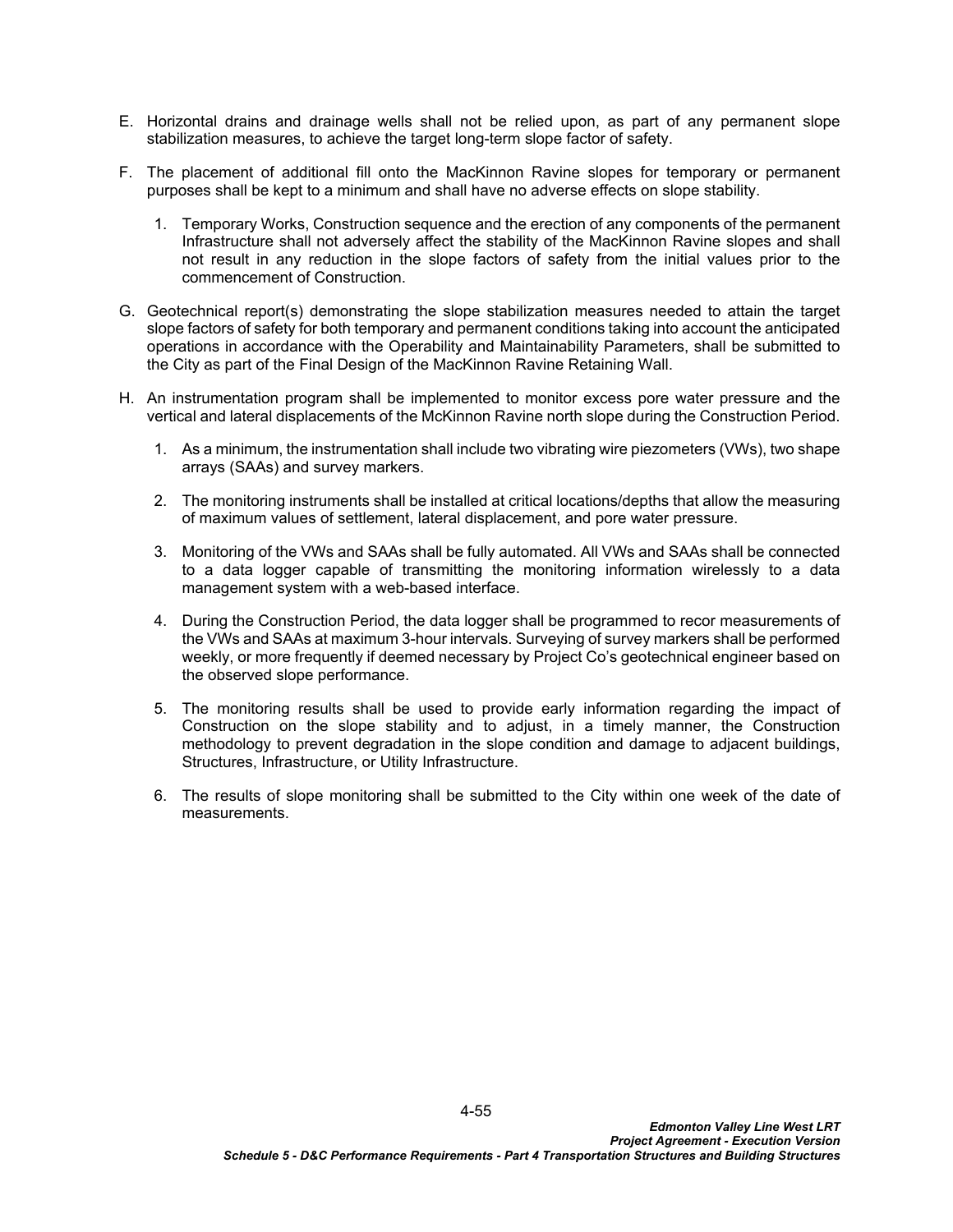### **SECTION 4-4– STRUCTURES CONSTRUCTION REQUIREMENTS**

### <span id="page-59-0"></span>**4-4.1 BACKFILL**

## **4-4.1.1 General**

- A. This Section [4-4.1](#page-59-0) [Backfilling] sets out the requirements for construction of backfills associated with or forming part of a Structure, including minimum requirements for fill material, placement, compaction, and testing.
- B. Supply, placement, compaction and testing of fill materials shall conform to the requirements of the Valley Line West LRT Roadways Design and Construction Standards, unless stated otherwise in this Section 4-4.1 [Backfilling].

## **4-4.1.2 Materials**

- A. Aggregate materials shall conform to the requirements in Tables 2.1.1, 2.1.2, and 2.1.3 of the Valley Line West LRT Roadways Design and Construction Standards Section 2.1 – Aggregates.
- B. In‐situ fill material from excavations or imported fill from borrow sources shall be reviewed and approved by the Engineer of Record for the intended use.
- C. Fill materials shall be unfrozen, and free from ice, rocks larger than 75 mm, cinders, ashes, sods, refuse, Hazardous Substances or other deleterious materials.

### **4-4.1.3 Stockpiling**

- A. Stockpile fill materials in designated areas. Protect fill materials from contamination.
- B. Stockpile granular materials in controlled manner to minimize segregation.
- C. Provide temporary erosion and sedimentation control measures to prevent soil erosion and discharge of soil-bearing runoff water or airborne dust to water bodies and adjacent properties and walkways, in accordance with Applicable Law.

### **4-4.1.4 Base/Subgrade Preparation**

- A. Remove and dispose of all materials at the base of excavation / subgrade that are deemed unsuitable as specified in Valley Line West LRT Roadways Design and Construction Standards Section 02310 – Grading, including but not limited to peat, roots, stumps, topsoil, frozen soil, frost susceptible material, garbage, construction debris or any other material deemed unsuitable by the Field Review Monitor. The requirements specified in Section 15 [Contamination, Hazardous Substances, and Waste] and Section 18 [Stockpiles and Imported Fill] of Schedule 10 [Environmental Performance Requirements] apply to conducting this work.
- B. Proof Rolling of the base/subgrade shall be conducted in accordance with the Valley Line West LRT Roadways Design and Construction Standards Section 02345 – Proof Rolling, with the following amendments.
	- 1. There shall not be any discernable rutting or deflection during proof roll. Rutting and deflection requirements shall conform to the following requirements:
		- a. Clay Material: rutting or deflection of finished surface shall not exceed 10 mm.
		- b. Aggregate Material: rutting or deflection of finished surface shall not exceed 5 mm.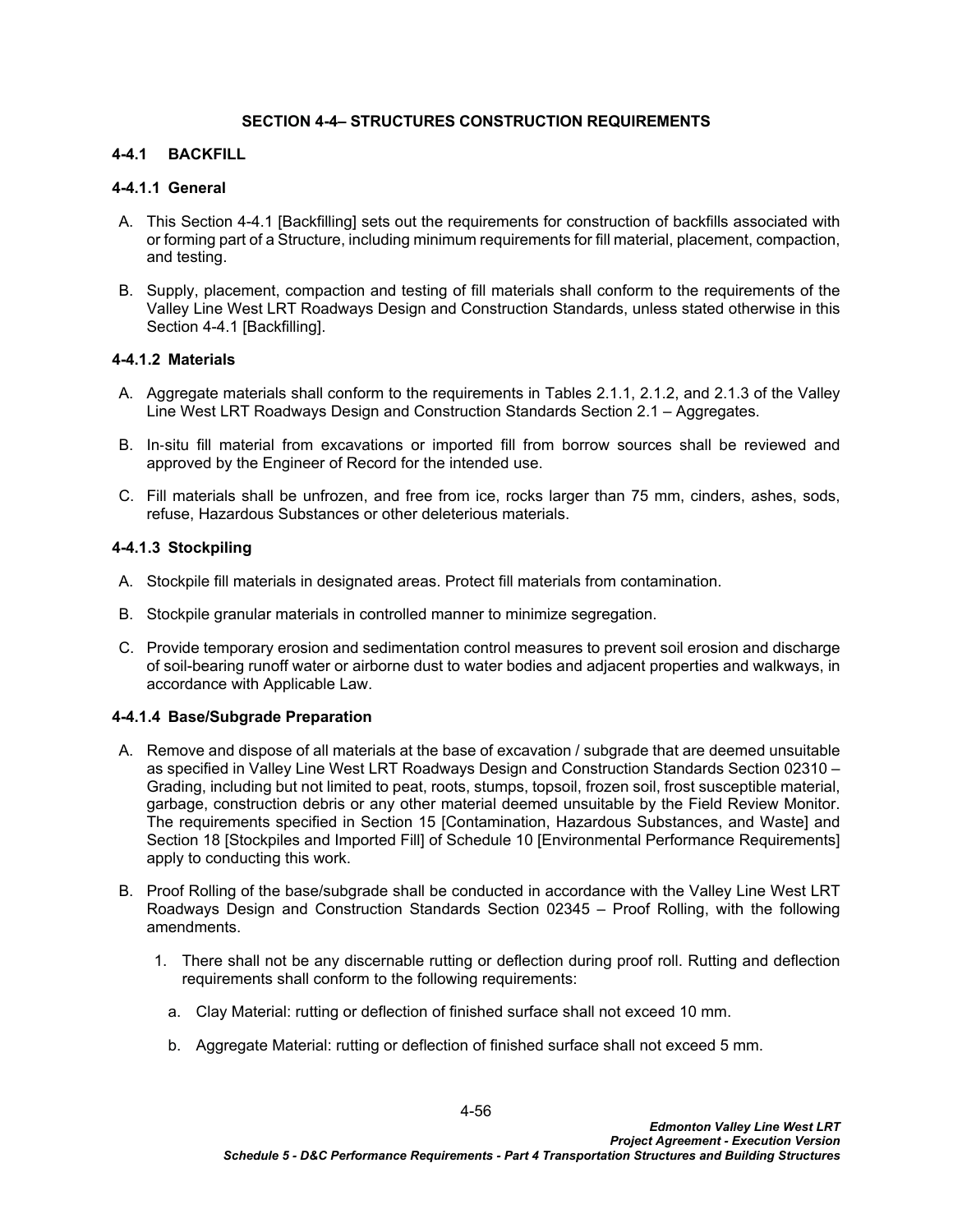- 2. Rutting and/or deflection in excess of limits above shall be considered a failure and shall require the base/subgrade to be reworked and compacted to meet density and performance requirements.
- 3. After remedial work is performed, additional proof rolls shall be performed to ensure the material conforms to the limits above.

### **4-4.1.5 Fill Placement and Compaction**

- A. Required compaction densities shall be specified as percentages of maximum dry densities obtained from standard proctor laboratory tests in accordance with ASTM D698 (Standard Test Methods for Laboratory Compaction Characteristics of Soil Using Standard Effort).
- B. Prior to placing any fill, the excavation base shall be scarified to a minimum depth of 150 mm and compacted to a minimum of 95 percent of the standard proctor maximum dry density, as determined by ASTM D698.
- C. Place backfill material in uniform lifts not exceeding 150 mm compacted thickness up to the grades indicated on the Final Design. Compact each lift before placing the subsequent lift.
- D. Compact each lift to the minimum requirements specified in the Valley Line West LRT Roadways Design and Construction Standards, or to higher densities as specified by the Engineer of Record based on Good Industry Practice. Under no circumstances shall the compacted field density be less than 98 percent of the standard proctor maximum dry density.
- E. Backfill material shall be compacted at moisture contents within  $\pm 2$  percent of the optimum moisture content, as determined from standard proctor laboratory tests in accordance with ASTM D698.
- F. Backfilling shall not be permitted when the average air temperature is expected to be below 0°C. The air temperature shall be the temperature reported by Environment Canada.
- G. The attained degree of compaction shall be verified via field density tests at a minimum frequency of one test for each 1000 m² of compacted lift, with a minimum of one test per lift per day. Field density tests shall be conducted in accordance with the requirements of ASTM D2922 test method.
- H. A minimum of one laboratory standard proctor test (ASTM D698) shall be conducted per 500 m<sup>3</sup> of backfill material to be placed on site.

### **4-4.2 PILING**

### **4-4.2.1 General**

A. This Section [4-4.1](#page-59-0) [Piling] sets out the requirements for steel H-piles, steel pipe piles, and cast-inplace concrete piles forming part of a Structure and OCS foundations, including minimum requirements for quality, supply, placement, curing, and testing of the piles.

### **4-4.2.2 Materials**

### **4-4.2.2.1 Steel**

A. Mill certificates for steel piles shall be obtained prior to pile installation and shall meet the requirements in Section [4-4.10.3.4](#page-145-0) [*[Mill Certificates](#page-145-0)*] of this Schedule*.*

# **4-4.2.2.2 Concrete**

A. Pile Concrete shall comply with the requirements of Section [4-4.5](#page-75-0) [*[Cast-In-Place Concrete](#page-75-0)*] of this Schedule.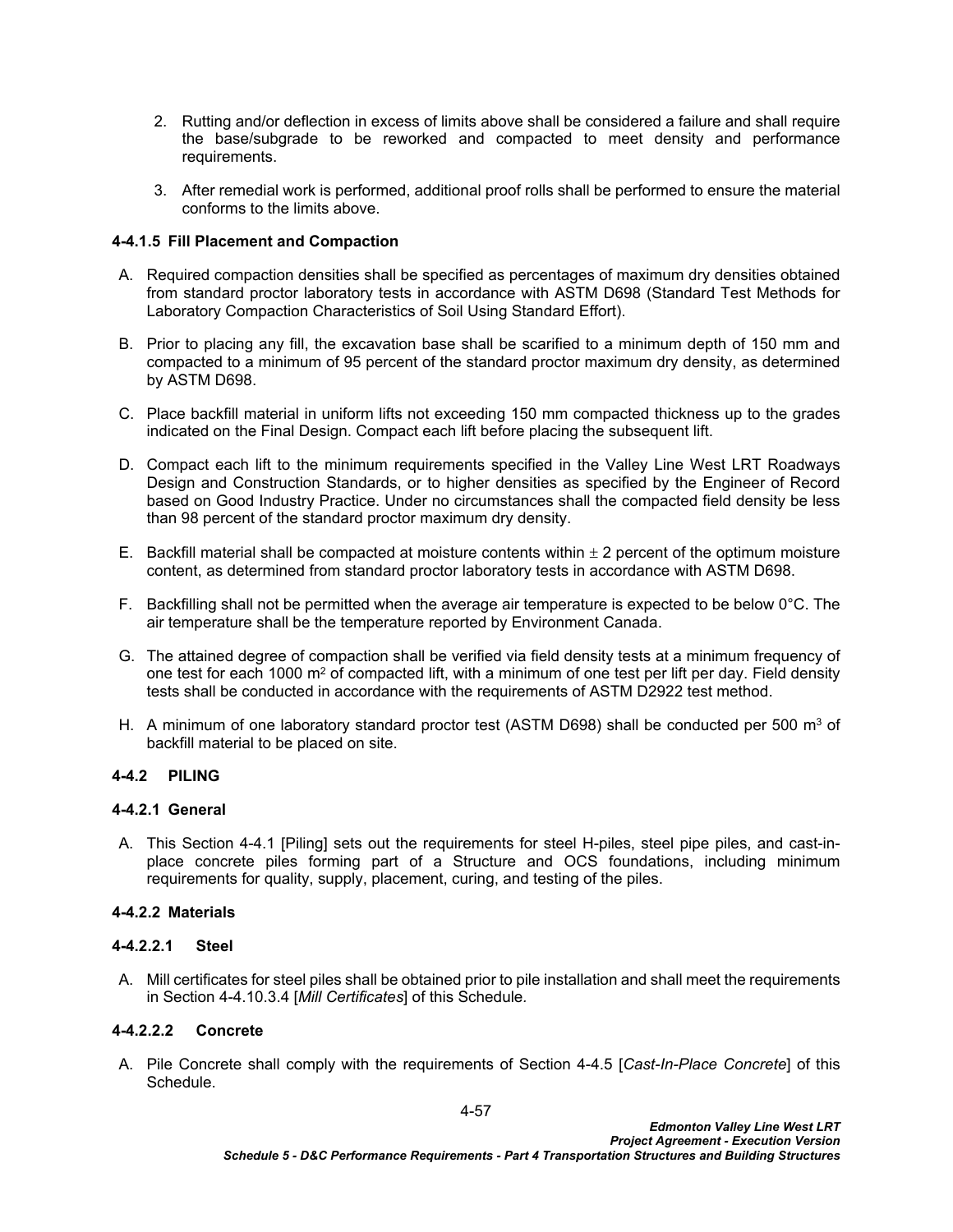### **4-4.2.2.3 Concrete Reinforcement**

A. Concrete reinforcement shall comply with the requirements of Section [4-4.9](#page-139-0) [*[Concrete Reinforcement](#page-139-0)*] of this Schedule.

### <span id="page-61-0"></span>**4-4.2.3 Galvanizing**

- A. Galvanizing of steel piling, when required in the Final Design, shall be by the hot dip method, in accordance with ASTM A123/A123M Standard Specification for Zinc (Hot-Dip Galvanized) Coatings on Iron and Steel Products.
- B. Galvanized piling on which the galvanized coating has been damaged shall be replaced or repaired in accordance with ASTM A780, Method A3 to a minimum thickness of 180 µm and tested for adhesion.
- C. Where the upper portions of piling are specified to be galvanized on the applicable Final Design, excess piling shall be removed from the ungalvanized portion of the piling to ensure that the galvanized portion extends down to the elevation shown on the Final Design.

### **4-4.2.4 Handling**

- A. Piling shall be handled, hauled and stored in a manner that avoids damage to the piling materials.
- B. Piling shall be handled, hauled and stored in a manner that avoids damage to the galvanized surfaces on galvanized piling.
	- 1. Fabric slings, wood blocking or other methods shall be used to support and separate galvanized piling when handling, hauling or storing.

### **4-4.2.5 Driven Steel Piles**

### **4-4.2.5.1 Equipment**

- A. Pile driving equipment shall be sized such that piles can be driven to the specified load capacity and required elevations without damaging the piles.
	- 1. The adequacy of the pile driving equipment shall be based on wave equation analysis and/or pile driving analyzer (PDA) testing.
	- 2. Acceptable pile driving equipment includes diesel hammers, hydraulic hammers, vibratory hammers, and driving frames.
	- 3. The total energy developed by the hammer shall not be less than 35 kJ per blow.
	- 4. Drop hammers shall not be used.
	- 5. Pile driving equipment shall use fixed leads. The use of hanging leads shall not be permitted.
- B. The driving of piles with driving extensions shall be avoided if practicable.
	- 1. When driving extensions are used, one pile from each group of 10 shall be a long pile driven without extensions and shall be used as a test pile to determine the average bearing capacity of the group.

### **4-4.2.5.2 Tolerances**

A. Piles shall be placed in the positions, orientations and alignments shown on the applicable Final Design.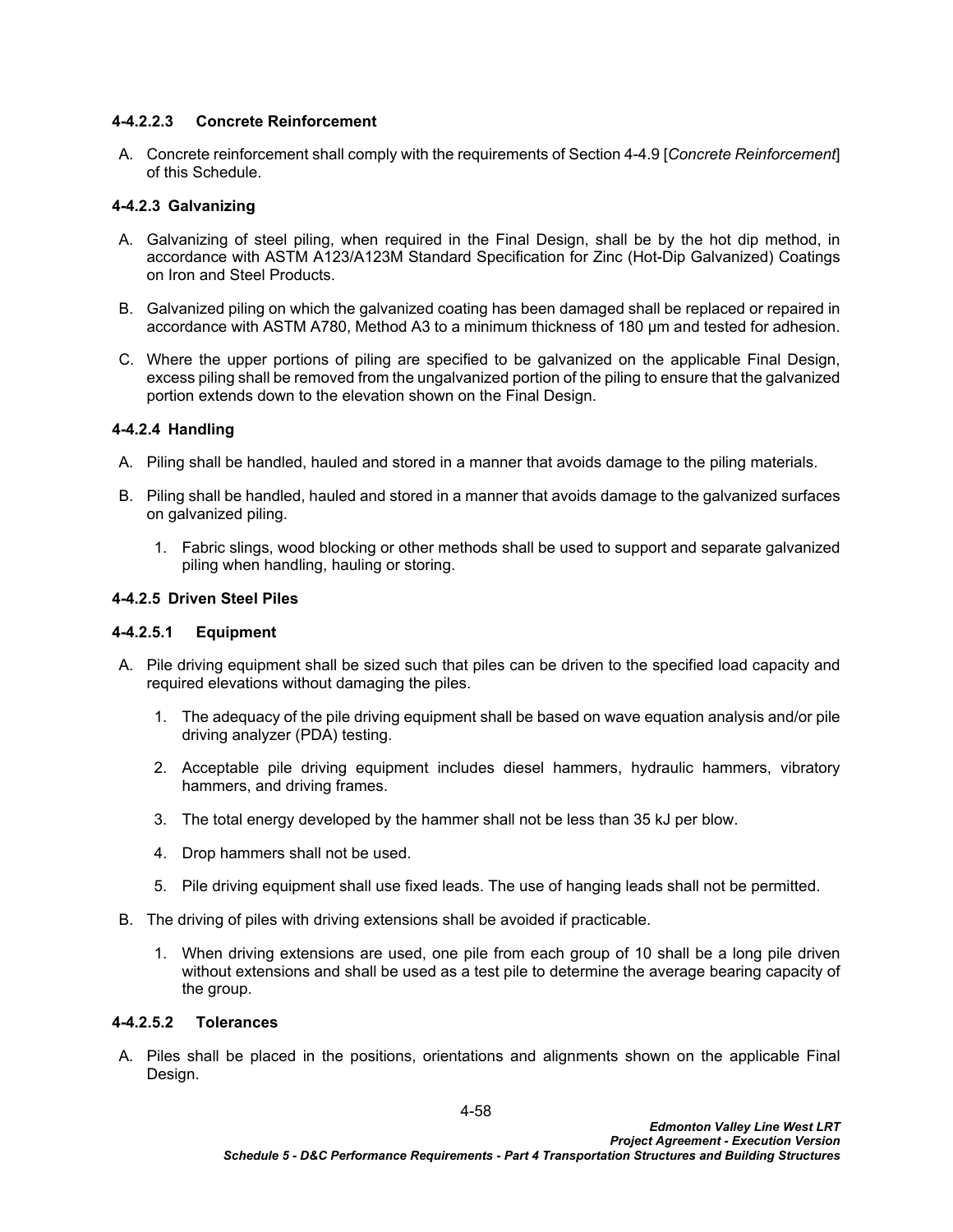- 1. Precautions shall be taken to ensure that the piles are in proper alignment, including the use of installation driving frames, fixed leads or other means.
- B. Piles shall not be out of the horizontal positions shown on the applicable Final Design by more than 100 mm after driving except as noted below.
	- 1. For fully integral abutments the piles shall not be out of horizontal position by more than 50 mm.
	- 2. For fully integral abutments, the variation in position between a pile casing centre and a pile centre shall not be more than 25 mm.
- C. Piles shall not be driven with a variation of more than 20 mm per metre from the vertical or from the batter shown on the applicable Final Design.
- D. Piles in exposed bents shall not be out of position by more than 50 mm at the ground line or 25 mm in the pier cap.
- E. At the completion of each driven pile within a foundation element, a control elevation shall be established on the pile to determine if heave has occurred after all piles for the foundation element have been driven.
	- 1. Piles that heave shall be re-driven to the depth and capacity required.

### **4-4.2.5.3 Pile Driving Plan**

- A. A pile driving plan shall be submitted to the City prior to commencement of pile installation work. The pile driving plan shall include, as a minimum, the following items:
	- 1. Specifications, setup and configuration of pile driving equipment, including:
		- a. Hammer Data, including the hammer type, manufacturer, model number, serial number, maximum rated energy and range of operating energy, stroke at maximum rated energy, range of operating stroke, ram weight and modifications;
		- b. Details of onboard equipment capable of energy monitoring;
		- c. Striker plate data, including the weight, diameter, thickness and composition;
		- d. Hammer cushion data, including the manufacturer, area thickness per plate, number of plates, total thickness and composition;
		- e. Helmet data, including weight and composition; and
		- f. Pile cushion data, including material, area, thickness per sheet, number of sheets and total thickness of cushion.
	- 2. Driving methods, procedure and driving sequence.
	- 3. Details and drawings of driving frames.
	- 4. Pile driving tools and accessories.
	- 5. Pile lengths, splicing details, and anticipated splicing locations.
	- 6. List of welders and proof of certification.
	- 7. Welding procedures.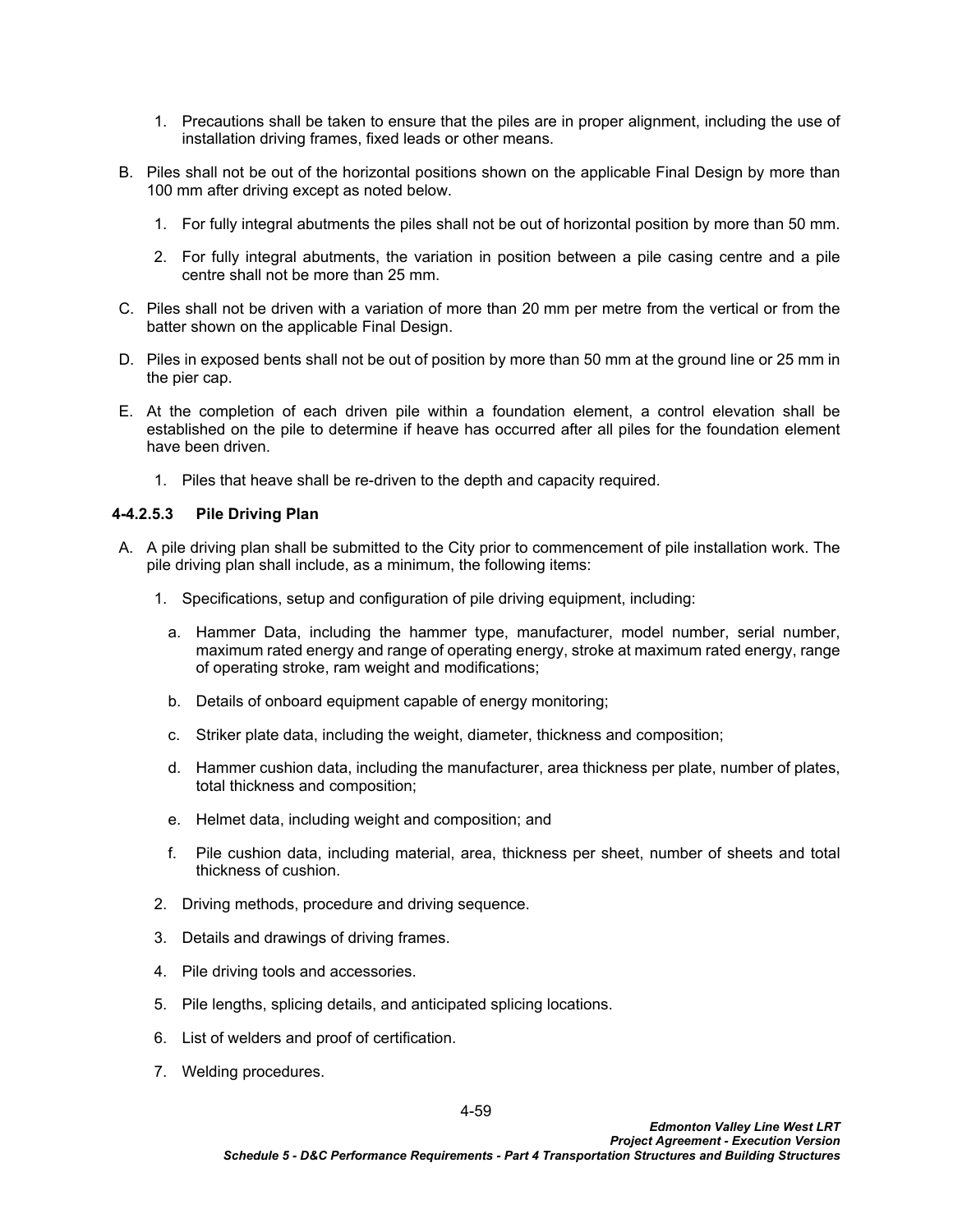- 8. Environmental plan that includes seepage water management strategy for open ended pipe piles.
- 9. Cold weather protection methods.
- 10. PDA testing procedures, contact information, and qualifications of independent testing agency.
- B. If during the course of Construction the required pile set criteria and tip elevations are not achieved, a revised pile driving plan shall be submitted to the City before any further pile driving continues.

# **4-4.2.5.4 Pile Driving**

- A. Steel driving frames shall be used for driven pile installations.
- B. Piles shall be driven to the tip elevations and the load capacities specified on the applicable Final Design.
	- 1. Where practical driving refusal is encountered, the pile(s) may be terminated at a shallower elevation determined by the Engineer of Record that achieves the required pile stability and the specified minimum axial and lateral load capacities.
	- 2. If the required capacity at the design tip elevation is not achieved, restrike tests may be performed after an appropriate waiting time of at least one week to confirm the pile capacity.
		- a. Alternatively, the pile may be driven further to a deeper elevation and then assessed again to confirm that the required capacity is achieved.
- C. The pile driving resistance (number of blows per 250 mm of pile penetration) at the termination of driving shall meet or exceed the driving criteria specified by the Engineer of Record for the given pile section and length, piling equipment, soil conditions, and required pile load capacity.
	- 1. The driving termination criteria shall be determined using wave equation analyses and verified using pile driving analyzer (PDA) testing.
	- 2. For pile installation purposes, paint markings shall be painted on each pile at 0.25 m intervals, with a label at each 1.0 m interval, starting from the toe of the pile.
- D. Access to all foundation piles shall be maintained until all PDA tests have been completed.
- E. The pile head shall be cut square and a driving cap or follower provided to hold the axis of the pile in line with the axis of the hammer.
	- 1. The follower shall be of adequate dimensions to allow driving of the pile without trimming or reducing the cross-section of the pile.
- F. When damage or buckling is evident at the driving end of the pile before obtaining the required pile capacity or penetration of the pile, the driving end of the piling shall be reinforced, or, other suitable equipment or procedures provided, to prevent further damage.
- G. Piles shall be cut off level at the required elevations shown on the applicable Final Design.
- H. The soil plug inside of an open-ended pipe pile shall not be disturbed and the remaining space shall be filled with Pile Concrete.
- I. When concrete infill of open-ended pipe piles is required for structural resistance, the following shall apply.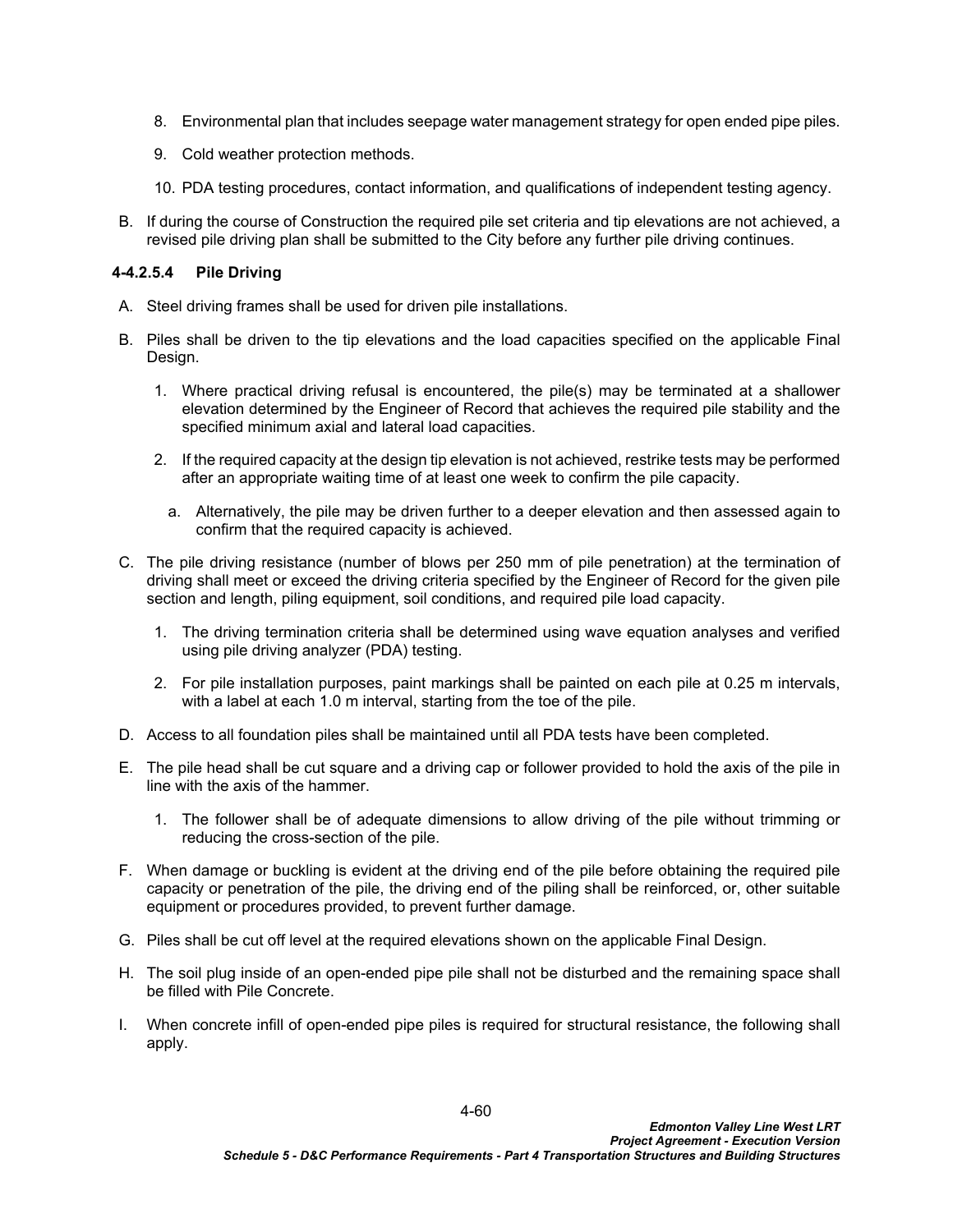- 1. The removal of the soil plug inside the pipe pile shall be terminated a minimum of 2 m above the pile toe. For example, a native soil plug of a minimum height of 2 m shall be maintained at the toe of the pipe piles.
- 2. All loose material and all material adhering to the inside walls of the piles shall be removed.
- J. Open pipe piles shall be covered until concrete is placed.
- K. Driving of any type of piles within 3 m of a pipe pile that contains concrete shall not be undertaken until the concrete has been placed and cured for a minimum of 3 days.

### **4-4.2.5.5 Steel Pile Splices**

- A. Full strength pile splices shall be used unless otherwise specified on the applicable Final Design.
- B. When splicing steel pipe piles, whatever means necessary shall be employed to match out-of-round piling.
- C. If splicing within the galvanized portion of a steel pile becomes necessary, the damaged galvanized area shall be repaired in accordance with Section [4-4.2.3](#page-61-0) [*[Galvanizing](#page-61-0)*] of this Schedule.
- D. Ultrasonic testing shall be performed on a minimum of 20% of all pile splice welds except as noted below.
	- 1. Ultrasonic testing shall be carried out on all tension splice welds as indicated on the applicable Final Design.
	- 2. Ultrasonic testing shall be carried out on welds where visual inspection indicates a potential Deficiency.
- E. Ultrasonic testing shall be carried out by a company certified to CAN/CSA W178.1.
	- 1. Ultrasonic testing technicians shall be certified to Level II by the Canadian General Standards Board.
- F. Welds shall be repaired if full strength welds have not been achieved. Ultrasonic testing shall be carried out on the repaired welds.

### **4-4.2.5.6 Defective Piles**

- A. A pile damaged by driving or driven out of proper location shall be considered a Deficiency, which shall be corrected by one of the following methods:
	- 1. The pile shall be withdrawn and replaced by a new pile; or
	- 2. A replacement pile shall be driven adjacent to the deficient pile. The top of the deficient pile shall be cut to a minimum of 300 mm below the design cut off elevation.
- B. All piles, pushed up by the driving of adjacent piles or by any other cause, shall be driven down again to at least the original tip elevation.

### <span id="page-64-0"></span>**4-4.2.6 Drilled Cast-in-place Concrete Piles**

### **4-4.2.6.1 Drilling Pile Holes**

A. Only rotary type equipment shall be used. Hydraulic oscillating equipment will be permitted for the installation of temporary or permanent casings. Continuous flight auger equipment shall not be permitted.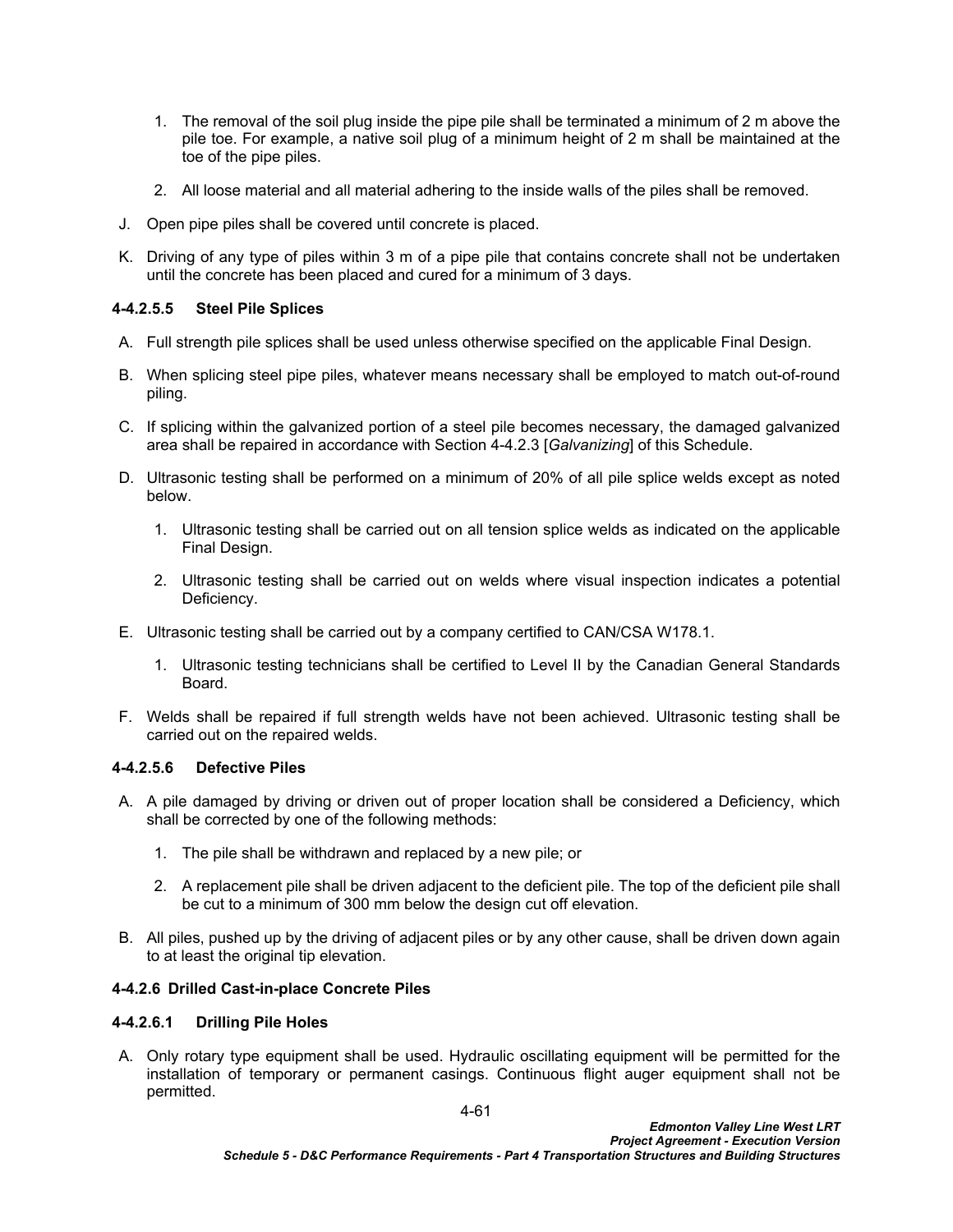- B. Drilled pile holes shall be stabilized and sealed by means of temporary casings or other methods to prevent possible collapse of the pile holes or ingress of water.
- C. The drilling of pile holes shall not proceed if adjacent piles may be damaged due to the effects of vibration or other reasons.
- D. Every attempt necessary shall be made to obtain "dry" pile holes prior to placing concrete.
	- 1. A pile hole shall be considered "dry" if the depth of water at the bottom of the hole is less than 25 mm.
	- 2. All equipment necessary to achieve a dry hole shall be available on-site and ready for use, including casings of appropriate size and length, bailing buckets, final cleanout buckets and water pumps.
	- 3. If a "dry" pile hole cannot be achieved, the pile shall be filled with concrete by tremie methods.
- E. Removal of temporary casing shall not damage the Pile Concrete.
	- 1. Temporary casing, if used in drilling operations, shall be removed from the hole as the Pile Concrete is being placed and before initial set of the concrete.
	- 2. The bottom of the casing shall be maintained below the top of the concrete during casing withdrawal and concrete placing operations.
	- 3. Separation of the concrete during casing withdrawal shall be avoided. Hammering or vibrating the casing to facilitate withdrawal operations shall not be permitted.
- F. Drilled pile holes shall extend to the elevations shown on the applicable Final Design.
	- 1. Pile reinforcement and Pile Concrete shall not be placed until the pile hole is deemed acceptable by the Field Review Monitor.
	- 2. The presence of any gas shall be determined and appropriate means and equipment shall be employed to ensure a safe work site.

### **4-4.2.6.2 Inspection and Testing**

- A. The bottom of the excavated pile hole shall be inspected with a down the hole video camera equipped with visual measurement scale to determine the depth of any loose sediments at the base.
	- 1. The camera shall be capable of capturing a still image or record a video at a minimum resolution of 1080p.
	- 2. The walls and bottoms of the pile holes shall be cleaned to remove all loose and extraneous material.
	- 3. The bottom of the pile shall be clearly visible to determine the cleanliness of the hole.
- B. The inspection device/camera shall be capable of verifying the cleanliness of the base in all expected piling conditions, including under water or drilling fluid.

# **4-4.2.6.3 Tolerances**

- A. Piles shall be placed in the positions and alignments shown on the applicable Final Design.
- B. Piles shall not be out of the horizontal positions shown on the applicable Final Design by more than 50 mm.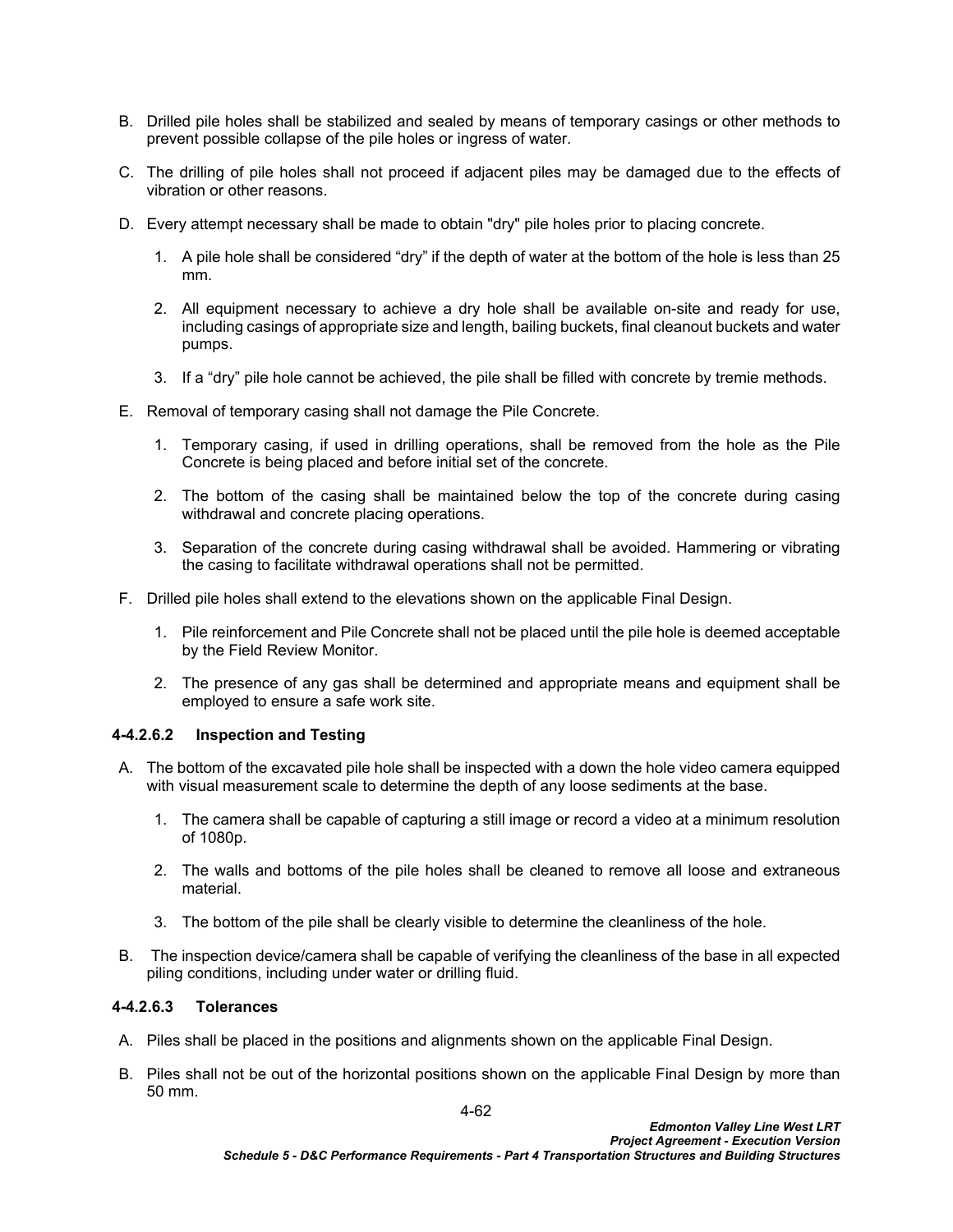C. Piles shall not have a variation of more than 20 mm per metre from the vertical or from the batter.

# **4-4.2.6.4 Concrete Reinforcement Placement**

- A. Concrete reinforcement projecting from a pile shall be placed to a tolerance not exceeding 10 mm in any direction
	- 1. Adequate "shoes" or spacers shall be firmly anchored to the concrete reinforcement to ensure the concrete reinforcement is kept centered in the concrete when placing Pile Concrete.

### **4-4.2.6.5 Concrete Placement**

- A. Under no circumstances shall the pile holes be left open for periods longer than 2 hours.
- B. If delay in placement of concrete reinforcement and concrete is expected, the pile hole shall be properly backfilled and then redrilled when ready. The redrilled hole may be larger and/or deeper than the original pile hole, as determined by the Engineer of Record.
- C. Forms shall be used to maintain the specified dimensions of the portions of concrete piles above ground level.
- D. If a dry pile hole cannot be achieved in accordance with the requirements of Section [4-4.2.6](#page-64-0) *[[Drilled](#page-64-0)  [Cast-in-place Concrete Piles\]](#page-64-0)* of this Schedule, Pile Concrete shall be placed in accordance with the requirements of Section [4-4.5.13.3](#page-91-0) *[\[Concrete Placed Under Water\]](#page-91-0)* of this Schedule.
	- 1. Pile Concrete placed under water shall be validated by Crosshole Sonic Logging (CSL) in accordance with Section [4-4.5.13.3](#page-91-0) *[[Concrete Placed Under Water](#page-91-0)]* of this Schedule*.*

The concrete below ground specified in this section is exempt from the requirements of Section [4-](#page-95-0) [4.5.16](#page-95-0) [*[Concreting in Cold Weather](#page-95-0)*] of this Schedule*.*

When the temperature of the ground against which Pile Concrete is placed is below 0 degrees Celsius the concrete shall be protected from heat loss as follows.

- 2. The pile hole diameter shall be oversized by 100 mm to below the design frost depth.
- 3. Immediately after placing and finishing the concrete, the top exposed surface of the pile shall be protected with insulated tarps or other means to adequately cure the concrete in accordance with Section [4-4.5.18](#page-98-0) [*[Curing Concrete](#page-98-0)*] of this Schedule for a minimum period of seven days.
- 4. If the top of the pile extends above the ground surface it shall be protected in accordance with Section [4-4.5.16](#page-95-0) *[\[Concreting in Cold Weather](#page-95-0)]* of this Schedule.
- 5. Raising the temperature of concrete reinforcement which concrete will be placed against to a temperature of between 5 and 20 degrees Celsius before placing any concrete.

# **4-4.2.7 Pile Capacity Testing**

### **4-4.2.7.1 Static Load Testing**

- A. Static load tests may be used for the determination of pile capacity.
	- 1. Static compression load tests shall comply with ASTM D1143/D1143M. Uplift static load tests shall comply with ASTM D3689/D3689M.
- B. Osterberg or Statnamic load tests may be used in place of static load tests.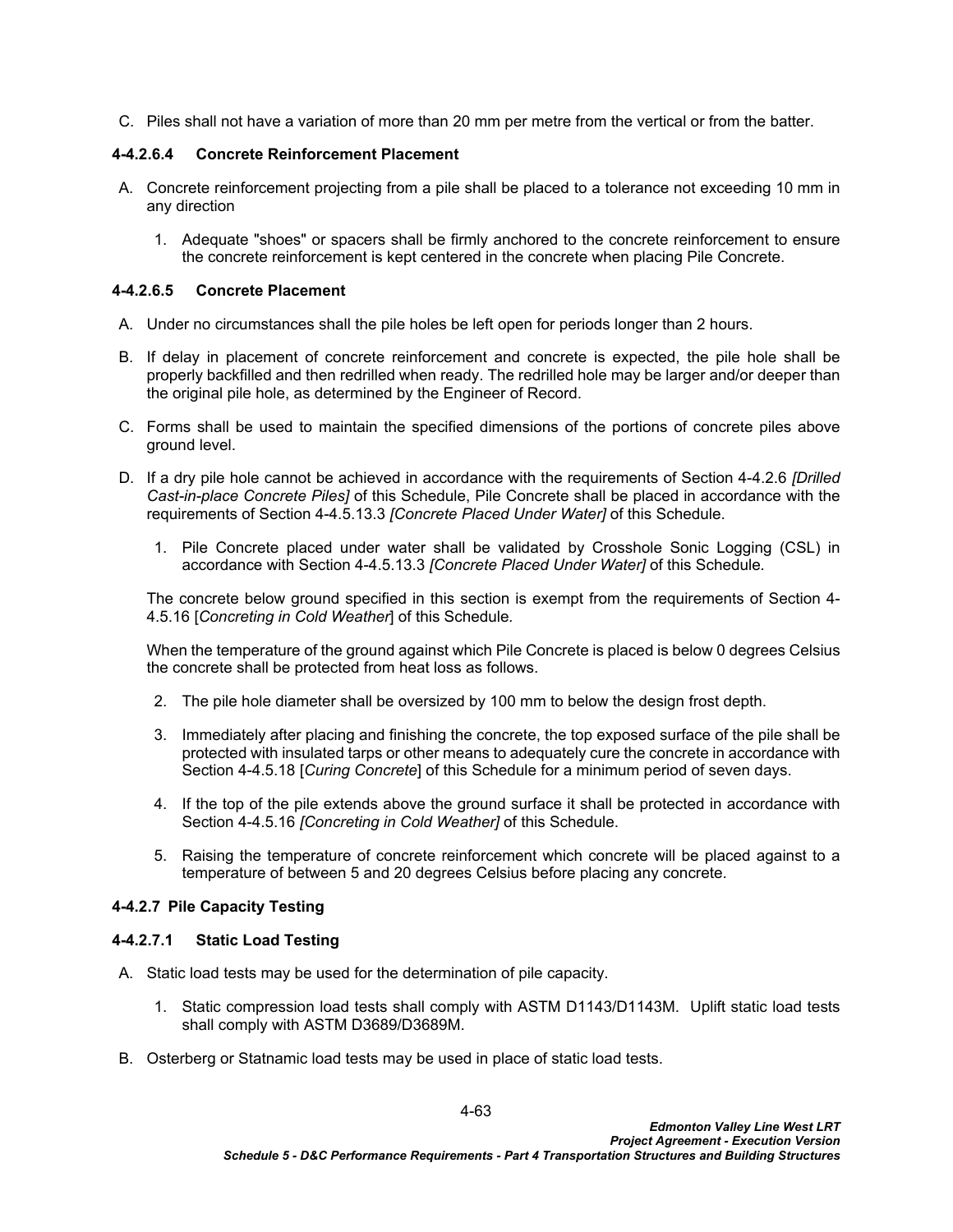- 1. Osterberg tests shall conform to ASTM D1143 Standard Test Method for Piles under Static Axial Load using the Quick Load Test Method for Individual Piles.
- 2. Statnamic tests shall conform to ASTM D7383 Standard Test Methods for Axial Compressive Force Pulse (Rapid) Testing of Deep Foundations.
- C. If higher geotechnical resistance factors are to be used in the design of a Structure, they shall be justified as follows:
	- 1. a minimum of one pile load test shall be performed for each Structure;
	- 2. for Structures longer than 500 m, a minimum of one pile load test shall be performed for each 500 m long segment of the Structure; and
	- 3. the frequency of testing shall be increased as necessary to account for changing soil conditions, pile sections and types and construction methods.

### **4-4.2.7.2 Pile Driving Analyzer (PDA) Testing**

- A. Pile Driving Analyzer (PDA) testing may be used for the determination of pile capacity.
	- 1. PDA testing shall comply with ASTM D4945.
	- 2. A minimum of two accelerometers shall be installed on each tested driven pile and four accelerometers on each tested cast-in-place concrete pile.
	- 3. All accelerometers and transducers shall be calibrated and inspected to ensure proper attachment to the pile.
	- 4. The impact imparted on the pile shall be sufficient to fully mobilize the skin friction and end bearing resistances of the pile, and shall result in a net permanent set per blow of between 3 mm and 8 mm upon impact from the pile hammer.
	- 5. The hammer energy used during PDA testing shall be such that the required ultimate pile capacity is mobilized in a single blow without additional data interpretation.
	- 6. Under no circumstances shall the pile capacity be based on the superposition of toe and shaft resistances from different strikes, re-strikes or any combination thereof.
- B. If PDA testing is required by the Final Design, the greater of 2 piles or 15% of the piles at each Structure shall be tested, including tests at each substructure element associated with the Structure and at each different soil condition encountered.
	- 1. The piles selected for PDA testing shall be representative of other piles in the same Structure.
	- 2. Where driven piles exhibit lower driving resistances or shorter penetrations than normal, or where cast-in-place concrete piles experience extraneous soil, groundwater, and/or installation conditions, additional PDA tests over and above the minimum number of tests specified above shall be required.
	- 3. Additional PDA tests shall accompany changes in piling equipment, piling procedures and pile requirements.
- C. For driven piles, PDA testing shall be conducted at the end of initial driving and upon re-strike when re-striking is required.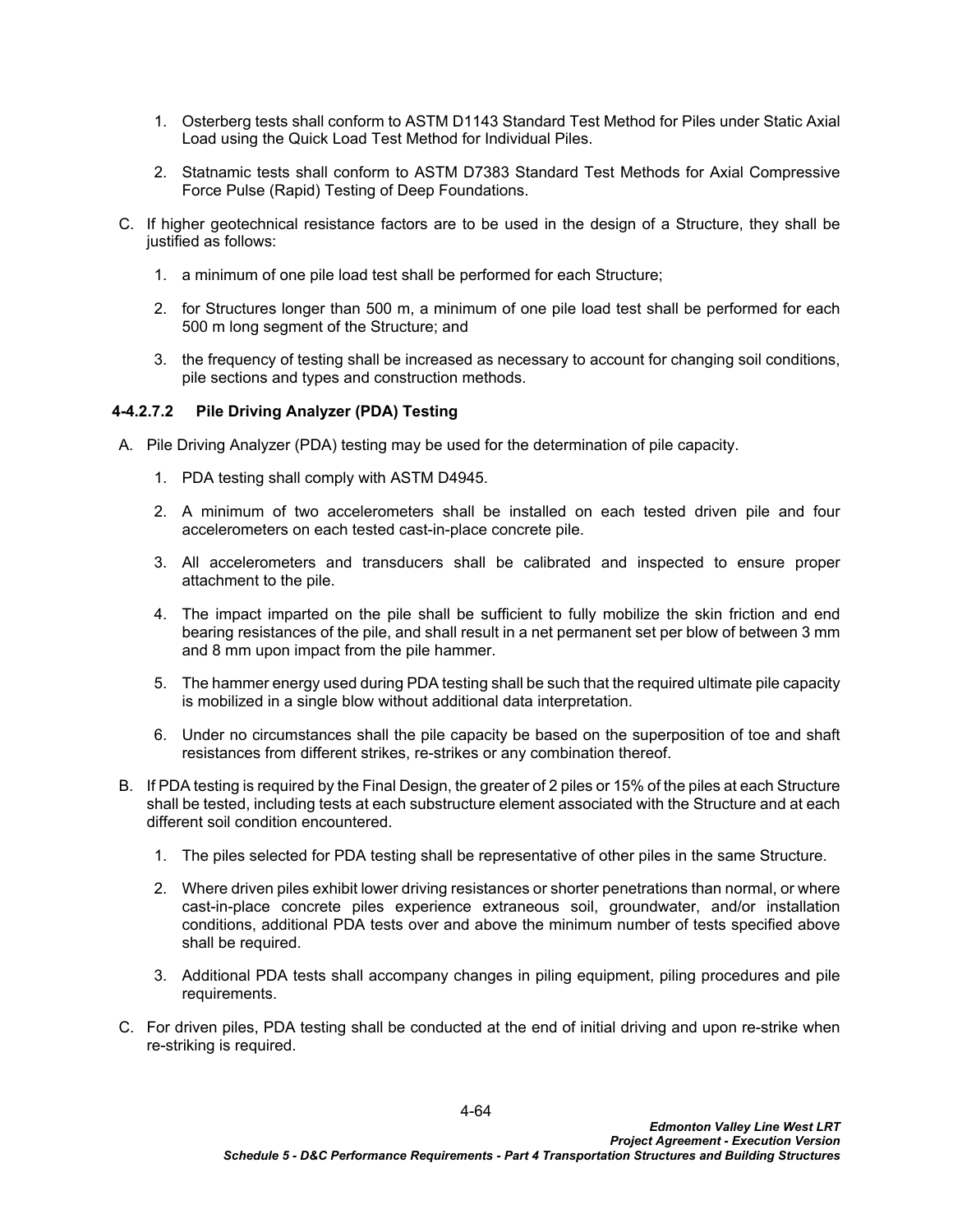- 1. Where time dependant changes in the soil conditions are anticipated, such as pile setup or relaxation, additional re-strike PDA tests shall be conducted on a sample of previously tested piles to determine the bearing parameters after driving induced pore pressures have dissipated.
- 2. The re-strike PDA tests shall be conducted no sooner than one week after initial driving, or longer as directed by the Engineer of Record.
- 3. Where the capacity of the pile at re-strike is relied upon for design, a minimum of one half of the piles PDA tested during initial driving shall be PDA tested again during re-strike.
- D. For cast-in-place concrete piles, the PDA testing shall be conducted no sooner than one week after the installation of the pile.
- E. If one pile in a pile group does not meet capacity requirements, additional testing shall be carried out to confirm if the pile is an isolated case.
- F. The PDA testing agency shall prepare a field report summarizing the preliminary PDA testing results, including driving stresses, transferred energy and estimated pile capacity, within 24 hours of testing, and such report shall be submitted to the City promptly thereafter.
- G. The PDA testing agency shall complete a final testing report, complying with ASTM D4945, within seven Business Days of PDA testing, and such report shall be submitted to the City promptly thereafter. As a minimum, the report shall include the following:
	- 1. pile and driving system information;
	- 2. pile installation data;
	- 3. PDA testing equipment and procedure;
	- 4. energy imparted to the piles;
	- 5. maximum driving stresses;
	- 6. hammer blow rate;
	- 7. CAPWAP input parameters including quake and damping factors; and
	- 8. shaft friction, end bearing and total pile capacity.
- H. The PDA test results shall be used to confirm/update the pile driving termination criteria and determine the requirements for modification of pile driving procedures or equipment, and for pile acceptance.

### <span id="page-68-0"></span>**4-4.3 MICROPILES**

#### **4-4.3.1 General**

A. This Section [4-4.3](#page-68-0) *[\[Micropiles](#page-68-0)]* sets out the Construction requirements for micropiles forming part of a Structure, including minimum requirements for supply, installation, grouting and testing.

### **4-4.3.2 Engineering Data**

#### **4-4.3.2.1 Related Project Construction Requirements**

- A. Section [4-4.5](#page-75-0) [*[Cast-In-Place Concrete](#page-75-0)*] of this Schedule*.*
- B. Section [4-4.9](#page-139-0) [*Concrete Reinforcement*] of this Schedule*.*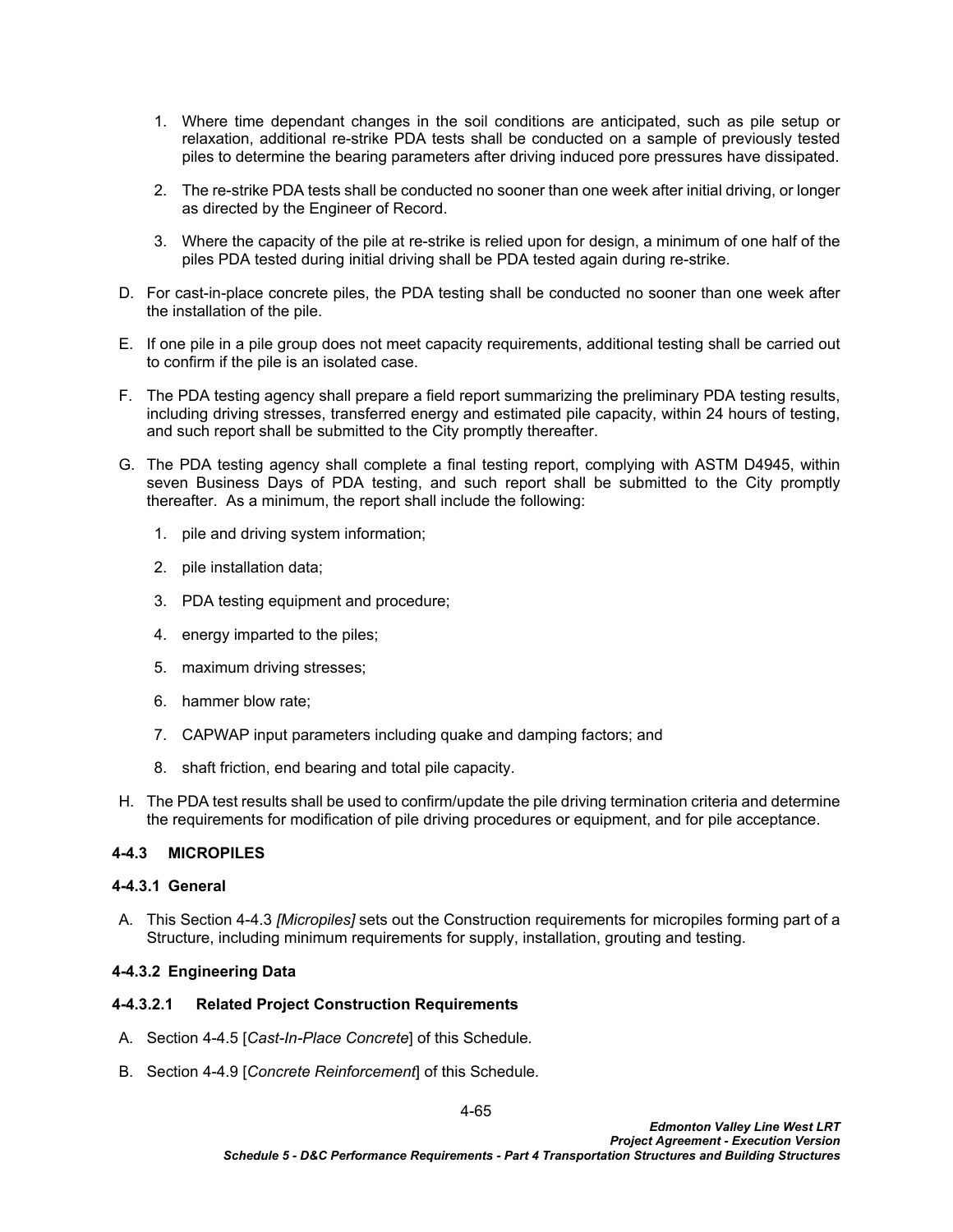C. Section [4-4.10](#page-144-0) [*[Structural Steel](#page-144-0)*] of this Schedule*.*

## **4-4.3.2.2 Shop Drawings**

- A. Shop drawings showing fabrication and installation details of the micropiles shall be submitted to the City. The shop drawings shall include the following:
	- 1. batter, length, and diameter of micropile;
	- 2. type, length and size of the micropile steel bar;
	- 3. type, length, diameter, wall thickness, and elevation of permanent steel casing (if applicable);
	- 4. required ultimate geotechnical resistance of micropile;
	- 5. anchorage connection details to the Structure footing(s);rn
	- 6. corrosion protection system for the reinforcing bar, couplers and anchorage components;
	- 7. type and spacing of reinforcing bar centralizers and spacers; and
	- 8. grout mix design and grout placement procedures, including post-grouting details (if applicable).

### **4-4.3.2.3 Mill Certificates**

- A. Mill certificates for the micropile steel components (e.g. steel bars, couplers, casings, plates), including the ultimate strength, yield strength, load/elongation curves, and composition, shall be provided to the City.
- B. Manufacturer certificates of compliance for the micropile centralizers and spacers shall be provided to the City.
- C. Mill test reports originating from a mill outside of Canada or the United States of America shall meet the requirements of Section [4-4.10.3.4](#page-145-0) [*[Mill Certificates](#page-145-0)*] of this Schedule.

### **4-4.3.3 Materials**

- A. Materials for micropiles shall comply with Section [4-1.6.9](#page-16-0) [*[Micropiles](#page-16-0)*] and Section [4-1.7.7](#page-19-1) [*[Micropile](#page-19-1)  [Corrosion Protection](#page-19-1)*] and FHWA-NHI-05-039.
- B. Reinforcing bar encapsulation (for double corrosion protection) shall be shop fabricated using highdensity, corrugated polyethylene tubing conforming to the requirements of ASTM D3350 with a nominal wall thickness of 0.8 mm. The inside annulus between the reinforcing bar and the encapsulating tube shall be a minimum of 5 mm and be fully grouted with non-shrink grout.
- C. Steel bar couplers shall develop 120 percent of the specified tensile yield strength of the bar as certified by the manufacturer.
- D. Centralizers and spacers shall be fabricated from Schedule 40 PVC pipe or tube, steel, or material non-detrimental to the steel bar. The use of wood shall not be permitted.
- E. Permanent steel casing, if used, shall conform to the requirements of API, Grade N80.
- F. Micropile grout shall be neat cement or sand/cement mixture with a minimum 3‐day compressive strength of 21 MPa and a minimum 28‐day compressive strength of 35 MPa in accordance with ASTM C<sub>109</sub>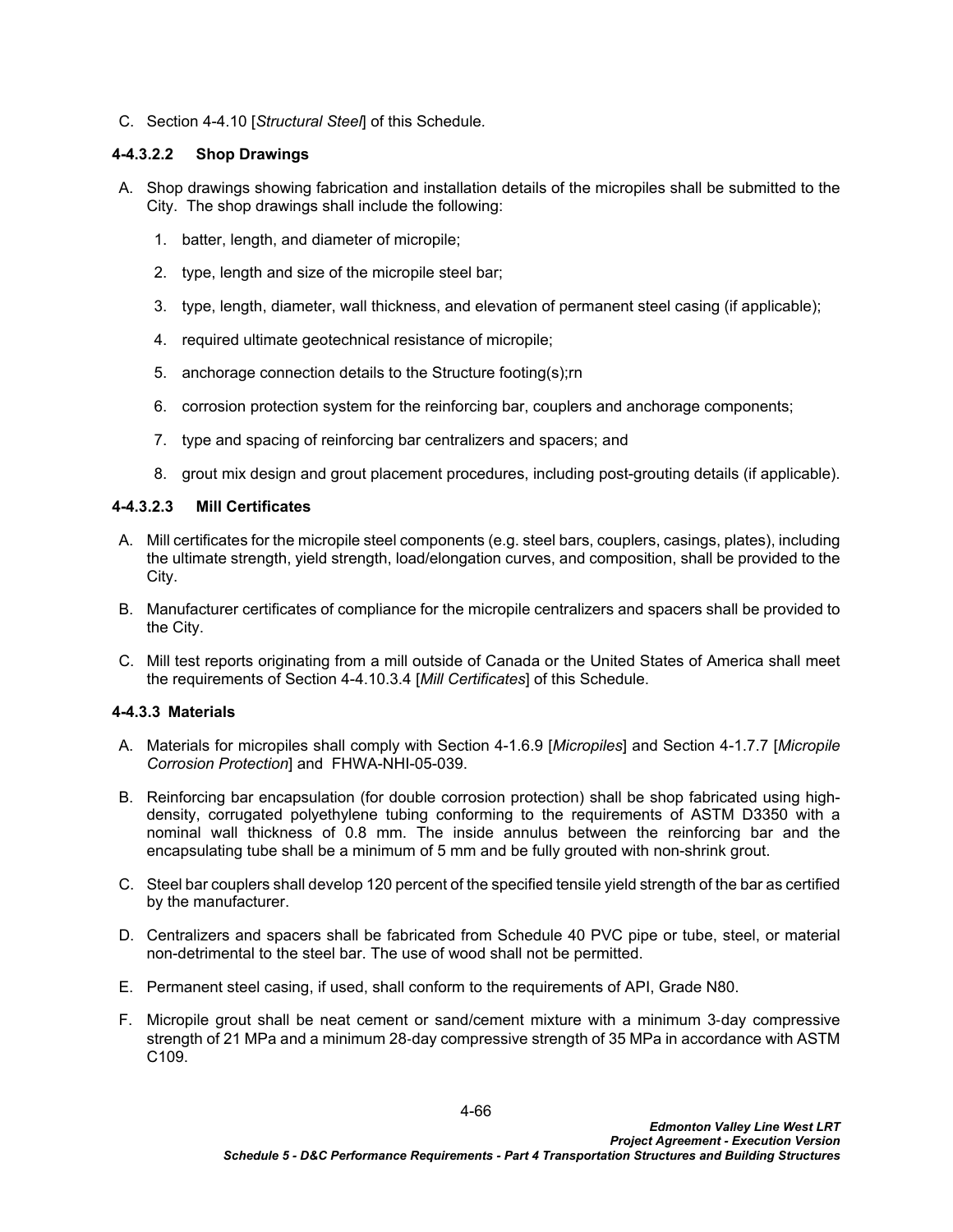G. Admixtures, if used, shall meet the requirements of ASTM C494, and shall be compatible with the grout. The use of accelerators shall not be permitted. Expansive admixtures may only be used for filling anchorage covers.

### **4-4.3.4 Installation**

## **4-4.3.4.1 General**

- A. The entity performing any micropiling shall be experienced in the construction and load testing of micropiles and have successfully constructed at least 5 projects in the last 5 years involving construction totaling at least 500 micropiles of similar capacity to those required in the Final Design.
- B. Micropile materials, including steel bars, anchorage components, cement and admixtures, shall be handled, stored and installed in such a manner as to avoid damage, corrosion or contamination with dirt or deleterious substances, in accordance with the requirements of FHWA-NHI-05-039.
- C. The use of drilling fluids (such as bentonite slurry) to advance micropile holes shall not be permitted.

## **4-4.3.4.2 Installation Tolerances**

- A. Micropiles shall be installed at the locations, elevations, and orientations shown on the applicable Final Design.
- B. The centers of micropiles shall not deviate from the horizontal locations shown on the applicable Final Design by more than 50 mm in any direction.
- C. Micropiles shall not deviate by more than 15 mm per metre from the vertical or from the batter shown on the applicable Final Design.
- D. Micropile reinforcing bars shall be placed within 20 mm of the center of the drilled hole.
- E. The cut-off elevations of micropiles shall be within plus or minus 25 mm of the elevations shown on the applicable Final Design.
- F. Micropiles that do not satisfy the specified tolerances shall be replaced.

### **4-4.3.4.3 Drilling**

A. The micropile drill hole shall be open along its full length prior to placing the reinforcing bar and the grout. Where the reinforcing bar cannot be installed to the design depth easily, the micropile hole shall be re-drilled and adequately supported to facilitate bar insertion.

### **4-4.3.4.4 Grouting**

- A. Grouting of micropiles shall comply with FHWA-NHI-05-039
- B. Grouting of the drill hole after the installation of the steel bar shall be completed within two hours of completion of drilling and shall be done in one continuous operation. Cold joints in the grout column shall not be permitted.
- C. The grout shall be free of lumps and undispersed cement.
- D. Admixtures, if used, shall be mixed in accordance with the manufacturer's recommendations.
- E. The compressive strength of micropile grout shall be tested in accordance with ASTM C109 at a frequency of no less than one test for every 5 cubic meters of grout placed. Irrespective of the volume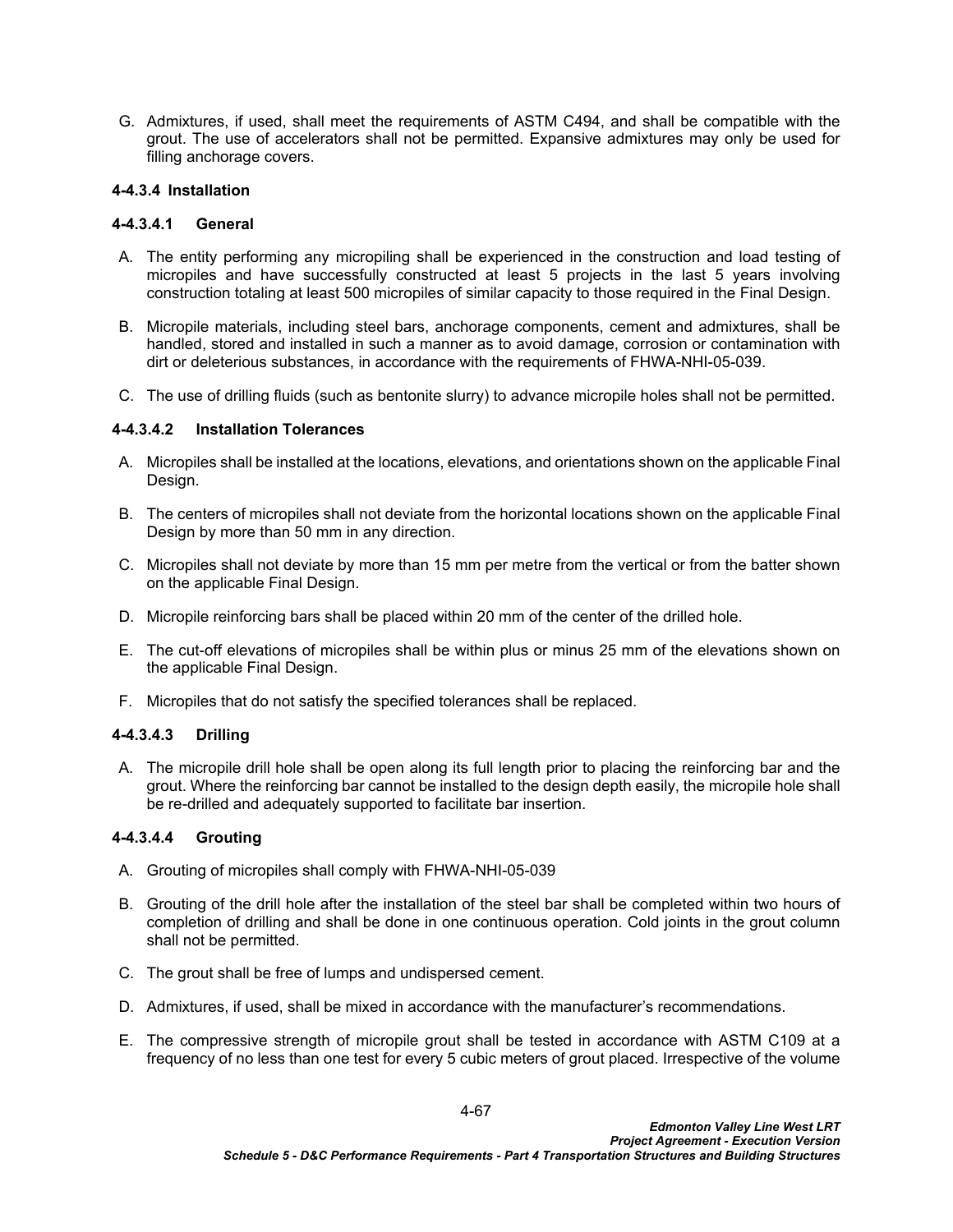of grout placed, a minimum of one test shall be performed on a set of grout cubes from each grout plant on each day of operation.

- F. The grouting equipment shall be sized to enable the grout to be pumped in one continuous operation.
	- 1. The mixer shall be capable of continuously agitating the grout.
	- 2. The grout shall be placed within one hour of mixing.
- G. A positive displacement grout pump shall be used.
	- 1. The pump shall be equipped with a pressure gauge to monitor grout pressure. A second pressure gauge shall be placed at the point of injection at the micropile top.
	- 2. The pressure gauges shall be capable of measuring pressures of a least 1.0 MPa or twice the actual grout pressures required, whichever is greater.

### **4-4.3.4.5 Installation Records**

- A. An installation record shall be prepared for each micropile and shall include:
	- 1. a unique reference number for each micropile;
	- 2. the date of installation and weather conditions;
	- 3. soil and groundwater conditions encountered during drilling;
	- 4. the as-built location, and batter of micropile;
	- 5. final cut-off and tip elevations;
	- 6. the as-built length and diameter of micropile;
	- 7. grade, size, and length of the steel bar;
	- 8. top and tip elevations, grade, diameter, wall thickness, and length of permanent steel casing (if applicable); and
	- 9. quantity of grout, grout pressure and, if applicable, details of post-grouting stages (number of stages, date/time of each stage, grout volume and pressure, etc.).

### **4-4.3.5 Load Testing**

- A. The load carrying capacity and overall performance of micropiles, including creep behavior, shall be evaluated for acceptance using verification tests on sacrificial pre-production micropiles and proof tests on production micropiles, in accordance with the recommendations of FHWA-NHI-05-039.
- B. A minimum of one verification test shall be performed in each anticipated major soil/rock strata at the location of each Structure. For lineal structures, a minimum of one verification test shall be performed for each 500 m long segment of the Structure. The diameter, embedment depth, and equipment and installation procedures for the verification test micropiles shall be identical to those specified for the production micropiles. The test setup, testing procedures and results of verification tests shall be reviewed and accepted by the Engineer of Record prior to the installation of production micropiles. Verification test micropiles shall be sacrificial and shall not be incorporated as production micropiles.
- C. Proof tests shall be carried out on a minimum of 5% of the production micropiles, with at least one proof test per each Structure foundation. The frequency of proof tests shall be increased where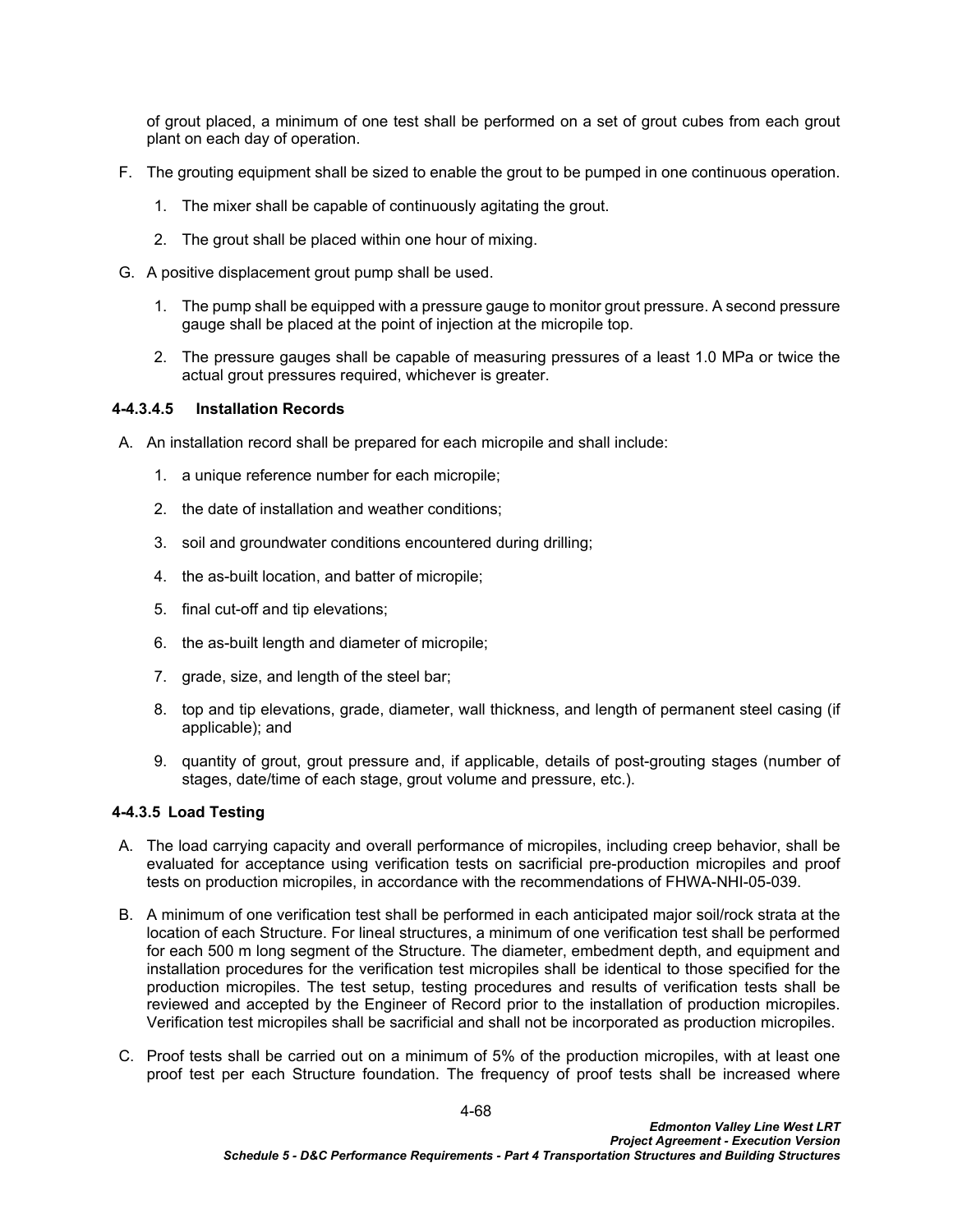variable subsurface soil conditions are anticipated or where proof tests on production micropiles in the same structure failed to meet the test acceptance criteria.

- D. Verification test micropiles shall be loaded incrementally in accordance with the loading schedule in Table 7.1 of FHWA-NHI-05-039. Proof test micropiles shall be loaded incrementally in accordance with the loading schedule in Table 7.2 of FHWA-NHI-05-039. The micropile movements shall be recorded at each load increment. For the purposes of testing, the "Design Load" in Tables 7.1 and 7.2 of FHWA-NHI-05-039 shall be taken as the governing Serviceability Limit State (SLS) load detailed on the applicable Final Design.
- E. The travel of testing equipment (e.g. jack ram, dial gauges, transducers, etc.) shall be sufficient to allow the test to be completed without resetting the equipment.
- F. Measurements of applied loads during verification and proof tests shall be recorded using load cell and jack pressure gauge calibrated within 6 months prior to testing. The load cell shall be properly aligned with the axis of the micropile and jack.
- G. Acceptance criteria for verification and proof tests shall be in accordance with the requirements of FHWA-NHI-05-039. The following additional criteria shall also be met for both tests:
	- 1. the axial movement at the top of the test micropile when subjected to compression or tension load equal to 1.6 times the "Design Load" shall not exceed 25 mm.
	- 2. the axial movement at the top of the test micropile at 1.0 times the "Design Load" shall meet the design criteria for the Structure as determined by the Engineer of Record.
	- 3. the creep rate throughout the creep load hold period shall be constant or decreasing.
- H. Micropiles not meeting the acceptance criteria shall necessitate modification of the design, the construction procedure, or both. These modifications may include installing replacement micropiles, incorporating the micropiles at a reduced load capacity of not more than 50 percent of the maximum load attained during testing, postgrouting, modifying the installation methods, increasing the bond length, or changing the micropile type. Any modifications shall require additional verification and proof testing.

### <span id="page-72-0"></span>**4-4.4 GROUND ANCHORS**

#### **4-4.4.1 General**

A. This Section [4-4.4](#page-72-0) [*[Ground Anchors](#page-72-0)*] sets out the requirements for all ground anchors and other permanent structural components resisting lateral earth load/surcharge load and forming part of a Structure, including minimum requirements for supply, installation, grouting and stressing.

### **4-4.4.2 Engineering Data**

### **4-4.4.2.1 Shop Drawings**

- A. Shop drawings showing fabrication and installation details of the ground anchors shall be submitted to the City. The shop drawings shall include the following:
	- 1. the type and size of the ground anchor tendons;
	- 2. the ground anchor design loads;
	- 3. the minimum tendon bonded lengths, unbonded lengths, and total lengths;
	- 4. tendon anchorage details, including details of any trumpets;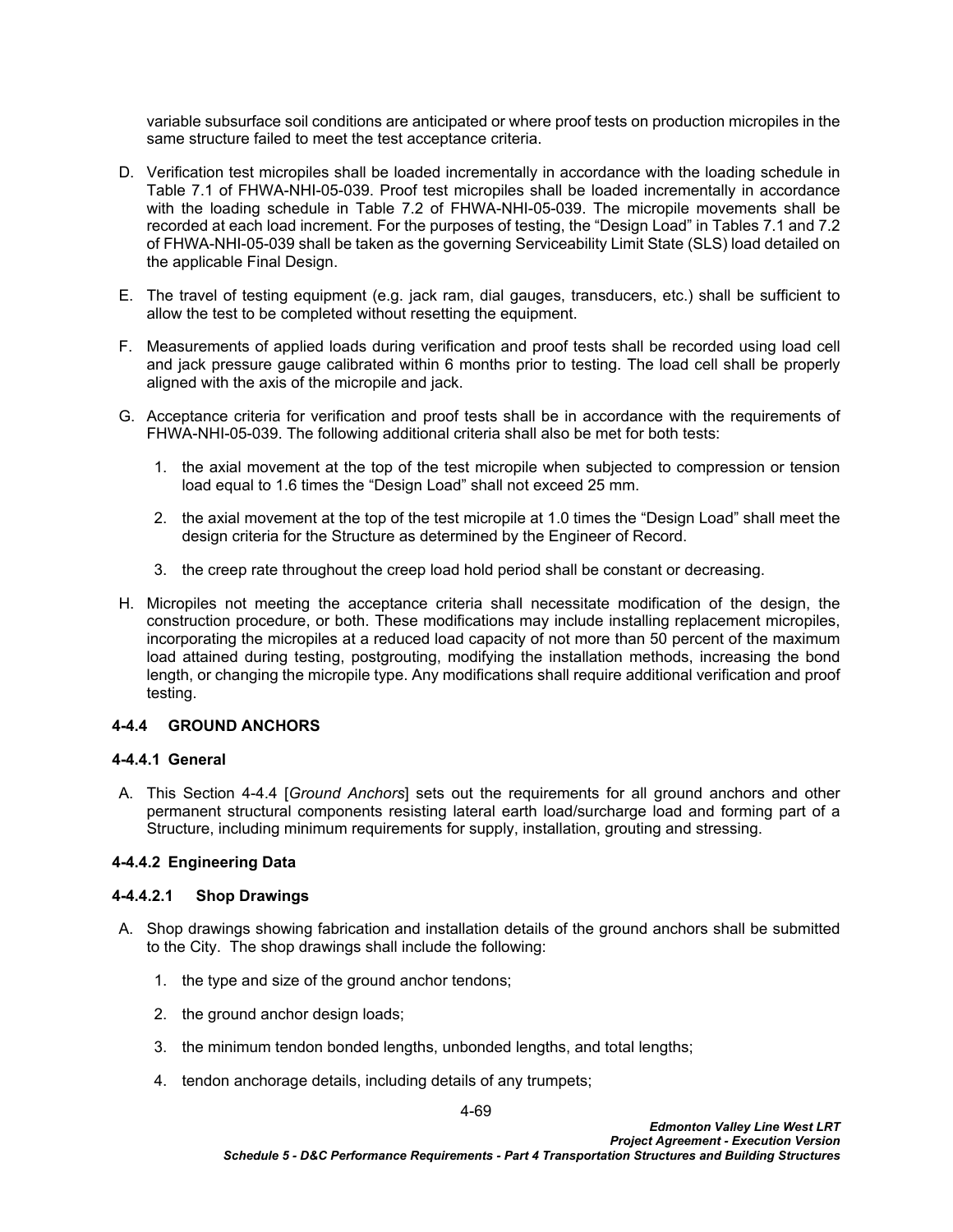- 5. the corrosion protection system for the tendons and anchorages; and
- 6. the type and spacing of tendon centralizers and spacers.

## **4-4.4.2.2 Mill Certificates**

- A. Mill certificates for the tendons, including load/elongation curves, shall be provided to the City.
- B. Mill certificates for the anchorages shall be provided to the City.
- C. Mill test reports originating from a mill outside of Canada or the United States of America shall meet the requirements of Section [4-4.10.3.4](#page-145-0) [*[Mill Certificates](#page-145-0)*] of this Schedule.

### **4-4.4.3 Materials**

- A. Material for ground anchors shall comply with PTI DC35.1, and Section [4-2.4.2](#page-32-0) [*Retaining* [Walls with](#page-32-0)  [Ground Anchors](#page-32-0)] and Section [4-1.7.6](#page-19-0) [*[Ground Anchor Corrosion Protection](#page-19-0)*] of this Schedule.
- B. Admixtures, if used, shall meet the requirements of ASTM C494 and PTI M55.1, and shall be compatible with the grout, any admixtures, and tendon components. The use of accelerators shall not be permitted. Expansive admixtures may only be used for filling sealed encapsulations, trumpets, anchorage covers

### **4-4.4.4 Installation**

### **4-4.4.4.1 General**

- A. Ground anchor tendons, including anchors and prestressing steel, shall be handled, stored and installed in such a manner as to avoid damage, corrosion or contamination with dirt or deleterious substances.
- B. Ground anchors shall be handled, stored and installed in accordance with the requirements of PTI DC35.1.
- C. Tendon tails shall be cleaned and protected from damage until final testing and lock-off.

# **4-4.4.4.2 Installation Tolerances**

- A. Ground anchors shall be placed to a horizontal tolerance of plus or minus 50 mm.
- B. Ground anchors shall not be out of slope, batter or alignment by more than 20 mm per meter.
- C. The ground anchor anchorages shall be installed perpendicular to the tendons, without bending or kinking of the tendons.

# **4-4.4.4.3 Grouting**

- A. Grouting of ground anchors shall comply with PTI DC35.1.
- B. The grout shall be free of lumps and undispersed cement.
- C. Admixtures, if used, shall be mixed in accordance with the manufacturer's recommendations.
- D. The grouting equipment shall be sized to enable the grout to be pumped in one continuous operation.
	- 1. The mixer shall be capable of continuously agitating the grout.
- E. A positive displacement grout pump shall be used.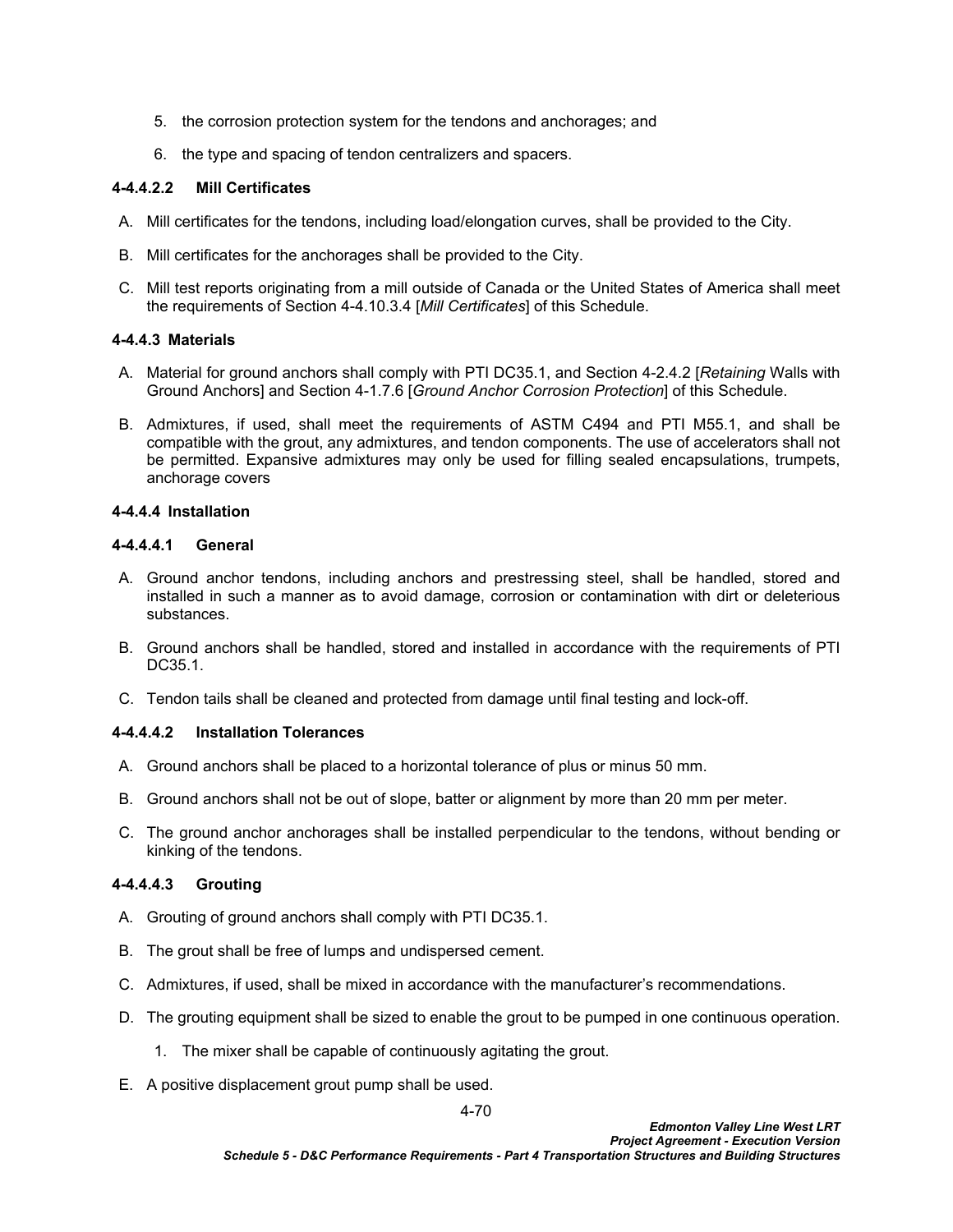- 1. The pump shall be equipped with a pressure gauge to monitor grout pressure.
- 2. The pressure gauge shall be capable of measuring pressures of a least 1.0 MPa or twice the actual grout pressures required, whichever is greater.

### **4-4.4.4.4 Load Tests**

- A. The load capacity and overall performance of ground anchors, including load-extension behavior, relaxation and creep, shall be evaluated for acceptance using pre-production tests, performance tests and proof tests in accordance with the requirements of PTI DC35.1.
	- B. A minimum of one pre-production test shall be performed in each anticipated major soil/rock strata at the location of each Structure. Pre-production tests shall satisfy the minimum requirements of the performance test. The test setup, testing procedures and results of preproduction tests shall be reviewed and accepted by the Engineer of Record prior to the installation of production ground anchors.
- C. Performance tests shall be carried out on a minimum of 5% of the production ground anchors to confirm the adequacy of the design, materials, and method of construction.
	- 1. The performance tests shall be carried out by cyclically and incrementally loading and unloading the ground anchor to a minimum test load of 1.33 times the design load in accordance with PTI DC35.1.
	- 2. The performance tests shall be carried out on ground anchors constructed under methods and conditions identical to those used on the Project.
	- 3. The frequency of performance tests shall be increased when sub-surface conditions are variable and/or the ground anchor load capacities are in question.
- D. Proof tests shall be carried out on all production ground anchors not subjected to performance tests. The proof tests shall be conducted by incrementally loading the anchor up to 1.33 times the design load in accordance with PTI DC35.1.
- E. After load testing has been completed, the load in the tendons after seating losses shall be within ± 5% of the specified lock-off load shown on the applicable Final Design.
- F. After transferring the load to the anchorage, and prior to removing the jack, a lift-off test shall be carried out to confirm the magnitude of the load in the ground anchor tendon.
	- 1. This load is determined by reapplying load to the tendon to lift off the wedge plate without unseating the wedges.

### **4-4.4.5 Ground Anchor Installation Records**

- A. A ground anchor installation record shall be provided to the City for each ground anchor installed and shall include:
	- 1. a unique reference number for each ground anchor;
	- 2. the date of installation and weather conditions;
	- 3. the Field Review Monitor's name;
	- 4. the as-built location and orientation of each ground anchor;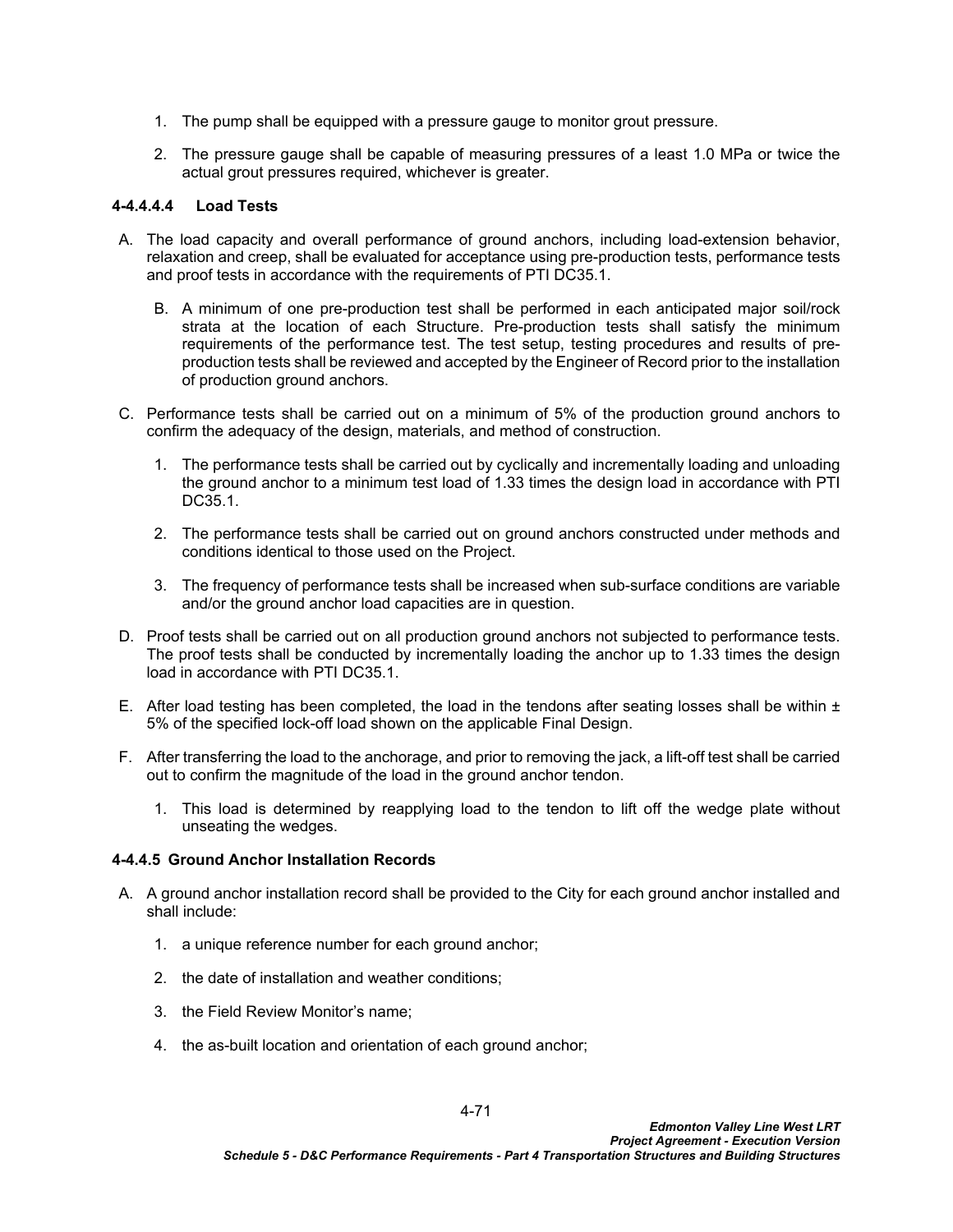- 5. pertinent information regarding the ground anchor installation including design load, installation procedure used, anchor type, completed overall anchor length, anchor embedment length, soils encountered during drilling, water table, casing (if used), anchor material(s) used, complete geometric information, stressing information (if stressed elements were used), grouting and postgrouting information, including quantity of grout and grout pressure used, and any difficulties encountered. The information shall be suitable for a complete independent design load, resistance and durability assessment; and
- 6. documentation of the load test and load test results.
- B. The ground anchor installation records shall be signed and sealed by a Professional Engineer.

### **4-4.4.6 Basis for Rejection**

- A. A Corrective Action Plan shall be submitted to the City in the event of any of the following circumstances:
	- 1. Ground anchors being installed out of geometric tolerance;
	- 2. Ground anchors not meeting the required load resistance or the design performance criteria, including residual movement and creep rate; and
	- 3. Ground anchors that encounter unforeseen or excessively variable subsurface conditions that detrimentally affect the load resistance or durability of the anchor.

### <span id="page-75-0"></span>**4-4.5 CAST-IN-PLACE CONCRETE**

### **4-4.5.1 General**

- A. This Section [4-4.5](#page-75-0) *[\[Cast-In-Place Concrete\]](#page-75-0)* sets out the requirements for all cast-in-place concrete, which includes cementitious products such as grout and concrete patching materials, forming part of a Structure, including minimum requirements for quality, sampling and testing of constituent materials of concrete, methods of producing and handling constituent materials, and batching, mixing, handling, transporting, placing, curing and finishing of cast-in-place concrete.
	- 1. Additional requirements for cast-in-place concrete segmental construction are given in Section [4-4.8](#page-134-0) [*[Concrete Segmental Construction](#page-134-0)*] of this Schedule.
	- 2. Concrete elements that are cast-in-place but not in its final location shall meet the following additional requirements:
		- a. Sections [4-4.6.10](#page-116-0) [*[Dimensional](#page-116-0) Tolerances*], [4-4.6.14](#page-122-0) [*[Handling and Storage](#page-122-0)*], [4-4.6.15](#page-123-0)  [*Erection [of Precast Concrete Units](#page-123-0)*] of this Schedule; and
		- b. Shall be fabricated in a production facility that is certified by the Canadian Precast Concrete Quality Assurance (CPCQA) Certification Program.

### **4-4.5.2 Materials for Cast-in-Place Concrete**

- A. All constituent materials for cast-in-place concrete shall be selected to provide concrete with sufficient durability to meet the Design Service Life requirements of the Structure and sufficient strength to meet structural strength requirements.
- B. Cast-in-place concrete shall consist of hydraulic cement, water, aggregates, admixtures, silica fume, steel fibres and/or fly ash, as follows: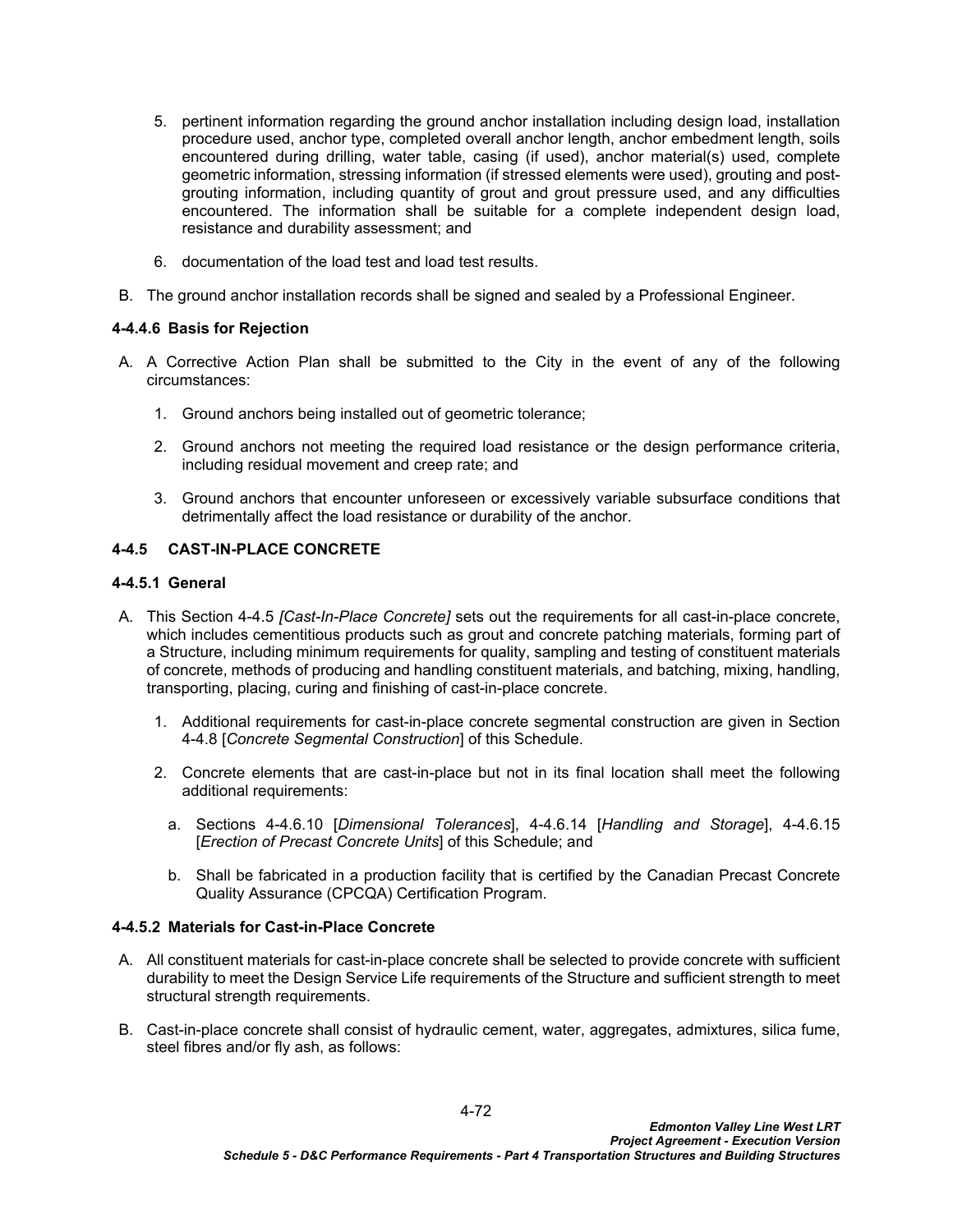C. Materials originating from outside Canada or the United States of America intended for use in the production of concrete shall be tested to the required standard by a laboratory in Canada certified to CSA A283.

### **4-4.5.2.1 Portland Cement**

- A. Portland cement shall comply with CAN/CSA A3001. General use (Normal), Type GU, shall be used unless otherwise specified herein.
	- 1. Concrete intended for placement in sulphate environments may be produced with combinations of Type GU cement and supplementary cementing materials provided current CAN/CSA A3004- C8 test data demonstrates compliance with CAN/CSA A3001 requirements for high sulphate resistance.

### **4-4.5.2.2 Water**

- A. Water for mixing concrete, concrete patching materials, concrete finishing materials or mortar shall comply with CAN/CSA A23.1 and shall be free from harmful amounts of alkali, organic materials and other deleterious substances.
	- 1. Slurry water, treated wash water or water from shallow, stagnant or marshy sources shall not be used.

# **4-4.5.2.3 Aggregates**

A. Fine and coarse aggregates shall comply with CAN/CSA A23.1.

### **4-4.5.2.4 Admixtures**

- A. Admixtures shall meet the following requirements.
	- 1. Admixtures shall be compatible with all mix constituents.
	- 2. Water reducing admixtures and superplastizing admixtures shall comply with ASTM C494.
	- 3. Air entraining admixtures shall comply with ASTM C260.
	- 4. Hydration stabilizing admixtures shall comply with ASTM C494 for Type B and/or Type D water reducing and retarding admixtures.
		- a. Hydration stabilizing admixtures are only permitted as follows:
			- i. when haul times are reasonably expected to exceed the times specified in Section [4-4.5.7](#page-83-0) [*[Time of Placing](#page-83-0)*] of this Schedule;
			- ii. where hydration stabilization is required due to mass concrete placement considerations; and
			- iii. where Project Co has prepared and submitted to the City a report justifying the use of such admixtures.
	- 5. Calcium chloride, air-reducing admixtures or accelerating admixtures are not permitted.
	- 6. Anti-washout admixtures shall conform to the US Army Corps of Engineers CRD-C 661.
- B. Admixtures not noted above shall not be permitted without the prior written consent of the City, in its discretion.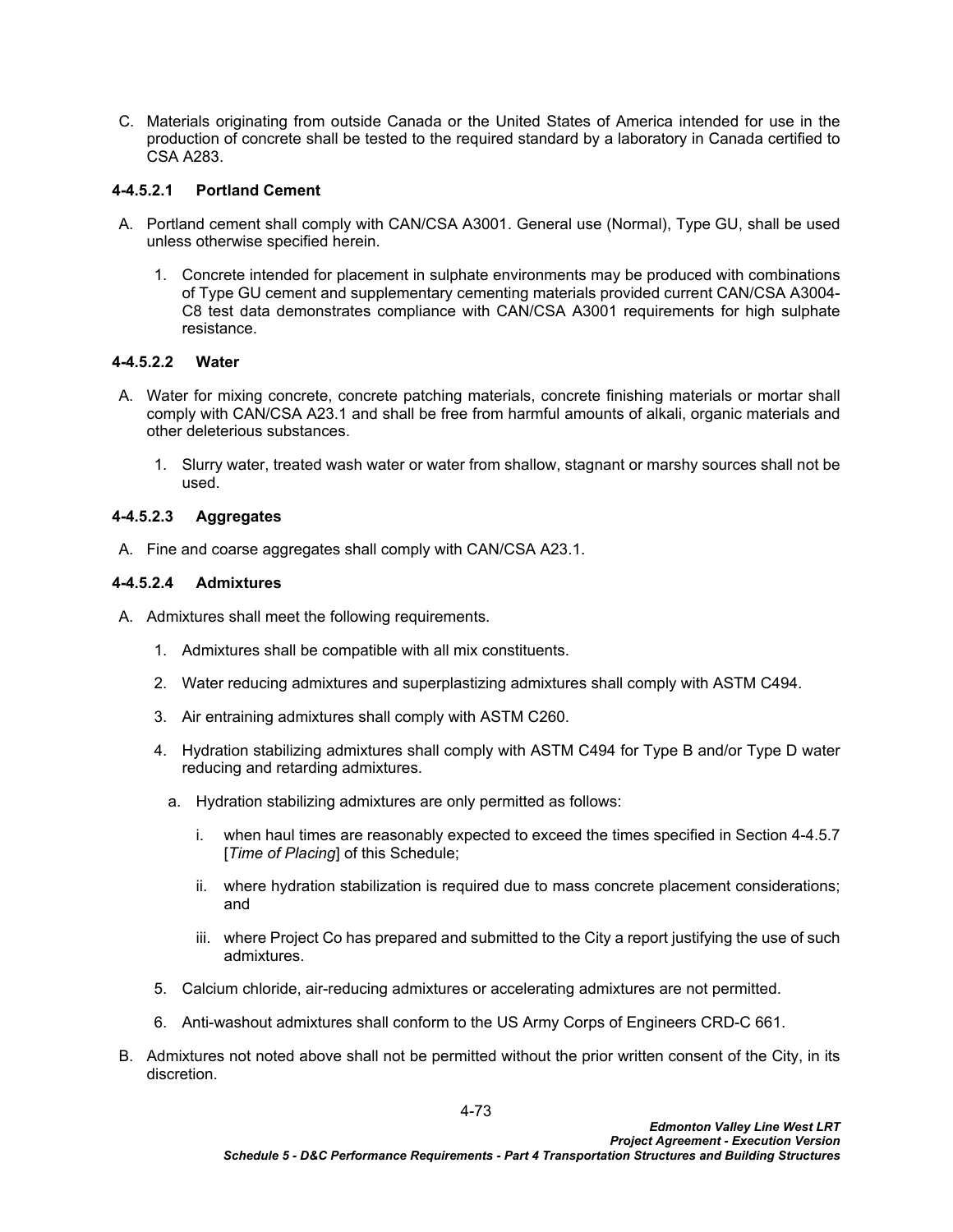### **4-4.5.2.5 Silica Fume**

- A. Silica fume shall comply with CAN/CSA A3001 for a Type SF supplementary cementing material, with a minimum  $SiO<sub>2</sub>$  content of 85%, a maximum loss on ignition of 10% and maximum  $SO<sub>3</sub>$  content of 1%.
- B. A compatible superplasticizing admixture shall be used together with the silica fume.

## **4-4.5.2.6 Steel Fibres**

- A. Steel fibres shall comply with ASTM A820/A820M, Type 1 or 5 and shall be 50 mm in length with an aluminum content of no more than 0.020% by mass, when tested in accordance with test method Environmental Protection Agency (EPA) 3050B.
- B. Where the use of steel fibres is specified in the applicable Final Design, Novocon XR or Wiremix W50 steel fibres at a dosage rate of 60 kg per cubic metre of concrete shall be used.
	- 1. Alternative steel fibres and dosage rates may be used provided that their toughness ( $T_{600}$ ) determined in accordance with ASTM C1609 is greater than or equal to that of the specified fibres and dosage.

### **4-4.5.2.7 Fly Ash**

A. Fly ash shall comply with CAN/CSA A3001, for Type "F" fly ash with calcium oxide content (CaO) not exceeding 12%.

### **4-4.5.2.8 Grout**

A. Grout and concrete patching materials shall be packaged in waterproof containers with the production date and shelf life of the material shown.

### **4-4.5.3 Storage of Materials**

- A. All constituent materials for cast-in-place concrete shall be stored separately in a manner that prevents contamination or deterioration.
	- 1. All hydraulic cement, silica fume, fly ash and steel fibres shall be stored in a manner that protects them from moisture.
	- 2. All hydraulic cement, silica fume and fly ash shall be free from lumps at all times during their use.
	- 3. Steel fibres shall be free from balls and clumps at all times during their use.
- B. All aggregates shall be stored and handled so as to prevent segregation, provide uniformity of materials and prevent contamination.
	- 1. Separated aggregates, aggregates secured from different sources, and fine and coarse aggregates shall be stored in separate stockpiles.
	- 2. The sites of all stockpiles shall be cleared of all foreign materials and shall be level and firm.
	- 3. If aggregates are placed directly on the ground, aggregates within 150 mm of the ground level shall not be used and this material shall remain undisturbed to avoid contaminating the aggregate being used.
	- 4. Aggregates shall be handled in a manner that prevents segregation.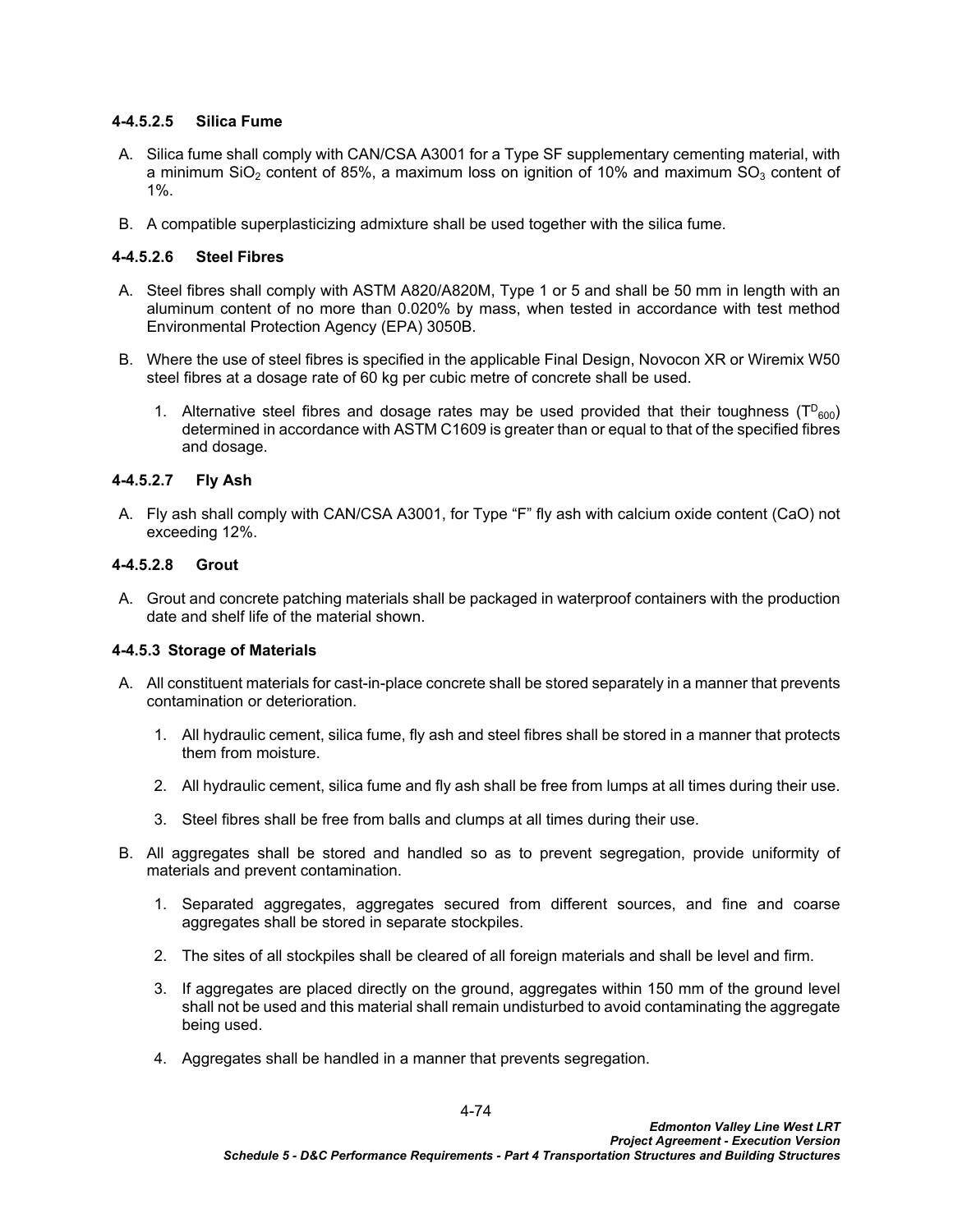### **4-4.5.4 Concrete Mix Design and Aggregate Tests**

### <span id="page-78-0"></span>**4-4.5.4.1 Concrete Mix Design**

- A. Design all concrete mixes to provide concrete that:
	- 1. is sufficiently workable, for the applicable placement and finishing requirements;
	- 2. has sufficient durability to meet the Design Service Life of the Structure; and
	- 3. has sufficient strength to meet structural strength requirements.
- B. Submit to the City a concrete mix design review letter, together with applicable material quality compliance test reports, for each class of concrete to the City before first placement of such concrete.
	- 1. The mix design review letters shall include the following items:
		- a. Evaluation and summary of all mix constituents;
		- b. Material test reports;
		- c. Mix proportion quantities;
		- d. Trial batch results (if applicable);
		- e. Mass concrete design considerations (if applicable); and
		- f. Portable batch plant batching procedures (if applicable).
	- 2. Each concrete mix design review letter, including the applicable material test reports, shall be signed and sealed by a Professional Engineer engaged by an independent concrete testing laboratory certified to CAN/CSA A283. The certifying Professional Engineer shall also provide a professional opinion confirming that the concrete mix is suitable for the intended use and can be expected to meet all applicable Project Requirements over the Design Service Life of the Structure.
	- 3. Where concrete will be placed by concrete pump, the concrete mix shall be specifically designed for pumping.
	- 4. Where concrete will be placed under water, the concrete mix shall be specifically designed for placing concrete under water.
		- a. An excess of 15% above the cement quantity required by the equivalent conventionally placed concrete mix design shall be provided.
		- b. The concrete mix may contain an "anti-washout" admixture incorporating viscosity modifiers (Whelan gum, etc.) to enhance the performance of the mix.
- C. Any proposed modifications made to the concrete mix design shall be submitted to the City in accordance with the requirements of this Section [4-4.5.4.1](#page-78-0).
- D. Unless otherwise noted, submission of a concrete mix design review letter is not required for prebagged grouts and concrete patching materials provided they are mixed in strict accordance with the manufacturer's recommendations.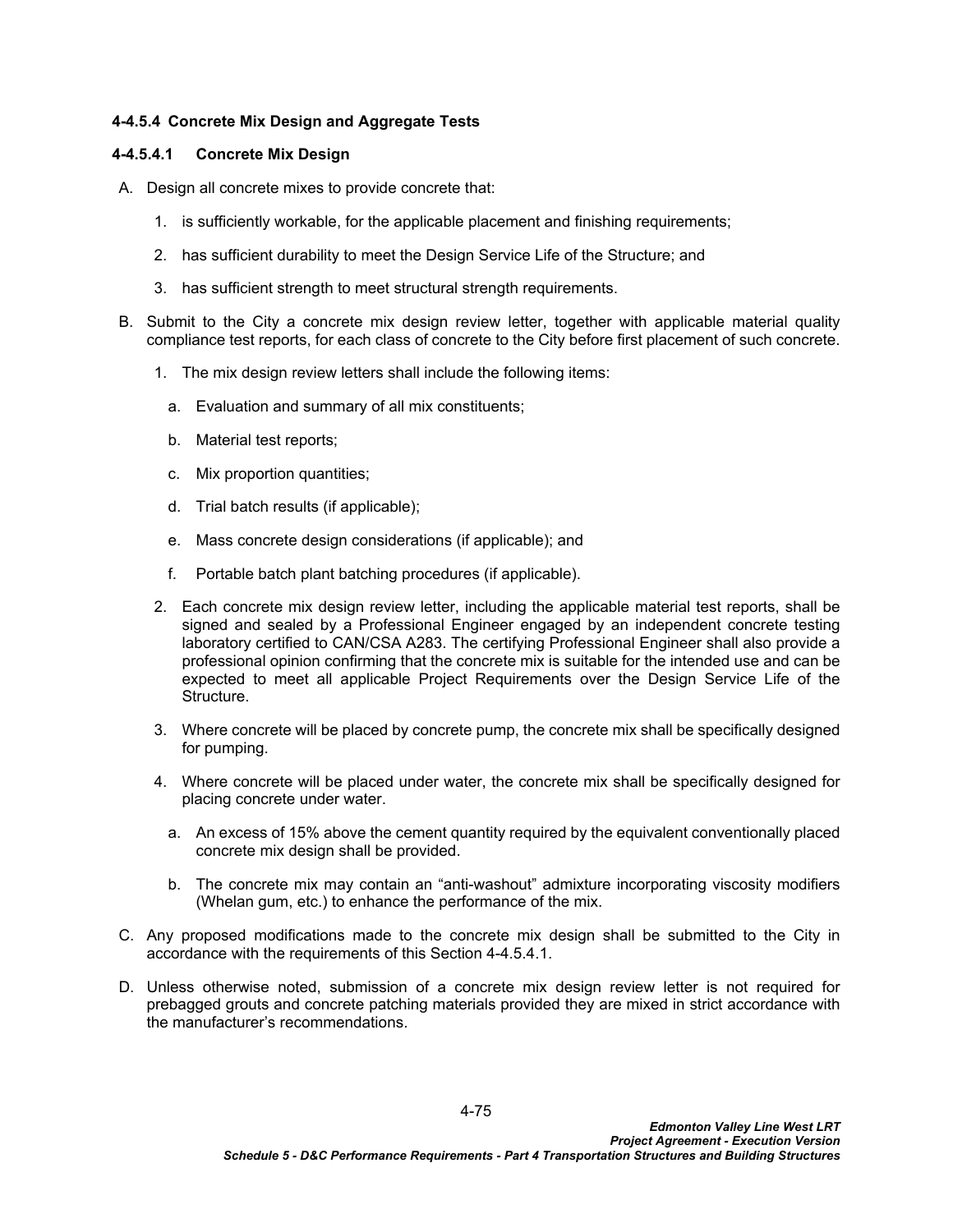### **4-4.5.4.2 Aggregate Tests**

- A. A break in production of a particular class of concrete shall not constitute the need for additional testing if the following items are submitted to the City:
	- a. Aggregate sieve analysis;
	- b. Organic impurities in sands for concrete;
	- c. Petrographic examination of aggregates; and
	- d. Letter of evaluation prepared by the professional signatory of the mix design review letter indicating that the material initially tested is still representative.
- B. Fine aggregate shall be tested in accordance with CAN/CSA A23.2-7A, "Organic Impurities in Sands for Concrete".
	- 1. Fine aggregate producing an organic impurity colour darker than the Standard colour shall be rejected in the absence of a satisfactory record of performance in a similar class of concrete (minimum 30 tests over the last 12 months). Clauses 4.2.3.3.3.2 (a) and (b) of CAN/CSA A23.1- 14 shall not apply.
	- 2. Testing in accordance with CSA A23.3-2A and 5A shall not have more than 3.0% passing an 80 µm sieve.
- C. The potential for deleterious alkali-aggregate reactivity for fine and coarse aggregates shall be assessed in accordance with CAN/CSA A23.2-27A. This assessment shall include the risk level associated with Structure size and environment, the level of prevention required to achieve the Design Service Life of the Structure and the determination of the appropriate preventative measures, including testing in accordance with CAN/CSA A23.2-28A. Current (less than 24 months old) test data evaluating the potential alkali-silica reactivity of aggregates tested in accordance with CAN/CSA A23.2-14A or CAN/CSA A23.2-25A is required. In the absence of test data, the aggregate shall be considered highly reactive.
- D. Petrographic analysis on the coarse and fine aggregates shall be performed in accordance with CAN/CSA A23.2-15A by experienced personnel employed by a CAN/CSA A283 certified laboratory. The petrographic analysis report shall be signed and sealed by either a Professional Engineer, a Professional Geologist, or a Geological Engineer.
	- 1. The (weighted) petrographic number of the coarse aggregates shall not exceed 130, and the ironstone content shall not exceed 0.8%.
	- 2. Ironstone content in fine aggregate (material retained on the 2.5 mm sieve) shall not exceed 1.5% by total dry mass of fine aggregate for all classes of concrete in [Table 4-1.6.1-1](#page-13-0) [*Concrete Classes*] except Pile Concrete.
- E. Material test reports shall be current according to the required frequency of analysis in [Table 4-4.5.4-1](#page-80-0) [*Material Test Frequency*] and fully represent materials to be used in concrete production. For each mix design submission, the source(s) of aggregate(s) and following aggregate analysis shall be provided to the City.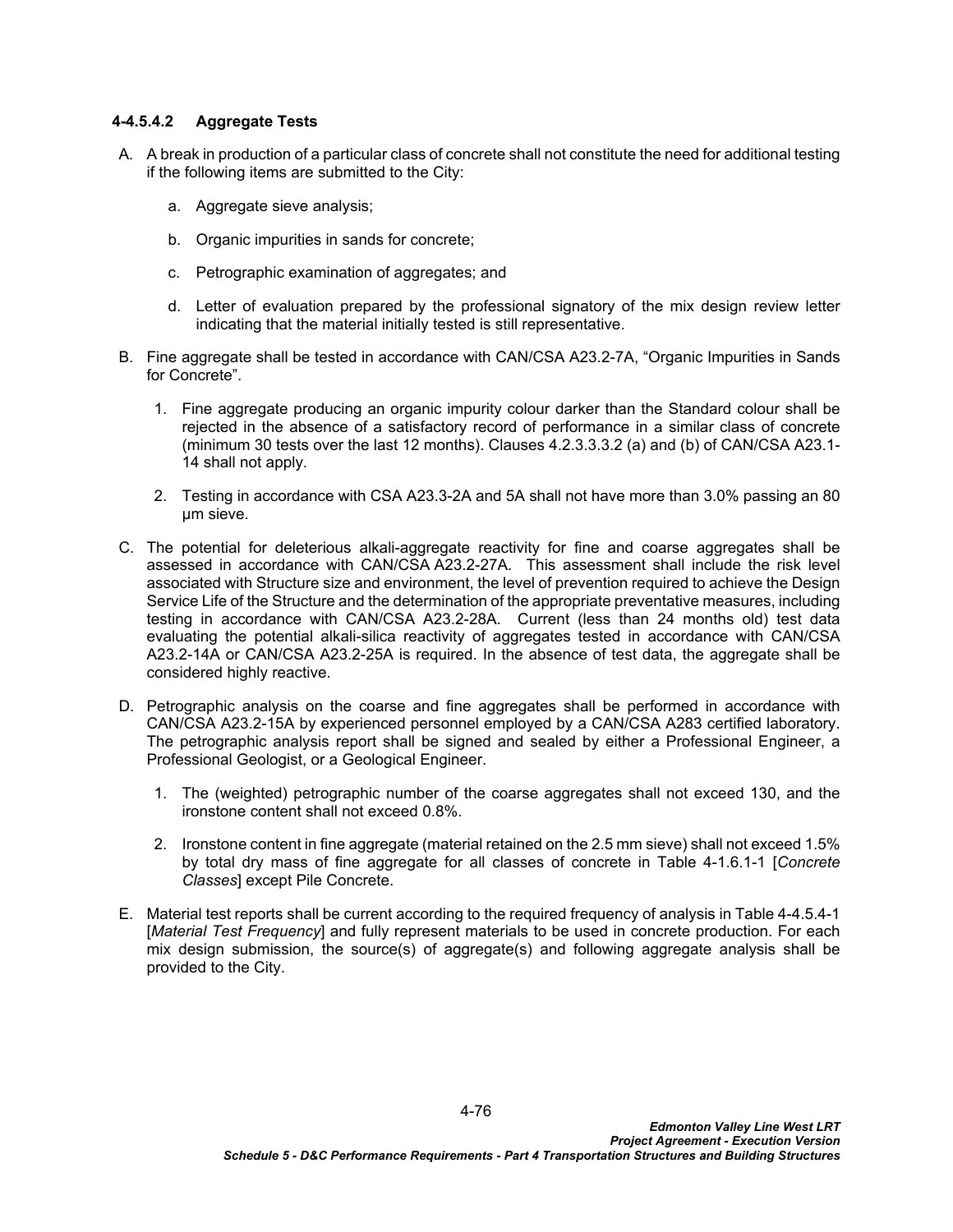| <b>Aggregate Analysis</b>                                                                   | <b>Standard</b>                                                                                                     | <b>Required Frequency of</b><br><b>Analysis (maximum days)</b><br>prior to production) |  |
|---------------------------------------------------------------------------------------------|---------------------------------------------------------------------------------------------------------------------|----------------------------------------------------------------------------------------|--|
| Fine and coarse aggregate sieve                                                             | CAN/CSA A23.2-2A                                                                                                    | 90                                                                                     |  |
| Amount of material finer than 80 µm in<br>aggregate                                         | CAN/CSA A23.2-5A                                                                                                    | 90                                                                                     |  |
| Organic impurities in sands for concrete                                                    | CAN/CSA A23.2-7A                                                                                                    | 90                                                                                     |  |
| Results of deleterious substances and<br>physical properties of aggregates                  | Table 12, CAN/CSA<br>A23.1; A23.2-3A, A23.2-<br>4A, A23.2-13A (Procedure<br>A), A23.2-23A, A23.2-<br>24A, A23.2-29A | 180                                                                                    |  |
| Potential expansivity of aggregates                                                         | CAN/CSA A23.2-14A                                                                                                   | 24 months                                                                              |  |
| Detection of alkali-silica reactive<br>aggregate by accelerated expansion of<br>mortar bars | CAN/CSA A23.2-25A                                                                                                   | 12 months                                                                              |  |
| Petrographic examination of coarse<br>aggregate for concrete                                | CAN/CSA A23.2-15A                                                                                                   | 180                                                                                    |  |

# <span id="page-80-0"></span>**Table 4-4.5.4-1 Material Test Frequency**

- 1. Additional aggregate analyses shall be carried out at the frequencies specified in [Table 4-4.5.4-1](#page-80-0) [*Material Test Frequency*] during concrete production to confirm that the aggregates continue to meet Project Requirements.
- 2. If the aggregate consists of a blend from more than one source, the "fine aggregate sieve" analysis or the "coarse aggregate sieve" analysis, as applicable, shall show the gradation of the blended fine or coarse aggregates.

# **4-4.5.4.3 Trial Batches**

- A. Prior to first placement of each different mix design of cast-in-place concrete containing silica fume or hydration stabilizing admixtures, or of Class SCC concrete, and at least once each year trial batch(es) shall be carried out as follows to demonstrate that the concrete thus produced has the properties required by the concrete mix design.
	- 1. Trial batch(es) shall be prepared at least 35 days prior to placement of concrete at Site.
	- 2. Each trial batch shall be a minimum of 3  $m<sup>3</sup>$  or 50% of the mixer's rated capacity (whichever is greater).
	- 3. For concrete mixes containing silica fume:
		- a. slump retention shall be evaluated at 15, 30, 50, and 70 minutes after batching;
		- b. slump retention after 50 minutes shall be at least 50% of that measured at 15 minutes;
		- c. at 70 minutes after batching, samples shall be cast to determine compressive strength at 7 and 28 days;
		- d. rapid chloride ion penetration, and hardened air void spacing analysis shall be carried out in accordance with the requirements of Section [4-1.6.2](#page-13-1) *[\[Additional Requirements for Concrete](#page-13-1)  [Containing Silica Fume\]](#page-13-1)* of this Schedule;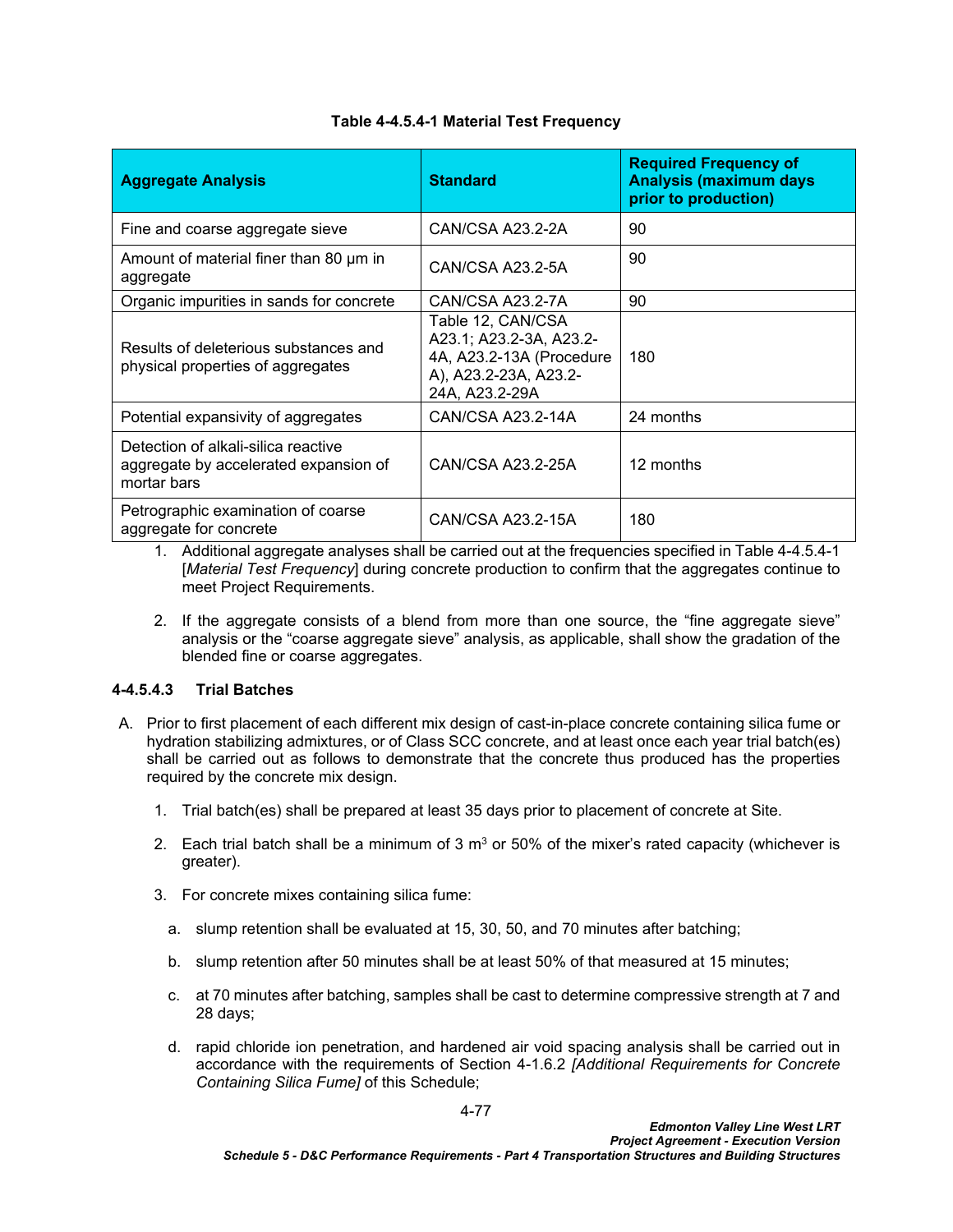- e. shrinkage of the trial batch concrete shall be measured in accordance with CAN/CSA A23.2- 21C; and
- f. trial batch concrete shall be placed into a  $4.5 \text{ m} \times 4.5 \text{ m} \times 0.15 \text{ m}$  thick form on grade to assess the mix's workability and finishability.
- 4. For concrete containing hydration stabilizing admixtures:
	- a. The time of initial and final set shall be determined;
	- b. workability including slump and air content shall be assessed in accordance with ASTM C403 at 15 minutes after batching, quarter points of the design hydration stabilization period and at the design period;
	- c. hardened air void spacing analysis shall be carried out in accordance with the requirements of Section [4-1.6.2](#page-13-1) [*[Additional Requirements for Concrete Containing Silica Fume](#page-13-1)*] of this Schedule;
	- d. samples shall be cast to determine compressive strength at 3, 7, and 28 days; and
	- e. trial batch(es) containing silica fume shall also meet the requirements of Section [4-1.6.2](#page-13-1)  [*[Additional Requirements for Concrete Containing Silica Fume](#page-13-1)*] of this Schedule for rapid chloride ion penetration.
- 5. Trial batches for Class SCC concrete:
	- a. fresh concrete shall be tested in accordance with the tests identified in Table 4-4.5.4-2 [*Fresh Class SCC Concrete Parameters*].
	- b. hardened air-void spacing factor shall be determined in accordance with ASTM C457 modified point count method at 100 times magnification. The average of all tests shall not exceed 230 μm with no single test greater than 260 μm. When only two test values are used to calculate the average air void spacing, no test shall exceed 230 μm.
- 6. For Class SCC Concrete mixes:
	- a. the requirements of CSA A23.1, Table 22 shall be met;
	- b. the Maximum Hardened Visual Stability Index (HVSI), determined in accordance with ASTM C1611 shall be 1;
	- c. hardened air void analysis shall be carried out in accordance with the requirements of Section [4-1.6.2](#page-13-1) [*[Additional Requirements for Concrete Containing](#page-13-1) Silica Fume*]; and
	- d. A full scale mock up using a form with characteristics similar to that which will be used on site shall be cast to verify the self-consolidating characteristics and to show that the mix will result in a homogenous structure without segregation.

## **Table 4-4.5.4-3 Fresh Class SCC Concrete Parameters**

| <b>Parameter</b>           | <b>Minimum</b><br><b>Requirement</b> | <b>Maximum</b><br><b>Requirement</b> |
|----------------------------|--------------------------------------|--------------------------------------|
| Slump Flow (CSA A23.2-19C) |                                      |                                      |
| <b>Flow</b>                | 500 mm                               | 800 mm                               |
| t-50 cm Time               | 2 sec                                | 7 s                                  |
| VIS Index                  |                                      |                                      |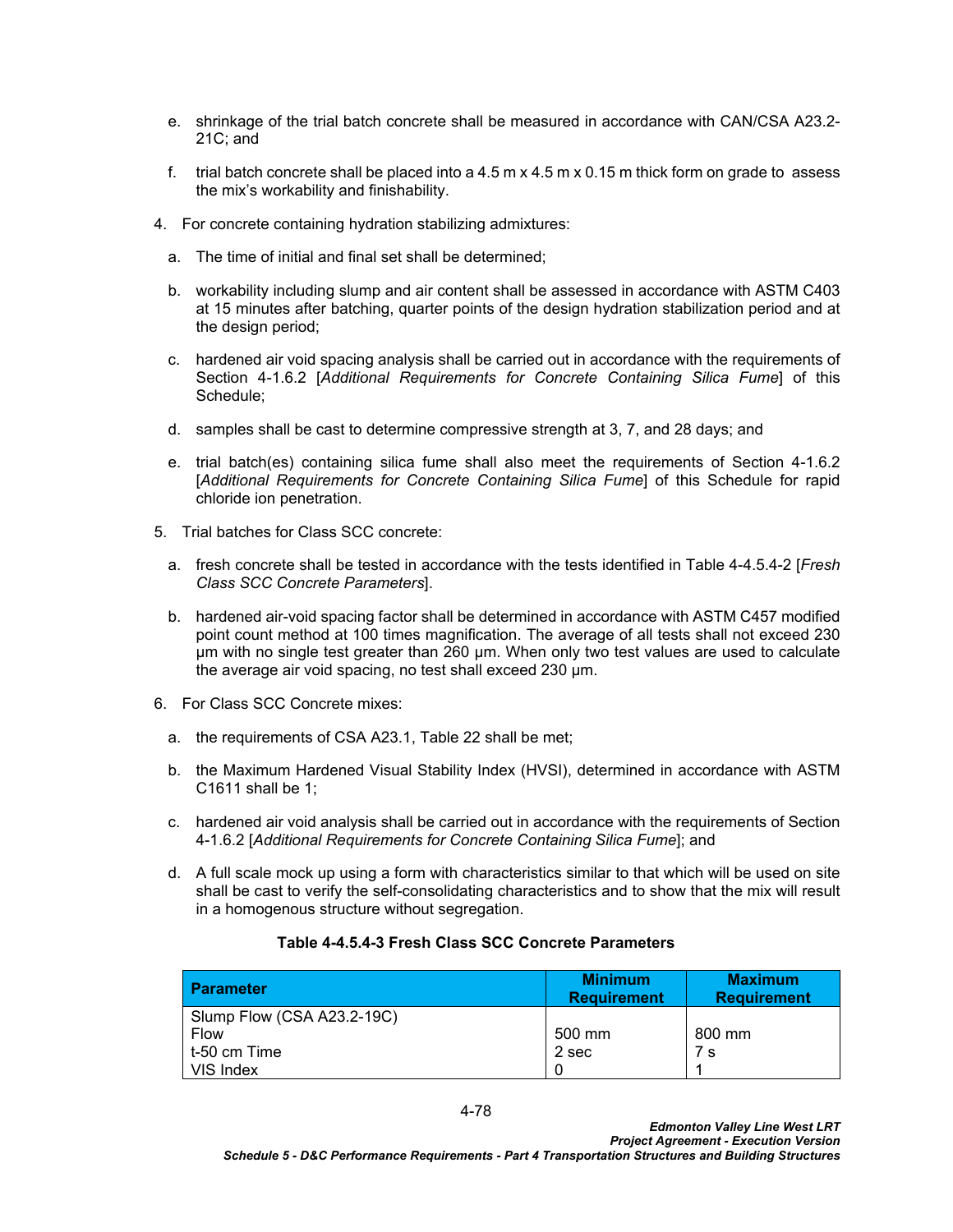| J-ring (CSA A23.2-20C)         | $\overline{\phantom{0}}$ | Difference between<br>slump flow and J-<br>ring slump flow $<$ 25<br>mm |  |  |
|--------------------------------|--------------------------|-------------------------------------------------------------------------|--|--|
| L-box (MTO LS-440)             | $h_2/h_1 = 0.8$          | $h_2/h_1 = 1.0$                                                         |  |  |
| Column Separation (ASTM C1610) | $\overline{\phantom{0}}$ | Static Segregation                                                      |  |  |
|                                |                          | $\leq 10\%$                                                             |  |  |

- 7. The design length of the hydration stabilization period shall be the difference between the anticipated haul time and the allowable haul time as specified in Section [4-4.5.7](#page-83-0) [*[Time of Placing](#page-83-0)*] of this Schedule or that required by structural or mass concrete pour considerations.
- B. For cast-in-place concrete containing silica fume or hydration stabilizing admixtures, only those concrete mix designs for which the trial batch(es) demonstrate compliance with the applicable Project Requirements shall be used.

### **4-4.5.5 Measurement of Materials**

- A. All constituent materials of cast-in-place concrete shall be accurately measured and batched such that the material properties of each concrete batch comply with the properties assumed by the concrete mix design.
	- 1. All constituent materials of cast-in-place concrete shall be accurately measured and batched in accordance with the requirements of CAN/CSA A23.1.
	- 2. Air entraining agent and other admixtures shall be added to the mix in a water-diluted solution.
	- 3. For mix adjustments at the Site, facilities to control the amount of superplasticizer and air entrainment admixtures shall be provided so that the required tolerances are met.

### **4-4.5.6 Mixing Concrete**

- A. All materials for the concrete shall be charged concurrently at the proportions which satisfy the mix design.
	- 1. Variations in water-cement ratio from the applicable concrete mix design shall not be permitted.
- B. All concrete shall be mixed thoroughly until it is uniform in appearance, with all constituent materials uniformly distributed.
	- 1. Mobile continuous mixers or other such volumetric concrete supply equipment are not permitted.
	- 2. All joints, valves, and other parts shall be maintained so that there is no leakage of water into the mixer drum. Mixers that do not have an accurately working and dependable water gauge shall not be used.
	- 3. Air entraining agents and other admixtures shall be placed in the mixer after the initial water is in the mixer drum but before any other materials are added. Superplasticizer shall be added after initial mixing and in accordance with the superplasticizer manufacturer's recommendation.
	- 4. In no case shall the mixing time per batch be less than one minute for mixers of one cubic metre capacity or less. The "batch" is considered as the quantity of concrete inside the mixer. The minimum mixing time shall be increased by 15 seconds for each additional half cubic metre capacity or part thereof. The mixing period shall be measured from the time when all materials have entered the mixer drum.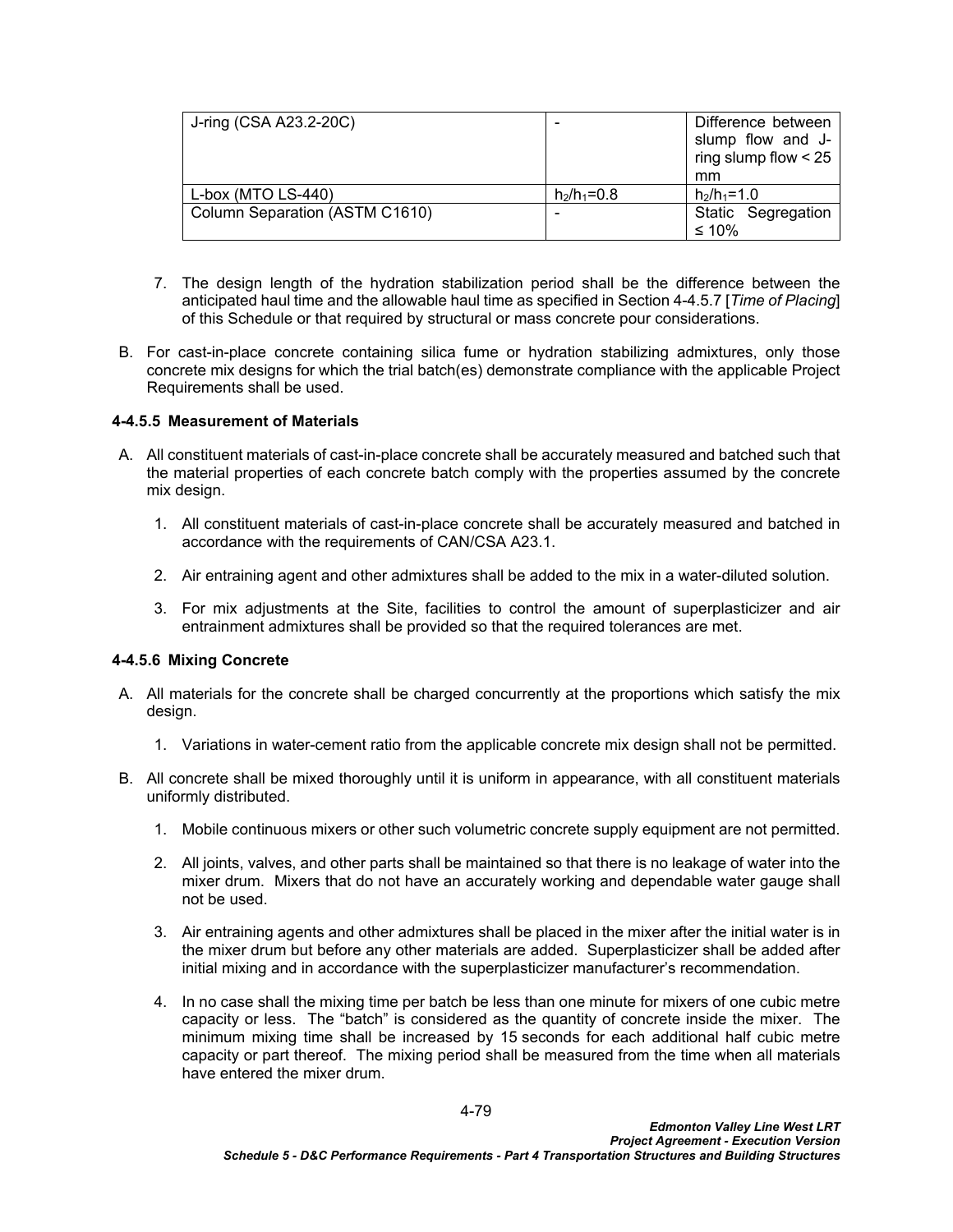- C. Mixers shall not be loaded above their rated capacity.
- D. Grout and concrete patching materials shall be mixed in strict accordance with the manufacturer's recommendations stated on the published product data sheet.

#### **4-4.5.6.1 Truck Mixing**

- A. Truck mixers shall be of the revolving drum type, watertight, and so constructed that the concrete can be mixed at the proportions which satisfy the mix design and ensure uniform distribution of all constituent materials throughout the batch.
	- 1. The maximum size of batch in truck mixers shall not exceed the maximum rated capacity of the mixer as stated by the manufacturer and stamped on the mixer.
	- 2. Truck mixing shall commence immediately upon introduction of ingredients into the drum and be continued until the concrete is uniform in appearance, with all constituent material uniformly distributed, but not less than 50 revolutions, with the mixing rate being in accordance with the manufacturer's recommended rate.
	- 3. When adjustment to the mix by adding air entraining agent or superplasticizer admixtures at the Site is made, the mixer shall rotate to ensure homogeneity of the concrete, but not less than 50 additional revolutions, before discharge. Discharge chutes shall be kept clean and free from hardened concrete and shall be wet prior to use.

#### <span id="page-83-0"></span>**4-4.5.7 Time of Placing**

- A. The maximum placing time allowed for all classes of concrete, other than concrete containing silica fume, including delivery to the applicable Site and discharge shall not exceed 90 minutes after batching, unless mix design compatible hydration stabilizing admixtures have been employed to extend the setting time.
	- 1. The maximum placing time allowed shall be reduced in accordance with Good Industry Practice under conditions contributing to quick setting of concrete, including hot weather.
- B. For cast-in-place concrete containing silica fume the maximum placing time allowed, including delivery to the applicable Site and discharge, shall not exceed 70 minutes after batching unless mix design compatible hydration stabilizing admixtures have been employed to extend the setting time.
	- 1. The maximum placing time allowed shall be reduced in accordance with Good Industry Practice under conditions contributing to quick setting of concrete, including hot weather.
- C. The maximum placing time shall be measured from the time when any of the mix ingredients have entered the mixer drum, regardless of whether or not the drum is revolving.

### **4-4.5.8 Delivery**

- A. The rate of delivery of concrete during concreting operations shall be such that unplanned cold joints will not develop in the concrete.
- B. Deliver and handle the concrete so as to minimize re-handling and facilitate placing of the concrete without damage to the Structure or the concrete.

### <span id="page-83-1"></span>**4-4.5.9 Discharge Temperature**

A. Unless otherwise specified, the temperature of concrete containing silica fume shall be between 10 degrees Celsius and 20 degrees Celsius at discharge.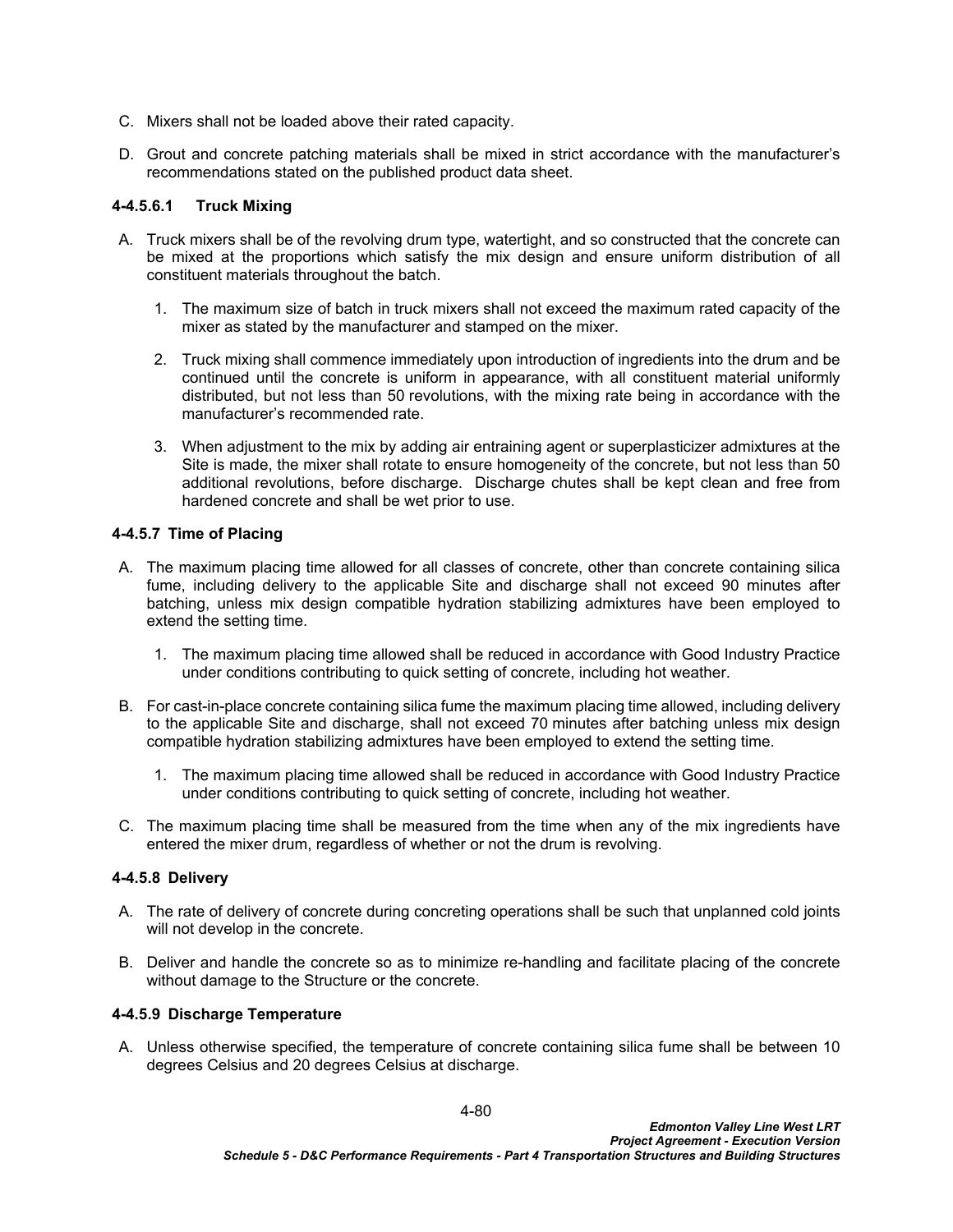- B. Unless otherwise specified, the temperature of all other classes of concrete shall be between 10 degrees Celsius and 25 degrees Celsius at discharge.
	- 1. For concrete elements with a minimum dimension greater than 1.0 m with a thermal control plan submitted to the City for mass concrete pour, the temperature of concrete shall be between 5 degrees Celsius and 25 degrees Celsius at discharge.

### **4-4.5.10 Inspection and Testing**

- A. Inspection and testing shall be carried out as required to confirm that the concrete has the required properties.
- B. Sampling of concrete shall comply with CAN/CSA A23.2-1C.
	- 1. When a concrete pump is used to place concrete, sampling shall be at the end of the discharge hose unless noted otherwise.
	- 2. Sampling may occur at the truck's chute for the following concrete placement:
		- a. For concrete placed under water by tremie methods, sampling may occur at the pump's hopper.
	- 3. The properties of concrete tested at the end of the truck's chute shall be verified prior to concrete placement by comparing air and slump test results at the truck chute and at the end of the pump hose.
- C. Slump tests shall comply with CAN/CSA A23.2-5C and shall be carried out on all concrete batches.
- D. Air content and density tests shall comply with CAN/CSA A23.2-4C and A23.2-6C and shall be carried out on all concrete batches
	- 1. ACI or CCIL/CSA certified testers with related experience shall be utilized to test, the air content, density, slump and temperature of each batch of concrete at the Site.
- E. If any batch of concrete fails to meet slump or air content specifications, attempts at mitigation shall be limited to adjusting the quantities of superplasticizer and air entraining admixtures at Site. Any concrete batch confirmed to be unacceptable by slump, air content or temperature testing shall be rejected.
- F. Any concrete from a rejected batch already placed in the Structure shall be rejected and immediately removed.
- G. The test cylinders shall be cast as specified in Section [4-4.5.10.1](#page-85-0) [*[Test Cylinders](#page-85-0)*] of this Schedule.
	- 1. Current summaries of concrete testing results including Structure identification, pour location, cylinder identification, slump, air, and individual and average compressive strengths at 7 days and 28 days shall be kept by concrete class for each Structure.
- H. The City shall be afforded full access for any inspections at any time that it may carry out relative to the concrete itself and/or the constituent materials. This includes at the Site and at any plant used for the manufacture of concrete wherever this may be situated. The access shall be adequate to permit proper sampling of concrete, making of test cylinders and testing slump and air content. The proper storage of all site cast concrete cylinders in accordance with Section [4-4.5.10.1](#page-85-0) [*[Test Cylinders](#page-85-0)*] of this Schedule, including cylinders cast by the City, is the responsibility of Project Co and adequate cylinder storage space shall be provided prior to any concrete pour.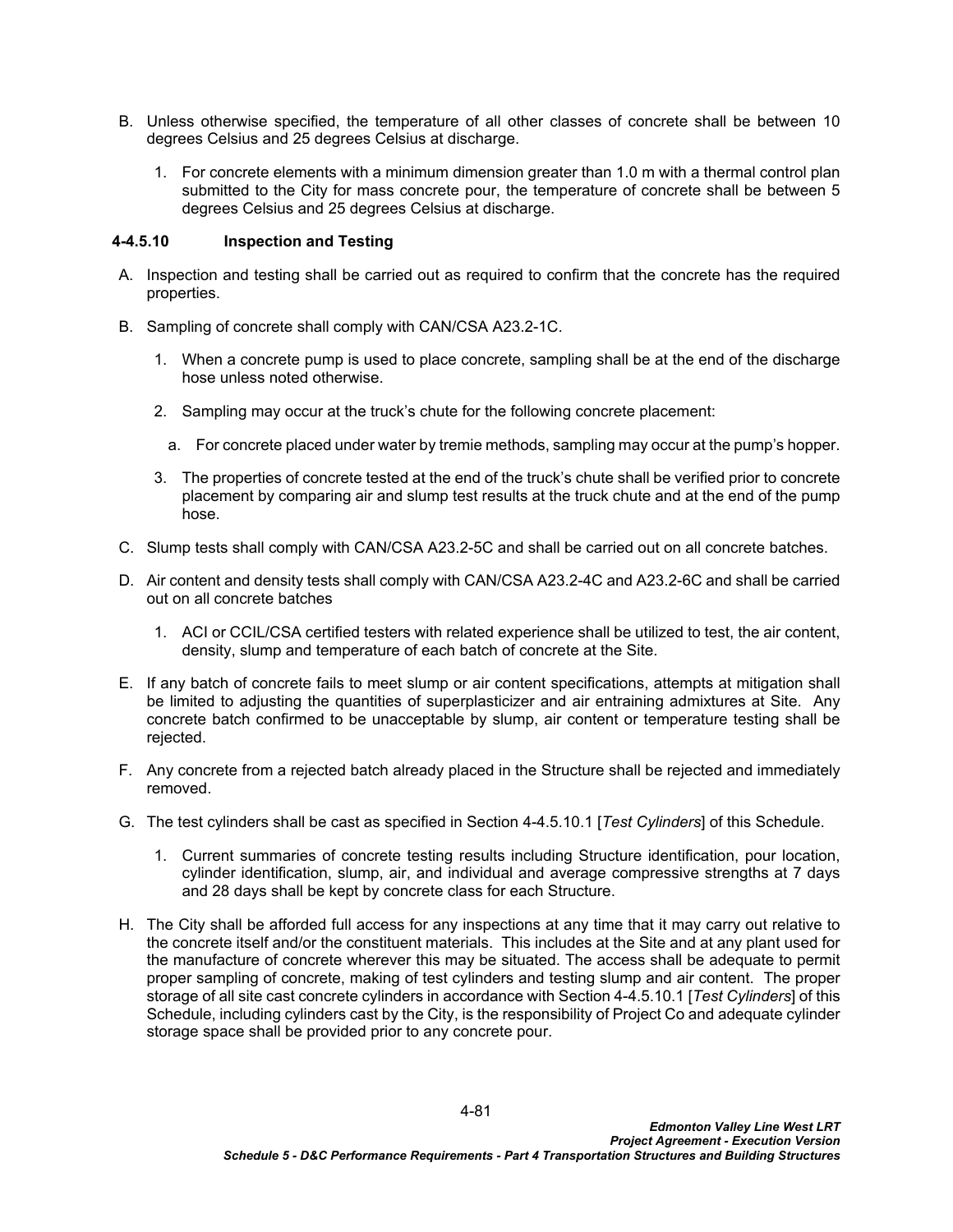I. Grout cubes shall be tested in compression in accordance with CAN/CSA A23.2-1B by experienced ACI or CSA certified testers. A set of compressive strength cubes shall be taken to represent each day's production or 0.25 m3, whichever is more frequent.

### <span id="page-85-0"></span>**4-4.5.10.1 Test Cylinders**

- A. Making and curing concrete test cylinders shall be carried out in accordance with CAN/CSA A23.2-3C, except that the time for cylinders to reach the testing laboratory shall be between 20 and 48 hours.
	- 1. The test cylinders shall be cast in standard CSA approved heavy duty steel or plastic moulds. Plastic moulds shall have a wall thickness of at least 6 mm. For concrete containing silica fume, the ends of cylinders shall be ground flat prior to testing.
- B. Handling and transporting of the cylinders shall be in accordance with CAN/CSA A23.2-3C. No extra laboratory curing time shall be allowed for cylinders that are delivered late to the laboratory.
- C. Temperature-controlled storage boxes for test cylinders shall be provided, as specified in Section 8.3.2.1 of CAN/CSA A23.2-3C for a period of at least 24 hours and for protection of the cylinders from adverse weather and mishandling until removed from the Site.
	- 1. A max-min thermometer shall be provided for each storage box and for recording site curing temperatures for all test cylinders.
	- 2. Storage in a portable building which will be used during the first 24-hour storage period shall not be permitted.
- D. Test cylinders shall be tested in compression in accordance with CAN/CSA A23.2-9C by an independent CSA certified testing laboratory.
- E. If the test cylinders exhibit frost etchings or were stored at temperatures below 10 degrees Celsius or above 25 degrees Celsius, or were otherwise mishandled, the concrete represented by the test cylinders shall be rejected and replaced unless core testing carried out in accordance with Section [4-](#page-86-0) [4.5.10.2](#page-86-0) [*[Under Strength Concrete](#page-86-0)*] of this Schedule confirms the in-situ strength of the cylinder.
	- 1. A "Strength Test" shall consist of the compression tests of four standard test specimens, sampled, made, cured, and tested in accordance with CAN/CSA A23.2-3C as modified herein. One cylinder shall be tested at seven days. The 28-day test result shall be the average of the strengths of the remaining three specimens, except that any specimens in a test showing distinct evidence of improper sampling, molding or testing, shall be discarded and the remaining strengths averaged. Additional cylinders may be cast, at the discretion of Project Co. Additional cylinders used to confirm the strength of structural components shall be cured in the same manner as the structural components they represent.
- F. Test cylinders for "Strength Tests" shall be taken from representative batches:
	- 1. for concrete containing silica fume as well as for all concrete used in Transportation Structure deck, deck overlay and deck related flatwork, e.g. sidewalks, SUPs, barriers, curbs, medians, a "Strength Test" shall be taken to represent each approximate 20  $\mathrm{m}^{3}$  portion of the concrete pour per structure element except that a minimum of one "Strength Test" shall be taken for every two loads of concrete; and
	- 2. for all other concrete a "Strength Test" shall be taken to represent each Structure element or portion of the element. On larger pours a "Strength Test" shall be taken to represent each approximate 30  $\text{m}^3$  portion of the concrete pour except that a minimum of one "Strength Test" shall be taken for every three loads of concrete.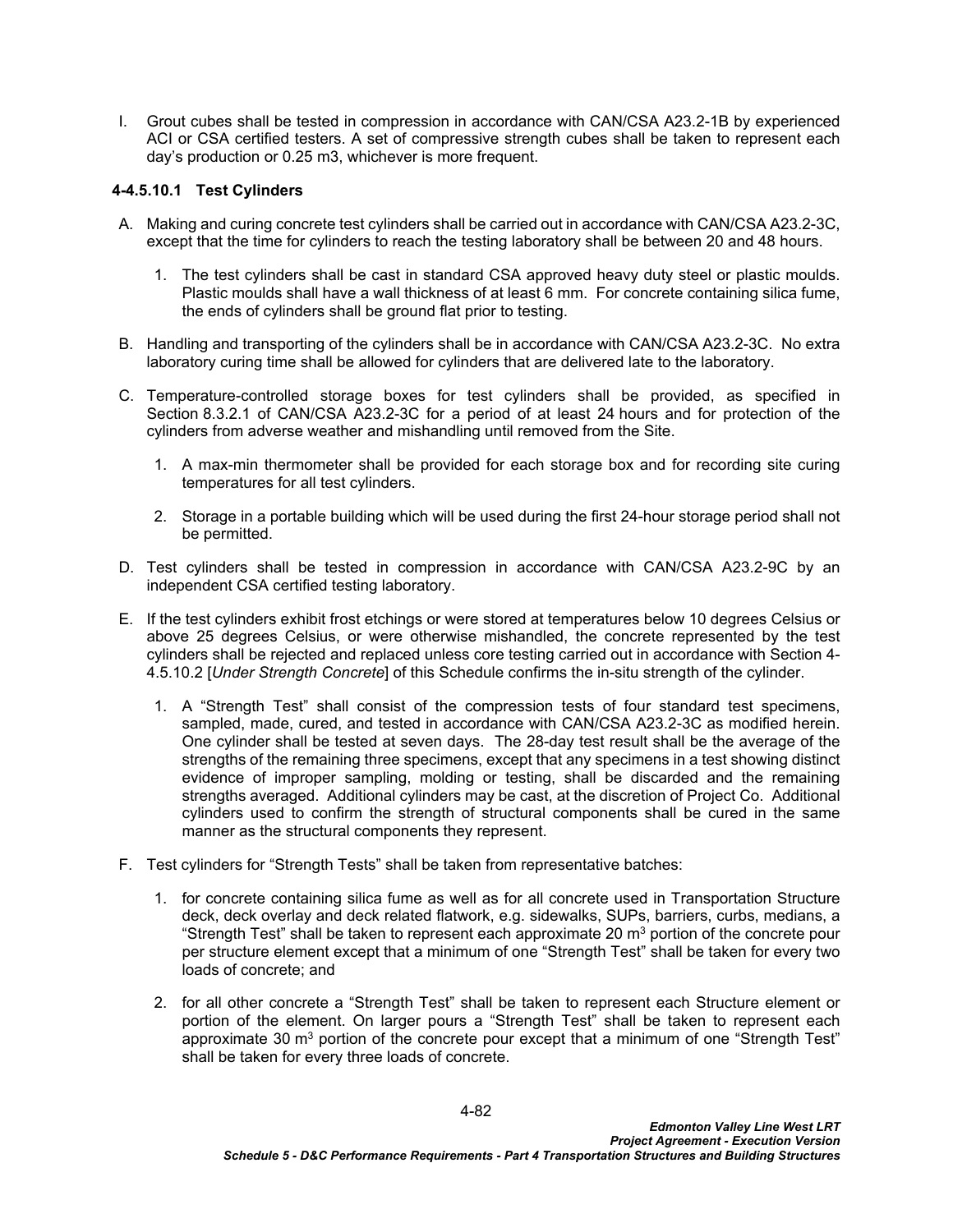### <span id="page-86-0"></span>**4-4.5.10.2 Under Strength Concrete**

- A. Concrete with 28 day compressive "Strength Test" results less than 100% of the compressive strengths specified in the applicable Final Design shall be removed and replaced unless otherwise Accepted by the City, in its discretion.
- B. Where permitted by the City, coring to confirm or contest low concrete "Strength Test" results shall be performed as follows:
	- 1. the cores shall be taken and tested within seven days of the testing of the 28-day cylinders representing the concrete in question;
	- 2. three cores 100 mm in diameter x 200 mm in length shall be taken from concrete represented by each non-compliant "Strength Test" previously taken. The cores taken shall represent the same batch of concrete as the under-strength cylinders under consideration; and
	- 3. cores shall be sampled and tested by an independent CSA A283 certified testing laboratory and in accordance with the requirements of CAN/CSA A23.2-14C. CAN/CSA A23.1, Clause 4.4.6.6.2 "Cores drilled from a structure" shall not apply. The average strength of the cores as reported by the independent testing laboratory shall constitute a "Strength Test".
- C. Submit to the City all core results to confirm or contest low concrete "Strength Test".
- D. In cases where the concrete strength, as indicated by the cores, is higher than the strength based on the concrete cylinder results, the core results shall be used as the basis for acceptance of the concrete. If the core strengths are lower than the strength from the concrete cylinder tests, the strengths indicated by the cylinder tests shall govern.

# **4-4.5.11 Falsework and Formwork**

### <span id="page-86-1"></span>**4-4.5.11.1 General**

- A. All formwork shall be of sufficient strength and rigidity to ensure that the concrete when the formwork is removed conforms to the design dimensions and contours shown on the applicable Final Design.
	- 1. The shape, strength, rigidity, water tightness and surface smoothness of re-used forms shall be maintained at all times. Any warped or bulged formwork shall be repaired or replaced before being used.
	- 2. Where the bottom of the form is inaccessible, removable panels shall be provided in the bottom form panel to enable cleaning out of extraneous material immediately before placing the concrete.
	- 3. Formwork shall be positioned against hardened concrete to avoid form lines and discontinuities at construction joints.
- B. All formwork material shall be compatible with meeting the surface finish requirements of Section [4-](#page-101-0) [4.5.21](#page-101-0) [*[Concrete Surface](#page-101-0)*] of this Schedule.
- C. Except for closure pours, all formwork for concrete segmental construction shall be steel.
- D. All formwork shall be removed from the completed Structure.
- E. All falsework shall be designed and constructed to provide the necessary rigidity to meet the lines and grades shown in the applicable Final Design, to account for deflections under load and to support the loads without appreciable settlement or deformation.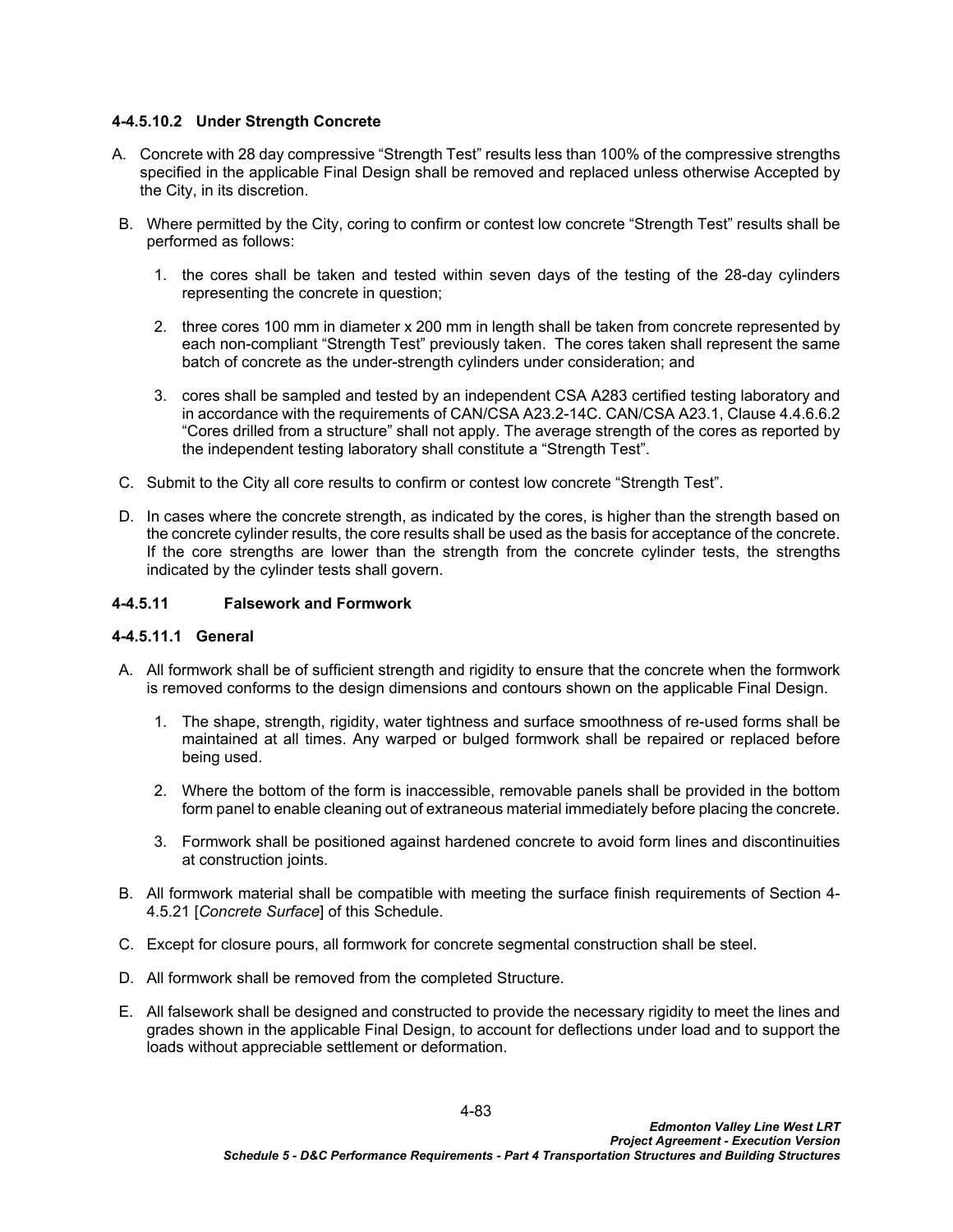F. All falsework and formwork shop drawings shall be prepared, signed and sealed by a Professional Engineer.

### **4-4.5.11.2 Deck Formwork Supported on Girders**

- A. Deck formwork supported on girders shall be fabricated and installed so that the lines and grades shown in the applicable Final Design are achieved. Adjustments may be made where necessary to compensate for variances in girder dimensions, positioning, alignment and sweep.
	- 1. Prior to commencing deck formwork, all the girders shall be profiled, and the deck concrete thickness and girder haunch dimensions required to achieve the specified grade line shall be determined. In the event that actual girder camber values vary significantly from the estimated values indicated on the applicable Final Design, the grade line shall be raised or lowered accordingly.
- B. Formwork support brackets shall be designed and installed to ensure no damage to girder flanges and webs.
	- 1. Where support brackets bear against girder webs, the contact surface shall be protected with timber or neoprene softeners. No drilling of additional holes, or any other modifications including field welding, shall be made to the superstructure elements. Effects of concentrated loads on thin webs shall be checked, and where necessary, sufficient means shall be provided to distribute or carry such concentrated loads to the supporting flanges or stiffeners.

### **4-4.5.11.3 Forms for Exposed Surfaces**

- A. Forms for exposed surfaces shall meet the requirements of Section [4-4.5.11.1](#page-86-1) [*[General](#page-86-1)*] of this Schedule as well as the following requirements.
	- 1. All non-steel forms for exposed surfaces shall be as new material, made of coated formply consisting of Douglas Fir substrate with resin-impregnated paper overlay and factory treated chemically active release agent.
	- 2. Forms proposed for reuse shall be free of holes or patched holes in plywood or form liner surfaces, bulging, delamination, damage, or other imperfections that affect the trueness of the formed concrete surfaces.
	- 3. Forms shall be full sized sheets, as practical.
	- 4. The minimum acceptable forming for all exposed concrete where the pour height is 1.5 m or less shall have 18 mm plywood, supported at 300 mm maximum centres. Where the pour height is greater than 1.5 m the minimum acceptable forming for all exposed concrete shall have 18 mm plywood supported at 200 mm maximum on centres. The support spacing specified is for the use of new material, closer spacing may be required in case of re-used material. Strong-backs or walers placed perpendicularly to the supports shall be employed to ensure straightness of the form.
	- 5. The top edges of exposed surfaces shall have chamfers formed by chamfer strips that establish a true line for screeding.
	- 6. All form material for exposed surfaces shall have all joints and seams filled to produce a seam free surface.
- B. All forms for exposed surfaces shall be mortar-tight, filleted at all sharp corners, and provide for a bevel or draft at all hardware projections to allow the hardware to be subsequently removed to below the concrete surface.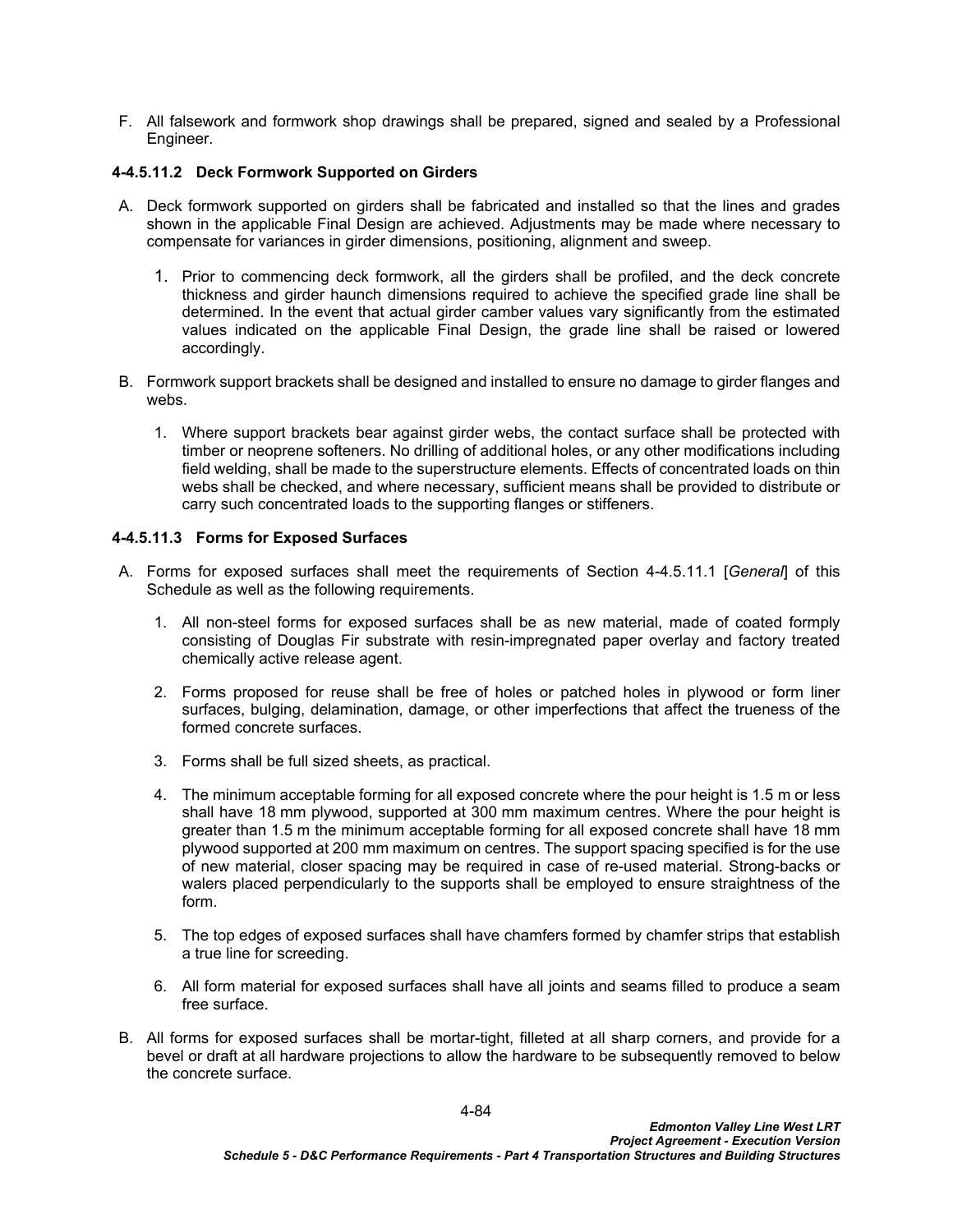- 1. Metal bolts or anchorages within the forms shall be so constructed as to permit their removal to a depth of at least 20 mm from the concrete surface.
- 2. Break-back type form ties shall have all spacing washers removed and the tie shall be broken back a distance of at least 20 mm from the concrete surface. All fittings for metal ties shall be of such design that, upon their removal, the cavities which are left will be of the smallest possible size. Torch cutting of steel hangers and ties will not be permitted.
- 3. When plastic sleeves and removable inner rods are used, the plastic sleeves shall be removed for a distance of 100 mm from the face of the concrete except for curbs, barriers and medians where the entire plastic sleeve shall be removed.
- 4. The cavities inside plastic sleeves shall be filled with a non-shrink grout to 75 mm from the concrete surface and cured a minimum 24 hours. The remaining 75 mm of the cavity shall then be filled with a concrete patching material from the Alberta Transportation Products List in the Vertical/Overhead (OH-V) category and placed in accordance with the manufacturer's published product data sheet.
- 5. For fibre reinforced polymer rods, the rods shall be removed a distance of 75 mm back from the face of the concrete and filled with an approved concrete patching material from Alberta Transportation Products List in the Vertical/Overhead (OH-V) category and placed in accordance with the manufacturer's published product data sheet.
- C. Form ties on exposed surfaces shall be regularly spaced and shall not leave holes larger than 40 mm in diameter on the concrete surface.
- D. Form hangers or ties for exposed surfaces of decks and sidewalks, including underside surfaces, shall be removable threaded type.
- E. All forms shall provide for a 20 mm x 20 mm chamfer or fillet at exposed concrete edges unless a larger chamfer or fillet is shown on the applicable Final Design.

### **4-4.5.11.4 Protection of "Weathering" Steel Bridge Girders**

- A. Where steel girders are fabricated of "weathering" steel, rust formation on girder surfaces shall be of uniform colour.
	- 1. All joints between deck formwork and steel members (including interior girders, and diaphragms) shall be sealed to prevent leakage of cement paste or concrete. Polyurethane sealant or approved equivalent materials shall be used to achieve the seal.
- B. If marking or staining of the girders occurs, the marks and stains shall be removed, and the girder surfaces restored to a uniform colour.
	- 1. Should foreign material spill onto any weathering steel despite the protection provided, the contaminated areas shall be cleaned off, washed, and sandblasted to remove the contamination. Additionally, should the exterior face of an exterior girder become stained or marked, the entire exterior face of the girder line shall be lightly sandblasted and "weathered" so that uniformity of girder color is achieved.
	- 2. "Weathering" shall be achieved by repeatedly fogging the exterior girder faces with clean water and allowing them to dry. Fogging shall leave the girder surfaces wet but not "running wet" and shall be repeated when the girders are completely dry.

### **4-4.5.11.5 Protection of Concrete Work from Staining**

A. All concrete work shall be protected from staining. Any staining of concrete surfaces shall be removed.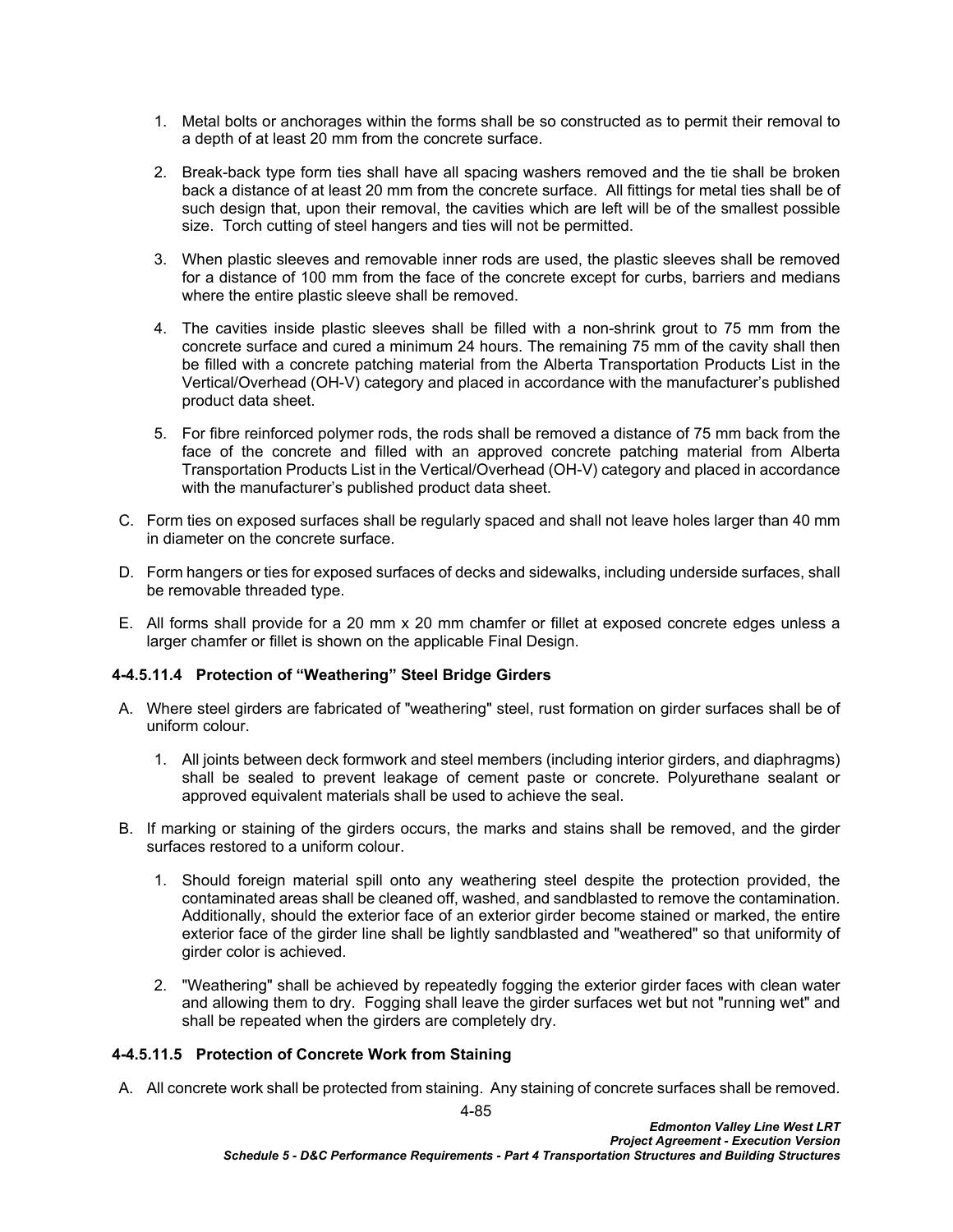- 1. Stained concrete surfaces that have received a Class 3 Finish shall have the entire surface face of the component sandblasted and the Class 3 Finish reapplied; and
- 2. Stained concrete surfaces that have received a Class 2 Finish shall have the entire surface face of the component refinished.
- 3. There shall be no trace of staining after the specified concrete finishing is completed.

## **4-4.5.12 Handling and Placing Concrete**

### <span id="page-89-0"></span>**4-4.5.12.1 General**

- A. Concrete shall be placed while fresh and before it has reached its initial set.
	- 1. All the necessary equipment for any pour shall be on-site and proven to be in working condition before the pour commences, with backup equipment on-site. The equipment shall be well maintained, suitable in kind, and adequate in capacity for the work.
	- 2. In preparation for the placing of concrete, all sawdust, chips and other construction debris and extraneous matter shall be removed from the interior of forms. Temporary members shall be entirely removed from the forms and not buried in the concrete.
	- 3. Struts, stays, and braces, serving temporarily to hold the forms in correct shape and alignment, pending the placing of concrete at their locations, shall be removed when the concrete placing has reached an elevation rendering their service unnecessary.
- B. Re-tempering of partially hardened concrete with additional water shall not be permitted.
- C. The method of concrete placement shall not have a negative impact on the concrete properties.
	- 1. Concrete shall be placed to not cause segregation of the materials or displacement of the reinforcement.
	- 2. When placing operations, involve the free drop of concrete by more than 1 m, it shall be deposited by metal pipes or equivalent.
	- 3. Concrete placing operations shall be carried out in a manner that minimizes the accumulation of concrete or concrete paste on concrete reinforcement that is not currently being cast into concrete.
	- 4. After initial set of the concrete, the forms shall not be jarred, or strain placed on the ends of projecting concrete reinforcement or have additional concrete worked into it.
	- 5. Concrete placing operations shall not work off, or transport concrete directly over concrete already placed, when this concrete is less than 48 hours old, no matter what system of runways, supports or protection is used on the surface of the concrete already placed if it is subjected thereby to live or dead loads.
	- 6. When concrete placing is discontinued, all accumulations of concrete or concrete paste deposited on the projecting concrete reinforcement and the form surfaces shall be removed before the concrete or concrete paste sets. Care shall be exercised not to injure or break the concrete-steel bond at and near the surface of the concrete, while cleaning the concrete reinforcement.
- D. Concrete which would be adversely affected by the presence of freestanding water shall be protected by preventing its occurrence.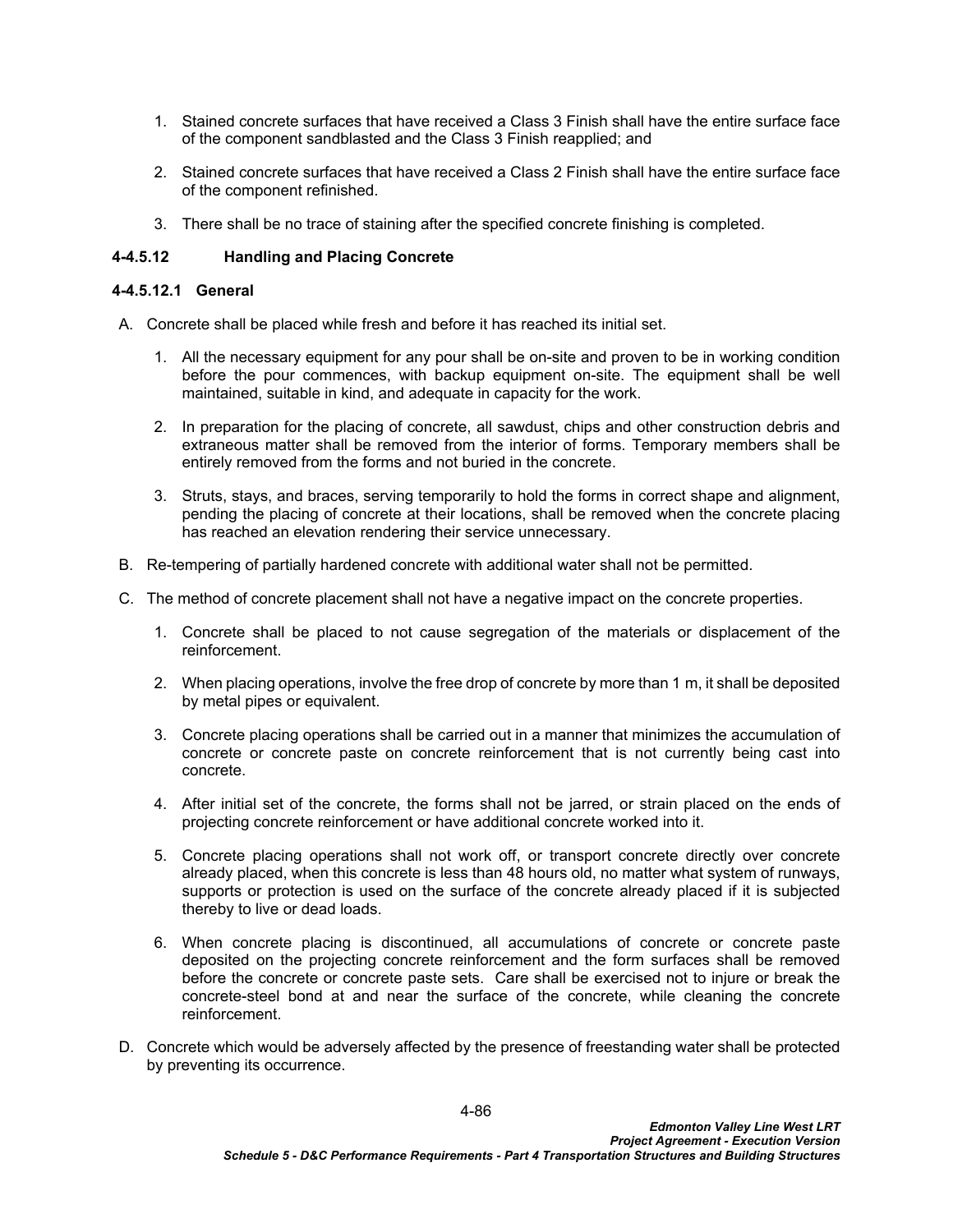- 1. All necessary steps shall be taken to prevent free water build-up for the first 24 hours.
- 2. Water used to keep equipment clean during the pour, or to clean equipment at the end of the pour, shall be discharged clear of the Structure and any water channel.
- E. Grout and concrete patching materials shall be placed in strict accordance with the manufacturer's recommendations stated on the published product date sheet.

## <span id="page-90-1"></span>**4-4.5.12.2 Consolidation**

- A. Concrete, during and immediately after depositing, shall be thoroughly consolidated by internal mechanical vibration.
- B. The concrete shall be thoroughly worked around the reinforcement and embedded fixtures, and into the corners and angles of the forms. Consolidation shall be of sufficient duration and intensity to thoroughly compact the concrete but shall not cause segregation.
	- 1. Consolidation shall be done by internal mechanical vibration subject to the following provisions:
		- a. Vibrators shall be capable of transmitting vibrations to the concrete at frequencies of not less than 4500 impulses per minute;
		- b. Intensity of vibration shall be such as to visibly affect a mass of concrete of 25 mm slump over a radius of at least 0.5 m;
		- c. Sufficient number of vibrators shall be provided to properly consolidate each batch immediately after it is placed in the forms; and
		- d. Vibrator operators shall be suitably instructed in the use of vibrators, and the importance of adequate and thorough vibration of the concrete.
	- 2. Vibration shall be applied at the point of deposit and in the area of freshly deposited concrete. The vibrators shall be inserted vertically and withdrawn out of the concrete slowly. Vibration shall be of sufficient duration and intensity to thoroughly compact the concrete but shall not be continued so as to cause segregation. Application of vibrators shall be at points uniformly spaced and not farther apart than the radius over which the vibration is visibly effective.
	- 3. Vibration shall not be applied directly or through the reinforcement of sections or layers of concrete which have hardened to the degree that the concrete ceases to be plastic under vibration. Vibration shall not be used to make concrete flow in the forms over distances so great as to cause segregation, and vibrators shall not be used to transport concrete in the forms.
	- 4. Vibration shall be supplemented by such spading as is necessary to ensure smooth surfaces and dense concrete along form surfaces and in corners and locations impossible to reach with the vibrators.
- C. Once consolidated, concrete shall not be disturbed or stepped into. No additional concrete shall be added after consolidation.

### <span id="page-90-0"></span>**4-4.5.12.3 Pumping**

- A. The operation of the pump shall produce a continuous flow of concrete without air pockets, contamination or segregation.
- B. The equipment shall be so arranged that the freshly placed concrete is not damaged by any form of vibration caused by the pump.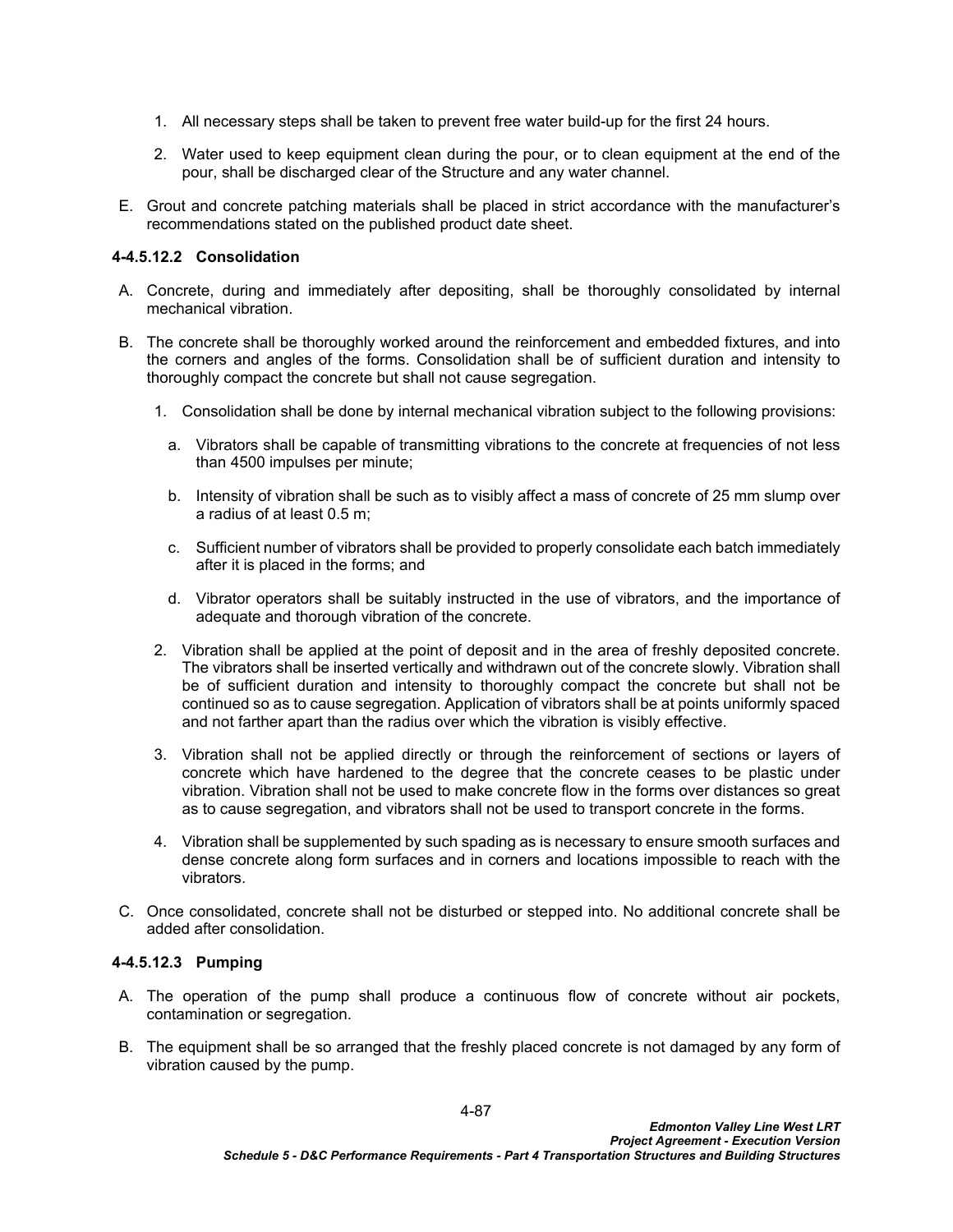## **4-4.5.13 Placing Pile Concrete**

# **4-4.5.13.1 General**

A. The placement of type "Pile" concrete under water will only be permitted in the event that Project Co has demonstrated that all reasonable attempts at obtaining a dry hole have failed.

### **4-4.5.13.2 Concrete Placed in the Dry**

- A. Pile Concrete shall be placed in accordance with the requirements of Section [4-4.5.12.1](#page-89-0) *[[General](#page-89-0)]* and Section [4-4.5.12.3](#page-90-0) [*[Pumping](#page-90-0)*] of this Schedule.
	- 1. Pile Concrete shall be placed by means of a hopper equipped with a centre pipe drop tube. The pipe drop tube shall be a minimum of 200 mm in diameter.
- B. Concrete in the upper 3 m of the piles shall be consolidated in accordance with Section [4-4.5.12.2](#page-90-1)  [*[Consolidation](#page-90-1)*] of this Schedule.

### **4-4.5.13.3 Concrete Placed Under Water**

- A. Placement of Pile Concrete under water shall be in accordance with Section [4-4.5.17](#page-97-0) [*[Depositing](#page-97-0)  [Concrete Under Water](#page-97-0)*] of this Schedule.
- B. All Pile Concrete placed under water shall be inspected by CSL in accordance with ASTM D6760 to check the structural integrity of the drilled piles.
- C. CSL testing shall be completed within 3 to 7 days after concrete placement.
- D. A proposed method for carrying out CSL shall be submitted to the City before placing any concrete under water. The proposed method shall include the following:
	- 1. All concrete piles cast under water shall be equipped with PVC or steel access tubes with regular internal diameter and free from defects, obstructions and joints, to permit inspection by CSL in order to test for voids or other abnormalities in the concrete. A minimum of three 50 mm inside diameter tubes shall be supplied and securely installed in each drilled pile with a minimum diameter of 750 mm or one tube for every 0.3 m of pile diameter. Tubes shall be installed uniformly and equidistantly around the circumference of the pile such that all tubes are parallel for their full length.
	- 2. Tubes shall be installed a minimum of 40 mm away from vertical bars.
	- 3. Tubes shall be water tight, free from corrosion, have clean internal and roughened external faces to ensure a good bond with the concrete. Tubes may be extended with watertight mechanical couplings and all coupling locations shall be recorded.
	- 4. All tubes shall be fitted with watertight shoes on the bottom and removable caps on the top. Tubes shall extend to within 150 mm of the pile bottoms and shall extend a minimum of 600 mm above the pile tops or where they are accessible. Tubes shall be capped to prevent debris from entering the access tubes.
	- 5. Tubes shall be secured to the interior of the reinforcement stirrups a minimum of every 1.0 m along the length of the pile.
	- 6. Tubes shall be installed parallel to each other and equidistant around the circumference of the pile.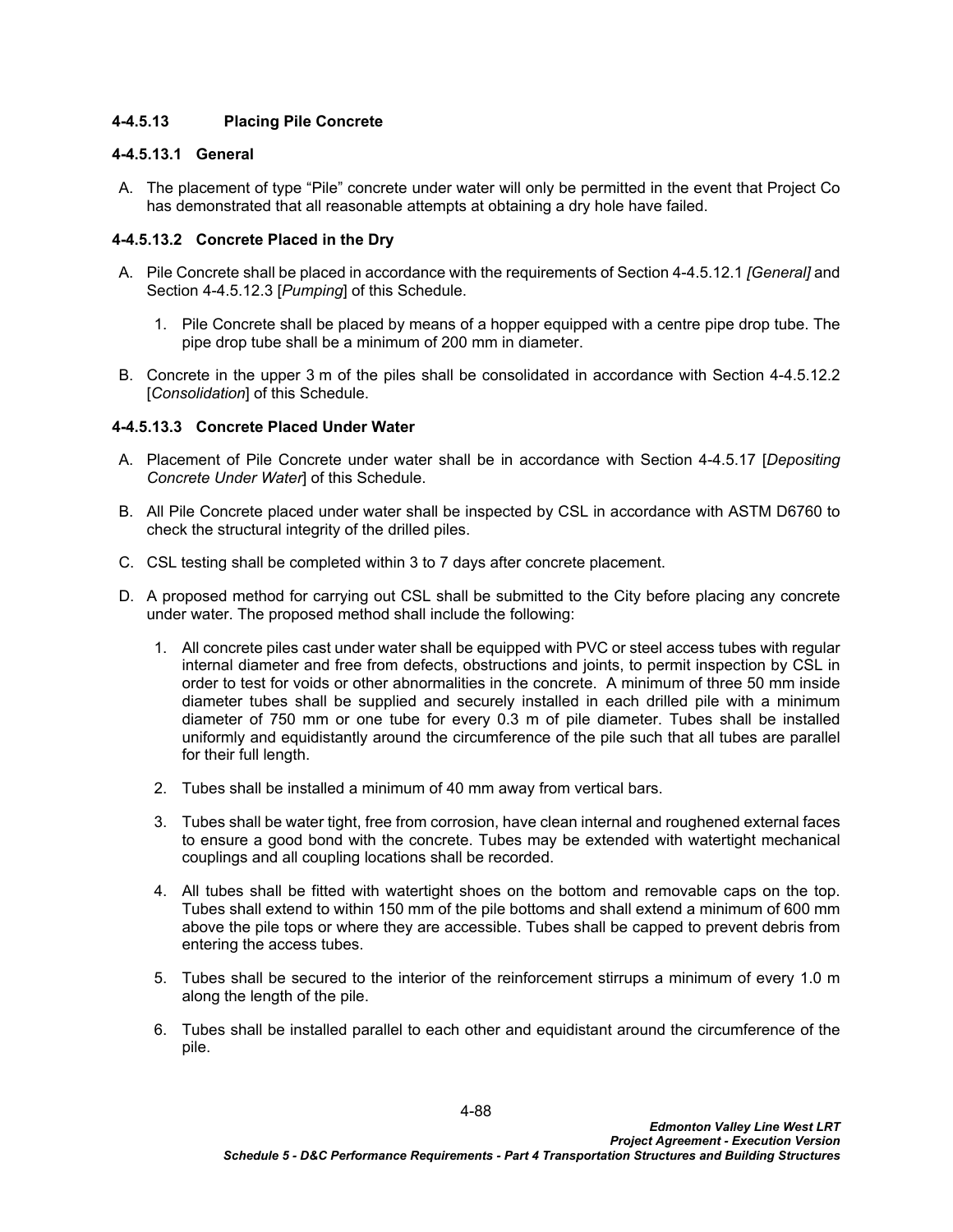- 7. The tubes shall be installed in a manner that allows the CSL probes to pass through the entire length of the tubes without binding.
- E. The installation of reinforcement shall not damage the CSL tubes.
- F. CSL tubes shall be filled with water with a minimum temperature of 4°C prior to concrete placement.
- G. A 50 mm diameter core hole shall be drilled if the testing equipment cannot pass through the entire length of the CSL tube or if tube debonding has occurred.
- H. CSL measurements shall be made at depth intervals of 50 mm from the bottom of the tubes to the top of each pile. Upon completion of testing and verification of the acceptability of the Pile Concrete, the tubes shall be filled with a non-shrink grout from the Alberta Transportation Products List with the same strength and durability as the Pile Concrete.
- I. The CSL tubes shall not be grouted or any further work performed on the CSL tested pile until it has been demonstrated that the pile is acceptable.

### **4-4.5.13.4 Qualification**

- A. Submit to the City the name of a proposed testing agency which has a minimum of three years experience in CSL testing and a Professional Engineer on staff to supervise the testing and interpretation of results prior to carrying out the CSL testing, interpreting the results and preparing a report. Written evidence of successful completion of CSL tests by the testing agency on drilled piles in the Province of Alberta shall be submitted prior to carrying out the CSL testing. The submission of such written evidence shall also include personnel qualifications and equipment description.
- B. The CSL testing report shall include test summaries, results, analyses, and an opinion of the Pile Concrete's integrity and suitability for the intended use.

### **4-4.5.13.5 CSL Results**

- A. The condition of the concrete piles shall be evaluated based on the results of the CSL testing according to the criteria listed in [Table 4-4.5.13.5-1](#page-92-0) [*Concrete Condition Rating Criteria*]*.*
- B. CSL test results with ratings other than "G" will be considered unacceptable and will result in rejection of the pile unless otherwise accepted by the City, in its discretion.

| <b>Rating</b>       | <b>Velocity Reduction *</b> | <b>CSL Results</b>                                                                                         |
|---------------------|-----------------------------|------------------------------------------------------------------------------------------------------------|
| Good $("G")$        | $\leq 10\%$                 | Good quality concrete                                                                                      |
| Questionable ("Q")  | $>10\%$ & $< 20\%$          | Minor contamination or intrusion: questionable<br>quality concrete                                         |
| Poor/Defect ("P/D") | $\geq 20\%$                 | Deficiencies exist, possible water/slurry<br>contamination, soil intrusion and/or poor quality<br>concrete |
| No Signal ("NS")    | No Signal Received          | Soil intrusion or other severe defect absorbed the<br>signal                                               |

<span id="page-92-0"></span>

|  |  | Table 4-4.5.13.5-1: Concrete Condition Rating Criteria |  |  |  |
|--|--|--------------------------------------------------------|--|--|--|
|--|--|--------------------------------------------------------|--|--|--|

*\* From highest measured signal velocity in the comparable zone*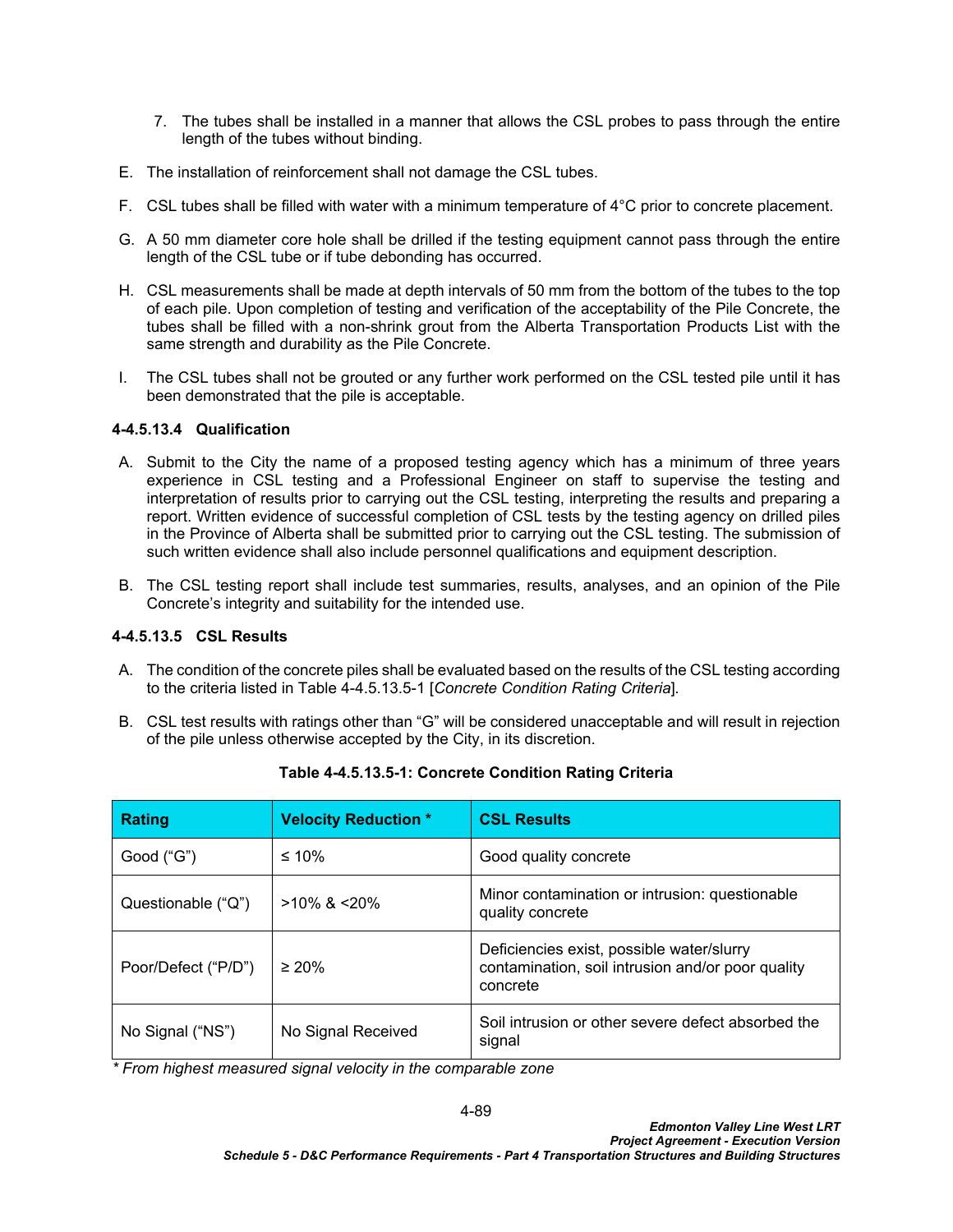## **4-4.5.14 Placing Deck, Deck Overlay, Slab and Floor Concrete**

# **4-4.5.14.1 General**

- A. Deck, deck overlay, slab and floor concrete shall be placed and screeded so as to not have a negative impact on the concrete properties, to achieve the lines and grades shown in the applicable Final Design, and to provide drainage of the concrete surface without ponding.
	- 1. Prior to placing concrete, concrete substrate surfaces shall be brought to a saturated surface dry condition with clean water. Substrate surface shall be free of standing water.
	- 2. Prior to placing concrete, a meeting shall be held with those responsible for the pour in attendance to review the procedures and accept the conditions of the pour.
	- 3. Proper lighting shall be provided for night pours.
- B. Deck, deck overlay, slab and floor concrete shall not be placed when the air temperature is below 5 degrees Celsius, or expected to fall below 5 degrees Celsius, or when the air temperature is above 25 degrees Celsius. It shall also not be placed in the event of rain or excessive wind and dust, or under any other conditions harmful to the concrete.
	- 1. Concrete containing silica fume shall be placed between the hours of 6:00 pm and 10:00 am of the following day.
	- 2. Concrete shall not be placed when the evaporation rate exceeds 0.5 kg/m<sup>2</sup>/hr. The evaporation rate shall be determined using Figure D.1, of CAN/CSA A23.1 – Annex D. The rate of evaporation shall be recorded as concrete placing operations progress and all necessary adjustments shall be made to ensure the evaporation rate does not exceed the specified limit.
- C. The temperature of the concrete during discharge shall be between 10 degrees Celsius and 20 degrees Celsius.
	- 1. If the temperature of the mix is maintained below the 20 degrees Celsius maximum by the inclusion of ice to the mix, it shall be done in such a way that does not alter the design water cementing materials ratio.
- D. All concrete reinforcement projecting from deck surfaces (barriers, curbs, medians, and adjacent deck pour stages) shall be covered during deck concrete placement, consolidation, screeding, and testing operations such that it is not contaminated with concrete or concrete paste.

### **4-4.5.14.2 Placing/Finishing Machines**

- A. Except for abutment roof slabs and approach slabs placing/finishing machines shall be used to finish all Stony Plain Road Bridge deck, deck overlay concrete, and any other span where the top surface is the final exposed surface.
	- 1. Screeding shall be by the following concrete placing/finishing machines or equivalents:
		- a. Allen Models: 4836 B, 6036 B, 6048 B;
		- b. Gomaco Model C450 or C750; or
		- c. Terex Bidwell Models: 2450, 3600, 4800.
	- 2. Two work bridges, separate from the placing/finishing machine, of adequate length to completely span the width of the pour shall be provided. The work bridges shall facilitate the operations of concrete finishing and placing of filter fabric.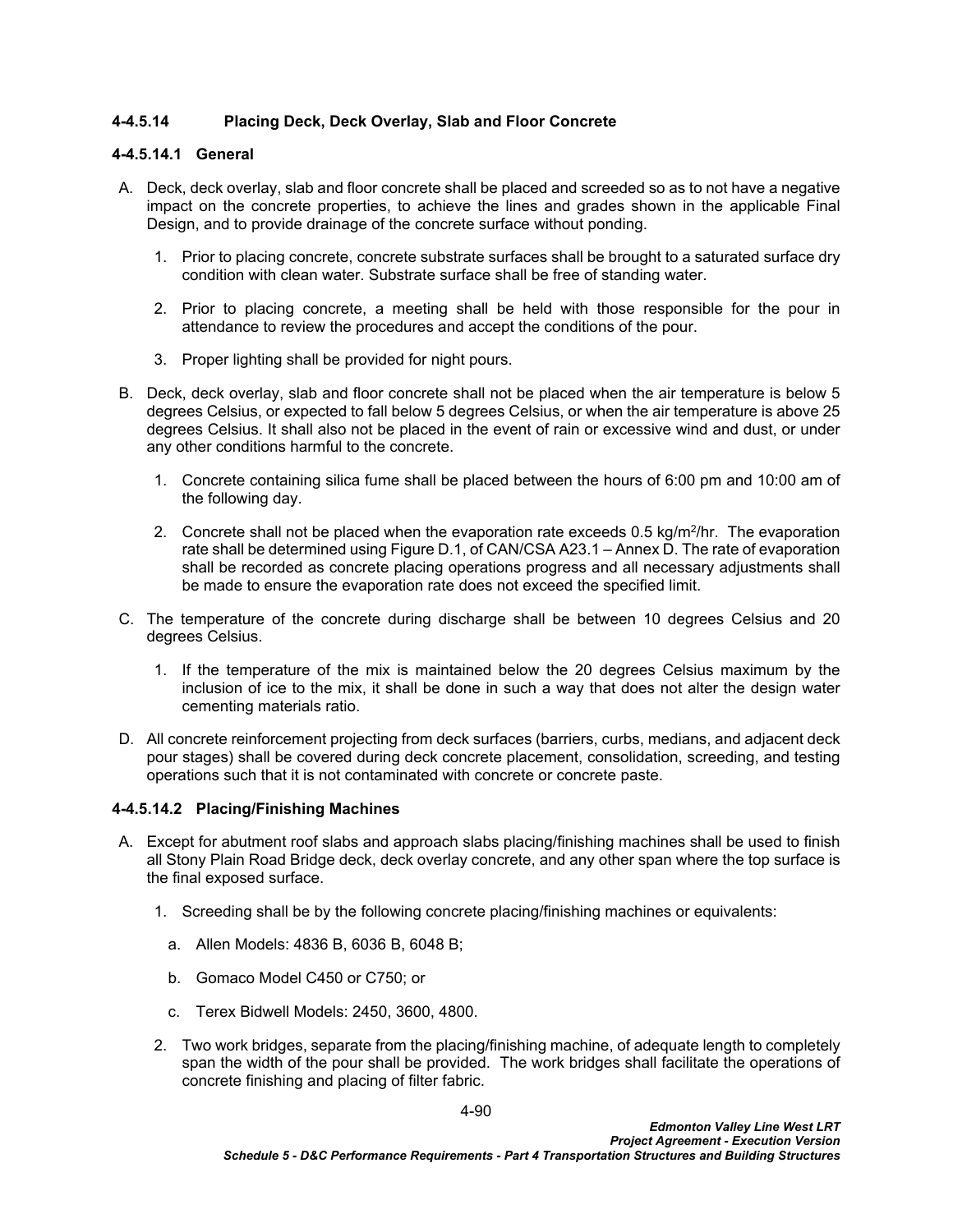- 3. Work bridges shall be supported parallel to the concrete surface, between 250 mm and 600 mm above the concrete surface, and shall provide an unobstructed working surface that is wide enough to permit diverse uses concurrently, and rigid enough that dynamic deflections are negligible. Work bridges shall include specialized work platforms to facilitate concrete finishing in front of curbs, barriers or medians.
- B. The finishing machine and guide rails and guide rail supports shall be adjusted so that the height of the screed will finish the concrete to the lines and grades shown in the applicable Final Design.
	- 1. Steel screed guide rails shall be installed to suit the profile of the required surface and to ensure a smooth and continuous surface from end to end of the deck or deck overlay. Guide rails shall extend beyond the ends of the Structure to accommodate finishing of the entire surface with the finishing machine.
	- 2. The finishing machine shall be set-up to match the skew angle of the Structure, when the skew angle exceeds 15°. For skewed Structures on vertical curves, this requirement may be altered to suit actual site conditions.
	- 3. To confirm the adjustment of the machine and guiderails, the screed shall be dry-run prior to the pour and clearance measurements taken at span tenth points.
	- 4. An independent check shall be performed to confirm the design surface profile, deck thickness and rebar cover and the results documented.
	- 5. Re-setting of the machine and/or screed rails shall be done as necessary, to obtain an acceptable dry-run. Adjustments to the machine or screed rails shall not be done after an acceptable dryrun has been completed.
	- 6. Where screed rails are supported on cantilevered formwork that could deflect under the weight of the fresh concrete and the deck finishing machine, a section of the cantilevered formwork on each side of the deck shall be pre-loaded to determine deflections that will occur during concrete placement. The formwork, machine and/or screed rails shall be adjusted to compensate for the expected formwork deflection.
- C. All guide rails and guide rail supports shall be located outside of the finished surface of the pour and shall be removed with minimal disturbance to the concrete.
- D. All deck and deck overlay concrete shall be consolidated in accordance with Section [4-4.5.12.2](#page-90-1)  [*[Consolidation](#page-90-1)*] of this Schedule even when placing/finishing machines are used.

### **4-4.5.14.3 Screeding Concrete**

- A. Concrete shall be struck off and screeded so as not to have a negative impact on the concrete properties and to achieve the lines and grades shown in the applicable Final Design.
- B. A roll of concrete shall be maintained along the entire front of the screed at all times to ensure the filling and consolidation of the surface concrete.
	- 1. Concrete shall be placed as close as practical ahead of the screed, and at no time more than 6 m in front of the trailing end of the screed.
	- 2. The screed shall be moved slowly and at a uniform rate. Where possible the direction of the pouring shall be from the low end to the high end.
	- 3. Screeding shall be completed in no more than two passes. If a placing/finishing machine is used, the screed shall not be allowed to run except when screeding is in progress. The screeded surface shall not be walked on or otherwise damaged.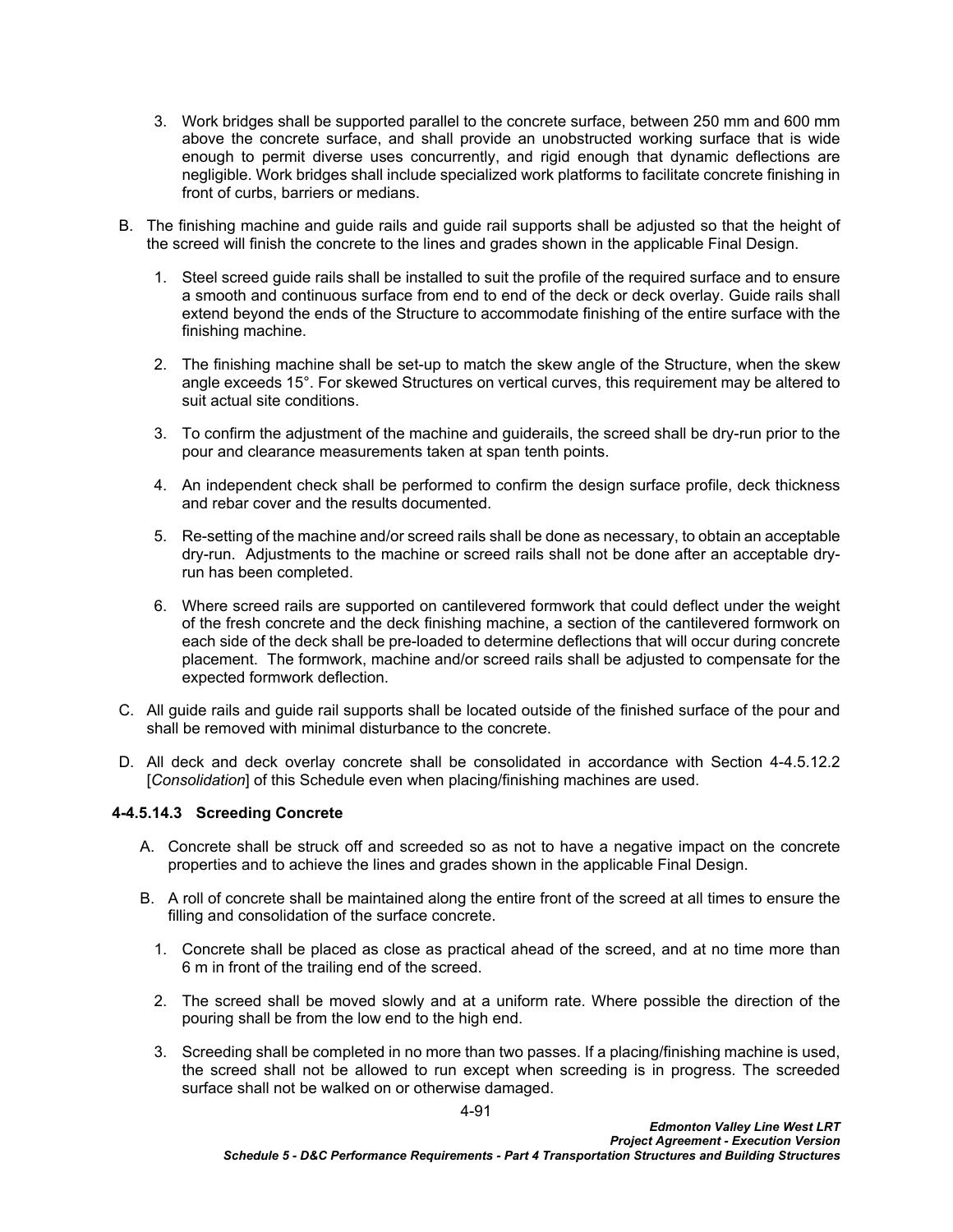4. The concrete thickness shall be checked by continually probing the concrete behind the screed.

## **4-4.5.14.4 Bull Floating/Surface Texturing**

- A. The concrete surface produced behind the screed and after bull floating/surface texturing shall be free from open texturing, plucked aggregate and local projections or depressions.
	- 1. Bull floating, with a magnesium bull float and surface texturing shall follow as close as practically possible behind the screed. Competent workers who have completed the ACI Concrete Flatwork Finisher Certification Program or are under the direct supervision of a certified journeyman concrete finisher shall be employed to carry out bull floating and surface texturing.
- B. The screeded surface shall be checked for tolerance with a 3 m long expanded polystyrene straight edge immediately after final bull floating and before texturing or application of evaporation reducer.
- C. Evaporation reducer or water shall not be worked into the concrete at any time.

# **4-4.5.15 Construction Joints**

### **4-4.5.15.1 General**

- A. Construction joints shall be provided between adjacent or successive lifts of concrete.
	- 1. Before depositing new concrete on or against concrete that has hardened, the forms shall be retightened.
- B. Construction joints shall have concrete reinforcement that intersects the adjoining surfaces.
- C. The surface of the construction joints shall be thoroughly cleaned to remove laitance, damaged concrete and loose and foreign material. The concrete surface shall then be blown clean with compressed air and saturated with water, with all free-standing water removed prior to placing concrete against the joint.
	- 1. Construction joints between cast-in-place concrete girder segments shall be roughened to a minimum depth of 10 mm.
- D. Construction joints shall be made only where indicated on the applicable Final Design, unless otherwise accepted by the Engineer of Record.
- E. The face edges of all joints that are exposed to view shall be formed true to line and elevation with a pour strip that is removed before proceeding with subsequent concrete placement.
- F. Construction joints shall be located to allow a minimum of 60 mm concrete cover on reinforcing running parallel to the joint.
- G. The placing of concrete shall be carried out continuously from construction joint to construction joint.

### **4-4.5.16 Concreting in Cold Weather**

- A. During cold weather adequate protection of the concrete shall be provided to prevent freezing and to adequately cure the concrete.
	- 1. Cold weather shall include any weather when the ambient air temperature is below 5 degrees Celsius at time of concrete placement or may be expected to fall below 5 degrees Celsius during the curing period.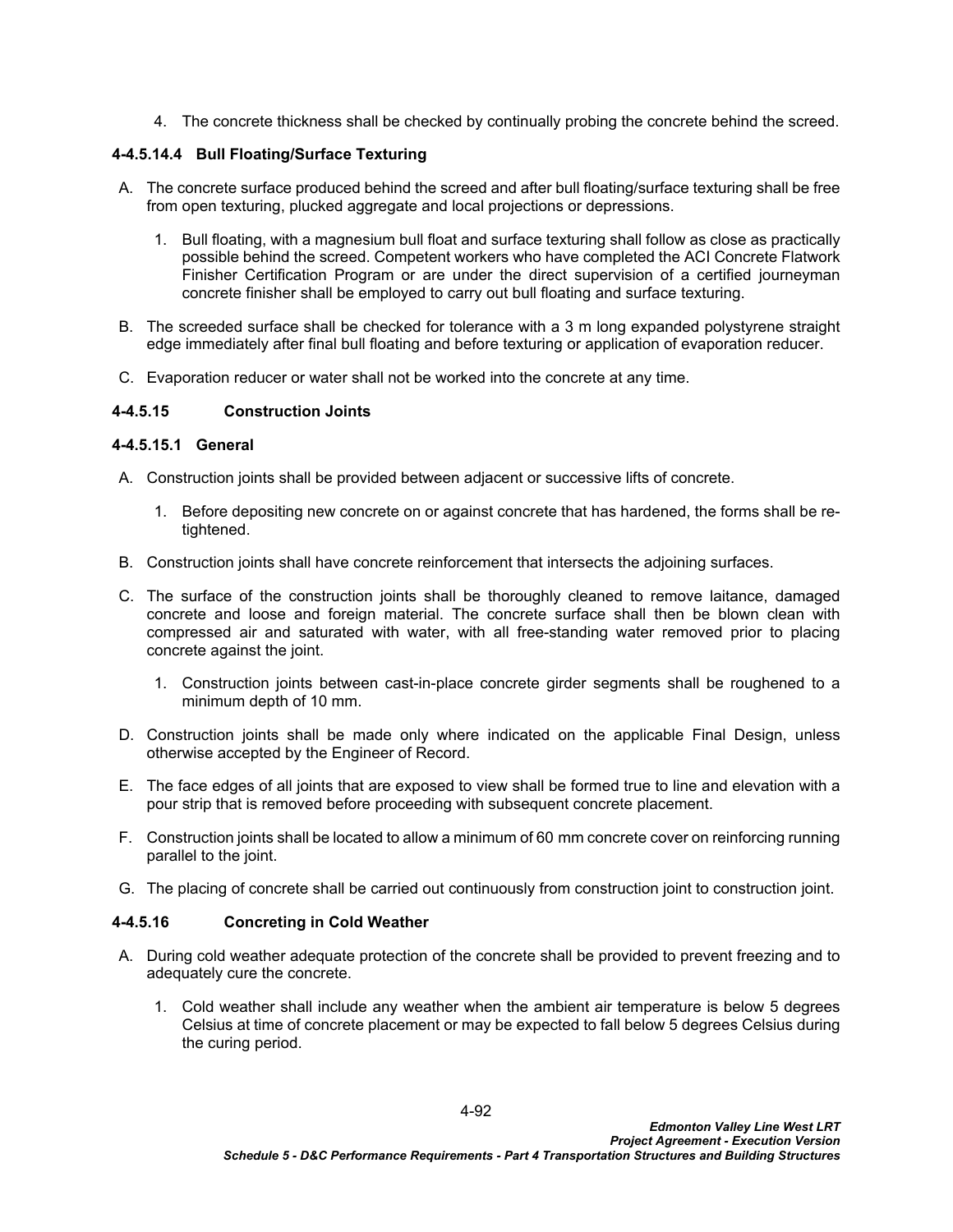- B. In addition to the requirements stated below, all concrete shall be cured in accordance with Section [4-](#page-98-0) [4.5.18](#page-98-0) [*[Curing Concrete](#page-98-0)*] of this Schedule.
- C. A procedure for concreting in cold weather shall be prepared and submitted to the City prior to any concrete being placed in cold weather. The following provisions shall be incorporated into the procedure:
	- 1. Provisions for maintaining the concrete discharge temperature within the limits specified in Section [4-4.5.9](#page-83-1) [*[Discharge Temperature](#page-83-1)*] of this Schedule, including:
		- a. heating all aggregates and mixing water to a temperature of not more than 65 degrees Celsius.
	- 2. Aggregates may be heated using either dry heat or steam. The quantity of mixing water shall be reduced as necessary to maintain the mix design water cement ratio.
	- 3. Provisions for heating the formwork, concrete reinforcement, previously placed concrete, soil or any other surface the concrete will be placed against. The preheat shall be adequate to ensure that no portion of the fresh concrete freezes when placed against adjacent surfaces, or has curing retarded by cold temperatures and shall include:
		- a. raising the temperature of all formwork, concrete reinforcement, previously placed concrete, substrate surfaces, soil and any other surfaces the concrete will be placed against to a temperature of between 10 degrees Celsius and 20 degrees Celsius before placing any concrete.
	- 4. Provisions for keeping the concrete temperature above 15 degrees Celsius for a period of 7 days after placing the concrete (except that for concrete containing silica fume, this 7 day period shall be increased to 17 days, 14 days wet curing and 3 days of air drying), including:
		- a. enclosing the concrete in such a way that the concrete and air temperature within the enclosure are maintained above 10 degrees Celsius; and
		- b. Changes and fluctuations to the temperature of the concrete shall not change at a rate exceeding 10 degrees Celsius per day to that of the surrounding air.
	- 5. Provisions for maintaining a wet cure on all concrete surfaces for a minimum of 7 days with Sika UltraCure D.O.T curing blankets or an approved equivalent.
	- 6. The use of salamanders, coke stoves, oil or gas burners and similar spot heaters that have an open flame or intense heat is prohibited.
	- 7. The enclosure shall be constructed large enough to accommodate the workers and equipment necessary to place, finish and cure the concrete. A minimum clearance of 300 mm shall be maintained between the enclosure and the concrete.
	- 8. Fully insulated formwork may be used as an alternative to the provision of further heat during the curing period. Formwork shall be fully insulated such that the initial heat of the mix and the heat generated during hydration of the cement, maintain the specified curing conditions throughout the curing period.
	- 9. The system of heating and positioning of steam outlets, heaters, and fans shall give a uniform distribution of heat. Adequate ventilation shall be provided to provide air for combustion and to prevent the accumulation of carbon dioxide within the enclosure. Heaters shall be kept well clear of formwork housing:
	- 10. Provisions for withdrawing protection and heat in such a manner so as not to induce thermal shock stresses and cracking in the concrete, including: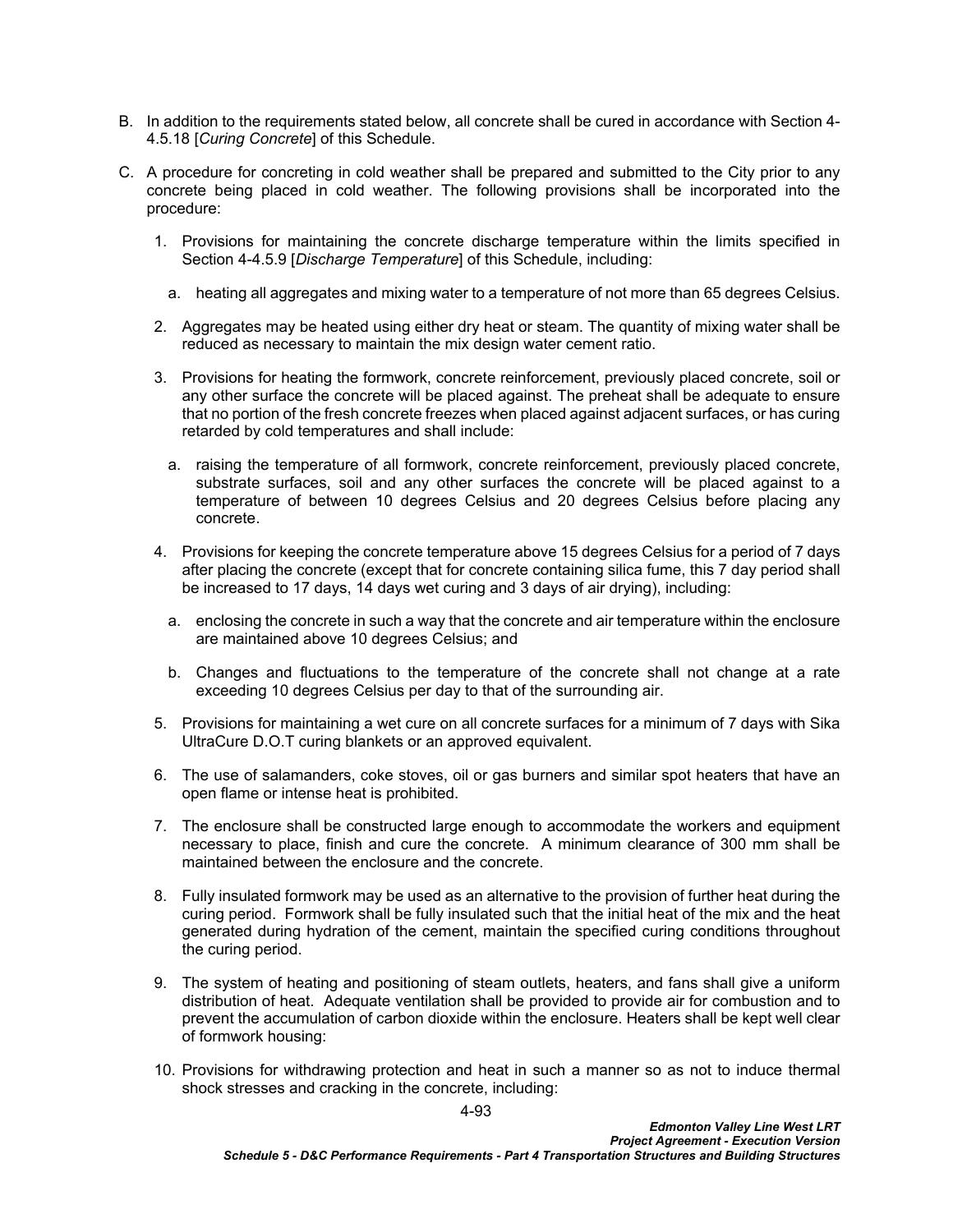- a. gradually reducing the temperature of the concrete at a rate not exceeding 10 degrees Celsius per day to that of the surrounding air; and
- b. maintaining the temperature differential between the core of the element and the surface of the element below 20 degrees Celsius. In addition, the temperature differential between the surface of the element and the ambient air shall not exceed 15 degrees Celsius. Ambient air temperature is defined as the air temperature at mid-height and 300 mm from the surface of the element.
- 11. Provisions for monitoring and recording internal and surface temperatures of the concrete, ambient air temperature and relative humidity inside the enclosure and for making adjustments to protective measures where necessary to meet the requirements of this Section and Section [4-](#page-98-0) [4.5.18](#page-98-0) [*[Curing Concrete](#page-98-0)*] of this Schedule.
	- a. Monitoring of concrete temperatures, ambient air temperatures and relative humidity shall be carried out at least every 4 hours for the first 72 hours after placing the concrete and at least every 8 hours thereafter except that during the withdrawal of heat monitoring shall again be carried out at least every 4 hours.

### <span id="page-97-0"></span>**4-4.5.17 Depositing Concrete Under Water**

- A. When placing concrete under water, precautions shall be taken to prevent the loss of the cementing material paste by the washing action of the water and the introduction of air or water into the concrete.
	- 1. To prevent segregation, concrete placed under water shall be carefully placed in a compact mass, in its final position, by means of a concrete pump line and/or a tremie system. A properly designed and operated tremie may also be used. The concrete shall not be disturbed after being deposited. Still water shall be maintained at the point of deposit and the forms underwater shall be watertight.
	- 2. A tremie system shall consist of a concrete pump line and/or a hopper connected to a rigid tube. If constructed in sections, the rigid tube shall have flanged couplings fitted with gaskets.
	- 3. The use of non-rigid lines will not be permitted.
	- 4. The discharge end of the concrete pump line and/or tremie system shall be temporarily closed to prevent water from entering the line and lowered to the bottom of the form or pile hole. The tremie tube shall be kept full to the bottom of the hopper, and water shall be kept out of the line at all times.
	- 5. When a batch is dumped into the hopper, the flow of concrete shall be induced by slightly raising the discharge end, always keeping it in the deposited concrete. The flow shall be continuous until the work is completed.
	- 6. Pumping shall then proceed with the end of the discharge line being continually buried no less than 1 m below the surface of fresh concrete at all times, to maintain a seal until the form or hole is completely filled with fresh uncontaminated concrete.
	- 7. Sufficient tremies shall be used to place the concrete under water such that it is not necessary to move any of the tremies from one portion of the pour to another.
	- 8. The surface of the concrete shall be kept as horizontal as is practicable at all times.
- B. Concrete shall not be placed in water which is below 4 degrees Celsius or flowing at the point of discharge.
- C. Concrete shall not be placed under water unless permitted by the City, in its discretion.

4-94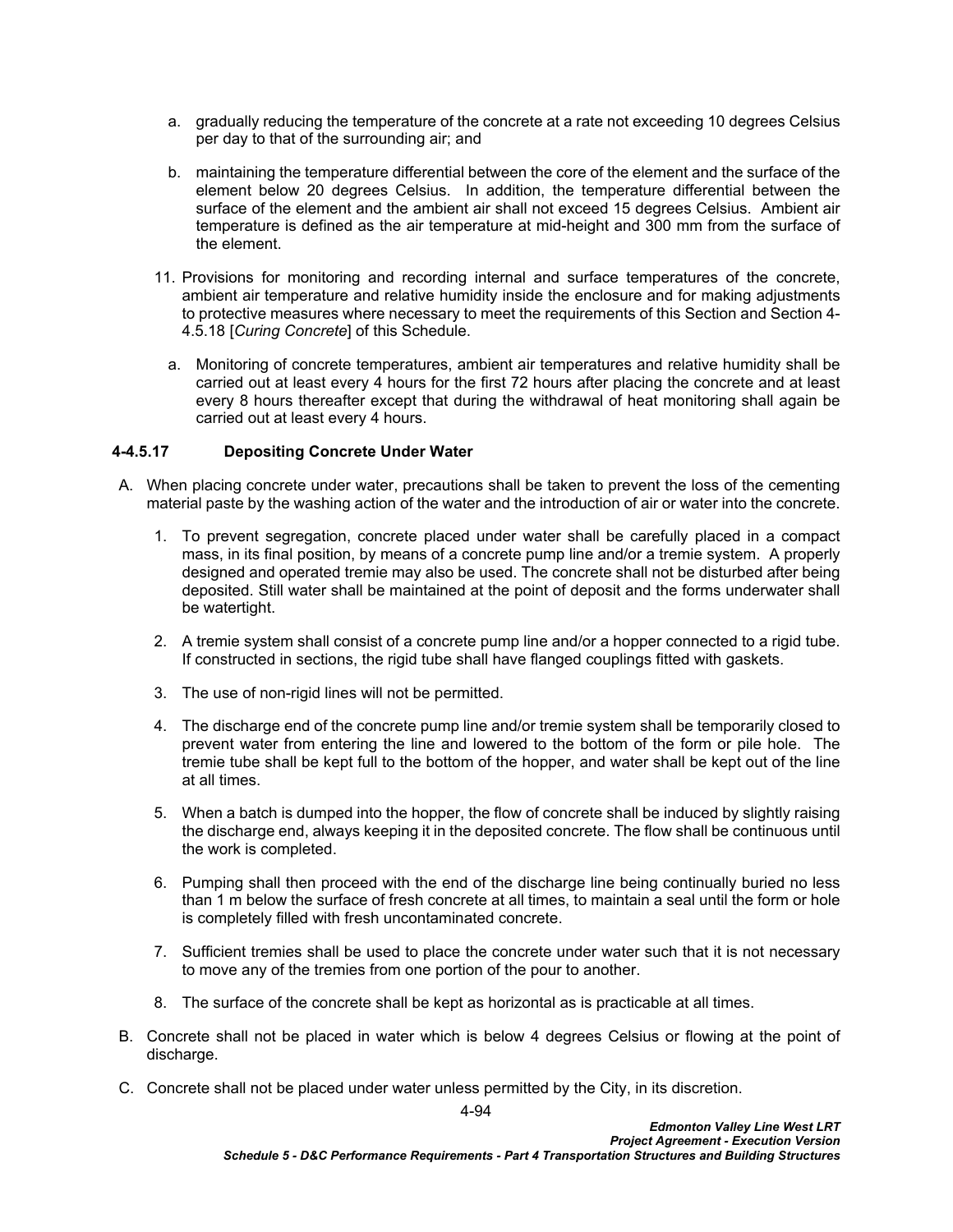- D. Dewatering shall not be permitted while concrete placement is in progress. Dewatering may proceed when the concrete seal is sufficiently hard and strong such that dewatering will not damage the concrete.
- E. All laitance or other unsatisfactory material shall be removed from the exposed surfaces of concrete placed under water using means which will not damage the remaining concrete.

# <span id="page-98-0"></span>**4-4.5.18 Curing Concrete**

### <span id="page-98-1"></span>**4-4.5.18.1 General**

- A. Freshly deposited concrete shall be protected from freezing, abnormally high temperatures or temperature differentials, high winds, premature drying, excessive moisture, and moisture loss through the curing period. This includes protection from freezing during the full duration of wet cure and for 12 hours after the removal of wet cure.
- B. All concrete surfaces shall be wet cured for a minimum of 72 hours at an average ambient temperature of at least 10°C unless otherwise specified.
	- 1. Concrete surface(s) shall be covered with two layers of clean, white coloured filter fabric as soon as the surface will not be marred by so doing. The filter fabric shall be kept continuously wet during the curing period. Where the formwork is left in place for 72 hours or more, no additional curing will be required for concrete surfaces covered by the formwork.
	- 2. Sika UltraCure DOT curing blankets or an approved equivalent may be used in lieu of using filter fabric.
- C. All flat surfaces such as decks, deck surfaces, slabs and slab surfaces, for concrete not containing silica fume shall be wet cured for a minimum of 7 days.
- D. The temperature of the centre of in-situ concrete shall not fall below 10 degrees Celsius or exceed 70 degrees Celsius and the temperature difference between the centre and the surface, as well as the temperature differential between top and bottom surfaces, shall not exceed 20 degrees Celsius.
	- 1. To monitor the temperature of mass concrete, including any concrete pour with a minimum dimension greater than 1.0 m, thermocouples shall be installed in the pour as follows:
		- a. two thermocouples shall be placed at each side face (four total) and two thermocouples placed at the center; for a total of 6 per set; and
		- b. one set of thermocouples shall be placed in each pour for each 2 m of pour length where the pour length is the maximum dimension of the pour.
	- 2. The temperatures shall be monitored and recorded every four hours for the first 72 hours after concrete placement and every 8 hours thereafter for the remainder of the specified cure period and until 24 hours after the maximum temperature has occurred. Whatever means and actions necessary to ensure that the concrete temperature and the temperature differences within the concrete remain within the limits specified shall be taken.
- E. The requirements of Table 20 of CAN/CSA A23.1 shall apply.
- F. "Type 1" curing compound complying with the requirements of ASTM C309 (or ASTM C1315) may be applied to concrete surfaces after wet curing unless otherwise specified.
	- 1. Concrete slope protection shall receive two coats of a "Type 2" curing compound meeting the requirements of ASTM C309 (or ASTM C1315). The first coat shall be applied immediately after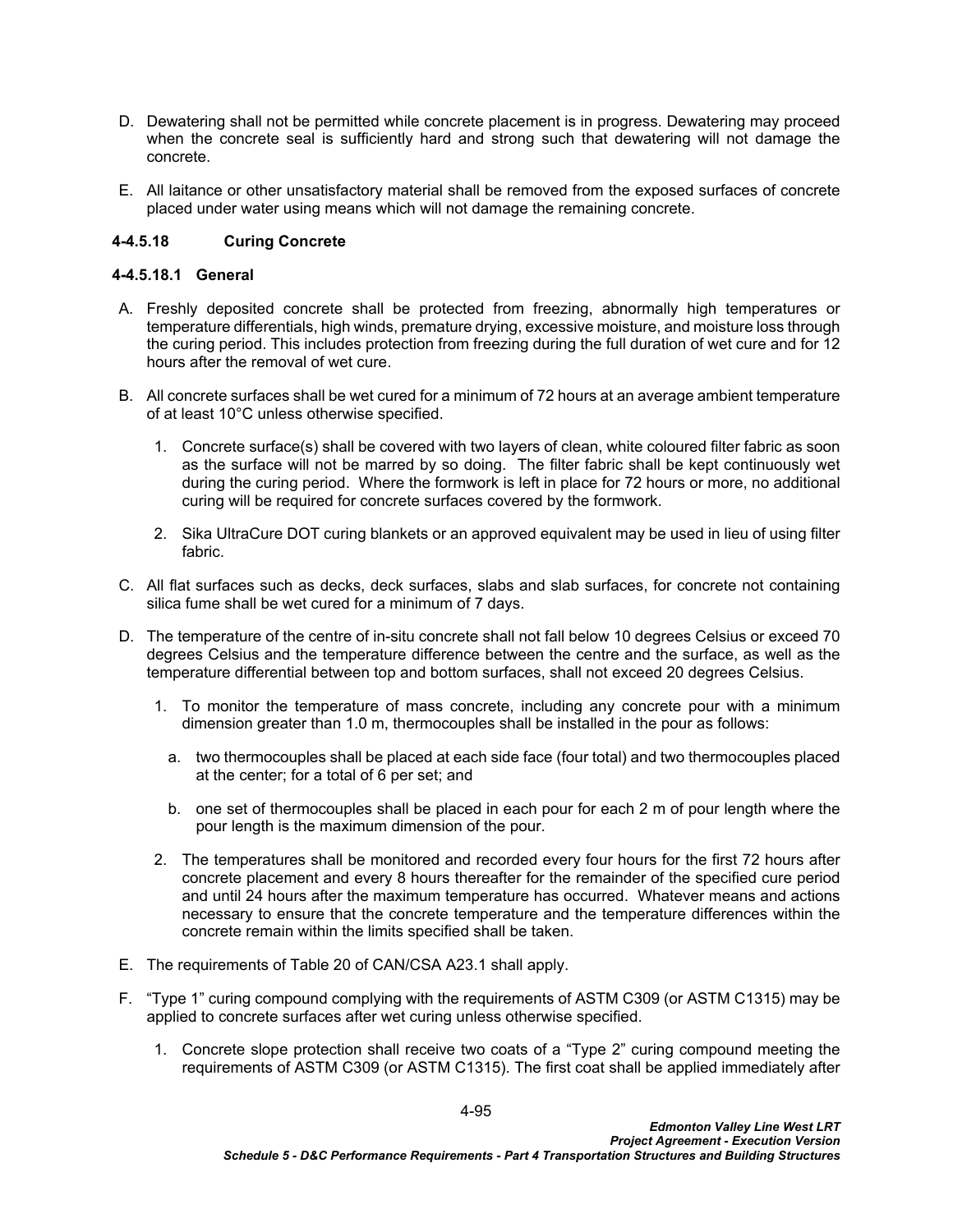the concrete has been finished, and the second coat within three hours after the application of the first coat. Each application shall be at the rate specified by the manufacturer.

G. Prepare and submit the procedure for the wet cure of concrete before any concrete is placed. Details shall include information with regards to the type and details of equipment and materials being used, and the work methods/techniques employed to carry out the work. The wet cure procedure shall be demonstrated to be adequate and suitable prior to scheduling placement of these classes of concrete.

### **4-4.5.18.2 Curing Requirements for Concrete Containing Silica Fume**

- A. The requirements of Section [4-4.5.18.1](#page-98-1) [*[General](#page-98-1)*] of this Schedule shall apply to the curing of concrete containing silica fume.
- B. Wet curing shall be maintained for a minimum period of 14 days at an average ambient temperature of at least 10 degrees Celsius.
	- 1. When concreting in cold weather, wet curing shall be maintained for a minimum of 14 days followed by 3 days of air drying at a minimum temperature of 15 degrees Celsius for both rehabilitation and new construction projects.
	- 2. Immediately after final bull floating and/or surface texturing and prior to installation of the wet filter fabric cure system, an evaporation reducer having a monomolecular film-forming compound intended for application to fresh concrete for temporary protection against moisture loss, shall be applied by a hand sprayer with a misting nozzle at the manufacturer's recommended concentration and application rate. Evaporation reducer or water shall not be worked into the concrete at any time during the finishing operation.
	- 3. Two layers of white coloured filter fabric shall be placed on the fresh concrete surface as soon as the surface will not be marred as a result of this placement. The filter fabric shall be pre-wet or a fine spray of clean water shall be immediately applied to the filter fabric until the filter fabric is saturated. Edges of the filter fabric shall overlap a minimum of 150 mm and shall be held in place without marring the surface of the concrete. The filter fabric shall be maintained in a continuously wet condition throughout the curing period, by means of soaker hoses or other means. The use of polyethylene sheeting above the filter fabric to reduce moisture loss shall only be permitted if the sheeting is manufactured with regular perforations to permit the adequate application of curing water from above and reduce the heat generated by greenhouse effects.
- C. For those locations where formwork is removed prior to the completion of the specified curing period the resulting exposed concrete surfaces shall be wet cured for the remaining days.
- D. The temperatures shall be monitored and recorded every four hours for the first 72 hours after concrete placement and every 8 hours thereafter for the remainder of the specified cure period and until 24 hours after the maximum temperature has occurred.
	- 1. Two thermocouples, one in the centre and one at the surface of the concrete, shall be supplied and installed for every 100 m<sup>2</sup> of deck.
- E. Curb and barrier formwork shall be removed such that the concrete is not damaged by removal operations, but no later than 72 hours after concrete placement. Wet curing of the concrete surfaces exposed after formwork removal, shall commence immediately after formwork is removed.

### **4-4.5.19 Dimensional Tolerances**

4-96 A. Except across the crown, deck and deck overlay surfaces of Transportation Structures shall be such that when checked with a 3 m long straight edge placed anywhere in any direction on the surface, there shall not be any gap greater than 5 mm between the bottom of the straight edge and the surface of the deck concrete, except for the surfaces of the Stony Plain Road Bridge roadway lanes, SUP, and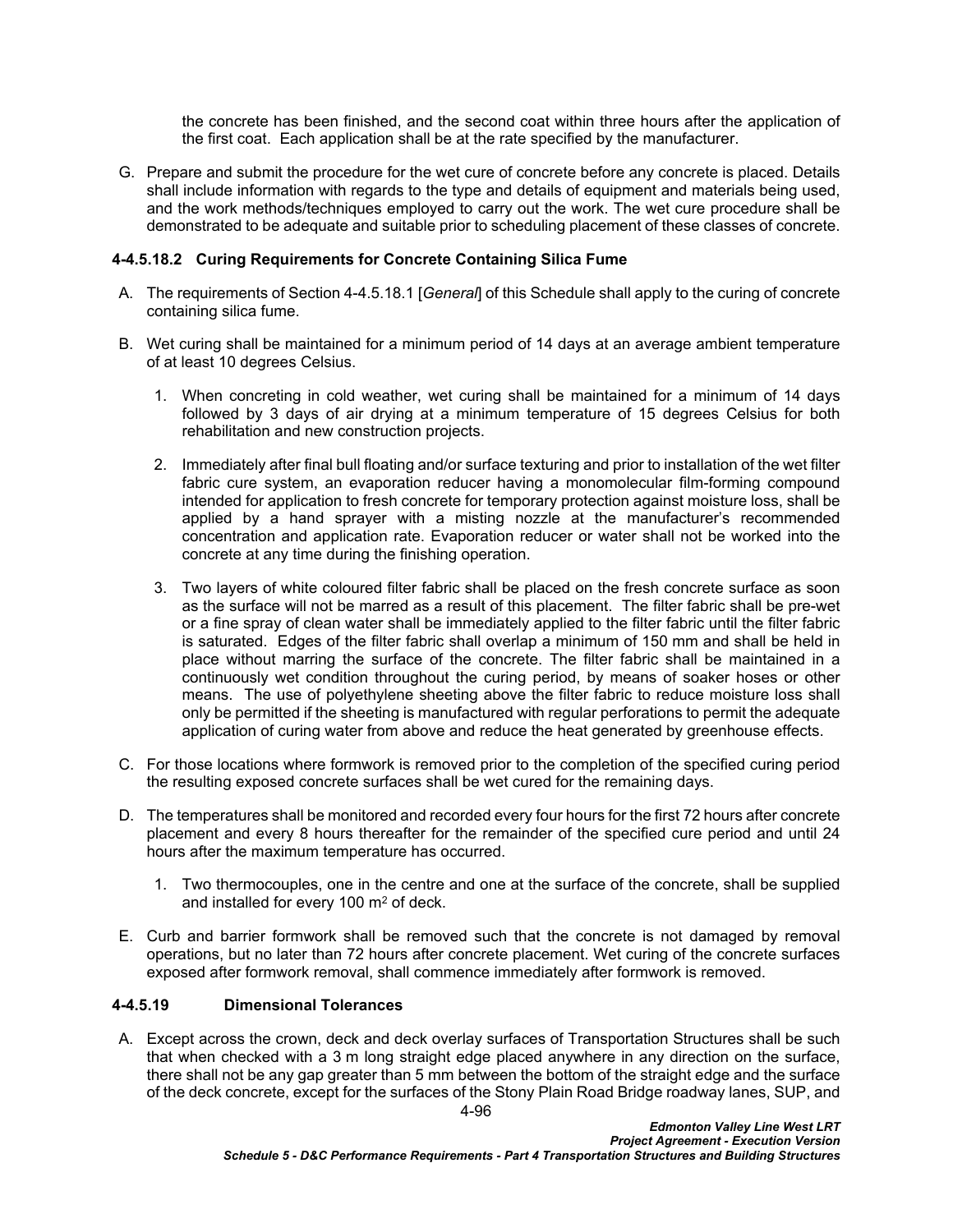sidewalk which shall not have a gap greater than 3 mm. Parging or surface patching to correct irregularities will not be permitted.

- 1. Areas that do not meet the required surface accuracy shall be clearly marked out and repaired by the following:
	- a. any areas higher than 5 mm (3 mm for the Stony Plain Road Bridge) but not higher than 10 mm above the correct surface shall be ground down;
	- b. any areas lower than 5 mm (3 mm for the Stony Plain Road Bridge) but not lower than 10 mm below the correct surface, shall be corrected by grinding down the adjacent high areas; and
	- c. when the deviation exceeds 10 mm from the correct surface, the deck or deck overlay shall be replaced for a length, width and depth which will allow the formation of a new deck or deck overlay, of the required quality, in no way inferior to the adjacent undisturbed slab.
- 2. Grinding shall be carried out by a machine, of a type and capacity suitable for the total area of grinding involved, until the surface meets the requirements of this Section 4-4.5.19.
- B. Slab and floor surfaces of Building Structures shall meet the requirements of Section 7.5 of CAN/CSA A23.1.
- C. Formwork misalignment for visible components which can be viewed within a distance of 6 m shall be such that when checked with a 1.2 m long straight edge placed anywhere in any direction on the surface, there shall not be any gap greater than 3 mm between the bottom of the straight edge and the concrete surface. The gap for formwork misalignment of all other components shall not be greater than 5 mm. Concrete elements with formwork misalignments exceeding the allowable tolerances shall be removed and recast.
- D. Dimensional tolerances for concrete segmental construction shall be in accordance Section [4-4.8.3](#page-138-0)  [*[Dimensional Tolerances](#page-138-0)*] of this Schedule.
- E. The maximum angular deviation of a concrete surface from that shown on the applicable Final Design shall not exceed 0.001 radians.

### <span id="page-100-0"></span>**4-4.5.20 Concrete Deficiencies**

- A. Concrete Deficiencies such as honeycombs, cavities and related defects shall be repaired as required to restore the concrete to its initial intended condition as determined by the City acting reasonably.
	- 1. Concrete Deficiencies are those areas that are greater than 30 mm in depth or 0.05  $m^2$  in area. Defects less than 30 mm in depth or 0.05 m² in area shall be repaired in accordance with Section [4-4.5.21.3](#page-103-0) [*[Class 1A Modified Ordinary Surface Finish](#page-103-0)*]
	- 2. Concrete Deficiency repair procedures shall be developed, signed and sealed by a Professional Engineer and submitted to the City prior to the commencement of the repair.
	- 3. As a minimum, the repair procedure for concrete Deficiencies shall include removing and replacing the defective concrete with the originally specified class of concrete or a non-shrink patching product on the Alberta Transportation Products List.
	- 4. Repair extents shall be saw cut 25 mm deep in neat perpendicular lines and concrete removed to a depth of 35 mm below concrete reinforcement.
	- 5. Repair areas shall be roughened to remove all loose material and laitance. Exposed concrete reinforcement shall be cleaned and repaired to its original condition.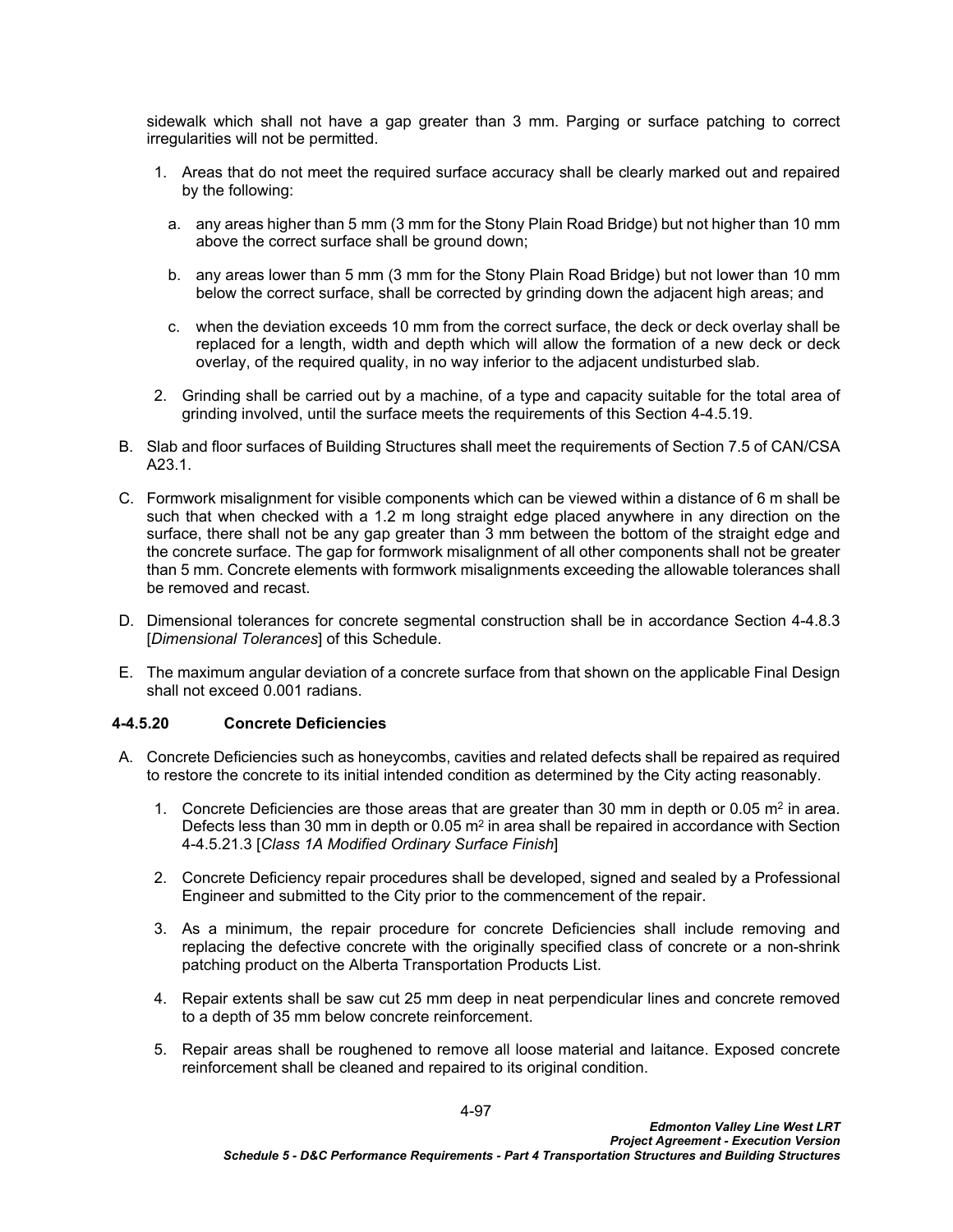- 6. Repair areas shall be saturated with water for a period of 24 hours prior to repair concrete placement. Repair areas shall be free of standing water immediately prior to concrete placement.
- 7. Curing shall be in accordance with the requirements of the class of concrete.
- B. Concrete Deficiencies such as cracks with widths equal to or greater than 0.2 mm shall be repaired as required to restore the concrete to its initial intended condition as determined by the City acting reasonably.
	- 1. After the curing period, the dry concrete surface(s) shall be inspected, and cracks identified and plotted. The crack widths shall be recorded in millimetres and the crack lengths in metres.
	- 2. All repair procedures shall be developed, signed and sealed by a Professional Engineer and submitted to the City prior to the commencement of the repair.
	- 3. Cracks with widths equal or greater than 0.2 mm may be repaired using the following procedure:
		- a. Clean and dry cracks with oil-free compressed air.
		- b. Seal cracks with an approved gravity flow concrete crack filler from Alberta Transportation Products List in accordance with the manufacturer's recommendations. The crack filler shall maximize the penetration by taking into consideration the ambient temperature, substrate temperature, viscosity and pot life of the material.
		- c. The crack filler shall have a viscosity less than 105 centipoises.
		- d. Epoxy injection is required for cracks that extend the full depth of the deck slab, barriers, curbs, and other concrete members or extend partial depth of decks that are cast to grade. The epoxy resin shall meet the requirements of ASTM C881 Type IV, Grade 1, Class B or C and have a viscosity less than 500 cP.
- C. Deficiencies in girders constructed using segmental concrete construction shall be assessed in accordance with Section [4-4.6.11.2](#page-119-0) [*[Precast Concrete Girder and Girder Segment Deficiencies](#page-119-0)*] of this Schedule.

### <span id="page-101-0"></span>**4-4.5.21 Concrete Surface**

### **4-4.5.21.1 General**

- A. Prior to concrete surface finishing, all surfaces shall conform to the requirements of Section [4-4.5.20](#page-100-0)  [*[Concrete Deficiencies](#page-100-0)*] of this Schedule.
- B. The finished surface of the concrete shall conform to the design grades and lines shown on the applicable Final Design.
- C. Wood or magnesium tools shall be used for finishing concrete. Finishing aids are not permitted during any concrete finishing operations.
- D. For all finishing operations, concrete shall not be disturbed (ex. stepped into) once the final screed has been completed.
- E. Building Structure concrete surface finishes shall be at the discretion of the Designer unless an architectural finish is required in accordance with Section 2-11.2.1 [*Concrete Finish*] of this Schedule.
- F. Transportation Structure exposed concrete surfaces to 600 mm below grade or, in the case of river piers, to 600 mm below lowest water level shall receive one of the following finishes.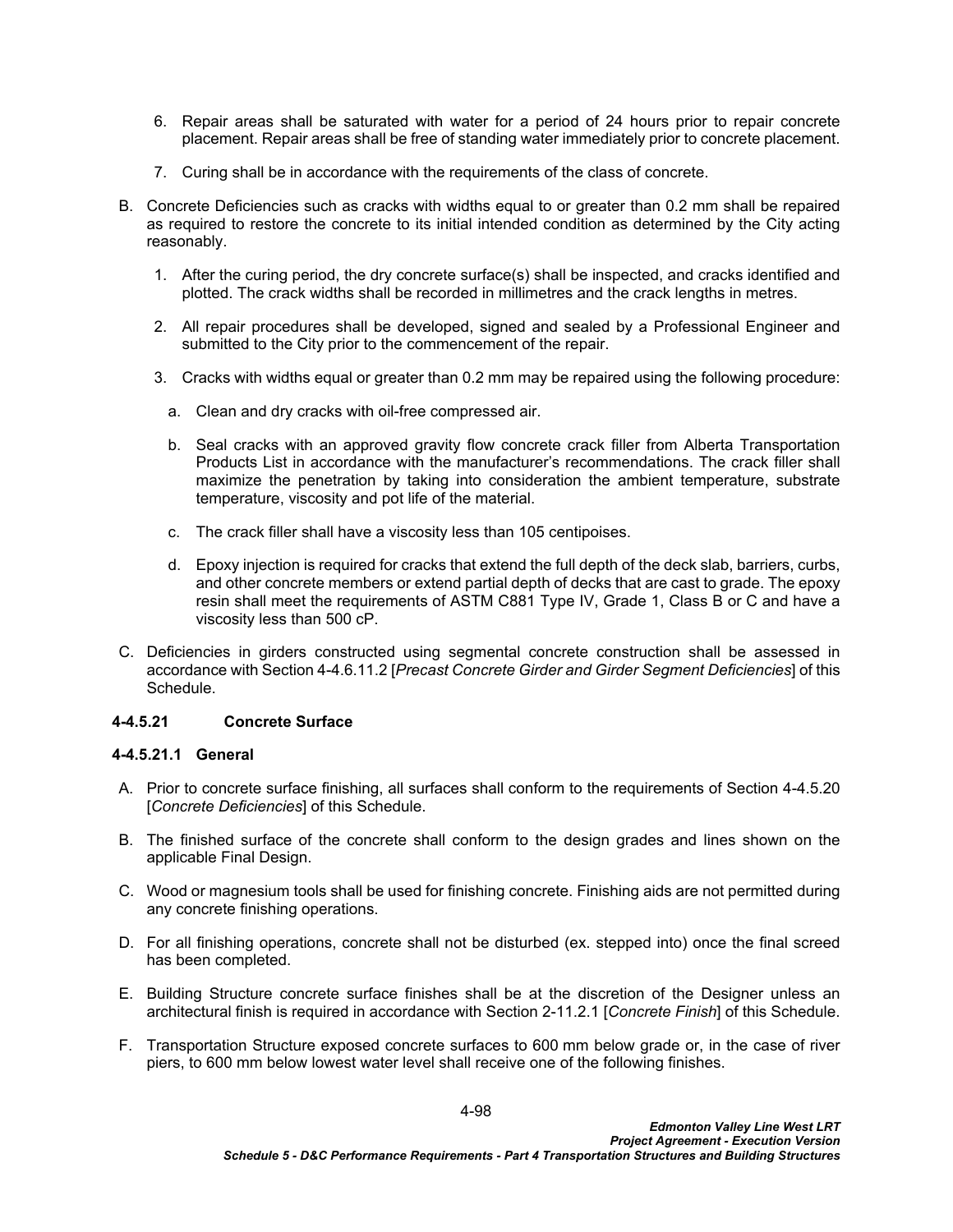- 1. Class 1 Ordinary Surface Finish:
	- a. all exposed formed concrete surfaces for which other finishes are not specified in the Project Requirements; and
	- b. top surfaces of abutment seats, retaining walls and pier caps.
- 2. Class 1A Modified Ordinary Surface Finish:
	- a. Trackway slab plinth surfaces located 200 m away from any Stop or Station Platform end.
- 3. Class 2 Rubbed Surface Finish:
	- a. all exposed formed concrete surfaces except for the underside of decks between girders.
- 4. Class 3 Bonded Concrete Surface Finish:
	- a. none specified.
- 5. Class 4 Floated Surface Finish:
	- a. top surfaces which are to receive waterproofing membranes and wearing surfaces.
- 6. Class 5 Floated Surface Finish, Broomed Texture:
	- a. exposed unformed top surfaces unless other finishes are specified;
	- b. approach slab concrete which will be covered by a wearing surface only (without waterproofing membrane);
	- c. sidewalks; and
	- d. concrete slope protection.
- 7. Class 6 Floated Surface Finish, Surface Textured:
	- a. top surfaces that will be used by vehicular Roadway traffic but will not be covered with either waterproofing membrane or wearing surface.

### <span id="page-102-0"></span>**4-4.5.21.2 Class 1 Ordinary Surface Finish**

- A. Unformed Surfaces
	- 1. Immediately following concrete placement and consolidation, the concrete shall be screeded to conform to the required surface elevations, and then floated to ensure that the surface is free from open texturing, plucked aggregate, and local projections or depressions.
	- 2. Concrete surfaces shall be such that when checked with a 1.2 m long straight edge placed anywhere in any direction on the surface, there shall not be any gap greater than 3 mm between the straight edge and the concrete surface.
- B. Formed Surfaces
	- 1. The cavities produced by form ties, and all other holes, honeycomb areas, broken corners or edges and other such Deficiencies, shall be thoroughly chipped out, cleaned, and filled with a patching product.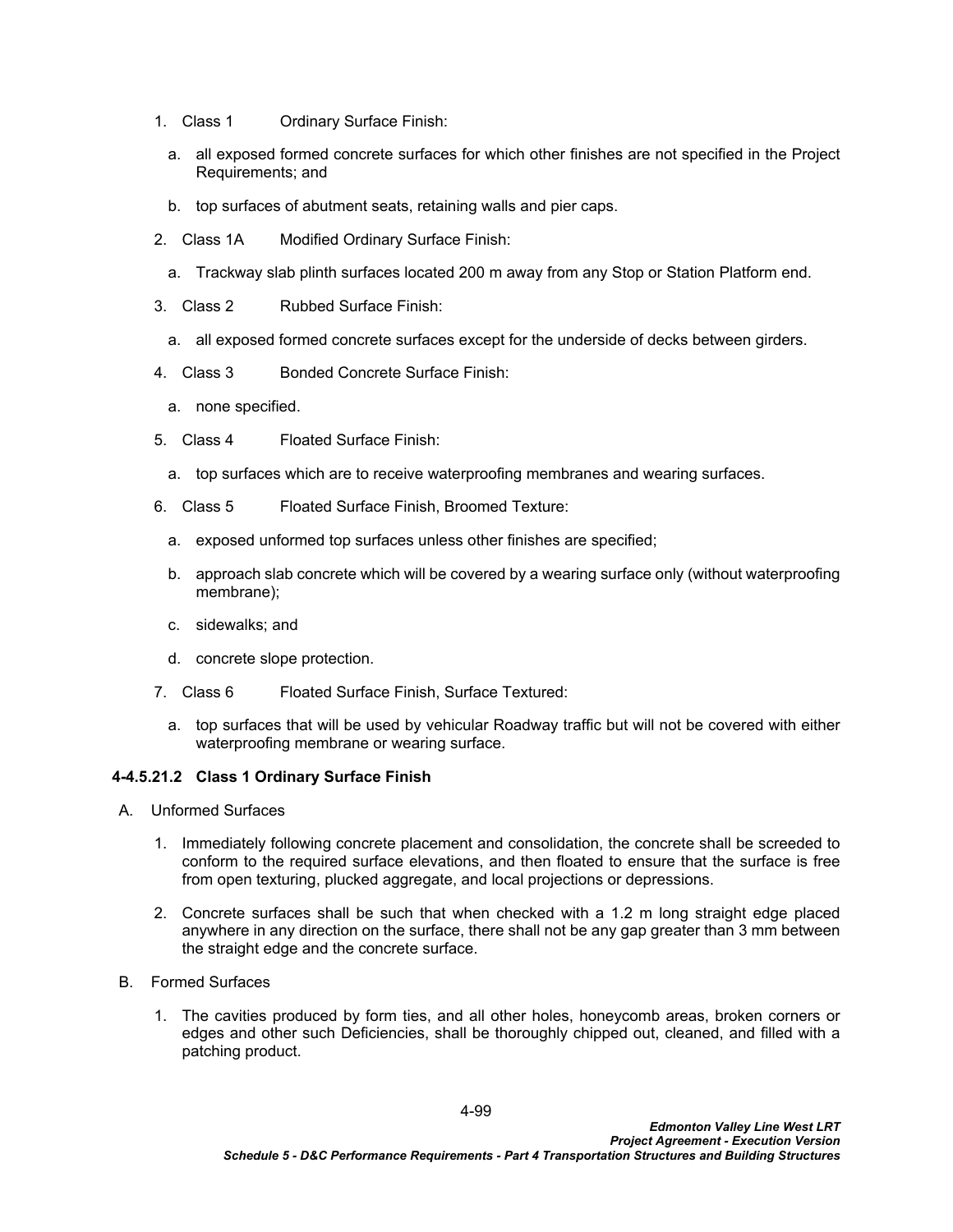- a. The patching product shall be on the Alberta Transportation Products List, appropriate for the intended application, and placed in accordance with the manufacturer's recommendations.
- b. All repairs shall be wet cured for a minimum of 72 hours. Curing compounds are not permitted.
- 2. All fins and irregular projections shall be removed immediately after removal of the forms.

# <span id="page-103-0"></span>**4-4.5.21.3 Class 1A Modified Ordinary Surface Finish**

- A. Surface finish shall be as specified in [4-4.5.21.2](#page-102-0) [*[Class 1 Ordinary Surface Finish](#page-102-0)*] of this Schedule, with the following additional requirements:
	- 1. Prior to finishing, all lines that do not meet tolerance requirements or surface irregularities shall be corrected by grinding. Parging or surface patching to correct irregularities shall not be permitted.
	- 2. Bug holes and surfaces larger than 19 mm in any direction shall be repaired.
	- 3. All holes greater than 9 mm on the face of the chamfer or holes greater than 9 mm that could retain water shall be repaired.

#### **4-4.5.21.4 Class 2 Rubbed Surface Finish**

- A. The finish shall have a smooth, uniform and closed texture and shall be uniform in color and texture. All cavities in the concrete shall be repaired. Any staining shall be prevented or removed.
	- 1. Prior to finishing, all lines that do not meet tolerance requirements shall be corrected by grinding. Parging or surface patching to correct irregularities shall not be permitted.
	- 2. All concrete fins and irregular projections shall be removed from all surfaces immediately following the removal of the forms.
	- 3. All surfaces shall be thoroughly exposed by brush abrasive blasting.
	- 4. sack rub materials shall be wet cured for a minimum of 72 hours. Patching materials shall be wet cured in accordance with the manufacturer's published instructions, but for a minimum of 24 hours. Curing compounds are not permitted.
	- 5. Patching material used shall be from the Alberta Transportation Products List and shall be wet cured in accordance with the manufacturer's requirements and for a minimum of 24 hours.
	- 6. The cavities produced by form ties, air bubbles and all other holes, honeycomb areas, broken corners or edges and any other such Deficiencies, shall be thoroughly exposed by diamond grinding wheels or similar tools. Surface voids greater than 19 mm diameter but less than 0.05 m<sup>2</sup> area or 30 mm or deeper shall be filled with a non-shrink patching product on the Alberta Transportation Products List.
	- 7. The surface voids less than 19 mm in diameter and less than 30 mm deep shall be filled with a prebagged sack rub material. Sack rub materials shall be placed over the entire prepared surface in accordance with the manufacturer's recommendations.
	- 8. When the patching and sack rub materials have adequately cured, a carborundum stone shall be used to finish the surface to a smooth, uniform and closed texture. Any voids or cavities opened during the stone rubbing process shall be refilled.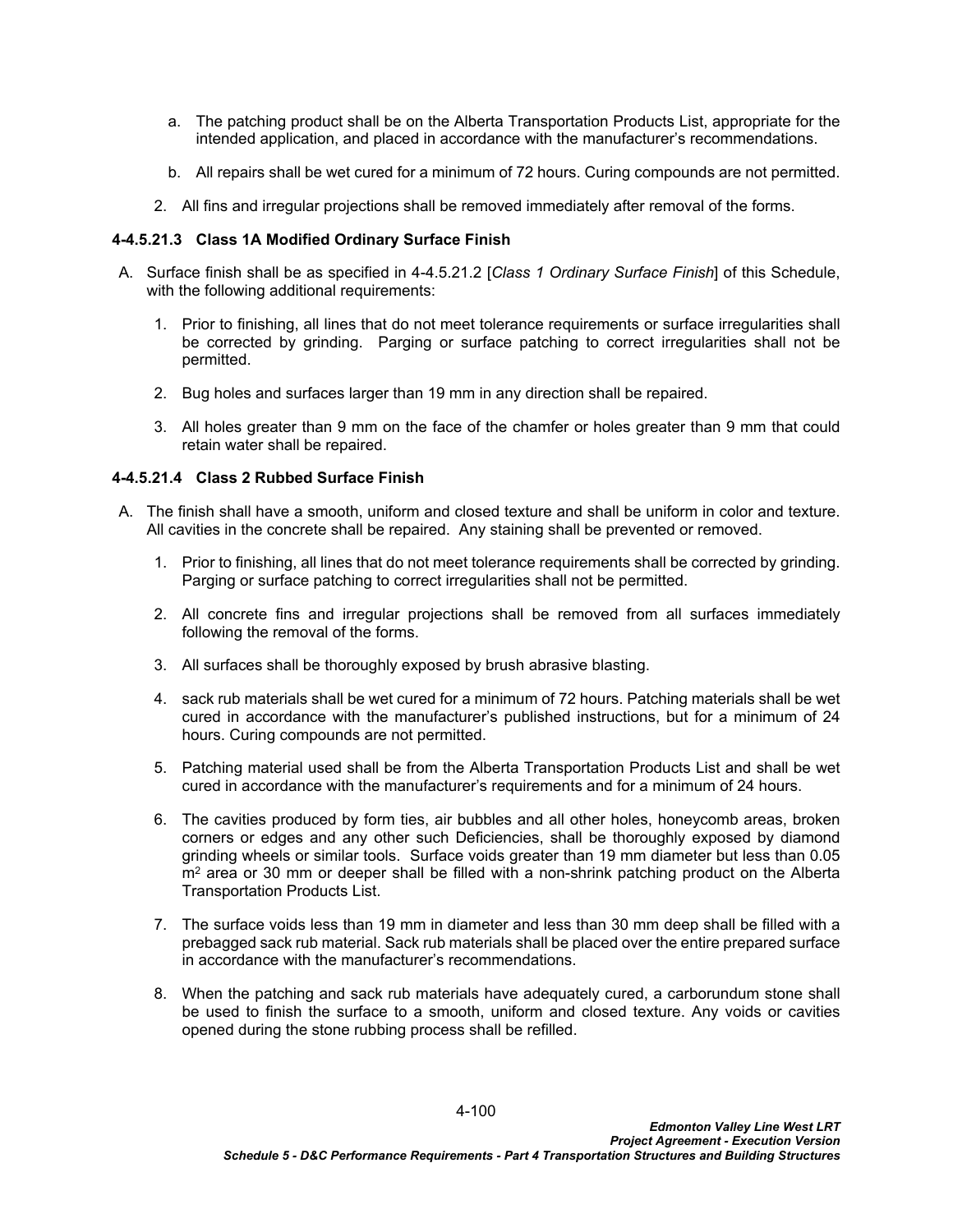### **4-4.5.21.5 Class 3 Bonded Concrete Surface Finish**

- A. Surface finish requirements shall be as specified in Section 4-4.4.21.3 [*Class 2. Rubbed Surface Finish*] of this Schedule, except that uniformity in colour is not required.
- B. After the surface preparation has been completed, the concrete surfaces shall be cleaned to remove all dust, dirt, laitance and all other bond breaking materials.
	- 1. The concrete surface shall be cleaned by pressure washing.
- C. A pigmented concrete sealer, which meets the requirements for a Type 3 sealer in the Alberta Transportation Products List, shall be applied.
	- 1. The colour(s) of the coating scheme shall be similar to the natural colour of cured concrete. No colour variation shall be visible, and the colour shall match that of any previously painted adjoining surfaces.
	- 2. The pigmented concrete sealer shall not be applied until after the concrete surface has dried for a minimum of 24 hours.
	- 3. The pigmented concrete sealer shall be applied in accordance with the manufacturer's specifications and as a minimum two applications totaling the approved application rate of the pigmented sealer are required.
	- 4. When spray application is used the surface shall be back rolled.

### **4-4.5.21.6 Class 4 Floated Surface Finish**

- A. The concrete surface shall be floated and troweled to produce a smooth surface.
	- 1. The surface shall be manually floated with a magnesium bull float.

#### **4-4.5.21.7 Class 5 Floated Surface Finish, Broomed Texture**

- A. The concrete surface shall be finished to produce a smooth surface.
- B. After the concrete has set sufficiently, the surface shall be given a transversely broomed finish to produce regular corrugations to a maximum depth of 2 mm.
	- 1. The surface shall be manually floated with a magnesium bull float.
	- 2. A coarse broom shall be used to give the transversely broomed finish.
- C. A bronze edging tool shall be used at all edges and control joints.
- D. Sidewalk and median joints shall be installed at the same locations as curb joint, barrier joint and control joint locations to a minimum depth of 1/4 of the slab thickness.
- E. Where indicated on the applicable Final Design, sidewalk surfaces shall be laid out in blocks using a grooving tool.

### **4-4.5.21.8 Class 6 Floated Finish, Surface Textured**

- A. The surface shall be floated and troweled to produce a smooth surface.
	- 1. The surface shall be manually floated with a magnesium bull float.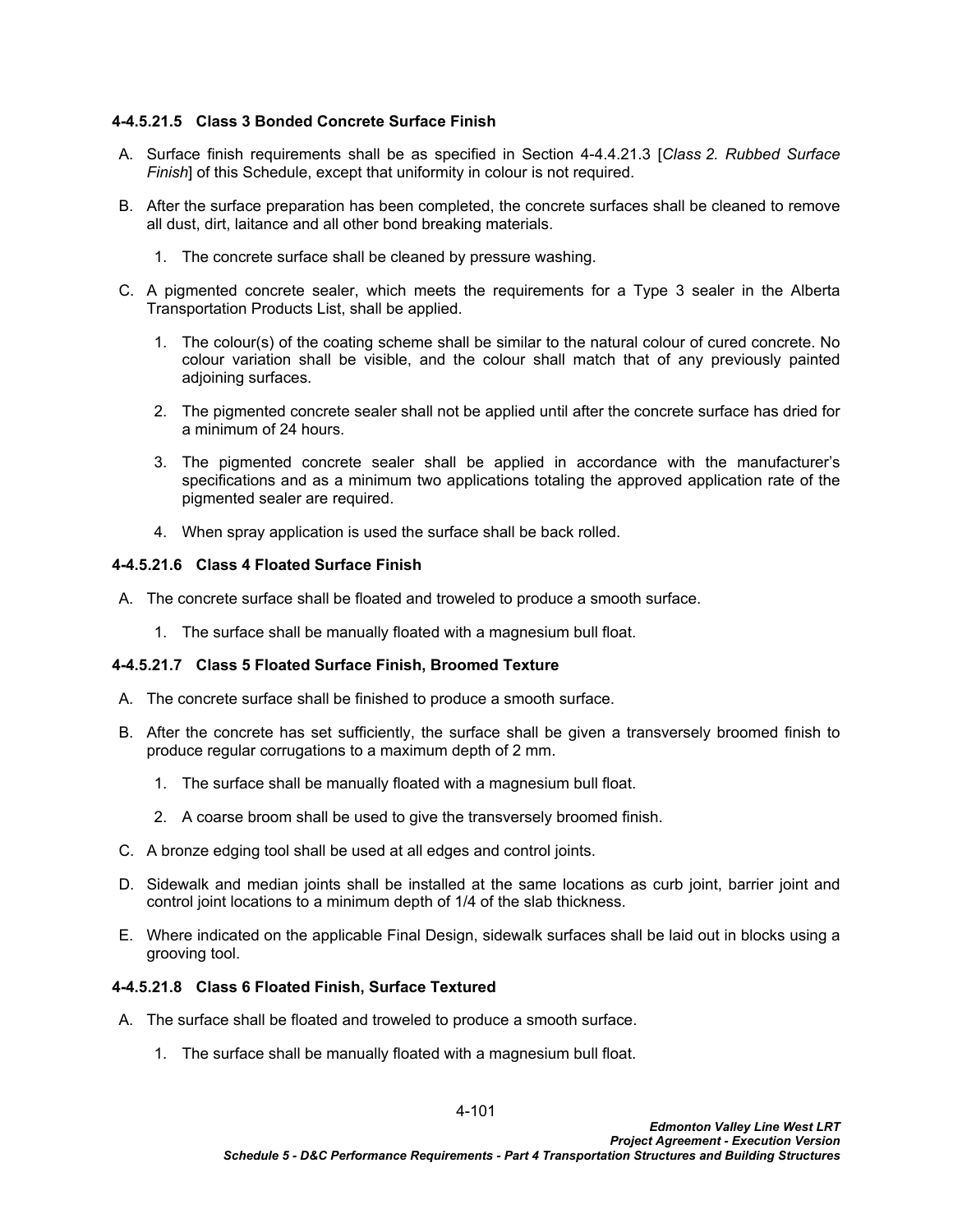- B. After the concrete has been bull floated, the surface shall be given a texture. The texture shall be uniform over the entire concrete surface with transverse grooving which may vary from 1.5 mm width at 10 mm centres to 5 mm width at 20 mm centres, and the groove depth shall be 3 mm to 5 mm.
	- 1. The work shall be done at such time and in such manner that the desired texture will be achieved while minimizing the displacement of the larger aggregate particles or steel fibres.
	- 2. The texturing shall be done with a "flatwire" texture broom having a single row of lines.
- C. Following surface texturing, a 300 mm wide strip of concrete along edges generally parallel to the span of the Structure shall be troweled smooth and the surface left closed.

### **4-4.5.21.9 Surface Finish under Bearings**

- A. Air voids created in concrete surfaces of grout pad recesses shall be filled with an approved concrete patching material listed on the Alberta Transportation Products List in the Normal Horizontal (NH) category and placed in accordance with the manufacturer's published product data sheet.
	- 1. The concrete patching material shall reach a compressive strength equal to or greater than the substrate concrete, prior to the installation of bearings and girder erection.
- B. Concrete, including air void patches, on which bearing plates, pads or shims are to be placed shall be finished or ground to a smooth and even surface.
- C. When checked with a straight edge placed anywhere in any direction on the concrete surface, there shall not be any gap greater than 1 mm between the bottom of the straight edge and the finished concrete surface.
	- 1. The straight edge shall at a minimum be equal to the longest dimension of the bearing surface area.

### **4-4.5.21.10 Surface Finish under Baseplates**

- A. Concrete surfaces of grout pad recesses shall be bush hammered to a depth of 3 mm including all air voids prior to the installation of bridgerail post or other baseplates.
	- 1. Bush hammering shall not occur within 25 mm of anchor rods.
	- 2. Anchor rods shall be protected from any damage during the work.

## **4-4.5.22 Type 1c Concrete Sealer**

- A. The sealer shall be applied in accordance with the manufacturer's recommendation but the application rate shall be increased by 30% from that indicated on the Alberta Transportation Product List.
- B. The substrate of the concrete surface shall be a minimum of  $5^{\circ}$ C.
- C. The concrete shall be cured for at least 28 days prior to the application of the concrete sealer.
- D. The concrete surface shall be dry, air blasted to remove all dust and debris prior to the application of the concrete sealer.
- E. Concrete sealer shall be applied using a minimum of 2 coats.
- F. Asphalt concrete pavement surfaces and other elements shall be adequately protected from overspray and runoff during the concrete sealer application.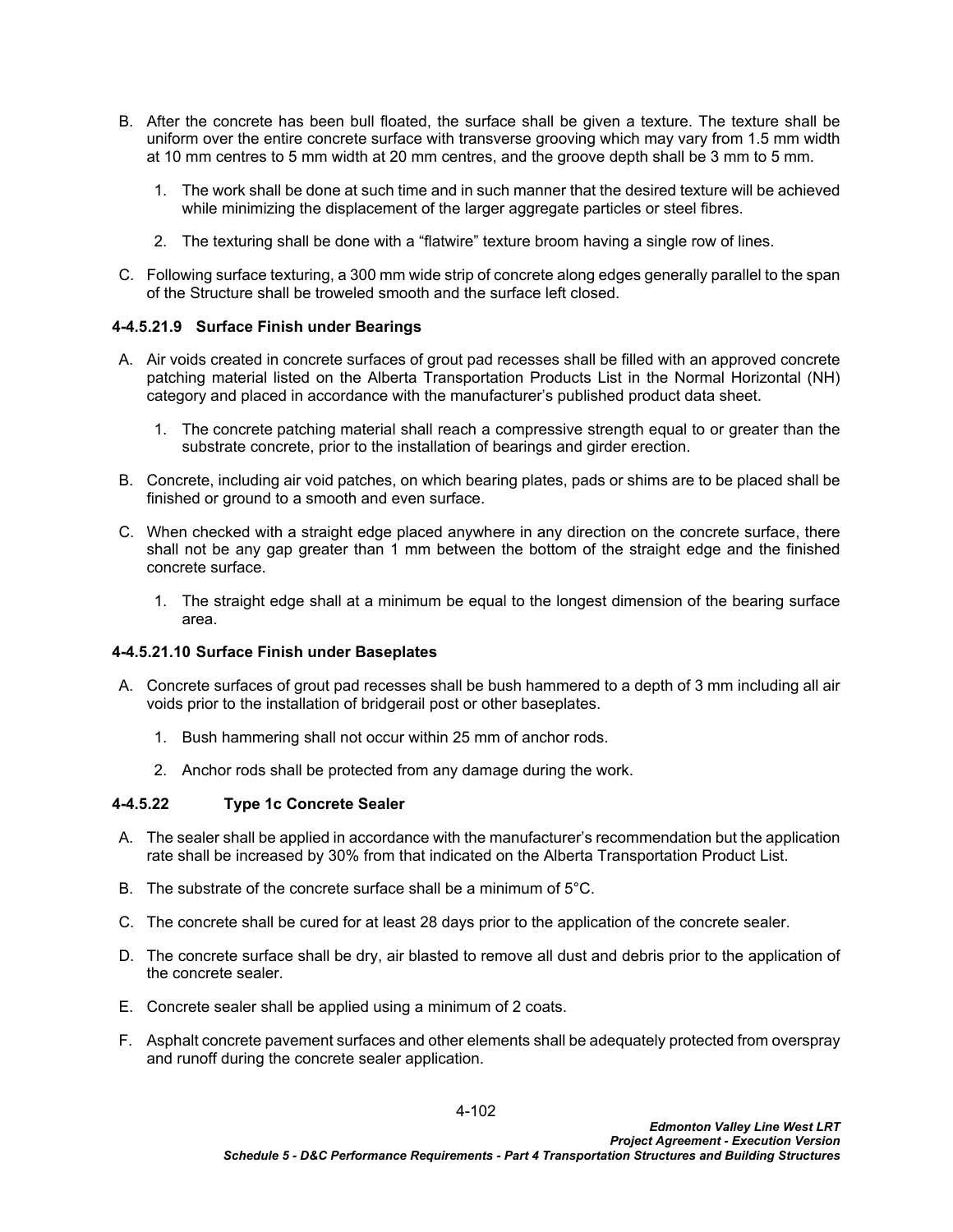### <span id="page-106-0"></span>**4-4.6 PRECAST CONCRETE**

### **4-4.6.1 General**

- A. This Section [4-4.6](#page-106-0) [*[Precast Concrete](#page-106-0)*] sets out the requirements for all precast concrete forming part of a Structure including minimum requirements for the supply, manufacture, delivery and erection of prestressed and precast concrete.
	- 1. Precast concrete units include girders, precast concrete segments, MSE walls panels, full depth deck panels and partial depth deck panels.
	- 2. Requirements for pre-tensioning are given in this Section [4-4.6](#page-106-0) [*Precast* [Concrete\]](#page-106-0) of this Schedule. Requirements for post-tensioning are given in Section [4-4.7](#page-127-0) [*[Post-Tensioning](#page-127-0)*] of this Schedule.
	- 3. Additional requirements for precast concrete segmental construction are given in Section [4-4.8](#page-134-1)  [*[Concrete Segmental Construction](#page-134-0)*] of this Schedule.

### **4-4.6.2 Supply and Fabrication Standards**

- A. The precast concrete fabricator shall be fully certified by the Canadian Precast Concrete Quality Assurance (CPCQA) Certification Program in the applicable Product Group classification.
- B. The manufacture of prestressed and precast concrete shall be in accordance with CAN/CSA A23.4 and the PCI Quality Control Manual MNL-116, with the most stringent of the requirements governing.
- C. The fabrication of precast concrete units shall be done in an environmentally controlled permanent building capable of supplying and manufacturing products in a well-organized and continuous operation. The building temperature shall be maintained between 15 °C and 30 °C and prevent contamination and/or deterioration of materials.

### **4-4.6.3 Engineering Data**

### **4-4.6.3.1 Shop Drawings**

- A. Shop drawings showing all fabrication details of each precast concrete unit shall be prepared prior to fabrication and submitted to the City. As a minimum, the following information shall be included in a submission:
	- 1. Properties of all materials used;
	- 2. Dimensional information of all precast concrete units;
	- 3. Concrete reinforcement;
	- 4. Prestressing strand;
	- 5. Steel diaphragms;
	- 6. Miscellaneous steel;
	- 7. Blockouts and voids;
	- 8. Stressing system;
	- 9. Anchorage and hold down devices;
	- 10. Void support system; and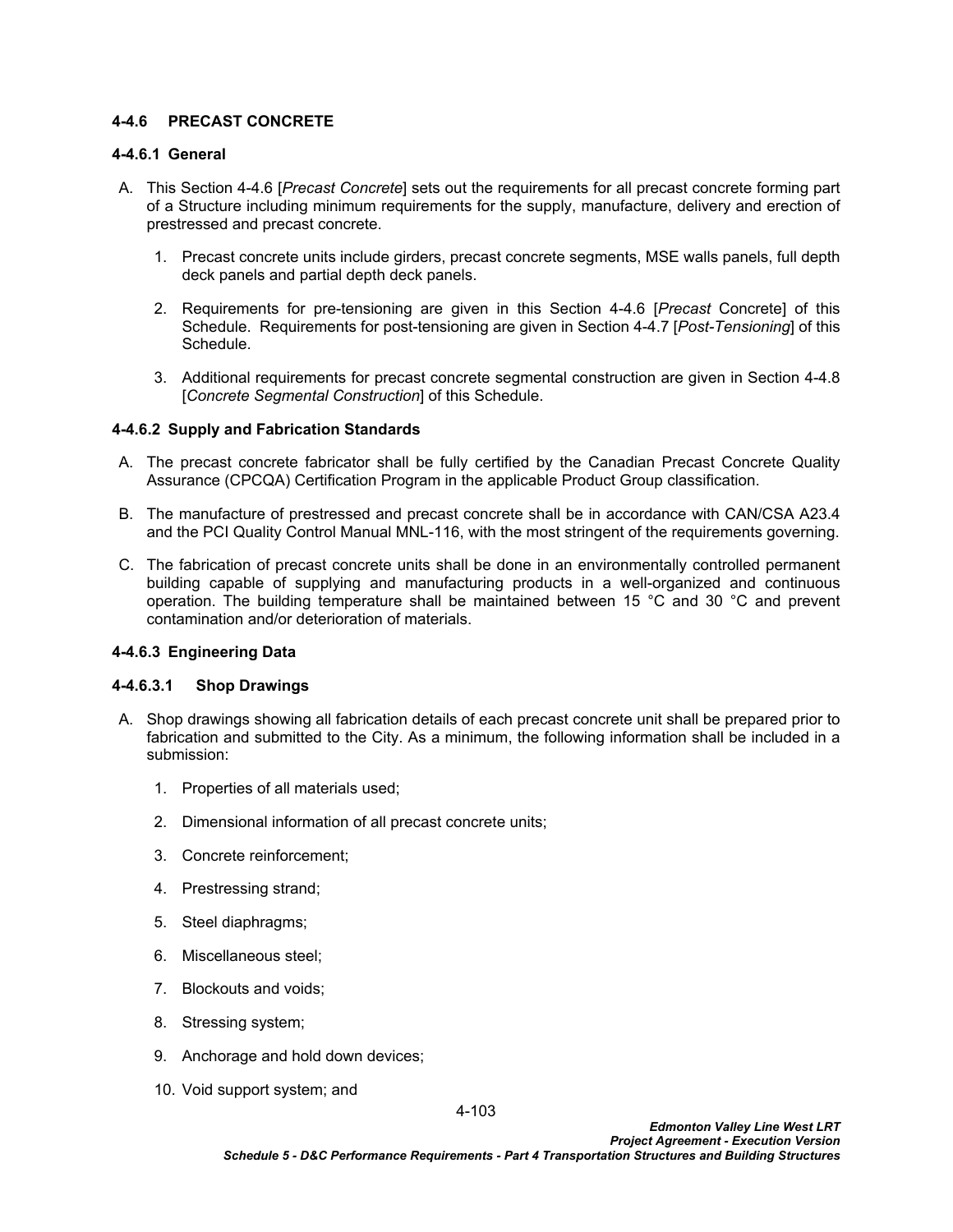11. Screed rail details.

### **4-4.6.3.2 Stressing Calculations**

A. Stressing calculations showing elongations and gauge pressures as well as the strand release sequence data shall be provided to the City for each prestressed concrete unit prior to fabrication.

### **4-4.6.3.3 Stressing Steel and Jack Calibration Certificates**

- A. A copy of the load/elongation curve for each lot of stressing steel shall be available at the precast concrete fabricator's plant. All prestressing strand load/elongation curves shall be legible and in English.
- B. Where mill test reports originate outside of Canada or the United States of America, they shall meet the requirements of Section [4-4.10.3.4](#page-145-0) [*[Mill Certificates](#page-145-0)*]. Jack calibration certificates shall be provided with stressing calculation design notes an independent check notes.

#### **4-4.6.3.4 Concrete Mix Design**

- A. Design all concrete mixes to provide concrete that:
	- 1. is sufficiently workable, for the applicable placement and finishing requirements;
	- 2. has sufficient durability to meet the Design Service Life of the Structure; and
	- 3. has sufficient strength to meet structural strength requirements.
- B. Submit to the City concrete mix design together with applicable material test reports to the City before first placement of such concrete.
	- 1. The mix design shall indicate the design strength, proportions of the constituent materials, type and brand of cement, type and source of supplementary cementitious materials, origin of aggregates and brand names of all admixtures.
	- 2. The mix design shall specify the upper slump limit for the superplasticized concrete at which the mix is stable without any segregation. The slump of the concrete used in the production shall be 10 mm below the upper limit identified in the mix design.
	- 3. The mix design, including sampling and testing of aggregates, shall be signed and sealed by a Professional Engineer engaged by an independent concrete testing laboratory certified to CAN/CSA A283. The certifying Professional Engineer shall also provide a professional opinion confirming that the concrete mix is suitable for the intended use and can be expected to meet all applicable Project Requirements over the Design Service Life of the Structure.
	- 4. Current test data fully representing the materials to be used in production and showing conformance to the required standards shall be submitted with the concrete mix design for the constituent materials.
	- 5. The minimum air content shall be in accordance with CSA A23.1 Table 4 based on the maximum aggregate size used and the maximum air void spacing factor shall be 0.23 mm.
	- 6. The concrete mix design information shall include one microscopic air-void analysis performed by an independent CSA A283 certified testing laboratory to determine the spacing factor of the hardened concrete. If adjustments to the mix design are necessary, the air void analysis shall be repeated.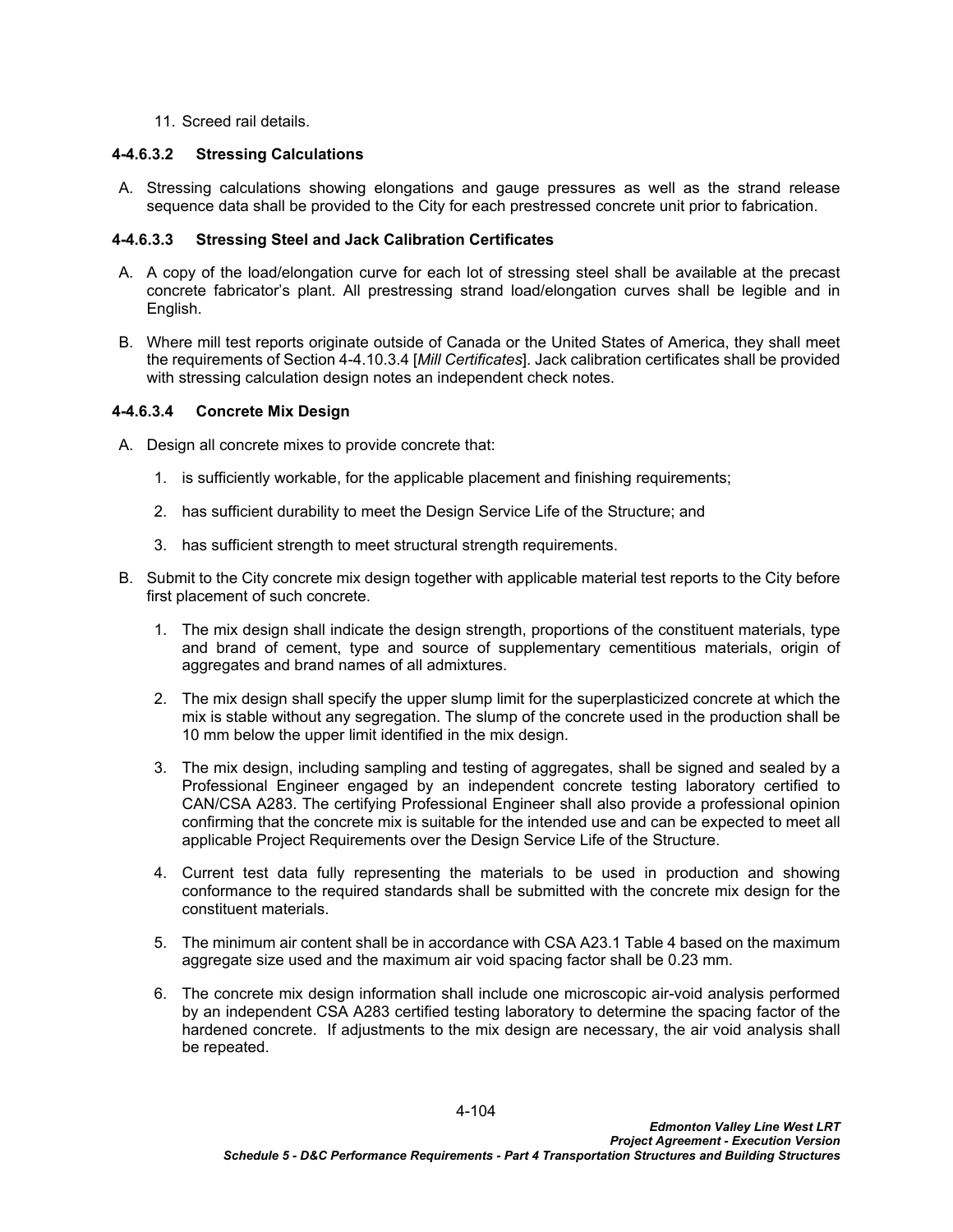- 7. The test sample used for the microscopic air-void analysis shall be made from a trial concrete batch, vibrated into a cylinder mould to represent the level of vibration of the production concrete in the forms.
	- a. The trial concrete batch should be performed a minimum of 28 days prior to the placement of concrete.
- C. Only the Accepted mix design shall be used to cast precast concrete.
	- 1. Changes in cement type, and/or decreasing cement content shall be construed as a change in mix design and will not be allowed.
- D. Any proposed modifications made to the concrete mix design shall be submitted to the City prior to the use of such modifications.

# **4-4.6.4 Materials**

- A. All constituent materials for precast concrete shall be selected to provide concrete with sufficient durability to meet the Design Service Life requirements of the Structure and sufficient strength to meet structural strength requirements.
- B. Precast concrete shall consist of hydraulic cement, silica fume (if required), aggregates, water and admixtures.

# **4-4.6.4.1 Portland Cement**

A. Portland cement shall comply with the requirements of CAN/CSA A3001.

# **4-4.6.4.2 Water**

- A. Water for mixing concrete, patching products, concrete finishing materials or mortar shall comply with CAN/CSA A23.1 and shall be free from harmful amounts of alkali, organic materials and other deleterious substances.
	- 1. Slurry water, treated wash water or water from shallow stagnant or marshy sources shall not be used.

# **4-4.6.4.3 Silica Fume**

- A. Condensed silica fume shall comply with CAN/CSA A3001, for a Type SF supplementary cementing material.
	- 1. A compatible superplasticizing admixture shall be used together with the silica fume.
	- 2. Silica fume shall have a minimum  $SiO<sub>2</sub>$  content of 85%, maximum loss on ignition of 10%, and no more than  $1\%$  SO<sub>3</sub> content.

# **4-4.6.4.4 Aggregates**

- A. Fine and coarse aggregates shall be normal weight and comply with CAN/CSA A23.1 and Section [4-](#page-79-0) [4.5.4.2](#page-79-0) [*[Aggregate Tests](#page-79-0)*] of this Schedule.
	- 1. The maximum coarse aggregate size shall be 14 mm.

## **4-4.6.4.5 Admixtures**

A. Admixtures shall be compatible with all mix constituents.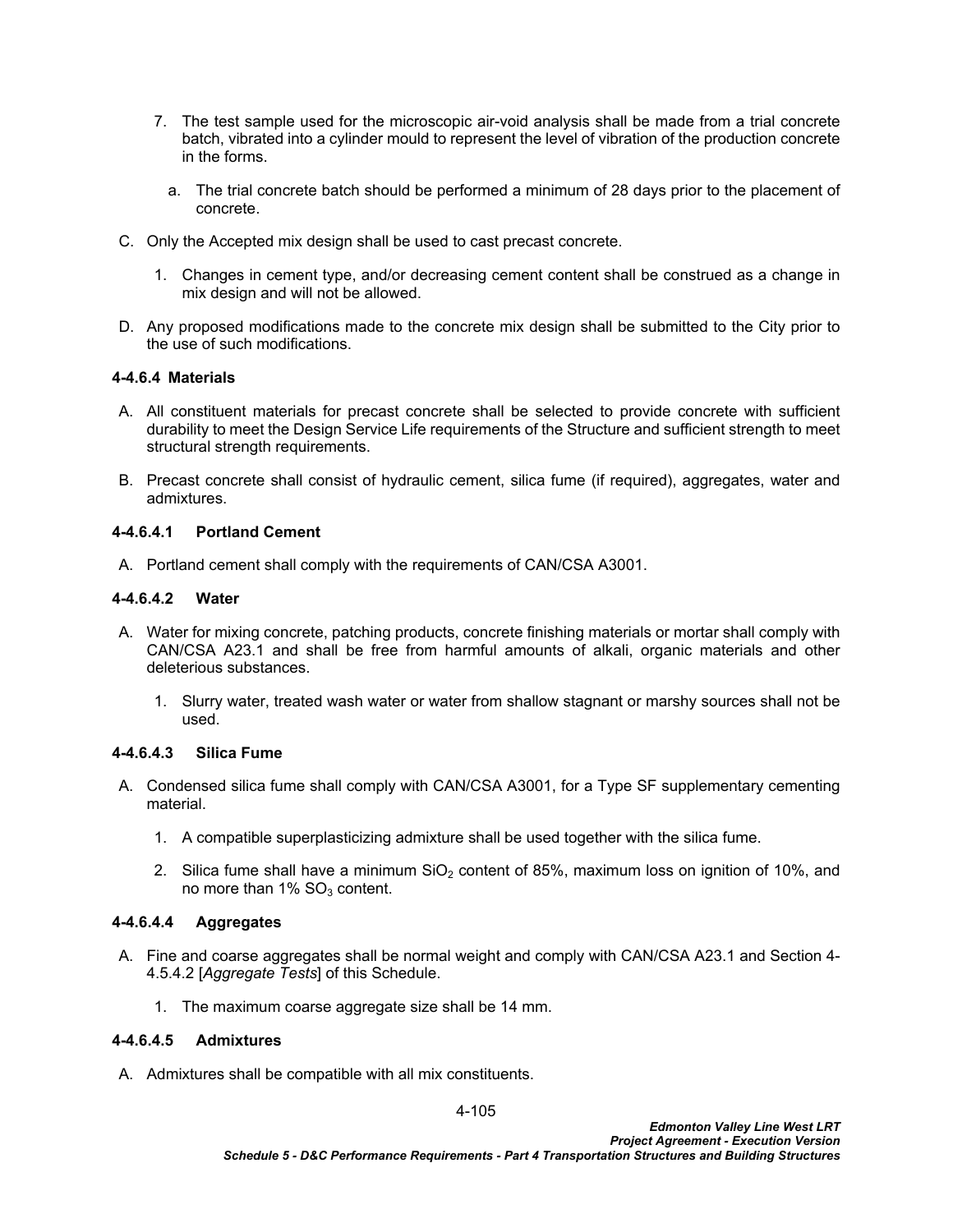- 1. Acceptable admixtures are air-entraining admixtures, superplasticizing admixtures and waterreducing admixtures.
- B. Air entraining admixtures shall comply with ASTM C260.
- C. Water reducing admixtures and superplasticizing admixtures shall comply with ASTM C494.
- D. All chemical admixtures shall be suitable for use in precast concrete, be supplied by the same manufacturer as the air entrainment agent and be compatible with each other.
- E. Calcium chloride, accelerators, retarders or set controlling admixtures and air reducing admixtures are not permitted.
- F. No admixtures outside of the above requirements shall be permitted without the prior written consent of the City, in its discretion.

## **4-4.6.4.6 Voids and Ducts**

- A. All void and duct material shall remain dimensionally stable during the casting and curing of the precast concrete units.
	- 1. Voids shorter than 400 mm shall be eliminated except when noted otherwise on the applicable Final Design.
- B. Concrete longitudinal cold joints that intersect a draped duct shall be avoided. Should there be a longitudinal cold joint, there shall be a minimum of 35 mm between the exposed duct and the previously poured concrete surface around the perimeter of the duct.

# **4-4.6.4.7 Galvanizing**

- A. Factors contributing to galvanization-induced cracking shall be minimized. Galvanizing of steel shall be by the hot dip method, after fabrication, in accordance with ASTM A123/A123M Standard Specification for Zinc (Hot-Dip Galvanized) Coatings on Iron and Steel Products and ASTM A153/A153M Standard Specification for Zinc Coating (Hot-Dip) on Iron and Steel Hardware.
	- 1. A smooth finish shall be provided on all edges and surfaces, and all weld spatter and welding flux residue shall be removed from steel components prior to galvanizing.
- B. Cleaning and pickling procedure of high strength ASTM A193 Grade B7 anchor rods shall be modified as follows:
	- 1. Brush blast to remove mill scale and oil after threading ends;
	- 2. Flash pickle up to 5 minutes; and
	- 3. Quick dry prior to hot-dip galvanizing (not stored in flux or acid rinse).
- C. Galvanizing repairs shall provide a coating that has a minimum thickness of 180 µm, adheres to the member and has a finished appearance similar to that of the adjacent galvanizing.
	- 1. Galvanizing repair shall comply with ASTM A780, Method A3 "Metallizing" unless the area requiring repair does not exceed 100 mm2 in which case the repairs may comply with ASTM A780 Method A1 "Repair Using Zine-Based Alloy".
	- 2. Galvanizing repairs shall be tested for adhesion.
	- 3. Repairs may require complete removal of the galvanized coating and re-galvanizing.

4-106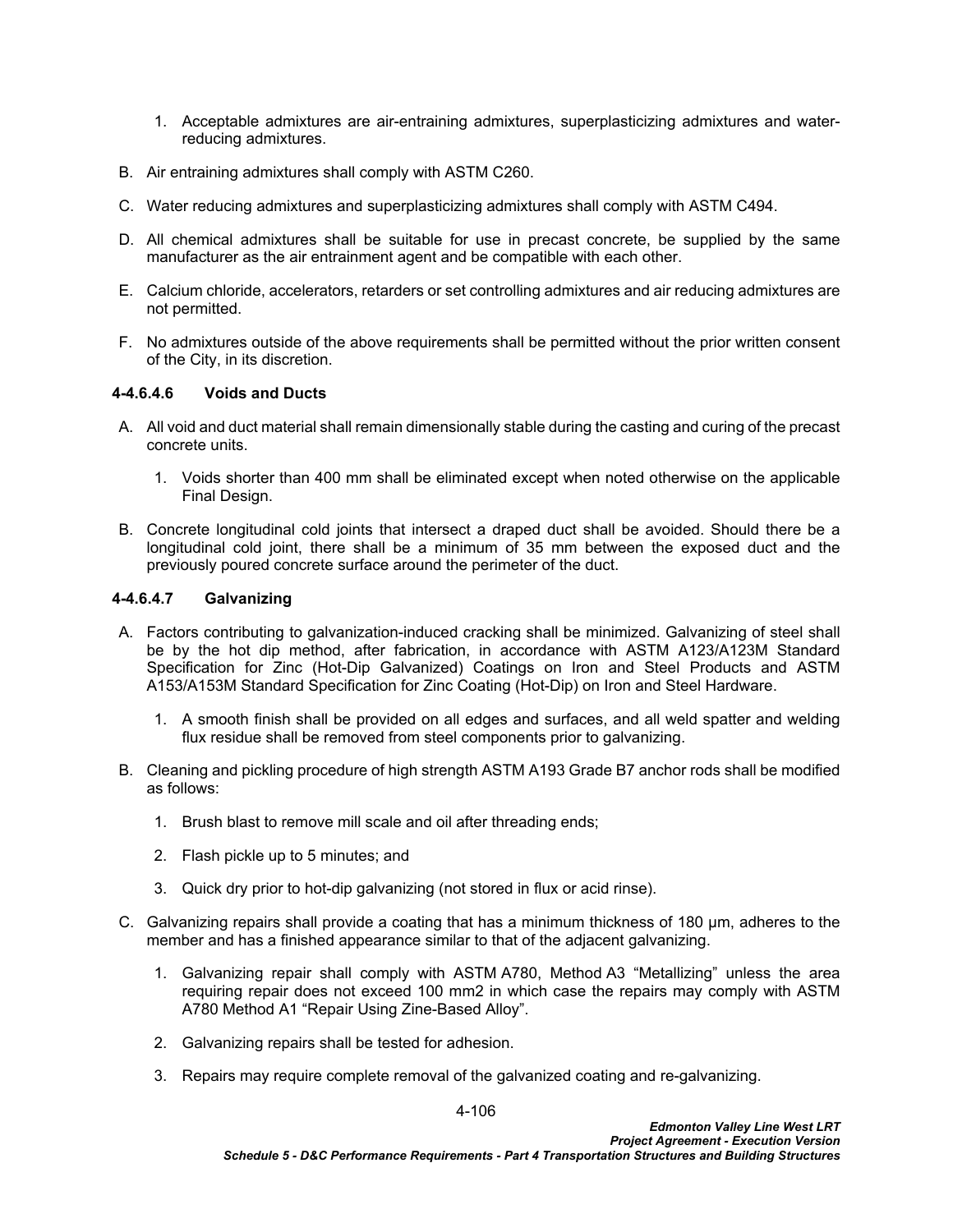- D. Galvanized material shall be stacked or bundled and stored to prevent wet storage stain in accordance with the American Hot Dip Galvanizers Association (AHDGA) publication "Wet Storage Stain". Any evidence of wet storage stain shall be removed.
- E. Galvanized contact surfaces of bolted connections shall be hand wire brushed to a Class A slip coefficient surface condition. Slip coefficients surface conditions shall meet the requirements of Table 10.9 of CSA S6.

# **4-4.6.4.8 Epoxy Bonding Agents**

A. Epoxy bonding agents shall comply with Section 8.13.7 of the AASHTO LRFD BCS.

# **4-4.6.5 Fabrication**

# **4-4.6.5.1 Forms**

- A. Precast concrete units shall be fabricated in steel forms which have sufficient strength and rigidity to ensure that the finished precast concrete units conform to the design dimensions. The forms shall be mortar tight and set on a rigid foundation.
	- 1. The forms shall be designed such that they can be removed without damaging the precast concrete unit.
	- 2. For all "I" or "T" beam members, the side forms shall be removed horizontally away from the member by a method that prevents any contact of the form with the top flange after release of the form. The top flange shall not be subjected to a vertical force at any time.
- B. Match-cast precast concrete segments shall be separated carefully to avoid damage to the mating surface between the segments. New cast segments shall be carefully separated from the bulkhead forms.
	- 1. A bond breaking material shall be used on the previously cast segment to facilitate separation of the segments.
- C. Precast concrete panels shall be cast flat.

# <span id="page-110-0"></span>**4-4.6.5.2 Stressing Strand**

- A. Stressing strand shall be free from corrosion, dirt, grease, rust, oil and other foreign material that may impede the bond between the steel and the concrete.
	- 1. Stressing strand that has sustained physical damage at any time shall be rejected.
	- 2. Stressing strand shall be protected at all times from manufacture through to encasing in concrete or grouting.
	- 3. Stressing strand with any broken or damaged wire shall be removed and replaced. All stressing strands shall be checked for wire breaks and damage before placement of concrete. Stressing strand damage includes nicks, gouges, and indentations.
- B. Stressing strand splices shall not be placed within a precast concrete unit.
- C. Each strand shall be stressed to a calculated elongation, and a gauge pressure reading shall be taken as a check against the calculated force.
	- 1. During stressing, each strand shall be first pulled to a predetermined pre-pull gauge pressure to eliminate any slack and a reference mark shall be placed at the front of the stressing jack. A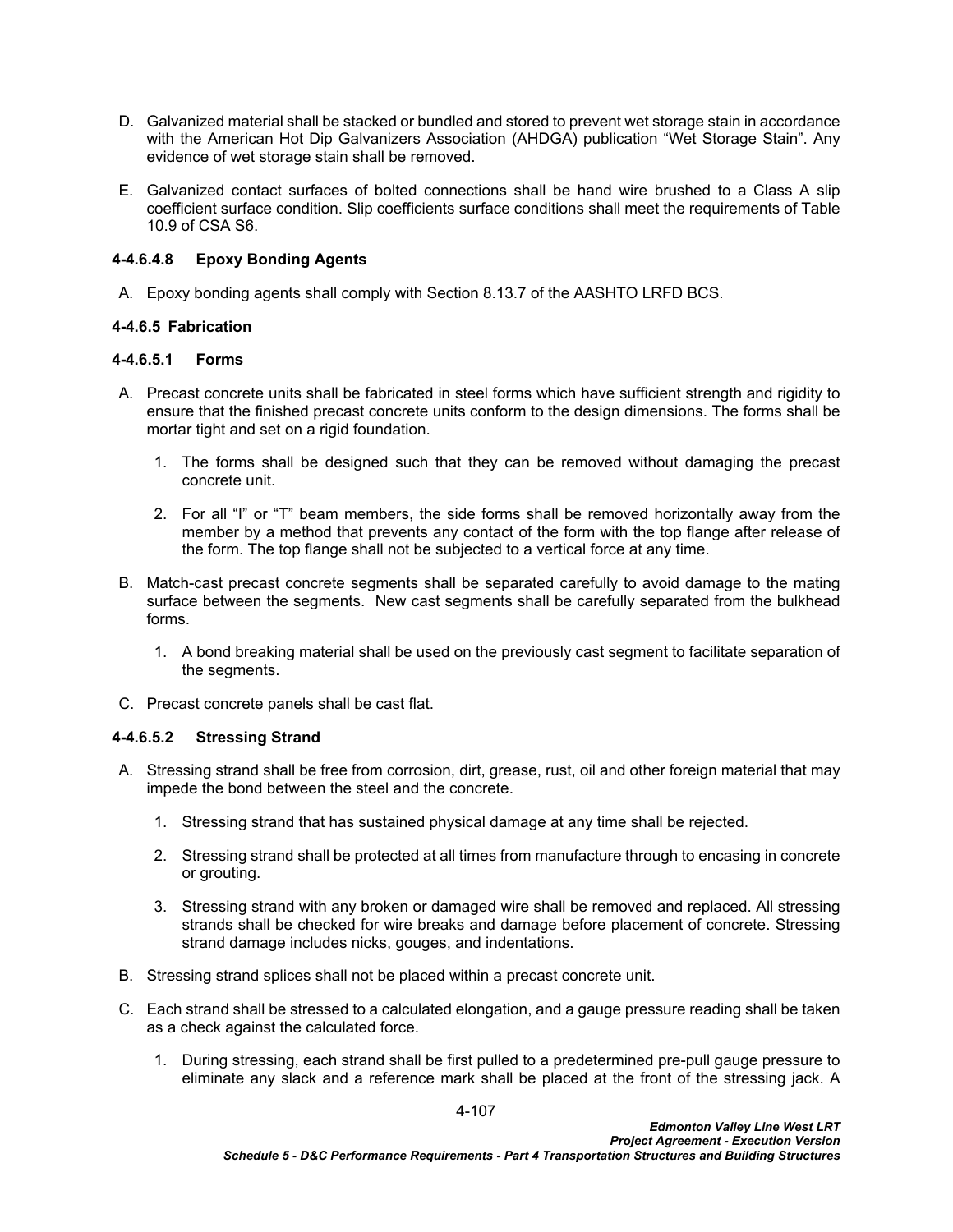second mark shall be placed away from the first with a distance corresponding to the calculated elongation on the stressing sheet. Each strand shall then be pulled to the second reference mark and the gauge pressure reading taken.

- 2. This process may be reversed, i.e. each strand shall be stressed to a calculated force (determined by a gauge pressure calibration chart) and the elongation shall be measured as a check against the calculated force. During stressing, each strand shall be first pulled to a predetermined pre-pull gauge pressure to eliminate any slack and a reference mark be placed at the front of the stressing jack. Each strand shall then be stressed to the gauge pressure corresponding to the stressing sheet and a second reference mark be placed at this gauge pressure. The elongation shall be the distance measured between the two reference marks.
- 3. At the completion of tensioning, the two control measurements, force and elongation, shall meet the verification requirements of Subsection 5.2.2 of the PCI Quality Control Manual MNL-116.
- 4. Alternatively, the factors contributing to the difference shall be identified and corrected before proceeding. Changes in strand temperature and slippage at strand anchorages shall be measured between stressing and concrete encasement. Any changes in strand stress due to these effects shall be accounted for in the design.
- 5. All stressing jacks shall have been calibrated within six months prior to use.
- 6. Elongation and tension of each strand during the stressing operation shall be documented.
- 7. Stressing strands shall not be stressed for more than 36 hours prior to being encased in concrete.
- D. Stressing strand ends shall be protected as required to prevent corrosion of the strands.
	- 1. The prestressed concrete unit ends shall have 15 mm deep strand termination recesses formed around the strands, unless otherwise specified. All strands shall be cut flush with the bottom of the recesses.
	- 2. The recesses shall be filled flush with the ends of the units with a moisture insensitive epoxy paste adhesive meeting the requirements of ASTM C881, Type IV, Grade 3, Class B or C. The paste shall be grey in colour.
	- 3. Strand termination recesses are not required for precast concrete partial depth deck panels provided the strand ends are sealed with a moisture insensitive epoxy paste adhesive meeting the requirements of ASTM C881, Type IV, Grade 3, Class B or C.

## **4-4.6.5.3 Void and Duct Placement**

- A. Voids and ducts shall be tied and securely held in their required positions to prevent movement. Continuous ducts shall align precisely.
- B. The ends of voids shall be sealed. Voids found to be distorted, damaged or of insufficient strength shall be rejected.
	- 1. Blow holes caused by air expanding within the voids and rising to the surface, shall be repaired when the concrete is in the plastic state.

## **4-4.6.5.4 Lifting Hooks**

A. Lifting hooks shall not be located on exposed panel surfaces.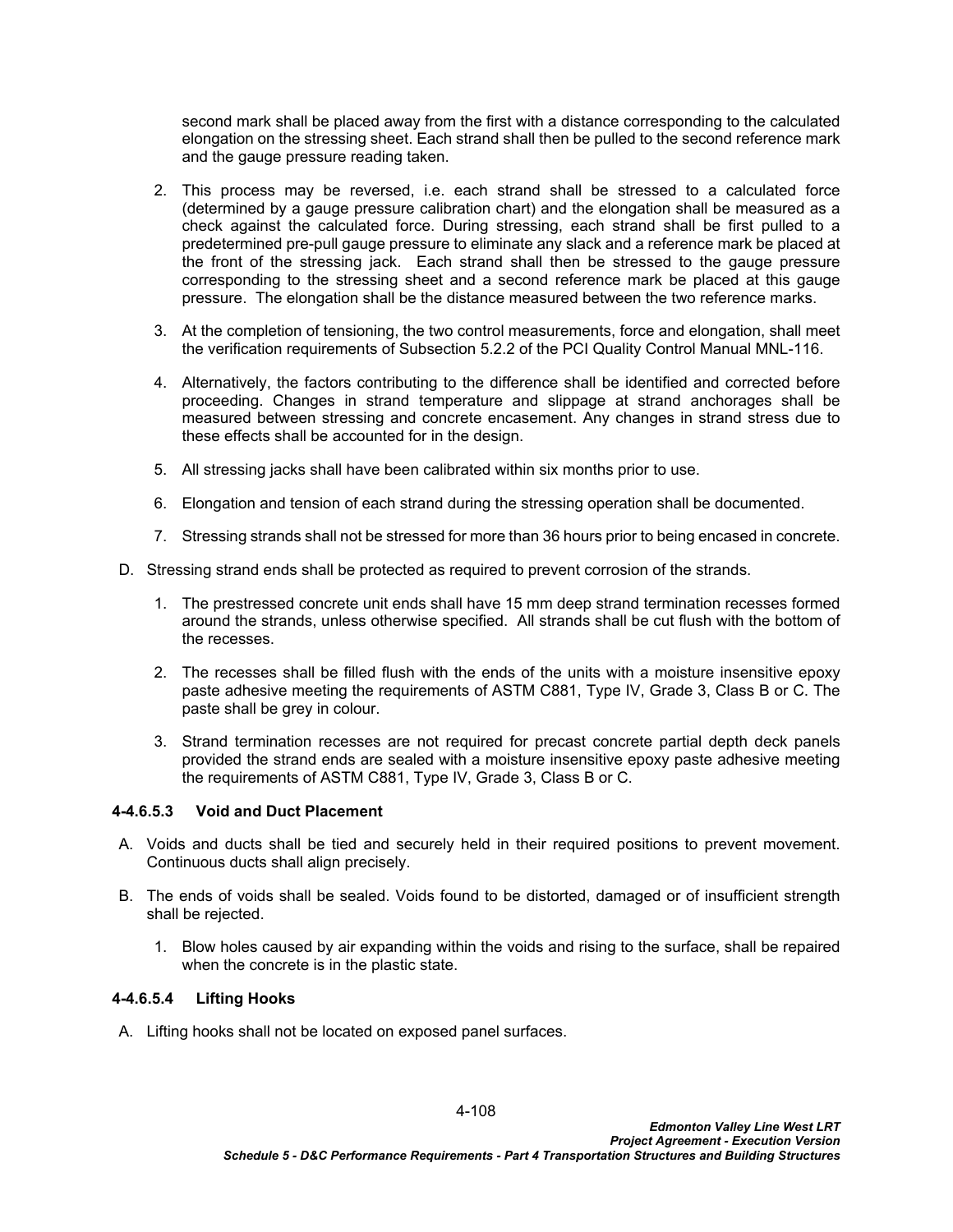# **4-4.6.5.5 Identification of Precast Concrete Units**

A. The fabricator's name, year of manufacture, unit serial number and design loading shall be cast into the bottom of the precast concrete units in 50 mm letters approximately 1.0 m from the precast concrete unit end.

# **4-4.6.5.6 Concrete Measuring, Mixing and Placing**

- A. All constituent materials of precast concrete shall be accurately measured, mixed and placed such that the material properties of each concrete batch comply with the properties assumed by the concrete mix design.
- B. The procedures outlined in ACI Standard 304, Guide for Measuring, Mixing, Transporting and Placing Concrete shall be followed.
	- 1. The time from initial mixing of the concrete until placing the concrete in the forms shall not exceed one hour.
	- 2. The elapsed time between the successive placements of concrete onto previously placed concrete shall not exceed 45 minutes.

## **4-4.6.5.7 Concrete Temperature**

A. The concrete temperature shall be between 10 degrees Celsius and 30 degrees Celsius at the time of placing concrete in the forms.

## **4-4.6.5.8 Camber Hubs**

- A. Three camber hubs shall be placed in each precast concrete girder, located along the centreline of the girder at the midpoint and 150 mm from each end.
	- 1. The girder camber at the midpoint of each girder shall be recorded within 24 hours of girder destressing.
	- 2. The camber hubs shall consist of 10 mm galvanized bars, of sufficient length to project vertically 10 mm above the riding surface.
	- 3. The members shall be stored in such a manner as to provide access for measuring camber.

## **4-4.6.6 Fabrication of Precast Concrete Units in Cold Weather**

- A. During cold weather adequate protection of the precast concrete units shall be provided to prevent freezing and to adequately cure the concrete.
	- 1. Cold weather shall include any weather when the ambient air temperature is, or is expected to be, below 5 degrees Celsius during fabrication.
- B. The following provisions for cold weather casting shall be put in place:
	- 1. Before casting concrete, adequate preheat shall be provided to raise the temperature of the formwork, concrete reinforcement, stressing strand, miscellaneous iron, etc. to at least 10 degrees Celsius.
	- 2. The precast concrete unit shall be enclosed in such a way that the concrete and air temperature within the enclosure are maintained between 15 degrees Celsius and 30 degrees Celsius. The enclosure temperature shall be constantly monitored.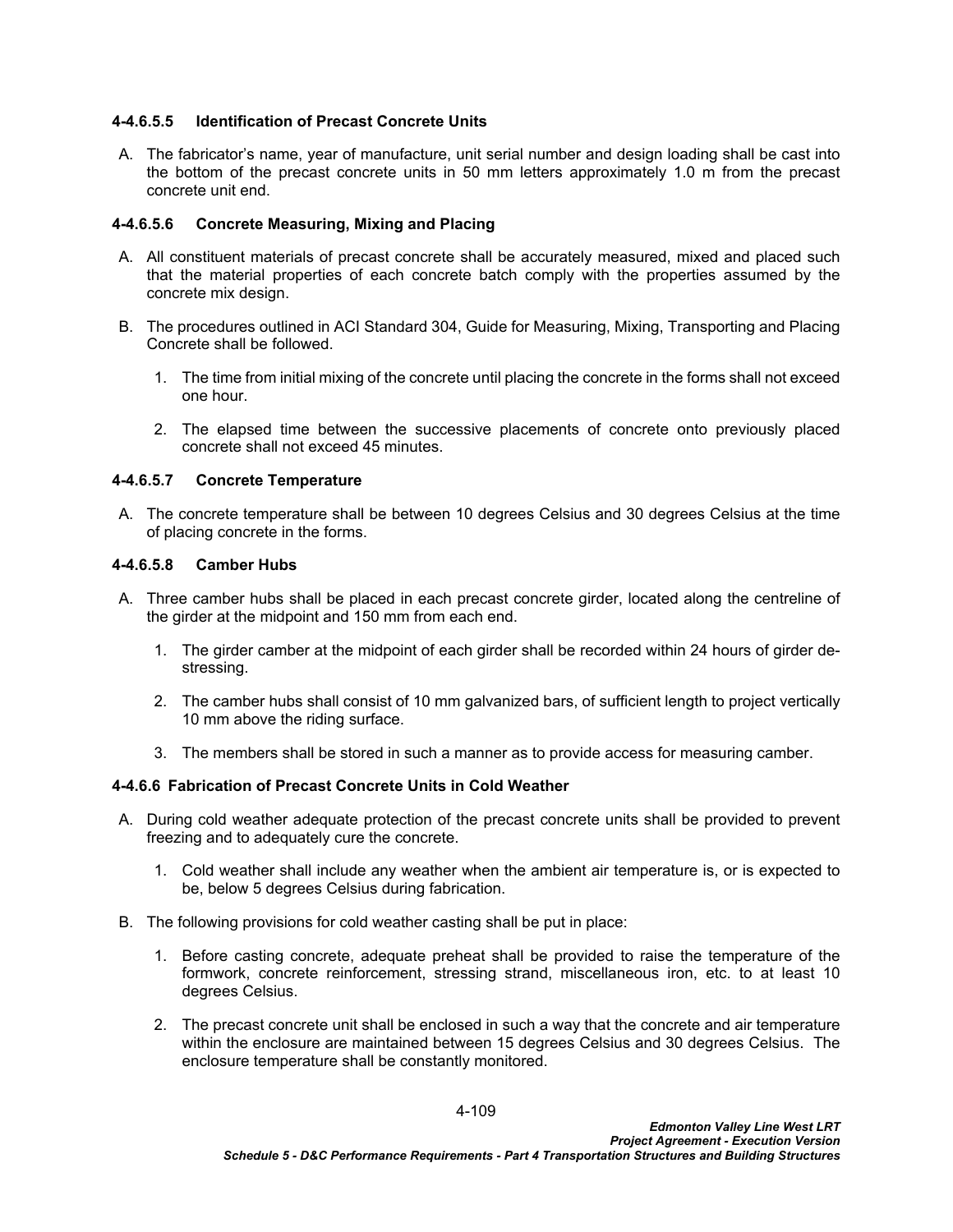- 3. The precast concrete units shall be kept in the enclosure until they are patched, repaired and transferred to the curing enclosure.
- 4. The enclosure shall be constructed large enough to accommodate steel forms, workers and the casting equipment.
- 5. The system of heating shall give a uniform distribution of heat. Adequate ventilation shall be provided to provide air for combustion and to prevent the accumulation of carbon dioxide.

# **4-4.6.7 Inspection and Testing**

- A. Inspection and testing shall be carried out as required to confirm that the concrete has the required properties.
- B. Sampling of concrete shall comply with CAN/CSA A23.2-1C.
- C. Air content and density tests shall comply with CAN/CSA A23.2-4C and A23.2-6C.
- D. Air void determination testing shall comply with CAN/CSA A23.2-17C.
- E. The City shall be afforded full and safe access for any independent testing and inspection of the precast concrete units at any time. The following equipment shall be provided by Project Co at the time of testing or inspection:
	- 1. cylinder storage box with temperature control and a max/min. thermometer, in accordance with CAN/CSA A23.2-3C; and
	- 2. a calibrated weigh scales.

## **4-4.6.7.1 Test Cylinders**

- A. Test cylinders shall be cast and tested to determine the 28-day compressive strength.
	- 1. Samples for testing shall be taken from the fresh concrete being placed in the forms at the rate of one set of cylinders for every 20 m3 of concrete cast continuously. A set shall consist of a minimum of three cylinders.
	- 2. Making and curing concrete test cylinders shall comply with CAN/CSA A23.2-3C.
	- 3. Testing of concrete cylinders shall comply with CAN/CSA A23.2-9C.
	- 4. Testing shall be conducted by an independent CSA certified testing laboratory.

## **4-4.6.7.2 Strength Tests**

- A. A "Strength Test" shall be the average of the 28-day strengths of the three cylinders (one set).
	- 1. Continuous casting shall mean no break in the casting longer than one hour.
- B. Test cylinders for "Release Strength Tests" shall be cast and tested to prove that the required release strength as stated on the applicable Final Design has been attained prior to release of the stressing strand.
	- 1. When one or more units are cast continuously, at least two cylinders shall be taken from the concrete of the last unit poured to represent the release strength for all units. These cylinders shall be cured with the unit. Only testing of the first cylinder will be necessary if the required release strength is obtained.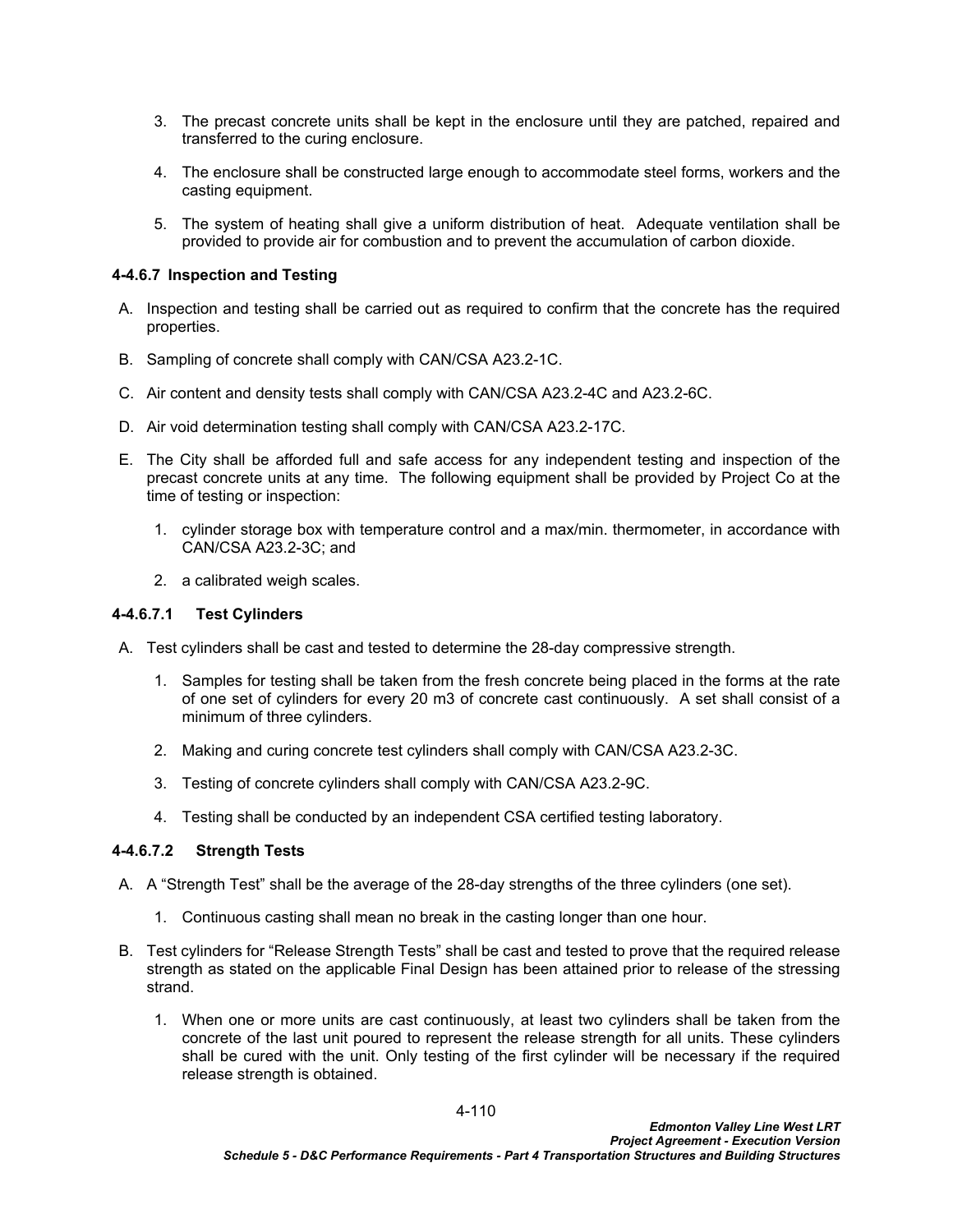## **4-4.6.7.3 Under Strength Concrete**

- A. Concrete with 28 day "Strength Test" results less than 100% of the compressive strengths specified in the applicable Final Design shall be removed and replaced unless otherwise consented to by the City, in its discretion.
- B. When permitted by the City coring to confirm or contest low concrete "Strength Test" results shall be performed as follows:
	- 1. the cores shall be taken and tested within seven days of the testing of the 28-day cylinders representing the concrete in question.
	- 2. three 100 mm diameter cores shall be taken for each non-compliant "Strength Test" previously taken. The cores taken shall represent the same batch of concrete as the cylinders under consideration.
	- 3. cores shall be tested by an independent CSA certified testing laboratory and in accordance with the requirements of CAN/CSA A23.2-14C. CAN/CSA A23.1, Clause 4.4.6.6.2 "Cores drilled from a structure" shall not apply. The average strength of the cores as reported by the independent testing laboratory shall constitute a "Strength Test".
	- 4. The core test will represent all precast concrete units represented by the "Strength Test".
	- 5. Alternatively, core tests for "Strength Tests" may be taken from each of the other units in question, in which case each of these "Strength Tests" will then represent a unit.
- C. Submit all core results to confirm or contest low concrete "Strength Test".
- D. In cases where the concrete strength, as indicated by the cores, is higher than the strength based on the concrete cylinder results, the core results shall be used as the basis for acceptance of the concrete. If the core strengths are lower than the strength from the concrete cylinder tests, the cylinder tests shall govern.

## **4-4.6.8 Release of Stressing Strand**

- A. Stressing strand shall not be released until the specified concrete release strength is attained.
- B. Release of the strands shall be in accordance with the required destressing sequence.
- C. Major honeycombs and spalls shall be repaired prior to release of the strands.

## **4-4.6.9 Curing**

## **4-4.6.9.1 General**

- A. All precast concrete units shall be cured at an elevated temperature. The curing of precast concrete units shall be in accordance with CAN/CSA A23.4 unless otherwise specified.
- B. Precast concrete units shall be protected from thermal shock at all times until fully cured.
	- 1. The ambient curing temperature shall be increased at a rate not exceeding 20 degrees Celsius per hour until a maximum temperature of not more than 60 degrees Celsius is attained.
	- 2. After curing, the temperature of the units shall be reduced at a rate not exceeding 10 degrees Celsius per hour until the temperature of the concrete has fallen to within 10 degrees Celsius of the ambient temperature outside the enclosure.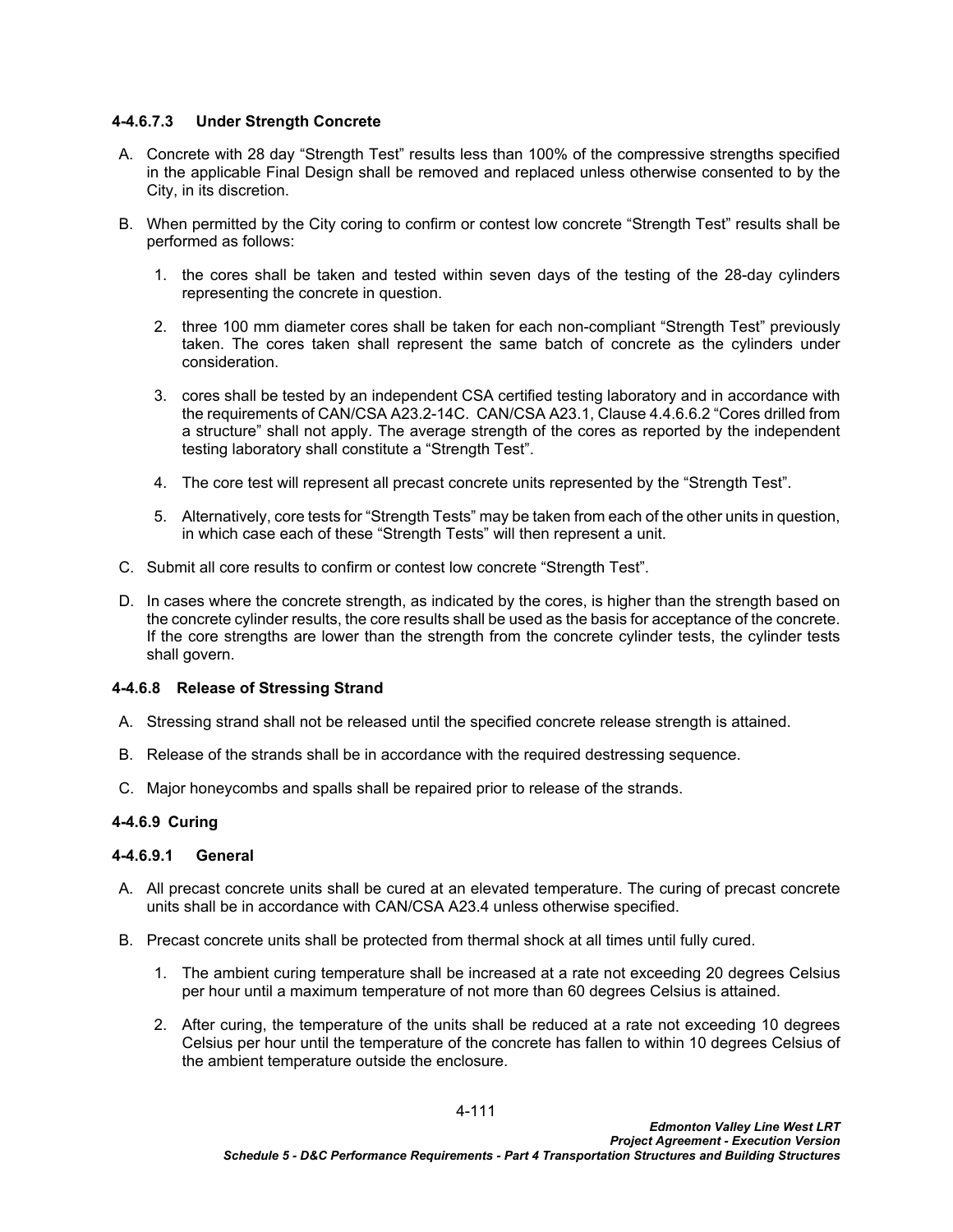# <span id="page-115-0"></span>**4-4.6.9.2 Curing Prestressed Concrete**

- A. Curing in the Form
- 1. The initial application of heat shall commence only after the last of the freshly placed concrete has attained its initial set.
- 2. Heat shall not be applied directly to the concrete but by a method that will produce a consistent ambient temperature throughout the entire form and enclosure.
- 3. The increase in temperature and the holding temperature shall be monitored and permanently recorded on a chart at a minimum of 3 quarter points along the form.
- B. Curing After Removal from the Form
	- 1. Upon removal from the form the unit shall be cleaned, patched and finished within a period not exceeding 12 hours.
	- 2. The unit shall be placed in a manner that will facilitate any clean up or repair work, and that will allow full inspection of all surfaces.
	- 3. Within 24 hours of removal from the form, the unit shall be placed within an enclosure, for curing.
	- 4. The curing enclosure shall provide a minimum of 150 mm of free air space between the concrete surfaces and the coverings. Flexible coverings shall be secured to prevent any moisture loss.
	- 5. The difference in ambient air temperature adjacent to the concrete at different locations within the enclosure shall not exceed 10 degrees Celsius at any time.
- C. The curing process shall be continued for a period of at least 4 days with one of the following methods:
	- 1. Steam Curing
		- a. The steam shall be in a saturated condition maintaining an atmosphere of 95% to 100% relative humidity and a uniform ambient temperature between 40 degrees Celsius and 60 degrees Celsius.
		- b. Steam jets shall not directly impinge on the concrete surfaces.
		- c. For days with periods of four or more hours within a 24-hour period, where measured temperature or humidity levels do not meet the required limits, these days will not count as a full day of steam cure. An additional full day of steam cure beyond the specified four days will be required for each non-compliant day.
	- 2. Curing with Continuous Misting and Heat
		- a. The enclosure shall be heated to a temperature of between 40 degrees Celsius and 60 degrees Celsius at a relative humidity of 95% to 100%.
		- b. A sufficient number of atomizing misting nozzles shall be strategically located to produce a fine mist with 95% to 100% relative humidity in the enclosure.
		- c. The water shall be preheated to a temperature which will produce a misting temperature compatible with the ambient temperature.
		- d. The enclosure shall be heated with radiant heaters.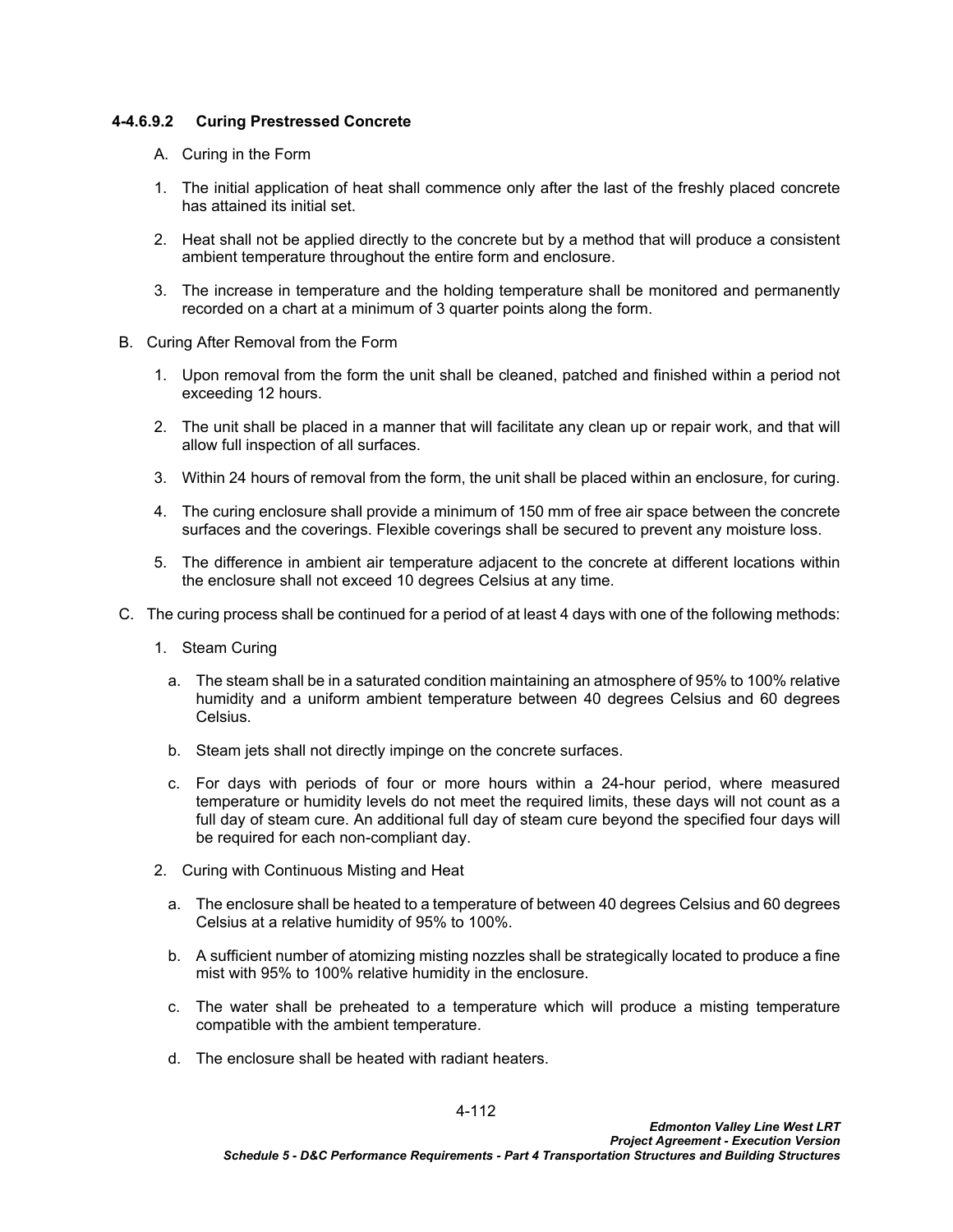- e. Dry heat shall not touch the concrete surface at any time. A control system shall be installed to shut off the heat when the humidity level drops below 95% in the enclosure.
- f. Should the temperature in the concrete rise above 40 degrees Celsius without the misting, the unit will be rejected.
- 3. Two continuously recording thermometers and two continuously recording hygrometers shall be provided for each curing enclosure to monitor the concrete and curing rates. All time-temperature and time-humidity recordings shall be clearly shown on a graph.

# **4-4.6.9.3 Curing Non-Prestressed Concrete**

- A. Curing of all non-prestressed concrete shall be in accordance with one of the following methods unless otherwise specified:
- 1. Elevated Temperature Curing:
	- a. Upon removal from the forms the units shall be cleaned, patched, finished and elevated temperature cured for four days in accordance with Section [4-4.6.9.2](#page-115-0) [*[Curing Prestressed](#page-115-0)  [Concrete](#page-115-0)*] of this Schedule.
- 2. Moist Curing:
	- a. Upon removal from the forms the units shall be cleaned, patched, finished, and ready for inspection within a period not exceeding 12 hours;
	- b. Patching shall be performed with a product on the Alberta Transportation Products List and at an ambient temperature of between 15 degrees Celsius to 25 degrees Celsius;
	- c. After completion of patching and finishing and within 24 hours of removal from the form, the unit shall be moist cured at an ambient temperature of not less than 15 degrees Celsius for a minimum period of seven days; and
	- d. Two layers of white coloured filter fabric shall be placed on the concrete and kept in a continuously wet condition throughout the curing period by means of soaker hoses or other means unless otherwise specified.
- B. Curing for MSE wall panels shall also conform to the following requirements:
	- 1. Saturation of the face of the panels in preparation for the repair of surface cavities shall begin immediately after stripping. During repair of surface cavities, and up to the start of elevated temperature curing or moist curing, panels faces shall be kept in a continuously wet condition; and
	- 2. As an alternative to moist curing with filter fabric, panels may be moist cured in an enclosure with a controlled temperature and humidity environment such that all exposed concrete surfaces remain saturated for the duration of the curing period. If stacked during curing, sufficient space shall be maintained between panels to permit airflow and inspection of surfaces.

# **4-4.6.10 Dimensional Tolerances**

A. Precast concrete unit surfaces shall meet the requirements of Section [4-4.5.19B](#page-100-0) [*[Dimensional](#page-99-0)  [Tolerances](#page-99-0)*] of this Schedule.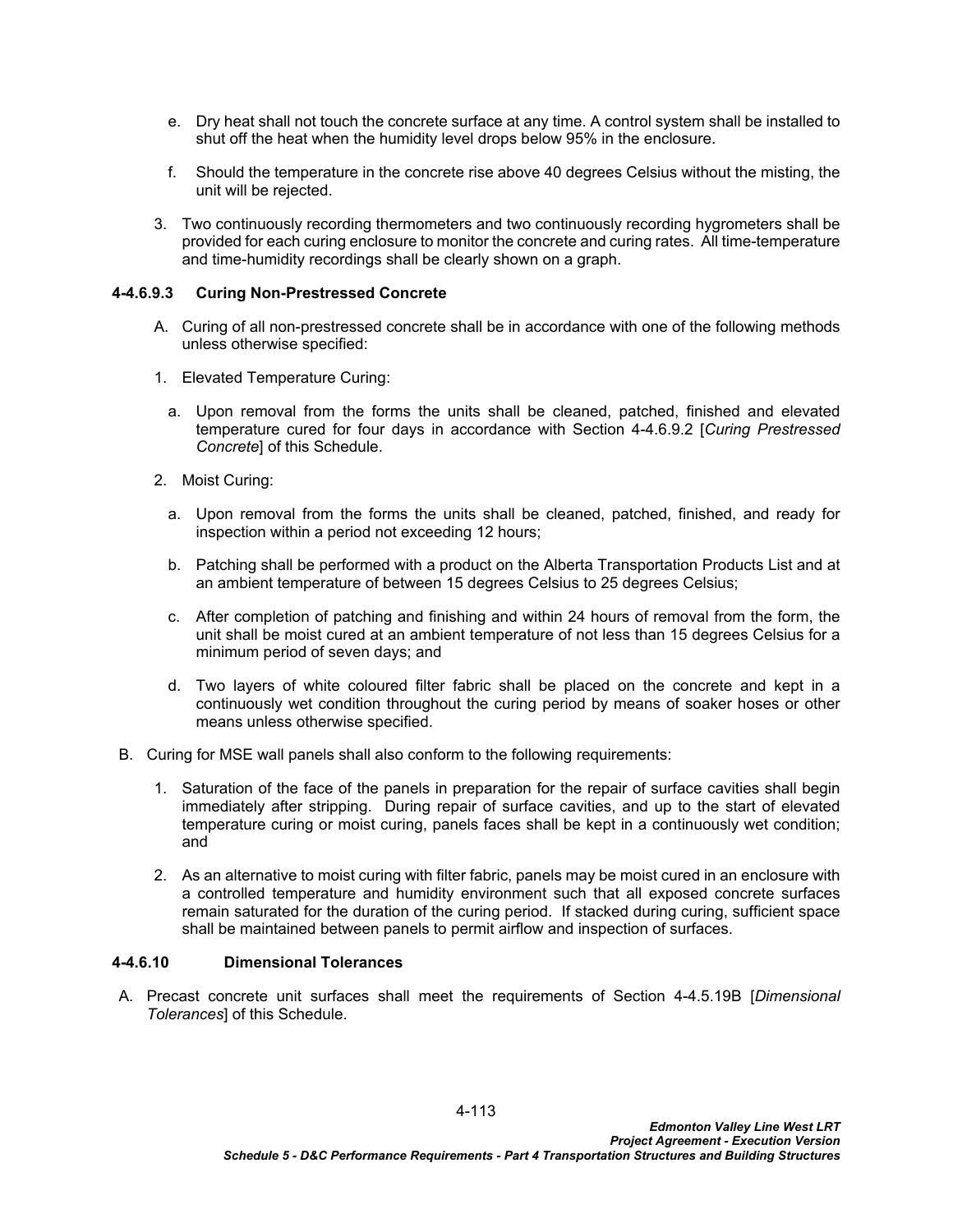# **4-4.6.10.1 Dimensional Tolerances of Precast Concrete Girders**

A. The maximum dimensional deviation in mm, of precast concrete girders from the dimensions shown on the applicable Final Design shall not exceed dimensions in Table 4-4.6.10-**1** [*Dimensional Tolerances of Precast Concrete Girders*]:

| Length                       | $\pm$ 20 mm x length (m) $\div$ 50                   |
|------------------------------|------------------------------------------------------|
| Width                        | $± 3$ mm                                             |
| Depth                        | $± 5$ mm                                             |
| Camber                       | $\pm$ 20 mm x length (m) $\div$ 50                   |
| Sweep (NU Girders)*          | $1$ mm/m                                             |
| Sweep (Other Girders)*       | deviation from true, 20 mm x length (m) $\div$ 50    |
| Projection of Stirrups above | $± 12$ mm                                            |
| Top of Girder                |                                                      |
| <b>Bearing Areas</b>         | out of flatness of bearing areas, 3 mm               |
| <b>Bulkheads</b>             | warpage or tilt of ends, 5 mm                        |
| <b>Barrier Anchor Bolts</b>  | out of line, 5 mm                                    |
|                              | in spacing, 5 mm                                     |
|                              | in projection, 5 mm                                  |
| Dowel Holes                  | out of plumb, 5 mm                                   |
| <b>Void Location</b>         | surface to void dimension, $\pm$ 15 mm after casting |

# **Table 4-4.6.10-2 Dimensional Tolerances of Precast Concrete Girders**

*\* Measured in the plant immediately prior to shipping to Site.*

# **4-4.6.10.2 Dimensional Tolerances of Precast Concrete Girder Segments**

A. Dimensional Tolerances for precast concrete segmental construction shall be in accordance with Section [4-4.8.3](#page-138-0) [*[Dimensional](#page-138-0)* Tolerances] of this Schedule.

## **4-4.6.10.3 Dimensional Tolerances of Precast Concrete Full Depth and Partial Depth Deck Panels**

A. The maximum dimensional deviation in mm, of precast concrete full depth and partial depth deck panels from the dimensions shown on the applicable Final Design shall not exceed the values shown in Table 4-4.6.10-3 [*Dimensional Tolerances of Precast Concrete Full Depth and Partial Depth Deck Panels*]:

# **Table** 4-4.6.10-4 **Dimensional Tolerances of Precast Concrete Full Depth and Partial Depth Deck Panels**

| Length <sup>1</sup> | $± 5$ mm         |
|---------------------|------------------|
| Width <sup>2</sup>  | $± 5$ mm         |
| Thickness           | $+5$ mm, $-3$ mm |
| .                   |                  |

4-114

*Schedule 5 - D&C Performance Requirements - Part 4 Transportation Structures and Building Structures*

*Edmonton Valley Line West LRT Project Agreement - Execution Version*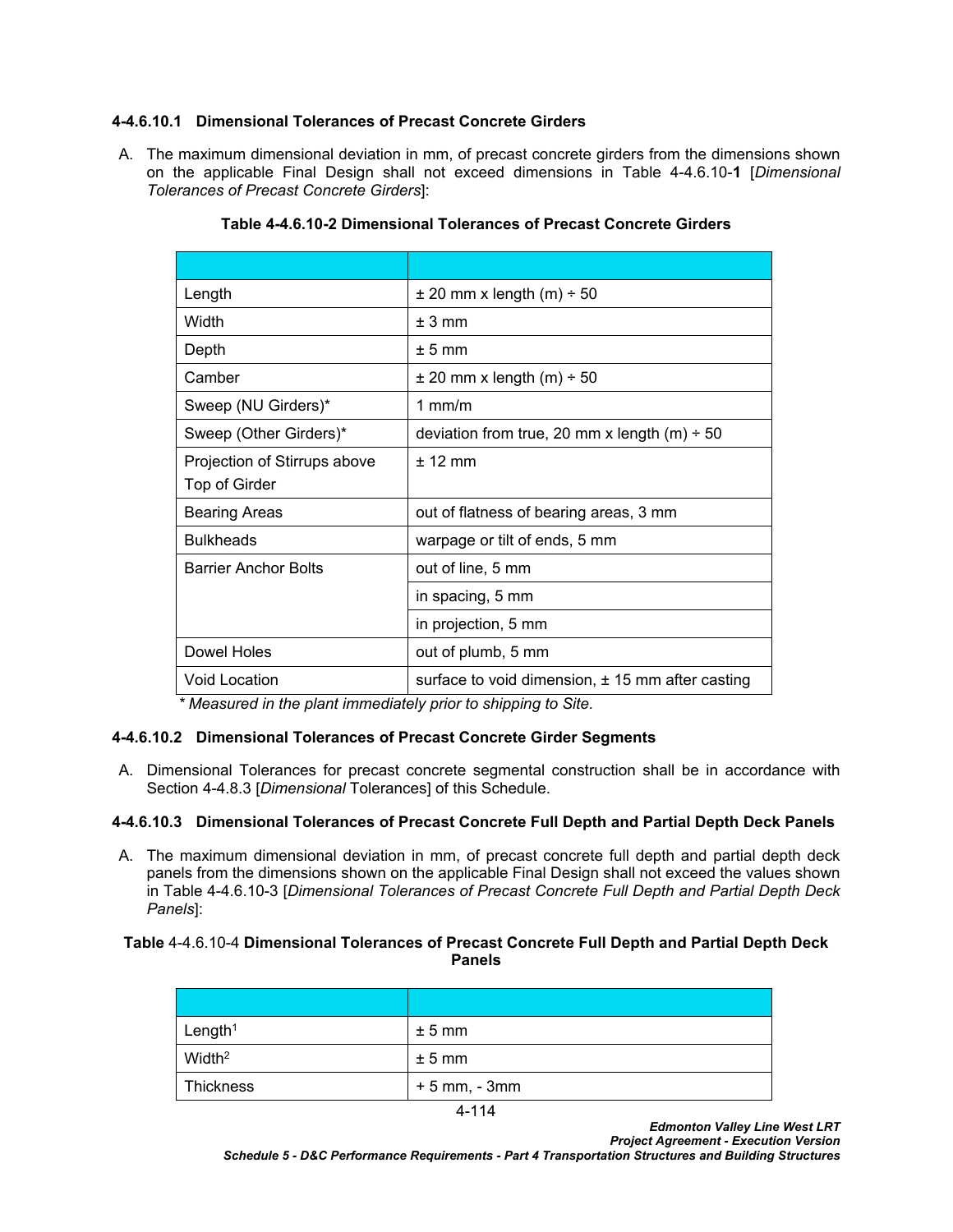| Maximum difference in plan   10 mm<br>diagonal dimensions<br>view<br>(squareness) of rectangular<br>panels |              |
|------------------------------------------------------------------------------------------------------------|--------------|
| Location of concrete<br>reinforcement projecting out of<br>units                                           | ∣ +5. - 0 mm |

*1 As measured perpendicular to the girder lines.*

*2 As measured parallel to the girder lines.*

- B. For prestressed panels, strands shall be located with a vertical tolerance of +0 mm, -3 mm, measured from the soffit and a horizontal tolerance of  $\pm$  10 mm.
- C. Deviation from straightness of panel edges along the transverse joint between adjacent panels shall not exceed 1.5 mm per metre length.
- D. For partial depth panels, vertical bowing of panels out of plane, after casting and immediately prior to erection, in the direction of measurement, shall not be greater than the (panel length)/360 or the (panel width)/360, whichever is less, and in no case shall it exceed 10 mm maximum.
- E. For full depth panels, the deviations from straightness of the top surface or soffit shall not exceed 3 mm when checked with a 3 m straight edge placed in any direction.
- F. The maximum deviation of any panel corner from a plane formed by the remaining 3 corners shall be 5 mm per metre of distance from the nearest adjacent corner.

# **4-4.6.10.4 Dimensional Tolerances of Precast Concrete MSE Wall Panels**

- A. The maximum dimensional derivations of precast concrete MSE wall panels from the dimensions shown on the applicable Final Design shall meet the requirements of CAN/CSA A23.4.
- B. The variation in panel face trueness for any line across a panel face from a straight edge shall be no more than 2 mm over 1 m.

## <span id="page-118-0"></span>**4-4.6.11 Concrete Deficiencies**

# **4-4.6.11.1 General**

- A. Concrete Deficiencies such as cracks, honeycombs, spalls or other defects shall be repaired as required to restore the concrete to its initial intended condition as determined by the City acting reasonably.
- B. Repairs to all concrete Deficiencies shall be carried out in accordance with this Section [4-4.6.11](#page-118-0)  [*[Concrete Deficiencies](#page-118-0)*]*.*
- C. All repair procedures shall be developed, signed and sealed by a Professional Engineer prior to the commencement of the repair.
- D. All repairs shall be completed prior to curing of the unit and at an ambient temperature of 15 degrees Celsius to 30 degrees Celsius. The unit shall be protected from dehydrating prior to curing.
	- 1. Repair of concrete Deficiencies shall be done in a sheltered environment and repairs shall not be performed in freezing or windy conditions or in direct sunlight.

4-115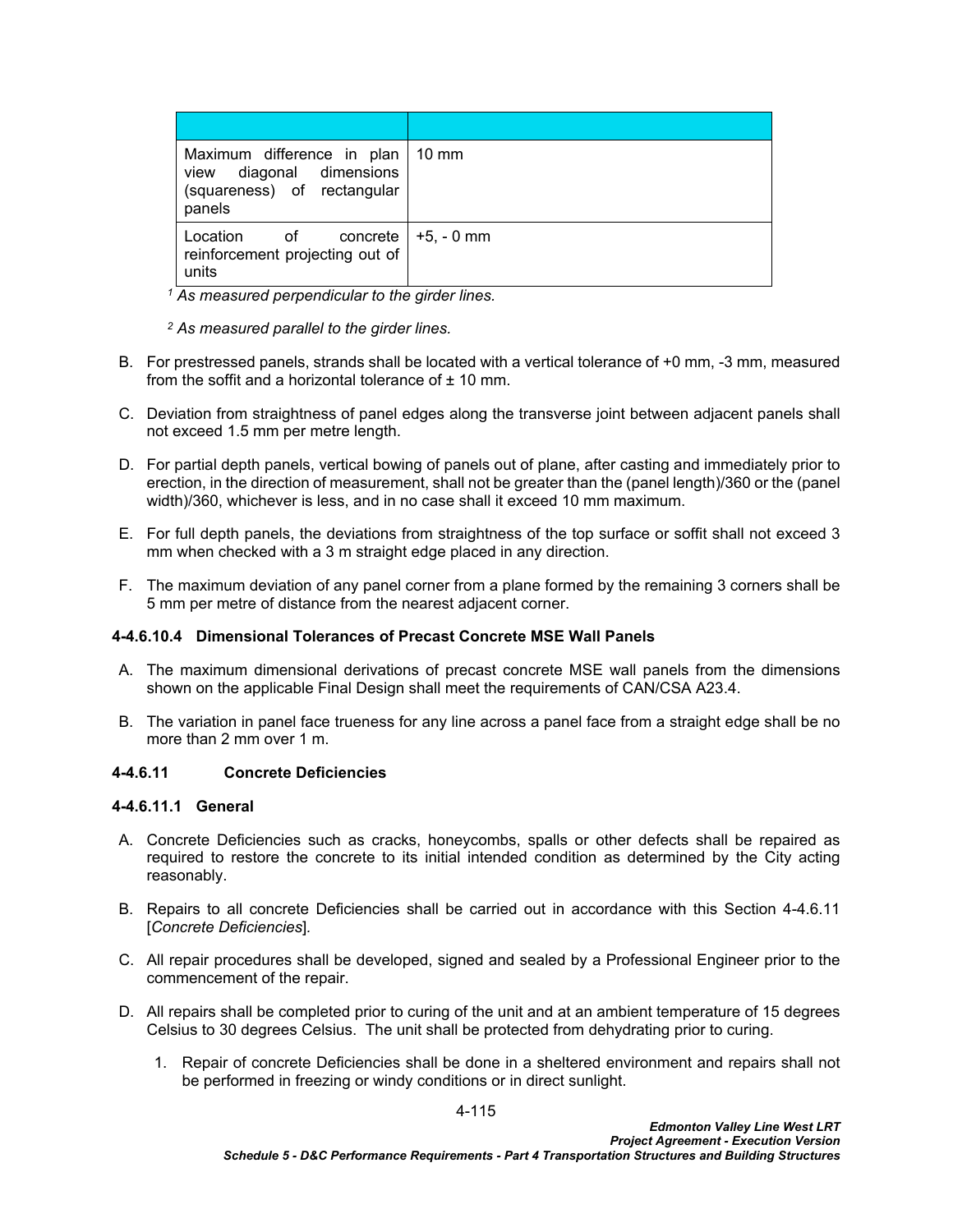## <span id="page-119-0"></span>**4-4.6.11.2 Precast Concrete Girder and Girder Segment Deficiencies**

- A. In this Section [4-4.6.11.2,](#page-119-0) the "bearing area" of a girder or girder segment used for precast concrete segmental construction is defined as the portion of the girder bottom flange up to the underside of the web, but not including the transition between the bottom flange and the web, directly above the bearing. The bearing area extends from the end of the girder to 75 mm beyond the inside edge of the bearing. The "anchorage area" of a girder is defined as the full-height portion of the girder that is within two times the girder depth from the termination of a stressing strand but is not in the bearing area.
- B. Cracks
	- 1. The following cracks shall result in rejection of the girder or girder segment unless otherwise consented by the City in its discretion , but without alleviating or otherwise modifying any of Project Co's responsibility or liability in respect of such cracks, based on an engineering assessment of the effects of the cracks on the ability of the concrete unit to meet the Project Requirements:
		- a. cracks in the bearing area of a girder;
		- b. cracks in the anchorage area of a girder exceeding 0.5 mm in width for pre-tensioning anchorage areas and 0.2 mm in width for post-tensioning anchorage areas; and
		- c. cracks outside of the girder bearing and anchorage areas exceeding 0.2 mm in width or longer than 300 mm.
	- 2. Subject to the City's consent pursuant to Section [4-4.6.11.](#page-118-0)2.B.1 [*[Precast Concrete Girder and](#page-119-0)  [Girder Segment Deficiencies](#page-119-0)*], all repairable cracks 0.2 mm or greater in width shall be repaired by epoxy injection in accordance with the manufacturer's instructions. Coring shall be carried out to confirm the penetration of the epoxy into the crack. The epoxy resin shall meet the requirements of ASTM C881 Type IV, Grade 1, Class B or C and have a viscosity less than 500 cP.
- C. Honeycombs and Spalls
	- 1. The following conditions of honeycomb or spall shall result in rejection of the girder or girder segment unless otherwise consented by the City in its discretion, but without alleviating or otherwise modifying any of Project Co's responsibility or liability in respect of such conditions, based on an engineering assessment of the effects of the honeycombs or spalls on the ability of the concrete unit to meet the Project Requirements:
		- a. any honeycombs or spalls in the bearing or anchorage areas of a girder or girder segment; and
		- b. major honeycombs or spalls in areas outside the bearing or anchorage areas of a girder or girder segment. Major honeycombs and spalls are honeycombs and spalls that are more than 30 mm deep or more than 0.05 m $^2$  in area.
	- 2. Subject to the City's consent pursuant to Section [4-4.6.11.](#page-118-0)2.C.1 [*[Precast Concrete Girder and](#page-119-0)  [Girder Segment Deficiencies](#page-119-0)*], all repairs for honeycombs and spalls shall be made using a cementitious material.

## **4-4.6.11.3 Precast Concrete Panel Deficiencies**

- A. A panel having any one of the following Deficiencies shall be rejected:
	- 1. panels with honeycombing, voids, cavities or spalls when the depth exceeds 30 mm or when the area of defect exceeds 150 mm x 150 mm;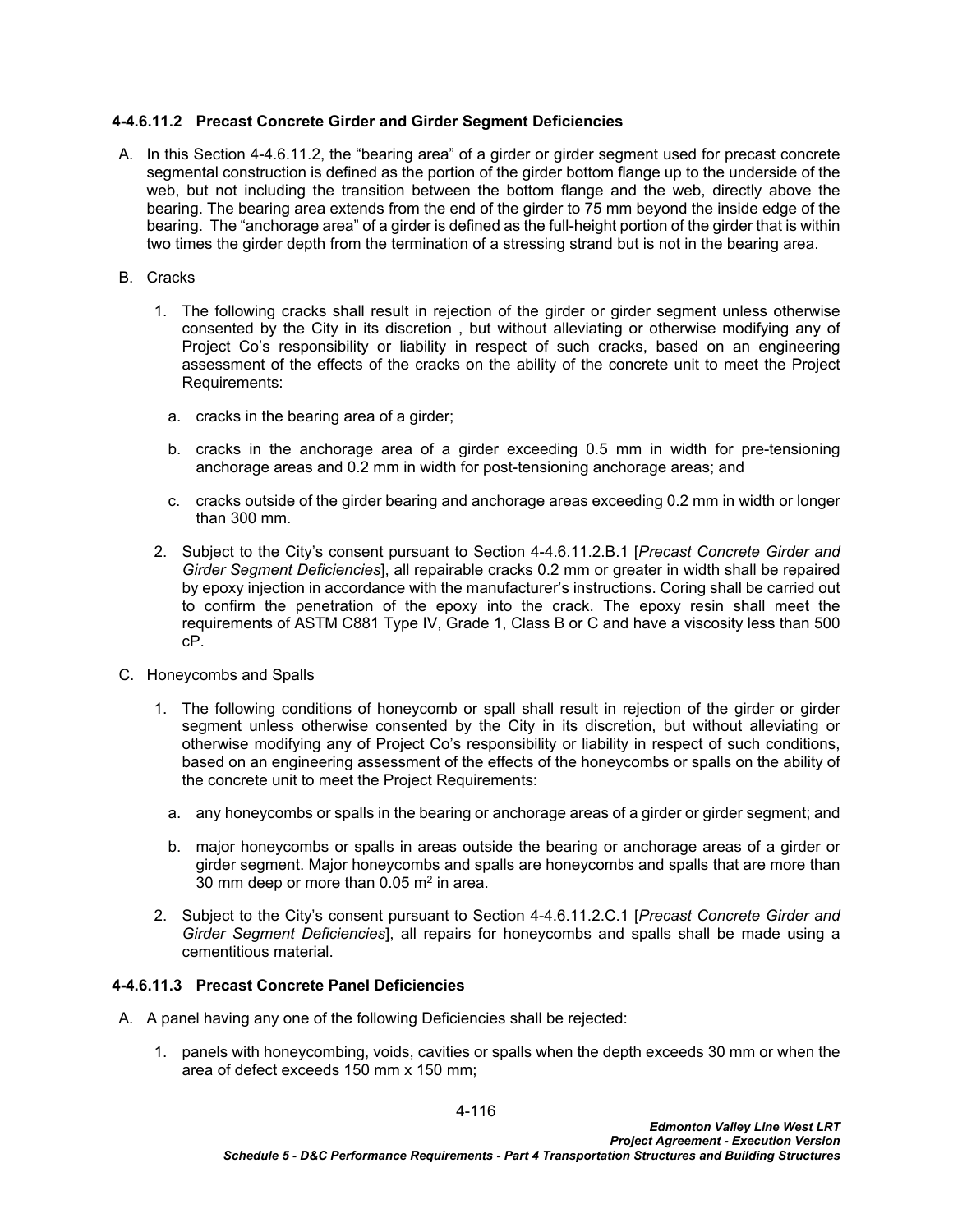- 2. panels with cracks that are deeper than 25 mm or wider than 0.3 mm;
- 3. panels with any crack located parallel to or over the strands or concrete reinforcement;
- 4. exposed MSE wall panel faces with honeycombing, voids, spalls or broken corners;
- 5. exposed MSE wall panel faces with any surface cavities greater than 10 mm in diameter;
- 6. exposed MSE wall panel faces with more than 3 surface cavities per square metre with cavity diameters from 5 mm up to 10 mm; and
- 7. exposed MSE wall panel faces with more than 10 surface cavities per square metre with cavity diameters from 2 mm up to 5 mm.

## <span id="page-120-0"></span>**4-4.6.12 Concrete Finish**

#### **4-4.6.12.1 General**

- A. Prior to concrete surface finishing, all surfaces shall conform to the requirements of Section [4-4.6.11](#page-118-0)  [*[Concrete Deficiencies](#page-118-0)*] of this Schedule.
- B. The finished surface of the concrete shall conform to the design grades and lines shown on the applicable Final Design and be free from open texturing, plucked aggregate and local projections or depressions.
- C. Building Structure concrete surface finishes shall be at the discretion of the Designer unless an architectural finish is required in accordance with Section 2-11.2.1 [*Concrete Finish*] of this Schedule.
- D. The determination of the applicable Transportation Structure exposed concrete surface classification shall be in accordance with the list provided in Section [4-4.5.21.1](#page-101-0) [*[General](#page-101-0)*] of this Schedule. Based on this classification, the finish shall meet the requirements set out in this Section [4-4.6.12](#page-120-0) [*Concrete Finish*] of this Schedule.
- E. Unless otherwise specified, the top riding surface of a precast concrete unit shall have a smooth profile, which incorporates the required camber adjustments.
- F. The top surface of partial depth deck panels shall be clean, free of laitance, and roughened to a 3 mm amplitude with spacing not greater than 15 mm with grooves parallel to strands.
- G. Concrete surfaces that will have field concrete cast against them shall be sandblast roughened. The blasting shall be sufficient to remove all laitance and uniformly expose the aggregate particles.

## **4-4.6.12.2 Class 1 Form Surface Finish**

- A. The finished surfaces shall be true and uniform.
- B. All fins, honeycomb, irregularities, cavities over 10 mm diameter and other similar defects shall be thoroughly chipped out and repaired.
- C. All repairs shall be saturated with water for a period of not less than 30 minutes and pointed and trued with mortar of a colour which will match the adjacent concrete. Mortar used for pointing shall be less than one hour old.
	- 1. After repairs, the finish texture shall be equivalent to a steel form finish and not a washed or rubbed finish.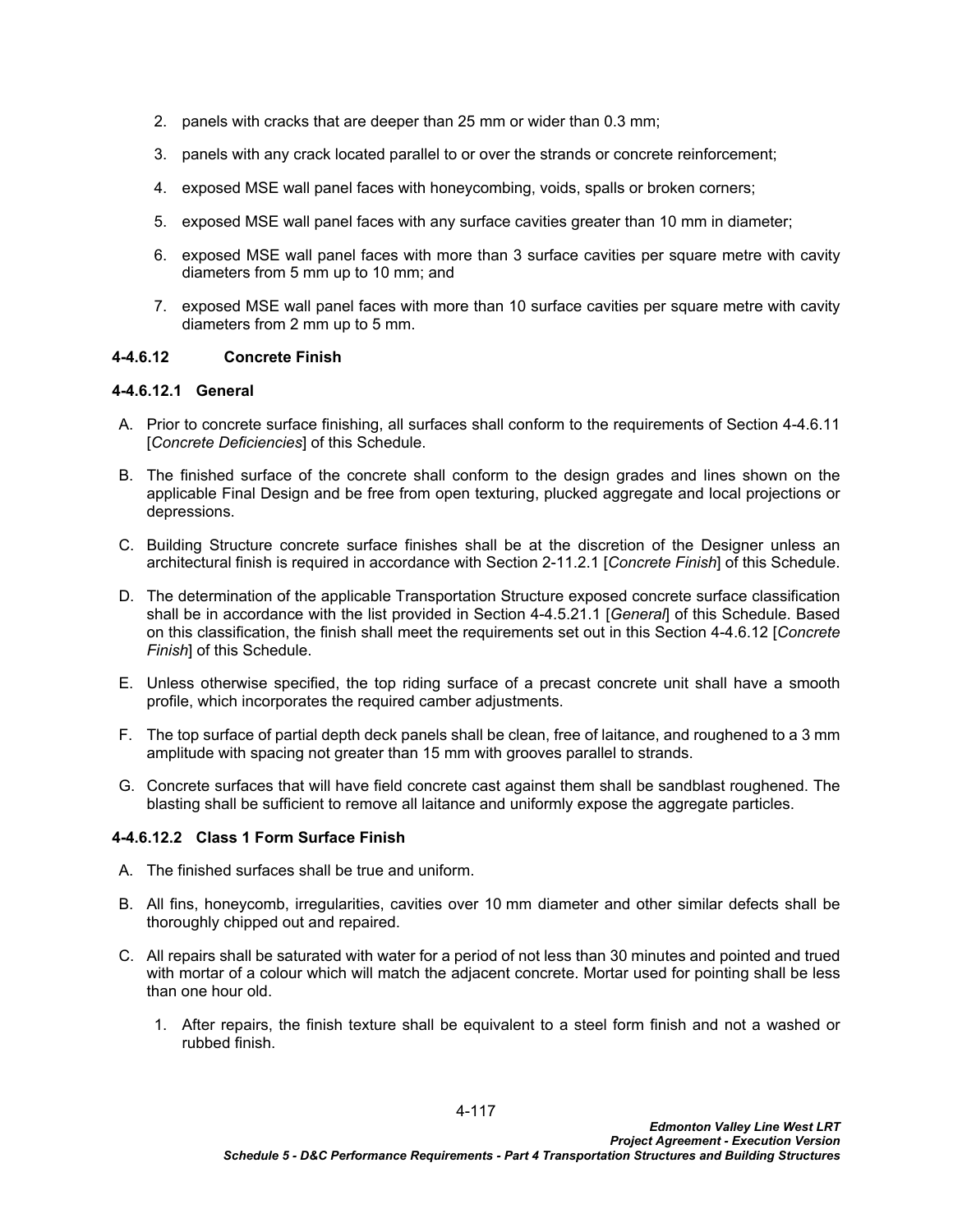- D. The repairs shall be cured by placing the repaired precast concrete unit in the curing enclosure for a period of four days immediately after patching.
- E. All surfaces which cannot be repaired shall be finished as specified for Class 2.
	- 1. This finish is essentially that obtained when concrete has been cast and adequately consolidated in a properly oiled steel form.

# **4-4.6.12.3 Class 2 Rubbed Surface Finish**

- A. A Class 2 Finish shall be the same as a Class 1 Finish except that all holes, cavities and defects shall be repaired so that the finished surface presents a smooth, true, dense, uniformly coloured, and nonstained appearance.
- B. All residue of form oil shall be removed from the surface.
	- 1. The concrete surfaces shall be thoroughly wire brushed to expose any hole or cavity prior to repairs.

# **4-4.6.12.4 Class 3 Bonded Concrete Surface Finish**

- A. Surface preparation shall be as specified for a Class 2 Finish, except that uniformity in colour is not required.
- B. After the surface preparation has been completed, the concrete surfaces shall be cleaned to remove all dust, dirt, laitance and all other bond breaking materials.
	- 1. The concrete surface shall be cleaned by pressure washing.
- C. The pigmented concrete sealer shall meet the requirements for a Type 3 sealer from the Alberta Transportation Products List.
	- 1. The colour of the coating scheme shall be similar to the natural colour of cured concrete. No colour variation shall be visible, and the colour shall match that of any previously painted adjoining surfaces.
	- 2. The pigmented concrete sealer shall not be applied until after the concrete surface has dried for a minimum of 24 hours.
	- 3. The pigmented concrete sealer shall be applied in accordance with the manufacturer's specifications. A minimum of two applications, totalling the application rate of the pigmented sealer, are required.
	- 4. When spray application is used the surface shall be back rolled.

## **4-4.6.12.5 Class 4 Floated Surface Finish**

A. The surface shall be floated and troweled to provide a closed, uniformly textured surface without brooming.

## **4-4.6.12.6 Class 5 Floated Surface Finish, Broomed Texture**

- A. The concrete surface shall be floated and troweled to produce a smooth surface.
- B. After the concrete has set sufficiently, the surface shall be given a transversely broomed finish to produce regular corrugations to a maximum depth of 2 to 3 mm.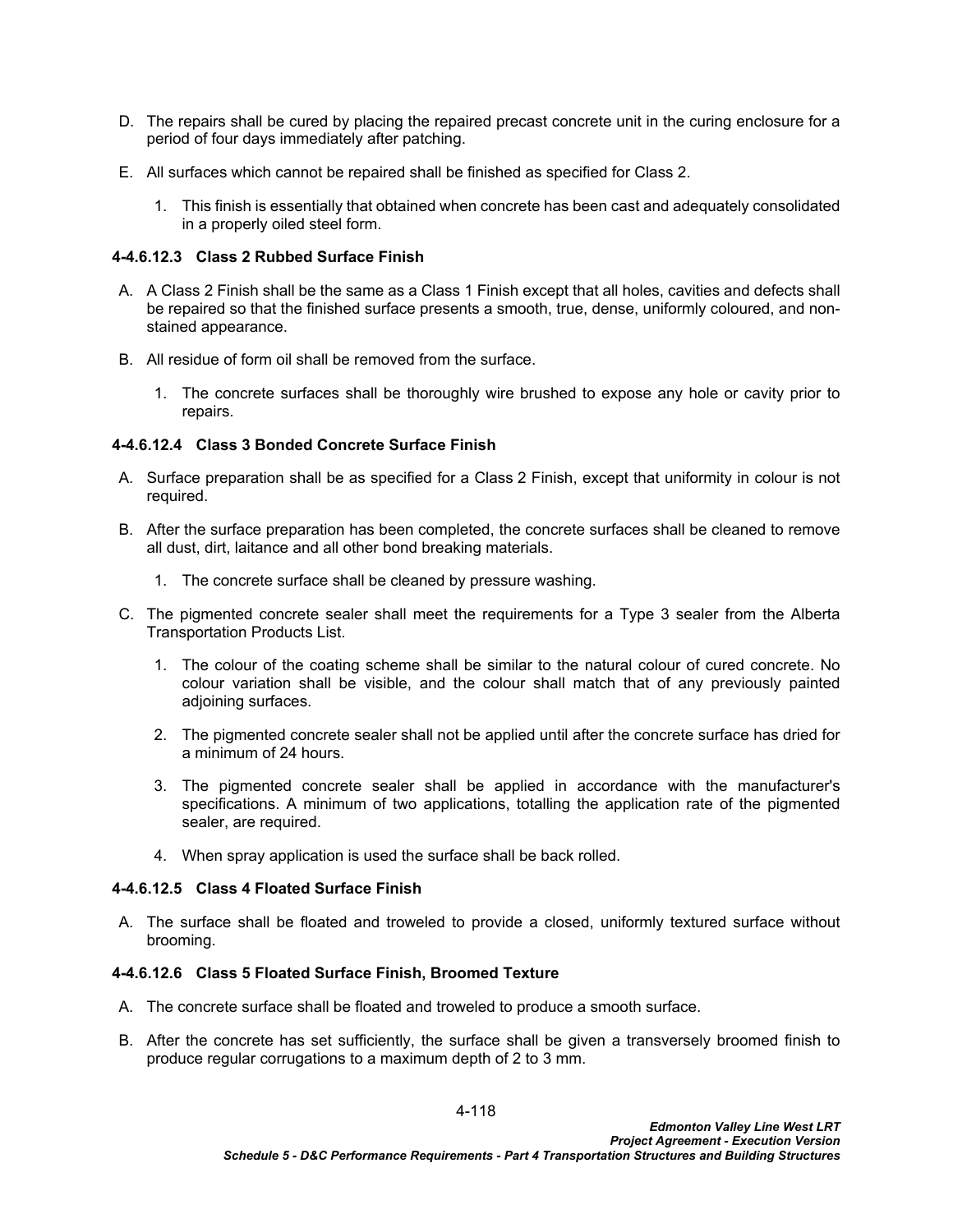- 1. Brooming shall be done when the concrete has set sufficiently to produce clear, crisp brooming marks which do not sag or slump, without tearing the surface or disturbing coarse aggregate particles.
- C. After final brooming the surface finish shall be free of porous spots, irregularities, depressions, pockets and rough spots.
- D. When measured using a 3 m long straight edge placed anywhere in any direction on the surface, there shall not be any gap greater than 5 mm between the bottom of the straight edge and the concrete surface.
- E. Except for on full depth deck panels, edging tools shall be used on all edges after brooming.

# **4-4.6.12.7 Class 6 Floated Finish, Surface Textured**

- A. The surface shall be floated and troweled to produce a smooth surface.
- B. After the concrete has been bull floated, the surface shall be given a texture. The texture shall be transverse grooving which may vary from 1.5 mm width at 10 mm centres to 5 mm width at 20 mm centres, and the groove depth shall be 3 mm to 5 mm.
	- 1. The work shall be done at such time and in such manner that the desired texture will be achieved while minimizing the displacement of the larger aggregate particles or steel fibres.

# **4-4.6.13 Type 1c Concrete Sealer**

- A. The sealer shall be applied in accordance with the manufacturer's recommendations but the application rate shall be increased by 30% from that indicated on the Alberta Transportation Product List.
	- 1. The substrate of the concrete surface shall be a minimum of 5°C.
	- 2. Before applying the sealer, the concrete shall be cured for at least 14 days. Patches shall be cured for at least 2 days.
	- 3. The concrete surface shall be dry, free of form oil, and air blasted to remove all dust and debris prior to the application of the concrete sealer.
	- 4. Concrete sealer shall be applied using a minimum of 2 coats.
- B. Sealer shall not be applied in areas of the girders that will have field concrete cast against them.

## **4-4.6.14 Handling and Storage**

- A. Precast concrete units shall be handled and stored in a manner that avoids cracking, warping or any other permanent deformations, staining, chipping, or spalling of the member.
	- 1. Precast concrete units shall be handled by means of lifting devices at designated locations.
	- 2. Precast concrete units shall be stored clear of the ground on blocking where they will not be exposed to splashing.
	- 3. Precast prestressed concrete units shall be maintained in an upright position, on stable foundations.
	- 4. Panels with discoloured or stained exposed surfaces shall not be permitted.
	- 5. Precast concrete panels shall be protected from salt spray during shipping.

4-119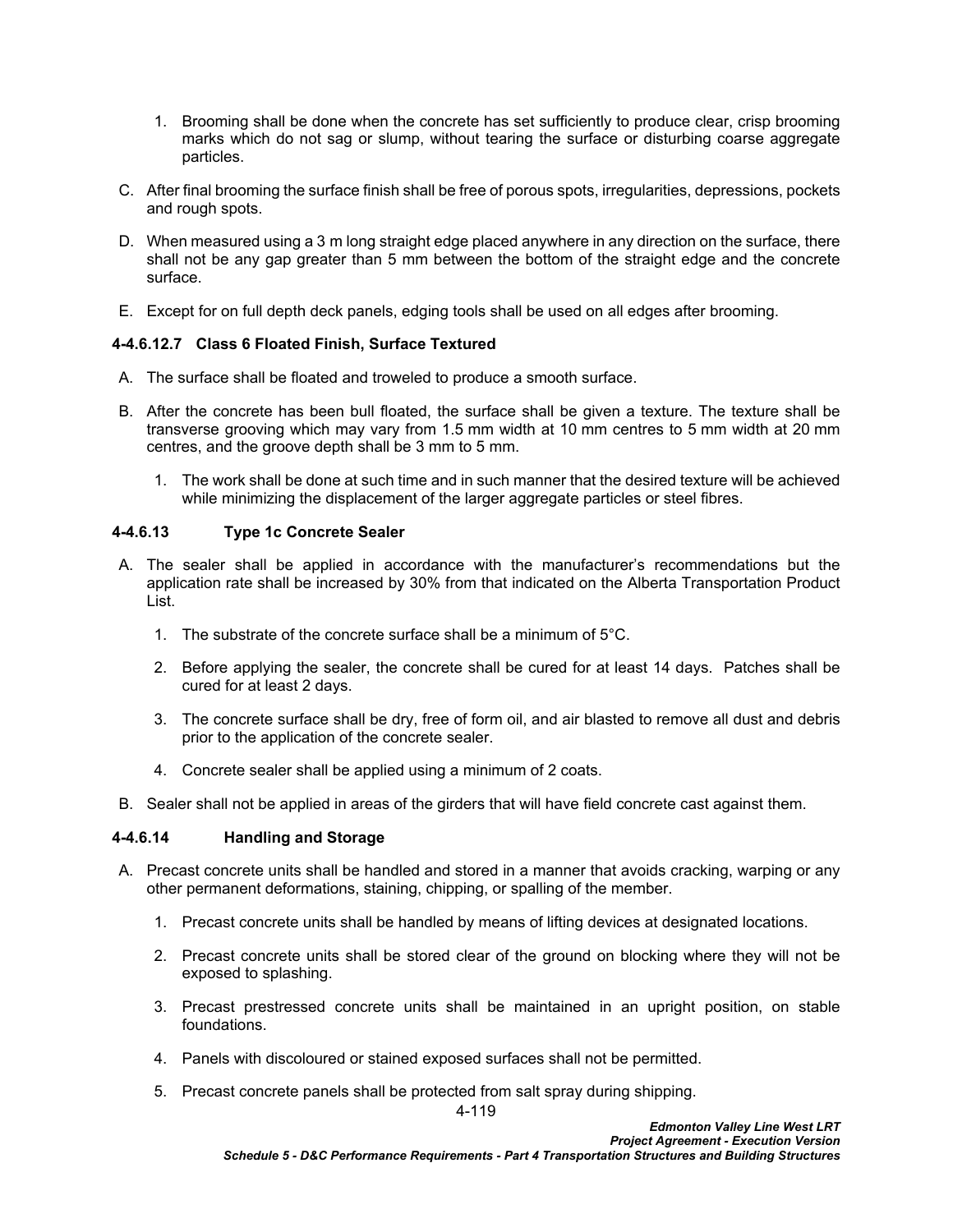6. Precast concrete panels shall be stored flat.

# **4-4.6.14.1 Precast Concrete Segments**

- A. Care shall be excised in the handling of precast concrete segments to prevent damage to them. Handling shall only be done using the devices shown on the shop/working drawings for this purpose. Lifting devices incorporated into any segment shall be adequate to distribute the handling and erection stresses so as not to damage the segment.
- B. Precast concrete segments shall be stored level in the deck upright position and shall be firmly supported on a symmetrical three-point bearing system under the webs at the location's shown on the shop/working drawings. The storage area of the segments shall be of suitable stability to prevent differential settlement of the segment supports, resulting in any unstable storage condition during the entire period of storage. Segments shall be stored in sequential order so that the uniform appearance of the segments is readily apparent.
- C. Prior to shipment, each precast concrete segment shall be inspected for damage. The faces of all match cast joints shall be thoroughly cleaned of laitance, bond breaking compound and any other foreign material by wire brushing or light sandblasting. During transport, firm support of the segment shall be provided, and the segments shall be fully secured against shifting. Upon arrival at the erection site, each segment shall again be inspected. Incorporation or utilization of any segments with Deficiencies into the Structure shall not be permitted unless accepted by the City in accordance with [4-4.6.11](#page-118-0) [*[Concrete Deficiencies](#page-118-0)*] of this Schedule.

# **4-4.6.15 Erection of Precast Concrete Units**

# **4-4.6.15.1 General**

- A. Precast concrete units shall be erected in a manner that does not damage or adversely affect the units.
	- 1. No drilling, coring, nailing, installation of any fastening or anchoring systems, or any other modifications shall be made to the precast concrete units.
	- 2. Precast concrete units shall not be erected until after any concrete that supports them has been cured a minimum of three days and achieved a minimum of 80% of the 28-day specified concrete strength requirements.

# **4-4.6.15.2 Transportation, Handling and Storing Materials**

- A. Girders with webs shall be transported with girder webs in the vertical position.
- B. Girders with webs may be transported in other positions provided:
	- 1. A Professional Engineer prepares a signed and sealed transportation assessment report and provides a written statement that the transportation method will not damage the elements.
	- 2. Upon arrival at the Site and prior to erection, the elements shall be checked for correct tolerances, material cleanliness and presence of damage.
	- 3. An adequate flat storage area shall be provided for the inspection
	- 4. A detailed inspection report shall be submitted within three days of the inspection.
- C. Precast concrete elements shall be protected from dirt, road salts, slush or other contaminants during transportation, handling and storage.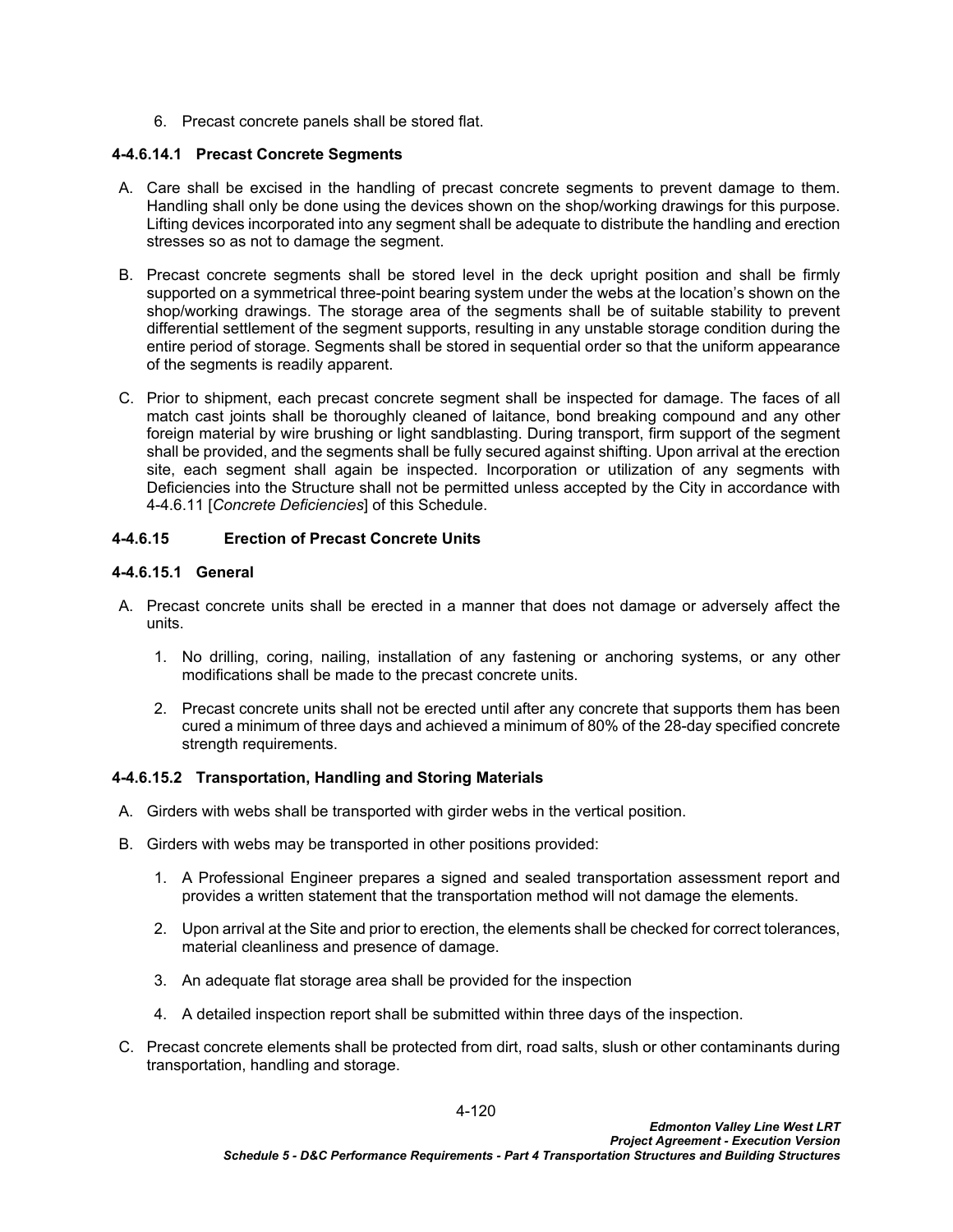- 1. Precast concrete elements that become contaminated shall be cleaned prior to erection or installation.
- D. Any precast concrete girder damaged during transportation, handling, storing or erection shall be immediately reported to the City.
	- 1. An engineering assessment report and repair procedure prepared, signed and sealed by a Professional Engineer experienced in the evaluation and inspection of damaged concrete members shall be submitted to the City.
	- 2. An independent inspection and assessment performed on the damaged member by a Precast/Prestressed Concrete Institute (PCI) level 2 certified inspector.
- E. Stored material shall be placed on timber blocking and kept clean, free from dirt, grease and any other foreign matter, and store in a properly drained area.
- F. Handling and lifting devices shall not mark, damage, or distort members.
- G. Precast concrete girders shall be shored and stored in the vertical position.

#### **4-4.6.15.3 Temporary Supporting Structures and Berms**

- A. Temporary supporting structures and berms for the erection of precast concrete units shall be designed and constructed and maintained for the forces which may come upon them.
	- 1. Drawings for temporary supporting structures and berms shall be signed and sealed by a Professional Engineer.

#### **4-4.6.15.4 Erection of Precast Concrete Girders and Girder Segments**

- A. A detailed erection procedure for the erection of precast concrete girders and girder segments shall be prepared in advance of the scheduled start of erection. The erection procedure shall include all drawings and documents necessary to describe the following:
	- 1. Earth berms, work bridges or other means required to access work;
	- 2. Type and capacity of equipment required for handling and erecting of precast concrete girders or girder segments;
	- 3. Sequence of operation, including position of cranes, trucks with precast concrete girders or girder segments, and Transportation Accommodation;
	- 4. Detailed crane position on the ground, particularly adjacent to substructure elements with details of load distribution on wheels and outriggers;
	- 5. Details of crane position on the Structure, showing wheel loads and axle spacing of equipment moving on Structure;
	- 6. Loads and their position from crane wheels and outriggers during all positions of lifting when crane is on Structure;
	- 7. Details of Temporary Work, including:
		- a. Drawings and methods to be used to ensure the required position and stability of the precast concrete girders or girder segments prior to placing concrete, and/or post-tensioning;
		- b. Location, elevation, and grade of support bearings;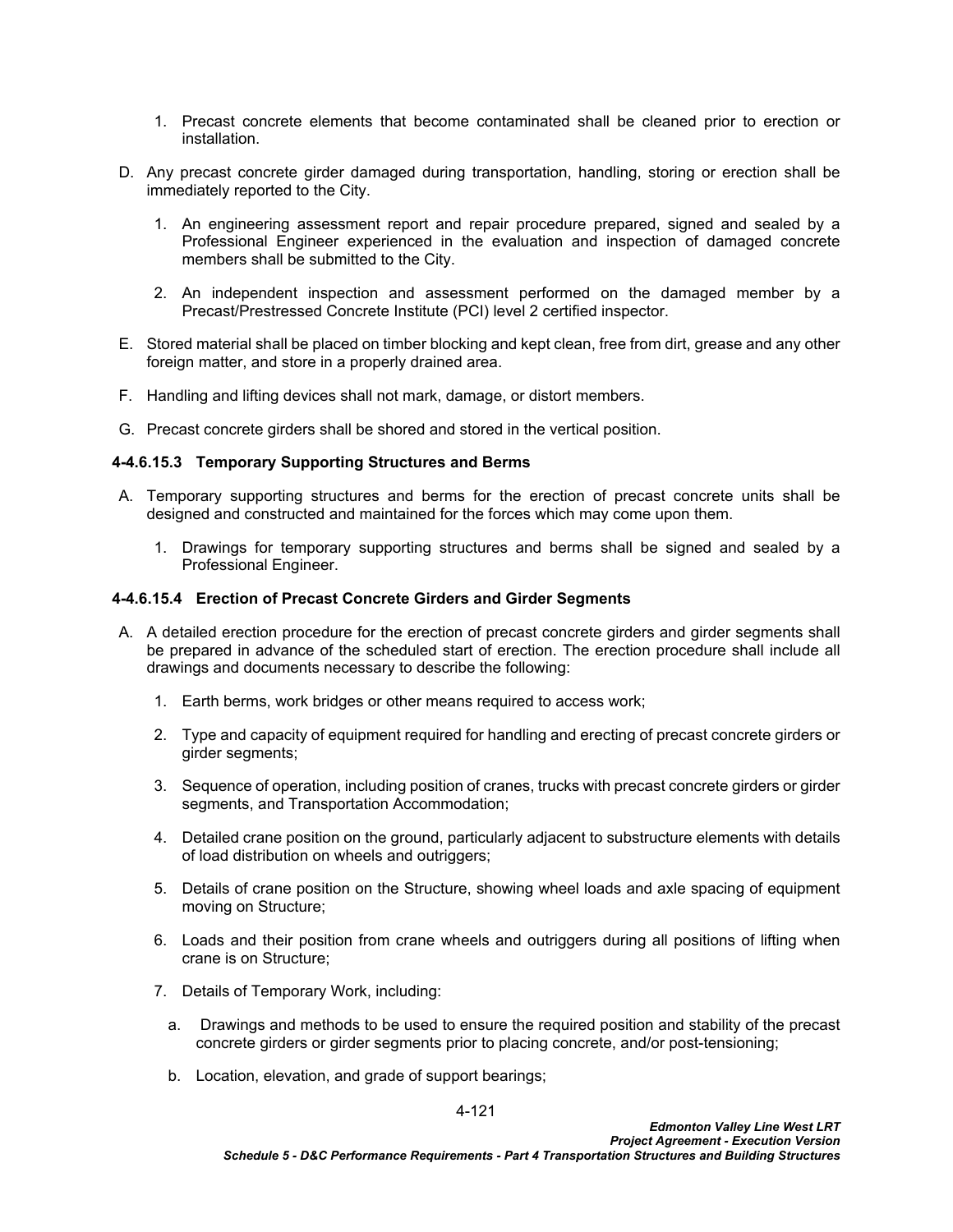- c. Theoretical top of girder elevations at bearing and splice locations; and
- d. Vertical, horizontal, and longitudinal position adjustment mechanisms;
- 8. An as constructed survey of substructure elements, including:
	- a. Location and elevation of all bearing grout pad recesses including anchor rod voids;
	- b. Shim height required at each bearing location; and
	- c. Longitudinal and transverse measurements between centreline of bearings of all substructure elements.
- 9. Superstructure layout plan, including:
	- a. Installation details of reference lines and markings of substructure and bearing components used to determine final bearing and girder positions; and
	- b. Theoretical top of girder elevations at substructure bearing locations.
- 10. Details of lifting of girders or girder segments, showing forces at lifting hooks;
- 11. Post-tensioning procedures, including prestressing strand specifications, jack dimensions, pressures, forces and elongations, and grouting;
- 12. Grout pad construction;
- 13. Complete details of blocking for bearings where necessary to constrain movements due to horizontal forces and/or gravity effects; and
- 14. Details of release of temporary supporting structures.
- B. The erection procedure shall be signed and sealed by a Professional Engineer, who shall assume full responsibility to ensure that the design is being followed.
- C. Precast concrete girder segments shall not be erected until they are a minimum of 14 days old and have achieved the minimum specified strength shown on the applicable Final Design.
- D. Erection of precast concrete girder segments shall only occur when the substrate temperature of the mating segment surfaces is in accordance with the epoxy manufacturer's requirements.

## **4-4.6.15.5 Girder Adjustments**

- A. Girder position, bearing location and bearing elevation shall be adjusted to achieve as closely as possible the lines and grades shown on the applicable Final Design.
- B. Minimize differential camber (girder to girder) and the sweep of the girders by jacking, loading of girders, or winching.
	- 1. Once the girder position has been achieved, temporary attachments shall be installed to maintain the position.
	- 2. Maximum dimensional deviation in mm of erected precast concrete girders from that as detailed on the Final Design shall not exceed the following:
		- a. Sweep (NU Girders): 1 mm/m;
		- b. Sweep (Other Precast Concrete Units): deviation from true, 20 mm x length (m)  $\div$  50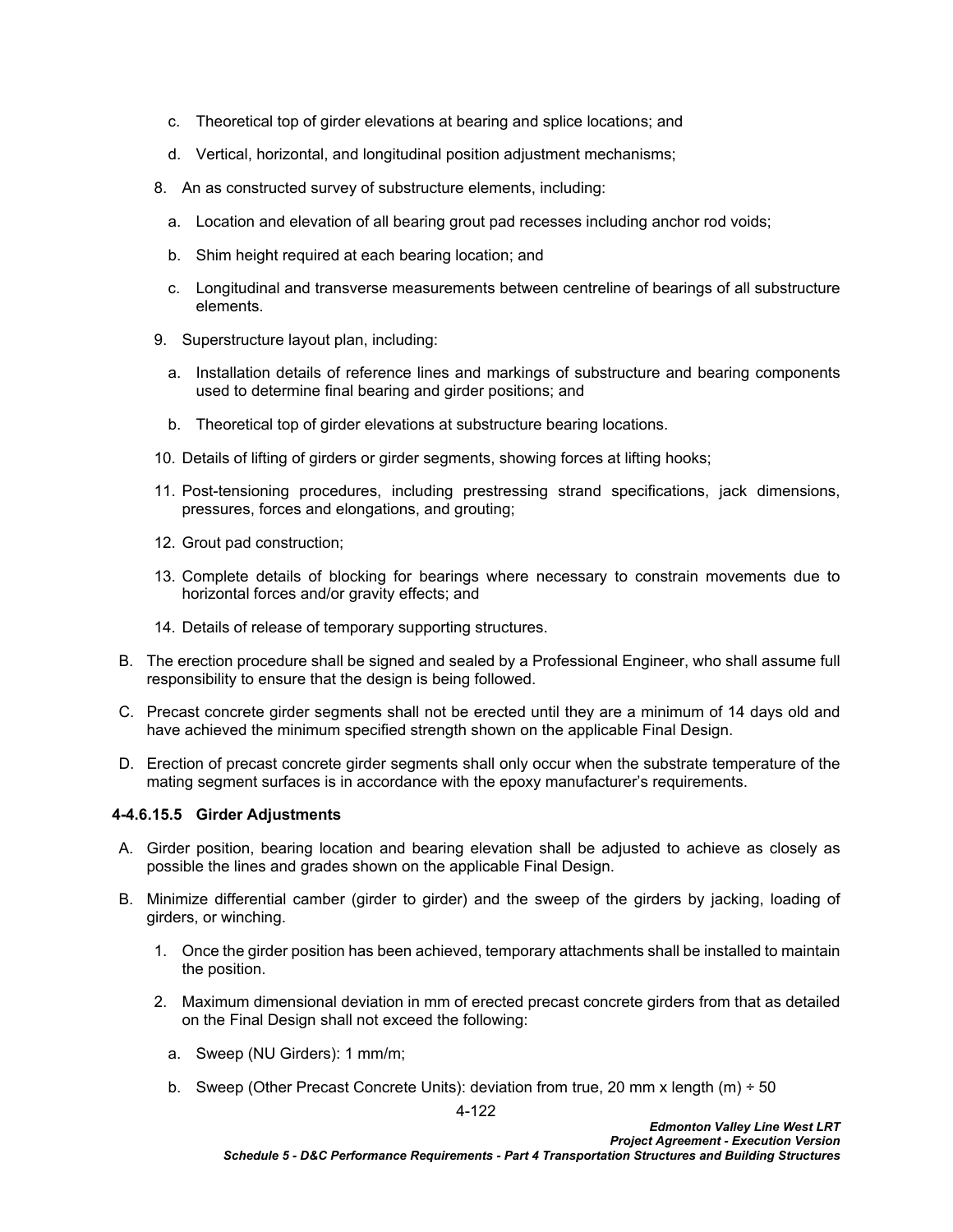C. All cracks shall be inspected, and locations shall be mapped if force is required to bring girders into alignment.

# **4-4.6.15.6 Erection of Precast Concrete Full Depth Deck Panels**

- A. All precast concrete full depth deck panels shall be erected true and installed in place without forcing or in any way that will induce undue stresses or cracking into any part of the Structure.
- B. The precast panels shall be erected so that their top surfaces meet the flatness criteria of Section 4- 4.5.10.3 [*Dimensional Tolerances of Precast Concrete Full Depth and Partial Depth Deck Panels*] of this Schedule.
- C. The vertical profile and longitudinal alignment of the precast panels shall be within  $\pm$  10 mm of the design alignment after the entire Structure is constructed.
	- 1. Irregularities in the profile shall be addressed by grinding of the surface. If grinding of a surface is required to achieve tolerances the surface shall be transversely grooved to provide traction and visual uniformity.

# **4-4.6.15.7 Erection of Precast Concrete Partial Depth Deck Panels**

- A. Precast concrete partial depth deck panels shall be erected on temporary supports on the girders.
- B. The precast panels shall be erected so that the transverse joint between adjacent panels is never greater than 5 mm.
	- 1. All transverse joints shall be sealed with a grout on the Alberta Transportation Products List.
- C. Cast-in-place concrete haunches beneath the panels shall be cast monolithically with the deck. The haunches shall be formed to be flush with the edge of the girder flanges.
	- 1. When casting the deck, place the girder haunch concrete first in continuous strips ahead of the rest of the concrete. Vibrate the concrete over the girders to ensure that the concrete completely fills the area under the precast panel overhangs and that trapped air on the vertical and horizontal formed surfaces of the haunch is minimized. Then place and vibrate the remaining deck concrete. This process shall be completed within a sufficiently short timeframe to ensure that a cold joint does not form between the haunch concrete and the rest of the deck concrete.

## **4-4.6.15.8 Erection of Precast Concrete MSE Wall Panels**

- A. The maximum placing deviations in mm, of MSE wall panels from the locations shown on the applicable Final Design shall not exceed the following:
	- 1. The out-of-flatness of wall surfaces measured in any direction shall not exceed 25 mm under a 3 m straight edge;
	- 2. The step in face of adjacent panel edges at joints shall not exceed 10 mm;
	- 3. The joint taper shall not exceed 2.5 mm/m at any location;
	- 4. The overall out-of-vertical or near vertical alignment of the completed wall shall not exceed 4 mm/m of wall height from top to bottom of wall; and
	- 5. The maximum variation in average joint width from the specified nominal width shall be 10 mm.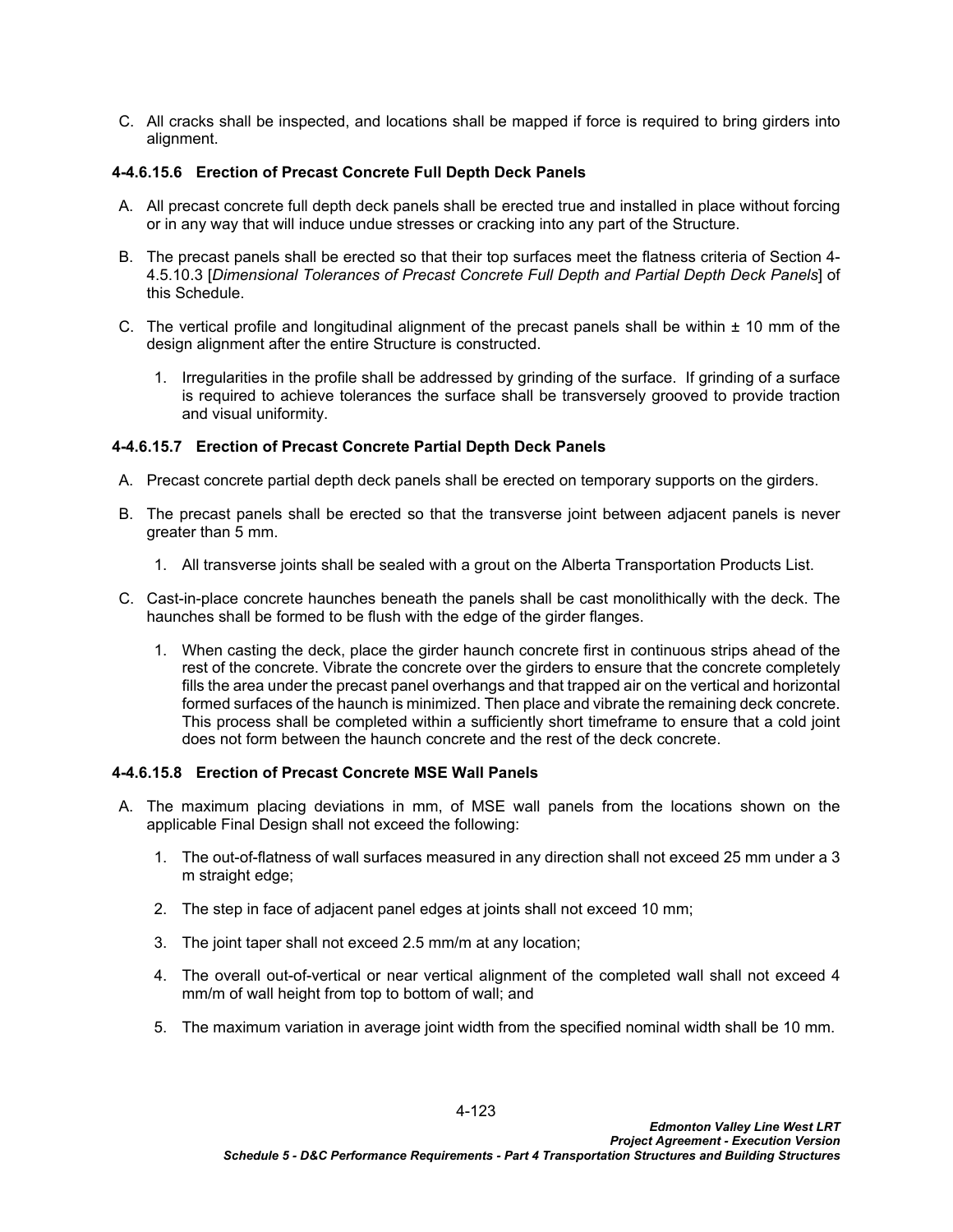B. To facilitate Construction of the cast-in-place concrete coping, nominal-sized, pre-formed holes in the top row of precast panels are permitted providing the holes are located a minimum 100 mm above the underside of the coping.

# **4-4.6.15.9 Lifting Hooks and Lifting Holes**

- A. After the precast concrete units are erected and positioned:
	- 1. All lifting holes shall be filled with a concrete patching product listed on Alberta Transportation Products List; and
	- 2. All lifting hooks shall be cut off 50 mm below the surface and filled with a concrete patching product listed on Alberta Transportation Products List.

## <span id="page-127-0"></span>**4-4.7 POST-TENSIONING**

## **4-4.7.1 General**

A. This Section [4-4.7](#page-127-0) [*[Post-Tensioning](#page-127-0)*] sets out the requirements for all post-tensioning and grouting of cable ducts for cast-in-place and precast concrete forming part of a Structure.

# **4-4.7.2 Standards**

- A. Post-tensioning and grouting of cable ducts shall comply with the applicable requirements of the following standards:
	- 1. CAN/CSA A23.1/23.2 Concrete Materials and Method of Concrete Construction;
	- 2. CAN/CSA A23.4 Precast Concrete Materials and Construction;
	- 3. Acceptance Standards for Post Tensioning Systems PTI M50.1;
	- 4. Guide Specification for Grouted Post-Tensioning PTI/ASBI M50.3;
	- 5. Specification for Grouting of Post Tensioned Structures PTI M55.1; and
	- 6. AASHTO LRFD Bridge Construction Specifications (AASHTO LRFD BCS).

# **4-4.7.3 Qualification**

- A. The site supervisor responsible for the post tensioning and grouting operations shall be at the site whenever post-tensioning operations are being performed.
- B. The site supervisor of post tensioning and grouting operations shall be certified to PTI Level 2 Bonded PT Field Specialist.
- C. The foreman for each installation and stressing crew shall be certified to PTI Level 2 Bonded PT Field Specialist.
- D. The foreman for each grouting crew shall be certified to PTI Level 2 Bonded PT Field Specialist.
- E. At least 25% of the members of each crew shall be certified in PTI Level 1 Bonded Field Installation.

# **4-4.7.4 Engineering Data**

A. Shop drawings providing a complete description and details of the post-tensioning system to be used shall be submitted to the City prior to installation of the ducts. The shop drawings shall include: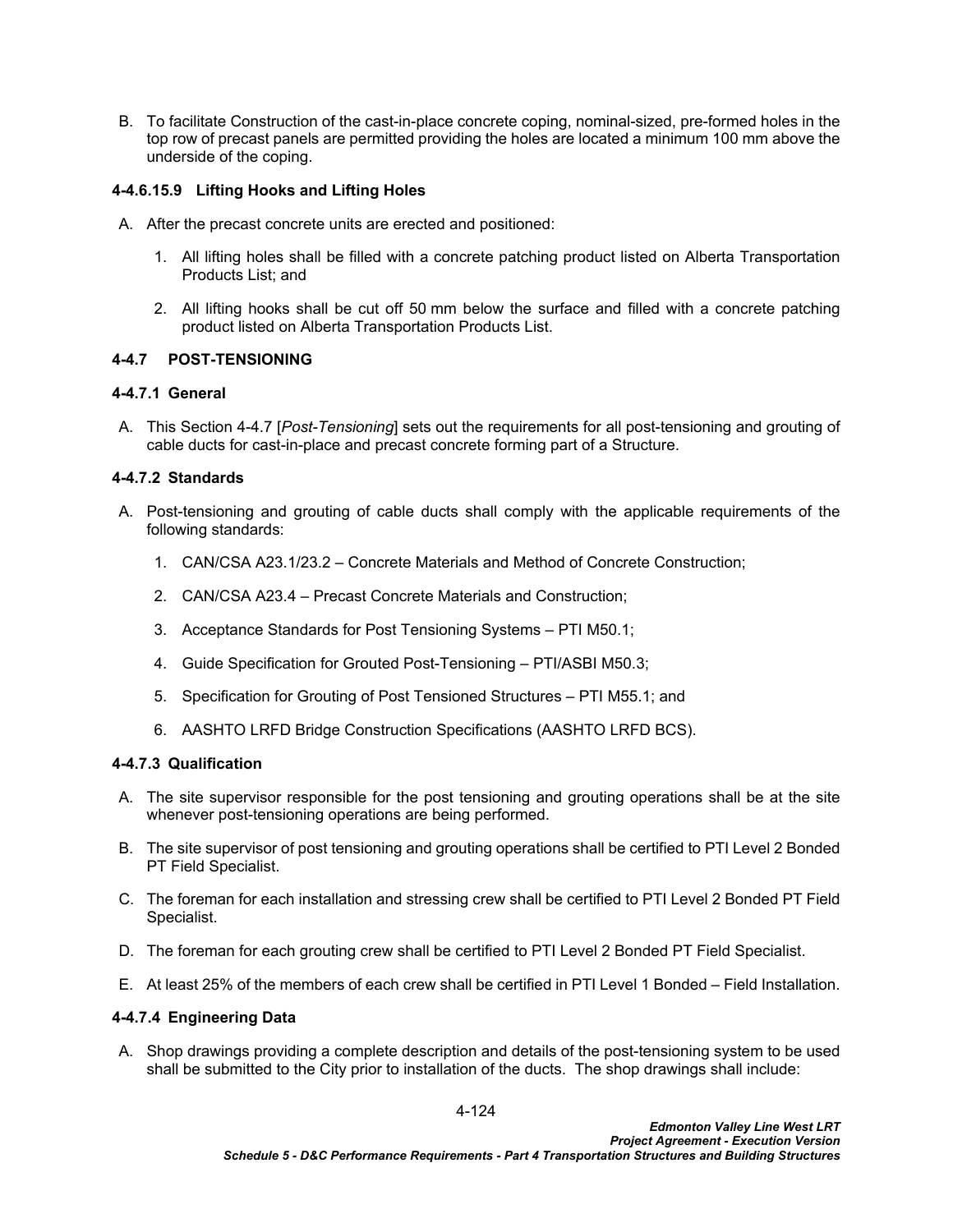- 1. A description of the specific prestressing steel, anchorage devices, duct material and accessory items to be used;
- 2. Properties of each of the components of the post-tensioning system;
- 3. Details covering assembly of each type of post-tensioning tendon including ducts, inlets, outlets, anchorage system, grout caps, protection system materials and application limits;
- 4. Equipment to be used in the post-tensioning sequence;
- 5. Procedure and sequence of operations for post-tensioning and securing tendons;
- 6. Procedure for release and seating of the post-tensioning steel elements; and
- 7. Parameters to be used to calculate the typical tendon force such as expected friction coefficients, anchor set, and prestressing steel relaxation curves.
- B. Stressing calculations showing the prestressing jacking sequence, jacking forces and initial elongations of each tendon at each stage of erection for all prestressing shall be prepared prior to stressing.
	- 1. The stressing calculations shall include calculations to substantiate the prestressing system and procedures to be used including stress-strain curves typical of the prestressing steel to be furnished, friction losses and seating losses.
- C. The grout mix design, including the materials and proportions to be used for the grout, shall be submitted before first placement of such grout.
	- 1. The grout mix design submission shall also include a description of the grouting procedures to be used as required by Section 4.6.1 of PTI M55.1.

# **4-4.7.5 Materials**

## **4-4.7.5.1 Prestressing Strand**

- A. Stressing strand shall conform to the requirements of Section [4-4.6.5.2](#page-110-0) [*[Stressing Strand](#page-110-0)*] of this Schedule.
- B. Grouting operations shall be completed within 20 calendar days of the installation of the stressing steel, unless otherwise accepted by the City.
- C. Corrosion inhibitor shall be used when the stressing and grouting operations are not completed within 20 calendar days of the installation of the stressing steel.
	- 1. The corrosion inhibitor, when required, shall be water-soluble and shall have no deleterious effect on the steel, grout or concrete; or bond strength of steel to concrete.
- D. For unbonded tendons, two dynamic tests shall be performed on a representative anchorage and coupler specimen. The tendons shall, as a minimum, withstand, without failure, 500,000 cycles from 60 percent to 66 percent of its minimum specified ultimate strength and also 50 cycles from 40 percent to 80 percent of its minimum specified ultimate strength. Each cycle shall be taken as the change from the lower stress level to the upper stress level and back to the lower.
	- 1. Different specimens may be used for each of the two tests.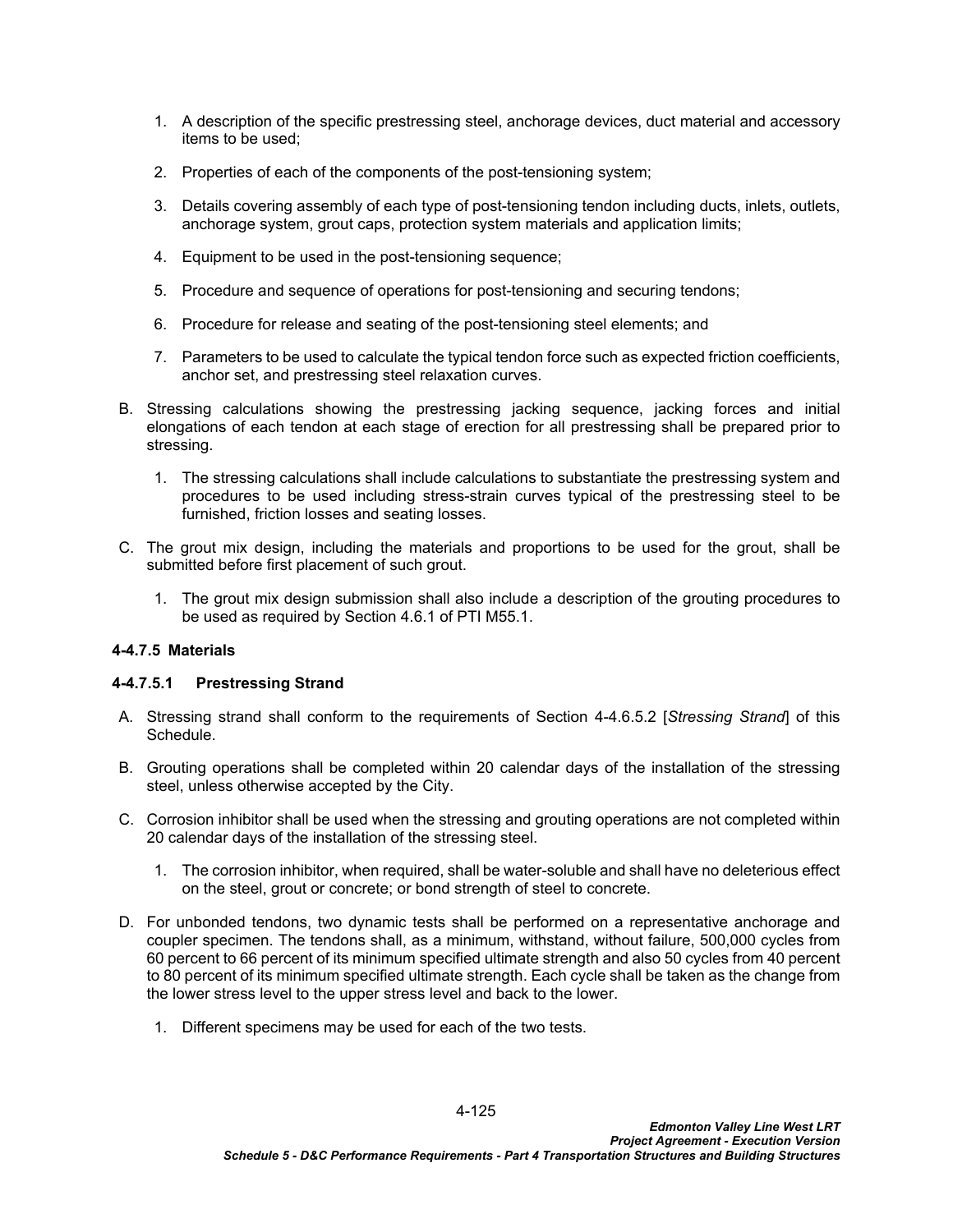2. Systems utilizing multiple strands may be tested utilizing a test tendon of smaller capacity than the full-sized tendon. The test tendon shall duplicate the behavior of the full-size tendon and shall not have less than 10% of the capacity of the full-size tendons.

# **4-4.7.5.2 Anchorages**

A. All stressing steel shall be secured at the ends by means of permanent anchoring devices. These devices shall comply with CAN/CSA S6, Section 8.4.4.1.

# **4-4.7.5.3 Ducts**

- A. Ducts shall be capable of withstanding concrete pressures without excessive deformation and shall prevent the entrance of cement paste into the ducts during the placement of concrete.
	- 1. Internal ducts shall be corrugated plastic pipe. Smooth plastic pipe shall be used only for external ducts except that portions of external ducts in deviation blocks shall be galvanized rigid steel pipe.
	- 2. Ducts shall be positioned within  $\pm$  5 mm of their vertical and transverse positions. Positive methods shall be utilized to ensure that the ducts will not be displaced during concrete placement. Internal ducts shall be securely fastened at intervals not exceeding 1000 mm.
	- 3. The ducts shall have sufficient rigidity to maintain the required profile between points of supports.
	- 4. Specific duct material properties shall be as follows:
		- a. Galvanized Rigid Steel Pipe: Steel pipe duct shall be galvanized steel pipe conforming to the requirements of ASTM A53, Type 3, Grade B. The nominal wall thickness of the pipe shall not be less than that of Schedule 40. The pipe shall be bent to accurately conform to the alignment of the tendon.
		- b. Corrugated Plastic Pipe: Corrugated plastic pipe duct shall be manufactured from polyethylene material meeting the requirements of ASTM D3350 with a cell classification of 345464A. The duct shall contain antioxidant(s) with a minimum Oxidation Induction Time (OIT) according to ASTM D3895 of not less than 20 minutes. The OIT test shall be performed on samples from the finished product. The minimum thickness of the duct shall meet the requirements of Table 10.8.3.1 of the AASHTO LRFD BCS.
		- c. Smooth Plastic Pipe: Smooth plastic pipe duct shall be manufactured from polyethylene material meeting the requirements of ASTM D3350 with a cell classification of 344464A. The duct shall contain antioxidant(s) with a minimum Oxidation Induction Time (OIT) according to ASTM D3895 of not less than 40 minutes. The OIT test shall be performed on samples from the finished product. The minimum thickness of the duct shall meet the requirements of Table 10.8.3.1 of the AASHTO LRFD BCS.
- B. Mortar tight inlets and outlets shall be provided in all ducts and shall have a nominal diameter of 20 mm. They shall be provided at least at the following locations:
	- 1. The anchorage areas;
	- 2. All high points of the duct, when the vertical distance between the highest and lowest point is more than 500 mm; and
	- 3. At low points of the duct.
- C. Inlets and outlets shall be provided with valves, caps or other devices capable of withstanding the grouting pressure.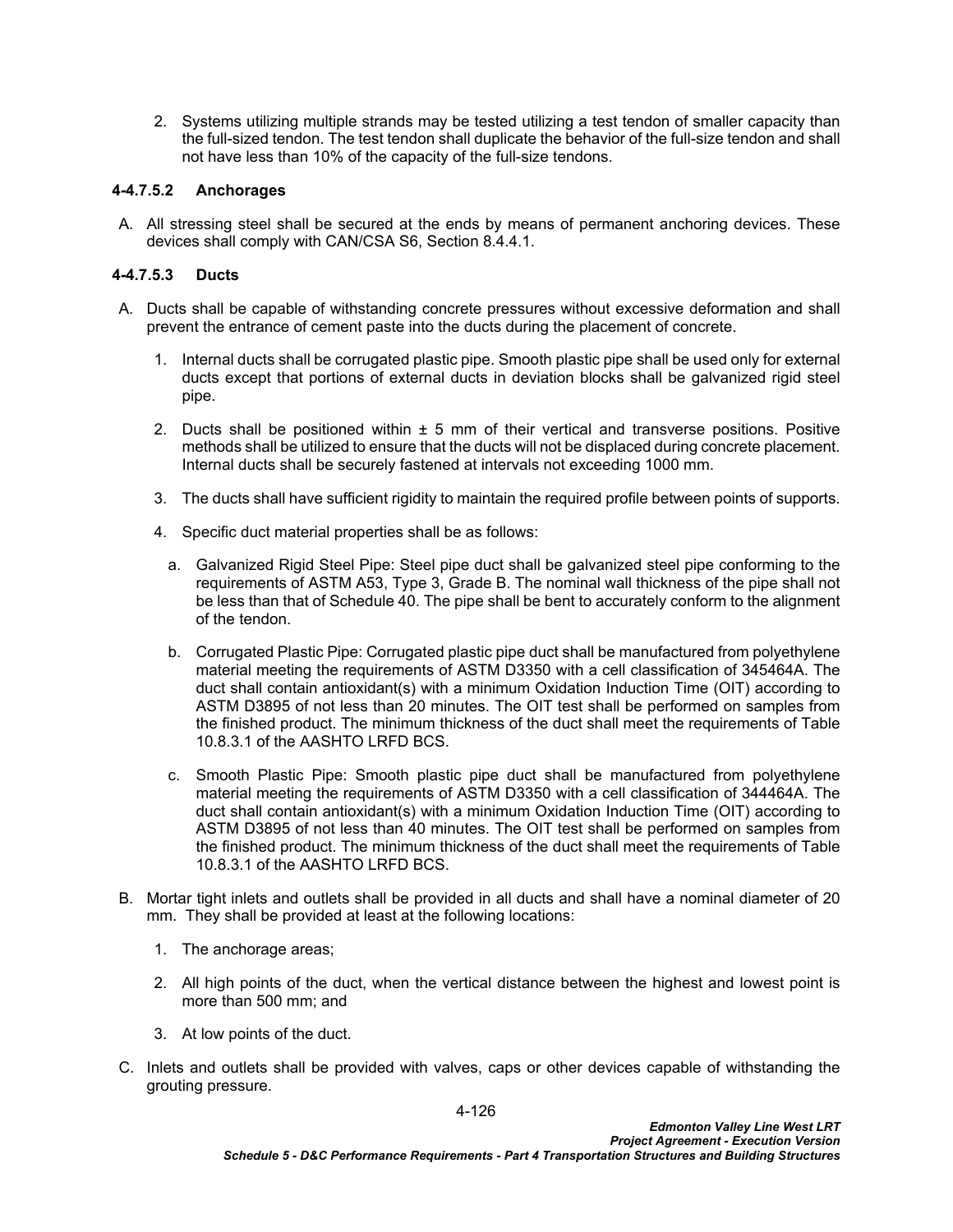- 1. The inlets and outlets shall be securely fastened in place to prevent movement.
- D. Ducts shall be protected against ultraviolet degradation, crushing, excessive bending, dirt contamination and corrosive elements during transportation, storage and handling.
	- 1. Ducts shall be furnished with end caps to seal the duct interior from contamination and shipped in bundles that are capped and covered during shipping and storage.
	- 2. Supplied end caps with the duct shall not be removed until the duct is incorporated into the Structure.
	- 3. Duct shall be stored in a location that is dry and protected from the sun.
	- 4. Storage shall be on a raised platform and the ducts shall be completely covered to prevent contamination.
	- 5. If necessary, ducts shall be washed before use to remove any contamination.

#### **4-4.7.5.4 Concrete**

- A. Concrete shall be supplied in accordance with Section [4-4.5](#page-75-0) [*[Cast-In-Place Concrete](#page-75-0)*] of this Schedule.
	- 1. The maximum size of coarse aggregate shall be 10 mm and the 28-day compressive strength shall be a minimum of 50 MPa.

#### **4-4.7.5.5 Grout**

- A. Grout shall be Class C as described in Table 10.9.3-1 of the AASHTO LRFD BCS. The properties of the grout shall be as described in Table 10.9.3-2 of the AASHTO LRFD BCS.
	- 1. In addition, a test for wet density shall be performed in accordance with the "Standard Test Method for Density" in ASTM C138.
	- 2. Materials with a total time from manufacture to usage in excess of six months shall be retested and certified by the supplier before use or shall be replaced.
	- 3. Prebagged grouts shall be packaged in plastic lined bags or coated containers, stamped with the date of manufacture, lot number and mixing instructions.
- B. The average minimum compressive strength of 3 cubes at 28 days shall be a minimum of 50 MPa in accordance with CSA A23.2-1B.
- C. Grout testing shall be performed in the field as follows:
	- 1. Strength Test
		- a. One strength test shall be performed for every four longitudinal ducts, except that a minimum of one strength test shall be performed for every girder line.
		- b. The strength test shall be carried out by an independent CSA certified laboratory.
	- 2. Bleed Test
		- a. At the beginning of each day's grouting operation, a wick induced bleed test shall be performed in accordance with ASTM C940 and with modifications noted in Table 10.9.3-2 of the AASHTO LRFD BCS.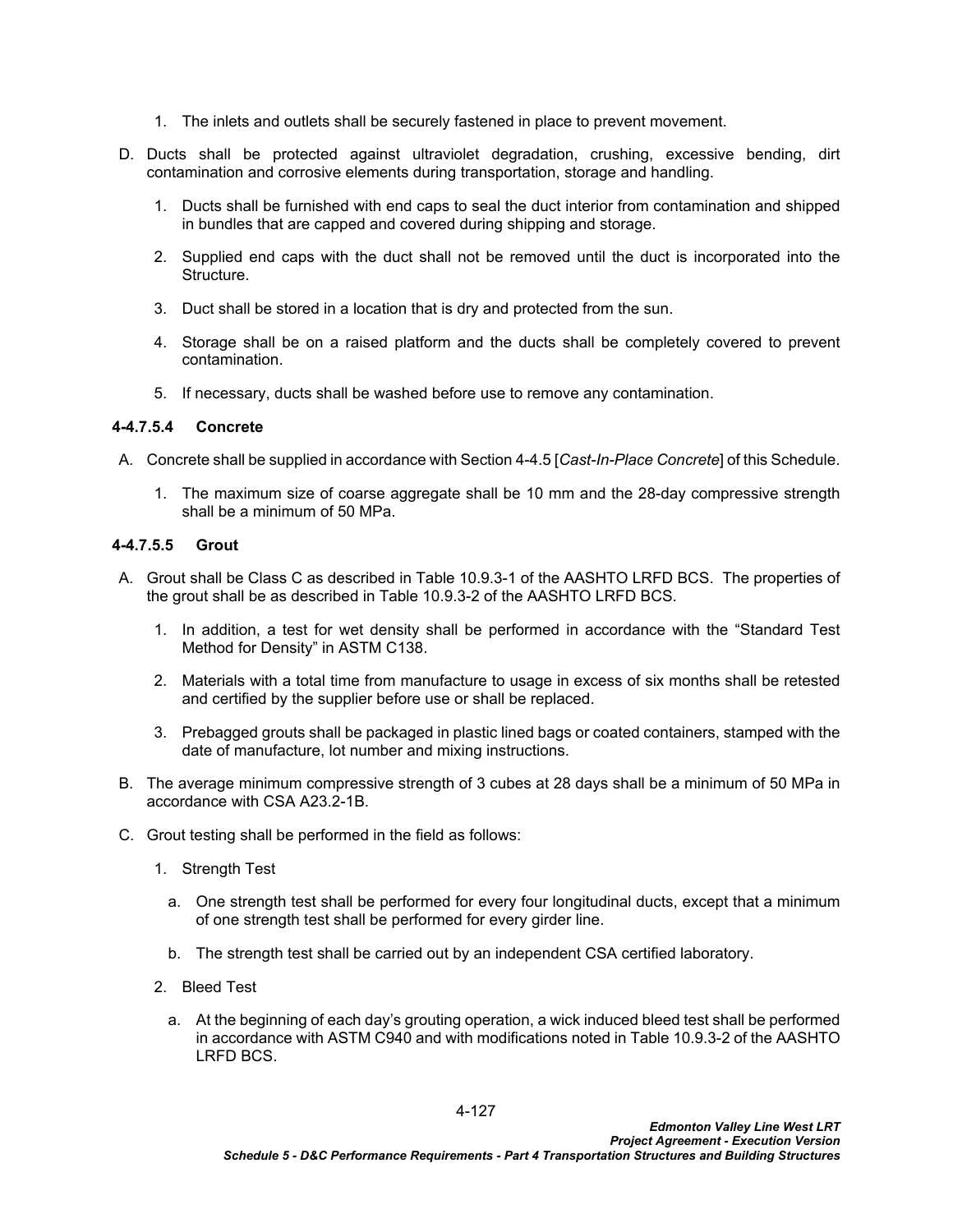- b. The results of the bleed tests shall meet the requirements of Table 10.9.3-2 of the AASHTO LRFD BCS.
- 3. A Schupack pressure bleed test in accordance to ASTM C1741 and PTI M55.1-12 acceptance criteria can be carried out in lieu of the wick induced bleed test.
- 4. Fluidity Test
	- a. For each tendon, a fluidity test shall be performed at both the inlet and the outlet in accordance with the standard ASTM C939 flow cone test or the modified ASTM C939 flow cone test.
	- b. The results of the fluidity tests shall meet the requirements of Table 10.9.3-2 of the AASHTO LRFD BCS.
- 5. Mud Balance Test
	- a. For each tendon, a mud balance test shall be performed in accordance with American Petroleum Institute Mud Balance Test API Practice 13B-1 "Standard Procedures for Field Testing Water-Based Drilling Fluids".

# **4-4.7.6 Equipment**

# **4-4.7.6.1 Stressing**

- A. Stressing shall conform to the requirements of Section [4-4.6.5.2](#page-110-0) [*[Stressing Strand](#page-110-0)*] of this Schedule.
- B. Hydraulic jacks and pumps with sufficient capacity shall be used for tensioning of strands to produce the forces in the strands shown on the applicable Final Design.
	- 1. The forces to be measured shall be within 25% and 75% of the total graduated capacity of the gauge, unless calibration data clearly establishes consistent accuracy over a wider range.
	- 2. The measuring devices shall be calibrated at least once every six months. The jack and the gauge shall be calibrated as a unit. A certified calibration chart shall be kept with each gauge.
	- 3. The pressure gauge shall have an accurate reading dial at least 150 mm in diameter.
- C. The force induced in the prestressing strand shall be measured using calibrated jacking gauges, load cells or a calibrated dynamometer.

## **4-4.7.6.2 Grouting**

- A. The grout shall be mixed using a high speed shear mixer that is capable of continuous mechanical mixing and producing grout that is free of lumps and undispersed cement.
	- 1. The water supply to the mixer shall be measured by an accurate gauge.
- B. The grouting equipment shall have sufficient capacity to ensure that grouting of the longest duct can be completed within 30 minutes after mixing.
- C. The holding tank shall be capable of keeping the mixed grout in continuous motion until it is used.
	- 1. The outlet to the pump shall have a screen with 3 mm maximum clear opening.
- D. A positive displacement type pump shall be used which is capable of producing an outlet pressure of at least 1.0 MPa.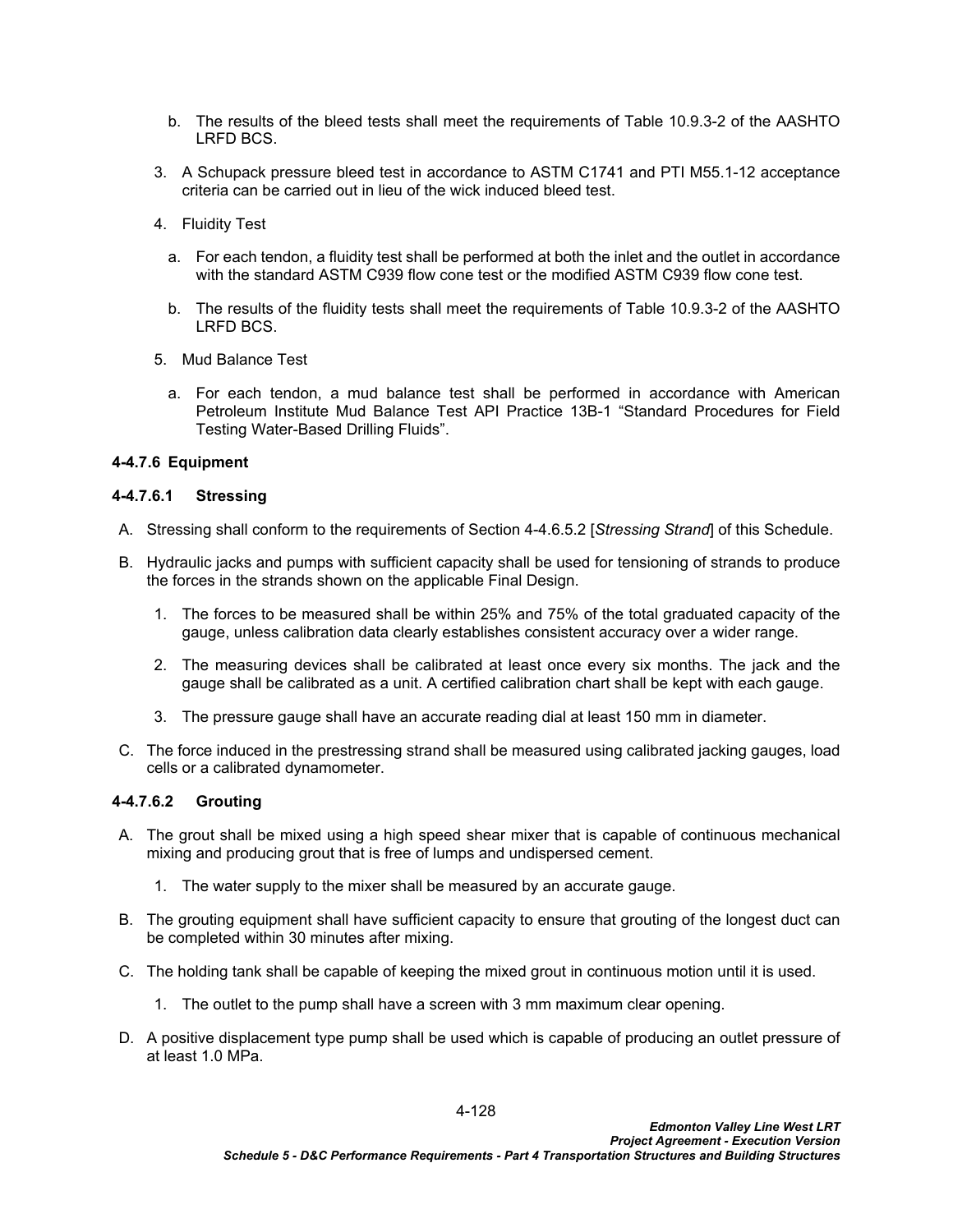- 1. A pressure gauge having a full-scale reading of no greater than 2 MPa shall be placed at some point in the grout line between the pump outlet and the duct inlet.
- 2. A spare fully functional pump shall be on-site during all grouting operations.
- E. Grout hoses and their rated pressure capacity shall be compatible with the pump output and the maximum grout pressure. All connections from the grout pump to the duct shall be airtight so that air cannot be drawn into the duct.
- F. Standby flushing equipment with water supply shall be available at the Site prior to commencing grouting.

# **4-4.7.7 Construction**

## **4-4.7.7.1 Welding**

- A. Welding of stressing tendons shall not be permitted.
- B. Stressing tendons shall not be used as an electrical "ground".
- C. Where the ends of strands are welded together to form a tendon so that the tendon may be pulled through the ducts, the length of the strands used as an electrical "ground" or 1.0 m, whichever is greater, shall be cut off from the welded end prior to stressing.

# **4-4.7.7.2 Tensioning**

- A. All ducts shall be verified as being unobstructed prior to placing post-tensioning steel.
- B. All strands in each tendon shall be stressed simultaneously with a multi-strand jack.
	- 1. The force in the tendons shall be measured by means of a pressure gauge and shall be verified by means of tendon elongation.
	- 2. All tendons shall be tensioned to a preliminary force as necessary to eliminate any slack in the tensioning system before elongation readings are started. This preliminary force shall be between 15 and 25 percent of the final jacking force.
- C. Stressing tails of post-tensioned tendons shall not be cut off until the record of gauge pressures and tendon elongations has been reviewed by a Professional Engineer.
- D. A record of the following post-tensioning operations shall be kept for each tendon installed:
	- 1. Project name;
	- 2. Subcontractor;
	- 3. tendon location and size;
	- 4. date tendon installed;
	- 5. tendon pack/heat number;
	- 6. modulus of elasticity (E);
	- 7. date stressed;
	- 8. jack and gauge identifier;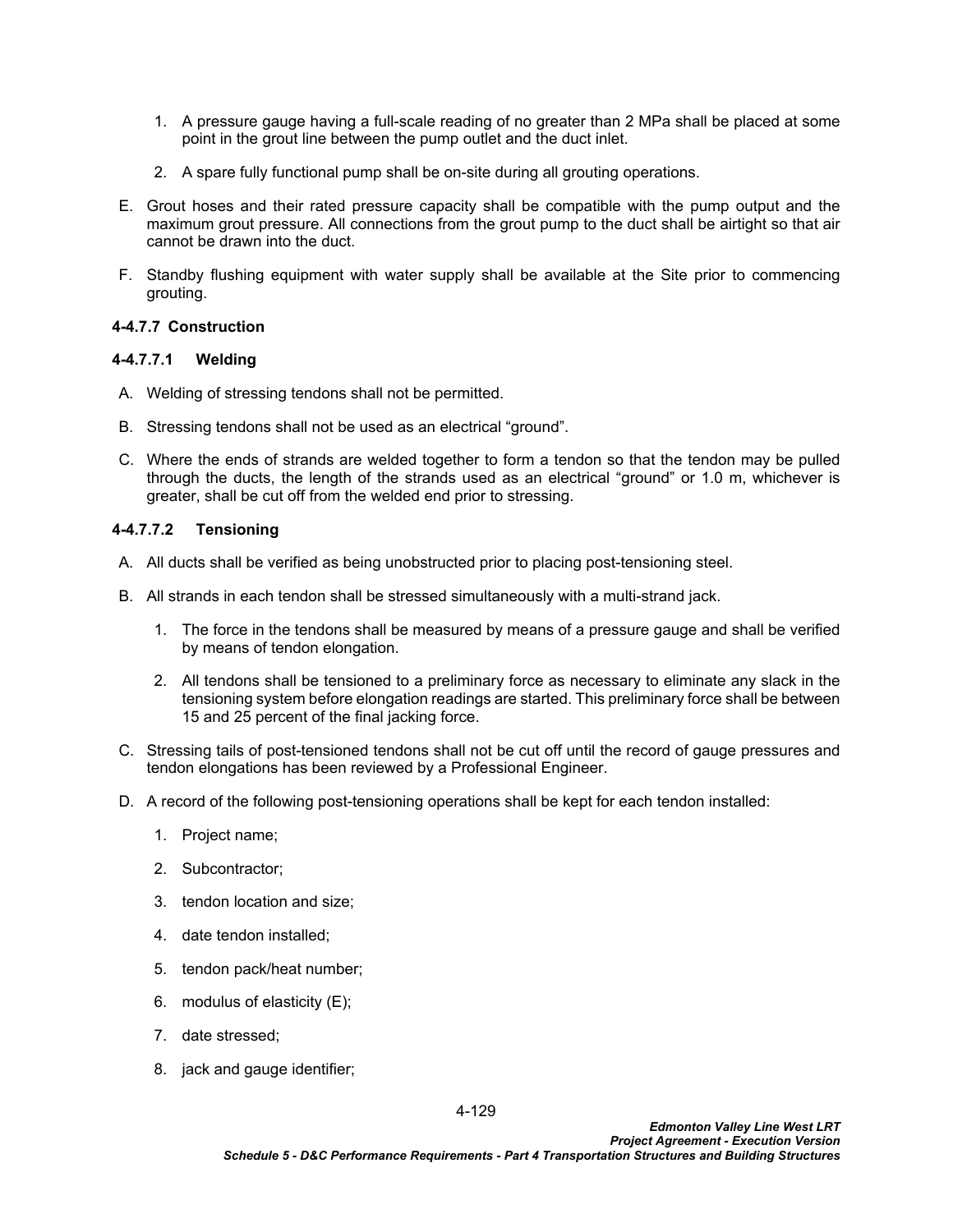- 9. required jacking force and gauge pressures;
- 10. elongation (anticipated and actual);
- 11. anchor set (anticipated and actual);
- 12. stressing sequence;
- 13. witnesses to stressing operation;
- 14. grout information (brand name);
- 15. grout test results;
- 16. time for grouting each tendon;
- 17. maximum grout pumping pressure at inlet;
- 18. date grouted; and
- 19. identification of any grouting problems encountered, and steps taken to resolve them.

# **4-4.7.7.3 Concreting**

- A. The anchorage recesses shall be concreted after tensioning but before grouting the tendons.
	- 1. The concrete surfaces of the anchorage recesses shall be abrasive blasted.
	- 2. The recesses shall be thoroughly wetted and covered with a thin cement scrub coat immediately before placing fresh concrete.

# **4-4.7.7.4 Grouting**

- A. Grouting shall not be carried out when there are any conditions that would be detrimental to the grouting operations including when the ambient air or concrete temperature is or is expected to be below 5 degrees Celsius during placing or curing of the grout.
- B. All ducts and openings shall be clean and free of all deleterious matter that would impair bonding of the grout to the ducts and stressing steel.
	- 1. After installing the ducts and until grouting is complete, all ends of ducts, connections to anchorages, splices, inlets and outlets shall remain sealed at all times.
	- 2. Grout inlets and outlets shall be installed with plugs or valves in the closed position.
	- 3. Low point outlets shall be left open.
	- 4. All ducts shall be thoroughly blown out with compressed oil free air. All inlets and outlets shall be checked for their capacity to accept injection of grout by blowing compressed oil free air through the system.
- C. All ducts and duct connections shall be air-tight.
	- 1. Before stressing and grouting, install all grout caps, inlets and outlets and test each tendon with oil free compressed air to determine whether duct connections need repair.
	- 2. Pressurise the tendon to 345 kPa (50 psi) and lock-off the outside air source. Record the pressure for 1 minute. A pressure loss of 170 kPa (25 psi) is acceptable for tendons up to 45 m long, and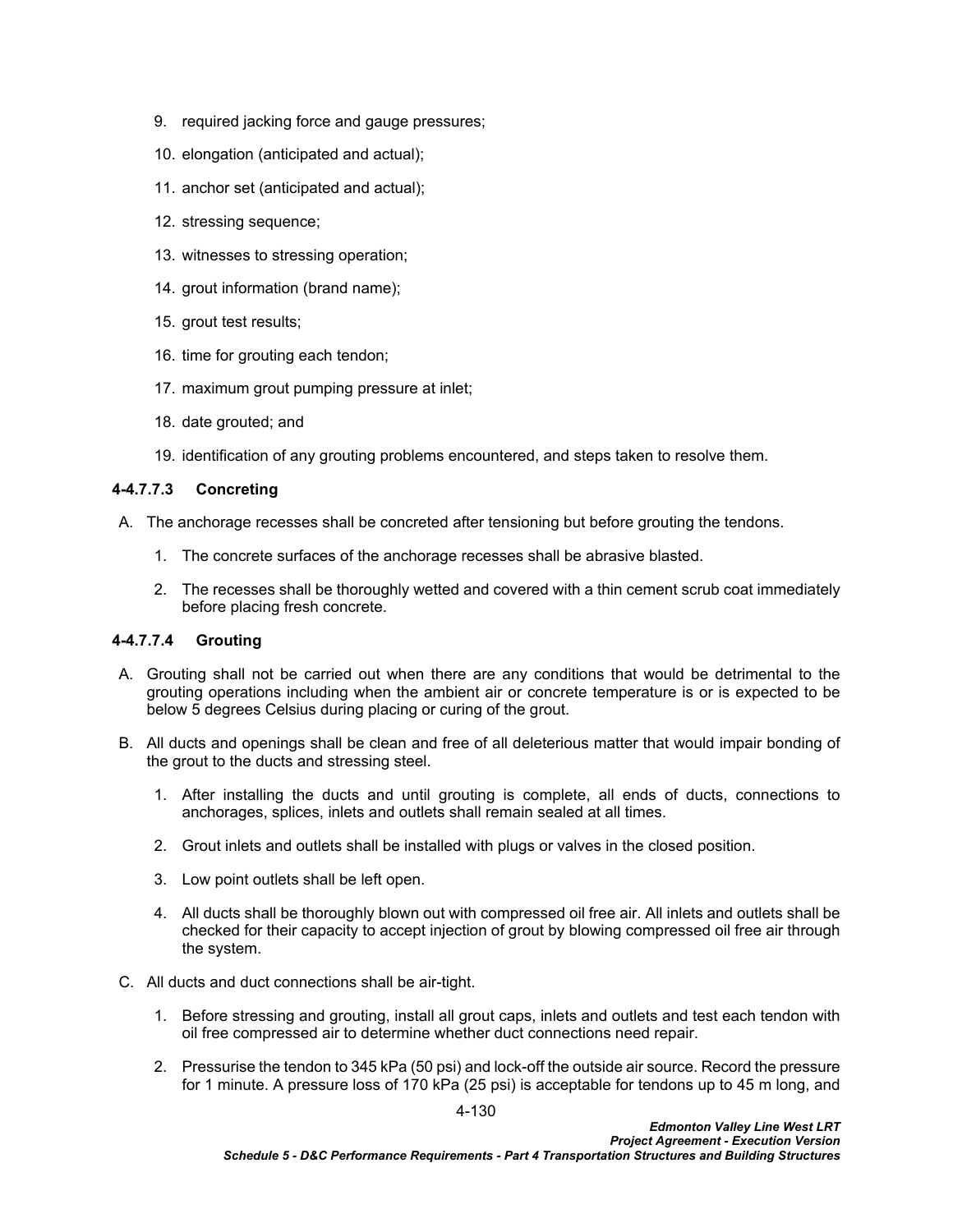a pressure loss of 100 kPa (15 psi) is acceptable for tendons longer than 45m. If the pressure loss exceeds the acceptable limit, repair the leaking connections, and retest.

- D. The grout shall be mixed so that it is free of lumps and undispersed cement and complies with the properties specified by the grout mix design.
- E. The duct shall be completely filled with grout. Grout shall be injected continuously through the duct until no visible signs of water or air are ejected from the outlet.
	- 1. All grout vents shall be opened prior to commencement of grouting.
	- 2. Grout shall be injected from the lowest end of the tendon in an uphill direction. A fully operational grout pump shall be on-site for all pumping procedures. A continuous, one-way flow of grout shall be maintained at a rate of 5 to 15 lineal metres of duct per minute.
	- 3. The grouting of each tendon shall be completed within 30 minutes of mixing of the grout.
	- 4. The pumping pressure at the injection vent shall not exceed 1 MPa.
	- 5. Normal pumping pressure shall be between 0.1 MPa and 0.4 MPa measured at the inlet.
	- 6. If the actual pressure exceeds the maximum allowed, the injection vent shall be closed, and the grout shall be injected at the next vent that has been or is ready to be closed as long as one-way flow is maintained. Grout shall not be injected into a succeeding vent from which grout has not yet flowed.
- F. For each tendon, immediately after uncontaminated uniform grout discharge begins, a fluidity test shall be performed from the discharge outlet.
	- 1. The measured grout efflux time shall not be faster than the efflux time measured at the inlet or the minimum efflux time established.
	- 2. If the grout efflux time is not acceptable, additional grout shall be discharged from the outlet. Grout efflux time shall be tested. This cycle shall be continued until acceptable grout fluidity is achieved.
- G. In addition to the fluidity test, the grout density shall be checked using the mud balance method. The density at the outlet shall not be less than the grout density at the inlet.
- H. To ensure the tendon remains filled with grout, the ejection and injection vents shall be closed in sequence, respectively under pressure when the tendon duct is completely filled with grout. Valves and caps shall not be removed until the grout has set.
- I. 50 mm deep grout tube termination recesses shall be formed around the tubes projecting to the surface above the tendon ducts. After grouting, all tubes shall be cut flush with the bottom of the recesses, and the recesses grouted flush with the top of the surface.

# <span id="page-134-0"></span>**4-4.8 CONCRETE SEGMENTAL CONSTRUCTION**

## **4-4.8.1 General**

A. This Section [4-4.8](#page-134-0) [*[Concrete Segmental Construction](#page-134-0)*] sets out additional requirements for portions of Structures constructed using cast-in-place or precast concrete segmental construction. These requirements are in addition to the requirements of Section [4-4.5](#page-75-0) [*[Cast-In-Place Concrete](#page-75-0)*]*,* Section [4-](#page-106-0) [4.6](#page-106-0) [*[Precast Concrete](#page-106-0) Units*] and Section [4-4.7](#page-127-0) [*[Post-Tensioning](#page-127-0)*] of this Schedule.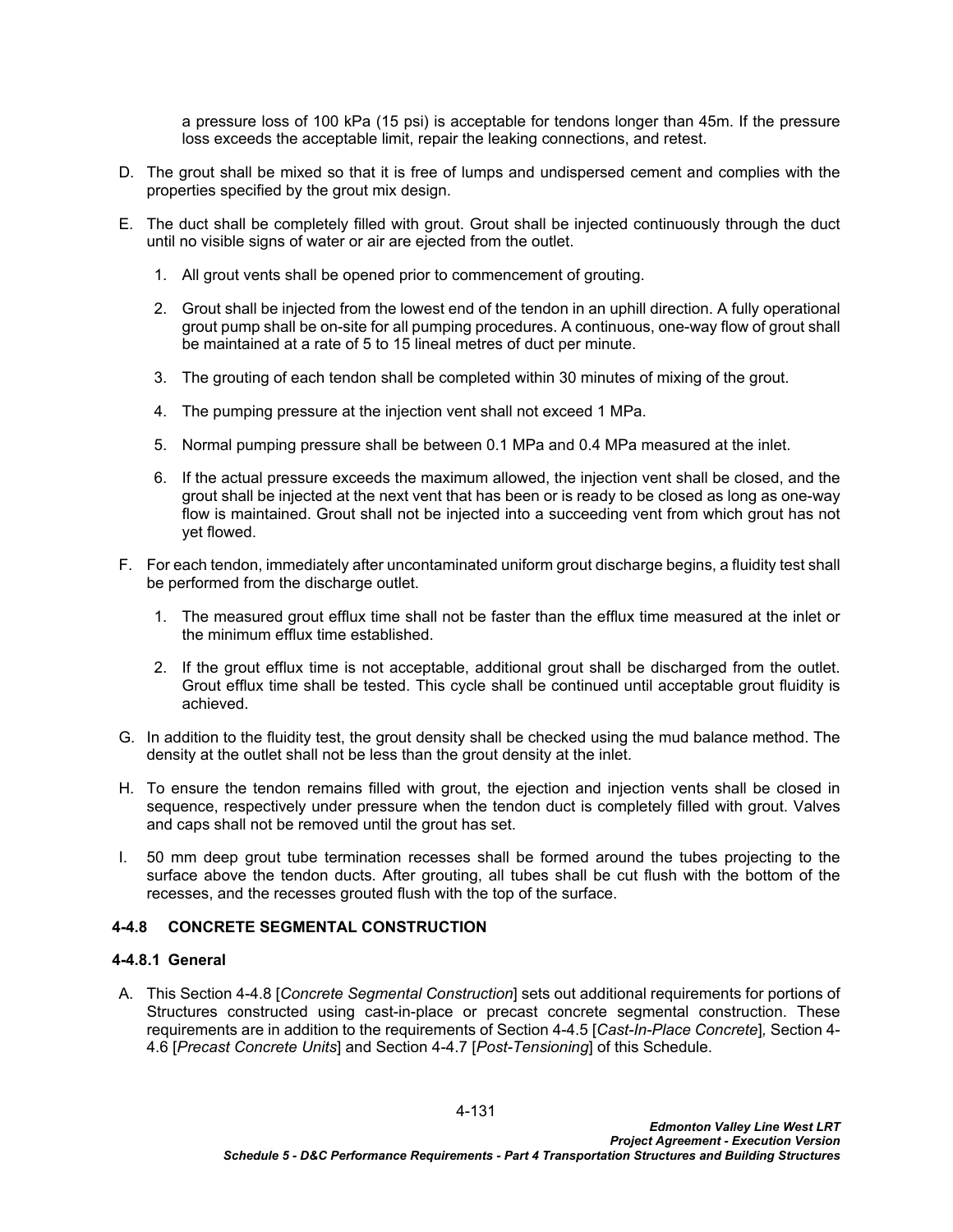# **4-4.8.2 Submittals**

- A. Shop drawings, calculations and manuals which include, but are not necessarily limited to, the items listed in this Section [4-4.8](#page-134-0) [*[Concrete Segmental Construction](#page-134-0)*] shall be submitted to the City prior to any segmental concrete construction being carried out. The Review Period shall be 30 Business Days.
- B. Any subsequent deviation from concrete segmental construction methods, materials, or details will not be permitted unless the affected submittals are updated and submitted to the City in advance of use. Any such submissions will be subject to a 30 Business Day Review Period.

# **4-4.8.2.1 Shop/Working Drawings**

- A. The shop/working drawings shall include all details necessary for the successful completion of all precast and cast-in-place segmental concrete construction. They shall clearly identify the methods to be used and identify all items to be cast or formed into each concrete pour. They shall include but not necessarily be limited to the following:
	- 1. Fully and accurately dimensioned views showing the geometry of each segment including projections, recesses, notches, openings and blockouts;
	- 2. Complete details of the segment fabrication system, including the forms, form travelers, temporary supports, falsework, temporary foundations, and geometry control. The total weight and center of gravity of the form travelers including formwork shall be indicated;
	- 3. Complete details of concrete reinforcement, post-tensioning ducts, post-tensioning hardware, inserts, lifting and hold-down devices, and any other items to be embedded in a segment;
	- 4. Details of mild steel reinforcing shall be clearly shown as to size, spacing and location including any anchorage reinforcing which may be required by the post-tensioning and stay cable anchorage systems;
	- 5. Details of post-tensioning ducts shall clearly indicate the size, type, horizontal and vertical profiles, duct supports, grout pipes and concrete covers; and
	- 6. Details of all inserts or holes in segments including any necessary localized strengthening and the materials and methods to fill and finish such holes shall also be included.

## **4-4.8.2.2 Construction Manual**

- A. Prior to preparing the casting and camber curves the construction loads, construction stages and schedule corresponding to the construction sequence shall be documented in the form of a "Construction Manual". The Construction Manual shall include, but is not limited to the following:
	- 1. A detailed step by step description of the construction of the segments, including a description of all intermediate steps relating to any form travelers, construction equipment, falsework, counterweights, support jacking, stressing of temporary post-tensioning bars, jacking of closures and cantilever tips, closure operations including any partial stressing across the closure during concrete curing, sequence of tendon stressing including stressing loads and elongations, field survey and alignment control;
	- 2. For precast segments, complete details of the handling, storing and transporting of the segments. These details shall include, for each type of segment, the method of lifting (location of any inserts, configuration of lifting devices, etc.) and the method of supporting segments during storage and transportation;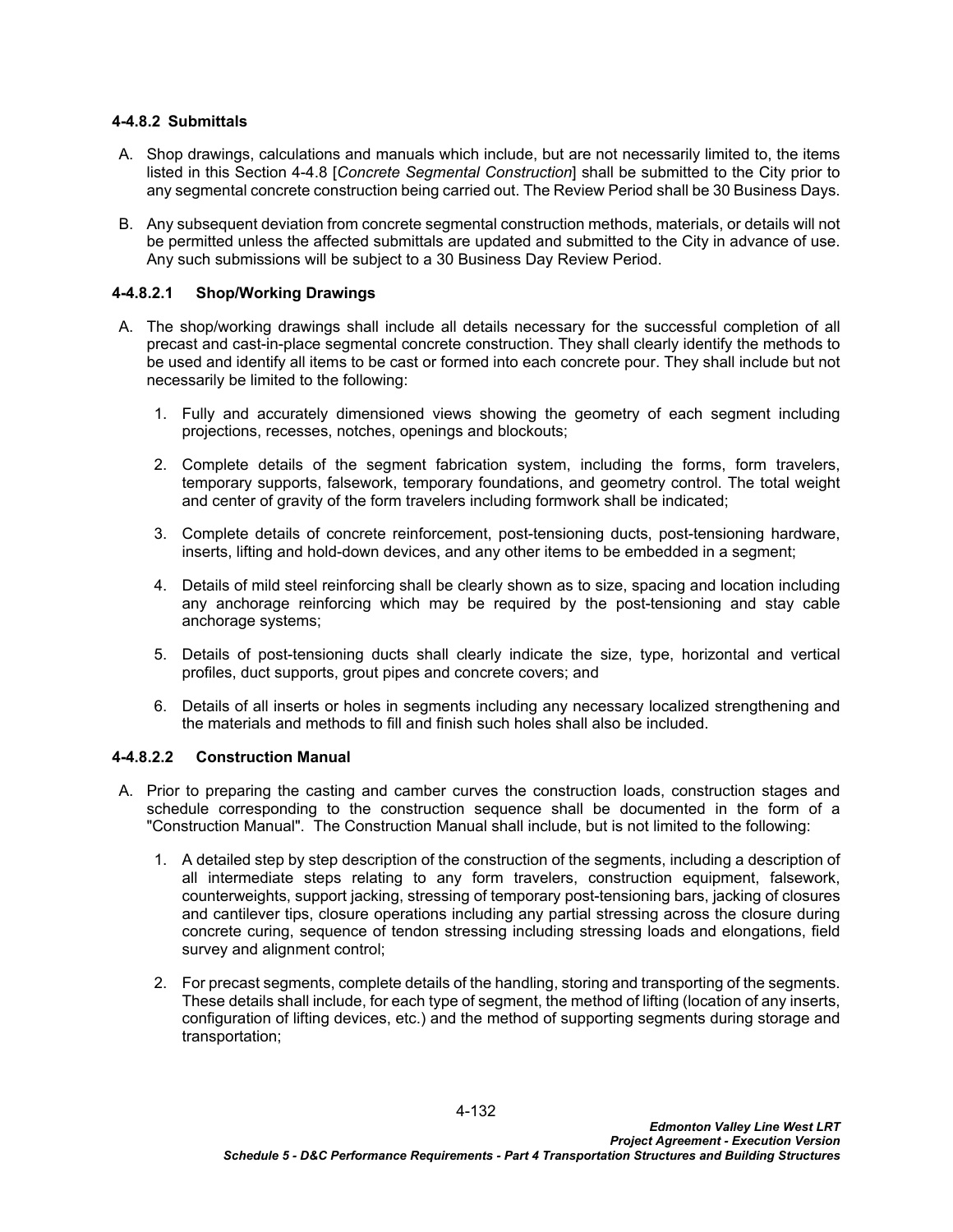- 3. Complete details covering equipment to be used for casting segments, providing access for posttensioning, etc., and all loads to be imposed on any portion of the permanent Structure by the construction equipment, temporary supports, and falsework; and
- 4. The Construction Manual shall make appropriate reference to the Geometry Control Plan and Procedure. It shall include the sequence in which segments and individual components of each segment will be cast.
- B. A new Construction Manual shall be prepared at any time that there is a deviation from the sequence and schedule of construction contained in the current Construction Manual.

## **4-4.8.2.3 Design Calculations for Construction Procedures**

A. Calculations signed and sealed by a Professional Engineer shall be submitted to the City that show that the loads imposed on the permanent Structure by the temporary construction loads and construction sequence will not adversely affect the permanent Structure, nor exceed allowable stresses during the Construction process.

# **4-4.8.2.4 Casting and Camber Curves**

- A. Horizontal and vertical deflection and camber data for each stage of Construction as required to construct the Structure to its final alignment, grade and superelevation shall be prepared.
- B. Bearing offsets and Structure geometry shall be adjusted for time-dependent displacements. Data used shall account for the effect of the time dependent prestress losses, creep and shrinkage which will occur during the Construction phase and shall be consistent with the intended usage described in the Geometry Control Plan and Procedure. The data for the entire Structure, based on the construction sequence, method and schedule, shall be prepared prior to commencing concrete segmental construction of the applicable Structure.
- C. Construction stage camber data shall be prepared in accordance with the casting, post-tensioning and stay cable installation sequence, schedule, construction techniques, loads, introduction or removal of temporary supports, falsework, construction equipment, closure devices, and material properties documented in the Construction Manual.
	- 1. The camber curves shall have sufficient accuracy to allow for the determination of control point settings for accurately casting the segments with respect to both horizontal and vertical geometry.
	- 2. The preparation of the camber curves shall recognize all deviations and deformations from the final required profile and alignment due to Structure self-weight, future superimposed dead loads, construction loads, post-tensioning and stay cable effects including secondary moments, creep and shrinkage effects, the effects of temperature variations and non-linear pier behavior.
	- 3. Each camber curve shall be accompanied by all information (loads, casting and construction sequence, material properties, traveler deflection, etc.) considered in its development.
- D. Camber and erection elevation tables shall include theoretical elevations and alignment of the geometry control points and form travelers established during casting of each segment and computed at each stage of construction. A summary of elevations for each joint which gives the elevation history of that joint during the various stages of construction shall be furnished. Stages for which theoretical positions of control points are to be computed shall include:
	- 1. Unloaded formwork in position ready to receive concrete;
	- 2. After each concrete segment is placed;
	- 3. After each stage of applying post-tensioning or stay cable forces; and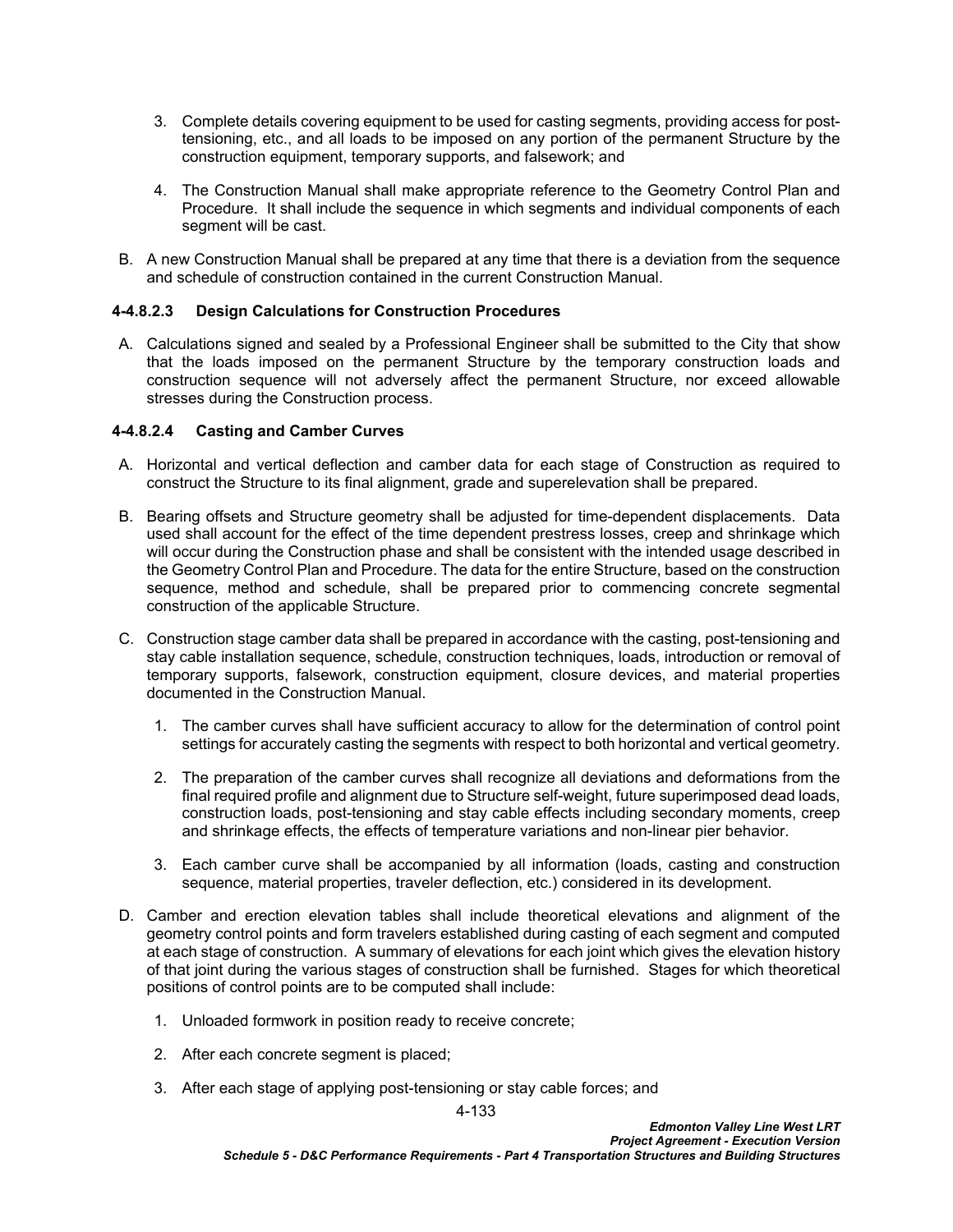- 4. After any change in support conditions.
- E. If the construction sequence is changed, camber curves shall be prepared in the same manner as required for the original camber curve. The revised camber curve shall include the methods(s) and location(s) for transitioning between the current curve(s) in use and the updated curve(s).
- F. The camber of the structure shall be monitored at each stage according to the Geometry Control Plan and Procedure described below. Corrections shall be performed as required to assure proper construction of the Structure to its final alignment and grade.

## **4-4.8.2.5 Geometry Control Plan and Procedure**

- A. A Geometry Control Plan and Procedure which indicates in detail how the survey is to be performed and proper casting and construction of the Structure carried out to achieve the lines and grades shown on the applicable Final Design shall be prepared.
- B. The Geometry Control Plan and Procedure shall provide for regular monitoring of Structure deflections beginning with the addition of the first segments and concluding with the last closure. The Geometry Control Plan and Procedures shall include the adjusting procedure to be utilized for each segment, and shall also include special adjustment procedures should the segments, as constructed, begin to deviate from the predicted alignment by more than 25 mm.
- C. The Geometry Control Plan and Procedures shall be in the form of a "Geometry Control Manual" and shall include the following information:
	- 1. a detailed narrative of the geometry control theory;
	- 2. a detailed narrative of the step-by-step geometry control procedure;
	- 3. detailed calculation forms; and
	- 4. a set of sample calculations.
- D. The Geometry Control Manual shall address all measuring equipment, procedures, the locations of the control points to be established on each segment and the qualifications of personnel who will carry out geometry control.
	- 1. Personnel who directly supervise layout and geometry control measurements shall have previous experience in geometry control techniques for concrete segmental bridges.
- E. The Geometry Control Manual shall cover all geometry control operations necessary for casting and placing the segments and shall be in agreement with the chosen methods of casting, placing and releasing the segments, including surveys for elevation and alignment control before and after segment casting.
	- 1. Casting shall not commence until after the Geometry Control Manual is finalized.
- F. A table of elevations and alignments required at each stage of Construction and at all control points shall be prepared. Any deviation from the table of elevations and alignment shall be corrected so as to prevent the accumulation of deviations.
	- 1. A record of all checks, adjustments and corrections made during Construction shall be maintained.
- G. During segment casting or placing operations, computer generated graphical plots of the vertical and horizontal "as cast" alignments along each vertical and horizontal control line shall be produced and maintained on a daily basis. These plots shall use an exaggerated scale in order to clearly highlight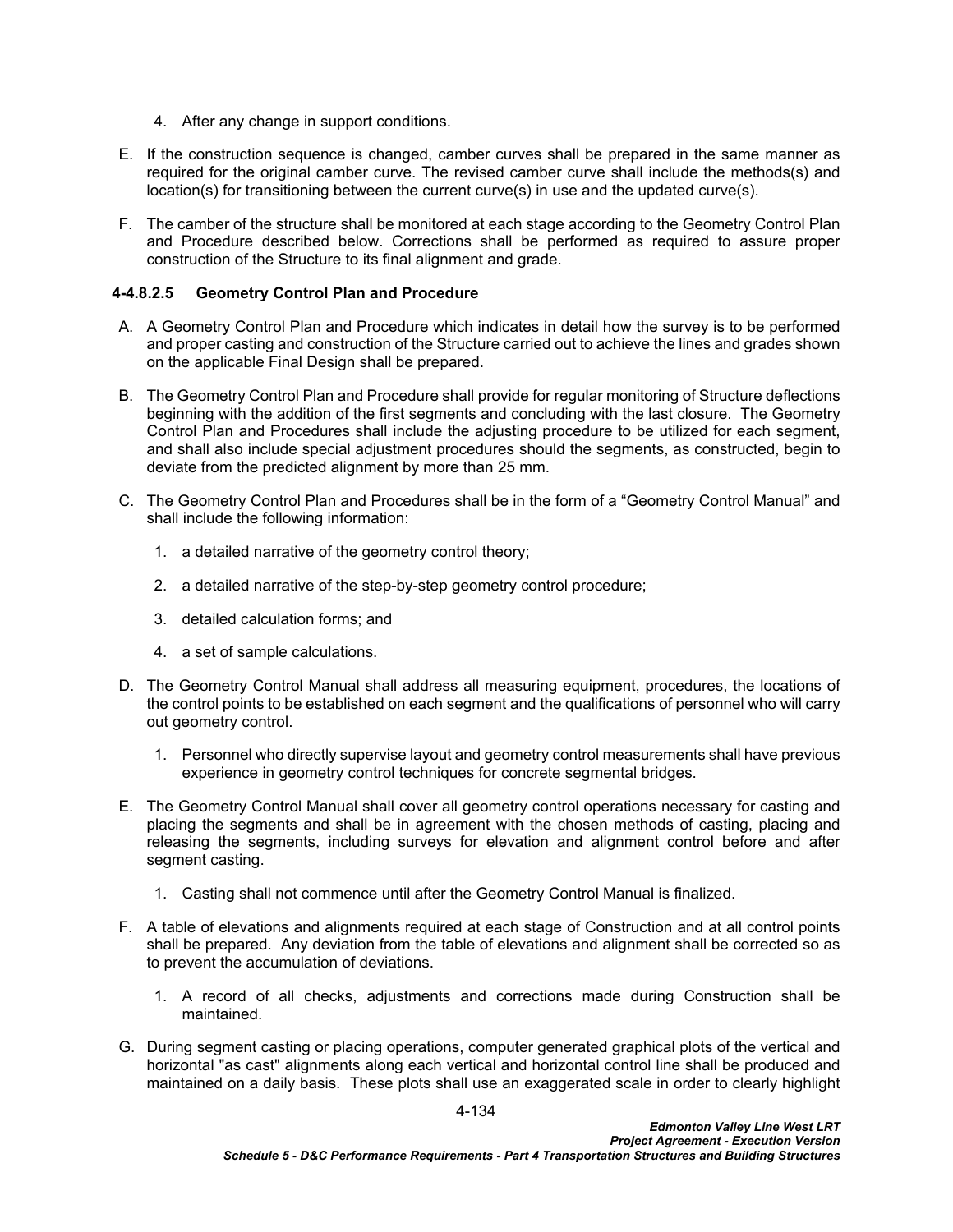variations. These plots shall be depicted against both the theoretical geometric vertical and horizontal alignment casting curves on a continuous layout along the entire length of the Structure between expansion joints.

- 1. A printed copy of this plot shall be maintained in good condition at the applicable Site, for use and reference during erection.
- H. Immediately after casting or placing of a segment is completed, references for horizontal and vertical control shall be established at the leading free end of the segment.
- I. Elevations and alignment of segments shall be measured at each stage of construction with instruments capable of providing the degree of accuracy necessary to assure that construction tolerances will be met.
	- 1. The alignment and elevations of the segments shall be checked from established control at a time that will minimize the influence of temperature.
	- 2. Precaution shall be used to guard against possible false readings and corresponding adjustments due to temperature differentials.
	- 3. A minimum of two remote permanent horizontal survey control triangulation points and vertical control benchmarks shall be established at each applicable Site. Permanent benchmarks shall be established at locations where they will not be disturbed by construction activities. The horizontal control points and benchmarks shall be located to be continuously visible from the survey instrument's location.
	- 4. Prior to casting or placing a new segment, the position of the previous segment shall be independently verified by two surveys.
- J. The segments shall be positioned to achieve the final longitudinal alignment, grade and cross-slope.
	- 1. Casting of the segments adjacent to the pier table shall not begin until the form travelers are properly tied down to the piers by the means provided.
- K. If segment positions are not as required, corrections to the geometry shall be made to the next segment cast by utilizing the established control points.
	- 1. If measured elevations deviate from the approved table of elevations further casting or placing of segments shall be suspended until the cause of the deviation is discovered and a Corrective Action Plan prepared.

# <span id="page-138-0"></span>**4-4.8.3 Dimensional Tolerances**

A. The maximum dimensional deviations in mm of cast-in-place and precast concrete segments used in segmental concrete construction from the dimensions shown on the applicable Final Design shall not exceed the values shown in Table **4-4.8.3** [*Dimensional Tolerances of Concrete Segments*]:

| Width of Web                    | $± 6$ mm |
|---------------------------------|----------|
| Depth of Bottom Slab            | $± 5$ mm |
| Depth of Top Slab               | $± 5$ mm |
| <b>Overall Depth of Segment</b> | $± 5$ mm |

#### **Table 4-4.8.3 Dimensional Tolerances of Concrete Segments**

*Project Agreement - Execution Version Schedule 5 - D&C Performance Requirements - Part 4 Transportation Structures and Building Structures*

*Edmonton Valley Line West LRT*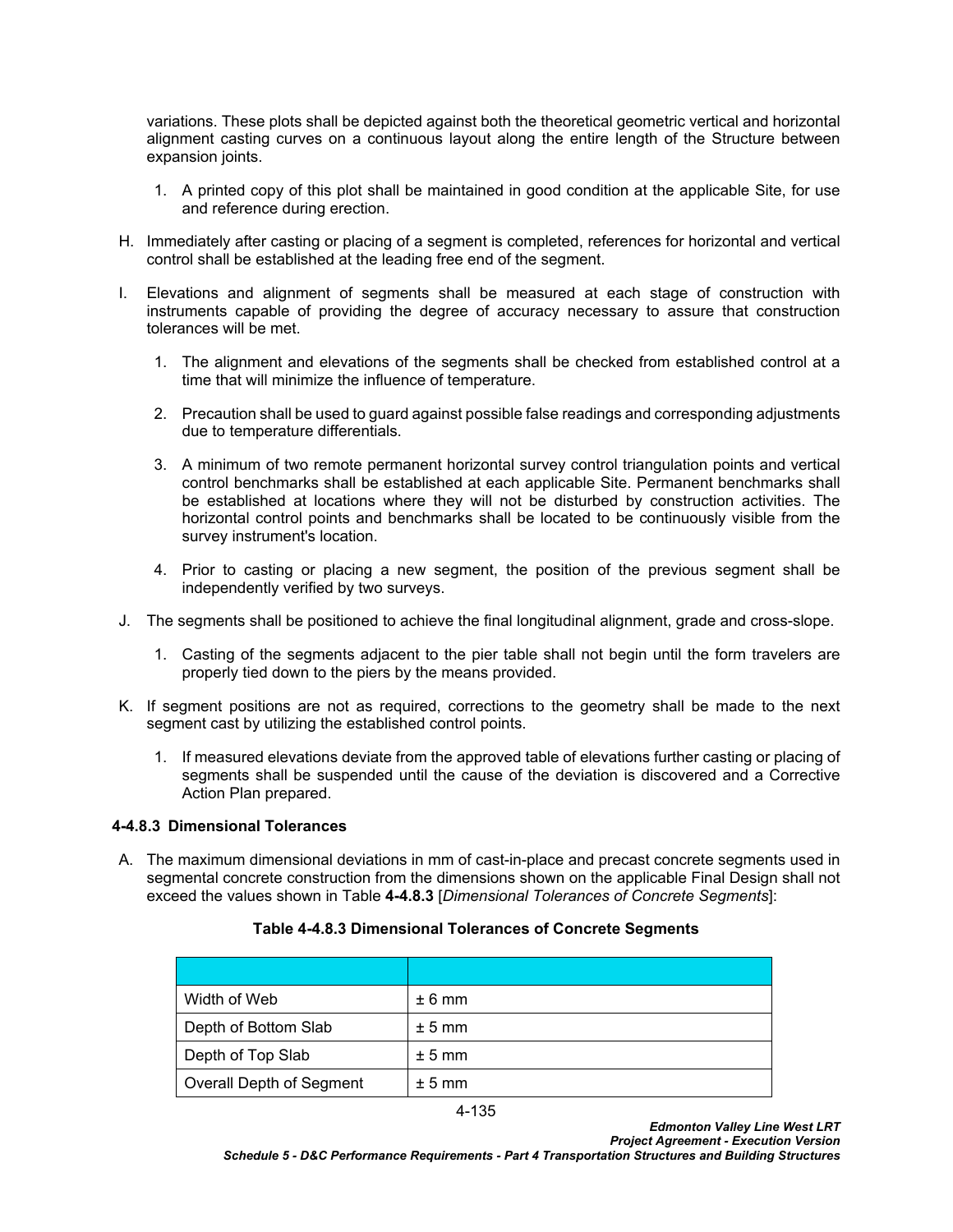| Overall Width of Segment                                 | $± 6$ mm                                             |
|----------------------------------------------------------|------------------------------------------------------|
| Length of Segment                                        | ± 10 mm but less than 50 mm total per cantilever     |
| Diaphragm Dimension                                      | $± 10$ mm                                            |
| Grade of form edge and soffit                            | $± 3$ mm per $3.0$ m                                 |
| Ends (deviation from a plane<br>per 6 m width or depth)  | $± 6$ mm per 6 m not to exceed 12 mm                 |
| Flat surface (deviation from a<br>plane at any location) | $\pm$ 1.5 mm per 1.0 m not to exceed a total of 6 mm |

# **4-4.8.3.1 Erection Tolerances**

- A. The following dimensional tolerances shall apply to the erection of cast-in-place or precast concrete segments:
	- 1. The maximum differential between the outside faces of adjacent segments in the constructed position shall not exceed 5 mm.
	- 2. Transversely, the angular deviation from the theoretical slope difference between two successive segment joints shall not exceed 0.001 radians.
	- 3. Longitudinally, the angular deviation from the theoretical slope change between two successive segments shall not exceed 0.003 radians.
	- 4. The difference in top of segment elevations at the connection of two adjacent segments (measured perpendicular to the segment surface) and across closure joints shall be no greater than 3 mm.
- B. Dimensions from segment to segment shall be adjusted so as to compensate for any deviations within a single segment so that the overall dimensions of each completed span and the entire Structure will conform to the dimension shown on the applicable Final Design.
	- 1. The accumulated maximum error shall not exceed 1/1000 of the span length or 100 mm whichever is less, for either the vertical profile and/or horizontal alignment.

## **4-4.8.4 Closure Pours**

- A. For cantilever segmental concrete construction, the cantilevers shall be fixed prior to the closure pour between the cantilevers to prevent rotation or movement of one cantilever relative to the other.
	- 1. The system for locking the cantilevers and forming the closure pour and the procedure for placing the concrete for the closure shall be such that the concrete after initial set shall not be subjected to tension which could cause cracking.

## <span id="page-139-0"></span>**4-4.9 CONCRETE REINFORCEMENT**

#### **4-4.9.1 General**

A. This Section [4-4.9](#page-139-0) [*[Concrete Reinforcement](#page-139-0)*] sets out the requirements for all concrete reinforcement forming part of a Structure, including minimum requirements for quality, supply, fabrication, handling and placing of plain reinforcing steel, corrosion resistant reinforcing steel (CRR), and stainless reinforcing steel placed in cast-in-place concrete and precast concrete units.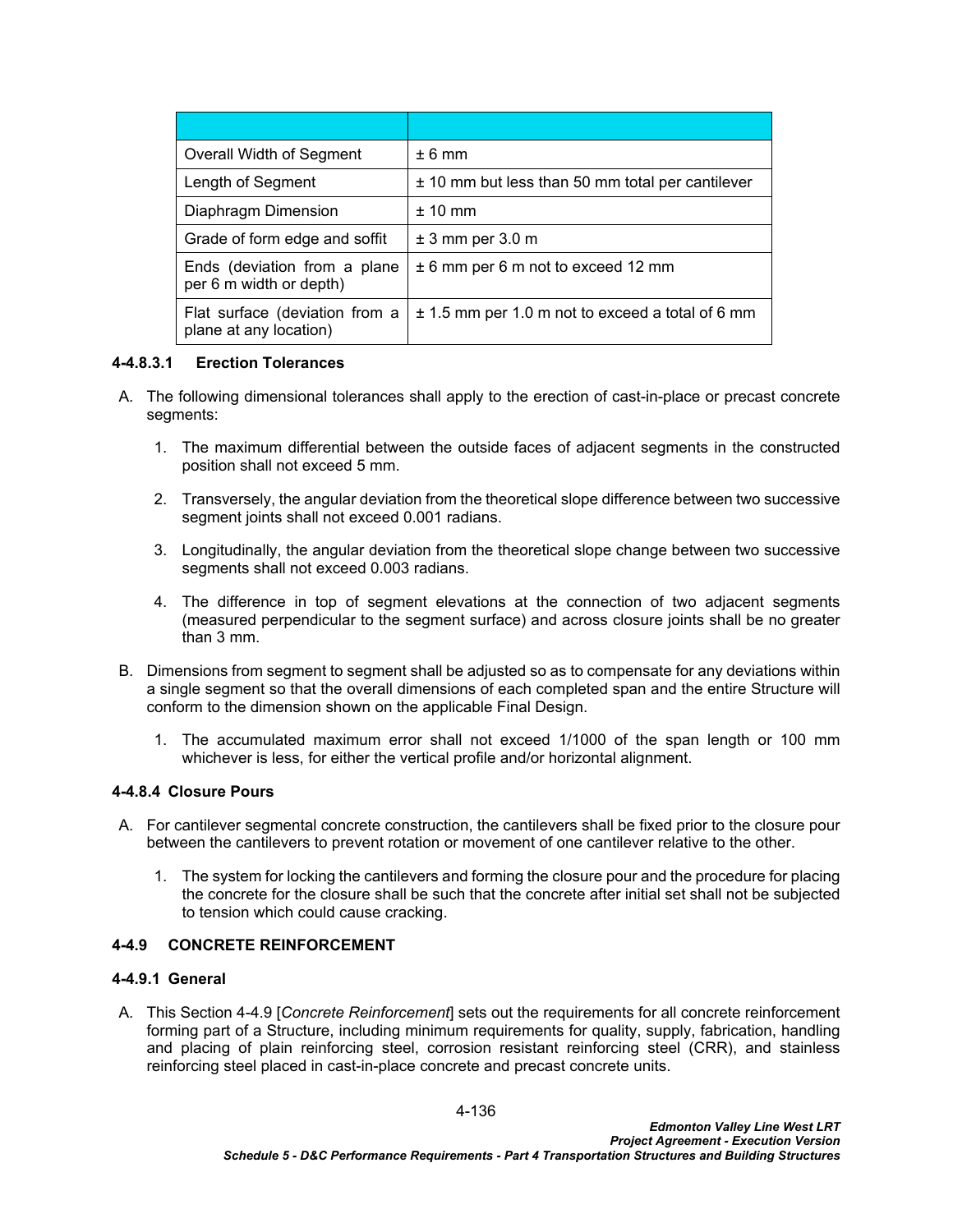# **4-4.9.2 Engineering Data**

- A. Shop drawings showing concrete reinforcement details shall be prepared prior to fabrication of concrete reinforcement.
- B. Mill test reports shall be prepared for each lot of concrete reinforcement delivered to site prior to the placement of any concrete reinforcement.
- C. Mill test reports shall be provided in English and at a minimum include:
	- 1. Heat number;
	- 2. Date;
	- 3. Location of product;
	- 4. Compliance with production standards;
	- 5. Chemical analysis;
	- 6. Mechanical properties;
	- 7. Pickling process details for stainless reinforcing steel; and
	- 8. Authentication by the manufacturer.
- D. Mill test reports originating from a mill outside of Canada or the United States of America shall meet the requirements of Section [4-4.10.3.4](#page-145-0) [*[Mill Certificates\]](#page-145-0)* of this Schedule.
- E. The following additional information, as applicable, shall be supplied for each lot of stainless reinforcing steel delivered to site:
	- 1. Austenitic grades: Test results verifying compliance with ASTM A262, Practice E.
	- 2. Duplex grades: Test results verifying compliance with ASTM A1084, Method C by demonstrating no presence of detrimental phases.

## **4-4.9.3 Fabrication**

- A. Concrete reinforcement bars shall conform accurately to the dimensions shown on the applicable Final Design and be within the fabricating tolerances detailed in the RSIC Manual of Standard Practice.
- B. All hooks and bends shall be fabricated using the pin diameters and dimensions recommended in the Reinforcing Steel Institute of Canada (RSIC) Manual of Standard Practice.
- C. Fabrication of stainless reinforcing steel shall be carried out such that bar surfaces are not contaminated with deposits of iron or other non-stainless steels; or suffer damage due to any cause, including straightening or bending.
- D. Stainless steel fabrication facilities shall be exclusive to the fabrication of stainless reinforcing steel or in a facility that provides a permanent fixed physical barrier which fully isolates the stainless steel fabrication process.
	- 1. Fabrication shall occur only on equipment dedicated solely to fabrication of stainless reinforcing steel.
	- 2. All machinery points that come into contact with stainless reinforcing steel bars shall consist of hardened steel to a minimum of 35 Rockwell, stainless steel, or nylon.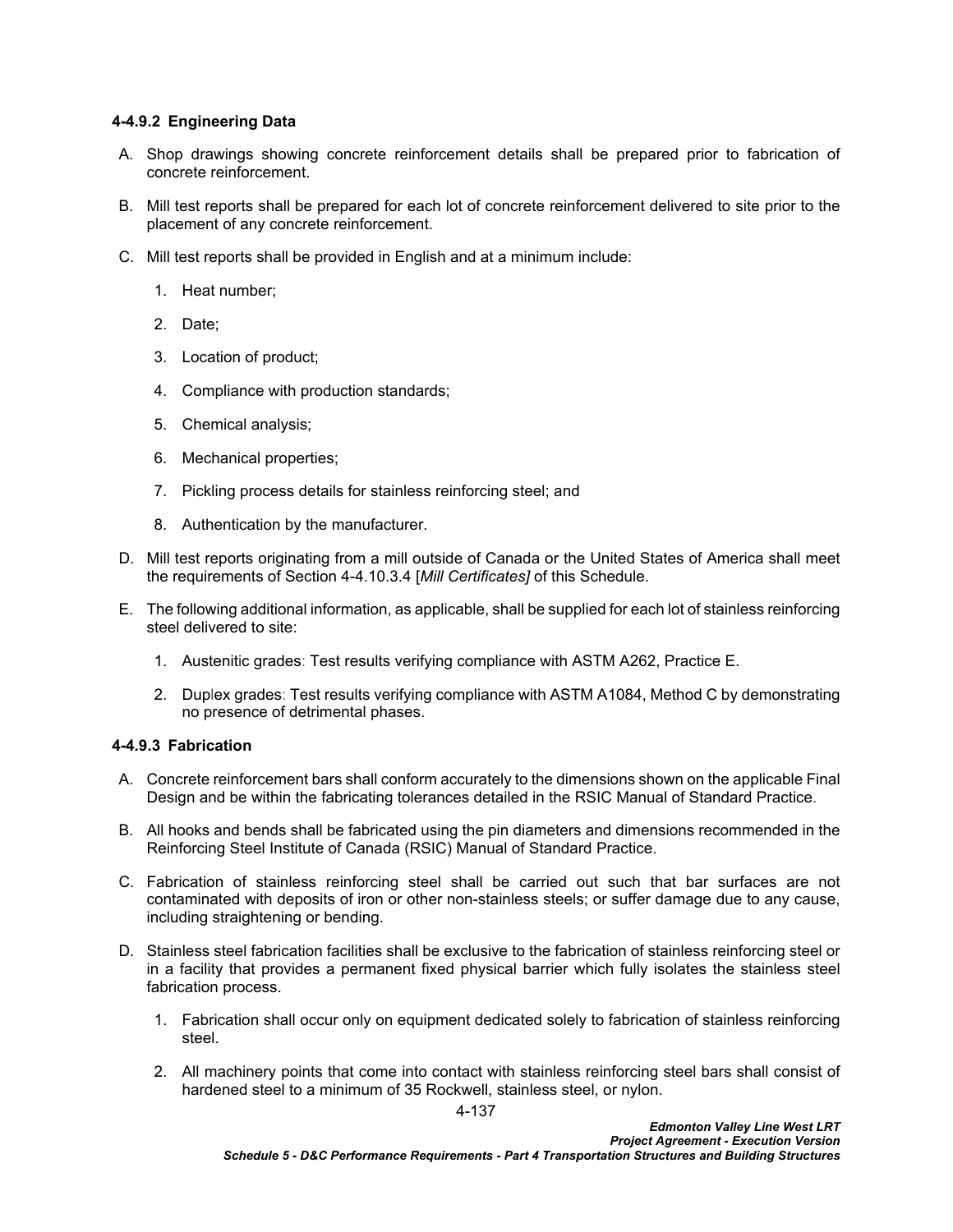- 3. All racking shall be protected with hardened steel to a minimum of 35 Rockwell, stainless steel, nylon or wood.
- E. All concrete reinforcement requiring bends shall be cold bent at the fabrication facility, unless otherwise approved by the Engineer of Record and accepted by the City.
	- 1. Heating of concrete reinforcement to facilitate bending shall not be permitted.
- F. Concrete reinforcement shall be cut by shearing or with fluid-cooled saws.
	- 1. Torch cutting shall not be permitted.
- G. Concrete reinforcement shall be fabricated without laminations or burrs.
- H. Stainless reinforcing steel shall be pickled to remove all mill scale and surface oxidation.
- I. Stainless reinforcing steel shall be shot blasted and pickled at the production mill to remove all mill scale and surface oxidation.

# **4-4.9.4 Shipping, Handling and Storage**

- A. All necessary precautions shall be taken to prevent damage to the concrete reinforcement during shipping, handling and storage.
	- 1. Concrete reinforcement of differing material types shall be stored separately.
	- 2. All concrete reinforcement shall be stored on platforms, skids, or other suitable means of support able to keep the material above the ground surface while protecting it from mechanical damage and deterioration.
	- 3. On-site storage of concrete reinforcement shall not exceed 120 days unless protected with polyethylene sheeting or equivalent protective material.
	- 4. Concrete reinforcement shall be covered and protected at all times during transportation.
	- 5. Bundles shall be handled with spreaders and non-metallic slings.
	- 6. Lifting of stainless steel reinforcing shall be completed with nylon strapping dedicated to stainless reinforcing steel.
	- 7. Fork trucks used in the handling of coil or straight stainless reinforcing steel shall have their forks covered with hardened steel to a minimum of 35 Rockwell, stainless steel, or nylon.
	- 8. Stainless reinforcing steel bundles shall be tied with plastic strapping or stainless steel tie wire and not with carbon steel or epoxy coated carbon steel strapping.
	- 9. Polyethylene wrap shall be used to fully cover all stainless reinforcing steel bars and bundles for shipping.
	- 10. Stainless reinforcing steel shall be covered with a tarp at all times during shipping with tarps dedicated for stainless reinforcing bars.
- B. Concrete reinforcement tags identifying the material type shall be clearly visible and shall be maintained in-place until installation of the material.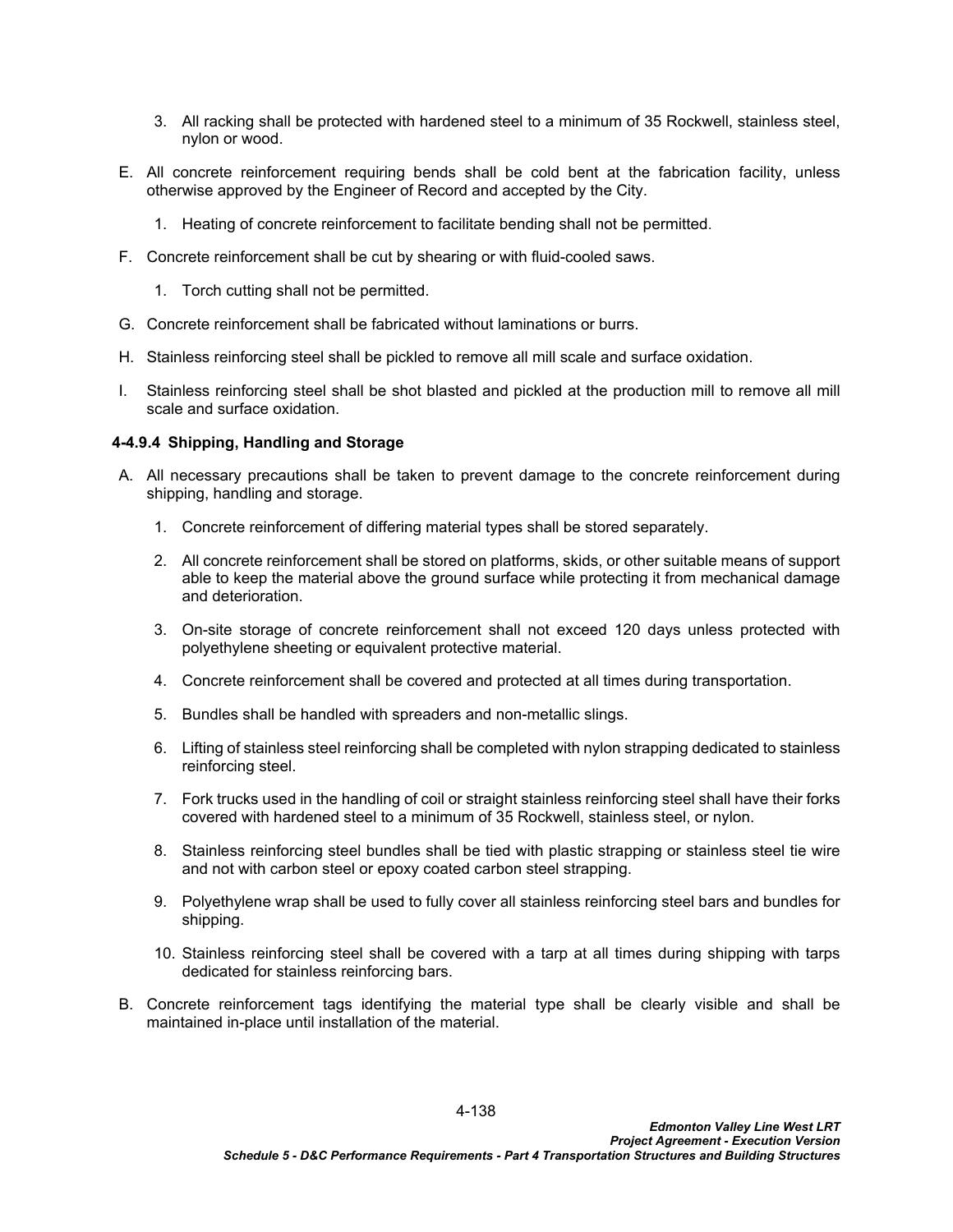## **4-4.9.5 Placing and Fastening**

- A. Concrete reinforcement incorporated into the work shall be free from loose rust, scale, dirt, paint, oil, concrete, concrete paste, or other foreign materials.
- B. Concrete reinforcement shall be accurately placed in the positions shown on the applicable Final Design, and shall be securely tied and chaired before placing the concrete.
	- 1. Bars shall be tied at all intersections except that when the bar spacing is less than 250 mm in each direction, alternate intersections may be tied at these locations.
- C. Unless otherwise specified, tie-wire shall be manufactured from the same material type as the reinforcing bar being tied.
	- 1. Plastic coated tie-wire may be used where low carbon/chromium reinforcing steel is being placed.
	- 2. Where stainless reinforcing steel is being placed, tie-wire shall be stainless steel of any grade listed in Section [4-1.6.3](#page-14-0) [*Concrete Reinforcement*] of this Schedule.
- D. Concrete reinforcement cover shall not be less than that specified on the applicable Final Design.
	- 1. Supports used to prevent bars from contact with forms or for separation between layers of bars shall be of adequate strength, shape and dimension.
- E. Bundled concrete reinforcement of two or more bars is not permitted.
- F. Specified distances of concrete reinforcement from forms shall be maintained by supports, spacers, or other means.
	- 1. Concrete reinforcement supports shall be either plastic or precast concrete. Brick or mortar supports shall not be permitted.
	- 2. Supports shall be staggered and configured to facilitate full concrete consolidation.
	- 3. Precast concrete supports shall have the compressive strength, rapid chloride permeability, and air content meeting the specification requirements for the class of concrete being placed. The precast concrete supports shall be placed in a configuration that minimizes the geometric size of the precast concrete support and does not adversely affect concrete placement and consolidation processes.
	- 4. Plastic bolster slab supports shall be Aztec Strong Back Slab I Beam Bolster- PSBB manufactured by Dayton Superior or equivalent.
	- 5. Bolster slab supports of length not exceeding 100 mm shall be used for exposed faces of curbs, medians and barriers.
	- 6. Precast concrete supports shall be Total Bond Concrete Supports manufactured by Con Sys Inc or equivalent.
- G. Welding of concrete reinforcement shall not be permitted.
- H. Field bending of concrete reinforcement, shall not be permitted, unless otherwise approved by the Engineer of Record and accepted by the City.
- I. Concrete reinforcement showing signs of damage shall be replaced.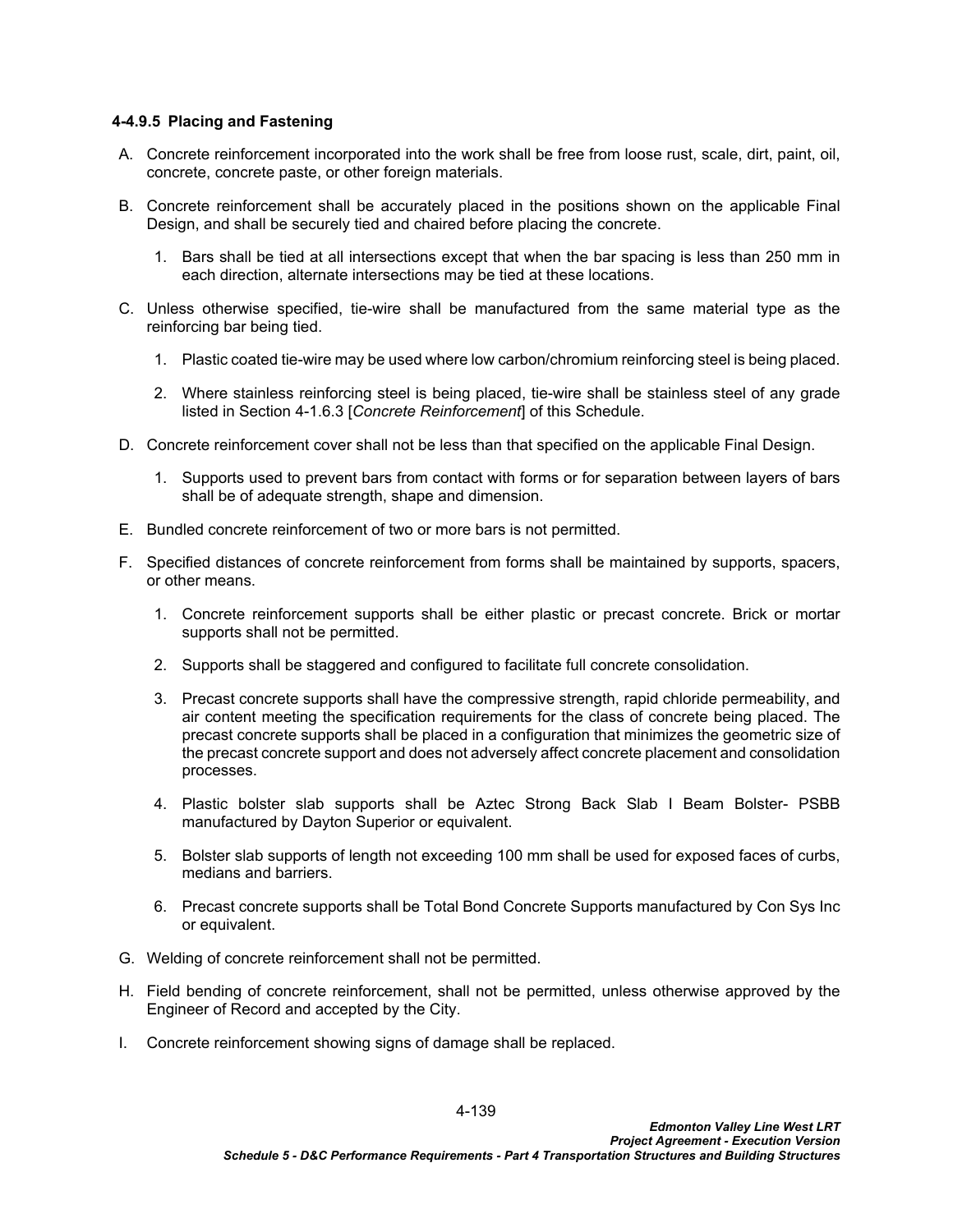## **4-4.9.6 Concrete Reinforcement Tolerances for Cast-In-Place Concrete**

- A. Concrete reinforcement for cast-in-place concrete shall be placed in conformance with the following tolerances:
	- 1. Location, where the smallest dimension of the element is:
		- a. 200 mm or less: ±8 mm;
		- b. Larger than 200 mm but less than 600 mm: ±10 mm; or
		- c. 600 mm or larger: ±20 mm;
	- 2. Lateral spacing: ±30 mm;
	- 3. Longitudinal location of bends and ends of bars: ±50 mm;
	- 4. Longitudinal location of bends and ends of bars at discontinuous ends: ±20 mm; and
	- 5. The clear distance between reinforcement shall not be less than 1.5 times the nominal diameter of the reinforcement, 1.5 times the maximum coarse aggregate size, or 40 mm.

#### **4-4.9.7 Splicing**

- A. Concrete reinforcement splices shall be staggered unless otherwise specified on the applicable Final Design.
- B. For lapped splices, bars shall be placed in contact and tied together while maintaining the minimum required clear distance to other bars and the required minimum distance to the surface of the concrete.

#### **4-4.9.8 Repair of Stainless Reinforcing Steel**

- A. Individual stainless steel reinforcing bars exhibiting any Deficiencies including any of the following Deficiencies shall be repaired or replaced:
	- 1. Any location of contamination from grinding or cutting slag;
	- 2. Any location of iron contamination greater than 100 mm in length;
	- 3. More than 10 discrete points of iron contamination on bar deformations within any 1 m of bar length; and
	- 4. More than 20 discrete points of iron contamination on bar deformations per bar; or
	- 5. More than 5 discrete points of iron contamination that are not located on bar deformations per bar.
- B. Discrete points of contamination are defined as areas of contamination less than or equal to 5 mm<sup>2</sup>. If any area of contamination is larger than 5 mm<sup>2</sup>, the area shall be divided by 5 to determine the number of discrete points.
- C. Bars exhibiting excessive staining shall have the contaminants identified by energy dispersive x-ray analysis (EDXA).
- D. Methods for the repair of stainless reinforcing steel bars shall be prepared, signed and sealed by a Professional Engineer prior to the repair work commencing.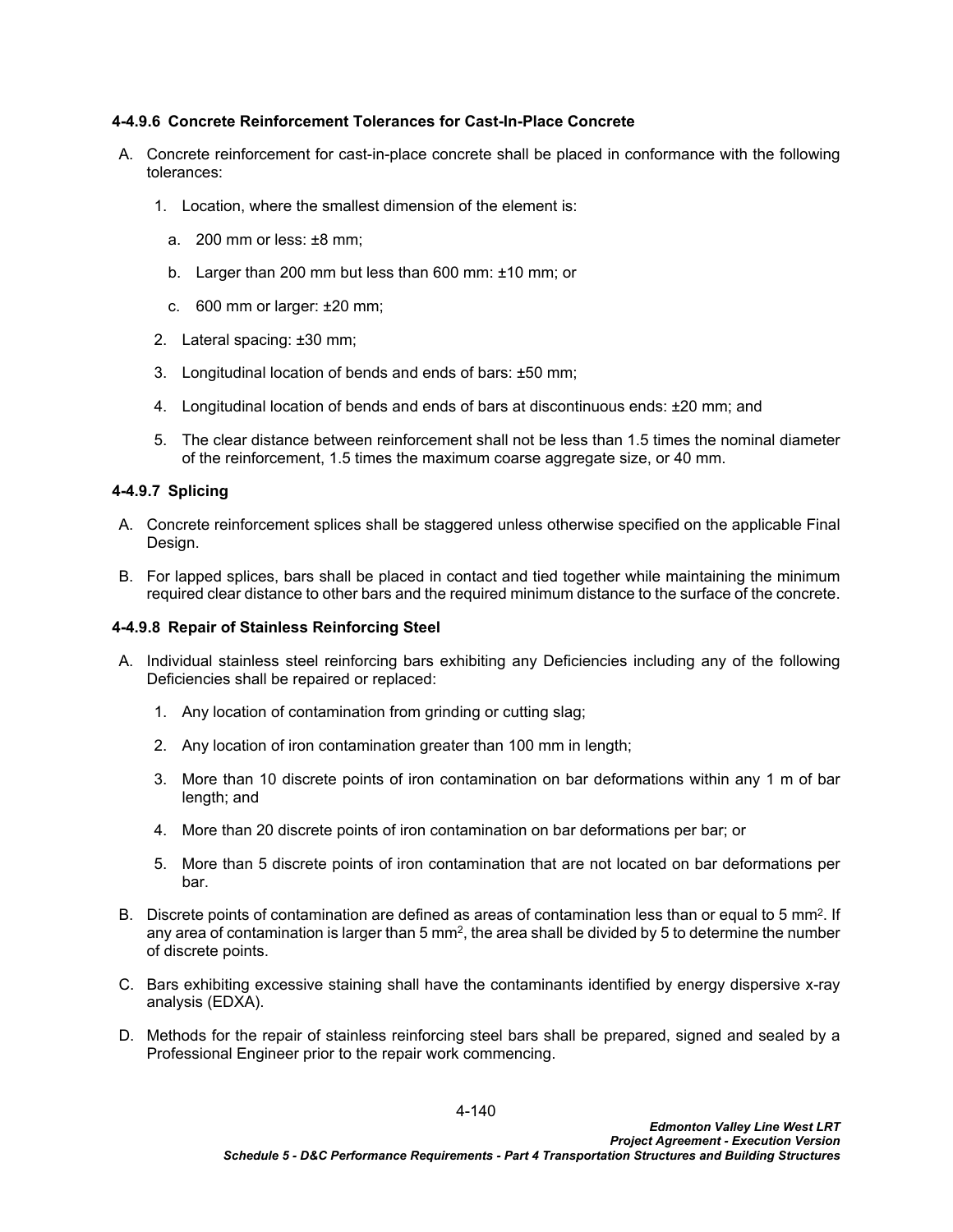## <span id="page-144-0"></span>**4-4.10 STRUCTURAL STEEL**

## **4-4.10.1 General**

- <span id="page-144-1"></span>A. This Section [4-4.10](#page-144-0) [*[Structural Steel](#page-144-0)*] of this Schedule sets out the requirements for all structural steel forming part of a Transportation Structure, including minimum requirements for the supply, fabrication, delivery and erection of structural steel for Transportation Structures except that Section [4-4.10.12](#page-164-0)  *[\[Structural Steel for Building Structures](#page-164-0)]* of this Schedule sets out the minimum requirements for the supply, fabrication, delivery and erection of structural steel for Building Structures.
	- 1. Structural steel for Transportation Structures shall include piling, steel girders, trusses, diaphragms, bracing, fasteners, splice plates, deck drains, anchor rods, dowels, deck joint assemblies, buffer angles, connector angles, anchor bolt sleeves, curb, barrier and median cover plates, trough plates, pier nose plates, pier bracing, bridge rails and miscellaneous steel components and associated materials.

### **4-4.10.2 Supply and Fabrication Standards**

- A. The fabricator of structural steel for Transportation Structures shall operate a steel fabricating shop that is fully approved by the Canadian Welding Bureau (CWB) in accordance with CAN/CSA W47.1 in the following divisions:
	- 1. fabrication of steel girders, girder components, welded steel trusses or other primary load carrying members – Division 1;
	- 2. all other Structure components Division 1 or 2; and
	- 3. field welding/repairs Division 1 or 2.
- B. Fabrication of structural steel, including welding, cutting and preparation, shall comply with the AASHTO LRFD BCS and the American Welding Society (AWS) Bridge Welding Code D1.5.
- C. The fabrication of structural steel tubing shall comply with the American Welding Society (AWS) Structural Welding Code D1.1.
- D. Fabricators of steel girders, girder components, welded steel trusses, and other primary load carrying members shall be certified by the Canadian Institute of Steel Construction as meeting the quality compliance requirements in the category of steel bridges.

### **4-4.10.3 Engineering Data**

#### <span id="page-144-2"></span>**4-4.10.3.1 Shop Drawings**

- A. Shop drawings showing all fabrication details shall be prepared prior to fabrication and submitted to the City. The shop drawings shall include the following:
	- 1. details of connections not shown on the applicable Final Design, which shall be signed and sealed by a Professional Engineer;
	- 2. all dimensions, which shall be correct at 20° Celsius unless otherwise specified;
	- 3. weld procedure identification, which shall be shown in the tail of the weld symbols;
	- 4. all material splice locations;
	- 5. bearings, which shall be centered at -5° Celsius; and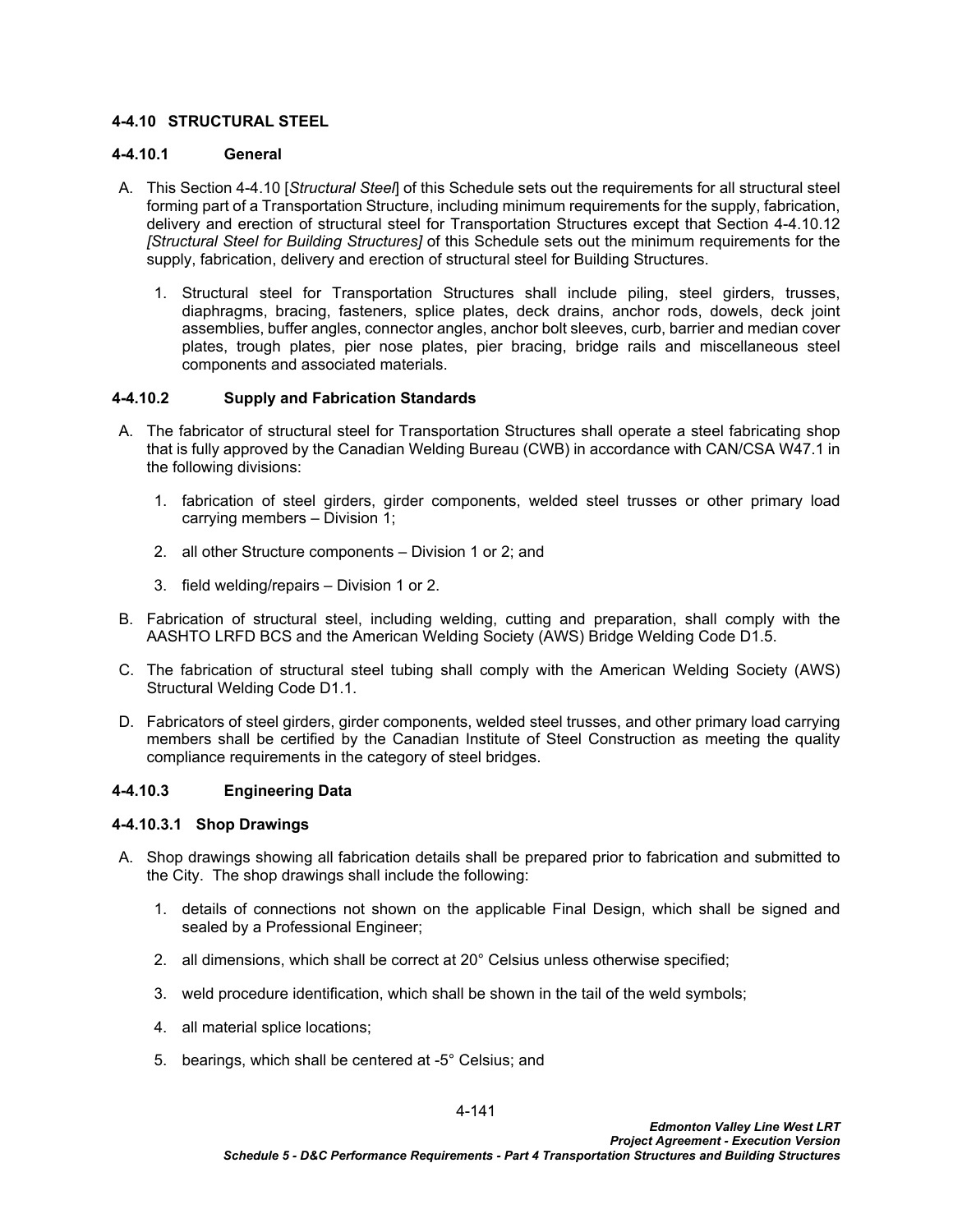- 6. camber and splice joint offsets measured to the top of top flange at a maximum spacing of 4 m.
- B. Sizes of hardware, shear stud connectors, and any other material shown on the shop drawings shall be in the actual units (imperial or metric) of the material being supplied.

## **4-4.10.3.2 Welding Procedures**

- A. Welding procedures shall be prepared prior to welding for each type of weld proposed.
	- 1. The welding procedures shall bear the approval of the CWB.

### <span id="page-145-0"></span>**4-4.10.3.3 Fabrication Sequence**

- A. Prior to commencement of fabrication, an outline of the fabrication sequence and details of equipment shall be prepared.
	- 1. The fabrication scheme shall include the order of fabrication and assembly of all the component parts, as well as shop assembly, identification of witness points, and details for surface preparation and coating.

## <span id="page-145-1"></span>**4-4.10.3.4 Mill Certificates**

- A. Mill certificates are required for all structural steel elements described in Section [4-4.10.1A.1](#page-144-1) of this Schedule.
- B. Mill certificate data and results of impact tests shall be obtained prior to shipment of material from the mill.
- C. Mill certificates shall be obtained for all material before fabrication commences.
- D. Mill certificates shall be in English.
- E. Mill test reports originating outside of Canada or the United States of America shall be verified by testing the material to the specified material standards, including boron content, by a laboratory that is certified in Canada in accordance with Schedule 9, Section 6.3 [*Accreditation Standards*].
	- 1. Samples for testing shall be collected by personnel employed by the certified laboratory
	- 2. A verification letter shall be prepared by the certified laboratory that includes at a minimum, the applicable mill test reports, testing standards, date of verification testing, and declaration of material compliance.
	- 3. The verification letter shall be signed by an authorized officer of the certified laboratory.
	- 4. The boron content shall not exceed 0.0008%.

## **4-4.10.4 Materials**

### **4-4.10.4.1 Structural Steel**

- A. Structural steel shall conform to the standard specified on the applicable Final Design.
	- 1. Interpretation of equivalent steels shall be in accordance with Appendix "A" of CAN/CSA G40.21 (1976 only).
- B. The silicon content for exposed galvanized steel shall be as follows:
	- 1. For structural tubing the silicon content shall be less than 0.04%; and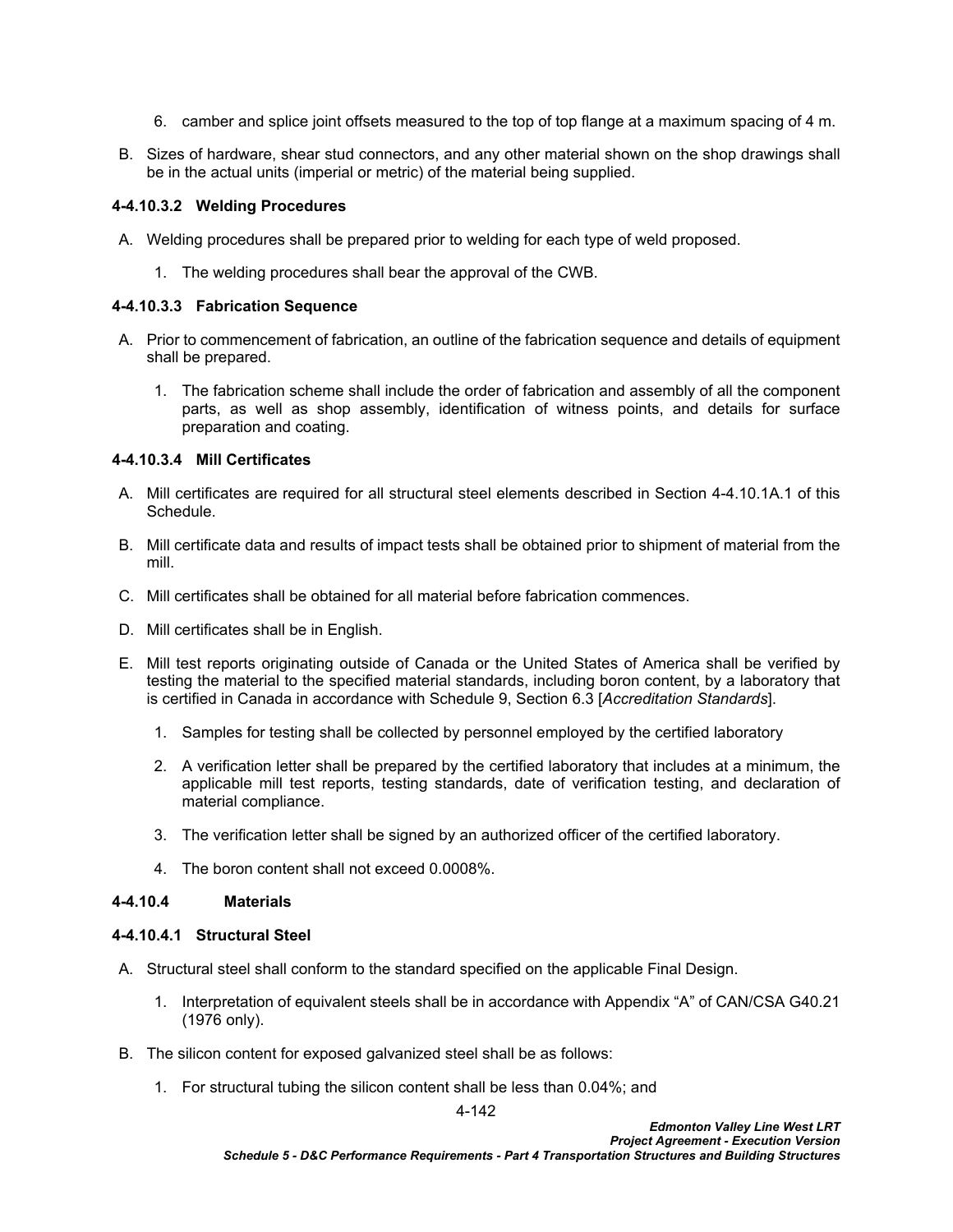- 2. For structural sections and plates the silicon content shall be less than 0.04% or between 0.15% to 0.25%.
- 3. Repair of steel plates or rolled shapes by welding at the producing mill shall not be permitted.

# **4-4.10.4.2 Bolts**

- A. Bolts, nuts and washers shall be marked as follows:
	- 1. Metric bolts shall be marked with the symbol A325M and those of "weathering" steel shall have the A325M symbol underlined.
	- 2. Metric nuts shall be marked with three circumferential lines with an "M" between two of them or shall be marked with a "3" if made of a weathering grade.
	- 3. Washers shall be identified as metric by having an "M" indented in the surface or a "3" for weathering grades.
- B. Rotational capacity testing and reporting shall be performed in accordance with ASTM F3125.

## **4-4.10.4.3 Stud Shear Connectors**

A. All stud shear connectors shall comply with the chemical requirements of ASTM A108, Grades 1015, 1018 or 1020. In addition, they shall meet the mechanical properties specified in AWS D1.5, Table 7.1 for Type B studs.

## <span id="page-146-0"></span>**4-4.10.5 Welding**

- A. The deposited weld metal shall provide strength, durability, impact toughness and corrosion resistance equivalent to the base metal.
- B. Low hydrogen fillers, fluxes and low hydrogen welding practices shall be used throughout.
	- 1. Low hydrogen coverings and fluxes shall be protected and stored as specified by AWS D1.5.

### **4-4.10.5.1 Submerged Arc Welding (SAW)**

- A. The submerged arc welding process is permitted for all flat and horizontal position welds.
- B. All flange and web groove welds shall be welded by a semi or fully automatic submerged arc welding process.
- C. All web to flange welds and all longitudinal stiffener to web welds shall be made by a fully semiautomatic submerged arc welding process.
- D. All fluxes shall conform to the diffusible hydrogen requirements of AWS D1.5 filler metal hydrogen designator H8 or lower.

# **4-4.10.5.2 Shielded Metal Arc Welding (SMAW)**

- A. The shielded metal arc welding process is only permitted for girder vertical stiffener to flange fillet welds and for miscellaneous steel components such as deck drains, deck joint assemblies, bridge bearings, pier nose plates and buffer angles.
- B. SMAW electrodes shall conform to the diffusible hydrogen requirements of AWS D1.5 filler metal hydrogen designator H4.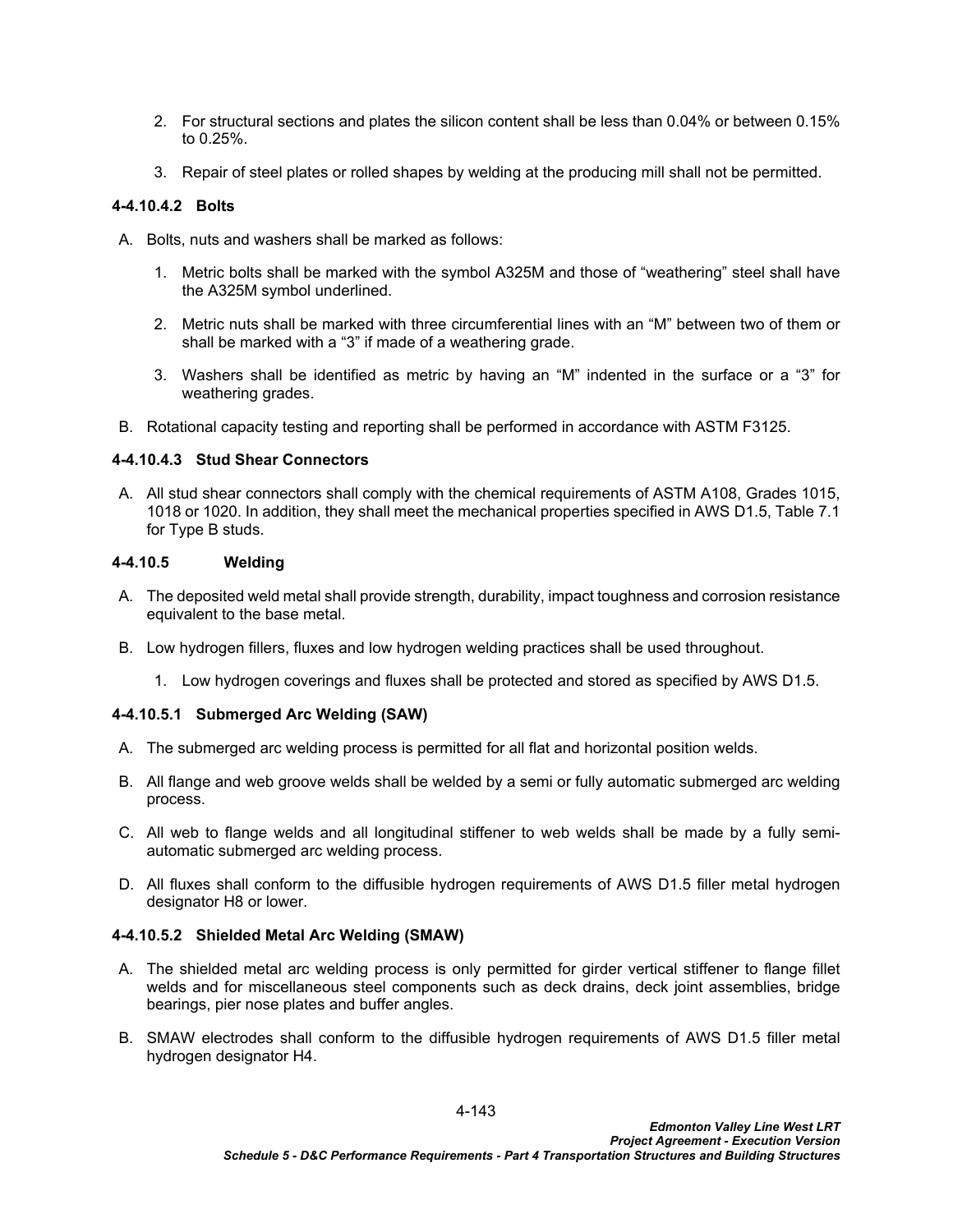## **4-4.10.5.3 Metal Core Arc Welding (MCAW) and Fluxed Core Welding**

- A. The metal core arc welding process utilizing low hydrogen consumables with AWS designation of H4 is only permitted for girder vertical stiffeners and horizontal gussets and miscellaneous steel components such as deck drains, deck joint assemblies, bridge bearings, hand rails, bridgerails and buffer angles.
- B. Field application of the metal core arc welding process shall not be permitted.
- C. All electrodes shall conform to the diffusible hydrogen requirements of AWS D1.5 filler metal hydrogen designator H4.

## **4-4.10.5.4 Cleaning Prior to Welding**

- A. Weld areas shall be clean, free of mill scale, dirt, grease and other contaminants prior to welding.
- B. For multi-pass welds, previously deposited weld slag shall also be thoroughly cleaned prior to depositing subsequent passes.

### **4-4.10.5.5 Tack and Temporary Welds**

- A. Tack and temporary welds shall not be allowed unless they are incorporated in the final weld.
	- 1. Tack welds, where allowed, shall be of a minimum length of four times the nominal size of the weld. The length shall not exceed 15 times the weld size and shall be subject to the same quality requirements as the final welds.
	- 2. Tack welds shall be sufficiently ground out prior to final welding in order for the final weld to have a uniform weld bead.
	- 3. Cracked tack welds shall be completely removed prior to welding over.

### **4-4.10.5.6 Run-off Tabs**

- A. Run-off tabs shall be used at the ends of all welds that terminate at the edge of a member.
	- 1. The tabs shall be a minimum of 100 mm long.
	- 2. The tabs thickness and shape shall replicate the joint detail being welded.
	- 3. The tabs shall be tack welded only to that portion of the material that will not remain a part of the Structure, or where the tack weld will be welded over and fused into the final joint.
	- 4. Tabs shall be removed by flame cutting after welding.

### **4-4.10.5.7 Backing Bars**

- A. The separation of the faying surfaces between backing bars and material to be welded shall not exceed 1 mm.
- B. The weld shall be 100% fused into the backing bar including at the corners of HSS members.

### **4-4.10.5.8 Welding at Stiffener Ends**

A. Stiffeners and attachments fillet welded to structural members shall have the fillet welds terminate 10 mm short of edges.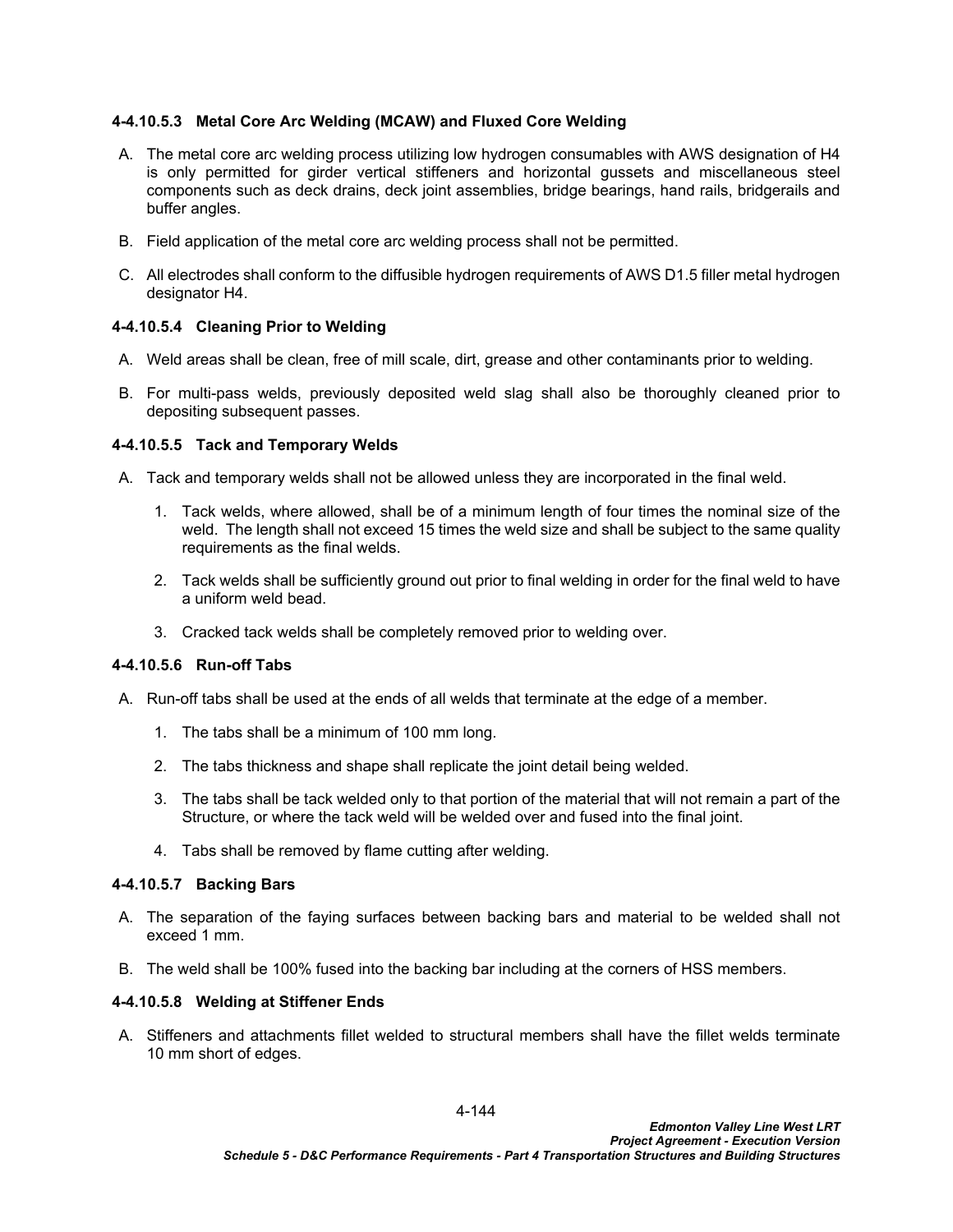### **4-4.10.5.9 Preheat and Interpass Temperatures**

- A. Preheat and interpass temperature requirements shall be performed and maintained in accordance with AWS D1.5, except for the following:
	- 1. All welds on girder flanges and post to base plate groove welds shall be preheated to a minimum temperature of 100°C unless a higher temperature is required by AWS D1.5 for the flange thickness.
	- 2. All post to base plate fillet welds shall be preheated to a minimum temperature of  $60^{\circ}$ C.
	- 3. The preheat temperature of the web to flange joint shall be measured 75 mm from the point of welding on the side of the flange opposite to the side where the weld is being applied.

### **4-4.10.5.10 Methods of Weld Repair**

A. Repair procedures for damaged base metal and unsatisfactory welds shall be prepared, signed and sealed by a Professional Engineer prior to repair work commencing.

## **4-4.10.5.11 Arc Strikes**

- A. Arc strikes shall not be permitted.
	- 1. In the event of accidental arc strikes a repair procedure shall be prepared, signed and sealed by a Professional Engineer.
	- 2. The repair procedure shall include the complete grinding out of the crater produced by the arc strike.
	- 3. The repair procedure shall also include MPI and hardness testing of the affected area. Hardness of the repaired area shall conform to the requirements of Section [4-4.10.9.6](#page-158-0) [*[Hardness Tests](#page-158-0)*] of this Schedule.

### **4-4.10.5.12 Grinding of Welds**

- A. Flange groove welds shall be ground flush or to a slope not exceeding 1 in 10 on both sides.
- B. Web butt joints and post to baseplate groove welds that meet the profile requirements of AWS D1.5 shall not require grinding.
- C. Fillet welds shall be continuous with uniform size and profile.
	- 1. Fillet welds not conforming to an acceptable profile as defined in AWS D1.5 shall be ground to the proper profile without substantial removal of the base metal.
	- 2. Grinding shall be smooth and parallel to the line of stress.
	- 3. Caution shall be exercised to prevent over grinding. Over grinding that results in reduced thickness of the base metal or size of the weld shall not be permitted.

### **4-4.10.5.13 Plug and Slot Welds**

A. Plug welds or slot welds shall not be permitted.

### **4-4.10.5.14 Welding to Girder Flanges and Webs**

A. With the exception of longitudinal web to flange welds, all stiffeners, gusset plates, or any other detail material welded to girder flanges shall be a minimum of 300 mm from any flange groove weld.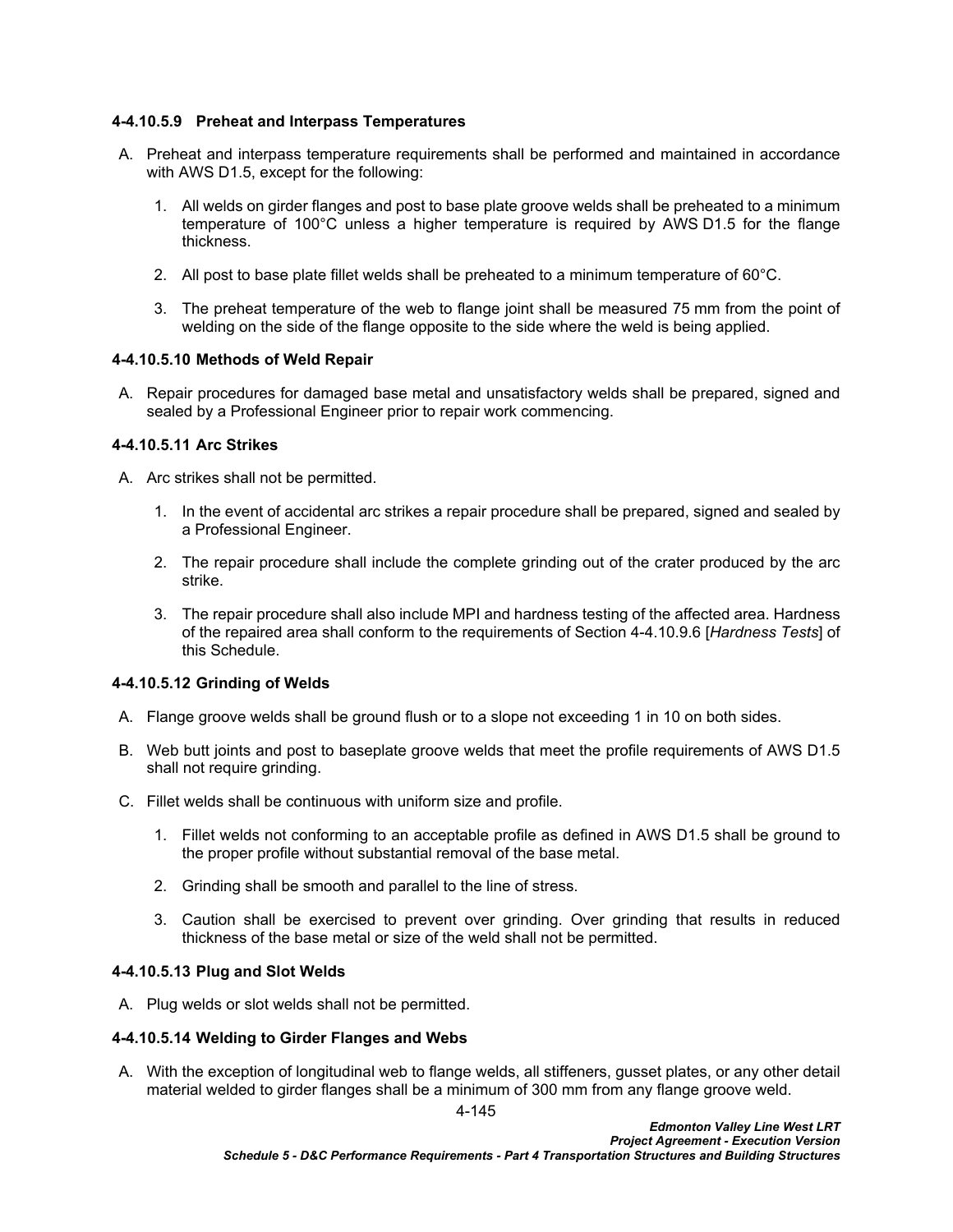- B. Shear stud connectors and bolt holes shall not be placed within 50 mm of any flange groove weld.
- C. With the exception of longitudinal web to flange welds and longitudinal stiffener to web welds, all stiffeners, gusset plates and any other detail materials welded to girder webs shall be a minimum of 300 mm from any web groove welds.

## **4-4.10.5.15 Field Welding**

- A. Structural field welds are welds that are required to maintain the integrity of the Structure.
- B. Field welding of primary load carrying members shall not be permitted, unless otherwise specified.
- C. All material to be field welded shall be prepared in the shop.
- D. Where structural field welds are carried out, the following requirements shall be met:
	- 1. all welding, cutting and preparation shall comply with the AWS D1.5;
	- 2. only welders approved by the CWB in the particular weld category to be carried out shall perform weldments;
	- 3. welding procedures approved by the CWB shall be prepared for the welds;
	- 4. low hydrogen fillers, fluxes and welding practices shall be used in accordance with Section [4-](#page-146-0) [4.10.5](#page-146-0) [*[Welding](#page-146-0)*] of this Schedule;
	- 5. when the air temperature is below 10° Celsius, all materials to be welded shall be preheated to 100° Celsius for a distance of 80 mm beyond the weld and shall be sheltered from the wind;
	- 6. when the air temperature is below 0° Celsius, welding shall not be permitted unless suitable hoarding and heating is provided. The air temperature inside the enclosure shall be a minimum of 10° Celsius. If the steel temperature is less than 10° Celsius, all materials to be welded shall be preheated to 100° Celsius for a distance of 80 mm beyond the weld and shall be sheltered from the wind; and
	- 7. all structural field welds shall be visually inspected by an independent welding inspector certified to Level 3 of CAN/CSA W178.2.
- E. Where non-structural field welds are carried out, the following requirements shall be met:
	- 1. journeyman welders with Class B tickets shall perform weldments;
	- 2. welding procedures shall be prepared, signed and sealed by a Professional Engineer;
	- 3. low hydrogen fillers, fluxes and welding practices shall be used in accordance with Section [4-](#page-146-0) [4.10.5](#page-146-0) [*[Welding](#page-146-0)*] of this Schedule;
	- 4. when the air temperature is below 5° Celsius, all materials to be welded shall be preheated to 100° Celsius for a distance of 80 mm beyond the weld and shall be sheltered from the wind; and
	- 5. when the air temperature is below 0° Celsius, welding shall not be permitted unless suitable hoarding and heating is provided. The air temperature inside the enclosure shall be a minimum of 10° Celsius. If the steel temperature is less than 10° Celsius all materials to be welded shall be preheated to 100° Celsius for a distance of 80 mm beyond the weld and shall be sheltered from the wind.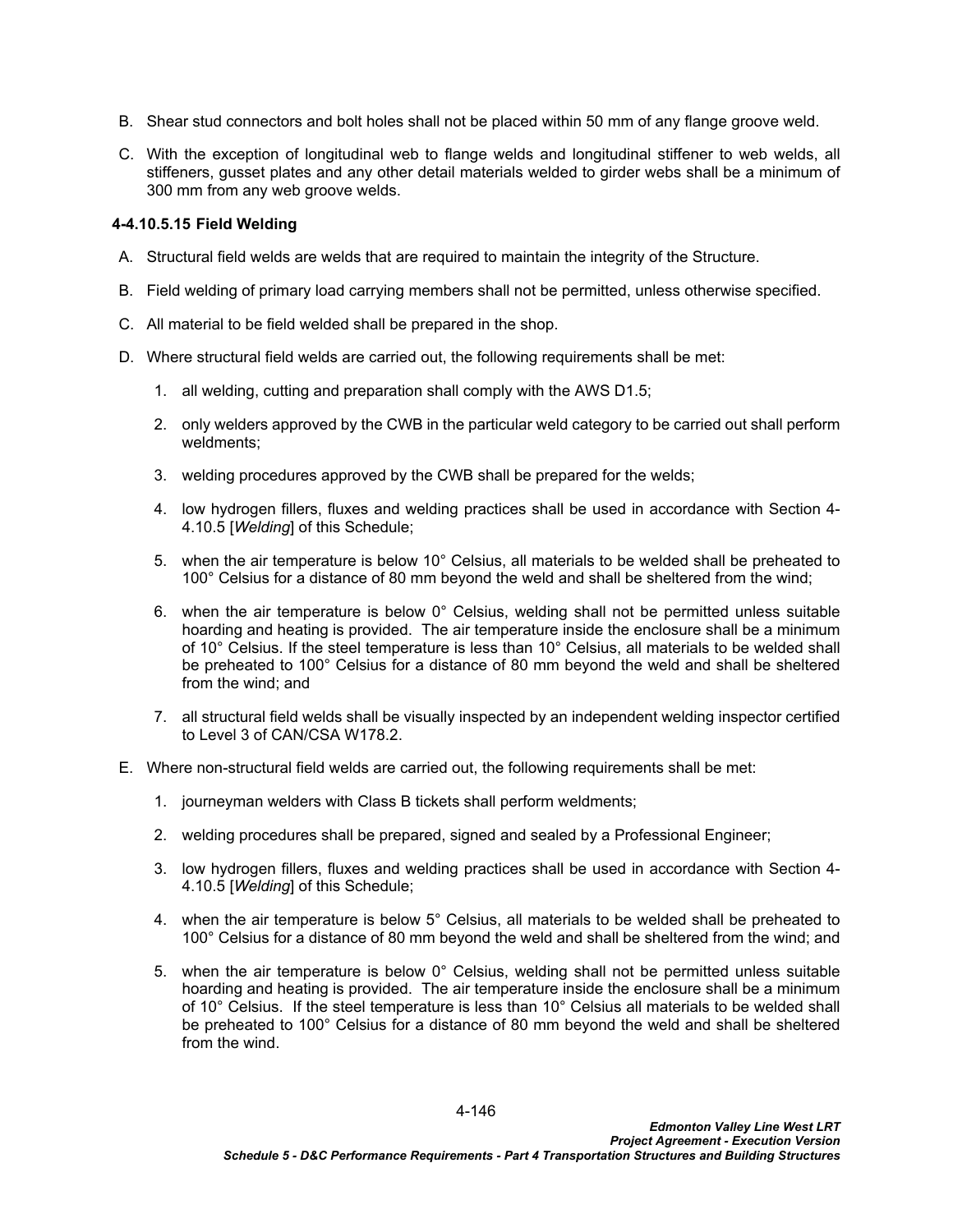## **4-4.10.6 Fabrication**

- A. The fabrication of structural steel components shall be carried out so as to not adversely affect the performance of the steel including its strength, durability, impact toughness and corrosion protection.
- B. Fabrication shall be performed in a fully enclosed area which is heated to at least 10° Celsius.
- C. Only welders, welding operators and tackers approved by the CWB in the particular weld category to be carried out shall be permitted to perform weldments.

# **4-4.10.6.1 Cutting of Plate**

- A. All plate material for main members, such as girders, trusses, splice plates and any plate material welded to main members shall be flame cut using an automatic cutting machine.
	- 1. Shearing shall not be permitted.
- B. All flange material shall be cut so that the direction of the applied stress will be parallel to the direction of the plate rolling.
- C. As plate material is subdivided for main members, all heat numbers shall be transferred to each individual plate.
	- 1. The numbers shall remain legible until such time as the material location in the final assembly has been recorded.
	- 2. Mill identification numbers stamped into the material shall be removed by grinding.
	- 3. Steel stamps shall not be used. The only exception is the match marking of splice plates which may be steel stamped using low stress stamps.
	- 4. The stamps and specific locations of such stamps shall be shown on the shop drawings.

# **4-4.10.6.2 Flame Cut Edges**

- A. The flame cut edges of flanges shall have a maximum Brinell hardness as stated by Section [4-4.10.9.6](#page-158-0) [*[Hardness Tests](#page-158-0)*] of this Schedule.
	- 1. The surface roughness of the flame cut edge shall not be greater than ANSI B46.1 500  $\mu$ in.  $(12.5 \,\text{\upmu m})$  and be such as to allow Brinell hardness testing without spot grinding.
	- 2. Brinell hardness tests shall be performed at random on the as is flame cut edges. If the hardness exceeds the requirements, the edges shall be repaired so that they meet the requirements.
- B. All blow backs, signs of lamination, or any other discontinuity detected on plate cut edges for tension members observed during the cutting of the material shall be documented.
	- 1. The extent of the lamination shall be determined by an ultrasonic testing technician certified to Level II of CGSB and employed by a CAN/CSA W178.1 certified non-destructive testing company.
	- 2. A report and repair procedure shall be prepared, signed and sealed by a Professional Engineer indicating whether or not the material is suitable for fabrication.

### **4-4.10.6.3 Corner Chamfers**

A. Corners of all flanges shall be ground to a 2 mm chamfer.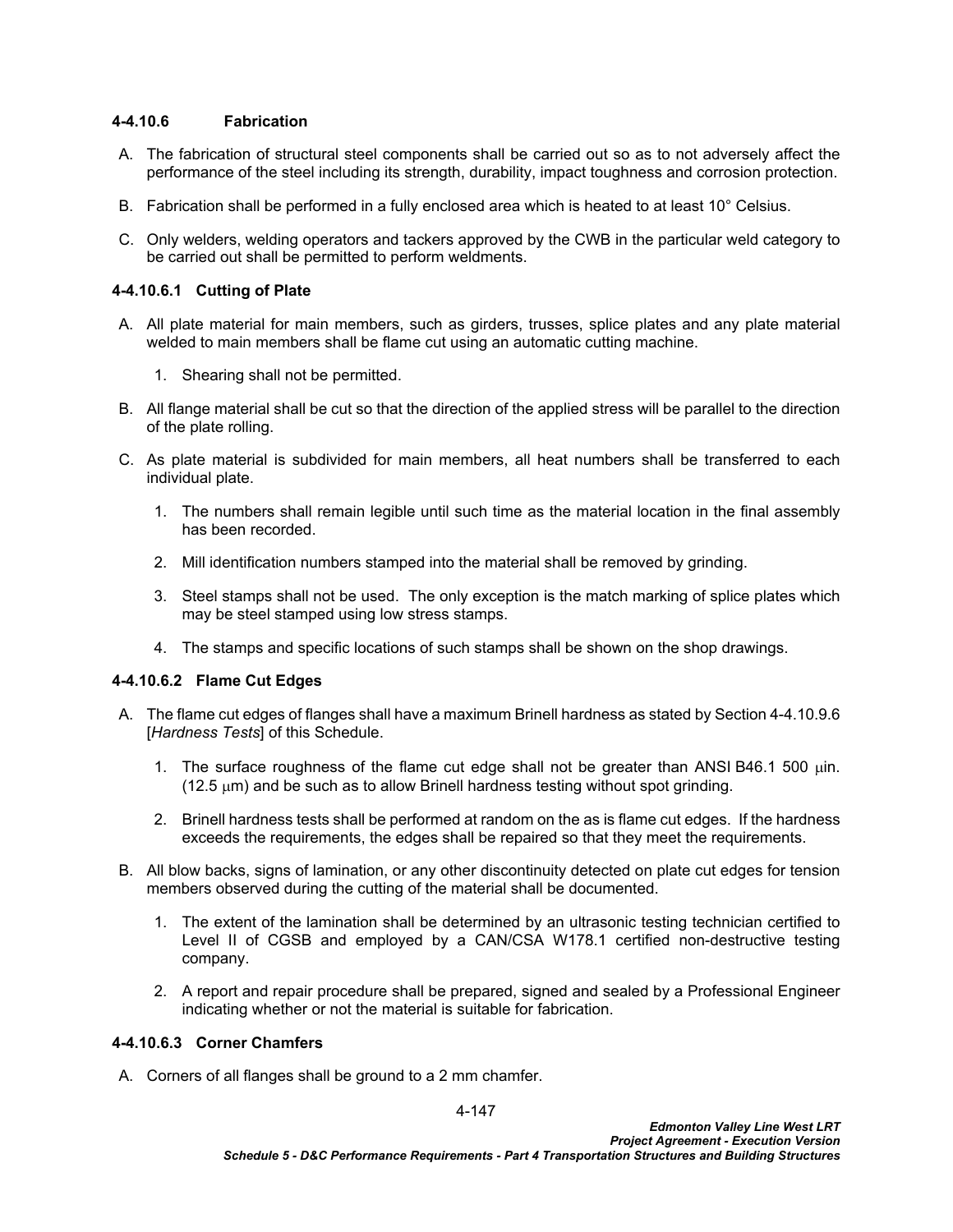B. Corners of stiffeners, structural sections and plates shall be ground to a 1 mm chamfer.

## **4-4.10.6.4 Vertical Alignment**

- A. The Structure shall be fabricated to account for member deflections and to conform to the lines and grades shown in the applicable Final Design.
	- 1. For rolled shapes, advantage shall be taken of mill camber that may be inherent in the material.

## **4-4.10.6.5 Shop Assembly**

### A. General

1. Primary load carrying members including box girders shall be preassembled in accordance with AASHTO LRFD BCS,

## B. Plate Girders

- 1. The preassembly of plate girders shall only require two sections to be assembled at one time.
- 2. The detailed method of assembly, including points of support, dimensional checks, method of trimming to length, drilling and marking of splices, shall be to the procedure prepared in accordance with Section [4-4.10.3.3](#page-145-0) [*[Fabrication Sequence](#page-145-0)*] of this Schedule.
- 3. Each individual girder section shall meet the camber requirements for that particular length, with the splices between these sections falling on the theoretical camber line for the entire span.
- 4. Corrections for variation in flange thickness shall be made.
- 5. Camber for plate girders shall be measured on the top of the top flange. The camber of plate girders shall be measured in the "no load" condition.
- 6. The camber of each individual girder section shall be known for the next two girder sections in the girder line prior to shop assembly of any particular girder section, to allow the use of a best fit line to reduce the effect of any camber differences.
- 7. When the camber of the girder fails to meet the required tolerance, a method of repair shall be developed, signed and sealed by a Professional Engineer prior to commencement of repair.
- C. Box Girders
	- 1. The shop assembly of box girders shall be the same as for plate girders with the additional requirements specified in this section.
	- 2. The camber of box girders shall be measured on the top of the top flange, and each top flange of a box shall individually meet the required camber.
	- 3. Girder sections assembled for splicing shall be supported within 2 m of the end of each section. Girder sections shall be supported in such a manner as to provide the correct angular relationship at the splice between girder sections while the splices are being reamed or drilled.
	- 4. Shop drawings shall clearly indicate the expected dead load deflection of each section and the elevations of the sections while supported for the drilling or reaming of each splice.

# **4-4.10.6.6 Drilling**

A. All splices shall be drilled from solid material while assembled or shall be sub-punched or sub-drilled and then reamed to full size while in the shop assembly position.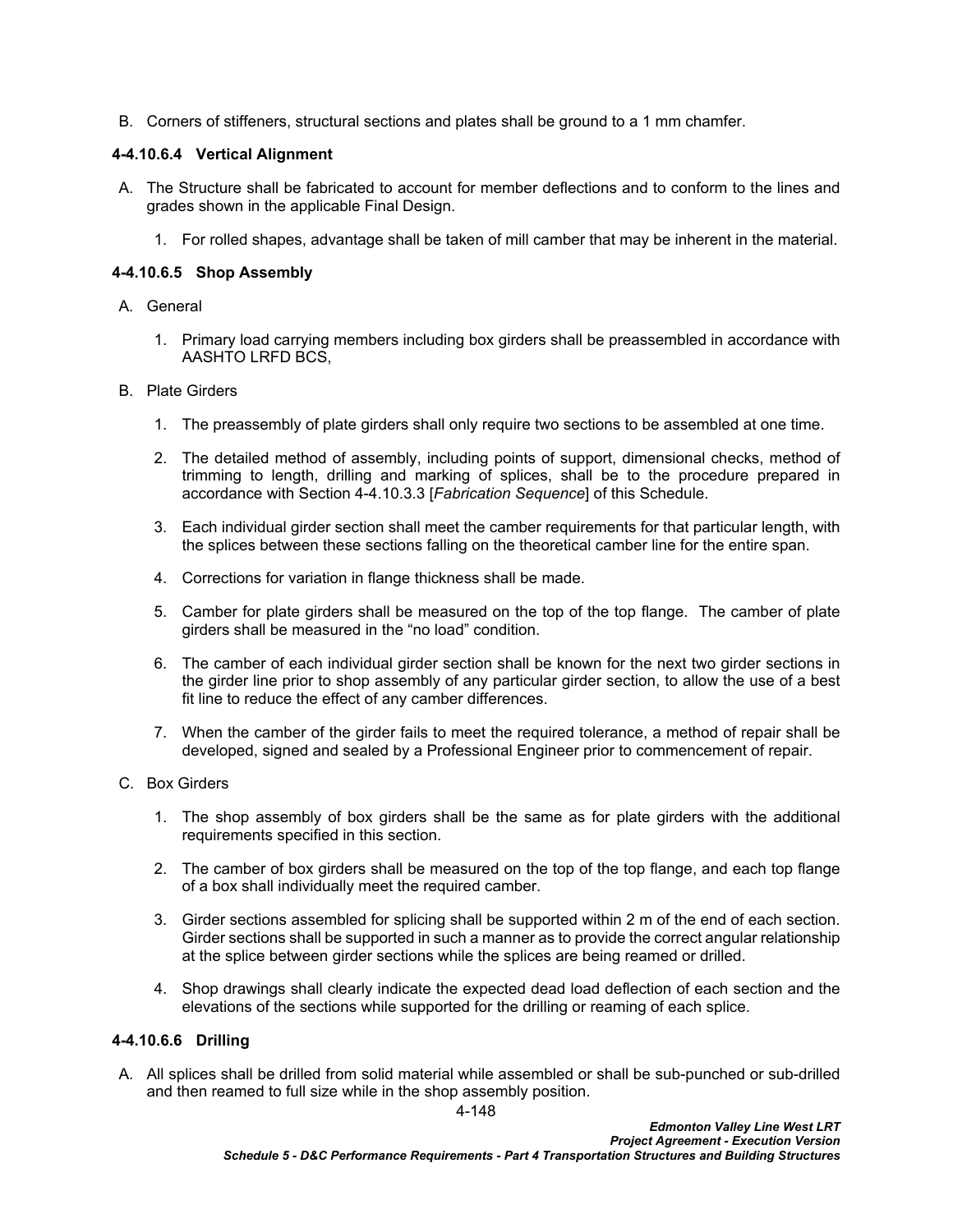1. Drilling or reaming shall not take place until after shop assembly has been satisfactorily completed.

### **4-4.10.6.7 Splice Plates**

- A. After shop assembly, splice plates and attached members shall be clearly match marked to ensure proper orientation and location of splice material for erection. All holes shall align with holes in the attached members.
	- 1. The match marking system shall be shown on the shop drawings.
- B. After shop assembly and match marking, splice plates shall be removed, de-burred, solvent cleaned to remove all oil and sandblasted to remove all mill scale to ensure a proper faying surface.
	- 1. Splice plates shall be securely ship-bolted to the girders.
- C. At field splice locations, the gap between adjacent girder ends shall be 10 mm  $\pm$  5 mm.

## **4-4.10.6.8 Bolt Holes**

- A. Section 11.4.8 in the AASHTO LRFD BCS shall apply except that all bolt holes in load carrying segments of main members and any material welded to main members shall be drilled full size or subpunched 5 mm smaller and reamed to full size.
- B. Punching of full size holes for secondary members such as bracings which are not welded to main members shall only be allowed for material less than 16 mm thick.
- C. Diaphragm bracing members for curved girder bridges are considered primary structural members and therefore punching of full size holes shall not be permitted.
- D. All holes in girder splices and structural members shall be circular and perpendicular to the member. Cutting of slotted holes shall be done by plasma arc cutting. Holes shall be deburred inside and outside and free of nicks and gouges.

# **4-4.10.6.9 Flame Straightening and Heat Curving**

A. Flame straightening and heat curving shall not be permitted on any material or member except in accordance with a repair procedure prepared, signed and sealed by a Professional Engineer. The repair procedure shall address locations, temperatures and cooling rates.

# **4-4.10.6.10 Stress Relieving**

A. When stress relieving is specified in the applicable Final Design, it shall be performed in accordance with AWS D1.5.

### **4-4.10.6.11 Handling and Storage**

- A. All lifting and handling shall be carried out using devices that do not mark, damage, or distort the assemblies or members in any way.
- B. Girders shall be stored upright, supported on sufficient skids and safely shored to maintain the proper section without buckling, twisting or in any way damaging or misaligning the material.
- C. Long members, such as deck joint assemblies, buffer angles, columns and chords shall be placed on blocking to prevent damage.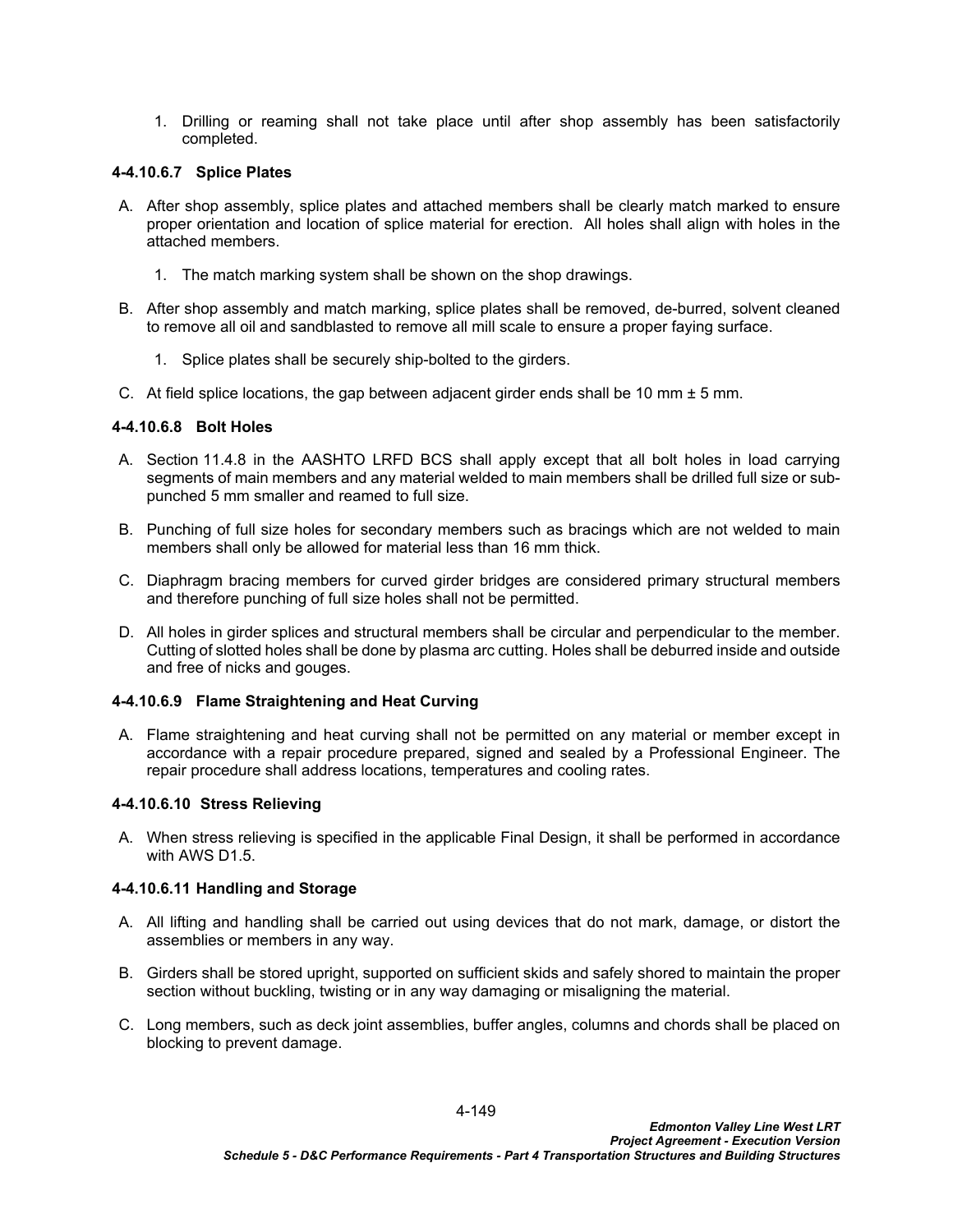### **4-4.10.6.12 Barrier**

- A. All barrier rail splices shall be completed using properly fitted backing bars.
- B. All barrier rail splices shall be ground smooth and flush.
- C. Rail and post sections shall be orientated such that the tube seams are always located at the bottom, except for rectangular tube sections which shall have the tube seams oriented towards the bottom or the outside of the barrier.
- D. Barrier rail sleeves for field splices and expansion joints shall be square and be properly aligned in the rail end. Corners of the sleeves shall be rounded and smooth to ensure a good fit.

## **4-4.10.7 Dimensional Tolerances**

#### **4-4.10.7.1 General**

- A. The normal tolerance for structural steel fabrication and fitting between whole groups shall be  $\pm 3$  mm unless otherwise specified.
- B. The dimensional tolerances for structural members shall comply with AWS D1.5, Section 3.5, unless otherwise specified.
	- 1. Tolerances for box girder camber, sweep and depth shall be measured relative to two imaginary surfaces: a vertical plane passing through the centre line of the girder and a surface located at the theoretical underside of the top flanges following the theoretical camber of the girder.

#### **4-4.10.7.2 Girder Camber**

- A. Camber of beams and girders shall be uniform, true and accurate to the centerline of the top flange.
- B. Permissible variation in camber shall be within  $\pm$  (0.2L<sub>t</sub> + 3) mm; where L<sub>t</sub> is the test length in meters.
	- 1. This applies to fabricated pieces only, prior to shop assembly.
	- 2. During shop assembly, splice points shall be located on the theoretical camber line or at a specified amount from the line.
- C. Where field splices are eliminated by combining girder segments into longer girder lengths, the cambers of the girders at the eliminated splice points shall be within  $\pm 3$  mm of the theoretical camber line or a specified amount from the line.

### **4-4.10.7.3 Combined Warpage and Tilt**

- A. Combined warpage and tilt of flanges at any cross section of welded I-shape girders or beams shall not exceed 1/200 of the total width of the flange or 3 mm whichever is greater at bolted splice locations.
	- 1. Combined warpage and tilt shall be determined by measuring the offset at the toe of the flange from a line normal to the plane of the web through the intersection of the centerline of the web with the outside surface of the flange plate.

#### **4-4.10.7.4 Web Panning**

A. The maximum variation from flatness for webs shall be 0.01*d* where *d* is the least dimension of the panel formed by the girder flanges and stiffeners.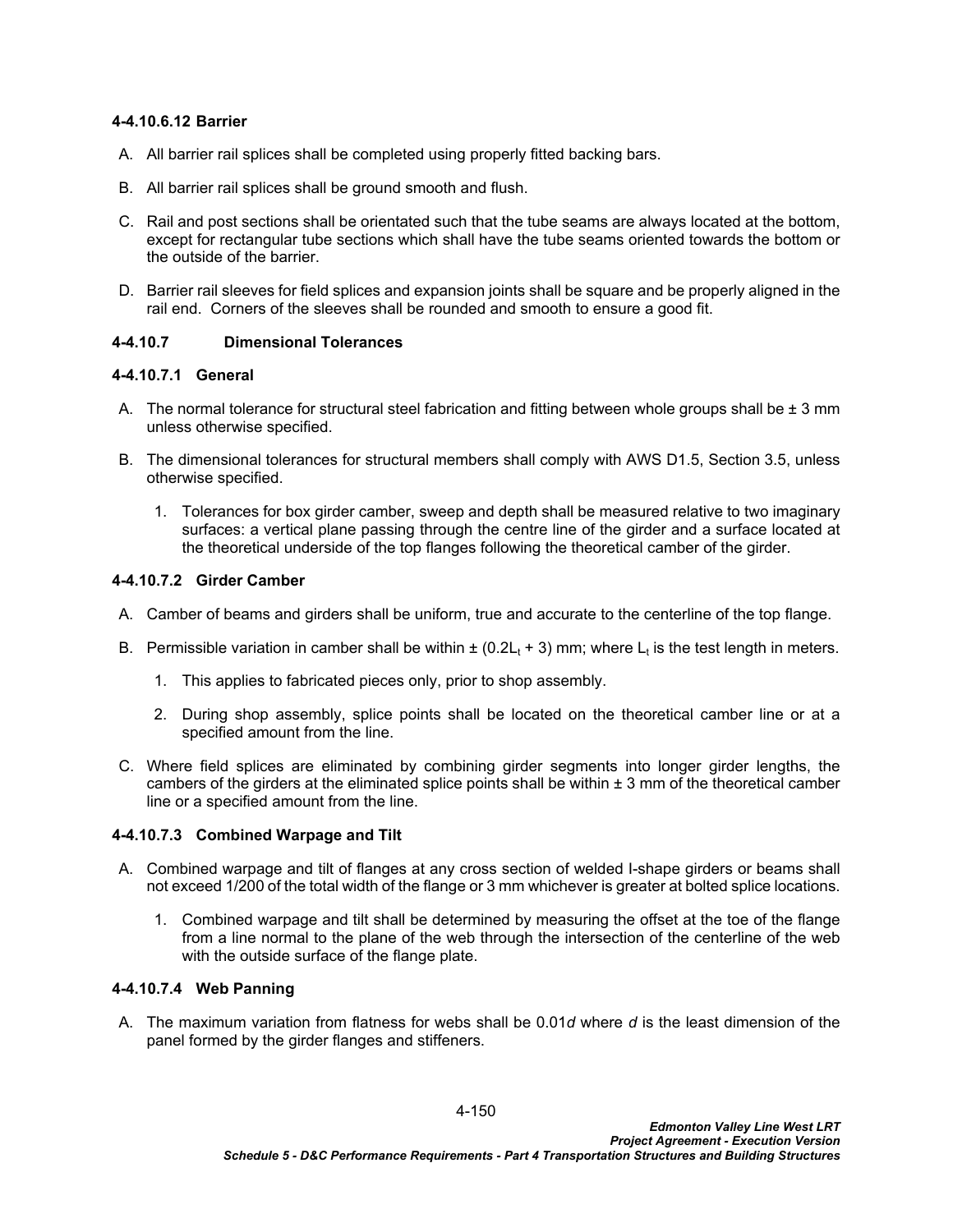- 1. Should the panning in one panel be convex and the panning in the adjacent panel be concave then the sum of the panning in the two adjacent sections shall not exceed that allowed for one panel.
- B. Localized deformations in the web shall not exceed 3 mm in 1 m.

# **4-4.10.7.5 Splices**

- A. The tolerance for girder depth or box girder geometry shall be as specified by AWS D1.5, except that the difference between similar dimensions of adjoining sections being spliced shall not exceed  $± 3$  mm.
- B. Bolted splices of main stress carrying members shall have parallel planes and the surfaces shall be in full contact without any gap.
- C. At field splice locations, the gap between adjacent girder ends shall be 10 mm  $\pm$  5 mm.
- D. Filler plates will be required when the difference between two adjacent sections is greater than 2 mm.

# **4-4.10.7.6 Stiffeners**

- A. The bearing ends of bearing and jacking stiffeners shall be flush and square with the web and shall have at least 75% of the bearing end area in contact with the flanges.
- B. Tolerance for milled to bear stiffeners shall be 0.05 mm with at least 75% of the area in bearing.
- C. Fitted stiffeners may have a gap of up to 1 mm between the stiffener and the flange.

# **4-4.10.7.7 Bearing to Bearing Dimension**

A. The bearing to bearing distance is a set dimension and therefore has no tolerance.

# **4-4.10.7.8 Facing of Flanges**

A. Surfaces of flanges which are in contact with bearing sole plates shall have a flatness tolerance of 0.001 x bearing dimension.

### **4-4.10.7.9 Deck Joint Assemblies**

- A. Tolerances for straightness shall be accounted for over the length of the assembly between the crown and gutter line both before and after galvanizing of the assembly.
	- 1. Deviation from straightness in a vertical plane shall not exceed  $\pm 6$  mm.
	- 2. Horizontal sweep or variations in gap setting shall not be greater than  $\pm 3$  mm.
	- 3. Deck joint assemblies shall be assembled for inspection in a relaxed condition with erection angles removed.

## **4-4.10.7.10 Barriers**

- A. Individual barrier rail sections shall be straight and true with no evidence of kinks or dents and with a minimum variation from straightness not exceeding 3 mm over a 3 m length.
- B. Welded barrier rail splices shall not be evident in the final product, and shall be straight, kink free and conform to the same section as the adjacent section.
- C. Bolted barrier rail shall be straight with no offset due to loose fitting sleeves.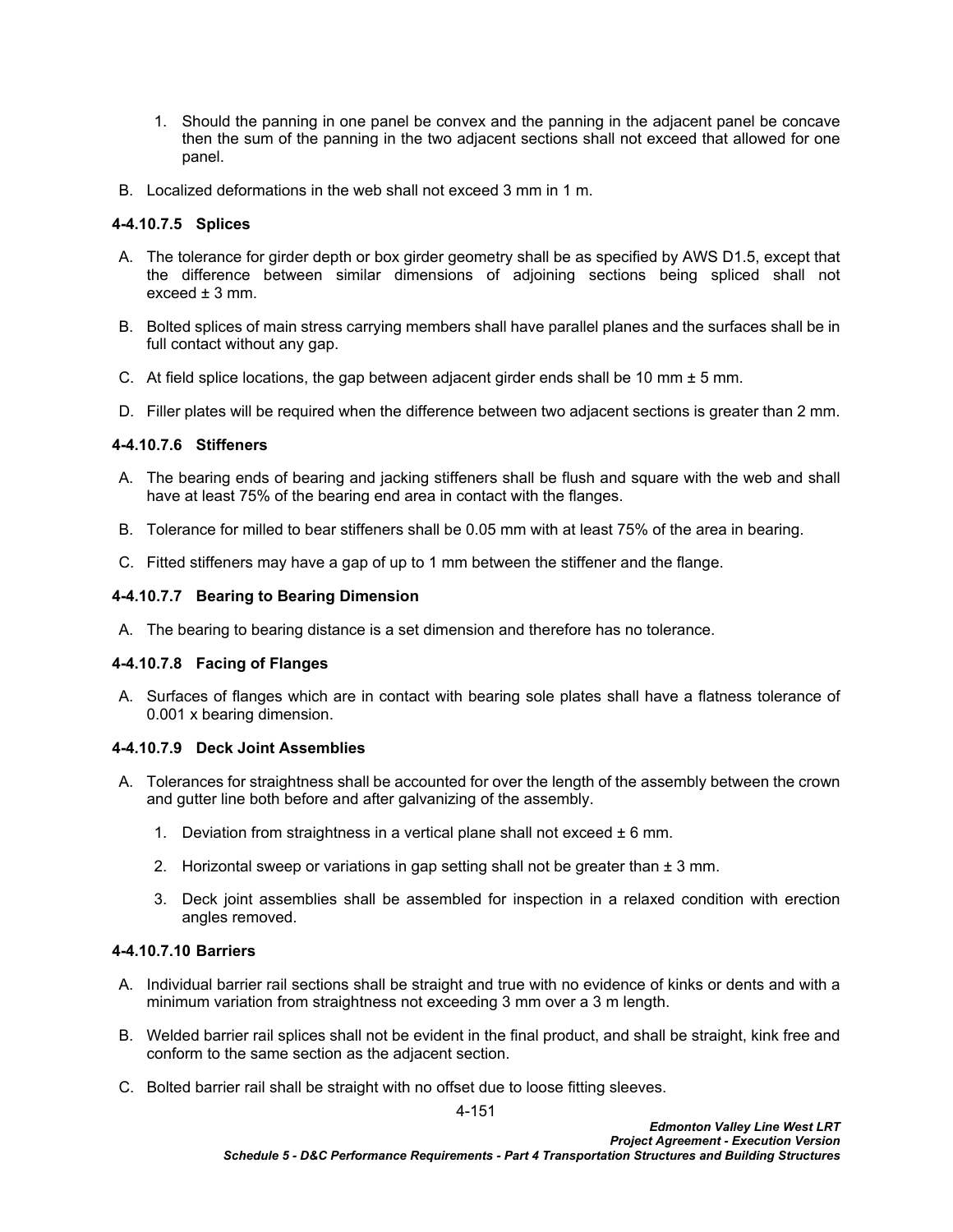- D. The clearance between barrier rail sections and their sleeves shall be sufficient to ensure an easy fit after galvanizing.
- E. The maximum radial clearance around the sleeve when fitted into the rail section shall be 1 mm (2 mm total) after galvanizing with the tube seam removed.

### **4-4.10.7.11 Anchor Bolts**

- A. The bolts in an anchor bolt assembly shall fit in a template comprised of accurately located holes 2 mm greater in diameter than the anchor bolts.
- B. The top of the bolts in the assembly shall be  $\pm 3$  mm from a level plane when the threaded portion is plumb.
- C. The threaded length shall not be less than specified, nor more than 15 mm greater than that specified.
- D. The threaded ends of anchor bolts shall be chamfered.

## **4-4.10.8 Surface Preparation and Coating**

### **4-4.10.8.1 Blast Cleaning**

- A. Unless otherwise specified in the applicable Final Design, all steel components shall be blast cleaned after fabrication in accordance with the Society for Protective Coating Standard (SSPC) No. SP6.
	- 1. Essentially this is a surface from which all oil, grease, dirt, rust, foreign matter, mill scale and old paint have been completely removed except for slight shadows, streaks or discolorations caused by rust stain or mill scale oxide binder.
	- 2. The exterior faces of exterior girders shall be uniform in appearance.

### **4-4.10.8.2 Galvanizing**

- A. Galvanizing of steel shall be by the hot dip method, after fabrication, in accordance with ASTM A123/A123M Standard Specification for Zinc (Hot-Dip Galvanized) Coatings on Iron and Steel Products and ASTM F2329 Standard Specification for Zinc Coating Hot-Dip Requirements for Application to Carbon and Alloy Steel Bolts, Screws, Washers, Nuts and Special Threaded Fasteners.
	- 1. A smooth finish shall be provided on all edges and surfaces, and all weld spatter and welding flux residue shall be removed from steel components prior to galvanizing.
	- 2. Nuts shall freely spin on bolt threads after galvanizing.
	- 3. Factors contributing to galvanization-induced cracking shall be minimized.
- B. Exposed galvanized surfaces shall have a continuous outer free zinc layer without any significant zinciron alloy showing through the outside surface.
	- 1. Lumps, globules or heavy deposits of zinc shall not be permitted.
	- 2. Members shall be free of any sharp protrusions or edges.
- C. Galvanizing repairs shall provide a coating that has a minimum thickness of 180 µm, adheres to the member and has a finished appearance similar to that of the adjacent galvanizing.
	- 1. Galvanizing repair shall comply with ASTM A780, Method A3 "Metallizing" unless the repair area is less than 100 mm $^2$  in which case the repairs may comply with ASTM A780 Method A1 "Repair Using Zine-Based Alloy".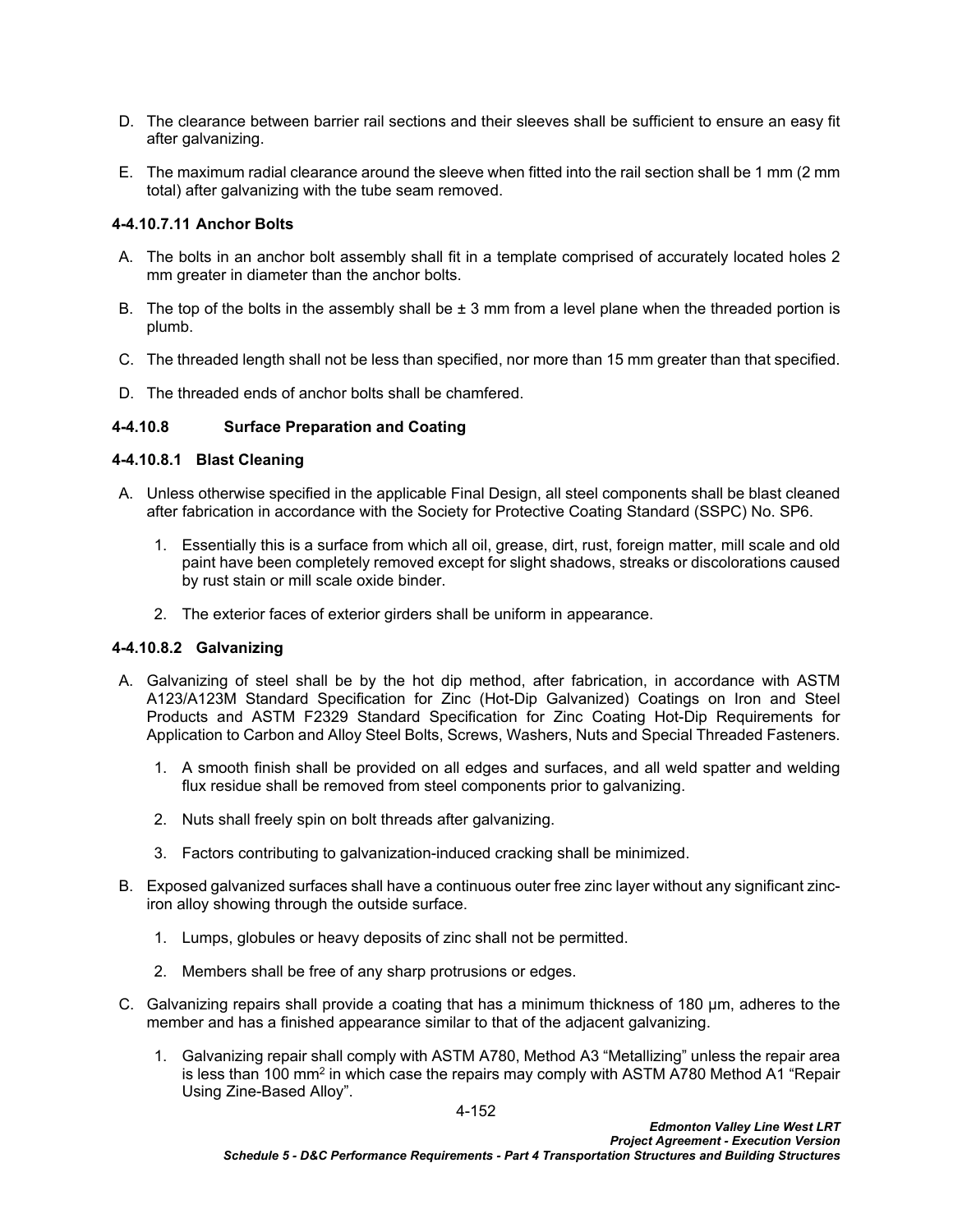- 2. Galvanizing repairs shall be tested for adhesion.
- 3. Repairs may require complete removal of the galvanized coating and re-galvanizing.
- D. The cleaning and pickling procedure of high strength ASTM A194/A193 Grade B7 anchor rods shall be modified as follows prior to hot-dip galvanizing:
	- 1. Brush blast to remove mill scale and oil after threading ends;
	- 2. Flash pickle up to 5 minutes; and
	- 3. Quick dry prior to hot-dip galvanizing (not stored in flux or acid rinse).

## <span id="page-156-0"></span>**4-4.10.8.3 Base Plate Corrosion Protection**

- A. The bottom surface of galvanized base plates in contact with concrete shall be protected by a medium grey colour barrier coating to prevent contact between the zinc and the concrete.
	- 1. The galvanized surface shall be roughened prior to application of the barrier coating.
	- 2. The surface preparation of the galvanized surface and the dry film thickness of the coating shall be in accordance with the coating manufacturer's recommendations.
	- 3. The adhesion of the fully cured coating shall be tested in accordance with ASTM D3359. The method selected for testing (Method A or B) shall depend on the dry film thickness of the coating. The adhesion test result shall meet a minimum of "4B" classification.

## **4-4.10.8.4 Prime Coating**

- A. At bearing locations, a prime coat shall be applied to the underside of bottom flanges in contact with the bearing sole plate. The primer shall extend the full width of the flange and 15 mm beyond the projected contact surface of the bearing sole plate in the longitudinal direction.
- B. At all deck joint locations, a complete SF2, SF3 or SF4 approved bridge coating system from the Alberta Transportation Products List shall be applied to the bottom flange surfaces (underside, top and edges), with the exception that the faying surface of the underside of the bottom flange in contact with the bearing sole plate shall only receive the prime coat.
	- 1. The coating system shall extend longitudinally from the girder end to a distance 100 mm beyond the bearing sole plate or 100 mm beyond the jacking stiffener, whichever is greater
	- 2. The selected SF2, SF3, or SF4 coating system shall be applied to the full height of the bridge webs (both sides of web and including any applicable bearing/jacking stiffeners) and to the underside of the top flanges. The longitudinal extent of this coating shall be the same as described in Section 4-10.8.4.B.1 of this Schedule.
	- 3. Faying surfaces of bolted connections shall only receive the prime coat.
- C. Any portions of the girder that will be encased in cast-in-place concrete shall be left in bare steel condition with no prime coat applied.
- D. The prime coat shall be an organic zinc epoxy primer that has been qualified by test as a Class B coating, in accordance with the "Testing Method to Determine the Slip Coefficient for Coatings Used in Bolted Joints" as described in Appendix A of the Research Council on Structural Connections "Specification for Structural Joints Using High-Strength Bolts".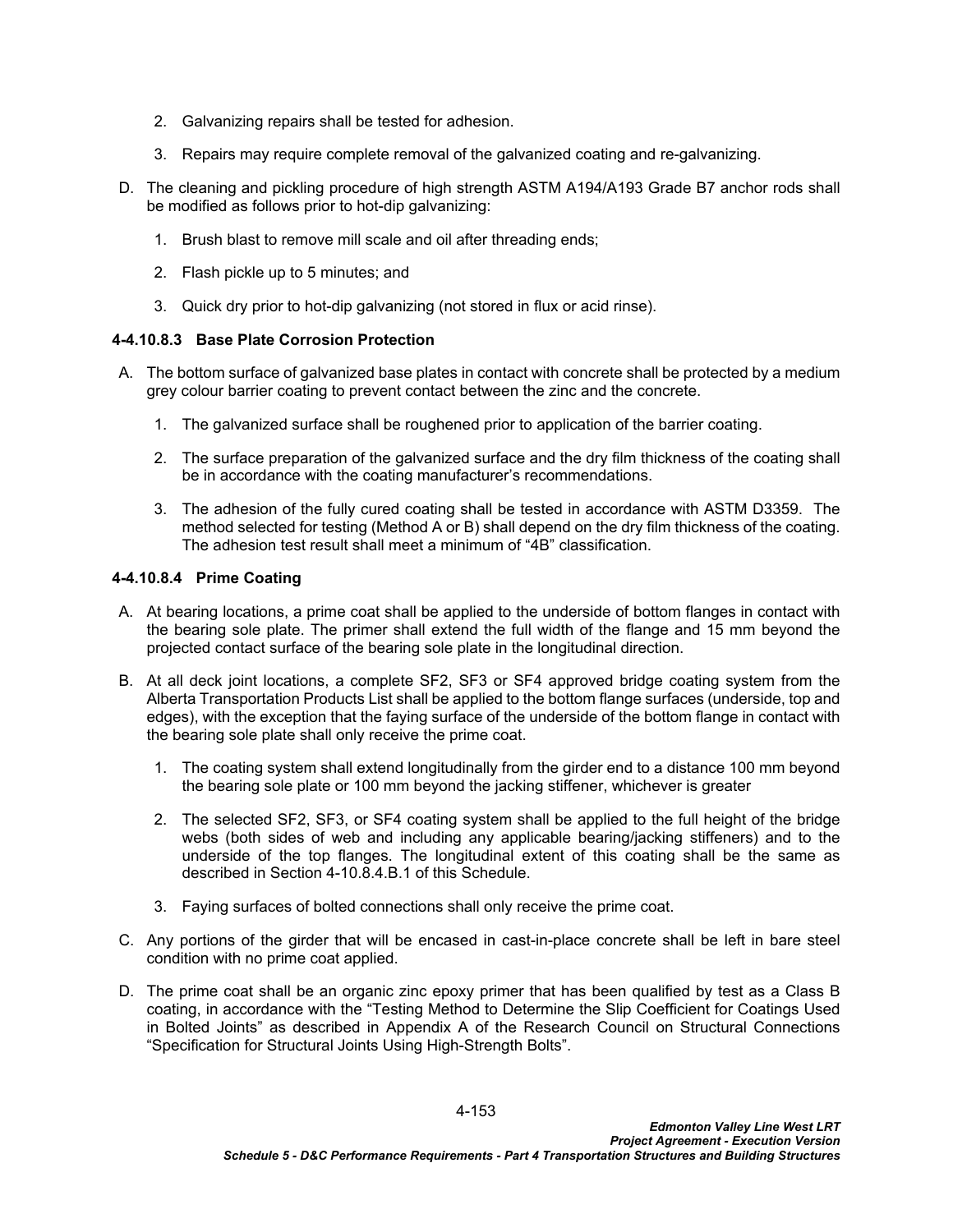# **4-4.10.9 Inspection and Testing**

### **4-4.10.9.1 General**

- A. Inspection and testing shall be carried out as required in this Section to ensure that the structural steel, including all welds, has the required properties.
- B. Testing and inspection shall comply with the following standards:
	- 1. radiography AWS D1.5;
	- 2. ultrasonic AWS D1.5;
	- 3. magnetic particle ASTM E709;
	- 4. dye-penetrant ASTM E165; and
	- 5. hardness tests ASTM E10.
- C. Visual inspections of welds shall be carried out by an independent welding inspector certified to Level 3 of CAN/CSA W178.2.
- D. Non-destructive testing shall be carried out by a company certified to CAN/CSA W178.1.
	- 1. Radiographic testing and magnetic particle testing technicians shall be certified to Level II of CGSB.
- E. Full access for the inspection of material and workmanship shall be provided to the City.
	- 1. When required by the City, Project Co shall provide needed manpower for assistance in inspection duties.

### **4-4.10.9.2 Radiographic Inspection of Girders**

- A. Unless otherwise specified, radiographic inspection of girders shall be performed in accordance with the following schedule:
	- 1. 100% of all tension and stress reversal flange groove welds, all stiffener butt welds and all diaphragm groove welds, and any groove welded attachments to flange plates;
	- 2. a minimum of 25% of all other flange groove welds randomly selected for each Transportation Structure;
	- 3. 100% of all web groove welds; and
	- 4. additional testing shall be carried out if required to ensure the quality of welds.
- B. In addition to radiographic inspection, for steel members with a thickness of 65 mm or greater, 25% of the welds shall be supplemented by ultrasonic inspection.
- C. Deficiencies discovered shall be repaired and the suspect area re-inspected.

## **4-4.10.9.3 Radiographic Inspection of Members Other than Girders**

- A. Unless otherwise specified, radiographic inspection of groove welds in members other than girders shall be performed in accordance with the following schedule:
	- 1. 100% of all tension members;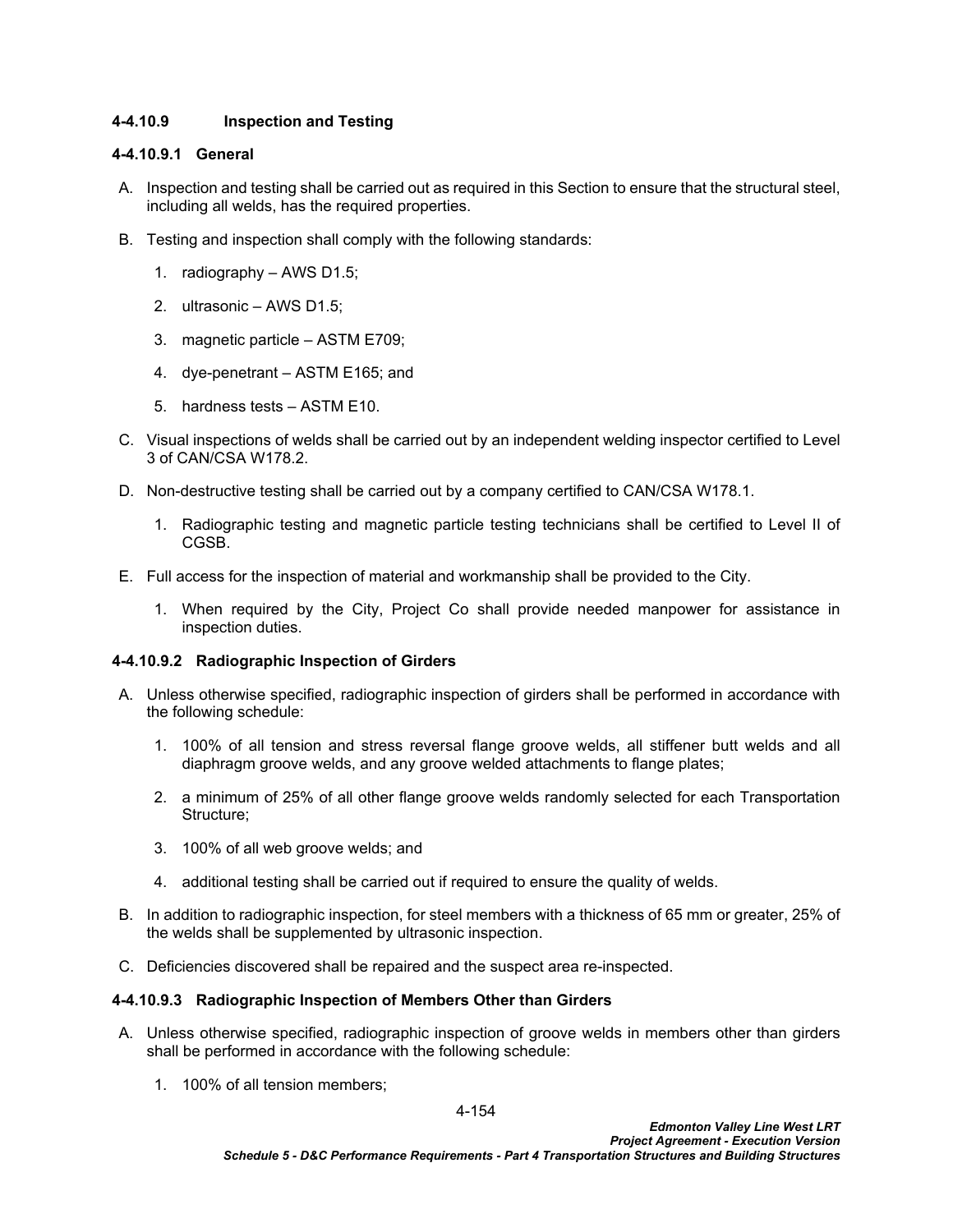- 2. 100% of all barrier rail splices; and
- 3. 50% of all other members.
- B. In addition to radiographic inspection, for steel members with a thickness of 65 mm or greater, 25% of the welds shall be supplemented by ultrasonic inspection.
- C. 25% of post to base plate welds shall be inspected by ultrasonic or radiographic inspection.
- D. Deficiencies discovered shall be repaired and the suspect area re-inspected.

## **4-4.10.9.4 Magnetic Particle Inspection**

- A. Unless otherwise specified, magnetic particle inspection of girders shall be performed for each girder section in accordance with the following schedule:
	- 1. 50% of the web to flange welds or any fillet welds placed on flange plates. The tests shall be in 1.5 m lengths including a 1.5 m length at each end of the web to flange weld;
	- 2. 20% of the web to stiffener welds;
	- 3. 100% of the stiffener and diaphragm connector plate to flange welds;
	- 4. 100% of the bearing sole plate to flange welds;
	- 5. 20% of the diaphragm connector plate welds to web;
	- 6. 100% of all manual (SMAW) welds; and
	- 7. 25% of all fillet welds for all other components.
- B. Deficiencies discovered shall be repaired and the suspect area re-inspected.

# **4-4.10.9.5 Dye Penetrant Inspection**

- A. Dye penetrant inspection shall be performed at the ends of the weld metal of all flange groove welds after the removal of run-off tabs.
- B. Dye penetrant inspection shall be done for all flange plate edges regardless of whether or not the plates are cut before or after welding.
- C. Deficiencies discovered shall be repaired and the suspect area re-inspected.

### <span id="page-158-0"></span>**4-4.10.9.6 Hardness Tests**

- A. Hardness tests shall be performed on the flame cut edges of girder flanges prior to assembly.
	- 1. If grinding is required to obtain a reliable hardness reading, the full length of the plate edge shall be ground.
- B. A minimum of three readings for each cut edge of the plate (at each end and mid-point along the length of the edge) shall be taken.
- C. Unless otherwise specified, the hardness of the flame cut edges shall not exceed the following maximum Brinell hardness's:
	- 1. for carbon steels with a yield strength less than and including 300 MPa, the maximum Brinell shall be 200 BHN; and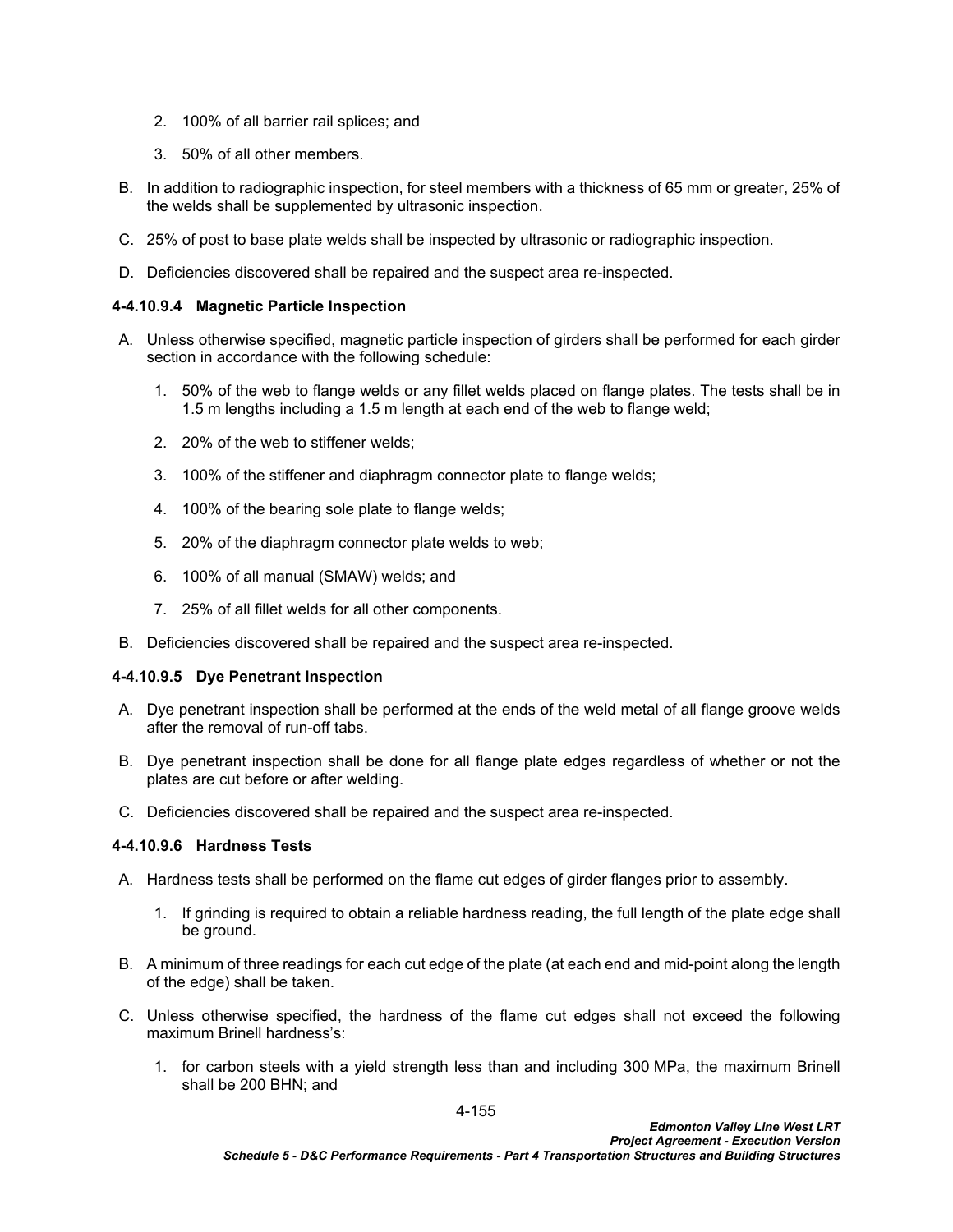- 2. for carbon steels with a yield strength greater than 300 MPa, the maximum Brinell shall be 220 BHN.
- D. Remedial work to the edges which exceed the specified hardness shall be performed and the edges re-inspected prior to assembly.

### **4-4.10.9.7 Testing Stud Shear Connectors**

- A. Stud shear connectors shall meet all requirements as outlined by AWS D1.5.
	- 1. Bend testing shall be performed in accordance with AWS D1.5.
	- 2. When bend testing occurs, the studs shall be bent towards the centre of the girder.
	- 3. All remaining studs shall be tested by striking with a hammer. A dull sound indicates incomplete fusion and a bend test will then be required for a potentially defective stud.

#### **4-4.10.9.8 Testing of Deck Joint Strip Seal**

- A. Installation of strip seals in deck joints shall be tested for leakage.
- B. Failed areas that leak shall be deemed to be Deficiencies and shall be corrected and retested.
	- 1. Leaking, defective or torn strip seals shall be replaced.

### **4-4.10.10 Structural Steel Erection**

#### **4-4.10.10.1 General**

- A. Structural steel shall be erected in a manner that does not damage or adversely affect the steel. The erection procedure shall maintain girder stability; location; and horizontal, vertical and longitudinal alignment at all times.
- B. Drilling of additional holes and any other modifications including field welding shall not be permitted.
- C. Lifting forces shall be vertical.
- D. Lifting devices shall not be welded to girders or require the removal of any stud shear connectors.
- E. Steel girders shall be erected with cranes.
- F. Structural steel shall not be erected until the substructure concrete has been cured a minimum of three days and achieved 80% of the 28 day specified concrete strength requirement.

### **4-4.10.10.2 Transporting Materials**

- A. Girders and beams shall be transported and stored with webs in the vertical position, unless otherwise specified.
- B. Structural steel shall be protected from dirt, road salts, slush or other contaminants during transportation, handling, and storage. All girders shall be cleaned of all loose or foreign material prior to erection or installation.
- C. Girders and beams may be transported in other positions provided:
	- 1. A Professional Engineer prepares a signed and sealed transportation assessment report and provides a written statement that the transportation method will not damage the elements. The assessment shall account for all static and dynamic forces and associated stresses experienced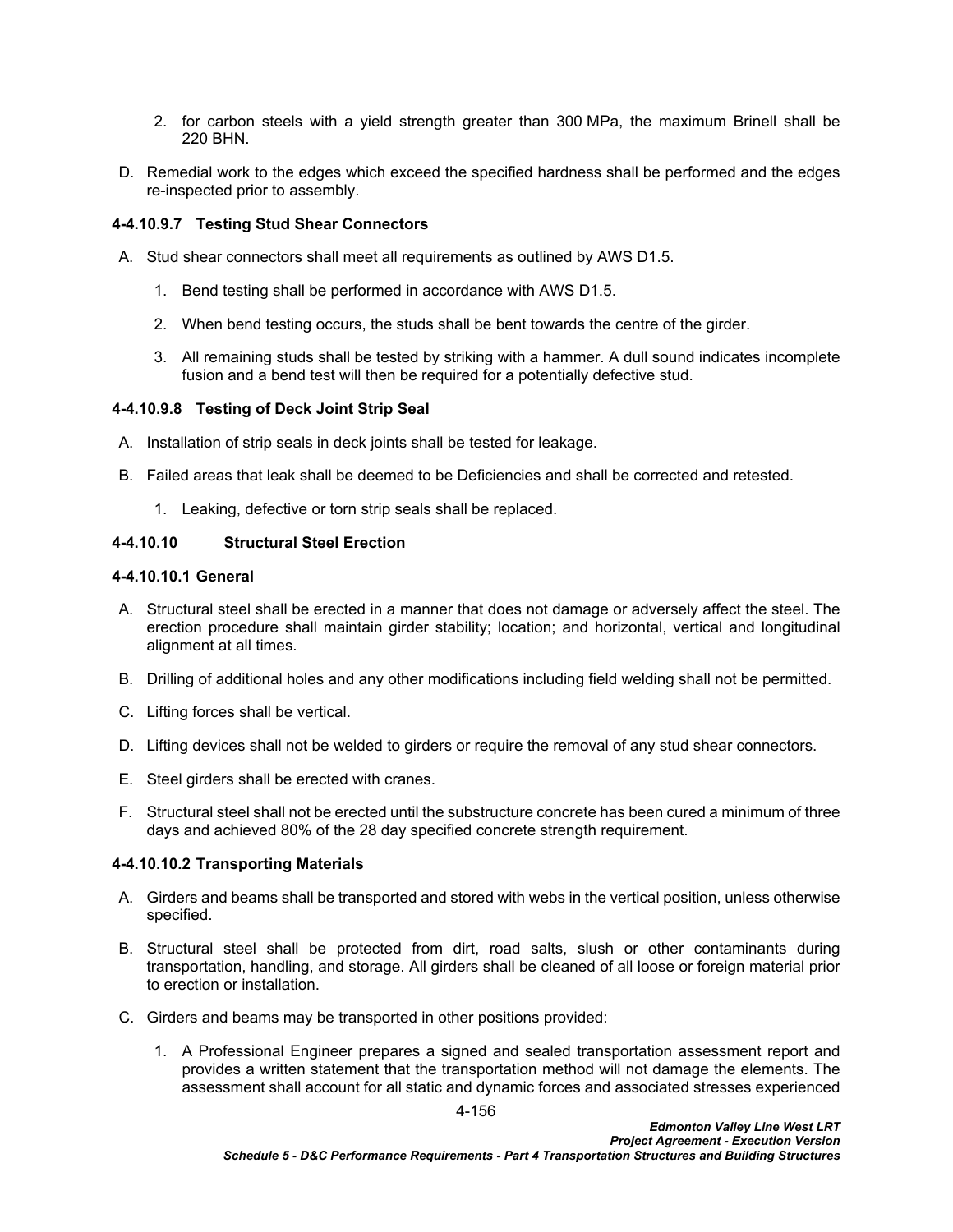by the girders during handling, transportation and storage including a dynamic load allowance of at least 100%. The maximum cyclic stress range shall not exceed the constant amplitude fatigue threshold for the appropriate fatigue categories specified in CAN/CSA S6.

- 2. Upon arrival at the Site and prior to erection, the elements shall be checked for correct tolerances, material cleanliness and presence of damage.
- 3. An adequate flat storage area shall be provided for the inspection.
- D. Any element damaged during transportation, handling, storage or erection shall be immediately reported to the City.
	- 1. An engineering assessment report and repair procedure prepared, signed and sealed by a Professional Engineer experienced in the evaluation and inspection of damaged concrete members shall be submitted to the City.
	- 2. An independent inspection and assessment shall be performed on the damaged elements by a Level III certified welding inspector in accordance with CSA 178.2 accredited with W47.1.
- E. All elements shall be lifted and handled using devices that do not mark, mar, damage or distort the elements and assemblies in any way.
- F. Galvanized material shall be stacked or bundled and stored to prevent wet storage stain in accordance with the American Hot Dip Galvanizers Association (AHDGA) publication "Wet Storage Stain".
	- 1. Galvanized steel exhibiting heavy wet stain shall have affected areas repaired according to ASTM A780 prior to installation.

## **4-4.10.10.3 Temporary Supporting Structures and Berms**

- A. Temporary supporting structures and berms for the erection of structural steel shall be designed and constructed and maintained for the forces that may come upon such temporary supporting structure.
	- 1. Drawings for temporary supporting structures and berms shall be prepared, signed and sealed by a Professional Engineer*.*

## **4-4.10.10.4 Erection of Structural Steel Girders**

- A. A detailed erection procedure for the erection of structural steel girders and other primary load carrying members shall be provided to the City in advance of the scheduled start of erection. The erection procedure shall include all drawings and documents necessary to describe the following:
	- 1. Access to the work, including temporary access berms and/or work bridges;
	- 2. Details of Temporary Work, including:
		- a. Drawings and methods to be used to ensure the required position and stability of the girders or girder segments prior to placing concrete;
		- b. Location, elevation, and grade of support bearings;
		- c. Theoretical top of girder elevations at bearing and splice locations; and
		- d. Vertical, horizontal, and longitudinal position adjustment mechanisms;
	- 3. An as constructed survey of substructure elements, including:
		- a. Location and elevation of all bearing grout pad recesses including anchor rod voids;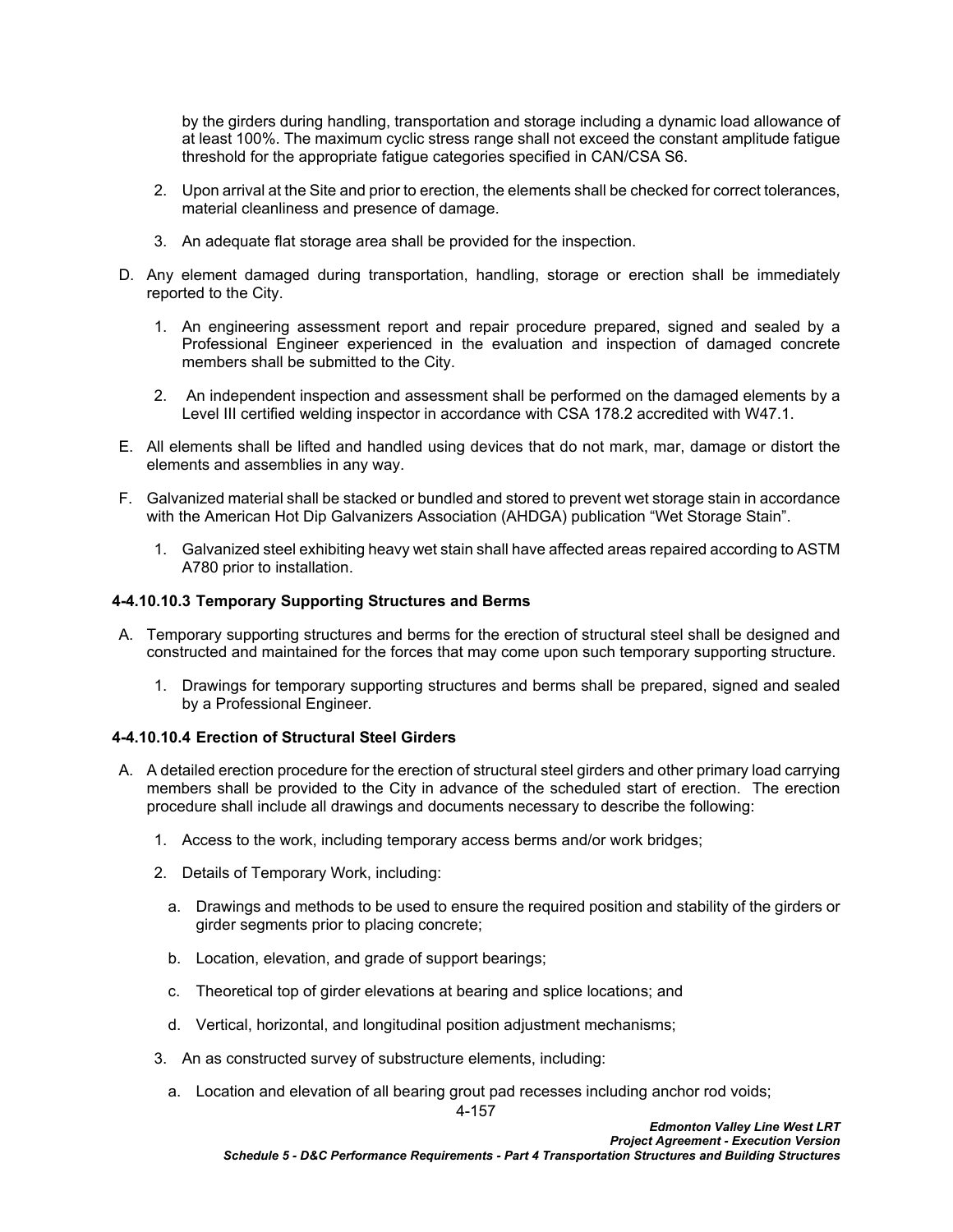- b. Shim height required at each bearing location; and
- c. Longitudinal and transverse measurements between centreline of bearings of all substructure elements;
- 4. Superstructure layout plan, including:
	- a. Installation details of reference lines and markings of substructure and bearing components used to determine final bearing and girder positions;
- 5. Theoretical top of girder elevations at substructure bearing locations;
- 6. Type and capacity of cranes and other equipment required for handling and erecting of girders;
- 7. Sequence of operation including positions of cranes, trucks with structural steel girders and Transportation Accommodation;
- 8. Position of cranes relative to substructure elements such as abutment backwalls, with details of load distribution of wheels and outriggers;
- 9. Lifting devices and lifting points;
- 10. Girder stabilization details, methods of maintaining girder location and alignment, and details of blocking for girder and bearings;
- 11. Diaphragm and bracing installation schedule and sequence;
- 12. Bolt tightening sequence;
- 13. Grout pad construction; and
- 14. Details of release of temporary supporting structures.
- B. The erection procedure shall be prepared, signed and sealed by a Professional Engineer who shall assume full responsibility to ensure that its erection procedure is being followed at all times.

# **4-4.10.10.5 Erection of Barrier Railings**

- A. The lines and grades of the barrier railings shall be true to that shown on the applicable Final Design, and not follow any unevenness in the Structure.
	- 1. It may be necessary to adjust the height of the barrier railing, in order to compensate for normal superstructure variations, and achieve the desired line and grade on the barrier railing.

### **4-4.10.10.6 Straightening Bent Material**

- A. Straightening of plates, angles or other shapes shall only be permitted based on a detailed procedure signed and sealed by a Professional Engineer.
	- 1. Following the straightening of a bend or buckle, the surface of the metal shall be inspected for evidence of fractures.
	- 2. Inspection may include non-destructive testing.

### **4-4.10.10.7 Assembly**

A. The structural steel parts shall be assembled as shown on the shop drawings and all match-marks shall be followed.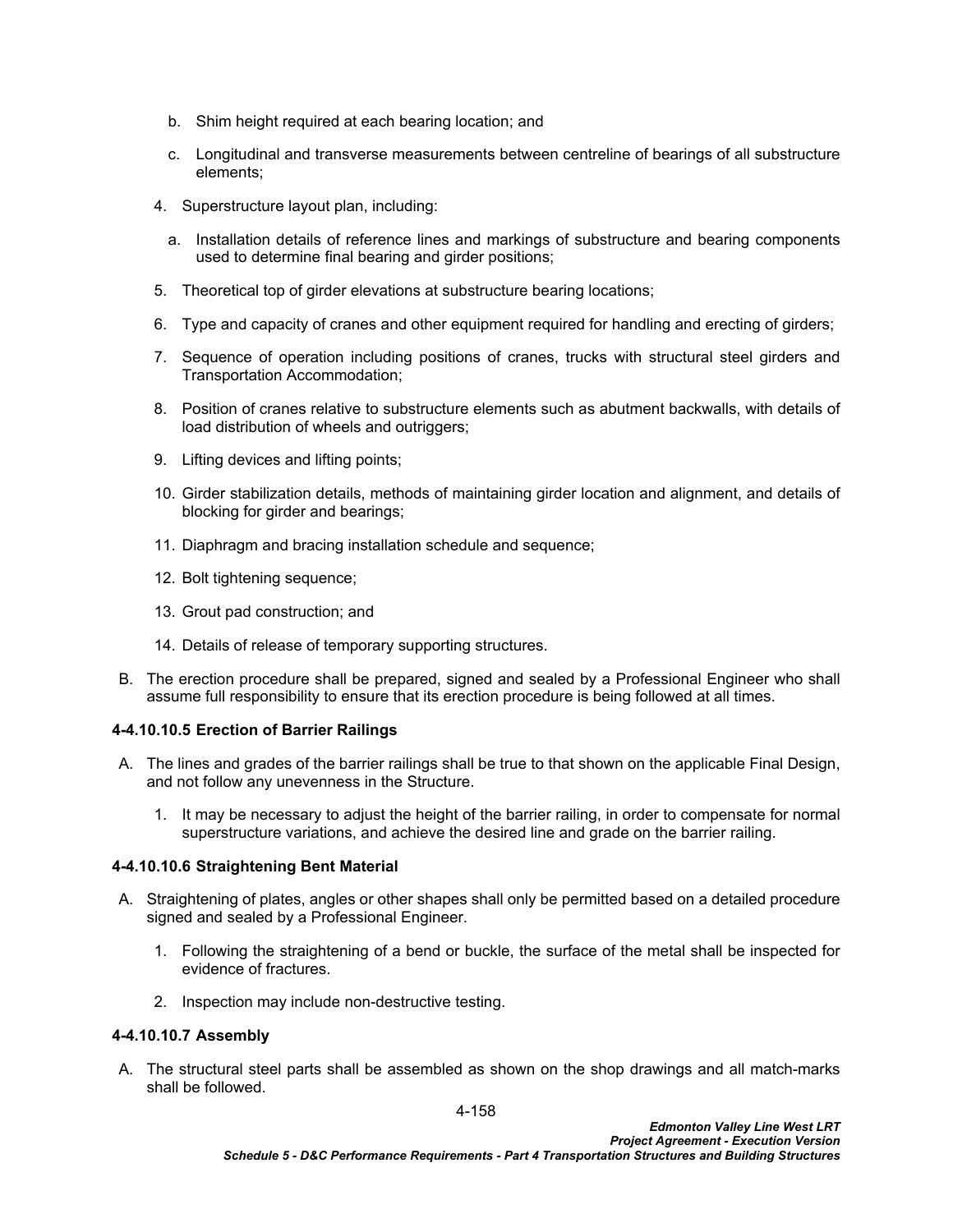- 1. Hammering shall not be permitted.
- 2. Bearing surfaces and surfaces to be in permanent contact shall be clean before the members are assembled.
- 3. Splices and field connections shall have 50% of the holes filled with bolts and cylindrical erection pins (half bolts and half pins evenly distributed throughout the splice or connection) before bolting. Splices and connections carrying traffic during erection shall have at least 75% of the holes filled.
- 4. Fitting-up bolts shall be sized to the same nominal diameter and be distinguishable from the final bolts. Cylindrical erection pins shall be sized to accurately fit the holes.
- 5. Should adjustments in elevation of the girder or primary load carrying member splices become necessary to allow free rotation of the joint, only enough pins or bolts to allow rotation shall be removed.

# **4-4.10.10.8 Grout Pads**

A. Grout pads shall comply with Sections [4-4.12.10.3](#page-181-0) [*[Grout Pads](#page-181-0)*] and [4-4.12.10.4](#page-181-1) [*[Grouting in Cold](#page-181-1)  [Weather](#page-181-1)*] of this Schedule.

# **4-4.10.11 High-Tensile-Strength Bolted Connections**

### **4-4.10.11.1 General**

- A. All girders and primary load carrying members shall be erected with elevations and alignments checked for conformance to the lines and grades shown on the applicable Final Design prior to any bolt tightening.
- B. Bolted parts shall fit solidly together when assembled.
	- 1. Contact surfaces, including those adjacent to the washers, shall be descaled or carry the normal tight mill scale as required by the Final Design. The Final Design shall indicate what type of surface preparation has been assumed.
	- 2. Contact surfaces shall be free of dirt, paint, oil, loose scale, burrs, pits and other defects that would prevent solid seating of the parts.
- C. Unless otherwise specified, bolts in exterior girders shall be installed with the heads on the outside face of the girder web and bolts in all girders shall be installed with the heads on the bottom faces of lower flanges.
- D. Nuts for bolts that will be partially embedded in concrete shall be located on the side of the member that will be encased in concrete.
- E. Connections shall be assembled with a hardened washer under the bolt head or nut, whichever is the element turned in tightening. The smooth side of the hardened washer shall be placed against the structural steel.
	- 1. Surfaces of bolted parts in contact with the bolt head and nut shall be parallel.
	- 2. For sloped surfaces sloping more than 1:20, ASTM F436 bevelled washers shall be used. The bevelled washers shall produce a bearing surface normal to the bolt axis.
- F. Bolts shall be new and stored in weatherproof containers to prevent loss of lubrication or accumulation of dirt. Re-lubrication of bolts before installation is permitted.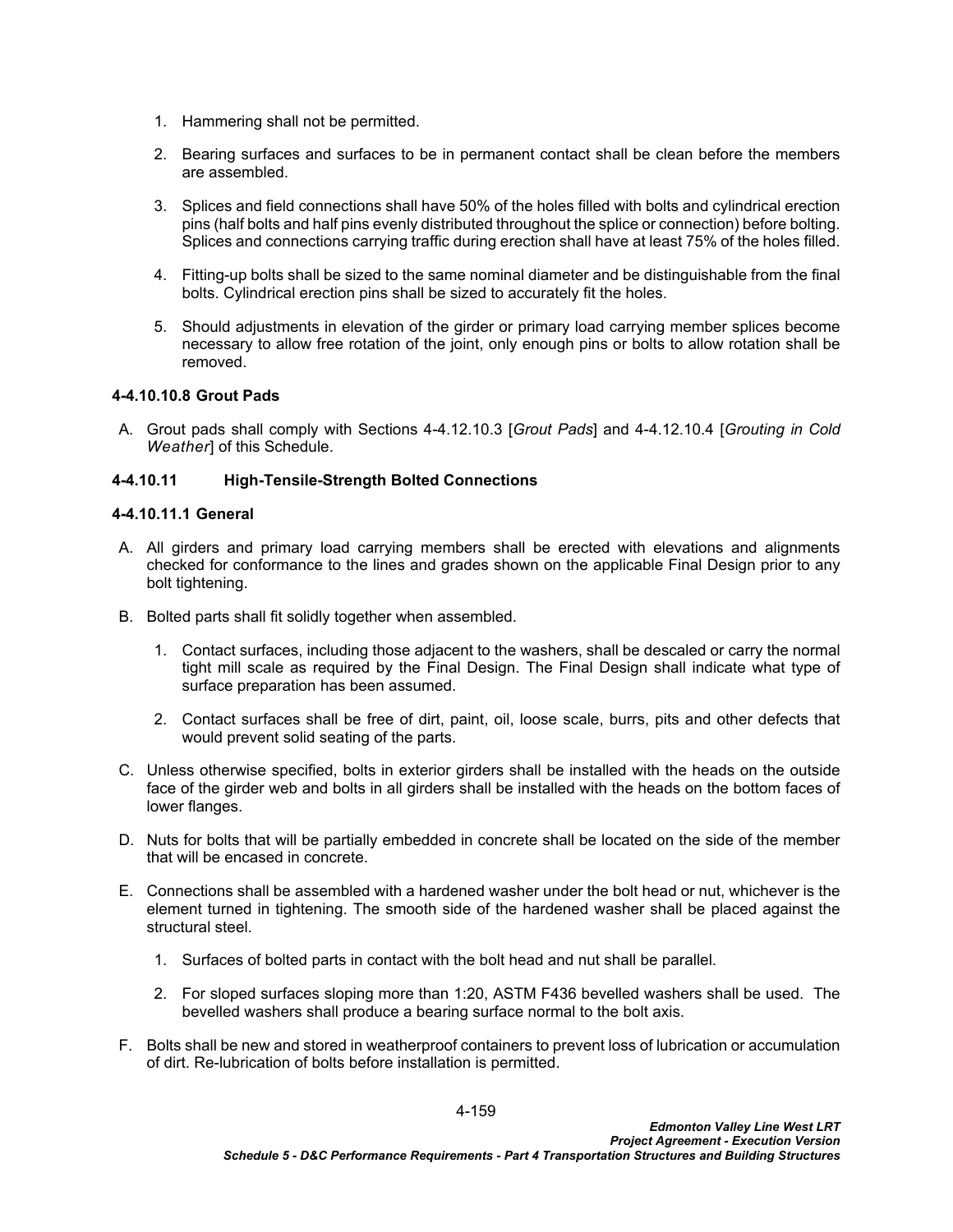## <span id="page-163-0"></span>**4-4.10.11.2 Bolt Tension**

- A. Tightening of all high strength bolts shall be by the turn-of-nut method.
- B. Before final tightening there shall be a sufficient number of bolts brought to a "snug tight" condition to ensure that the parts of the joint are brought into full contact with each other. Following this initial operation, bolts shall be placed in any remaining holes in the connection and brought to snug tightness.
	- 1. For the purposes of this Section [4-4.10.11.2](#page-163-0) [*Bolt Tension*], "snug tight" shall mean the tightness attained by a few impacts of an impact wrench or the full effort of a person using an ordinary spud wrench.
- C. After all bolts have been taken to the snug tight condition, the outer face of each nut and end of bolt shall be match marked to have a common reference line to determine the relative rotation. All bolts in the joint shall then be tightened additionally by the applicable amount of nut rotation specified below, with tightening progressing systematically from the most rigid part of the joint to its free edges. During this operation there shall be no rotation of the part not turned by the wrench.
- D. The amount of rotation of the nut relative to the bolt from snug tight, regardless of which is turned shall be:
	- 1. 1/3 turn where the bolt length is 4 bolt diameters or less;
	- 2. 1/2 turn where the bolt length is over 4 bolt diameters and not exceeding 8 bolt diameters; and
	- 3. 2/3 turns where the bolt length exceeds 8 bolt diameters.
- E. The rotational tolerance shall be 1/6 turn (60°) over and shall not be under.
- F. The length of the bolt shall be measured from the underside of the bolt head.
- G. The Field Review Monitor shall witness the tightening of 10% of all bolts at the following times:
	- 1. The marking of the nuts after they are snug tight; and
	- 2. After they have been tightened by the turn of nut method.

### **4-4.10.11.3 Reuse of Fasteners**

- A. High strength bolts shall be tensioned only once and shall not be reused.
- B. Retightening previously tightened bolts, which may have been loosened by tightening adjacent bolts shall not be considered as reuse.

## **4-4.10.11.4 Misfits**

- A. The correction of minor misfits involving reaming, cold cutting and chipping for secondary members may be permitted by the City, in its discretion.
	- 1. If such field corrections are required, a repair procedure signed and sealed by a Professional Engineer shall be prepared and submitted to the City prior to the corrections being carried out.

### **4-4.10.11.5 Girder Adjustment**

A. Adjustments to girder positions, bearing locations and bearing elevations shall be made as required to achieve as closely as possible the lines and grades shown on the applicable Final Design.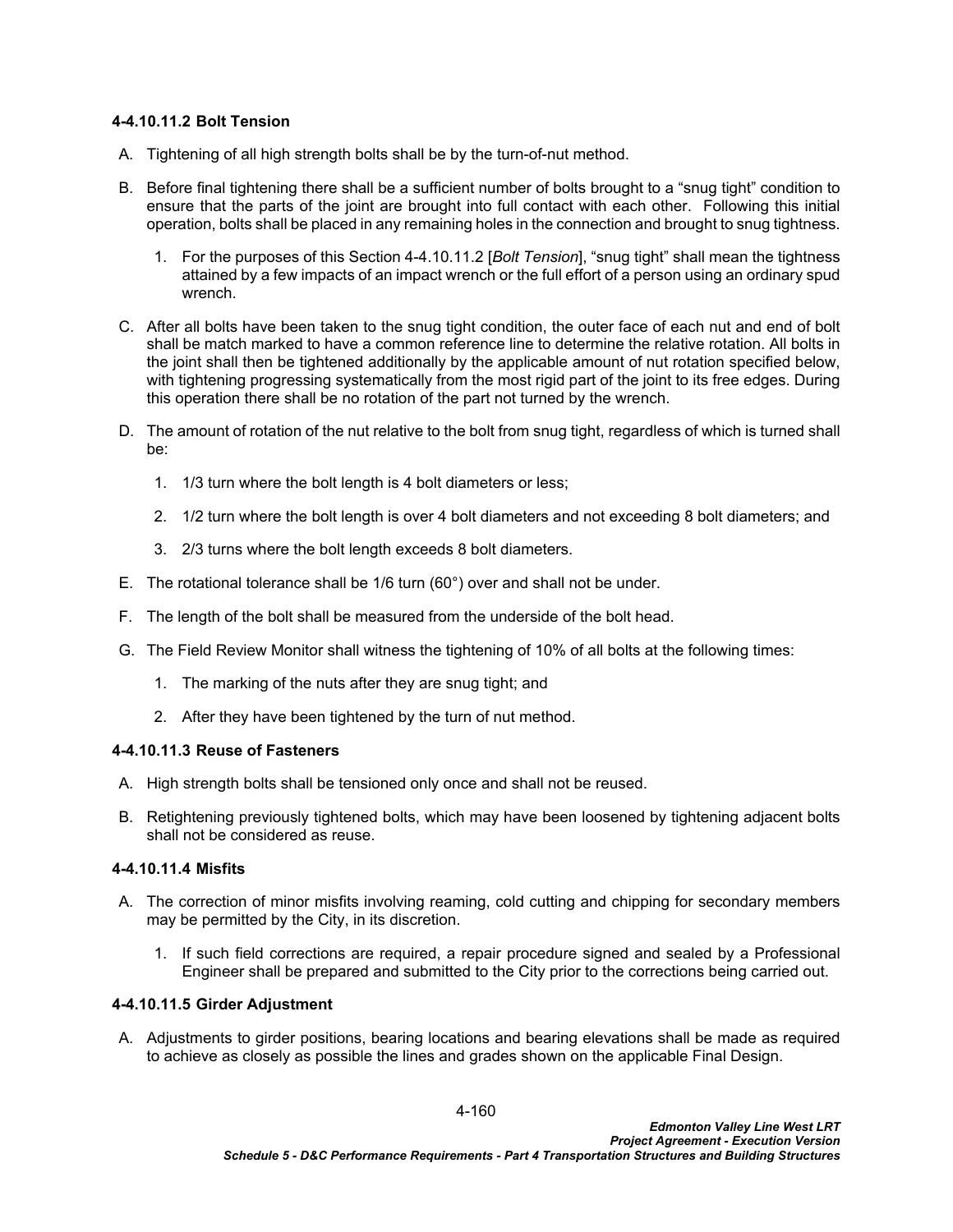- B. Structural steel shall be maintained in correct alignment until the adjoining or encasing concrete components have been completed.
- C. Reaming of primary members shall not be permitted.

### <span id="page-164-0"></span>**4-4.10.12 Structural Steel for Building Structures**

## **4-4.10.12.1 General**

- A. This Section [4-4.10.12](#page-164-0) sets out the requirements for all structural steel forming part of a Building Structure, including minimum requirements for the supply, fabrication, delivery and erection of structural steel for Building Structures.
	- 1. Structural steel for Building Structures includes metal decking, cold formed sections, open web steel joists, beams, girders, purlins, wall girts, columns, frames, bracing, bridging, edge angles, respective attachments, plates, bolts, metal studs, metal stair stringers, open grid floor grating, handrails, floor trenches, stair and landing pans and ladders.

## **4-4.10.12.2 Standards**

- A. Structural steel shall comply with the applicable requirements of the following standards:
	- 1. ASTM F3125/F3125M High Strength Structural Bolts, Steel and Alloy Steel, Heat Treated, 120 ksi (830 MPa) and 150 ksi (1040 MPa) Minimum Tensile Strength;
	- 2. ASTM A653/A653M Specification for Steel Sheet, Zinc-Coated (Galvanized) or Zinc-Iron Alloy-Coated (Galvannealed) by the Hot-Dip Process;
	- 3. Canadian Institute of Steel Construction/Canadian Paint Manufacturer's Association (CISC/CPMA) CISC/CPMA 1-73b, Quick-Drying, One-Coat Paint for Use on Structural Steel - Grey;
	- 4. CISC/CPMA 2 Quick-Drying, Primer for use on Structural Steel Grey;
	- 5. CAN/CSAG164 M92 Hot Dip Galvanizing of Irregularly Shaped Articles;
	- 6. CAN/CSA W47.1 Certification of Companies for Fusion Welding of Steel Structures;
	- 7. CAN/CSA W48 Filler Metals and Allied Materials for Metal Arc Welding;
	- 8. CAN/CSA W55.3 Certification of Companies for Resistance Welding of Steel and Aluminum;
	- 9. CAN/CSA W59 Welded Steel Construction (Metal Arc Welding);
	- 10. The Society for Protective Coatings (SSPC) SSPC-SP 3 Power Tool Cleaning;
	- 11. SSPC-SP 6/NACE No. 3 Commercial Blast Cleaning; and
	- 12. SSPC-SP 8 Pickling.

# **4-4.10.12.3 Engineering Data**

- A. Shop drawings and design briefs shall be signed and sealed by a Professional Engineer.
	- 1. Shop drawings shall include erection drawings, elevations and details.
	- 2. Shop drawings shall indicate welded connections using welding symbols in compliance with CISC Welding Standards. Net weld lengths shall be clearly indicated.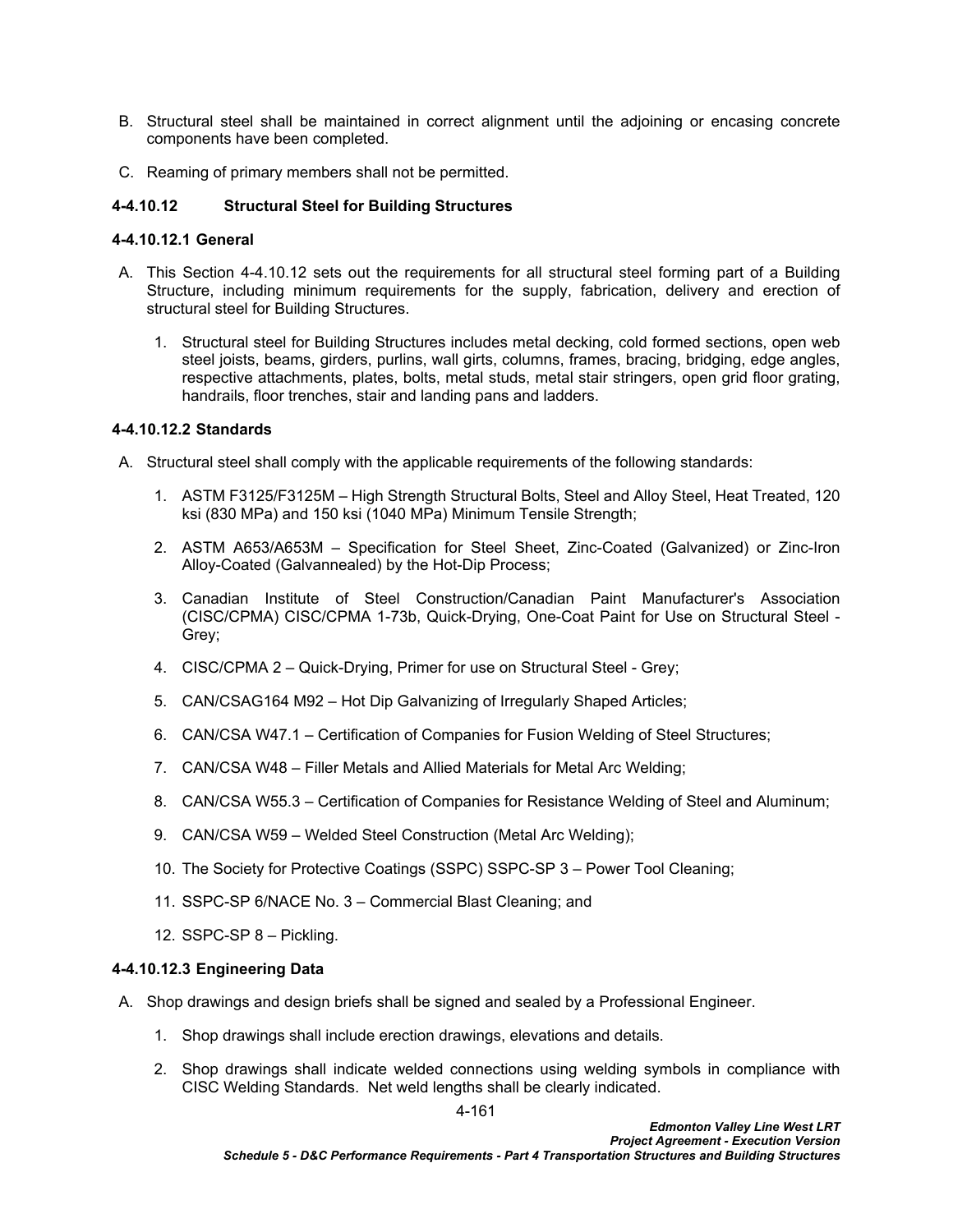- B. All sketches and design calculations for non-standard connections shall be signed and sealed by a Professional Engineer.
- C. For metal deck shop drawings, clearly indicate design loads, material specifications, decking plan, deck profile dimensions and thicknesses, anchorage, supports, projections, openings and reinforcement, closures, flashings, applicable details and accessories.
- D. Shop drawings for joists and connections shall be signed and sealed by a Professional Engineer.
- E. Structural steel design shall comply with the following standards:
	- 1. CAN/CSA S16 Design of Steel Structures;
	- 2. CAN/CSA S136 North American Specification for the Design of Cold-formed Steel Structural Members;
	- 3. CISC Code of Standard Practice for Building; and
	- 4. CISC Steel Joist Facts.
	- 5. CISC Guide for Specifying Architecturally Exposed Structural Steel.
- F. Shop drawings, procedures and calculations shall be submitted to the City.

### **4-4.10.12.4 Materials**

- A. Welding materials shall comply with CAN/CSA W48 and W59.
- B. Galvanizing shall be touched up with a minimum of 2 coats of zinc rich primer for interior exposures.

## **4-4.10.12.5 Fabrication**

- A. Fabrication of structural steel members shall comply with CAN/CSA S16 and CAN/CSA S136.
- B. Fabrication of metal deck shall comply with CAN/CSA S136 and Canadian Sheet Steel Building Institute (CSSBI) Standards and Drawings.
- C. All work shall be performed by a firm certified by the CWB to the requirements of CAN/CSA W47.1 in Division 1 or Division 2.
- D. All welders employed for erection shall possess valid "S" Classification Class "O" certificates issued by the CWB.
- E. All gaps, butt joints and connections exposed to the exterior of a Building Structure shall be closed and weatherproofed. All exposed welds shall be ground flush with surface of welded members.
- F. Connections for structural steel shall be designed and detailed so that the potential for corrosion is minimized. All exposed ends of HSS sections shall be capped and seal welded.

# **4-4.10.12.6 Inspection & Testing**

- A. Radiographic and magnetic particle inspection of all full penetration welds and column splices shall be performed in accordance with CAN/CSA W59 and ASTM E109.
- B. All welds shall be visually inspected.
- C. Welds shall be considered to be Deficiencies if they fail to meet the quality requirements of CAN/CSA W59.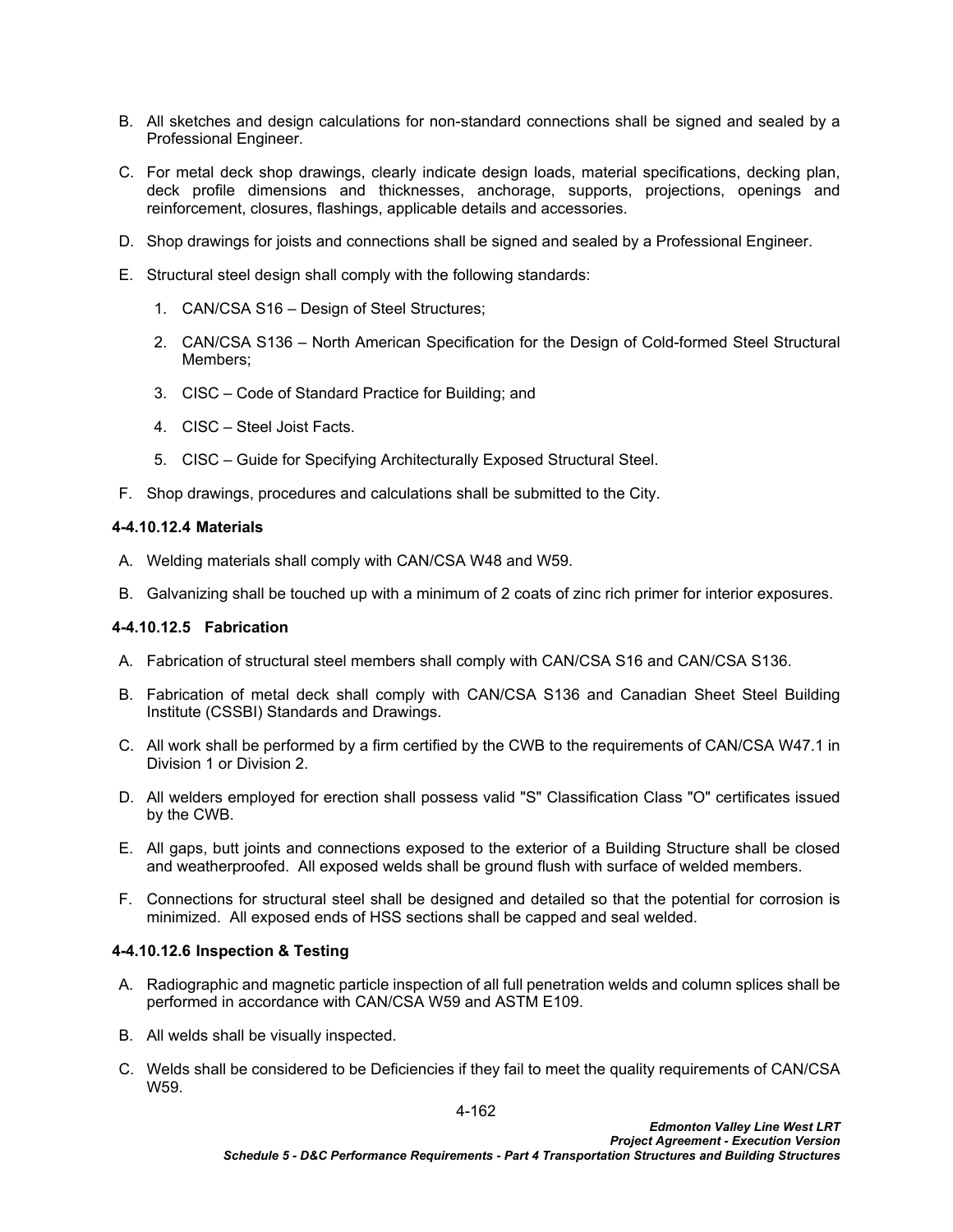- D. High strength bolted connections shall be inspected and tested in accordance with Clause 23.9 of CAN/CSA S16.
- E. Free access shall be provided to the City to all portions of work in the shop and in the field.

### **4-4.10.12.7 Erection**

- A. All members damaged during transit or erection shall be repaired or replaced.
- B. Structural steel shall be erected in accordance with CAN/CSA S16 and the applicable Final Design.
- C. Welding shall not be carried out at temperatures below 5 degrees Celsius except with express permission of a Professional Engineer.
- D. The requirements of CSA W59 for minimum preheat and interpass temperatures shall apply.
- E. Erection errors shall not exceed the requirements of CAN/CSA S16.
- F. Steel joists shall be erected in accordance with CAN/CSA S16 and the applicable Final Design.
- G. Metal deck shall be erected in accordance with the requirements of CAN/CSA S136 and CSSBI and the applicable Final Design. The deck shall be aligned and leveled on the structural supports.
- H. All end joints shall be located over supports.
- I. The lines of supporting steel shall be laid out on the top surface of the deck to produce accurate welds and prevent burns through the deck from improper weld locations.
- J. Openings up to 400 mm in any dimension shall be reinforced with 65 x 65 x 6 mm steel angles. Angles shall be placed at right angles to the ribs, extended out two ribs on each side and welded.
- K. Immediately after installation, welds, burned areas and damaged areas of zinc coating shall be touched up with zinc rich primer.
- L. If two or more adjacent flanges on any deck section are concave or convex so that only the edges or crowns touch a straight edge, the deck sections shall be repaired or replaced.
- M. A Professional Engineer's written permission shall be obtained prior to field cutting or altering steel members.
- N. After erection, welds, nuts, bolts and washers shall be field primed. Abrasions and damage to shop primed and galvanized surfaces shall be touched up with field primer.

### **4-4.11 ASPHALT CONCRETE PAVEMENT (ACP)**

### **4-4.11.1 General**

- A. ACP shall be installed on the bridge deck, roof slabs and approach slabs for the Stony Plain Road Bridge.
- 1. Asphalt concrete pavement shall be mix type 10 mm High Traffic (10mm-HT) as specified in the Valley Line West LRT Roadways Design and Construction Standards.
- 2. Use of reclaimed asphalt pavement on Transportation Structures shall not be permitted.
- B. 10mm-HT aggregate shall be provided to the gradation band shown on *[Table 4-4.11.1-1: 10mm-](#page-167-0)[HT Gradation Band\]](#page-167-0)*.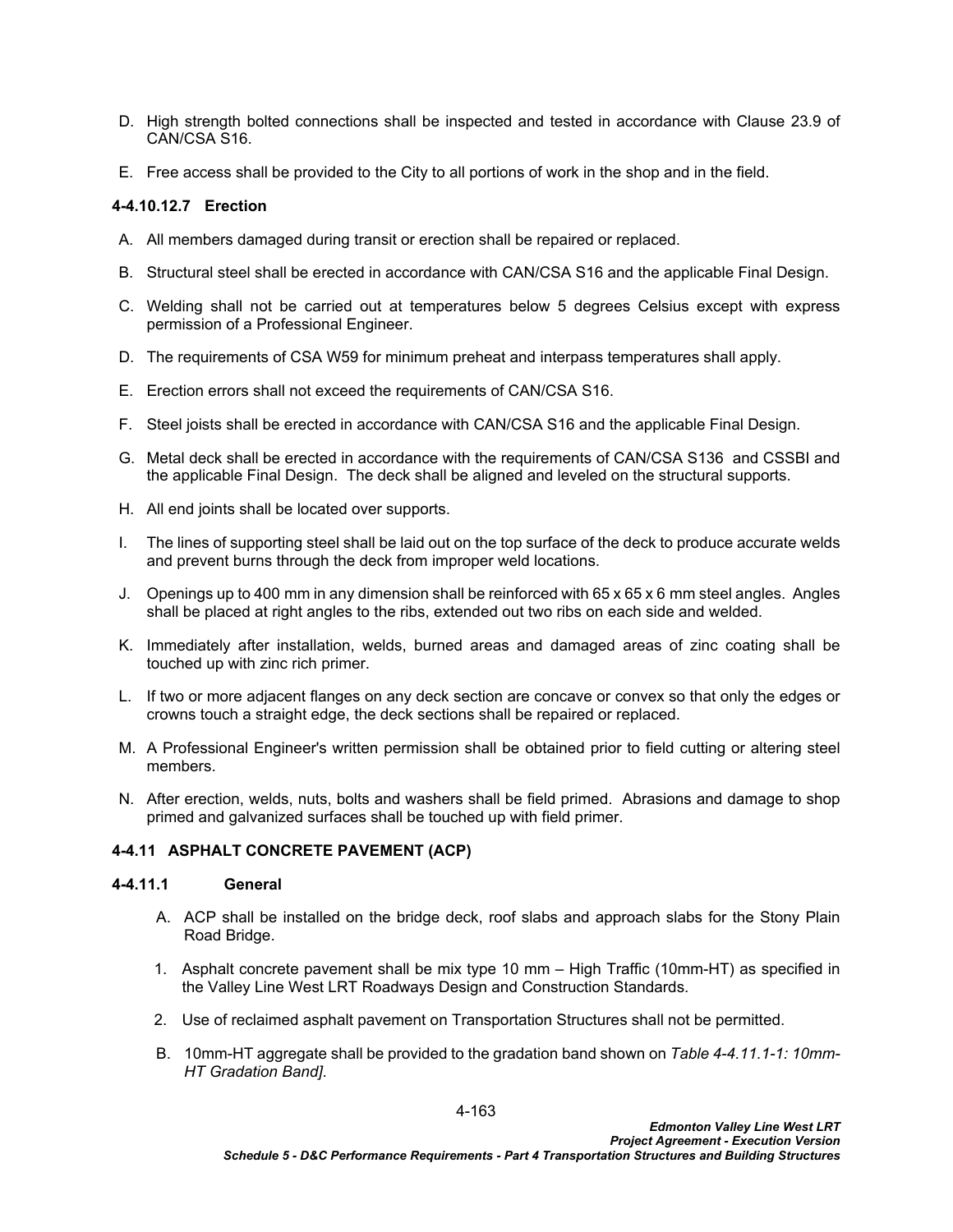| <b>Designation</b> | 1                 |  |
|--------------------|-------------------|--|
| <b>Class</b>       | 10.0              |  |
| <b>Application</b> | 10mm-HT           |  |
| Sieve Size (µm)    | % Passing by Mass |  |
| 12 500             | 100               |  |
| 10 000             | 97-100            |  |
| 8 0 0 0            | 70-94             |  |
| 6 300              | 45-85             |  |
| 5 0 0 0            | 32-75             |  |
| 2 500              | 23-55             |  |
| 1 250              | 16-45             |  |
| 630                | 11-36             |  |
| 315                | $8 - 26$          |  |
| 160                | $5 - 15$          |  |
| 80                 | $3 - 8$           |  |

## <span id="page-167-0"></span>**Table 4-4.11.1-1: 10mm-HT Gradation Band**

C. The asphalt mix design shall be provided to the City by a qualified laboratory following the Superpave Gyratory Compactor (SGC) and the Bailey Method of Mix Design as set out in the Asphalt Institute Manual Series No. 2 (MS 2) to the criteria shown on [Table 4-4.11.1-2](#page-167-1)  [*[Requirements for 10mm-HT Mix Design](#page-167-2)*].

<span id="page-167-2"></span><span id="page-167-1"></span>

|  | Table 4-4.11.1-2 Requirements for 10mm-HT Mix Design |  |  |
|--|------------------------------------------------------|--|--|
|--|------------------------------------------------------|--|--|

| <b>Parameter</b>                                     | <b>Requirement</b> |
|------------------------------------------------------|--------------------|
| Number of Gyrations                                  |                    |
| Gyrations N <sub>design</sub>                        | 100                |
| Gyrations N <sub>maximum</sub>                       | 160                |
| Density at N <sub>maximum</sub> (%G <sub>mm</sub> )  | 98.0 max           |
| <b>Bailey CA-CUW</b>                                 | 60 to 85 max       |
|                                                      | Fine Graded        |
|                                                      | 0r                 |
|                                                      | >95 to 105 max     |
|                                                      | Coarse Graded      |
| Air Voids, % of total mix (virgin mix)               | $4.0 \pm 0.4\%$    |
| VMA, %                                               | $13 \text{ min}$   |
| Voids Filled, %                                      | $70 - 80$          |
| Tensile Strength Ratio, % (AASHTO T283) <sup>1</sup> | 80 min             |
| Minimum Film Thickness <sup>2</sup> , mm             | $7.5 \text{ min}$  |
| APA (mm, 52 degrees Celsius, 8,000 cycles)           | 5.0 <sub>max</sub> |

*Note 1: Minimum Tensile Strength Ratio shall be determined in accordance with AASHTO T283, with optional freeze thaw, at air void content of 7.0 ± 0.5%.*

*Note 2: Minimum film thickness shall be determined in accordance with Appendix 02065.B.*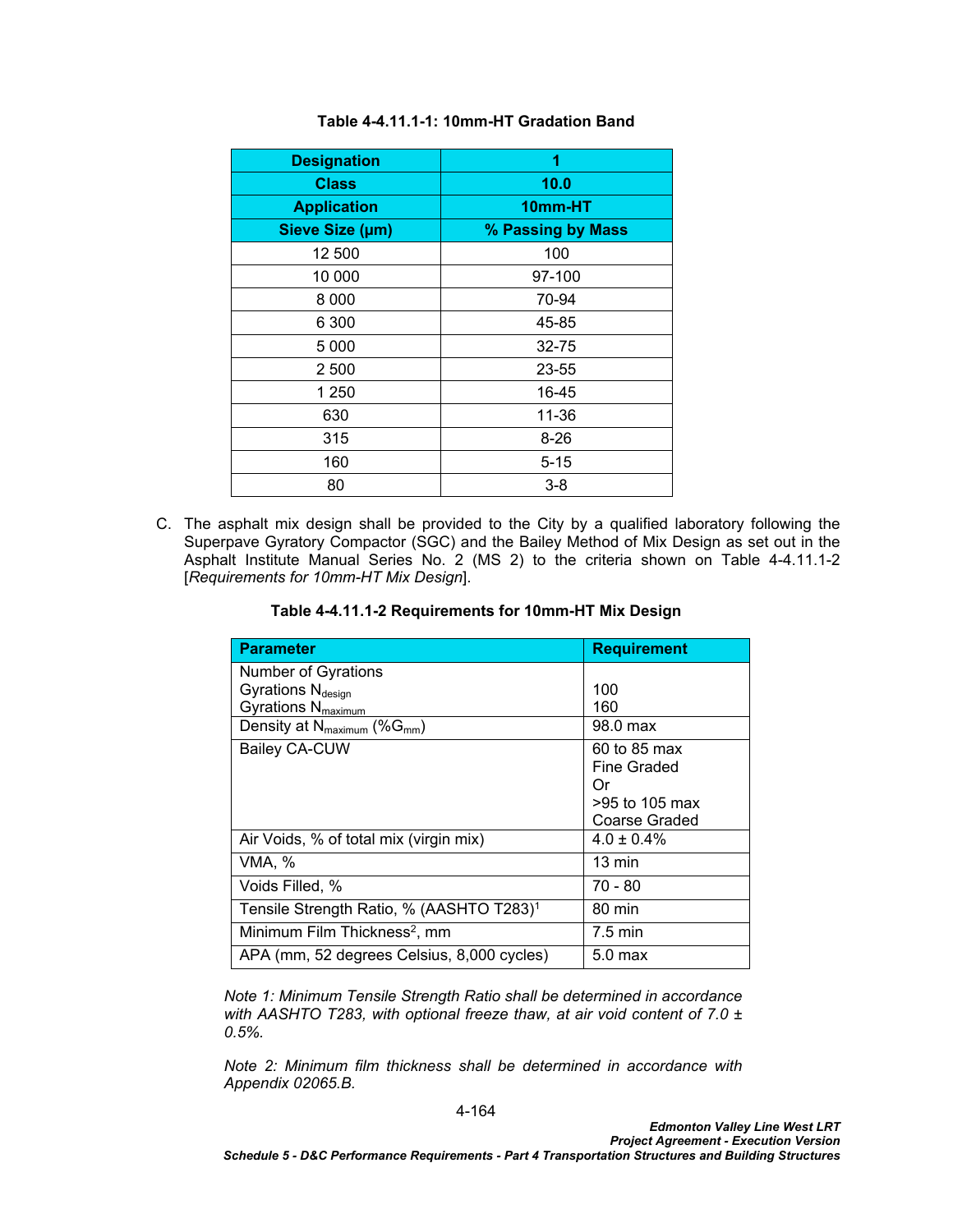- D. The asphalt cement shall be 150-200 (A) or PG 58-28.
- E. The tack coat shall be SS-1 or MS-1. When SS-1 is used it shall be diluted with an equal volume of water.

## **4-4.11.1.2 ACP Mixing Plant**

- A. The ACP mixing plant used for the preparation of ACP shall conform to the Valley Line LRT Roadways Design and Construction Standards.
	- 1. The ACP mixing plant shall have a certificate of calibration certifying that the plant has been calibrated to produce a uniform mixture complying with the asphalt mix design.
- B. The asphalt tank supplying the ACP mixing plant shall be equipped with a heating apparatus capable of producing asphalt temperatures up to but not greater than 155 degrees Celsius uniformly throughout the entire contents of the tank.
	- 1. The asphalt temperature shall be maintained within ± 10 degrees Celsius of the specified mixing temperature.

## **4-4.11.1.3 ACP Transportation Equipment**

- A. ACP shall be transported from the ACP mixing plant to the Site in trucks with smooth metal boxes in good and leak proof condition which have been previously cleaned of all foreign materials and hardened ACP mixture.
	- 1. Excess truck box lubricants, such as detergent or lime solutions, shall not be allowed to contaminate the ACP.
	- 2. Petroleum based truck box lubricants shall not be used.
- B. Trucks shall be equipped with tarpaulins of suitable material and sufficient size to cover the ACP completely and overhang the sides of the truck box when the truck is fully loaded.
	- 1. Tarpaulins shall be securely fastened on all sides of the truck box.
	- 2. Tarpaulins shall be on the truck box whenever ACP is being transported.

### **4-4.11.1.4 Pavers**

A. Pavers shall be self-propelled and operated to maintain the lines and grades shown on the applicable Final Design.

### **4-4.11.1.5 Compaction Equipment**

- A. Self-propelled compaction equipment shall be used to obtain the required degree of compaction of the ACP.
- B. The compaction capability of the equipment used shall equal or exceed the placing rate of the spreading operations and shall be capable of obtaining the required compaction before the temperature of the ACP falls below specified levels.
- C. Compaction equipment shall be of a suitable size, weight and type, such that displacement of the ACP and/or disruption of underlying materials will not occur.
	- 1. Specialized compaction equipment shall be used as required to achieve adequate compaction and smoothness in tight corners, such as adjacent to deck joints.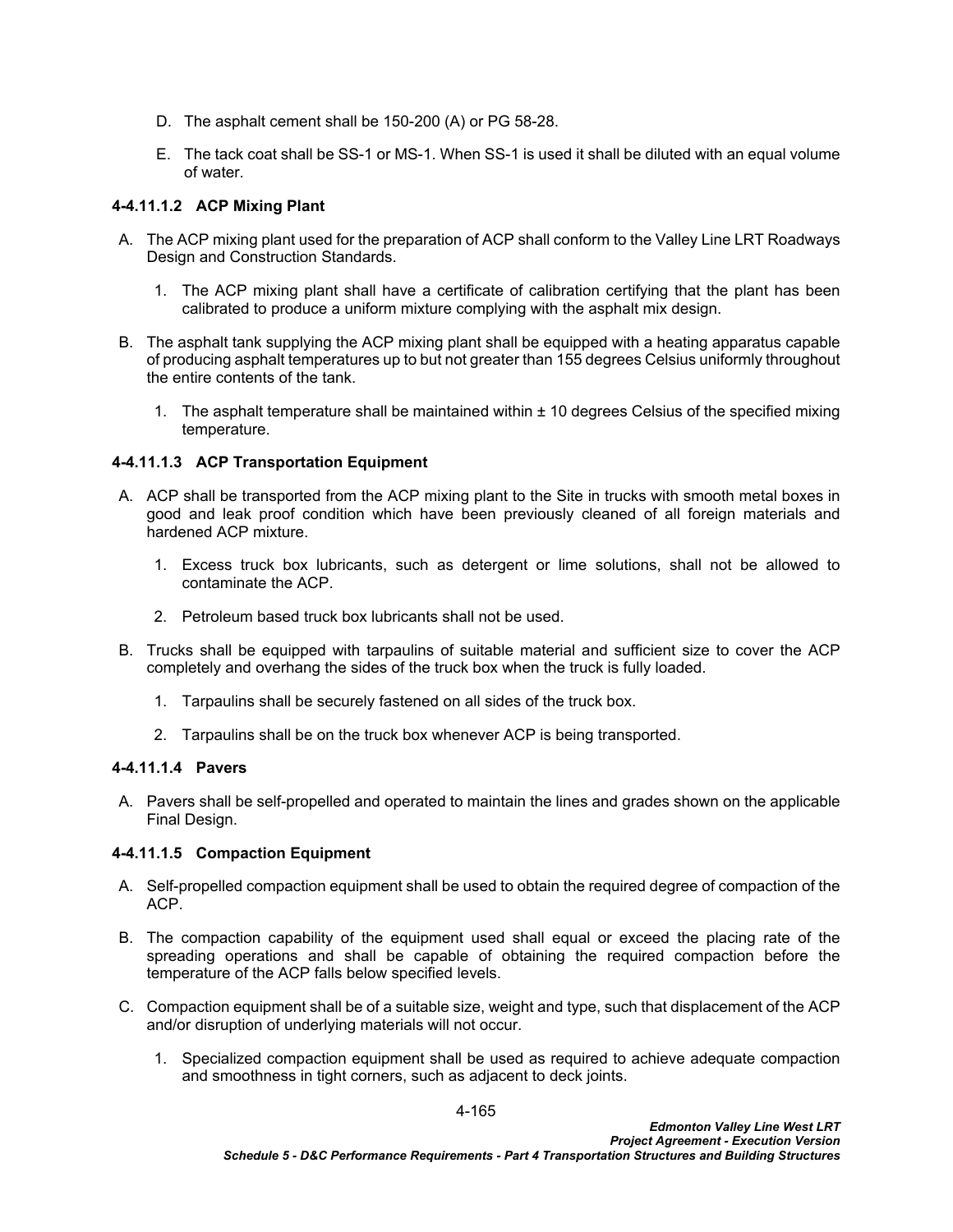- D. Compaction equipment shall be in proper mechanical condition and operated such that uniform and complete compaction is obtained throughout the entire width, depth and length of the ACP being constructed.
- E. A minimum of two pieces of compaction equipment shall be used. They shall be rollers of at least 10 tonnes mass, one rubber tired roller and one smooth steel drum type roller.
	- 1. Rollers shall be configured to ensure uniform and complete compaction up to the face of barriers, curbs, medians and deck joints.
	- 2. Vibrators on vibratory rollers shall not be activated.
- F. Rollers provided shall leave a smooth, properly finished surface, true to grade and cross-section without ruts or other irregularities.
- G. Compaction equipment shall be equipped with methods of wetting the tires or drums to prevent adhesion or pickup of the ACP.

### **4-4.11.2 Placement of ACP**

### **4-4.11.2.1 General**

- A. The Structure shall be protected to prevent splatter or staining from asphaltic materials.
- B. Placement of the first lift of ACP shall commence within 7 days of installation of the deck waterproofing membrane.

#### **4-4.11.2.2 Tack Coat**

- A. Asphalt tack coat shall be applied to the protection board and between lifts of ACP.
	- 1. Tack coat shall not be applied to wick drains.
- B. The surface to be tacked shall be dry and free of loose or deleterious material when the tack is applied.
- C. The asphalt tack coat shall be applied in a uniform manner at an application rate of 0.5 L/m2.
	- 1. The ambient air temperature at the time of application shall be 5 degrees Celsius or higher.

### **4-4.11.3 Spreading and Compaction**

## **4-4.11.3.1 General**

- A. The ACP mixture shall be placed only upon a dry, frost free substrate on which the tack coat has cured, and when the ambient air temperature is 5 degrees Celsius or higher.
- B. Prior to delivery of the ACP mixture, the protection board surface shall be cleaned of all loose or foreign material.
- C. The ACP mixture shall be spread and compacted during daylight hours only, unless artificial light is provided.
- D. During spreading and compaction operations, care shall be taken at all times to ensure that:
	- 1. the ACP mixture is not wasted over the sides of the Structure or onto adjacent surfaces;
	- 2. the deck waterproofing membrane, curbs, barriers, medians and drains are not damaged; and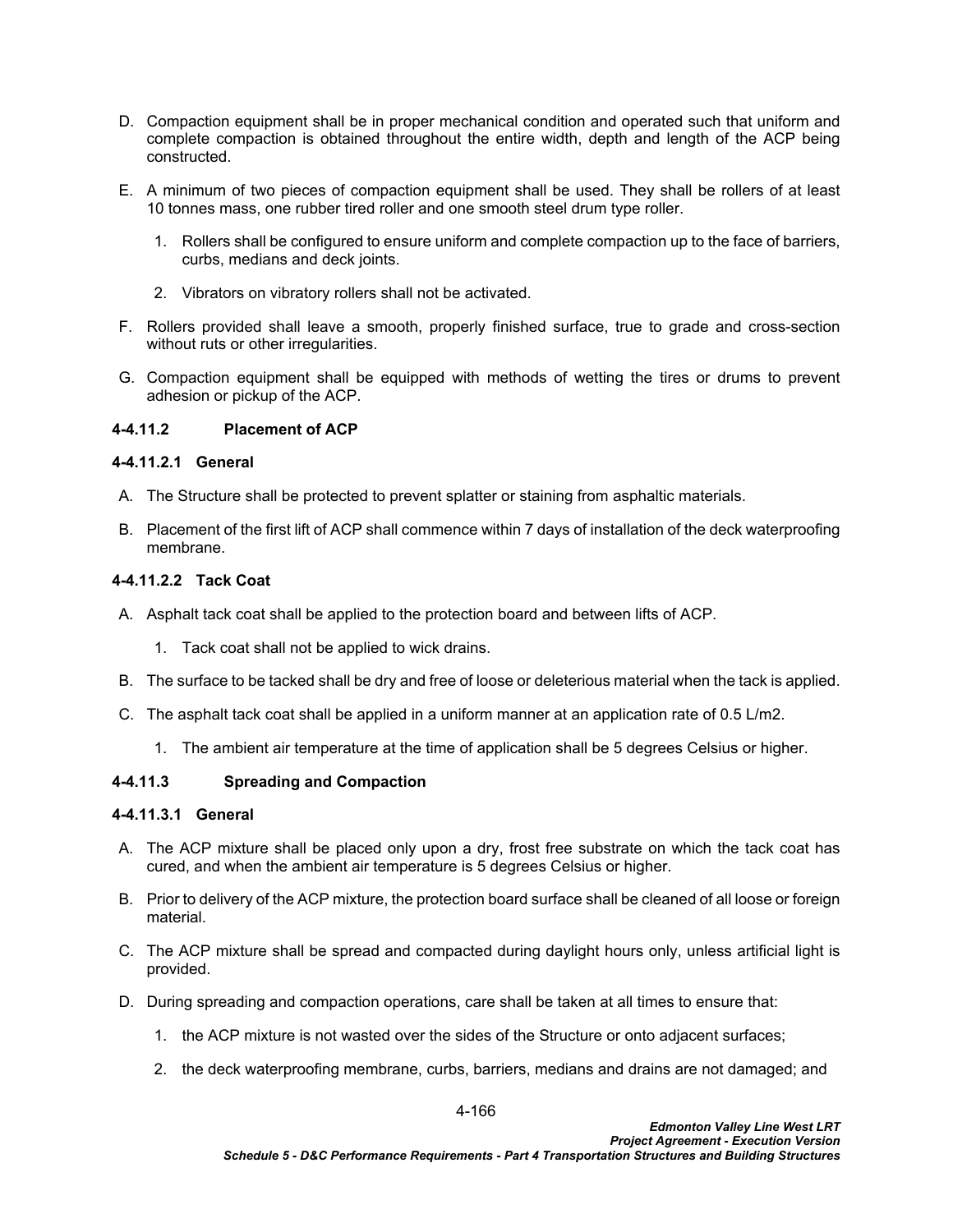- 3. the Structure including guide posts, guardrails, signs, power conduits or any other roadside installations is not damaged.
- E. Immediate repairs shall be made to any damage resulting from Construction activities.

### **4-4.11.3.2 Spreading**

- A. The ACP mixture shall be spread at a temperature sufficient for the specified compaction and finishing of the ACP.
- B. The manner of placing the ACP shall ensure safe accommodation of traffic, quality control and drainage.
- C. The longitudinal and transverse edges of the ACP in each traffic lane shall be straight in alignment, uniform, and of the same thickness as the adjoining ACP lift.
	- 1. The exposed edges of ACP lifts shall be protected throughout Construction.
- D. Each ACP lift shall be placed, finished and compacted for its full width, and then allowed to cool down to 50 degrees Celsius or colder prior to commencing the subsequent lift.
- E. In the placing of successive ACP lifts, the individual ACP mixture spreads shall be aligned in a manner such that the longitudinal joints in successive lifts do not coincide.
	- 1. The lateral distance between the longitudinal joints in successive ACP lifts shall be not less than 0.30 m.
	- 2. The longitudinal joints of the final lift of ACP shall not be located within the wheel path areas.
- F. All longitudinal and transverse joints in the ACP shall be of the vertical butt joint type, well bonded and sealed, and shall be finished to provide a continuous, smooth profile across the joints.
- G. The surfaces of all ACP lifts shall not exhibit evidence of segregation.

# **4-4.11.3.3 Compaction**

- A. ACP percent compaction shall be expressed in percent of Maximum Theoretical Density (MTD). The MTD used for determining ACP compaction shall be as follows:
	- 1. MTD determined on field sampled ACP mixture, or if not available then; and
	- 2. MTD as reported in the accepted mix design.
- B. The compaction process shall be monitored using a control strip method. Control strips shall be established on each lift of ACP placed.
- C. The control strip lift shall be compacted using at least the following equipment:
	- 1. One steel roller weighing not less than 10 t; and
	- 2. One self-propelled pneumatic roller, ballasted to its maximum capacity, weighing not less than 10 t.
- D. Once the ACP mixture has been spread by the paver and the initial pass of the breakdown roller has been done, density measurements for determining the control density will commence at five locations within the control strip area and will continue following repeated passes of the compaction equipment until the apparent maximum density is attained. The average maximum density readings from the five control strip test locations will be the Control Density of the lift.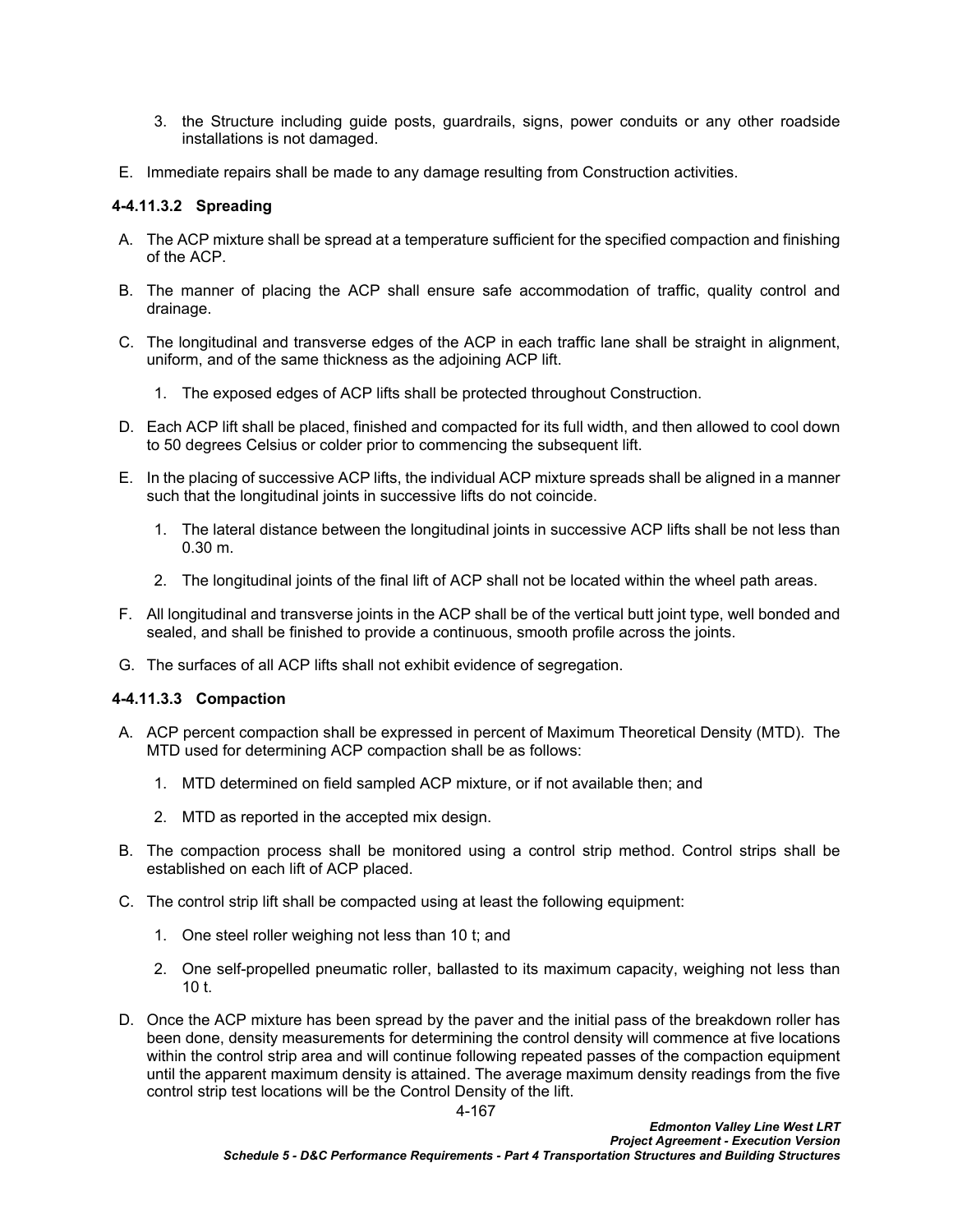- 1. ACP density measurements shall be taken for all remaining mats of the lift using nuclear testing equipment.
- 2. Following compaction of the lift, density readings shall be taken and recorded at a minimum frequency of one per 10 m of bridge length or 20 m of approach road transitions for each mat placed. The average of the readings taken by the nuclear gauge shall be considered the Average Mat Density.
- E. The ACP shall be compacted to the densities specified in Section [4-4.11.4](#page-171-0) [*[ACP Paving](#page-171-0)*] of this Schedule.
- F. When the compaction methods and procedures are not achieving the desired compaction, in the opinion of the City, cores of the top lift of ACP shall be taken. The number of cores shall be determined by the City. The cores shall be tested by Project Co and the results provided to the City as soon as they become available.
	- 1. Coring of the ACP shall be carried out using methods which will not damage the asphalt membrane or protection board.
	- 2. Core holes shall be completely de-watered and dried. A generous application of liquid asphalt shall be applied to the bottom and sides of the core hole and allowed to cure. ACP mixture shall then be tamped in lifts into the core hole until flush with the surface of the surrounding ACP.
	- 3. Coring shall not be undertaken without the consent of the City, in its discretion.
- G. In order to maintain the crown of the deck surface, the compaction equipment shall not be operated on or across the crown.
- H. Compaction procedures and equipment shall be such that displacement of the ACP mixture does not occur.
- I. Roller wheels on compaction equipment shall be kept slightly moistened by water or oil to prevent picking up the ACP mixture, but an excess of either water or oil shall not be permitted.

# <span id="page-171-0"></span>**4-4.11.4 ACP Paving**

- A. The completed ACP wearing surface and all intermediate lifts shall be smooth and true to the lines and grades show on the applicable Final Design.
	- 1. The finished surface of any lift shall have a uniform closed texture and shall be free of signs of poor workmanship.
- B. The ACP wearing surface shall be placed and compacted in two nominal 40 mm thick lifts.
- C. The first lift of ACP shall be spread by the asphalt paver in the direction of the laps in the protection board.
- D. To avoid damaging the deck waterproofing membrane, the paver shall not exceed the placing rate or push the delivery trucks.
- E. Equipment shall perform all turning movements off the deck.
- F. Dumping of the ACP mixture onto the protection board ahead of the paver shall not be permitted.
- G. The allowable temperature range for compaction of the ACP lifts on the deck waterproofing membrane shall comply with [Table 4-4.11.4-1](#page-172-0) [*[Compaction Temperature Range of ACP Lifts](#page-172-1)*]: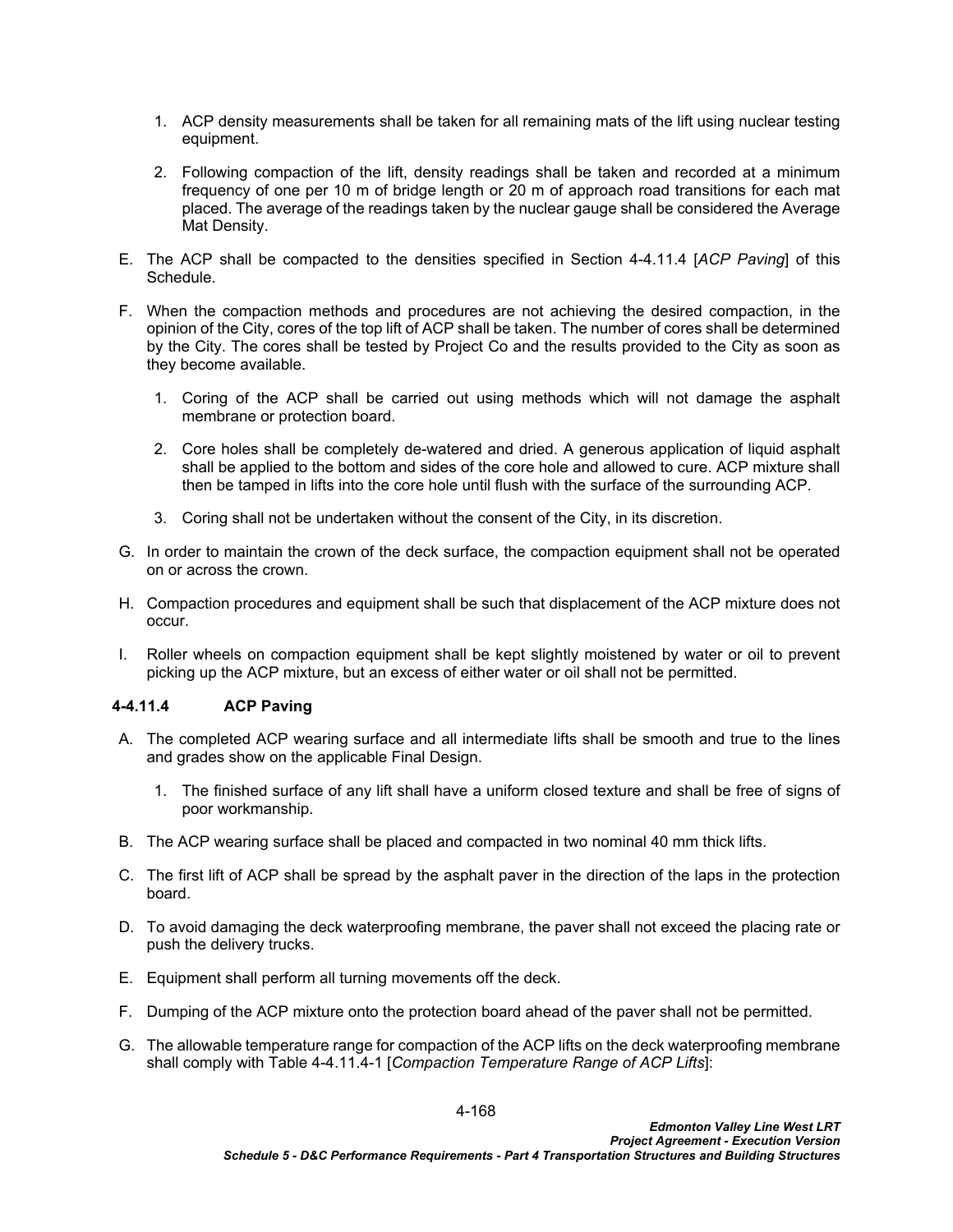## <span id="page-172-0"></span>**Table 4-4.11.4-1 Compaction Temperature Range of ACP Lifts**

<span id="page-172-1"></span>

|                      | <b>COMPACTION TEMPERATURE RANGE</b> |                                |  |
|----------------------|-------------------------------------|--------------------------------|--|
| <b>ASPHALT GRADE</b> | <b>FIRST LIFT</b>                   | <b>SECOND LIFT</b>             |  |
| PG58-28 (A)          | MAX. 105 degrees<br>Celsius         | $128 - 138$ degrees<br>Celsius |  |

- H. The minimum average density of the first ACP lift shall be 95% of MTD with no individual test less than 93% of MTD.
- I. The minimum average density of the second lift shall be 97% of MTD with no individual density less than 95% of MTD.

## <span id="page-172-2"></span>**4-4.12 BEARINGS**

### **4-4.12.1 General**

A. This Section [4-4.12](#page-172-2) [*Bearings*] sets out the requirements for all plain and steel reinforced elastomeric bearings and pot bearings forming part of a Structure, including minimum requirements for the supply, fabrication, delivery and installation of bearings.

## **4-4.12.2 Engineering Data**

### **4-4.12.2.1 Shop Drawings**

- A. Shop drawings meeting the requirements of Section [4-4.10.3.1](#page-144-2) [*[Shop Drawings](#page-144-2)*] of this Schedule and the following shall be prepared and submitted to the City:
	- 1. The shop drawings shall identify the bearing and clearly indicate all bearing material properties, dimensions, connection attachments, fasteners and accessories.
	- 2. The shop drawings shall show the bearing load capacity at the serviceability and Ultimate Limit States as follows:
		- a. maximum vertical permanent and total load;
		- b. maximum lateral load and corresponding vertical load; and
		- c. maximum rotational capacity about any horizontal axis and about the vertical axis at the centre of the bearing.
	- 3. Shop drawings shall be signed and sealed by a Professional Engineer.

### **4-4.12.2.2 Welding Procedures**

- A. Welding procedures for the fabrication and field installation of bearings shall be prepared prior to welding for each type of weld used in the bearings.
	- 1. The welding procedures shall bear the approval of the CWB.

### **4-4.12.2.3 Mill Certificates and Quality Assurance Test Results**

A. Mill certificates and quality assurance test results shall be obtained for all materials and fabricated components prior to shipping of the finished bearings from the facility of manufacture.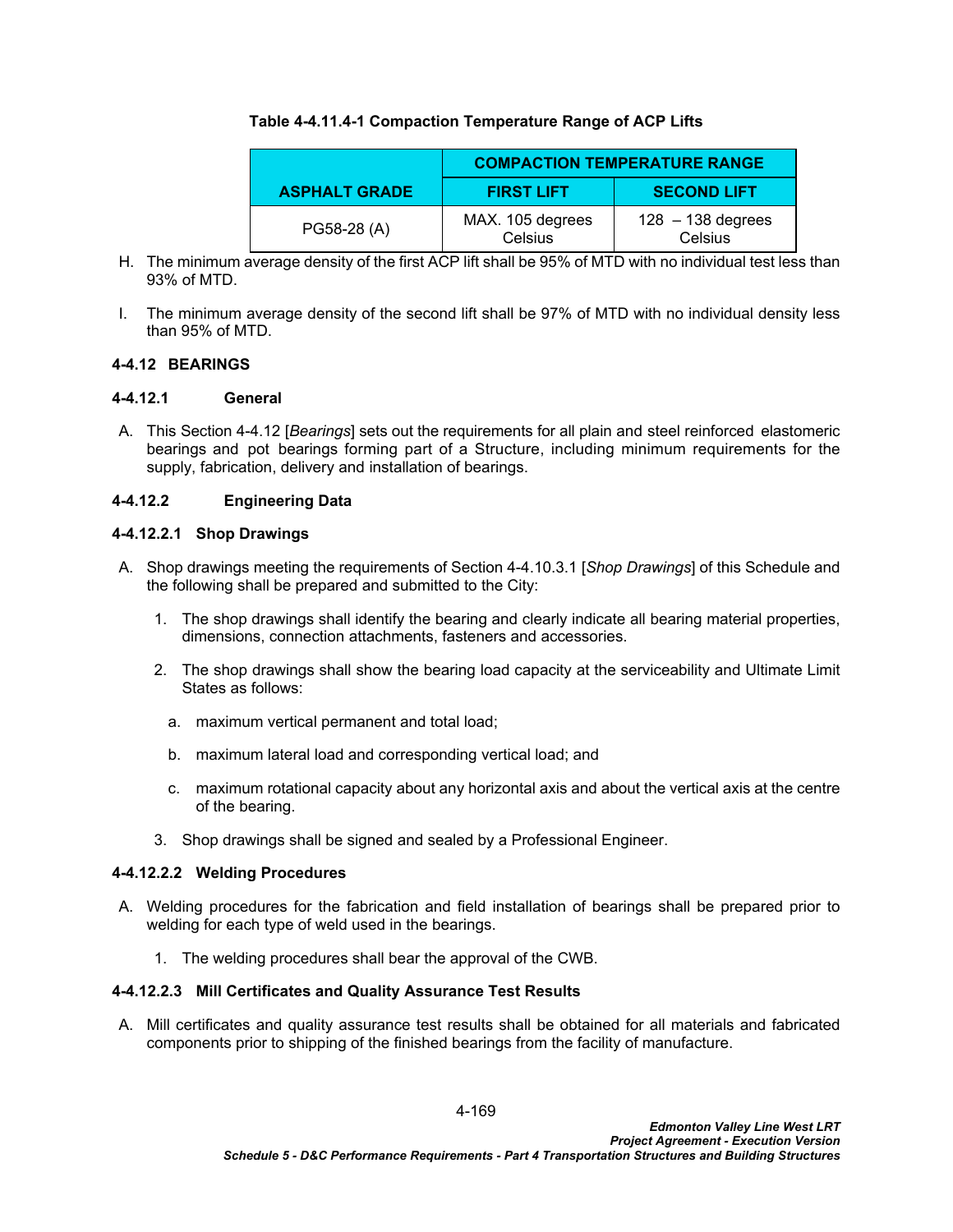B. Mill test reports originating from a mill outside of Canada or the United States of America shall meet the requirements of Section [4-4.10.3.4](#page-145-1) [*[Mill Certificates](#page-145-1)*] of this Schedule.

### **4-4.12.3 Materials**

#### **4-4.12.3.1 Elastomer**

- A. Except for fully integral abutments and piers, cured elastomeric compounds shall be low temperature AASHTO Grade 5 and shall meet the physical and low temperature brittleness requirements listed in Table X1 and Section 8.8.4 of AASHTO M251.
- B. Cured elastomeric compounds for fully integral abutments and piers shall be low temperature AASHTO Grade 3, 4, or 5 and shall meet the physical and low temperature brittleness requirements listed in Table X1 and Section 8.8.4 of AASHTO M251.
- C. Cured elastomeric compounds shall also meet the requirements of ASTM D2240 for low temperature crystallinity increase in hardness at an exposure of -25°Celsius for 168 hours.

### **4-4.12.3.2 Lubricant**

A. Lubricant for bearings shall be silicone grease, effective to -40° Celsius, and shall comply with U.S. Department of Defense MIL-S-8660C.

### **4-4.12.3.3 Adhesives**

- A. Adhesive for bonding PTFE to metal shall be an epoxy resin producing a bond with a minimum peel strength of 4 N/mm, when tested according to ASTM D 429, Method B.
	- 1. Adhesives shall not degrade in the service environment.

### **4-4.12.4 Base Plate Corrosion Protection**

A. Bearing base plate corrosion protection requirements shall be in accordance with Section [4-4.10.8.3](#page-156-0)  [*[Base Plate Corrosion Protection](#page-156-0)*] of this Schedule.

### **4-4.12.5 Welding**

### **4-4.12.5.1 General**

- A. The deposited weld metal shall provide strength, durability, impact toughness and corrosion resistance equivalent to the base metal.
- B. Low hydrogen fillers, fluxes and low hydrogen welding practices shall be used throughout.
	- 1. Low hydrogen coverings and fluxes shall be protected and stored as specified by AWS D1.5.
- C. All electrodes, electrode/flux combinations, and electrode/shielding gas combinations shall be CSA certified.
- D. Field welding of sole plates to girders by fluxed core welding is permitted.

### **4-4.12.5.2** Submerged Arc Welding (SAW)

- A. The submerged arc welding process is permitted for all flat and horizontal position welds.
- B. All welds shall be welded by a semi or fully automatic submerged arc welding process.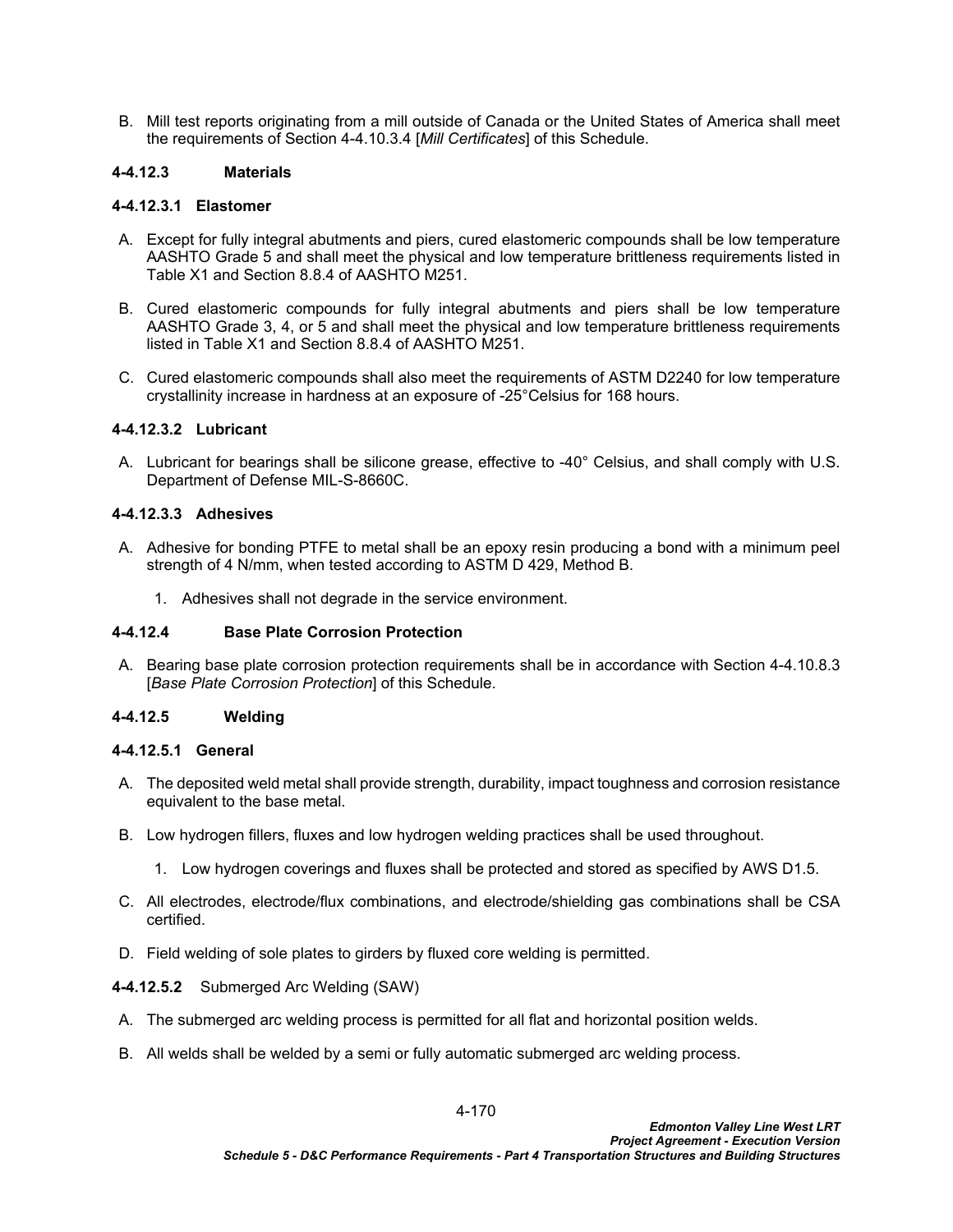C. All fluxes shall conform to the diffusible hydrogen requirements of AWS D1.5 filler metal hydrogen designator H8 or lower.

## **4-4.12.5.3 Shielded Metal Arc Welding (SMAW)**

A. SMAW electrodes shall conform to the diffusible hydrogen requirements of AWS D1.5 filler metal hydrogen designator H4.

## **4-4.12.5.4 Metal Core Arc Welding (MCAW) and Fluxed Core Welding**

- A. Field application of the metal core arc welding process shall not be permitted.
- B. All electrodes shall conform to the diffusible hydrogen requirements of AWS D1.5 filler metal hydrogen designator H4.

## **4-4.12.5.5 Cleaning Prior to Welding**

- A. Weld areas shall be clean, free of mill scale, dirt, grease, and other contaminants prior to welding.
- B. For multi-pass welds, previously deposited weld metal shall also be thoroughly cleaned prior to depositing subsequent passes.

### **4-4.12.5.6 Tack and Temporary Welds**

- A. Tack and temporary welds are not allowed unless they are incorporated in the final weld.
	- 1. Tack welds, where allowed, shall be of a minimum length of four times the nominal size of the weld to a maximum of 15 times the weld size and shall be subject to the same quality requirements as the final welds.
- B. Cracked tack welds shall be completely removed prior to welding over.
- C. Tack welds shall be sufficiently ground out prior to final weld in order to obtain a uniform weld bead.

# **4-4.12.5.7 Run-off Tabs**

- A. Run-off tabs shall be used at the ends of all welds that terminate at the edge of a member.
- B. The thickness and shape of the tabs shall replicate the joint detail being welded and shall be a minimum of 100 mm long unless greater length is required for satisfactory work.
- C. They shall be tack welded only to that portion of the material that will not remain a part of the structure, or where the tack will be welded over and fused into the final joint.
- D. After welding, the tabs are to be removed by flame cutting, not by breaking off.

### **4-4.12.5.8 Grinding of Welds**

- A. Welds that are sufficiently smooth with a neat appearance and uniform profile will not require grinding.
	- 1. Welds not conforming to an acceptable profile shall be ground to the proper profile without damaging or substantial removal of the base metal.
- B. Grinding shall be smooth and parallel to the line of stress. Caution shall be exercised to prevent over grinding.
	- 1. Over grinding that results in reduced thickness of the base metal or size of the weld shall not be permitted.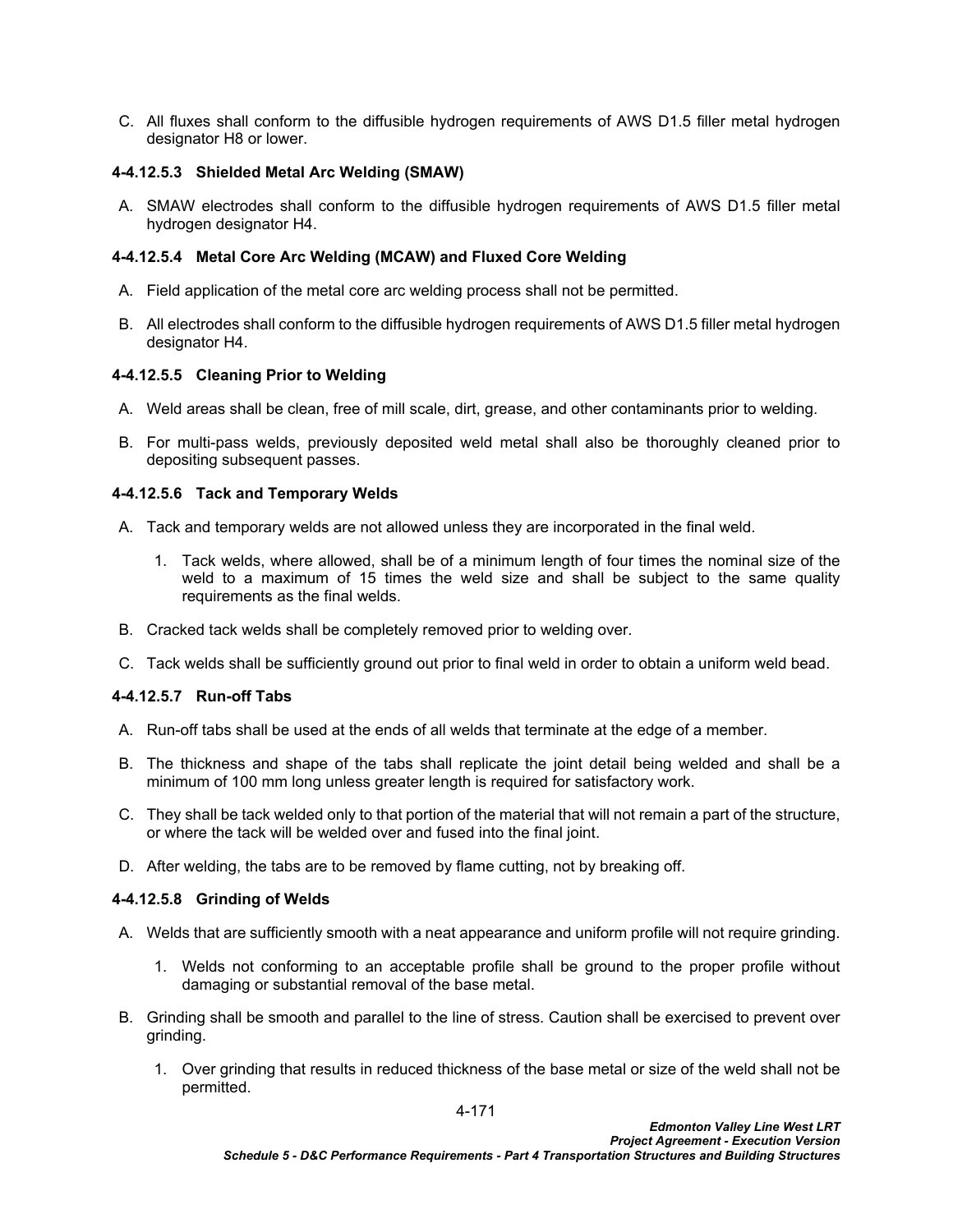2. Acceptability of the welds without grinding will be determined by the City, in its discretion.

# **4-4.12.5.9 Arc Strikes**

- A. Arc strikes shall not be permitted.
	- 1. In the event of accidental arc strikes a repair procedure shall be prepared, signed and sealed by a Professional Engineer.
	- 2. The repair procedure shall include the complete grinding out of the crater produced by the arc strike.
	- 3. The repair procedure shall include MPI and hardness testing of the affected area. Hardness of the repaired area shall conform to the requirements of Section [4-4.10.9.6](#page-158-0) [*[Hardness Tests](#page-158-0)*] of this Schedule.

## **4-4.12.5.10 Methods of Weld Repair**

A. Repair procedures for damaged base metal and unsatisfactory welds shall be prepared, signed and sealed by a Professional Engineer prior to repair work commencing.

## **4-4.12.5.11 Plug and Slot Welds**

A. Plug welds or slot welds shall not be permitted.

## **4-4.12.6 Fabrication**

## **4-4.12.6.1 General**

- A. The fabrication of bearings shall be carried out as required to achieve the required performance of the bearings.
- B. Fabrication of plain and steel reinforced elastomeric bearings and pot bearings shall comply with the following:
	- 1. AASHTO LRFD Bridge Construction Specifications (AASHTO LRFD BCS);
	- 2. AASHTO M251 Standard Specifications for Transportation Materials and Methods of Sampling and Testing – Standard Specification for Plain and Laminated Elastomeric Bridge Bearings; and
	- 3. AWS Bridge Welding Code D1.5.
- C. The fabricator for the steel bearing components shall be approved by the Canadian Welding Bureau (CWB) in accordance with CAN/CSA W47.1 in Divisions 1 or 2.
- D. Fabrication shall be performed in a fully enclosed area which is heated to at least 10 degrees Celsius.
- E. Only welders, welding operators and tackers approved by the CWB in the particular weld category to be carried out shall be permitted to perform weldments.

### **4-4.12.6.2 Plain Bearings**

A. Plain bearing pads shall be molded individually, cut from molded strips or slabs of the required thickness, or extruded and cut to length.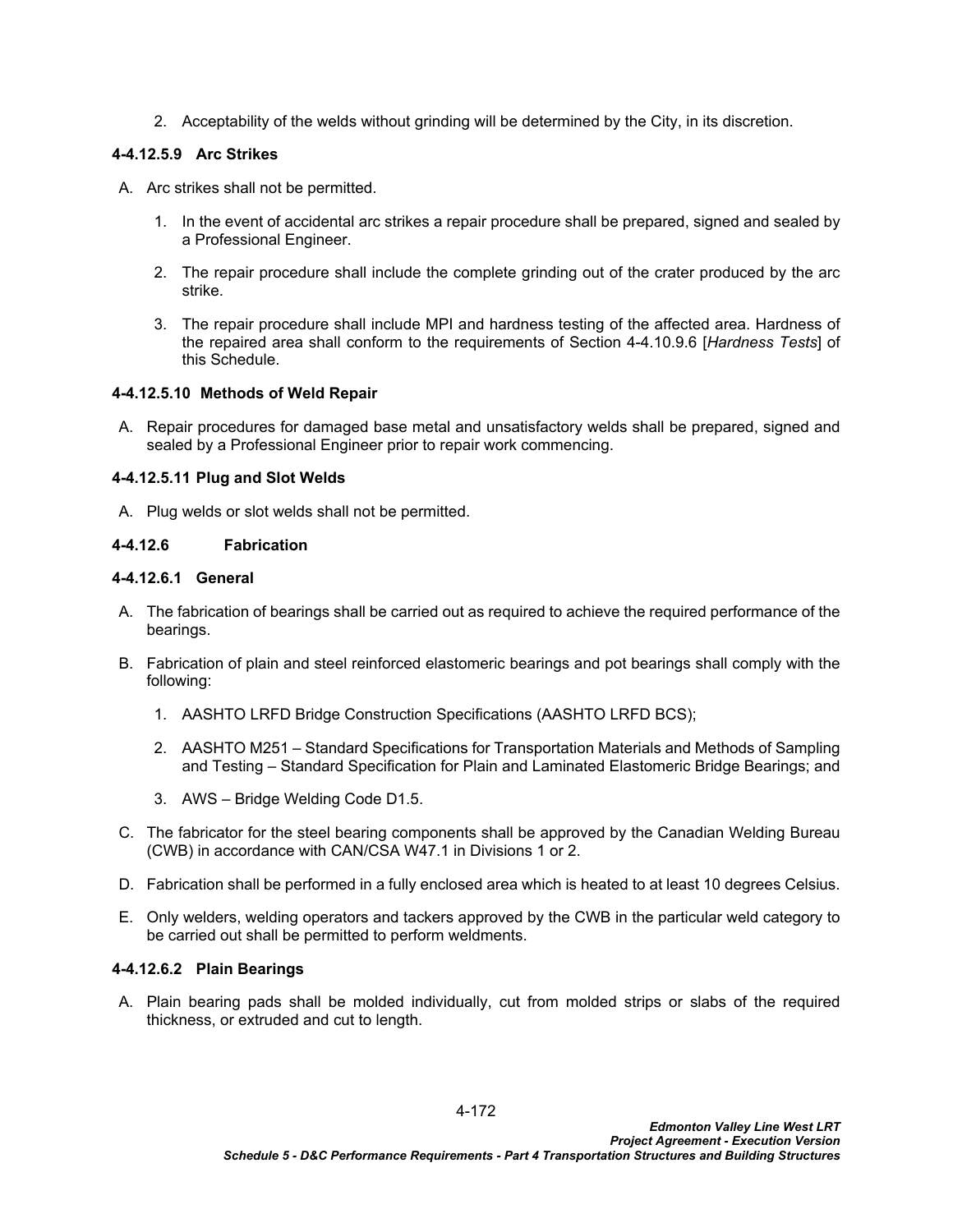### **4-4.12.6.3 Steel Laminated Bearings**

- A. Steel laminated bearings shall be molded under pressure as a single unit and heated in molds that have a smooth surface finish.
- B. The steel laminates shall be a uniform 3 mm nominal thickness without any sharp edges.
- C. The bond between the elastomer and the steel laminates shall be such that when a sample is tested for separation, failure shall occur within the elastomer and not between the elastomer and steel laminate.
- D. The 2.5 mm deep recess in the top 10 mm steel laminate for sliding bearings shall be machined in accordance with Section [4-4.12.6.5](#page-176-0) [*[Machining](#page-176-0)*] of this Schedule.

### **4-4.12.6.4 Pot Bearings**

- A. Stainless steel sheets in contact with PTFE shall be continuously welded around the perimeter to the backing plate to prevent ingress of moisture.
	- 1. The weld shall be clean, uniform, and without overlaps and shall be located outside the area in contact with PTFE.
- B. The threaded portion of the bolts shall be coated with silicone grease prior to installation.
- C. Virgin or glass filled PTFE elements shall be recessed in a rigid backing material and shall be bonded over the entire area with an adhesive.
	- 1. The rigid backing material shall be grit blasted and cleaned with oil free compressed air prior to applying the adhesive.
- D. The PTFE elements used as mating surfaces for guides for lateral restraint shall extend to within 10 mm from the ends of the backing plates.

### <span id="page-176-0"></span>**4-4.12.6.5 Machining**

- A. All metal to metal contact surfaces shall be machined.
	- 1. Machining shall be done after welding.
	- 2. For pot bearings, the pots and pistons shall be machined from solid metal plate or castings.
- B. There shall be no openings or discontinuities in the metal surfaces in contact with the confined elastomer or PTFE.
- C. The surface finish of metal plate in contact with any metal plate or confined elastomer in pot bearings and sliding laminated elastomeric bearings shall be machined to a surface finish of 6.4 µm and a flatness tolerance of 0.001 x bearing dimension.

### **4-4.12.6.6 Identification**

- A. Each bearing shall be marked with the fabricator's name, date of manufacture and unique identification number.
	- 1. The characters shall not be less than 10 mm in height.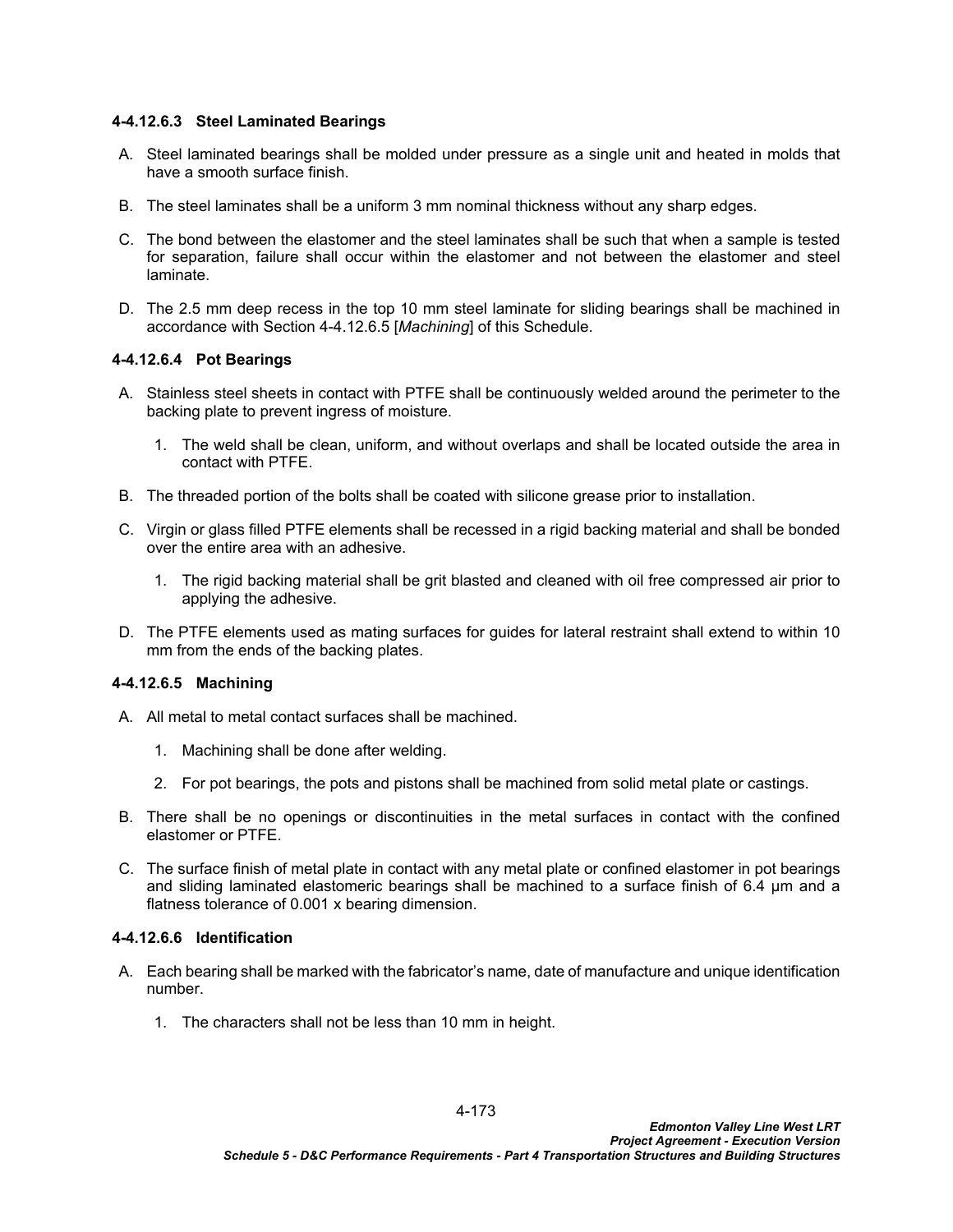## **4-4.12.6.7 Galvanizing**

- A. The fabricator shall provide a smooth finish on all edges and surfaces, and remove all weld spatters, and all welding flux residue from the steel components prior to galvanizing.
- B. Unless otherwise specified, metal components, except weathering steel (CAN/CSA G40.20/G40.21 350A and 350AT) and stainless steel, shall be hot dip galvanized after fabrication in accordance with ASTM A123/A123M Standard Specification for Zinc (Hot-Dip Galvanized) Coatings on Iron and Steel Products and ASTM F2329 Standard Specification for Zinc Coating Hot-Dip Requirements for Application to Carbon and Alloy Steel Bolts, Screws, Washers, Nuts, and Special Threaded Fasteners or metallized in accordance with ASTM A780, Method A3.
- C. The cleaning and pickling procedure of high strength ASTM A193 Grade B7 anchor rods shall be modified prior to hot-dip galvanizing:
	- 1. Brush blast to remove mill scale and oil after threading ends;
	- 2. Flash pickle up to 5 minutes; and
	- 3. Quick dry prior to hot-dip galvanizing (not stored in flux or acid rinse).
- D. For pot bearings, the pot and piston plates, except surfaces in contact with elastomer, shall be metallized in accordance with ASTM A780, Method A3 with the thickness of metallizing not less than 180 µm.
- E. Galvanizing repairs shall provide a coating that has a minimum thickness of 180 µm, adheres to the member and has a finished appearance similar to that of the adjacent galvanizing.
	- 1. Galvanizing repair shall comply with ASTM A780, Method A3 "Metallizing" unless the area requiring repair does not exceed 100 mm2 in which case the repairs may comply with ASTM A780 Method A1 "Repair Using Zine-Based Alloy".
	- 2. Galvanizing repairs shall be tested for adhesion.
	- 3. Repairs may require complete removal of the galvanized coating and re-galvanizing.
- F. The galvanized contact surfaces of bolted connections shall be hand wire brushed to a Class A slip coefficient surface condition.
	- 1. Slip coefficient surface conditions shall meet the requirements of CAN/CSA S6 Table 10.9.
- G. Galvanized material shall be stacked or bundled and stored to prevent wet storage stain in accordance with the American Hot Dip Galvanizers Association (AHDGA) publication "Wet Storage Stain".
	- 1. Any evidence of wet storage stain shall be removed to the satisfaction of the City.

# **4-4.12.7 Base Plate Corrosion Protection**

- A. The bottom surface of each base plate shall be protected by a medium grey colour barrier coating to prevent contact between the zinc and the concrete.
	- 1. The galvanized surface shall be roughened prior to application of barrier coating.
	- 2. The surface preparation of the galvanized surface and the dry film thickness (DFT) of the coating shall be in accordance with the coating Manufacturer's recommendations.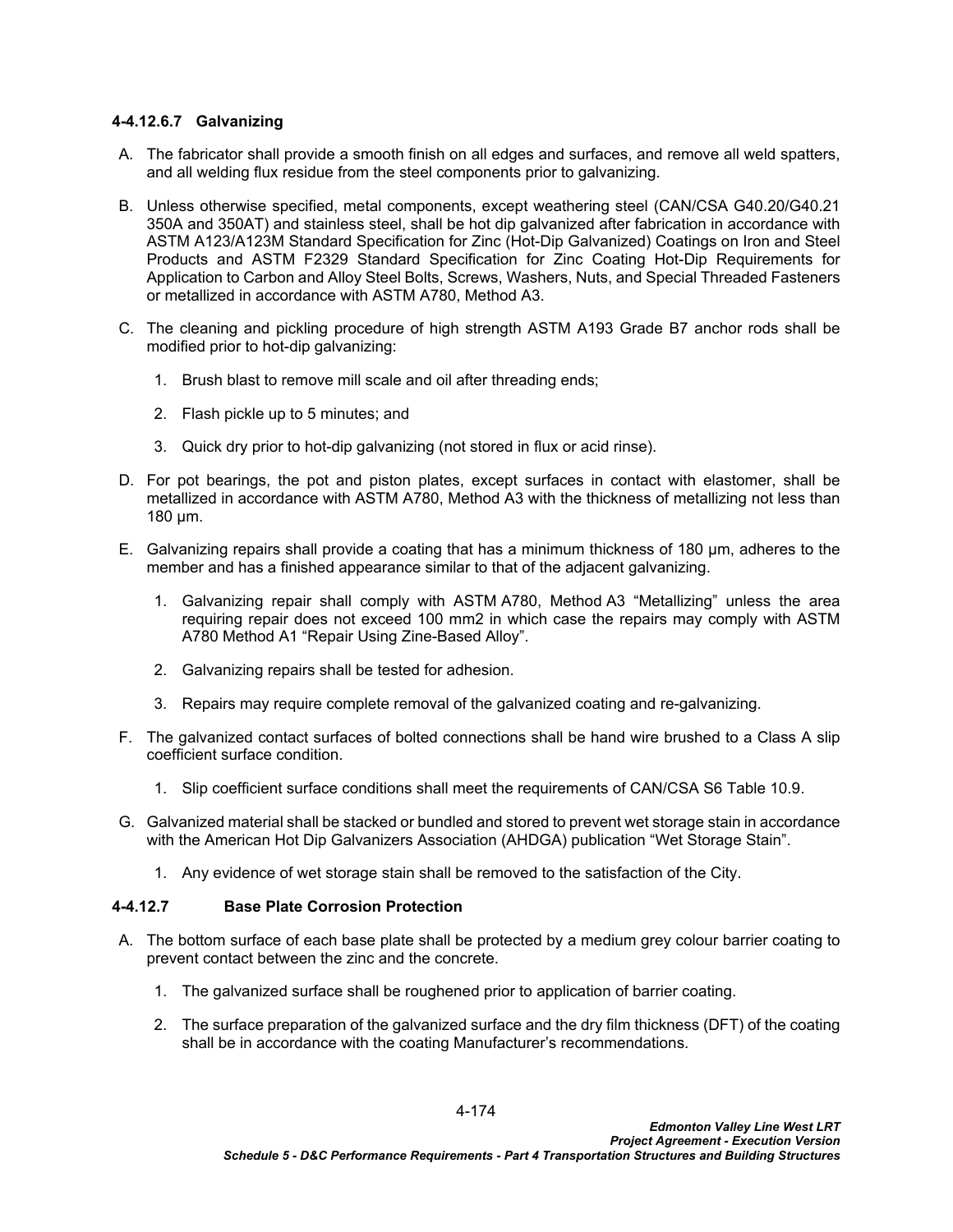- B. The fully cured coating shall be tested for adhesion in accordance with ASTM D3359 "Standard Test Methods for Measuring Adhesion by Tape Test".
	- 1. The selected method of testing shall depend on the dry film thickness of the coating.
	- 2. The coating manufacturer's product data sheets shall be provided to the City prior to the application of the coating.
	- 3. Adhesion test result shall meet a minimum of "4B" classification (maximum allowable flaking of 5%).

## **4-4.12.8 Tolerances**

- A. Plain and steel laminated bearing tolerances shall comply with AASHTO M251.
- B. Pot bearing tolerances shall be as follows:
	- 1. The deviation from flatness of PTFE surfaces shall not exceed:
		- a. 0.2 mm, when the diameter or diagonal is equal to or less than 800 mm; or
		- b. 0.00025 of the diameter or diagonal, when the diameter or diagonal is greater than 800 mm.
	- 2. The deviation from flatness of stainless steel surfaces in contact with PTFE for plane surfaces and from the theoretical surface for spherical surfaces shall not exceed:
		- a. 0.0003 LH mm for a rectangular PTFE element; or
		- b. 0.0006 RH mm for a circular PTFE element.

where:

 $L =$  the greater plan dimension for a rectangular bearing;

 $R =$  the radius of a circular bearing; and,

H = the free height of PTFE element.

- 3. For pot bearings, the tolerance of fit between the piston and the pot shall be + 0.75 to + 1.25 mm. The inside diameter of the pot cylinder shall be the same as the nominal diameter of the elastomer and shall be machined to a tolerance of:
	- a. 0 to + 0.125 mm for diameters up to and including 500 mm; or
	- b. 0 to + 0.175 mm for diameters over 500 mm.
- 4. The plan dimensions of the recess for PTFE shall be the same as the nominal plan dimensions of the PTFE and shall be machined to a tolerance of 0 to  $+$  0.2% of the diameter or diagonal:
	- a. overall bearing plan dimension  $± 3$  mm;
	- b. overall bearing height  $\pm 3$  mm; and
	- c. machined surface dimensions  $\pm 0.4$  mm.
- 5. Elastomeric components shall meet the following requirements:
	- a. diameter: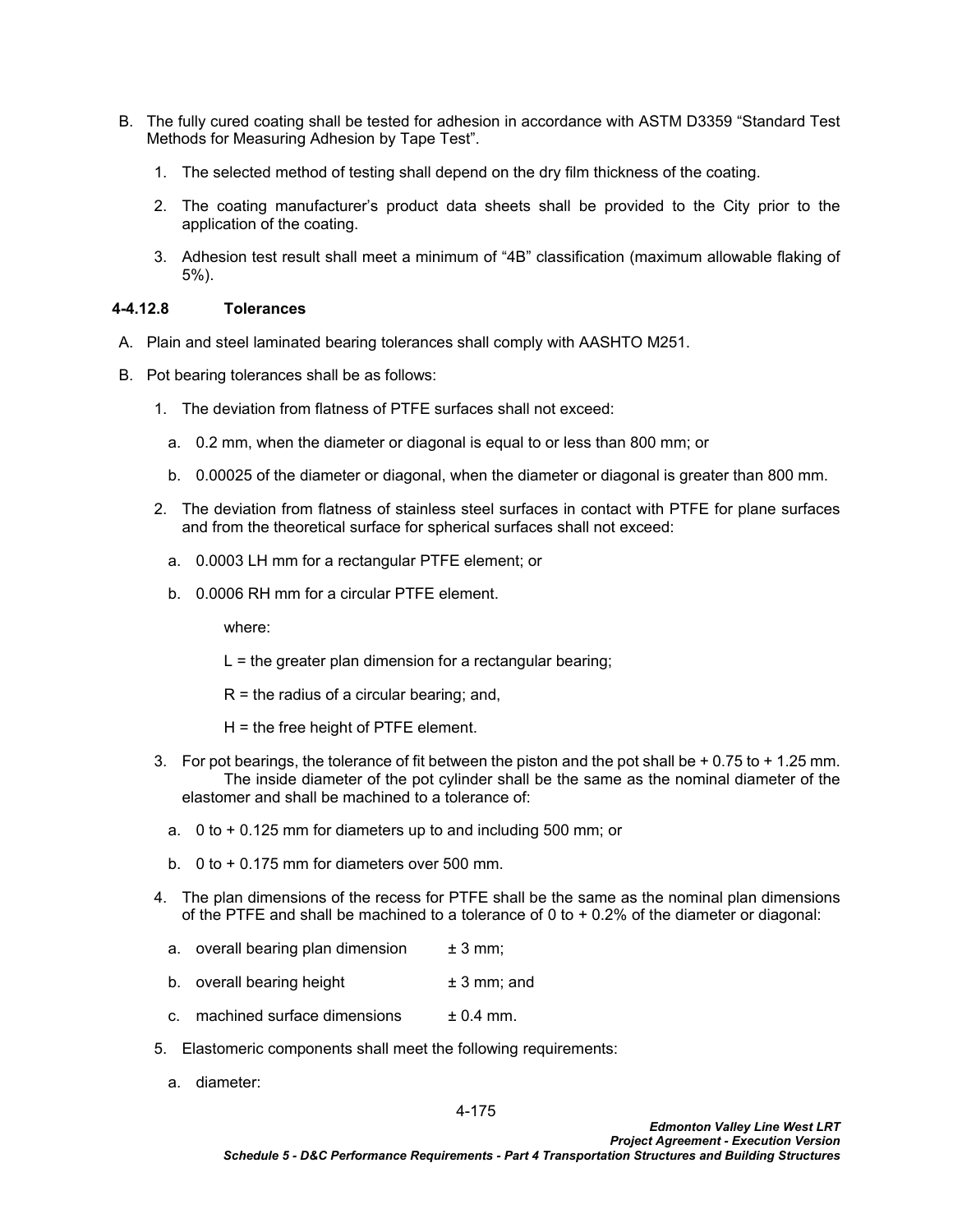- i. 0.0 to 1.5 mm for diameters ≤ 500 mm; or
- ii.  $0.0$  to 2.0 mm for diameters  $>$  500 mm; and
- b. thickness  $0.0$  to  $+1.0$  mm
- 6. Brass rings shall meet the following requirements:
	- a. difference between internal diameter of brass ring and diameter of recess in the moulded elastomer shall be  $0$  to  $+$  0.5 mm; and
	- b. difference between sum of thicknesses of brass rings and recess depth in the moulded elastomer  $0$  to  $+$  0.25 mm.
- 7. Recessed guide bars shall meet the requirements of the American Standard Clearance Locational Fit Class LC3 according to ANSI B4.1.
- 8. Guides for lateral restraints shall have a 0.50 mm ± 0.25 mm gap between metal restraints surfaces and mating PTFE elements.
- 9. PTFE components shall meet the following requirements:
	- a. the plan dimension of the PTFE shall be  $0$  to  $-0.2\%$  of the design diameter or diagonal;
	- b. the thickness of the PTFE shall be within 0 to  $+10.0\%$  of the design thickness; and
	- c. the depth of recess of the PTFE shall be  $0$  to  $+0.3$  mm.

#### **4-4.12.9 Inspection and Testing**

- A. Inspection and testing shall be carried out as required to ensure that the bearings have the required properties.
- B. An independent accredited testing company shall be engaged to perform the testing of the bearing materials and the finished bearings.
	- 1. The inspection and testing results and the manufacturer's certification, as a written affidavit that the material supplied meets the Project Requirements, shall be provided to the City.
- C. 25% of all fillet and partial penetration welds shall be magnetic particle inspected in accordance with ASTM E-709.
- D. Elastomeric Bearings
	- 1. Testing of elastomeric compounds shall be completed in accordance with Section 8 of AASHTO M251. Material shall conform to the specified requirements of Table X1.
	- 2. Testing of the completed bearings shall be in accordance with AASHTO M251 with the exception that contrary to Sections 8.8.1 and 8.8.2 of AASHTO M251, testing of all bearings is required.
		- a. The optional testing described in Section 8.9 of AASHTO M251 is not required.
		- b. The dimensional tolerances for each bearing shall be checked.
		- c. The hardness of elastomer shall be tested.
		- d. A minimum of two sample laminated bearings shall be cut and tested for shear modulus.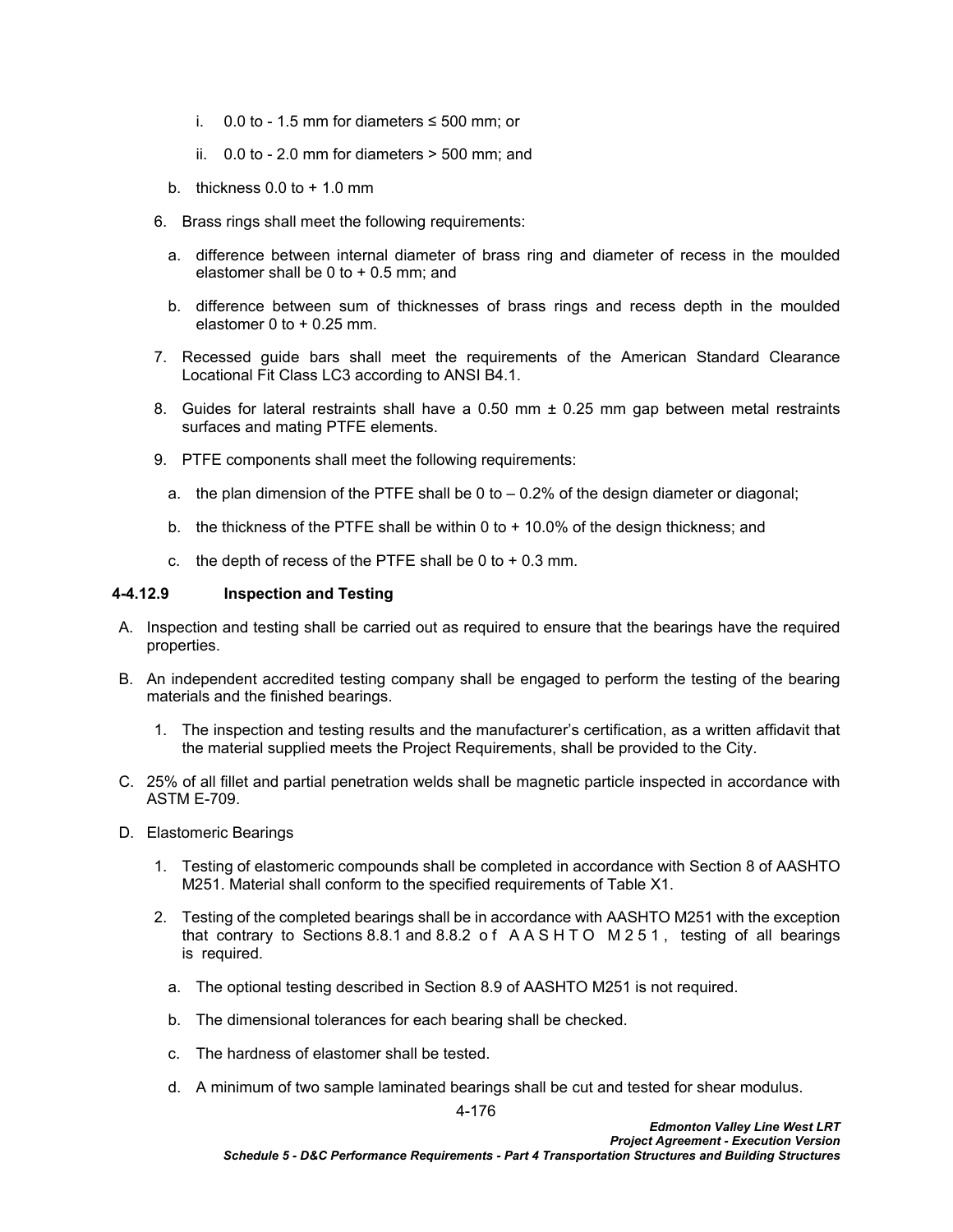- 3. The increment in compressive deformation of laminated bearings shall not exceed 0.05 of the effective rubber thickness, when the bearing load is increased from an initial pressure of 1.5 MPa to a pressure of 7 MPa when tested in accordance with the requirements of Section 9.1 of AASHTO M251.
- E. Pot Bearings
	- 1. Testing of elastomeric compounds shall be completed in accordance with AASHTO M251.
	- 2. Testing of the finished bearings shall be completed in accordance with the requirements of Section 18.3.4 of the AASHTO LRFD BCS.
	- 3. The long-term deterioration test described in Section 18.3.4.4.3 of the AASHTO LRFD BCS is not required.
	- 4. The proof load test described in Section 18.3.4.4.4 of the AASHTO LRFD BCS shall be carried out in accordance with the long-term proof load test requirements.

## **4-4.12.9.1 Fabrication Outside of Canada**

- A. All components fabricated outside of Canada shall be shipped to a shop located in Canada that is certified by CWB in accordance with CSA W47.1 to Division 1 or 2 for re-inspection and testing.
- B. The components shall be in a condition that facilitates all re-inspection and testing requirements.
- C. The re-inspection and testing at the Canadian shop shall be completed in accordance with Section [4-](#page-179-0) [4.12.9](#page-179-0) [*[Inspection and Testing](#page-179-0)*] of this Schedule.
- D. The component shall also be inspected by a CSA 178.2 Level III certified welding inspector accredited with W47.1 to inspect the following items:
	- 1. All components to ensure that they were undamaged during transportation; and
	- 2. 100% of all fillet and partial penetration welds using magnetic particle inspection in accordance with ASTM E709.
- E. Components shall not be shipped from the Canadian shop until all requirements have been met and mill certificates have been provided to the City.

### **4-4.12.10 Installation**

#### **4-4.12.10.1 General**

- A. Bearings shall be installed in a manner that does not damage them or affect their performance.
- B. Bearings shall be adjustable in accordance with the requirements in Section [4-2.5](#page-33-0) [*[Bearings](#page-33-0)*] of this Schedule.
- C. A bearing installation procedure shall be prepared prior to installation.

### **4-4.12.10.2 Bearing and Anchorage**

- A. Bearing base plates shall not be placed upon surfaces which are improperly finished, deformed or irregular.
- B. Foreign materials on concrete surfaces, such as oils, grease or other contaminants shall be removed by sandblasting prior to installation of anchor rods.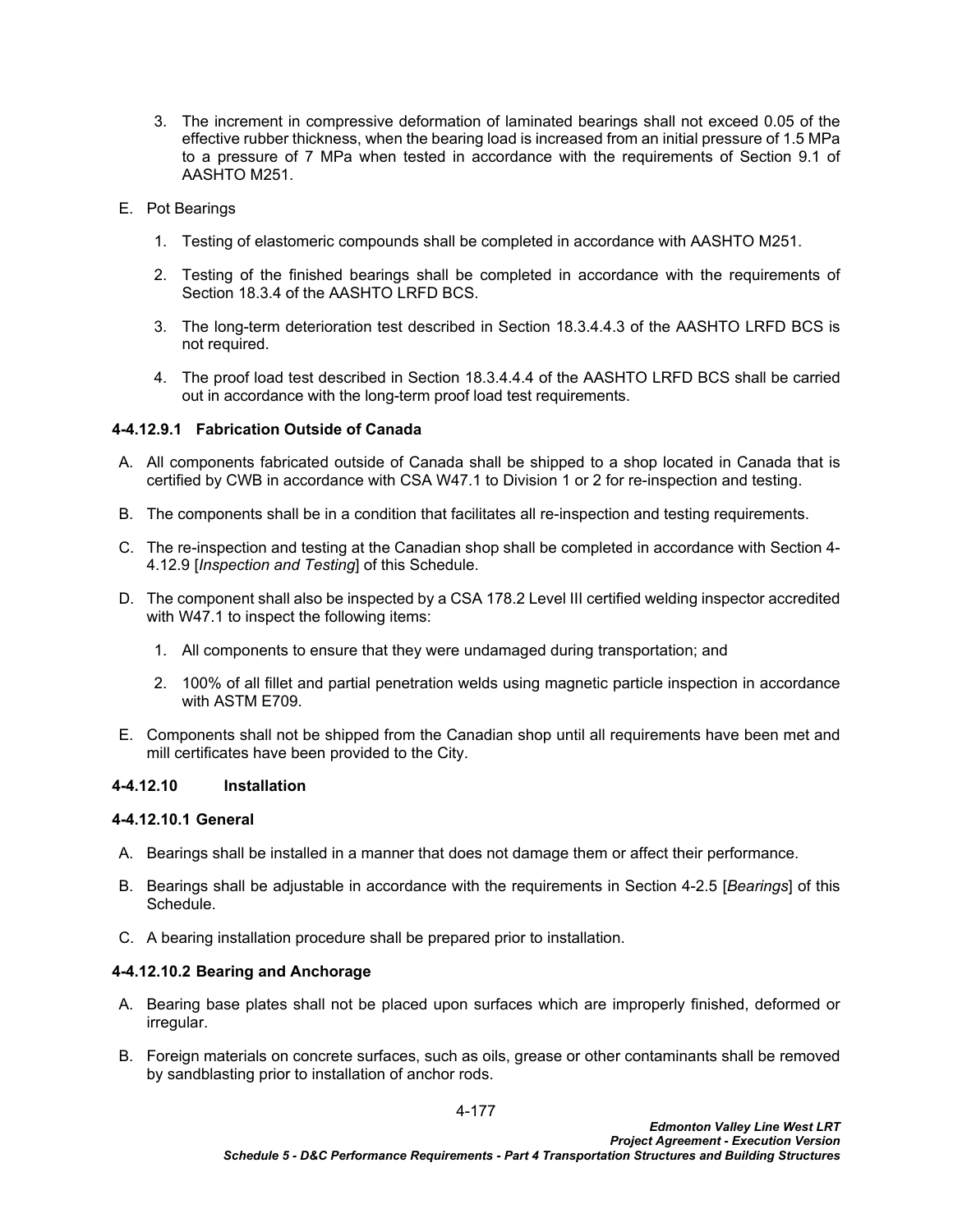- C. Field welding adjacent to elastomeric pads shall be performed so as not to damage the elastomer.
	- 1. The temperature of the steel adjacent to the elastomer shall be kept below 120° Celsius.
	- 2. The distance between the weld and the elastomer shall be at least 40 mm.
- D. The tops of bearing sole plates shall be within a tolerance of  $\pm 3$  mm of the correct elevation prior to girder erection.
- E. The attachment of sole plates to girders by welding shall be in the longitudinal direction along the edge of the bottom flange or shoe plate.
	- 1. Transverse welding shall not be permitted.
	- 2. Transverse ends shall be sealed with Sikaflex 1a or equivalent caulking material.
- F. Galvanizing or metallizing damaged during bearing installation shall be repaired in accordance with the requirements of ASTM A780, Method A3.

## **4-4.12.10.3 Grout Pads**

- A. Grout pads shall be constructed using a flowable non-shrink grout from the Alberta Transportation Products List.
	- 1. Dry-pack methods of constructing grout pads shall not be permitted.
	- 2. Filling of anchor rod voids and construction of grout pads shall be done by workers competent in this work.
- B. Grout shall be packaged in waterproof containers with the production date and shelf life of the material shown.
- C. Grout shall be mixed, placed, and cured in accordance with the manufacturer's recommendations stated on their published product data sheet. Curing shall be a minimum 3 day wet cure.
- D. A set of compressive strength cubes shall be taken to represent each day's grout production or each 0.25 m3 of grout placed, whichever is more frequent.
- E. Prior to casting deck concrete, the average minimum compressive strength of 3 grout cubes at 28 days shall be a minimum of 30 MPa measured in accordance with CAN/CSA A23.2-1B.

# **4-4.12.10.4 Grouting in Cold Weather**

- A. When the daily minimum air temperature or the temperature of the girders, bearings or substructure concrete in the immediate area of the grouting is, or is expected to be below 5°Celsius during the placing and curing period, the following provisions for cold weather grouting shall be applied:
	- 1. Before grouting, adequate preheat shall be provided to raise the temperature of the adjacent areas of the girders, bearings and substructure concrete to at least 15° Celsius.
	- 2. The temperature of the grout during placing shall be between 10° Celsius and 25° Celsius.
	- 3. The grout pads shall be enclosed and kept at 15° Celsius to 25° Celsius for a minimum of five days.
	- 4. The enclosure shall meet the requirements of Section [4-4.5.16](#page-95-0) [*[Concreting in Cold Weather](#page-95-0)*] of this Schedule.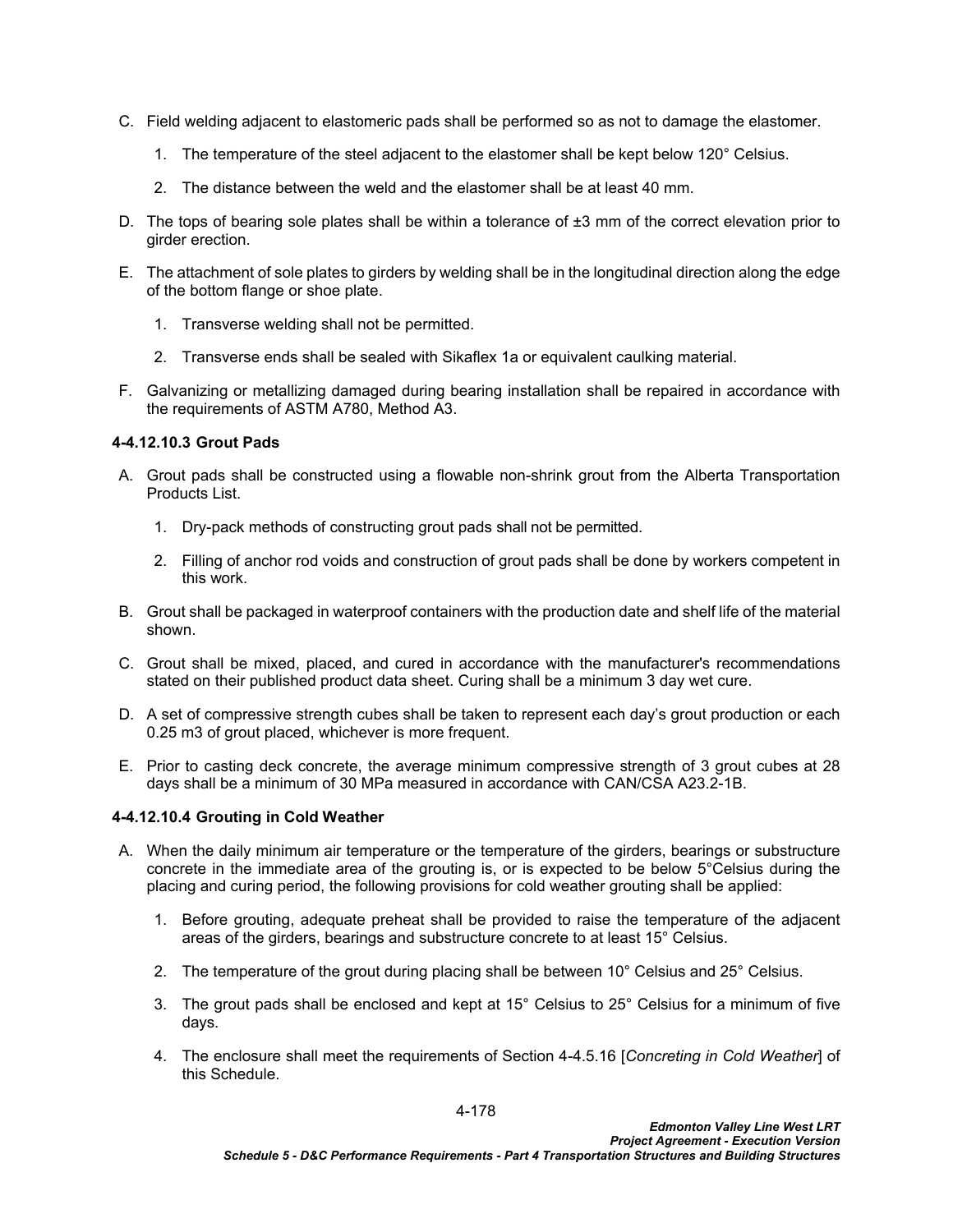## **4-4.13 MECHANICALLY STABILIZED EARTH WALLS**

## **4-4.13.1 General**

A. This Section 4-4.13 [*Mechanically Stabilized Earth Walls*] sets out the requirements for all mechanically stabilized earth (MSE) retaining walls forming part of a Structure, including minimum requirements for the supply, fabrication and construction of the walls.

## **4-4.13.2 Engineering Data**

### **4-4.13.2.1 Shop Drawings**

- A. Shop drawings shall be prepared for all MSE walls prior to fabrication and submitted to the City. As a minimum, the shop drawings shall show the following:
	- 1. MSE wall design criteria and material lists;
	- 2. Precast concrete fascia panel reinforcing, connection and hardware details;
	- 3. MSE wall layout plans and elevations complete with dimensions, elevations and typical wall cross-sections;
	- 4. MSE wall backfill properties;
	- 5. all MSE wall component and connection details; and
	- 6. drainage and site drainage details.
- B. Shop drawings shall be signed and sealed by a Professional Engineer and shall be submitted to the City.

### **4-4.13.3 Materials**

### **4-4.13.3.1 Concrete**

A. Concrete shall comply with Section [4-4.5](#page-75-0) [*[Cast-In-Place Concrete](#page-75-0)*] and Section [4-4.6](#page-106-0) [*[Precast](#page-106-0)  [Concrete](#page-106-0)*] of this Schedule as applicable.

### **4-4.13.3.2 Concrete Reinforcement**

A. Concrete reinforcement shall comply with Section [4-4.9](#page-139-0) [*[Concrete Reinforcement](#page-139-0)*] of this Schedule.

# **4-4.13.3.3 Soil Reinforcing**

- A. Steel soil reinforcing, including inspection wires, shall comply with ASTM A1064.
- B. Steel soil reinforcement consisting of steel strip reinforcement shall meet the requirements of ASTM A572.
- C. Safeguarding measures to prevent embrittlement and testing to detect embrittlement shall be completed in accordance with ASTM A143 for all lots of steel reinforcement, connections and associated hardware.
- D. Galvanizing of steel soil reinforcing shall comply with ASTM A123/A123M, and ASTM F2329.
	- 1. All damage to galvanizing shall be repaired in accordance with ASTM A780, Method A3 "Metallizing" unless the repair area is less than 100 mm $^2$  in which case the repairs may comply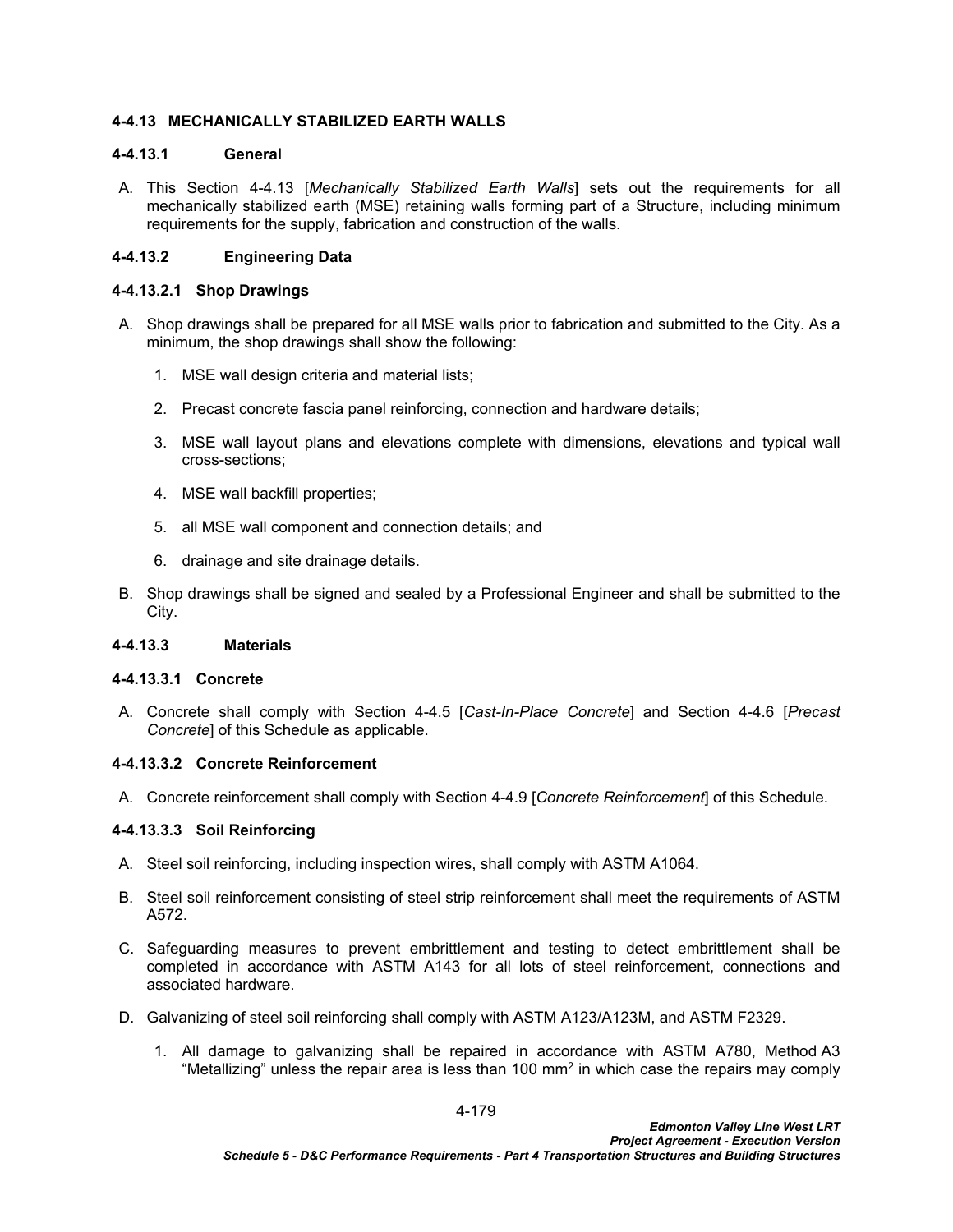with ASTM A780 Method A1 "Repair Using Zine-Based Alloy". The thickness of the coating of both methods shall be 180 um, and the repair tested for adhesion.

- E. Galvanized material shall be stacked or bundled and stored to prevent wet storage stain in accordance with the American Hot Dip Galvanizers Association (AHDGA) publication "Wet Storage Stain".
- F. Geosynthetic soil reinforcing shall meet the requirements of AASHTO LRFD, Section 11.10.6.4.3b.
	- 1. The requirements "for applications involving severe consequences of poor performance or failure" shall be applied.
	- 2. Site specific studies and testing shall be carried out to determine the strength reduction factors for geosynthetic reinforcements used in MSE wall construction to account for short-term and long-term degradation due to installation damage  $(RF_{\text{ID}})$ , creep  $(RF_{\text{CR}})$ , and chemical and biological factors  $(RF_D)$  throughout the Design Service Life. The studies and testing shall be performed by a third party, independent agency accredited by the Standards Council of Canada (SCC).
- G. Geosynthetic soil reinforcing materials shall meet the requirements of the following tests:
	- 1. ASTM D7737-11 "Standard Test Method for Individual Geogrid Junction Strength";
	- 2. ASTM D5262 07(2012) "Standard Test Method for Evaluating the Unconfined Tension Creep and Creep Rupture Behavior of Geosynthetics"
	- 3. ASTM D6706 01(2013) "Standard Test Method for Measuring Geosynthetic Pullout Resistance in Soil"
	- 4. GG 2-87 "Standard Test Method for Geogrid Rib Junction Strength";
	- 5. GG4-05 "Standard Practice for Determination of the Long Term Creep Design Strengths of Geogrids".
	- 6. GG4(a) Revised 2012, Standard Practice for Determination of the Long-Term Design Strength of Stiff Geogrids; and
	- 7. GG4(b) Revised 2012, Standard Practice for Determination of the Long-Term Design Strength of Flexible Geogrids.
- H. Geosynthetic soil reinforcing materials shall contain stabilizers or inhibitors to prevent degradation of properties due to ultraviolet light exposure.
- I. The ultimate tensile strength (T) of the specific soil reinforcing products used in MSE wall construction shall be determined by an independent agency such as the Highway Innovative Technology Evaluation Centre (HITEC) or the AASHTO National Transportation Product Evaluation Program (NTPEP)
	- 1. Product lines shall have been tested within the last 3 years.
- J. Material test reports shall be submitted for all geosynthetic soil reinforcement and impermeable geomembrane.
- K. Mill test reports shall be submitted for all steel fabricated components, steel soil reinforcement connections, and associated hardware and as a minimum, shall include the following items:
	- 1. Heat number;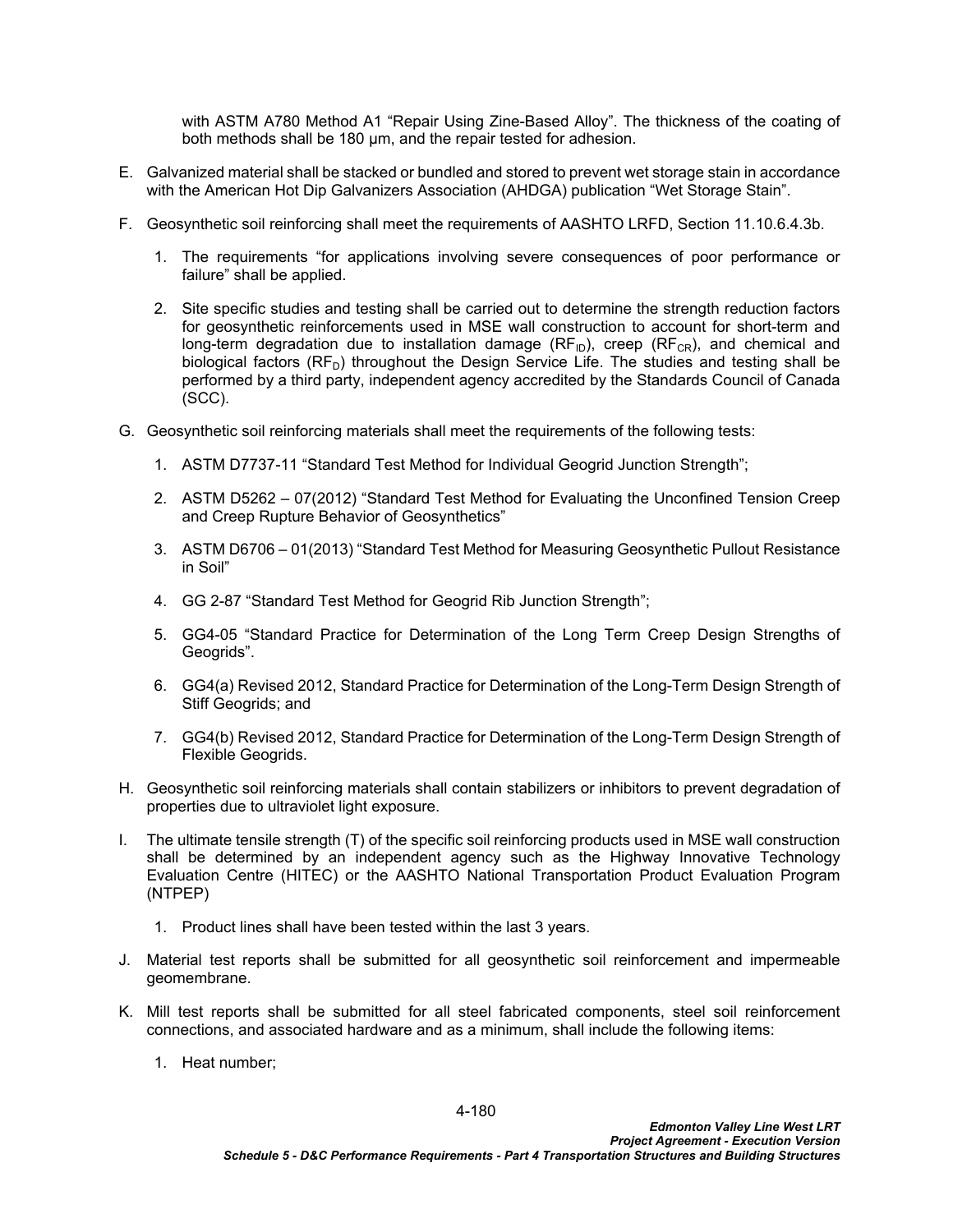- 2. Date;
- 3. Location of production;
- 4. Compliance with production standards;
- 5. Chemical Analysis;
- 6. Mechanical Properties; and
- 7. Galvanizing processes.
- L. Mill test reports originating from a mill outside of Canada or the United States of America shall meet the requirements of Section [4-4.10.3.4](#page-145-0) [*[Mill Certificates](#page-145-0)*] of this Schedule.

# **4-4.13.3.4 Backfill**

A. MSE wall reinforced backfill shall be "Crushed Aggregate Material" complying with [Table 4-4.13.3-1](#page-184-0)  [*Class Designation of MSE Wall Backfill Materials*], and shall be free of organic matter and other deleterious substances:

| <b>Metric Sieve Size</b><br>(CGSB 8-GP-2M) | <b>Crushed</b><br><b>Aggregate</b><br><b>Material</b><br>Des 2 Class 20 | <b>Crushed</b><br><b>Aggregate</b><br><b>Material</b><br>Des 2 Class 25 | <b>Crushed</b><br><b>Aggregate</b><br><b>Material</b><br>Des 2 Class 40 |
|--------------------------------------------|-------------------------------------------------------------------------|-------------------------------------------------------------------------|-------------------------------------------------------------------------|
| <b>Sieve Size</b><br>μm                    | <b>Percent</b><br><b>Passing</b>                                        | <b>Percent</b><br><b>Passing</b>                                        | <b>Percent</b><br><b>Passing</b>                                        |
| 40 000                                     |                                                                         |                                                                         | 100                                                                     |
| 25 000                                     |                                                                         | 100                                                                     | $70 - 94$                                                               |
| 20 000                                     | 100                                                                     | $82 - 97$                                                               |                                                                         |
| 16 000                                     | 84 - 94                                                                 | $70 - 94$                                                               | $55 - 85$                                                               |
| 10 000                                     | $63 - 86$                                                               | $52 - 79$                                                               | 44 - 74                                                                 |
| 5 0 0 0                                    | $40 - 67$                                                               | $35 - 64$                                                               | $32 - 62$                                                               |
| 1 250                                      | $22 - 43$                                                               | $18 - 43$                                                               | $17 - 43$                                                               |
| 630                                        | $14 - 34$                                                               | $12 - 34$                                                               | $12 - 34$                                                               |
| 315                                        | $9 - 26$                                                                | $8 - 26$                                                                | $8 - 26$                                                                |
| 160                                        | $5 - 18$                                                                | $5 - 18$                                                                | $5 - 18$                                                                |
| 80                                         | $2 - 10$                                                                | $2 - 10$                                                                | $2 - 10$                                                                |
| % fractures by weight (2 faces)            | $60+$                                                                   | $60+$                                                                   | $50+$                                                                   |
| <b>Plasticity Index</b>                    |                                                                         | $NP - 6$                                                                | $NP - 6$                                                                |
| L.A. Abrasion Loss Percent Maximum         |                                                                         | 50                                                                      | 50                                                                      |

## <span id="page-184-0"></span>**Table 4-4.13.3-1 Class Designation of MSE Wall Backfill Materials**

B. Laboratory density testing shall be completed on backfill source(s) in accordance with ASTM D698.

4-181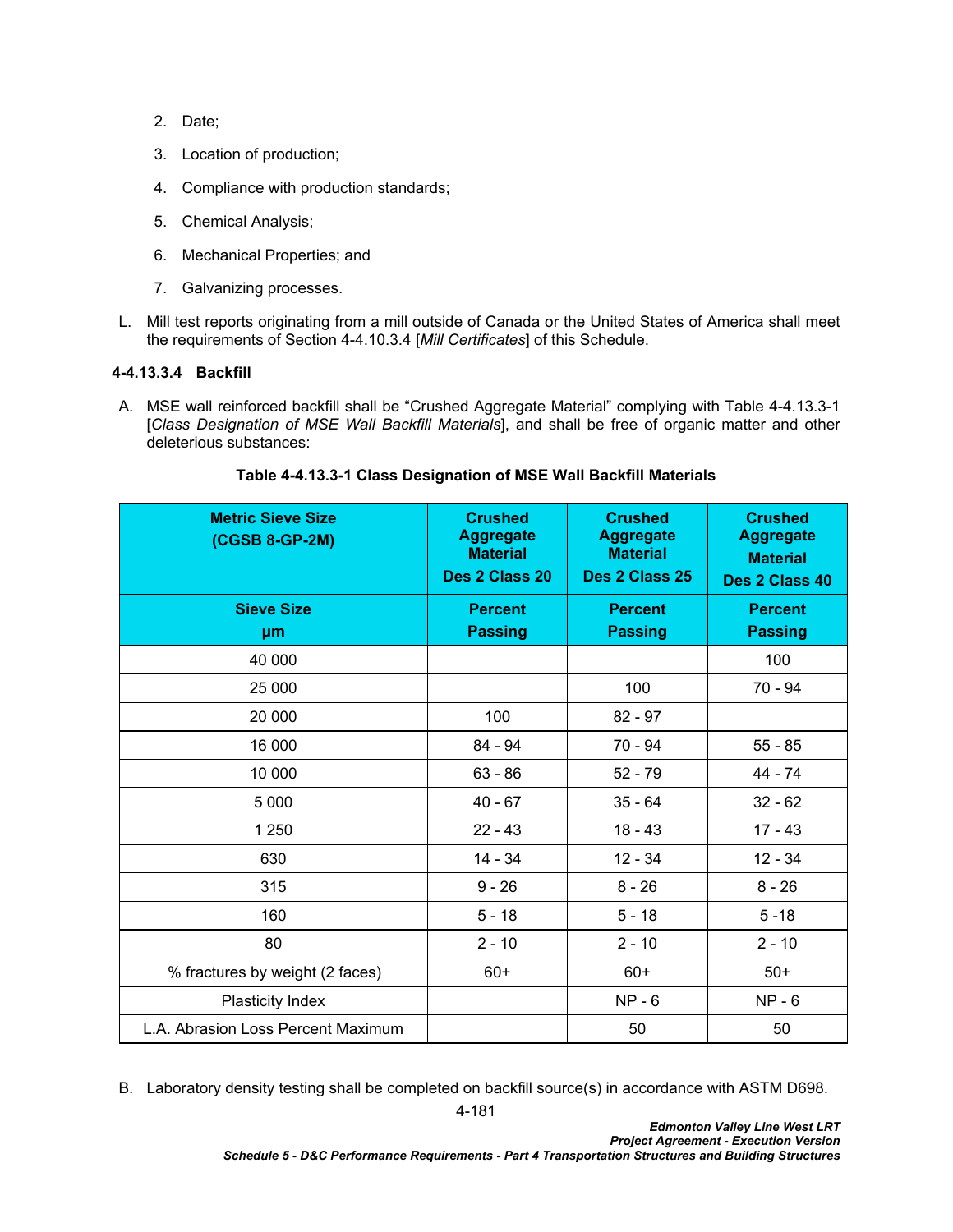- C. MSE wall backfill material placed within 2.0 m of the MSE wall face shall be free draining and have no more than 5% passing the 80 µm sieve size.
	- 1. Soil filters between soil zones shall be designed to prevent infiltration migration of fine soil particles between the zones.
- D. MSE wall backfill material containing steel soil reinforcing shall comply with [Table 4-4.13.3-2](#page-185-0)  [*Electrochemical Parameters for MSE Wall Steel Soil Reinforcing*]:

<span id="page-185-0"></span>**Table 4-4.13.3-2 Electrochemical Parameters for MSE Wall Steel Soil Reinforcing**

| <b>Select Backfill Requirements</b> |                                            | <b>Test Method</b><br>(ASTM) | <b>Test Method</b><br>(AASHTO) |
|-------------------------------------|--------------------------------------------|------------------------------|--------------------------------|
| Resistivity                         | $\geq$ 3000 ohm-cm                         | G57                          | T 288                          |
| pН                                  | $5 - 10$                                   | G51                          | T 289                          |
| Chlorides                           | $\leq 100$ ppm                             | G512                         | T 291                          |
| <b>Magnesium Sulphate Soundness</b> | Loss less than<br>30% after four<br>cycles | D5240                        | T 104                          |
| <b>Sulphates</b>                    | $\leq$ 200 ppm                             | G516                         | T 290                          |
| Organic Content                     | ≤ 1.0%                                     | D2974                        | N/A                            |

E. MSE wall backfill material containing geosynthetic soil reinforcing shall comply with [Table 4-4.13.3-3](#page-185-1)  [*Requirements for Geosynthetic Reinforcing*]:

<span id="page-185-1"></span>

| <b>Select Backfill Requirements</b> |                  | <b>Test Method</b><br>(ASTM) | <b>Test Method</b><br>(AASHTO) |
|-------------------------------------|------------------|------------------------------|--------------------------------|
| pН                                  | $3 - 12$         | G51                          | T 289                          |
| Organic Content                     | $\leq 1.0\%$     | D <sub>2974</sub>            | N/A                            |
| Design Temperature at the Wall Site | ≤ 30 $\degree$ C | N/A                          | N/A                            |

- F. The collection of backfill samples for testing shall be from the stockpiles at the top, middle and bottom portions and approximately 0.6 m from the face of the stockpile.
	- 1. Resistivity testing shall be carried out on 6 samples (2 top, 2 middle, 2 bottom).
	- 2. pH, chloride, sulphate, and organic content testing shall be carried out on 9 samples (3 top, 3 middle, 3 bottom).

### **4-4.13.3.5 Geotextile Filter Fabric**

A. Non-woven geotextile filter fabric shall comply with [Table 4-4.13.3-4](#page-185-2) [*Specification for Non-Woven Geotextile Filter Fabric*]:

#### <span id="page-185-2"></span>**Table 4-4.13.3-4 Specification for Non-Woven Geotextile Filter Fabric**

| Non-Woven Geotextile Filter Fabric                                         |              |       |
|----------------------------------------------------------------------------|--------------|-------|
| <b>Test Method (ASTM)</b><br><b>Specifications and Physical Properties</b> |              |       |
| Grab Strength                                                              | $\geq 650$ N | D4632 |

*Schedule 5 - D&C Performance Requirements - Part 4 Transportation Structures and Building Structures*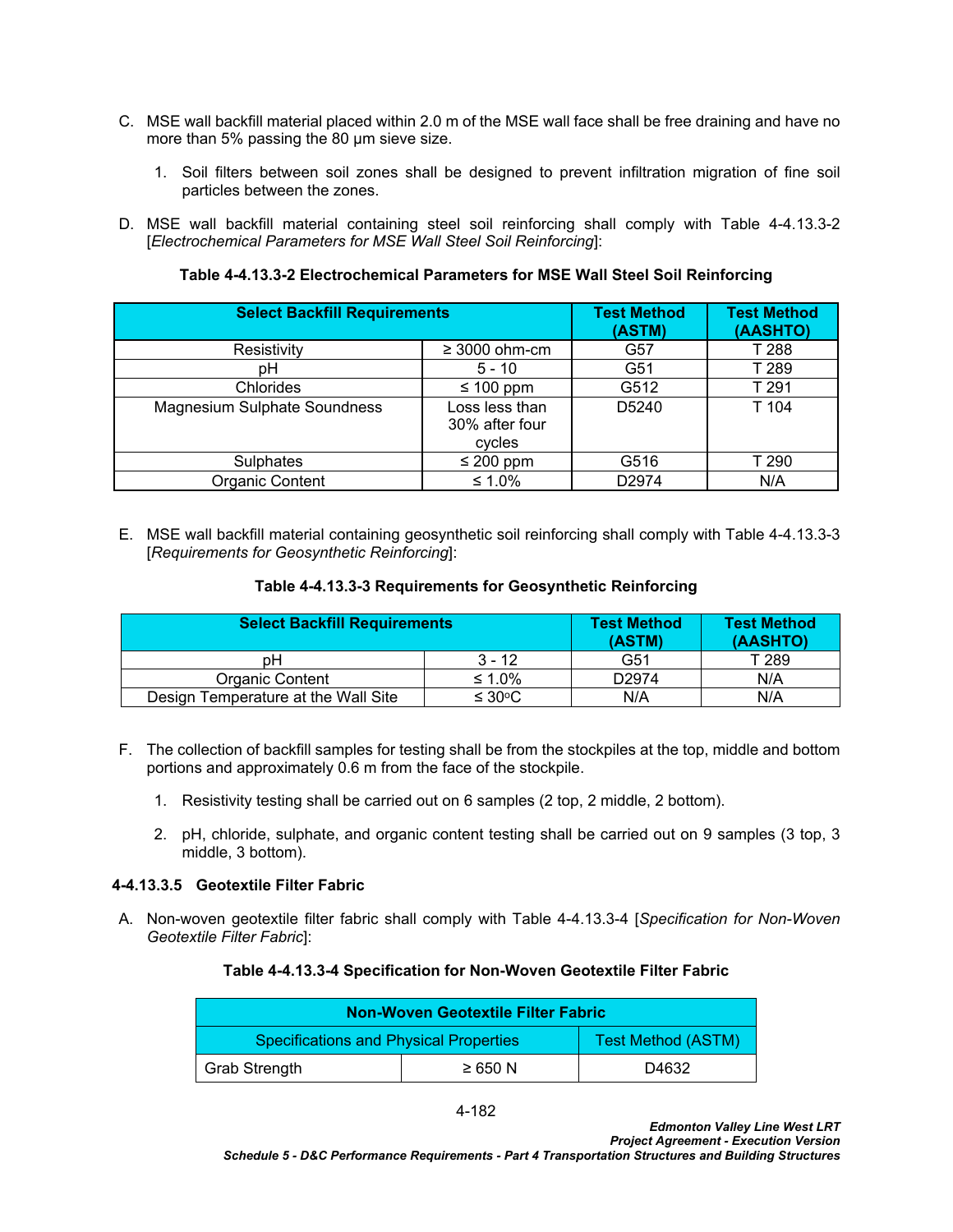| Elongation (Failure)            | $\geq 50\%$  | D4632 |
|---------------------------------|--------------|-------|
| <b>CBR Puncture Strength</b>    | $\geq$ 275 N | D6241 |
| Trapezoidal Tear                | $\geq$ 250 N | D4533 |
| Minimum Fabric Lap to be 300 mm |              |       |

### **4-4.13.3.6 Impermeable Geomembrane**

A. Impermeable geomembrane shall be PVC, HDPE or LLDPE geomembrane with a minimum thickness of 0.75 mm and shall comply with [Table 4-4.13.3-5](#page-186-0) [*Specification for Impermeable Geomembrane*]:

## <span id="page-186-0"></span>**Table 4-4.13.3-5 Specification for Impermeable Geomembrane**

| <b>Impervious Geomembrane</b>                 |                              |                   |  |
|-----------------------------------------------|------------------------------|-------------------|--|
| <b>Specifications and Physical Properties</b> | <b>Test Method</b><br>(ASTM) |                   |  |
| Tear Strength                                 | $\geq$ 45 N                  | D <sub>1004</sub> |  |
| <b>CBR Puncture Strength</b>                  | $\geq 140N$                  | D6241             |  |

1. All seams in the membrane shall be welded or bonded in accordance with the manufacturer's recommendations to prevent leakage.

## **4-4.13.4 Type 1c Concrete Sealer**

A. Type 1c sealer shall be applied to exposed concrete surfaces.

# **4-4.13.5 Storage and Handling**

- A. All materials shall be protected from damage during storage and handling.
	- 1. All materials shall be stored above ground and covered and protected from rain, snow, dirt and ultraviolet light.
	- 2. Precast concrete fascia panels shall be stored such that the uniform color of the panels is maintained and protected from staining or discoloration.

### **4-4.13.6 MSE Wall Panel Production**

A. The fabrication of precast concrete MSE wall panels shall comply with Section [4-4.6](#page-106-0) [*[Precast](#page-106-0)  [Concrete](#page-106-0)*] of this Schedule.

### **4-4.13.7 Inspection and Testing**

- A. Backfill compaction testing of the reinforced backfill shall be carried out at a minimum frequency of one test per lift for every 45 m of wall length or part thereof with no less than one test per day.
- B. The backfill shall be tested in accordance with the requirements of [Table 4-4.13.7-1](#page-187-0) [*Sampling and Testing of Backfill Properties During Construction*]: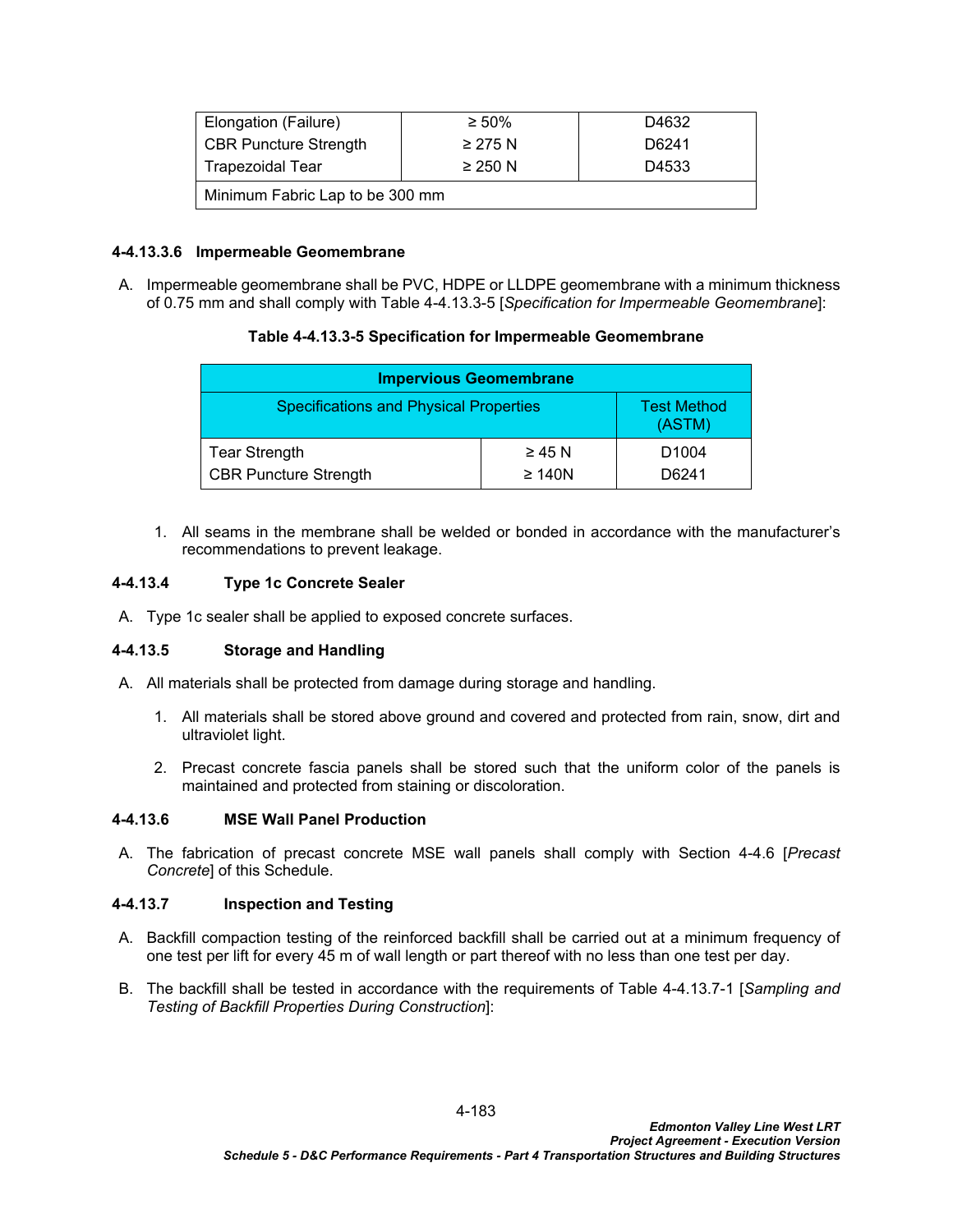| <b>Range of Resistivity</b><br>(ohm-cm) | <b>Sample Interval for</b><br><b>Resistivity Testing</b><br>(m3) | <b>Sample Interval for</b><br>PH, Chlorides,<br><b>Sulphates, Organic</b><br><b>Testing (m3)</b> |
|-----------------------------------------|------------------------------------------------------------------|--------------------------------------------------------------------------------------------------|
| > 5000                                  | 3000                                                             | 1500                                                                                             |
| < 5000                                  | 1500                                                             | 750                                                                                              |

# <span id="page-187-0"></span>**Table 4-4.13.7-1 Sampling and Testing of Backfill Properties During Construction**

# **4-4.13.8 Construction**

## **4-4.13.8.1 General**

- A. The construction of the MSE wall system shall conform to the details on the shop drawings and be in compliance with the supplier's recommendations.
	- 1. The supplier of the MSE wall system shall provide a full-time qualified representative on-site during construction to advise regarding construction procedures and to monitor that the MSE wall construction is being carried out in accordance with the shop drawings and supplier's recommendations.
	- 2. The representative of the MSE wall supplier shall document any deviations from shop drawings, recommended construction procedures and accepted industry practice, and shall record the mitigation measures implemented to correct such deviations.
	- 3. The MSE wall supplier representative shall sign off the final construction details.

# **4-4.13.8.2 Levelling Pads**

- A. The foundation subgrade shall be proof rolled to identify any soft spots. Soft material shall be removed and replaced with compacted granular material to the satisfaction of the Engineer of Record.
- B. The concrete levelling pads shall be placed to the grades and lines shown on the applicable Final Design.
	- 1. When checked with a 3 m long straight edge there shall not be a gap greater than 3 mm between the top of the levelling pad and the straight edge.
- C. Concrete levelling pads shall project at least 75 mm past each side of the precast concrete MSE wall panels.
- D. After the erection of the first row of MSE wall panels, any openings between the levelling pad steps shall be filled.

### **4-4.13.8.3 Backfill**

- A. Backfill shall be placed in conformance with Section [4-4.1](#page-59-0) [*[Backfill](#page-59-0)*] of this Schedule and the MSE wall supplier's specifications.
	- 1. Backfill placement shall closely follow erection of each course of MSE wall panels.
- B. Backfill shall be placed in such a manner as to avoid any damage, disturbances or misalignment of the MSE wall face panels and such that soil reinforcement is fully supported over its length.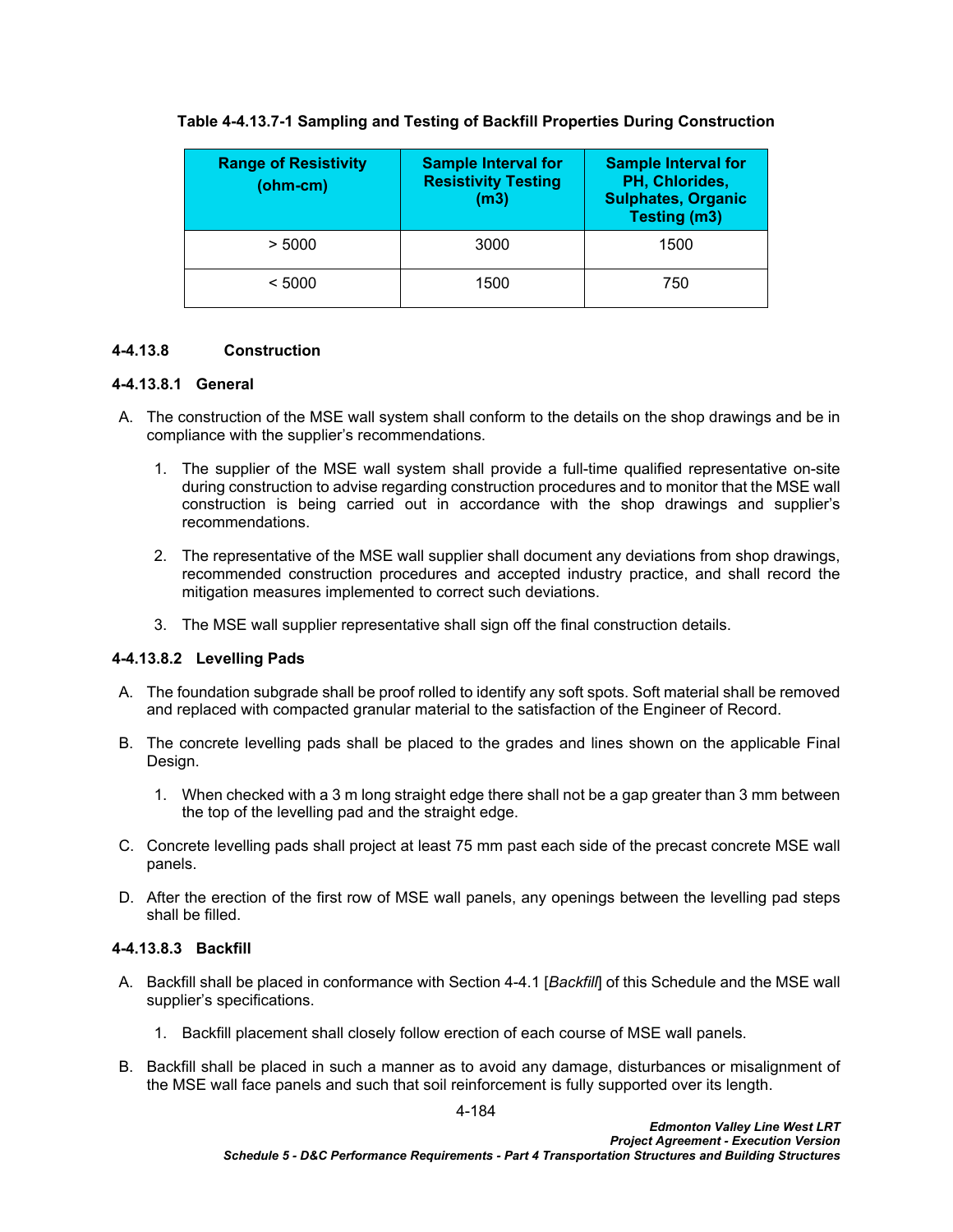- 1. Any MSE wall components that are damaged shall be removed and replaced.
- 2. Any misalignment or distortion of the precast concrete MSE wall panels shall be corrected before continuing with the work.
- C. Backfill shall be compacted in lifts not exceeding 150 mm in thickness of loose material.
- D. Backfill shall not be placed on frozen substrate.
- E. Overlapping geosynthetic reinforcement layers shall be separated by a minimum 75 mm of compacted backfill.
- F. A control strip density shall be established on the first backfill lift and every 900 mm (vertically) of backfill placed thereafter for every 45 metres of wall or part thereof and not less than once per day. The control strip density shall be re-established where the gradation or source of aggregate change, or when different compaction equipment is used.
	- 1. The control strip density shall be measured in accordance with Alberta Transportation Test Method ATT-58A, Density Test Control Strip Method.
	- 2. All backfill lifts shall be compacted to a minimum of 98% of the control strip density and shall be measured in accordance with Alberta Transportation Test Method ATT-11, Density Test In-Place Nuclear Method.
- G. Backfill compaction shall be performed in such a manner that the equipment moves in a direction parallel to the MSE wall panels or away from the MSE wall panels toward the end of the soil reinforcing.
	- 1. Equipment shall not be allowed to run directly on the soil reinforcing.
	- 2. Only hand operated power tampers and vibrators shall be used for compaction within 1000 mm of the MSE wall panels.
	- 3. At the completion of each day's work, the backfill material shall be sloped away from the MSE wall panels to direct potential run-off away from the wall face.
	- 4. Surface runoff from adjacent areas into the MSE wall construction site shall not be permitted.
- H. Sieve analysis shall be completed on backfill being placed at the beginning and end of each day for each zone of backfill containing soil reinforcing.

### **4-4.13.8.4 Precast Concrete MSE Wall Panel Placement Tolerances**

- A. Precast concrete MSE wall panel placement tolerances after installation shall be:
	- 1. the out-of-flatness of wall surfaces measured in any direction shall not exceed 25 mm under a 3 m straight edge;
	- 2. the offset of adjacent panel edges at joints shall not exceed 10 mm;
	- 3. the overall vertical alignment of the completed wall shall not be out of vertical by more than 4 mm/m of wall height; and
	- 4. the joint width between MSE wall panels shall be between 10 mm and 30 mm.

### **4-4.13.8.5 Impermeable Geomembrane**

A. Where required, impermeable membrane shall be installed so as to prevent leakage through the membrane and to direct drainage away from the MSE wall panels and soil reinforcing.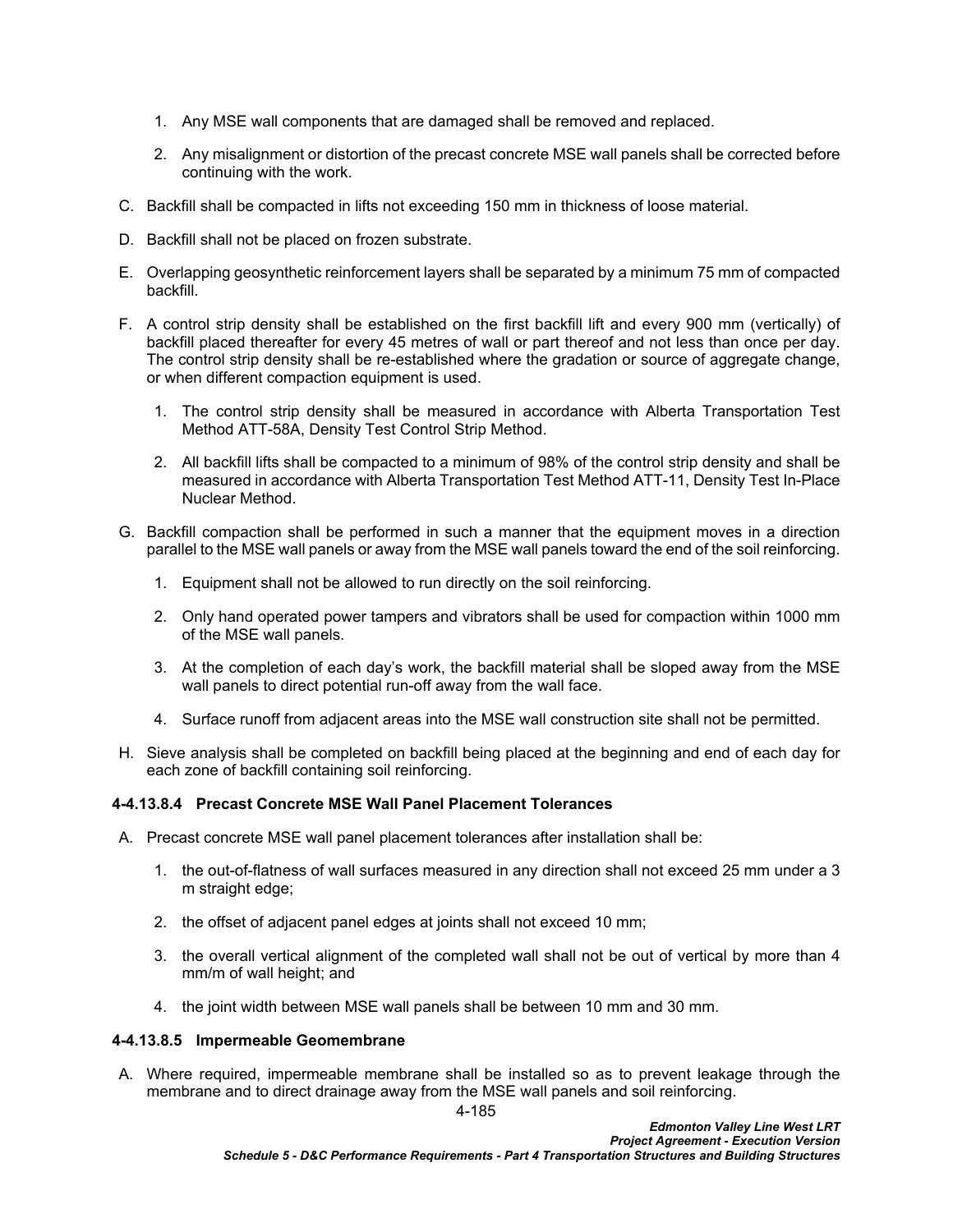B. Seams of impermeable geomembranes shall be placed parallel to the MSE wall and lapped in the direction of Positive Drainage to produce a shingling effect.

## <span id="page-189-0"></span>**4-4.14 DECK WATERPROOFING MEMBRANE SYSTEM**

### **4-4.14.1 General**

- A. This Section [4-4.14](#page-189-0) [*[Deck Waterproofing Membrane System](#page-189-0)*] sets out the requirements for all deck waterproofing membrane and asphalt concrete pavement (ACP) forming part of the Stony Plain Road Bridge, including minimum requirements for quality, supply, handing and placing of deck waterproofing membrane and ACP.
	- 1. This includes the supply and installation of the deck waterproofing membrane and ACP system shown on *Alberta Transportation Standard Drawings* S-1838, S-1839 and S-1440 (Standard Water Proofing System for Deck and Abutments.).

### **4-4.14.2 Engineering Data**

- A. Documentation showing that the deck waterproofing membrane materials comply with the requirements of Section [4-4.14.3](#page-189-1) [*[Materials](#page-189-1)*] of this Schedule shall be obtained prior to the installation of the deck waterproofing membrane.
- B. An asphalt mix design for the Stony Plain Road Bridge, with applicable material quality compliance test reports for each type of ACP, shall be submitted before first placement of such ACP.

### <span id="page-189-1"></span>**4-4.14.3 Materials**

## **4-4.14.3.1 General**

A. Materials supplied shall be able to withstand the heat generated during the deck waterproofing membrane and ACP installation processes without affecting the performance of the material.

### **4-4.14.3.2 Deck Waterproofing Membrane Tack Coat**

A. The tack coat shall be a primer type meeting the requirements of CAN/CGSB-37-GP-9MA.

### **4-4.14.3.3 Asphalt Membrane**

- A. Asphalt membrane shall be hot applied rubberized asphalt complying with the Ontario Ministry of Transportation's OPSS 1213 Specification.
	- 1. Asphalt membrane materials shall be supplied in cakes that are sealed and labeled by the manufacturer.

### **4-4.14.3.4 Rubber Membrane**

- A. Rubber membrane shall consist of 1.2 mm thick butyl and ethylene propylene diene monomer (EPDM) rubber.
	- 1. The rubber membrane shall comply with CAN/CGSB 37.52M.

### **4-4.14.3.5 Membrane Reinforcing Fabric**

- A. Membrane reinforcing fabric shall consist of spun bonded sheet structure composed of 100% continuous filament polyester fibres bonded together at their crossover points.
	- 1. Membrane reinforcing fabric shall be supplied in minimum widths of 300 mm.

4-186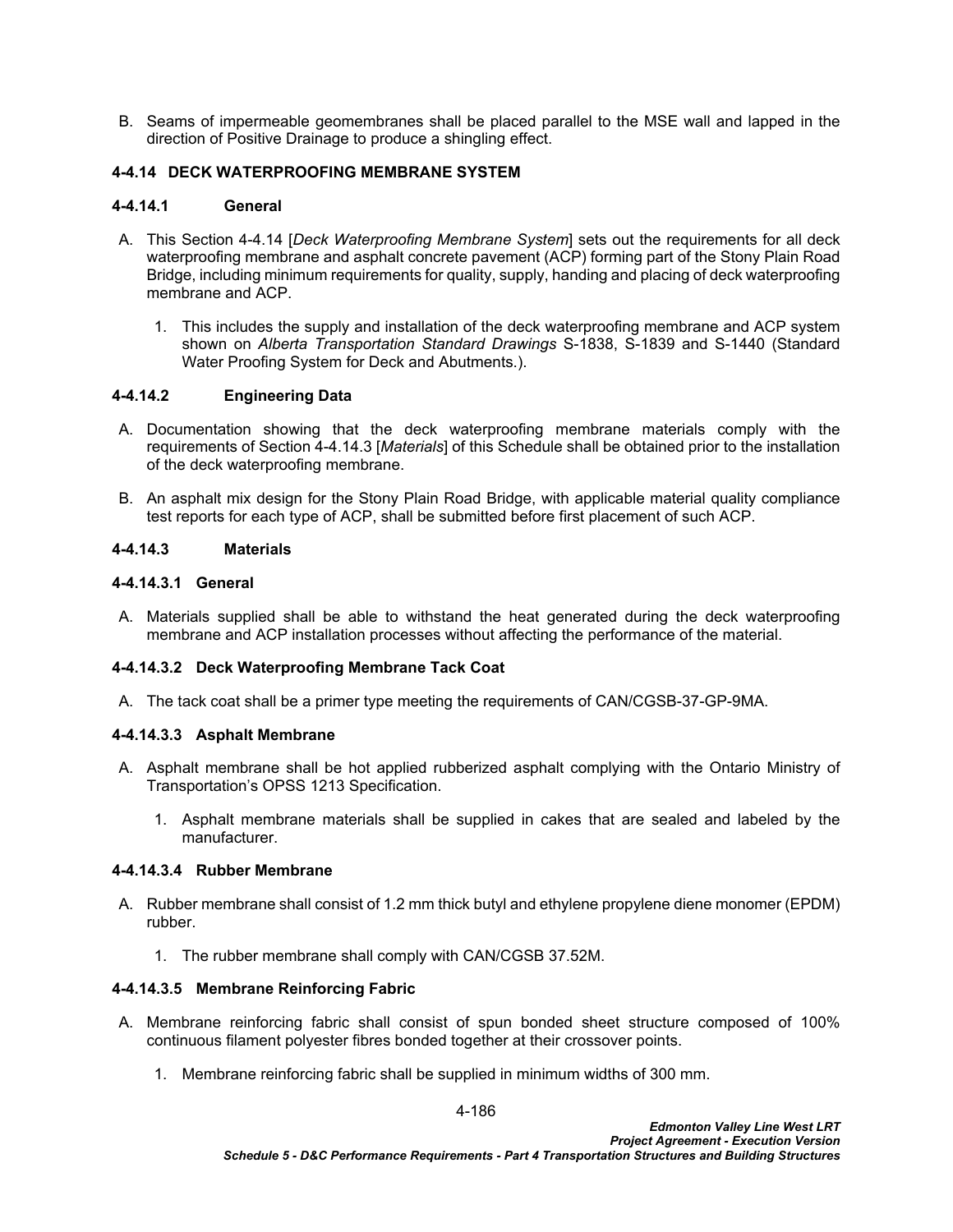### **4-4.14.3.6 Wick Drain**

- A. Wick drain shall consist of composite polypropylene with a total thickness of 3.6 mm and supplied in 100 mm widths.
	- 1. The wick drain puncture strength shall be a minimum of 45 N measured in accordance with ASTM D4833.

### **4-4.14.3.7 Waterproofing Protection Board**

- A. Waterproofing protection board shall comply with the Ontario Ministry of Transportation's OPSS 1215 Specification for Protection Board.
	- 1. Waterproofing protection board shall consist of panels that provide a protective cushion between the hot mix ACP and the asphalt membrane.

## **4-4.14.3.8 ACP**

1. ACP materials shall comply with Section [4-4.11](#page-166-0) *[\[Asphalt Concrete Pavement \(ACP\)](#page-166-0)*] of this Schedule and the Valley Line LRT Roadways Design and Construction Standards unless otherwise specified in this Section [4-4.14](#page-189-0) [*[Deck Waterproofing Membrane System](#page-189-0)*] of this Schedule.

### **4-4.14.4 Equipment**

### **4-4.14.4.1 General**

A. Equipment and methods used to place the deck waterproofing membrane and ACP shall be adequate to produce and place the materials as specified in this Section [4-4.14](#page-189-0) [*[Deck Waterproofing Membrane](#page-189-0)  [System\]](#page-189-0)* of this Schedule.

### **4-4.14.4.2 Heating and Mixing Kettle**

- A. A heating and mixing kettle shall be used to heat the asphalt membrane.
	- 1. The kettle shall be capable of keeping the contents continuously agitated, free flowing and lump free until the material is drawn for application.
	- 2. The kettle shall be a double boiler oil transfer type with a built-in agitator and shall be equipped with permanently installed dial type thermometers with an accuracy of  $\pm 2^{\circ}$  Celsius to measure the temperature of the melted compound and oil.
	- 3. A separate calibrated thermometer with an accuracy of  $\pm 2^{\circ}$  Celsius shall be available on -site to verify material temperatures.

### **4-4.14.5 Inspection and Testing**

#### **4-4.14.5.1 Deck Waterproofing Membrane**

A. The asphalt membrane, rubber membrane, membrane reinforcing fabric and protection board shall be tested to verify compliance with Ontario Provincial Standard Specifications OPSS 1213 and OPSS 1215.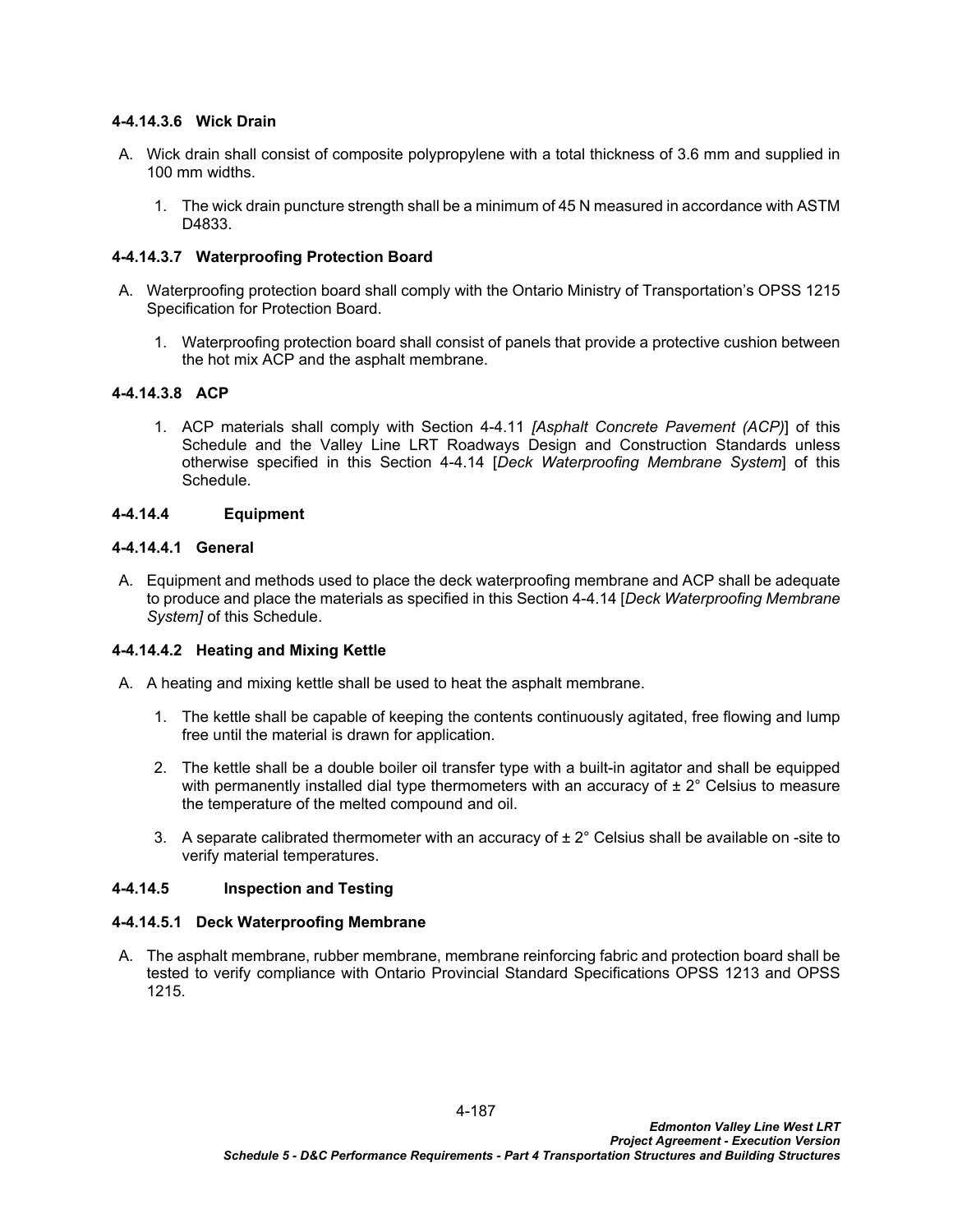### **4-4.14.5.2 ACP**

- A. Inspection and testing of ACP shall comply with the Valley Line LRT Roadways Design and Construction Standards unless otherwise specified in this Section [4-4.14](#page-189-0) [*[Deck Waterproofing](#page-189-0)  [Membrane System](#page-189-0)*] of this Schedule.
- B. The ACP shall meet the quality control requirements of the Valley Line LRT Project Roadways Design and Construction Standards unless otherwise specified in this Section [4-4.14](#page-189-0) [*[Deck Waterproofing](#page-189-0)  [Membrane System](#page-189-0)*] of this Schedule.

## **4-4.14.6 Installation of Deck Waterproofing Membrane**

## **4-4.14.6.1 General**

- A. Installation of the deck waterproofing membrane shall only be carried out when the air and concrete surface temperatures are 5° Celsius or higher.
- B. The operations involved in installing the deck waterproofing membrane shall be performed in sequential order, such that there are no delays between individual operations except those necessary to meet the requirements of this Section [4-4.14](#page-189-0) [*[Deck Waterproofing Membrane System](#page-189-0)*] of this Schedule.
- C. All traffic, other than the construction equipment directly associated with the installation of the deck waterproofing membrane and ACP shall be restricted from travelling over the prepared deck waterproofing membrane areas.
	- 1. These restrictions shall remain in place until after the final lift of ACP has been placed over the deck waterproofing membrane and cooled to ambient temperature.

### **4-4.14.6.2 Surface Preparation**

- A. Concrete surfaces receiving a deck waterproofing membrane shall be cured at least 14 days and then allowed to dry for a minimum of 3 days before commencing installation of the deck waterproofing membrane.
	- 1. Drying of the concrete deck surface by use of torches or other means that might be harmful to the deck shall not be permitted.
	- 2. Installation of the deck waterproofing membrane, including tack coating shall not commence until the concrete surface is fully dry and clean.
- B. Once the surface of the concrete is completely dry it shall be sandblasted or shotblasted as required to expose sound, laitance free concrete over the entire installation area.
	- 1. All dirt and debris on the concrete surface shall be removed and disposed of leaving a prepared surface satisfactory for tack coating.

### **4-4.14.6.3 Tack Coating for Deck Waterproofing Membrane**

- A. Tack coat shall be applied after the City has accepted the surface preparation work.
- B. Tack coat shall be applied to the concrete surface wherever deck waterproofing membrane is required.
- C. All concrete surfaces shall have less than 6% moisture prior to application of the tack coat.
	- 1. Testing shall be completed using a Hygrometer or Protimeter.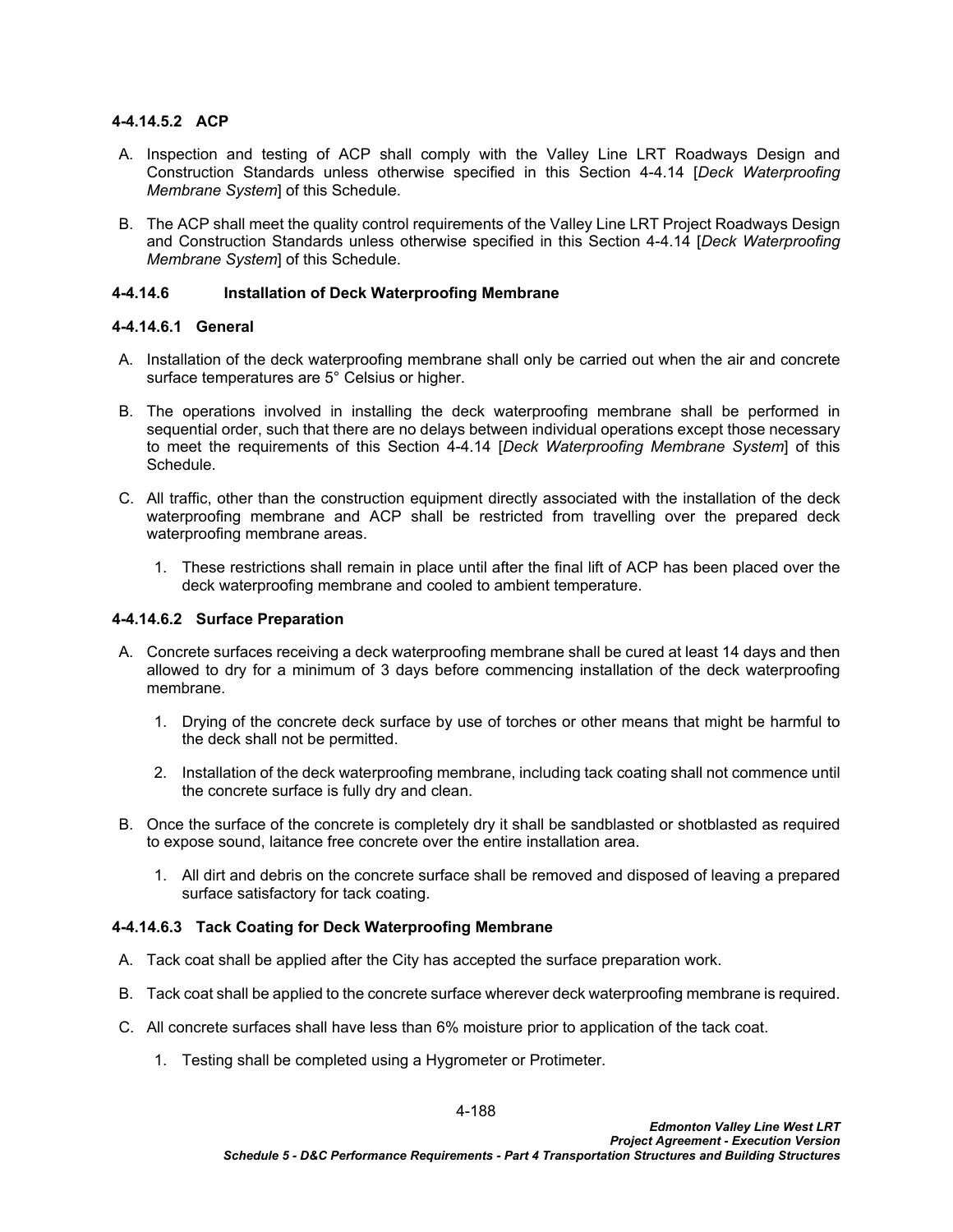- D. Immediately prior to the application of the tack coat, the concrete surface shall be blown clean with oil and water free compressed air to remove all dust and any other foreign material.
- E. The tack coat shall be cut back with an equal volume of gasoline type solvent or alternative cut back asphalt product that is compatible with the asphalt membrane.
	- 1. The tack coat application rate shall be such that the tack material will be absorbed into the concrete, resulting in a surface that is dull and black in appearance.
	- 2. Excess application of tack coat, indicated by a shiny black surface, shall not be permitted.
	- 3. Tack coat material shall be applied at an approximate rate of 0.25 L/m2.
- F. Waterproofing equipment or material shall not be permitted on the tack coat until it has fully cured and is completely tack-free.

## **4-4.14.6.4 Waterproofing of Joints and Cracks**

- A. After tack coat application and prior to application of the primary asphalt membrane to the deck, a coat of asphalt membrane 3 to 4 mm thick shall be applied over each joint and crack including over construction joints, lifting hook pockets and concrete patch joints. The membrane shall be wide enough to extend 200 mm on either side of each joint or crack and shall be applied in accordance with Section [4-4.14.6.5](#page-192-0) [*[Application of Asphalt Membrane](#page-192-0)*] of this Schedule.
- B. Membrane reinforcing fabric shall be placed in the asphalt membrane over the joints and cracks.
	- 1. The strips of membrane reinforcing fabric material shall be wide enough to extend 150 mm on either side of the joints and cracks and shall be applied while the asphalt membrane is still hot and tacky.
	- 2. Membrane reinforcing fabric strips shall be overlapped a minimum of 100 mm where multiple strips are used.
	- 3. The membrane reinforcing fabric shall be covered with an additional layer of asphalt membrane 2 to 3 mm thick.
- C. Along curbs, barriers, medians, deck drains and deck joints asphalt membrane 3 to 4 mm thick shall be applied to the height of the top of the ACP surface course, and 150 mm onto the deck.
	- 1. Rubber membrane shall be applied into the first coat of asphalt membrane while it is still hot and sticky.
	- 2. The rubber membrane shall extend 50 mm up the vertical face of the curbs, barriers, medians, deck drains and deck joints, and 100 mm onto the deck surface.
	- 3. Rubber membrane shall be overlapped a minimum of 100 mm where multiple strips are used.
	- 4. A second coat of asphalt membrane 2 to 3 mm thick shall be applied to fully cover the rubber membrane.

### <span id="page-192-0"></span>**4-4.14.6.5 Application of Asphalt Membrane**

- A. Asphalt membrane shall not be applied until the tack coat has cured completely.
- B. Cakes of asphalt membrane shall be melted in the heating and mixing kettle to a temperature not exceeding that recommended by the membrane manufacturer.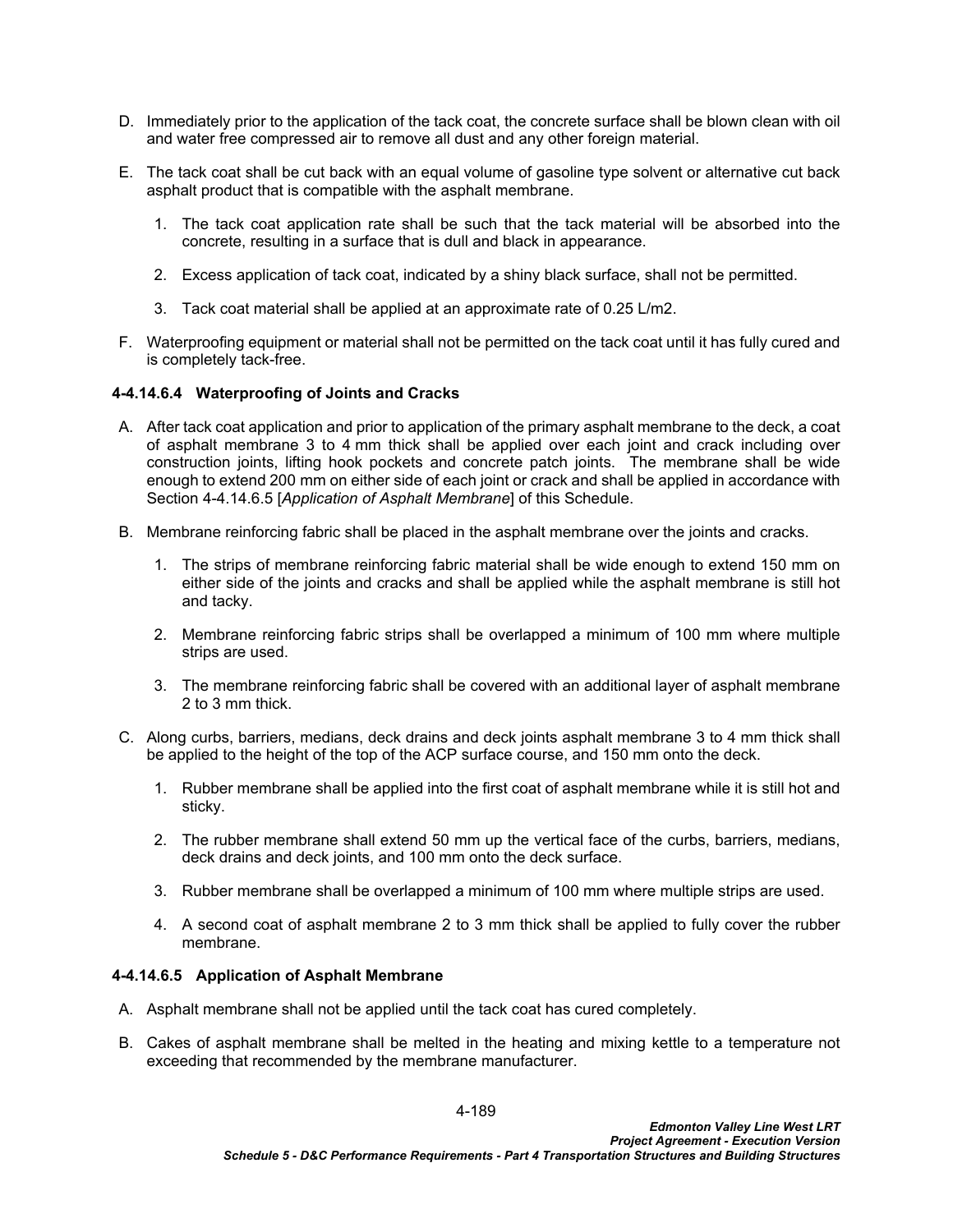- 1. The asphalt membrane shall be applied within the temperature range recommended by the manufacturer.
- C. The membrane shall be applied in a uniform film having a minimum thickness of 4 mm and a maximum thickness of 6 mm.
- D. The asphalt membrane shall be applied in a continuous manner.
	- 1. Where joints in the asphalt membrane are unavoidable they shall be overlapped by a minimum of 150 mm.
- E. The asphalt membrane shall be applied over all waterproofed joints and cracks, and shall extend up the face of curbs, barriers, medians, deck drains and deck joints, to the height of the top of the ACP surface course.
- F. Deck drains and drainage tubes shall not be plugged by the asphalt membrane.

## **4-4.14.6.6 Installation of Wick Drain**

- A. Wick drains shall be installed along the full length of gutters when the asphalt membrane is still hot and tacky.
	- 1. Special attention shall be given to waterproofing and wick drain modifications required at deck drain locations.

# **4-4.14.6.7 Application of Protection Board**

- A. The asphalt membrane thickness shall be checked and documented to confirm conformance to the requirements of Section [4-4.14.6.5](#page-192-0) [*[Application of Asphalt Membrane](#page-192-0)*] of this Schedule, prior to placing the protection board.
- B. Protection boards shall be laid on the asphalt membrane while the membrane is still hot, with the length of the board running transversely on the deck.
- C. The protection boards shall be placed with edges overlapping a minimum of 12 mm and a maximum of 25 mm both longitudinally and transversely. The protection board edges shall be within 5 mm of all wick drains, faces of deck drains and faces at deck joints.
	- 1. Protection boards shall be lapped to produce a shingling effect in both the longitudinal and transverse directions.
	- 2. Holes shall be cut through the protection boards as required to allow water to drain freely through drainage tubes.
- D. Protection boards shall be placed such that the longitudinal (direction of traffic flow) joints are staggered at least 150 mm.
- E. Boards shall be rolled by means of a linoleum or lawn type roller while the asphalt membrane is still warm, in order to ensure good contact with the membrane.
	- 1. At locations where the edges of the protection board have curled up, the curled-up edges shall be cemented down using hot asphalt membrane material.
- F. Protection boards that are warped, distorted or damaged in any way, whether by manufacture, storage, handling or exposure to weather, shall be rejected.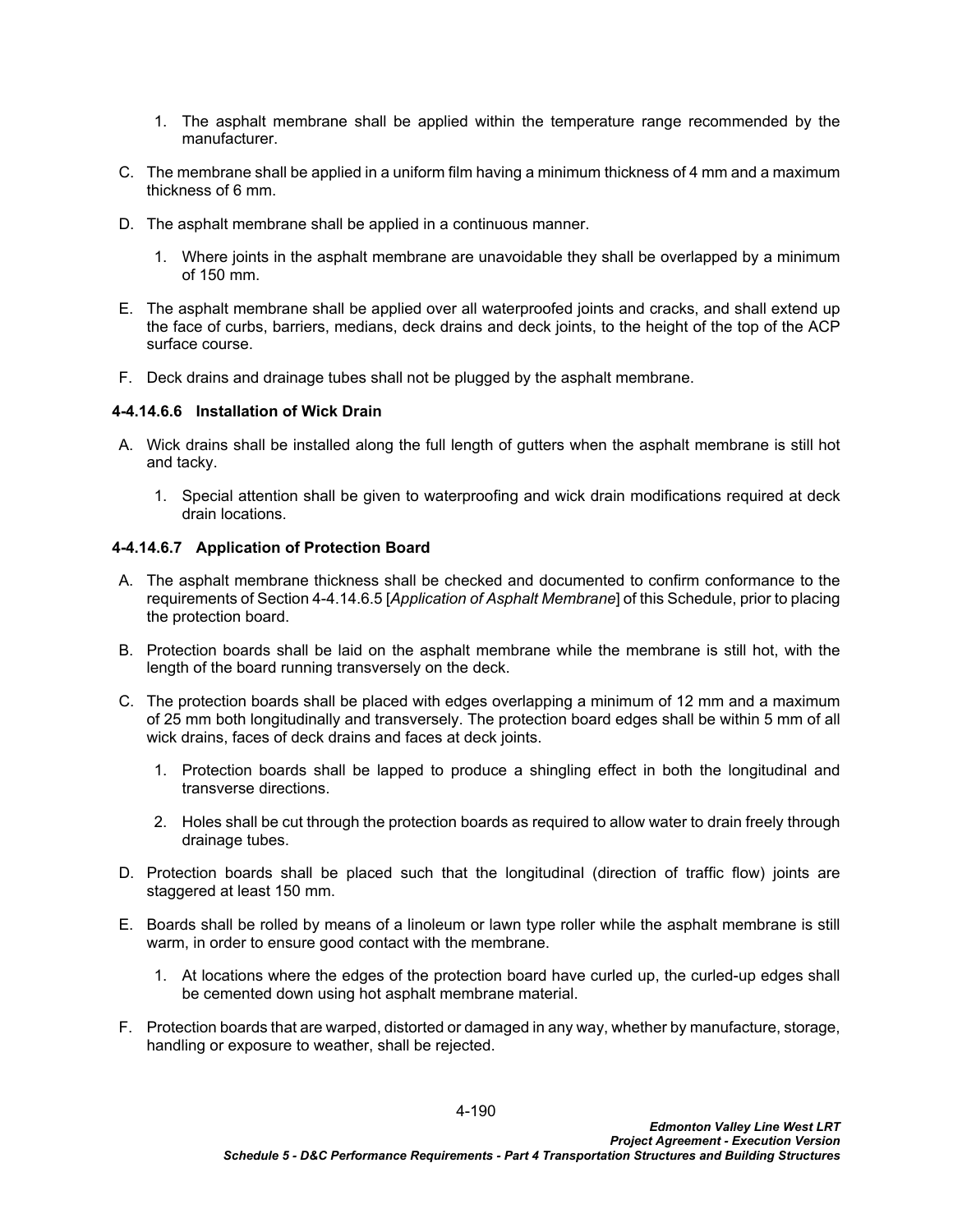## <span id="page-194-0"></span>**4-4.15 SOIL NAILS**

### **4-4.15.1 General**

A. This Section [4-4.15](#page-194-0) [[Soil Nails](#page-194-0)] sets out the requirements for permanent soil nails and other related structural components resisting lateral earth load/surcharge load and forming part of a Structure, including minimum requirements for supply, installation, grouting and testing.

## **4-4.15.2 Engineering Data**

### **4-4.15.2.1 Related Project Construction Requirements**

- A. Section [4-4.5](#page-75-0) [[Cast-In-Place Concrete\]](#page-75-0) of this Schedule.
- B. Section [4-4.9](#page-139-0) [Concrete Reinforcement] of this Schedule.
- C. Section [4-4.16 \[Shotcrete](#page-196-0)] of this Schedule.

## **4-4.15.2.2 Shop Drawings**

- A. Shop drawings showing fabrication and installation details of the soil nails shall be submitted to the City. The shop drawings shall include the following:
	- 1. inclination, length, diameter, and vertical and horizontal spacing of soil nails;
	- 2. type, length and size of the soil nail steel bar;
	- 3. design pullout resistance per unit length of soil nail;
	- 4. tendon anchorage details, including all components of soil nail head;
	- 5. corrosion protection system for the tendons and soil nail head components;
	- 6. the type and spacing of tendon centralizers and spacers; and
	- 7. grout mix design and grout placement procedures.

### **4-4.15.2.3 Mill Certificates**

- A. Mill certificates for the soil nail tendons and couplers, including the ultimate strength, yield strength, load/elongation curves, and composition, shall be provided to the City.
- B. Mill certificates for the soil nail head components shall be provided to the City.
- C. Manufacturer certificates of compliance for the soil nail centralizers shall be provided to the City.
- D. Mill test reports originating from a mill outside of Canada or the United States of America shall meet the requirements of Section [4-4.10.3.4](#page-145-0) [*[Mill Certificates](#page-145-0)*] of this Schedule.

### **4-4.15.3 Materials**

- A. Materials for soil nails shall comply with Section [4-2.4.3](#page-32-0) [*[Soil Nail Walls](#page-32-0)*] and Section [4-1.7.8](#page-19-0) [*[Soil Nail](#page-19-0)  [Corrosion Protection](#page-19-0)*] of this Schedule, and FHWA-NHI-14-007.
- B. Tendon couplers shall develop 120 percent of the specified tensile yield strength of the tendon as certified by the manufacturer.
- C. Steel hardware of soil nail heads shall be hot-dip galvanized per ASTM A153 / A153M.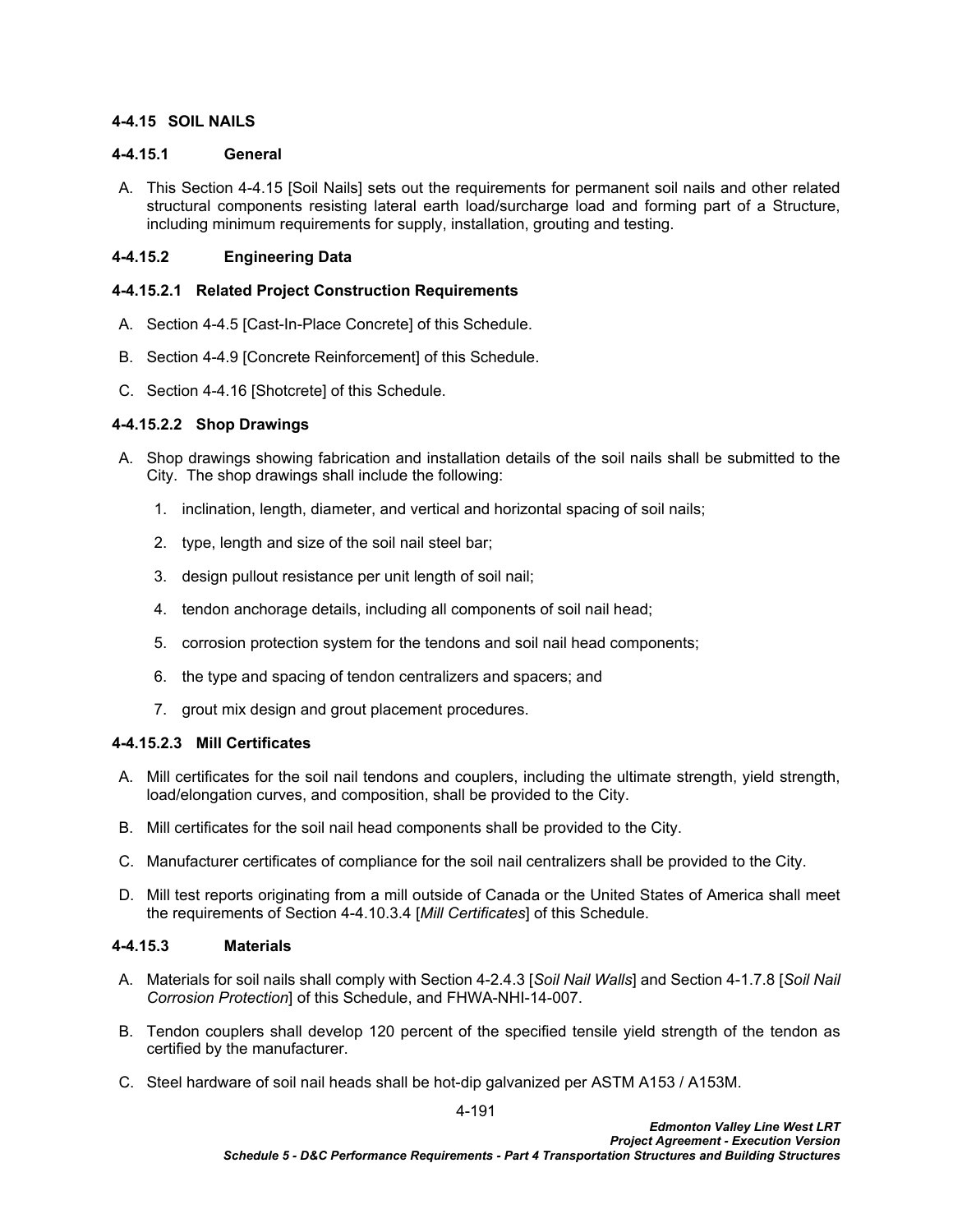- D. Centralizers and spacers shall be fabricated from Schedule 40 PVC pipe or tube, steel, or material non-detrimental to the steel bar. The use of wood shall not be permitted.
- E. Soil nail grout shall be neat cement or sand/cement mixture with a minimum 3‐day compressive strength of 21 MPa and a minimum 28‐day compressive strength of 30 MPa in accordance with ASTM C109.
- F. Admixtures, if used, shall meet the requirements of ASTM C494, and shall be compatible with the grout and the steel bar components. The use of accelerators or expansive admixtures shall not be permitted.

## **4-4.15.4 Installation**

## **4-4.15.4.1 General**

- A. The entity performing any soil nailing shall be experienced in the construction and load testing of soil nails and have successfully constructed at least 5 projects in the last 5 years involving construction totaling at least 1000 soil nails of similar capacity to those required in the Final Design.
- B. Soil nail tendons, including all components of soil nail head, shall be handled, stored and installed in such a manner as to avoid damage, corrosion or contamination with dirt or deleterious substances, in accordance with the requirements of FHWA-NHI-14-007.
- C. The use of drilling fluids (such as bentonite slurry) to advance the soil nail holes shall not be permitted.

## **4-4.15.4.2 Installation Tolerances**

- A. Soil nail head location shall not deviate from the design location by more than 150 mm in any direction.
- B. Soil nail inclination shall be within plus or minus 3 degrees from the design inclination.
- C. Installation tolerances are applicable to individual soil nails, and not to the average of multiple soil nails in an area.
- D. Soil nail tendon shall be placed within 25 mm of the center of the drill hole.
- E. Soil nails that do not satisfy the specified tolerances shall be replaced.
- F. The soil nail head assembly shall be installed perpendicular to the tendons, without bending or kinking of the tendons.

# **4-4.15.4.3 Grouting**

- A. Grouting of soil nails shall comply with FHWA-NHI-14-007.
- B. Grouting of drill holes after installation of the soil nail tendons shall be completed within two hours of completion of drilling and shall be done in one continuous operation. Cold joints in the grout column are not allowed except at the top of the bond length of production soil nails that will be proof tested.
- C. The grout shall be free of lumps and undispersed cement.
- D. Admixtures, if used, shall be mixed in accordance with the manufacturer's recommendations.
- E. Soil nail grout shall be tested in accordance with ASTM C109 at a frequency of no less than one test for every 4 cubic meters of grout placed. Irrespective of the volume of grout placed, a minimum of one test shall be performed on a set of grout cubes from each grout plant on each day of operation.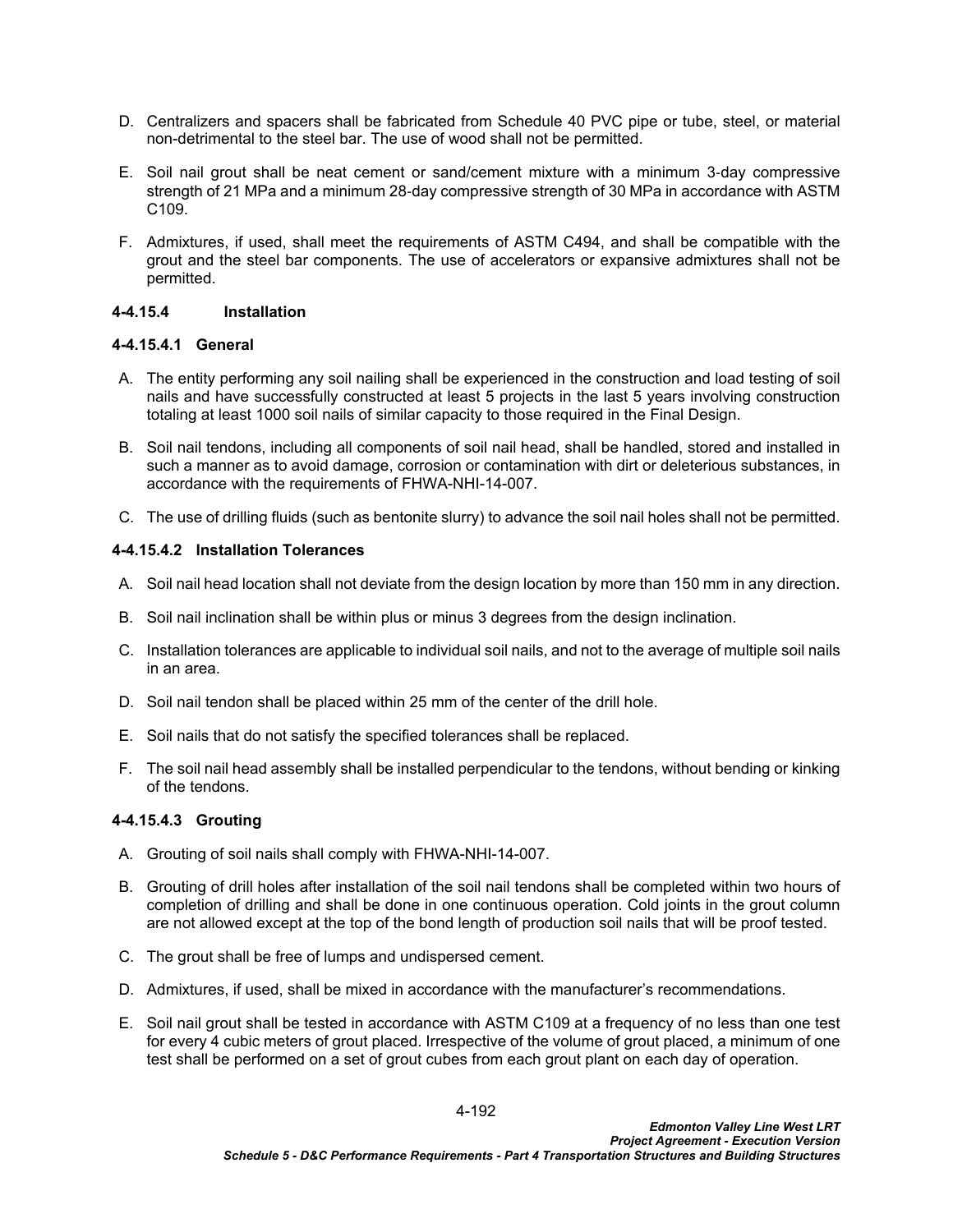### <span id="page-196-0"></span>**4-4.16 SHOTCRETE**

### **4-4.16.1 General**

A. This Section [4-4.16](#page-196-0) [*[Shotcrete](#page-196-0)*] sets out the requirements for shotcrete for soil nail walls including minimum requirements for quality, sampling and testing, placing, curing and finishing shotcrete.

# **4-4.16.2 Materials**

## **4-4.16.2.1 Shotcrete**

- A. Only wet mix shotcrete mix-designs will be permitted.
- B. A shotcrete mix design review letter, together with applicable material quality compliance test reports, shall be submitted to the City.
- C. The mix design review letter shall include the following items:
	- 1. An evaluation and summary of all mix constituents;
	- 2. Material test reports;
	- 3. Mix proportion quantities by mass or volumes;
	- 4. Cement type;
	- 5. Aggregate source, grading, and test reports;
	- 6. Water source(s); and
	- 7. Trial batch test results confirming the proposed mixture design is capable of meeting the specified performance requirements in [Table 4-4.16.2.1](#page-196-1) [*Concrete Classes*].

<span id="page-196-1"></span>

| Table 4-4.16.2.1 Concrete Classes |  |  |
|-----------------------------------|--|--|
|-----------------------------------|--|--|

| <b>Test Description</b>                       | <b>Test Method</b> | Age (Days) | <b>Specified</b><br><b>Requirement</b> |
|-----------------------------------------------|--------------------|------------|----------------------------------------|
| Maximum water/cementitious materials<br>ratio |                    |            | 0.45                                   |
| Air content – as shot                         | CSA A23.2-4C       |            | $4 + 1$ 1%                             |
| Slump at discharge into pump                  | CSA A23.2-5C       |            | $60 + (-20)$ mm                        |
| Minimum compressive strength                  | CSA A23.2-14C      | 7<br>28    | 20 MPa<br>30 MPa                       |
| <b>Maximum Boiled Absorption</b>              | CSA A23.2-11C      |            | 8%                                     |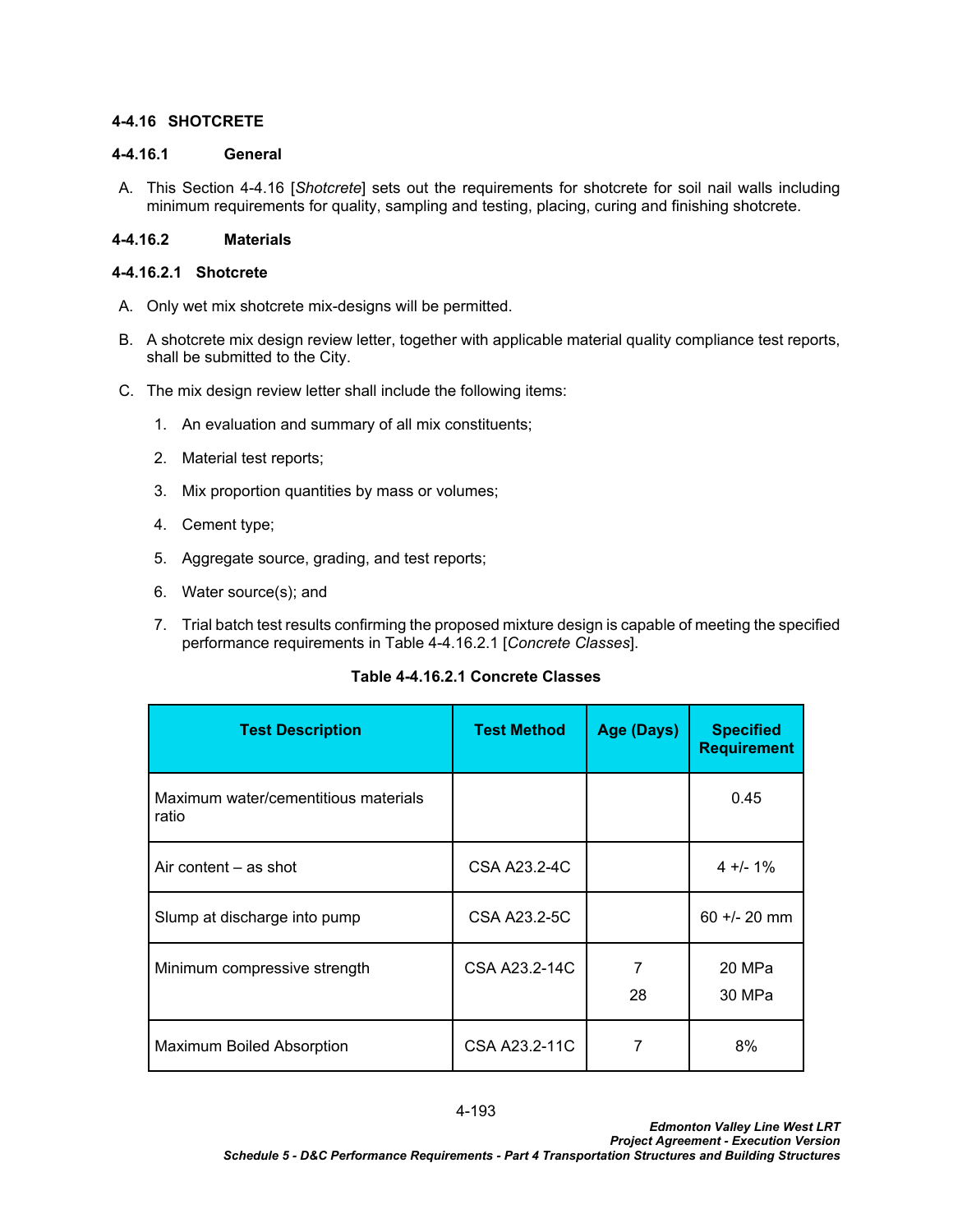| l Maximum Volume of Permeable Voids. | CSA A23.2-11C |  | 7% |
|--------------------------------------|---------------|--|----|
|--------------------------------------|---------------|--|----|

#### **4-4.16.2.2 Portland Cement**

- A. Portland cement shall comply with CAN/CSA A3001. General use (Normal), Type GU, shall be used unless otherwise specified herein.
	- 1. Concrete intended for placement in sulphate environments may be produced with combinations of Type GU cement and supplementary cementing materials provided current CAN/CSA A3004- C8 test data demonstrates compliance with CAN/CSA A3001 requirements for high sulphate resistance.

### **4-4.16.2.3 Fly Ash**

- A. Fly ash, if required, shall conform to the requirements of CSA A3001 Type F with a calcium oxide content not exceeding 12%.
- B. A minimum pozzolanic activity index (PAI) of 75% at 28 days is required.

#### **4-4.16.2.4 Silica Fume**

A. Silica fume, if required, shall conform to the requirements of CSA A3001 Type SF in a ratio of 6% to 8% of the mass of the cement.

# **4-4.16.2.5 Admixtures**

- A. Air entraining admixtures shall conform to the requirements of ASTM C260.
- B. Chemical admixtures such as water reducers, high-range water reducers (superplasticizers), and retarders, shall conform to the requirements of ASTM C1141.
- C. Admixture containing chlorides shall not be used.
- D. All admixtures and set accelerators shall be sourced from a single manufacturer. The manufacturer shall state compatibility between admixtures.

### **4-4.16.2.6 Aggregates**

- A. Fine and coarse aggregates shall comply with CAN/CSA A23.1.
- B. The relative density and absorption of fine and coarse aggregates shall be determined in accordance with CSA A23.2-6A and CSA A23.2-12A.
- C. The water absorption of the combined aggregate shall not exceed 2%.

Use nominal 10 mm maximum size coarse aggregate combined with a concrete sand to provide a blend that conforms to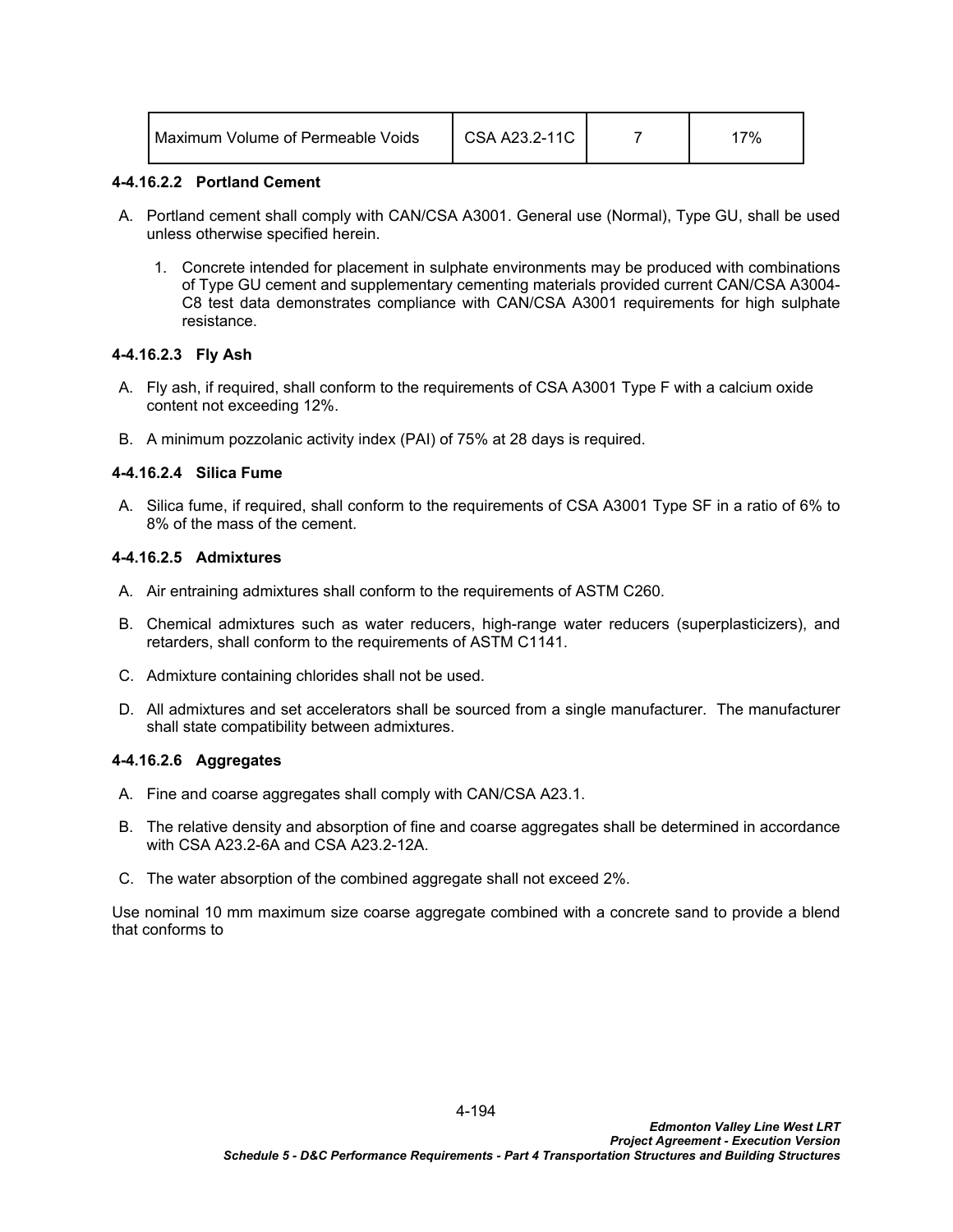<span id="page-198-0"></span>**[Table 4-4.16.2.](#page-198-0)6** [*Composite Gradation Envelope*]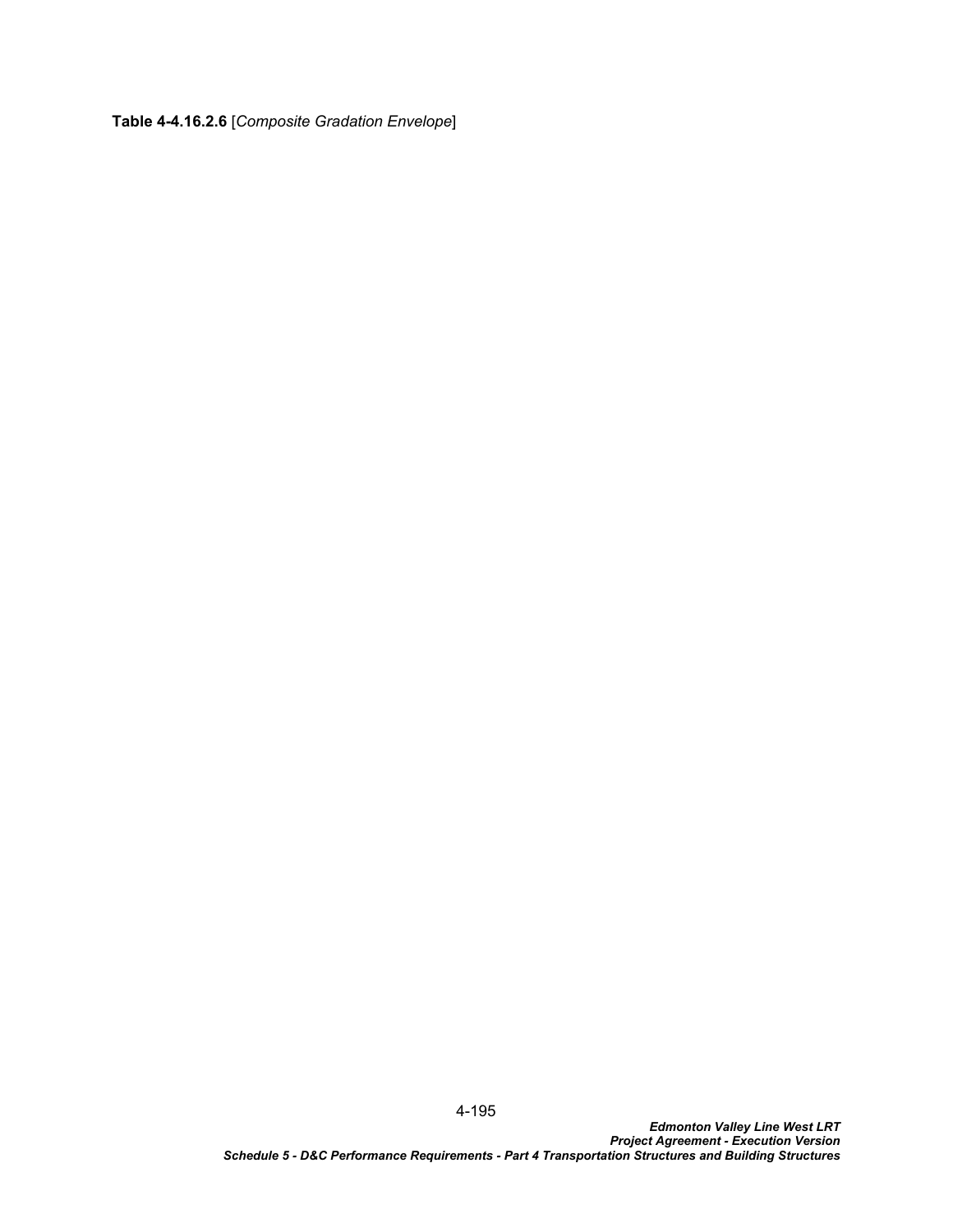| <b>Sieve Size (mm)</b> | Total Passing each sieve % by mass |
|------------------------|------------------------------------|
| 14                     | 100                                |
| 10                     | 90-100                             |
| 5                      | 70-85                              |
| 2.5                    | 50-70                              |
| 1.25                   | 35-55                              |
| 0.630                  | 20-35                              |
| 0.315                  | $8 - 20$                           |
| 0.160                  | $2 - 10$                           |

### **Table 4-4.16.2.6 Composite Gradation Envelope**

#### **4-4.16.2.7 Reinforcement**

- A. Concrete reinforcement shall comply with Section [4-4.9](#page-139-0) [*[Concrete Reinforcement](#page-139-0)*] of this Schedule.
	- B. Mill test reports shall be submitted for all steel reinforcement, including welded wire mesh.
	- C. Mill test reports originating from a mill outside of Canada or the United States of America shall meet the requirements of Section [4-4.10.3.4](#page-145-0) [*[Mill Certificates](#page-145-0)*] of this Schedule.

#### **4-4.16.2.8 Supply and Equipment**

- A. Wet-mix shotcrete shall be batched, mixed, and supplied in accordance with the following:
	- 1. Central mixing with transit mixture delivery
		- a. Aggregate, cement, and silica fume shall be mass batched in a central mixer in accordance with the requirements of CSA A23.1-04.
		- b. Water and chemical admixtures shall be batched to the accuracy specified in CSA A23.1-04. Transit mixers shall be free of excessive accumulations of hardened shotcrete or concrete in the drum or on the blades.
		- c. Blades shall be free of excessive wear.
		- d. Transit mixture delivery shall conform to the requirements of CSA A23.1-04. All shotcrete shall be shot within 60 minutes after addition of mixture water to the batch. Shotcrete loads shall be of such batch size that this requirement is met. This time limit may be extended, subject to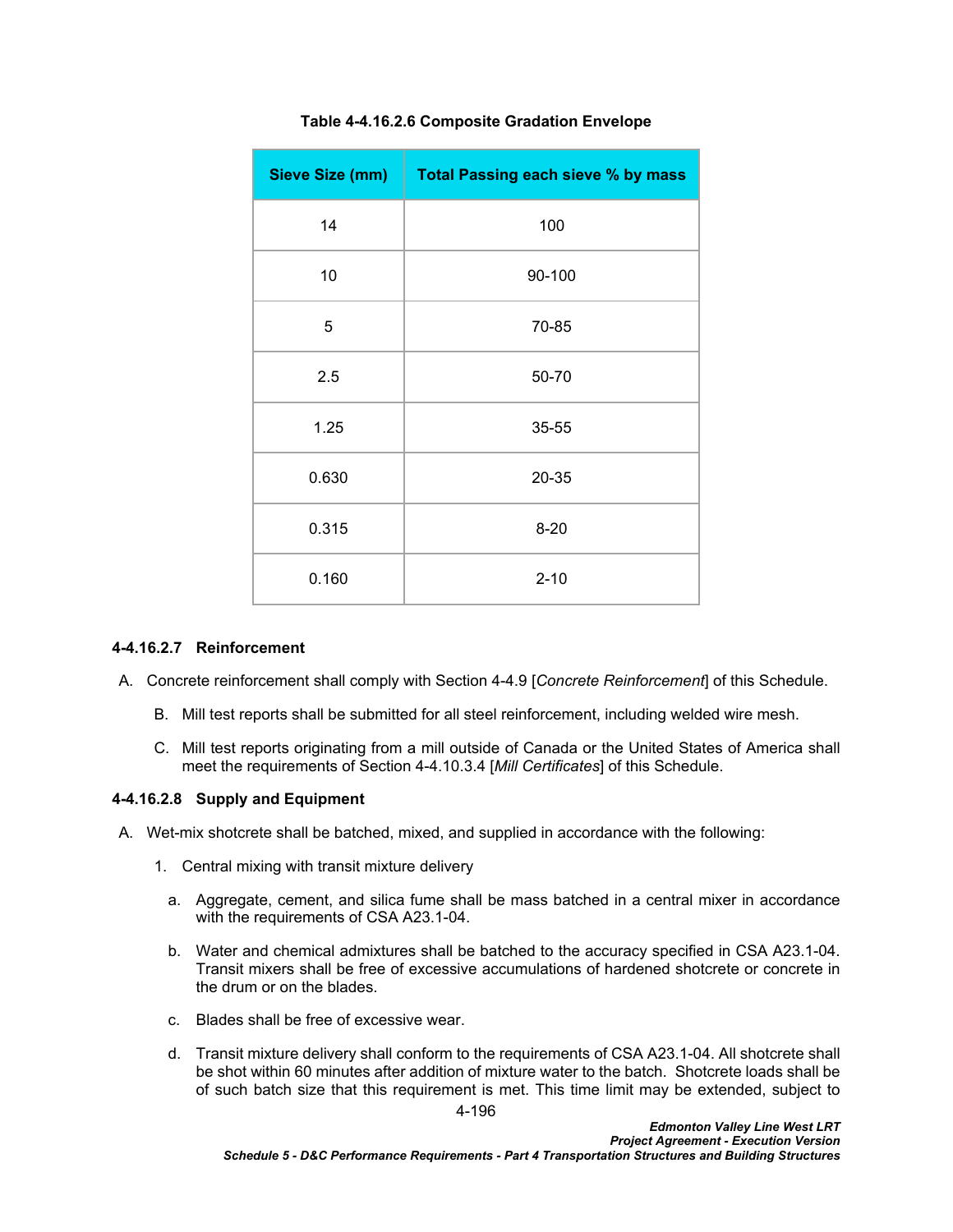acceptance by the Engineer of Record, if proper use is made of set retarding or hydration controlling admixtures to maintain workability without retempering with water.

- 2. Transit mixing and delivery
	- a. The same requirements as central mixing except that all mix constituents shall be added directly to the transit mixer instead of the central mixer.
	- b. Transit mixers shall be filled to not more than 70% of their rated capacity, to enable efficient mixing action.

### **4-4.16.2.9 Shotcrete Placing Equipment**

- A. The shotcrete placing equipment shall be capable of delivering a steady stream of uniformly mixed material to the discharge nozzle at the proper velocity and rate of discharge.
- B. The use of positive displacement pumps equipped with hydraulic or mechanically powered pistons (for example, similar to conventional concrete piston pumps), with compressed air added at the discharge nozzle, is the preferred type of wet-mix shotcrete delivery system.
- C. Pneumatic feed guns, rotary type feed guns (similar to dry-mix guns) and peristaltic squeeze-type pumps shall only be used if Project Co can demonstrate that they can produce shotcrete meeting the project requirements.
- D. The air ring at the nozzle shall be carefully monitored for any signs of blockage of individual air holes. If non-uniform discharge of shotcrete becomes apparent, shooting shall be stopped, and the air ring cleaned or other appropriate corrective actions taken.
- E. The delivery equipment shall be thoroughly cleaned at the end of each shift. Any build-up of coatings in the delivery hose and nozzle shall be removed. The air ring and nozzle shall be regularly inspected and cleaned and replaced if required.

### **4-4.16.2.10 Auxiliary Shotcrete Equipment**

- A. Clean, dry, compressed air capable of maintaining sufficient nozzle velocity for all parts of the Work and simultaneous operation of a blowpipe shall be supplied.
- B. The air supply system shall contain a moisture and oil trap to prevent contamination of the shotcrete.
- C. It is Project Co's responsibility to supply auxiliary shotcrete equipment such as material delivery hoses, blowpipes, and couplings as required to complete the Work.

### **4-4.16.2.11 Nozzleman Qualification**

- A. The nozzle operator shall be an ACI-certified Shotcrete Nozzleman for vertical applications for the shotcrete process type used.
- B. The names of the nozzle operators and proof of their qualifications shall be provided to the City.

### **4-4.16.2.12 Alignment Control and Cover**

A. Implement alignment control to establish control over line and grade and ensure that the minimum specified shotcrete thickness and cover to concrete reinforcement are maintained. Verify that reinforcing bars are fixed to provide specified cover before application of any shotcrete.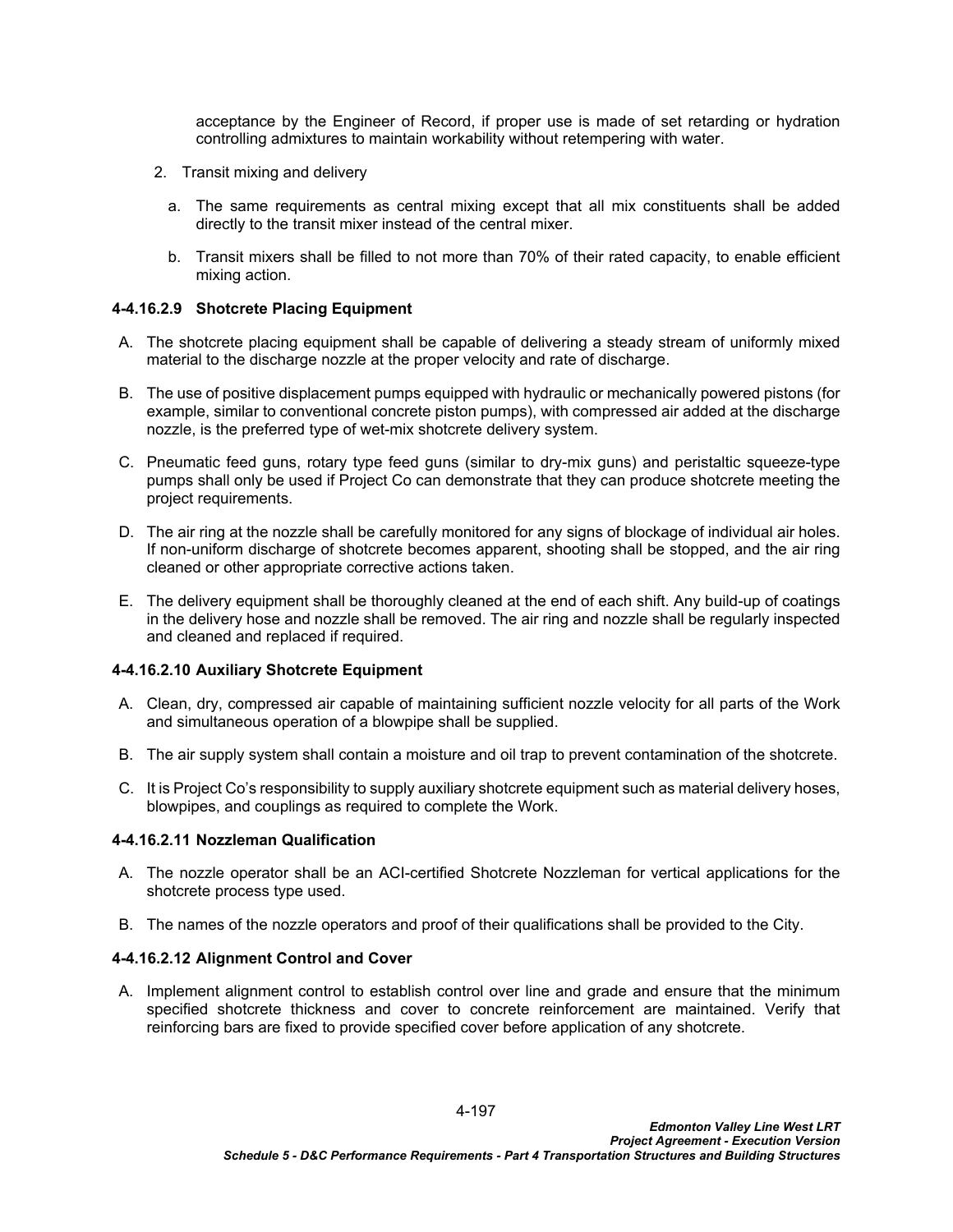- B. Provide alignment control by means of devices such as shooting wires, guide strips, depth gauges, or forms. Depth gauges shall be installed at 1.8 m spacing longitudinally and transversely with no less than two gauges per increment of surface area to receive shotcrete.
- C. When ground wires (also called guide wires or shooting wires) are used, they shall consist of a highstrength steel wire kept taut during shotcreting. Ground wires shall be removed after completion of shotcreting and screeding operations.
- D. Guide strips and forms shall be of such dimensions and installation configuration that they do not impede the ability of the nozzlemen to produce uniform, dense, properly consolidated shotcrete. In particular, installations that are conducive to the entrapment of rebound or formation of shadows and voids shall not be used.

## **4-4.16.2.13 Preconstruction Trial**

- A. Project Co. shall carry out a preconstruction trial to prequalify the nozzlemen proposed for use on the project. Nozzlemen who have not been prequalified shall not be permitted to apply shotcrete on the project. The preconstruction trial shall use the same materials, shotcrete mixture, and equipment proposed for use on the project and approximate actual working conditions, configuration, reinforcement, and shooting position, as near as possible.
- B. Nozzlemen shall prequalify by shooting mock-ups of the reinforced structural wall element. Five cores shall be taken from each mock-up for core grading from locations as determined by the Engineer of Record. Cores shall be evaluated by the Engineer of Record to check the quality of shotcrete placement. Cores shall show adequate consolidation and be free of excessive voids around concrete reinforcement, shadows, sags, sloughing, or delamination.
- C. Project Co shall prepare and cure test panels according to ASTM C1140. Test panels shall have a minimum length and width of 600 mm and 150 mm deep. The test panels shall be made from wood and sealed plywood and have 45-degree sloped edges to permit rebound to escape and facilitate demoulding. The reinforcement shall equal the densest configuration expected in the shotcrete batch.
- D. Test panels shall be cured in the field, close to the location where shot, for two days before being transported in the form to a testing laboratory. The test panels shall be cured under wet burlap covered with plastic sheet under temperature conditions similar to that experienced by the wall. The panels shall be protected from disturbance or damage.
- E. Test panels and cores extracted from the test panels shall be moist cured at 23 °C and in accordance to AASHTO M201 until the time of compressive strength testing. Alternatively, the test panels and core samples shall be covered and tightly wrapped with material conforming to ASTM C171.
- F. After 14 days, but no later than 28 days after shooting, perform and report concrete quality tests including density, boiling absorption and volume of permeable voids. At least three samples shall be tested from each non-reinforced test panel. Samples may consist of cores, pieces of cores or test panels that are without observable cracks, fissures, or shattered edges.
- G. Three core samples shall be drilled, 75 mm in diameter, from each test panel at least 40 hours prior to both the 7 day and 28-day compressive strength tests. The cores shall be collected and tested in accordance with ASTM C1140. Before compressive strength testing, saw or tool the ends of the cores to eliminate projections and to achieve perpendicularity to the longitudinal axis. Compressive strength tests of the three cores in accordance with CSA A23.2-9C shall be carried out at 28 days.
- H. If the preconstruction test specimens fail to meet the project requirements, the materials, mix design and application shall be adjusted and a new test panel shall be shot. No work shall commence until the preconstruction requirements have been met.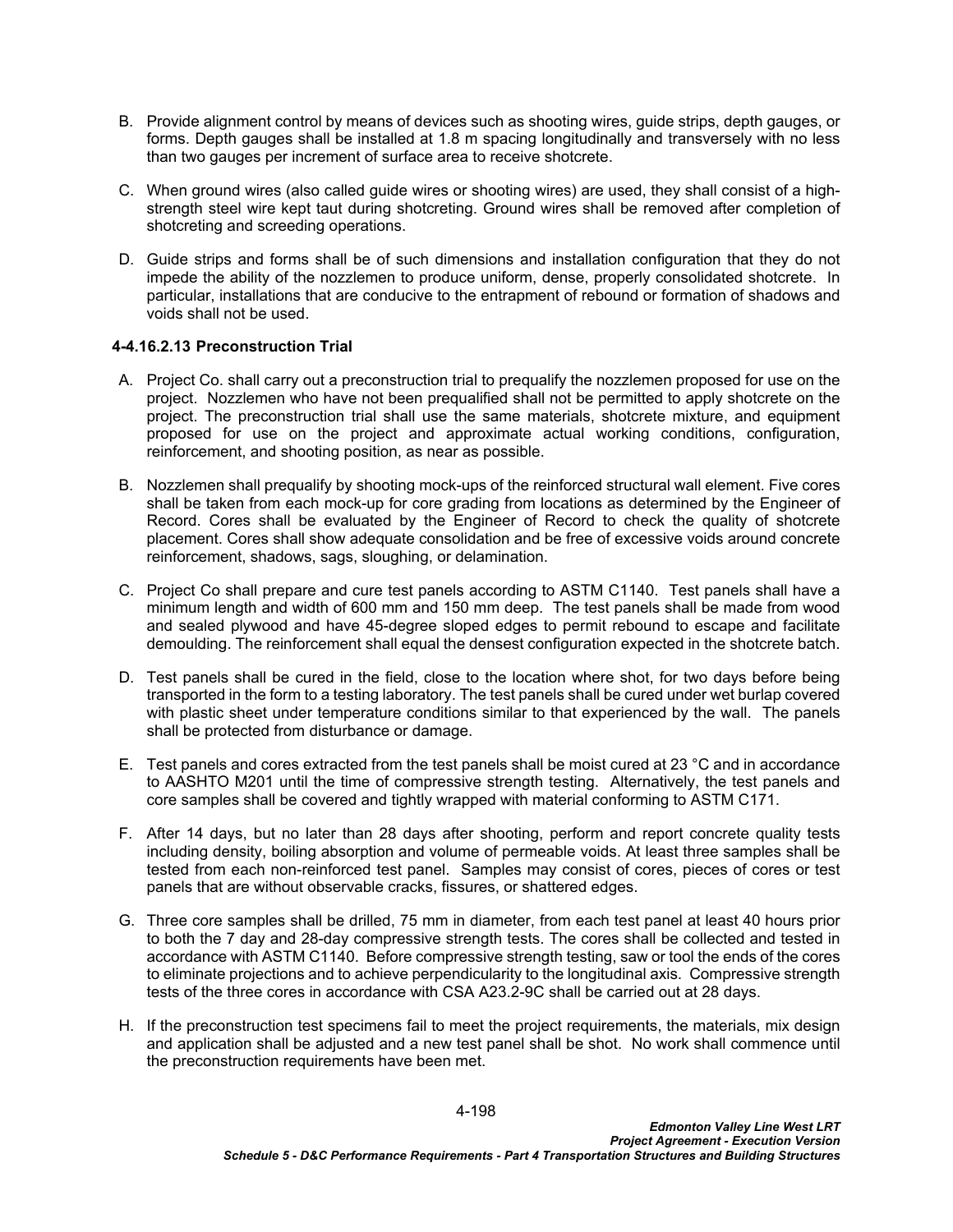- I. If the source or quality of the materials or the mix proportions change, new shotcrete trials shall be completed prior to using the shotcrete new mix design for production.
- J. Project Co shall submit results from all shotcrete trials, including the following information:
	- 1. Test panel and core identification including panel number, shooting orientation, mix proportions and nozzle operator;
	- 2. Date and time of test panel application including dimensions, size and spacing of reinforcement, and type of curing;
	- 3. Date and time specimen was tested;
	- 4. Curing time for each specimen;
	- 5. Strength of each core specimen;
	- 6. Dimensions of each core specimen and sketch of each failed core specimen; and
	- 7. Measured strain at failure of each core specimen.

### **4-4.16.2.14 Construction Testing**

- A. Project Co shall submit a Construction Testing Plan to the City before beginning shotcrete construction.
- B. One construction test panel shall be shot for each 50  $\text{m}^3$  of shotcrete production, or for each day of shotcrete production, whichever is more frequent. The panel shall be shot in the same orientation as the work being done.
- C. Construction test panels shall be produced, stored, handled, cured, and tested in the same manner prescribed for preconstruction test panels.
- D. All results from production tests shall be provided to the City.

### **4-4.16.2.15 Shotcrete Application and Finishing**

- A. All shotcrete work shall follow good industry practice as defined in ACI 506.
- B. Concrete reinforcement shall be supported so it is not displaced during the application of shotcrete.
- C. Shotcrete shall not be applied to frozen surfaces. Project Co shall dampen surfaces and confirm that the soil is free of surface water prior to shotcrete application.
- D. Shotcrete application shall be in layers no greater than 75 mm unless Project Co can demonstrate that a thicker application can be achieved without sloughing or sagging. When applying more than one layer of shotcrete, trim with a cutting rod, or brush with a stiff bristle broom to remove all loose material, overspray, laitance, or other material detrimental to bonding of the next layer of shotcrete. Each shotcrete layer shall be allowed to stiffen sufficiently before applying next layer of shotcrete. If shotcrete has set and hardened, high-pressure clean water (34.4 MPa) shall be used to blast the surface. The surface shall then be soaked for 2 to 24 hours and excess water shall be blown away immediately prior to placing the next layer of shotcrete to provide a saturated surface dry condition.
- E. Project Co shall use a shooting technique that provides full encapsulation of all concrete reinforcement and embedments. All voids, shadows, sags, and/or other defects shall be cut out from the applied shotcrete while it still plastic and re-shot.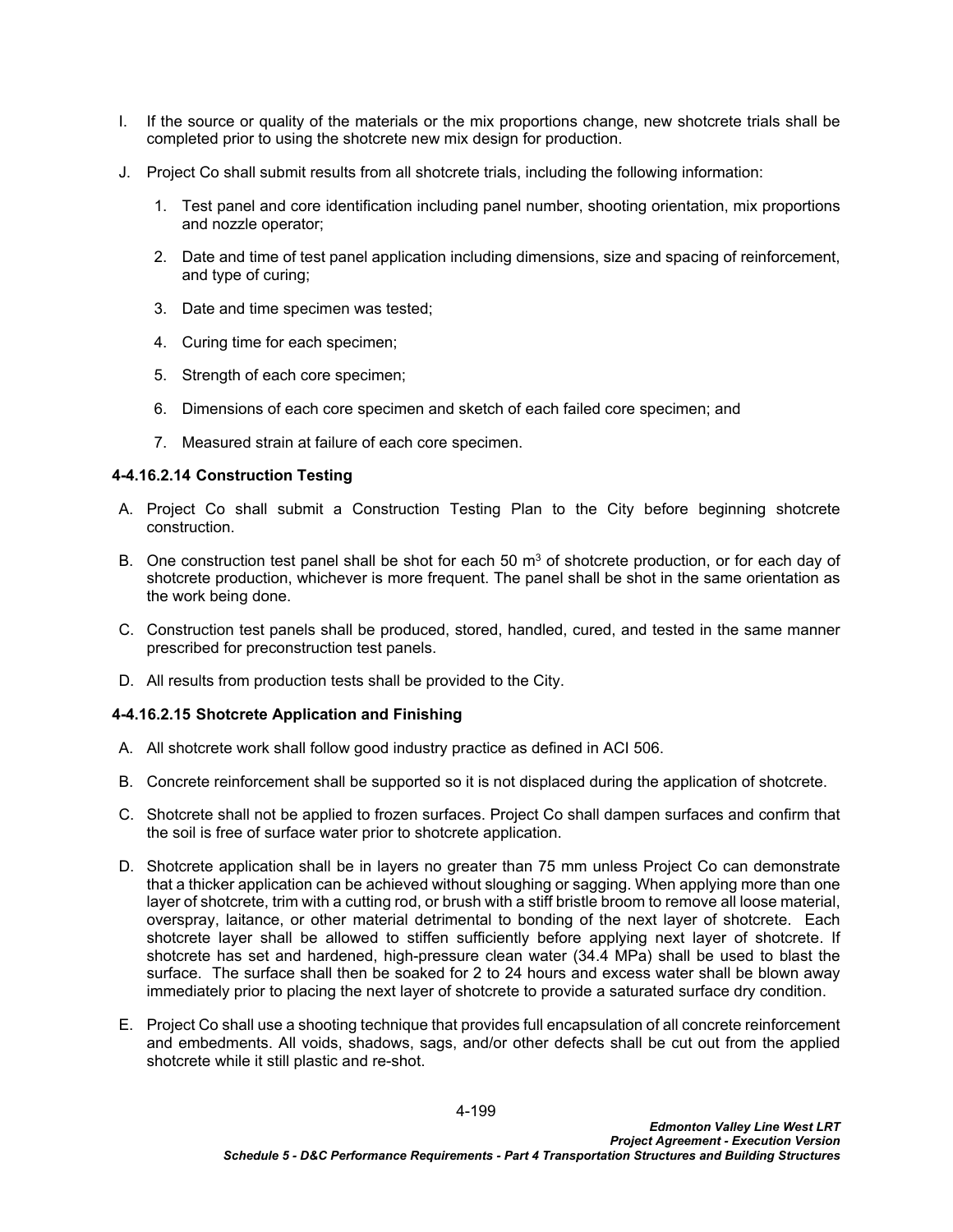- F. The shotcrete shall be trimmed with a cutting rod or other suitable device to the specified line and grade. The shotcrete shall be finished to a sandy texture acceptable to the Engineer of Record. Project Co shall protect all fixtures and adjacent concrete surfaces from build-up of rebound, overspray and shotcrete trimmings, and promptly remove any excess shotcrete applied outside of the specified areas to be shot.
- G. Construction joints shall have a 45 degree tapered edge. Square construction joints shall not be permitted. The shotcrete shall be cut while plastic with a trowel or other suitable tool to form construction joints. The shotcrete shall be green cut with a 34.4 MPa water pressure jet the following day, if necessary, to remove loose material. Feather-edge construction joints shall not be permitted.
- H. The general requirements for hot and cold weather concreting detailed in CSA A23-1 shall apply to the shotcrete Work. Shotcrete application shall be terminated if the ambient temperature rises above 30°C, unless Project Co adopts special hot weather shotcreting procedures acceptable to the Engineer of Record.
- I. Shotcrete shall not be applied during high winds or heavy rainfall. The shotcrete mix temperature shall be maintained between 10°C and 30°C.
- J. During periods of cold weather, shotcreting may only proceed if the substrate to which the shotcrete is applied is above 5°C for a minimum of 24 hours prior to application.
- K. For shotcreting of the final excavation face, the application of the shotcrete shall not be delayed by more than 8 hours without acceptance from the Engineer of Record.

## **4-4.16.2.16 Shotcrete Facing Tolerances**

A. The shotcrete facing shall meet the tolerances listed in Table 4-4.16.2.16 [*Shotcrete Facing Tolerances*].

| <b>Item</b>                                                                    | <b>Tolerance</b> |
|--------------------------------------------------------------------------------|------------------|
| Horizontal location of welded wire mesh,<br>reinforcing bars, and headed studs | $10 \text{ mm}$  |
| Thickness of shotcrete                                                         | $15 \text{ mm}$  |
| Planeness of finish face surface, gap under 3<br>m straightedge                | $15 \text{ mm}$  |
| Nail head bearing plate deviation from<br>parallel to wall face                | 5 degrees        |

**Table 4-4.16.2.16 Shotcrete Facing Tolerances**

### **4-4.16.2.17 Shotcrete Surface Finish**

- A. A smoothing layer a minimum of 25 mm thick shall be applied to create a smooth surface for the installation of the frost protection insulation.
- B. The shotcrete shall not have any irregularities that exceed a ratio of 5 units of length to 1 unit of depth, and its minimum radius shall be 200 mm.
- C. The final surface shall be free from structural steel, fixings, and any other sharp edges or pointed forms.